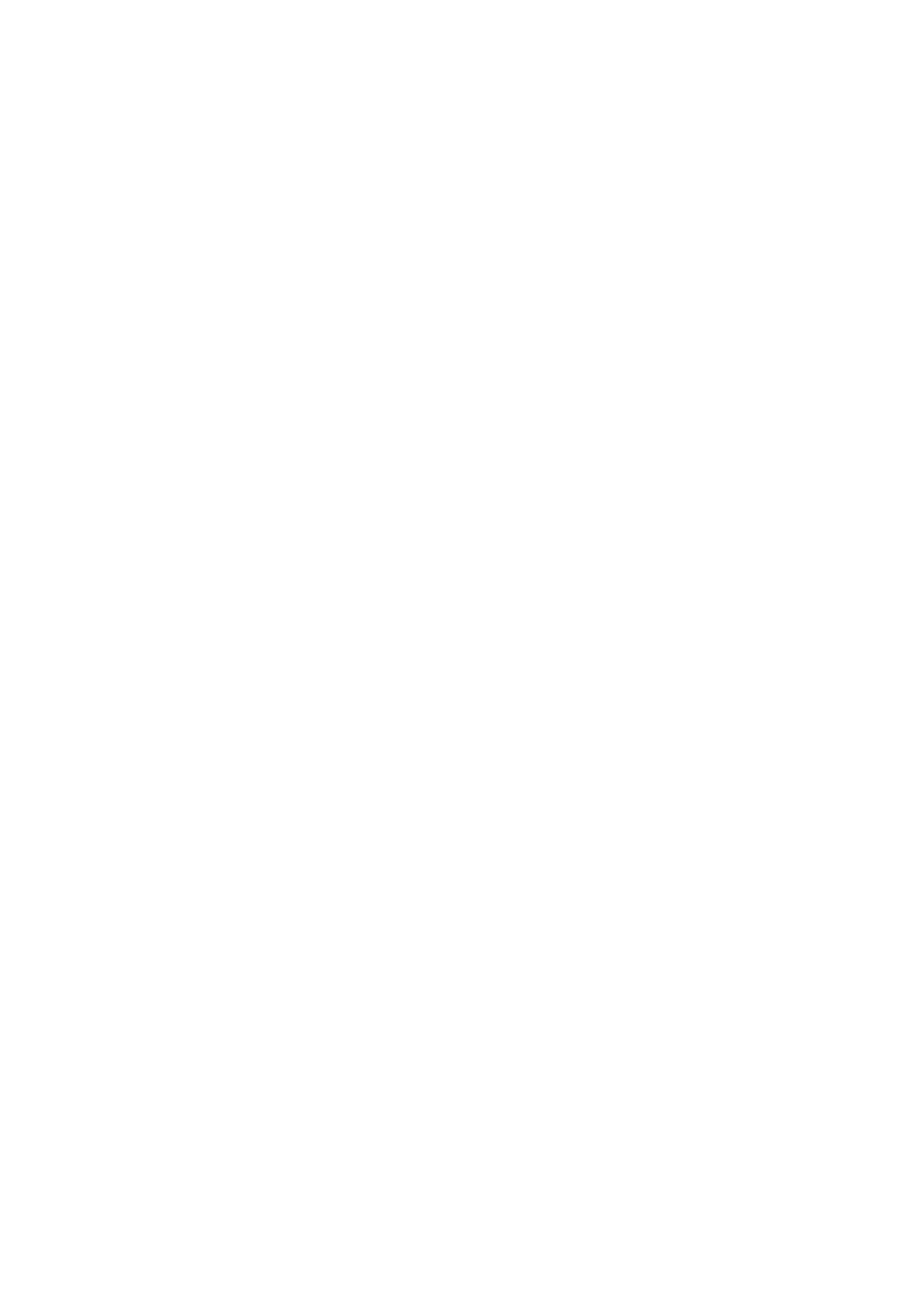# **CONTENTS**

| 1              |     | <b>Introduction</b>     | 3              |
|----------------|-----|-------------------------|----------------|
|                | 1.1 |                         | 3              |
|                | 1.2 | <b>Notation</b>         | $\overline{4}$ |
| $\overline{2}$ |     | <b>Lexical analysis</b> | 5              |
|                | 2.1 |                         | 5              |
|                |     | 2.1.1                   | 5              |
|                |     | 2.1.2                   | 5              |
|                |     | 2.1.3                   | 5              |
|                |     | 2.1.4                   | 6              |
|                |     | 2.1.5                   | 6              |
|                |     | 2.1.6                   | 6              |
|                |     | 2.1.7                   | 7              |
|                |     | 2.1.8                   | 7              |
|                |     | 2.1.9                   | 8              |
|                |     |                         | 8              |
|                | 2.2 |                         |                |
|                | 2.3 |                         | 8              |
|                |     | 2.3.1                   | 9              |
|                |     | 2.3.2                   | 9              |
|                |     | 2.3.3                   | 9              |
|                | 2.4 |                         | 10             |
|                |     | 2.4.1                   | 10             |
|                |     | 2.4.2                   | 12             |
|                |     | 2.4.3                   | 12             |
|                |     | 2.4.4                   | 14             |
|                |     | 2.4.5                   | 14             |
|                |     | 2.4.6                   | 15             |
|                |     | 2.4.7                   | 15             |
|                | 2.5 |                         | 15             |
|                | 2.6 |                         | 15             |
| 3              |     | Data model              | 17             |
|                | 3.1 |                         | 17             |
|                | 3.2 |                         | 18             |
|                | 3.3 |                         | 26             |
|                |     | 3.3.1                   | 26             |
|                |     | 3.3.2                   | 30             |
|                |     | 3.3.3                   | 34             |
|                |     | 3.3.4                   | 37             |
|                |     | 3.3.5                   | 37             |
|                |     | 3.3.6                   | 39             |
|                |     | 3.3.7                   | 39             |
|                |     | 3.3.8                   | 41             |
|                |     |                         |                |
|                |     | 3.3.9                   | 43             |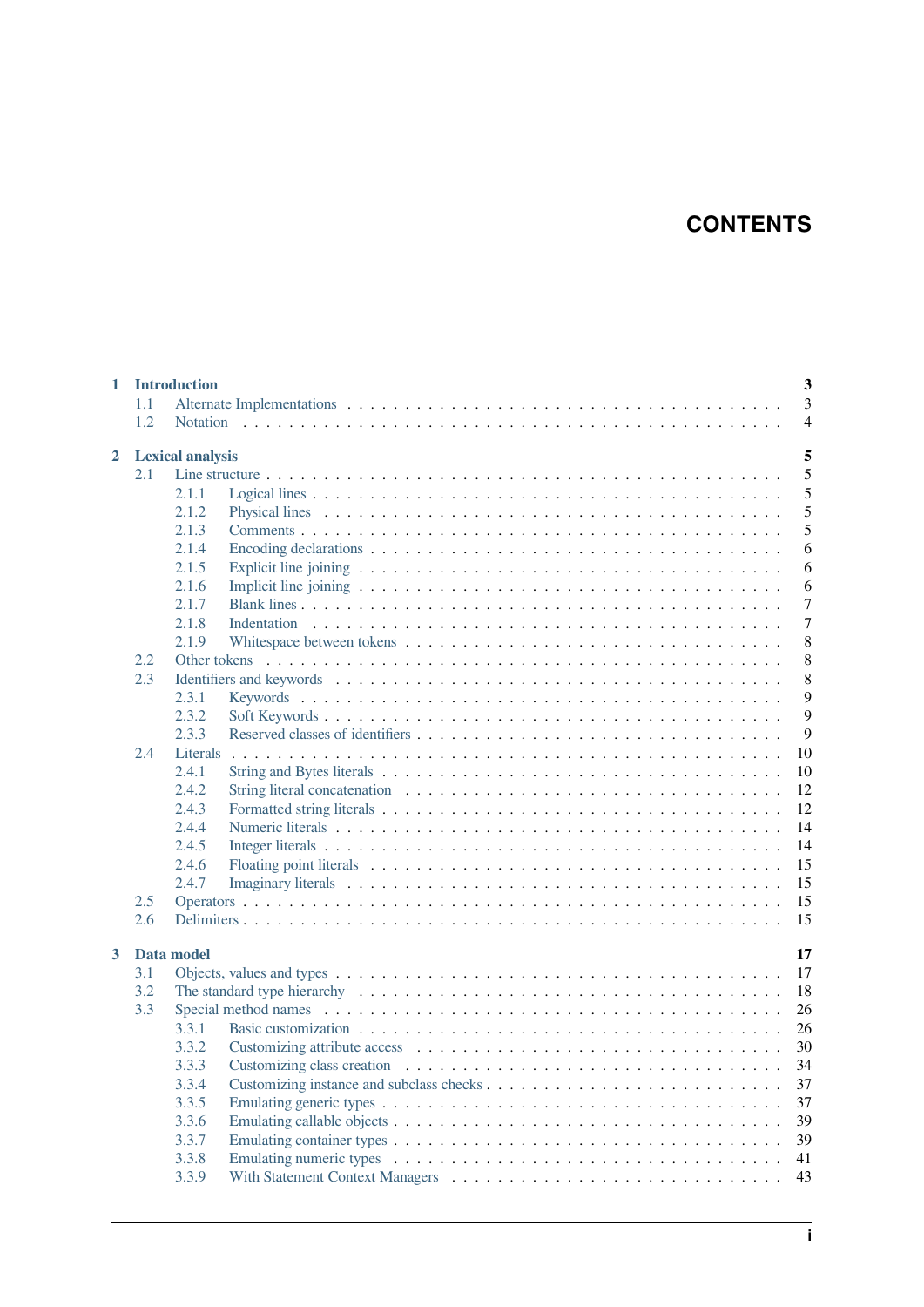|   |      | Customizing positional arguments in class pattern matching<br>3.3.10                                                                                                                                                                    | 43 |
|---|------|-----------------------------------------------------------------------------------------------------------------------------------------------------------------------------------------------------------------------------------------|----|
|   |      | 3.3.11                                                                                                                                                                                                                                  | 44 |
|   | 3.4  | Coroutines                                                                                                                                                                                                                              | 45 |
|   |      | 3.4.1                                                                                                                                                                                                                                   | 45 |
|   |      | 3.4.2                                                                                                                                                                                                                                   | 45 |
|   |      | 3.4.3                                                                                                                                                                                                                                   | 46 |
|   |      | 3.4.4                                                                                                                                                                                                                                   | 46 |
| 4 |      | <b>Execution model</b>                                                                                                                                                                                                                  | 47 |
|   | 4.1  |                                                                                                                                                                                                                                         | 47 |
|   | 4.2  | Naming and binding experience is a series of the series of the series of the series of the series of the series of the series of the series of the series of the series of the series of the series of the series of the serie          | 47 |
|   |      | 4.2.1                                                                                                                                                                                                                                   | 47 |
|   |      | 4.2.2                                                                                                                                                                                                                                   | 48 |
|   |      | 4.2.3                                                                                                                                                                                                                                   | 49 |
|   |      | 4.2.4                                                                                                                                                                                                                                   | 49 |
|   | 4.3  |                                                                                                                                                                                                                                         | 49 |
|   |      |                                                                                                                                                                                                                                         |    |
| 5 |      | The import system                                                                                                                                                                                                                       | 51 |
|   | 5.1  |                                                                                                                                                                                                                                         | 51 |
|   | 5.2  |                                                                                                                                                                                                                                         | 52 |
|   |      | 5.2.1                                                                                                                                                                                                                                   | 52 |
|   |      | 5.2.2                                                                                                                                                                                                                                   | 52 |
|   | 5.3  |                                                                                                                                                                                                                                         | 53 |
|   |      | 5.3.1                                                                                                                                                                                                                                   | 53 |
|   |      | 5.3.2                                                                                                                                                                                                                                   | 53 |
|   |      | 5.3.3                                                                                                                                                                                                                                   | 54 |
|   |      | 5.3.4                                                                                                                                                                                                                                   | 54 |
|   | 5.4  |                                                                                                                                                                                                                                         | 55 |
|   |      | 5.4.1                                                                                                                                                                                                                                   | 56 |
|   |      | 5.4.2                                                                                                                                                                                                                                   | 56 |
|   |      | 5.4.3                                                                                                                                                                                                                                   | 57 |
|   |      | 5.4.4                                                                                                                                                                                                                                   | 57 |
|   |      | 5.4.5                                                                                                                                                                                                                                   | 58 |
|   |      | 5.4.6                                                                                                                                                                                                                                   | 58 |
|   |      | 5.4.7                                                                                                                                                                                                                                   | 59 |
|   | 5.5  |                                                                                                                                                                                                                                         | 59 |
|   |      | 5.5.1                                                                                                                                                                                                                                   | 60 |
|   |      | 5.5.2                                                                                                                                                                                                                                   | 61 |
|   | 5.6  |                                                                                                                                                                                                                                         | 61 |
|   | 5.7  |                                                                                                                                                                                                                                         | 61 |
|   | 5.8  |                                                                                                                                                                                                                                         | 62 |
|   |      | 5.8.1                                                                                                                                                                                                                                   | 62 |
|   | 5.9  |                                                                                                                                                                                                                                         | 63 |
|   | 5.10 |                                                                                                                                                                                                                                         | 63 |
| 6 |      | <b>Expressions</b>                                                                                                                                                                                                                      | 65 |
|   | 6.1  |                                                                                                                                                                                                                                         | 65 |
|   | 6.2  |                                                                                                                                                                                                                                         | 65 |
|   |      | 6.2.1                                                                                                                                                                                                                                   | 66 |
|   |      | 6.2.2<br>Literals                                                                                                                                                                                                                       | 66 |
|   |      | 6.2.3                                                                                                                                                                                                                                   | 66 |
|   |      | 6.2.4                                                                                                                                                                                                                                   | 67 |
|   |      | 6.2.5                                                                                                                                                                                                                                   | 67 |
|   |      | 6.2.6                                                                                                                                                                                                                                   | 68 |
|   |      | 6.2.7<br>Dictionary displays (a) respectively and the set of the set of the set of the set of the set of the set of the set of the set of the set of the set of the set of the set of the set of the set of the set of the set of the s | 68 |
|   |      | 6.2.8                                                                                                                                                                                                                                   | 68 |
|   |      | 6.2.9                                                                                                                                                                                                                                   | 69 |
|   | 6.3  | Primaries                                                                                                                                                                                                                               | 73 |
|   |      | 6.3.1                                                                                                                                                                                                                                   | 73 |
|   |      |                                                                                                                                                                                                                                         |    |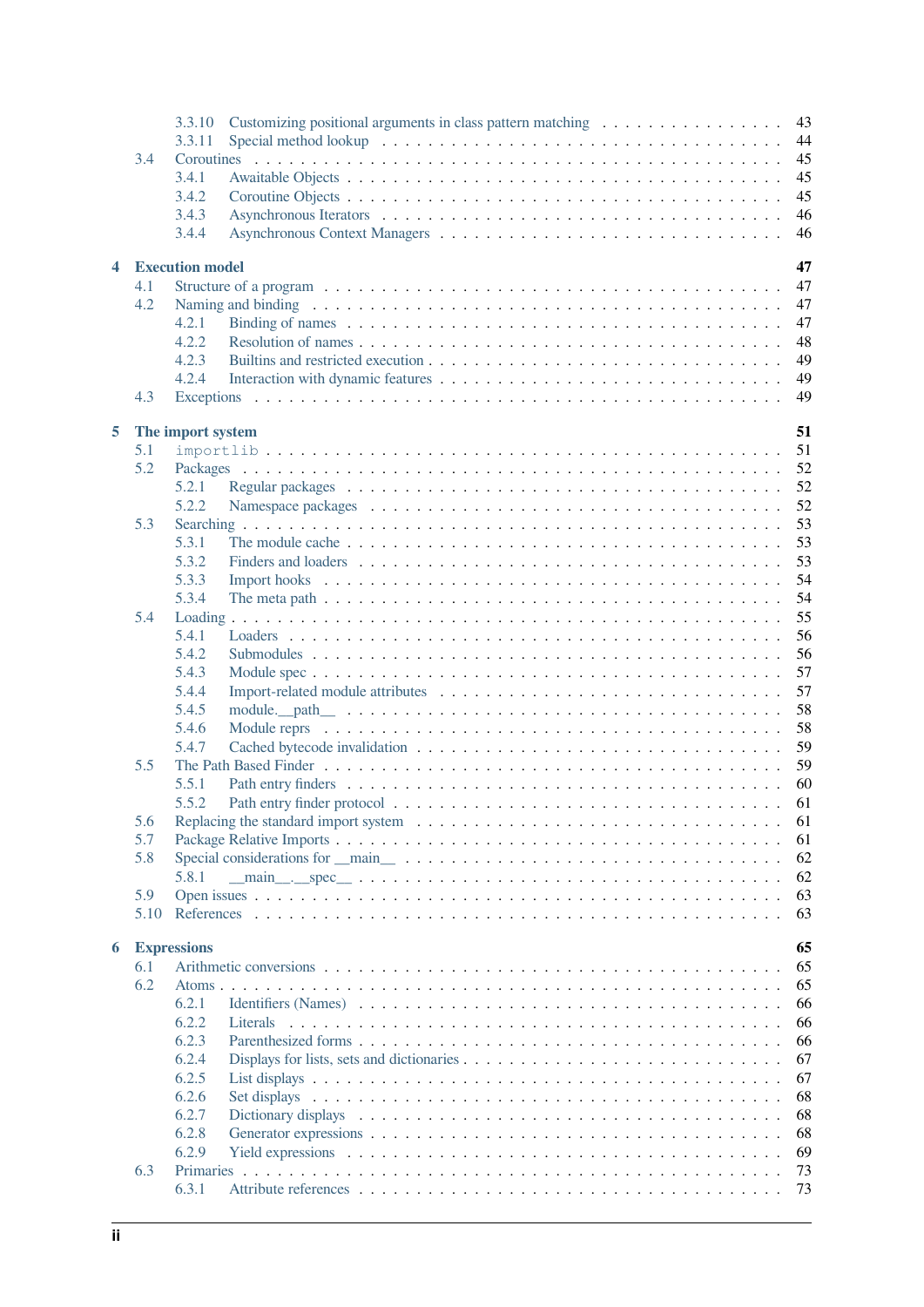|   |      | 6.3.2<br>73                                                                                                                                                 |
|---|------|-------------------------------------------------------------------------------------------------------------------------------------------------------------|
|   |      | 6.3.3<br>74                                                                                                                                                 |
|   |      | 74<br>6.3.4                                                                                                                                                 |
|   | 6.4  | 76                                                                                                                                                          |
|   | 6.5  | 76                                                                                                                                                          |
|   | 6.6  | 76                                                                                                                                                          |
|   | 6.7  | 77                                                                                                                                                          |
|   | 6.8  | 78                                                                                                                                                          |
|   | 6.9  | 78                                                                                                                                                          |
|   | 6.10 | 78                                                                                                                                                          |
|   |      | 79<br>6.10.1                                                                                                                                                |
|   |      | 81<br>6.10.2                                                                                                                                                |
|   |      |                                                                                                                                                             |
|   |      | 81<br>6.10.3                                                                                                                                                |
|   | 6.11 | 81                                                                                                                                                          |
|   | 6.12 | 82                                                                                                                                                          |
|   | 6.13 | 82                                                                                                                                                          |
|   | 6.14 | 82                                                                                                                                                          |
|   | 6.15 | 83                                                                                                                                                          |
|   | 6.16 | 83                                                                                                                                                          |
|   | 6.17 | 83                                                                                                                                                          |
|   |      |                                                                                                                                                             |
| 7 |      | 85<br><b>Simple statements</b>                                                                                                                              |
|   | 7.1  | 85                                                                                                                                                          |
|   | 7.2  | 86                                                                                                                                                          |
|   |      | 88<br>7.2.1                                                                                                                                                 |
|   |      | 88<br>7.2.2                                                                                                                                                 |
|   | 7.3  | 89                                                                                                                                                          |
|   | 7.4  | 89<br>The pass statement $\dots \dots \dots \dots \dots \dots \dots \dots \dots \dots \dots \dots \dots \dots \dots \dots \dots$                            |
|   | 7.5  | 89                                                                                                                                                          |
|   |      | The del statement $\dots \dots \dots \dots \dots \dots \dots \dots \dots \dots \dots \dots \dots \dots \dots \dots \dots \dots$<br>90                       |
|   | 7.6  |                                                                                                                                                             |
|   | 7.7  | 90<br>The yield statement $\dots \dots \dots \dots \dots \dots \dots \dots \dots \dots \dots \dots \dots \dots \dots$                                       |
|   | 7.8  | 91                                                                                                                                                          |
|   | 7.9  | 92<br>The break statement $\dots \dots \dots \dots \dots \dots \dots \dots \dots \dots \dots \dots \dots \dots \dots \dots$                                 |
|   | 7.10 | 92                                                                                                                                                          |
|   | 7.11 | 92                                                                                                                                                          |
|   |      | 94                                                                                                                                                          |
|   | 7.12 | 95<br>The q1obal statement $\dots \dots \dots \dots \dots \dots \dots \dots \dots \dots \dots \dots \dots \dots \dots \dots$                                |
|   | 7.13 | 95<br>The nonlocal statement $\dots \dots \dots \dots \dots \dots \dots \dots \dots \dots \dots \dots \dots \dots \dots$                                    |
|   |      |                                                                                                                                                             |
| 8 |      | 97<br><b>Compound statements</b>                                                                                                                            |
|   | 8.1  | 98                                                                                                                                                          |
|   | 8.2  | 98<br>The while statement $\ldots$ , $\ldots$ , $\ldots$ , $\ldots$ , $\ldots$ , $\ldots$ , $\ldots$ , $\ldots$ , $\ldots$ , $\ldots$ , $\ldots$ , $\ldots$ |
|   | 8.3  | 98                                                                                                                                                          |
|   | 8.4  | 99                                                                                                                                                          |
|   | 8.5  | The with statement $\ldots$ , $\ldots$ , $\ldots$ , $\ldots$ , $\ldots$ , $\ldots$ , $\ldots$ , $\ldots$ , $\ldots$ , $\ldots$ , $\ldots$ , $\ldots$<br>101 |
|   | 8.6  | 102                                                                                                                                                         |
|   |      | 8.6.1<br>103                                                                                                                                                |
|   |      | 8.6.2                                                                                                                                                       |
|   |      | 8.6.3                                                                                                                                                       |
|   |      |                                                                                                                                                             |
|   |      | 8.6.4                                                                                                                                                       |
|   | 8.7  |                                                                                                                                                             |
|   | 8.8  |                                                                                                                                                             |
|   | 8.9  | Coroutines                                                                                                                                                  |
|   |      | 8.9.1                                                                                                                                                       |
|   |      | 8.9.2                                                                                                                                                       |
|   |      | 8.9.3                                                                                                                                                       |
|   |      |                                                                                                                                                             |
| 9 |      | <b>Top-level components</b><br>117                                                                                                                          |
|   | 9.1  |                                                                                                                                                             |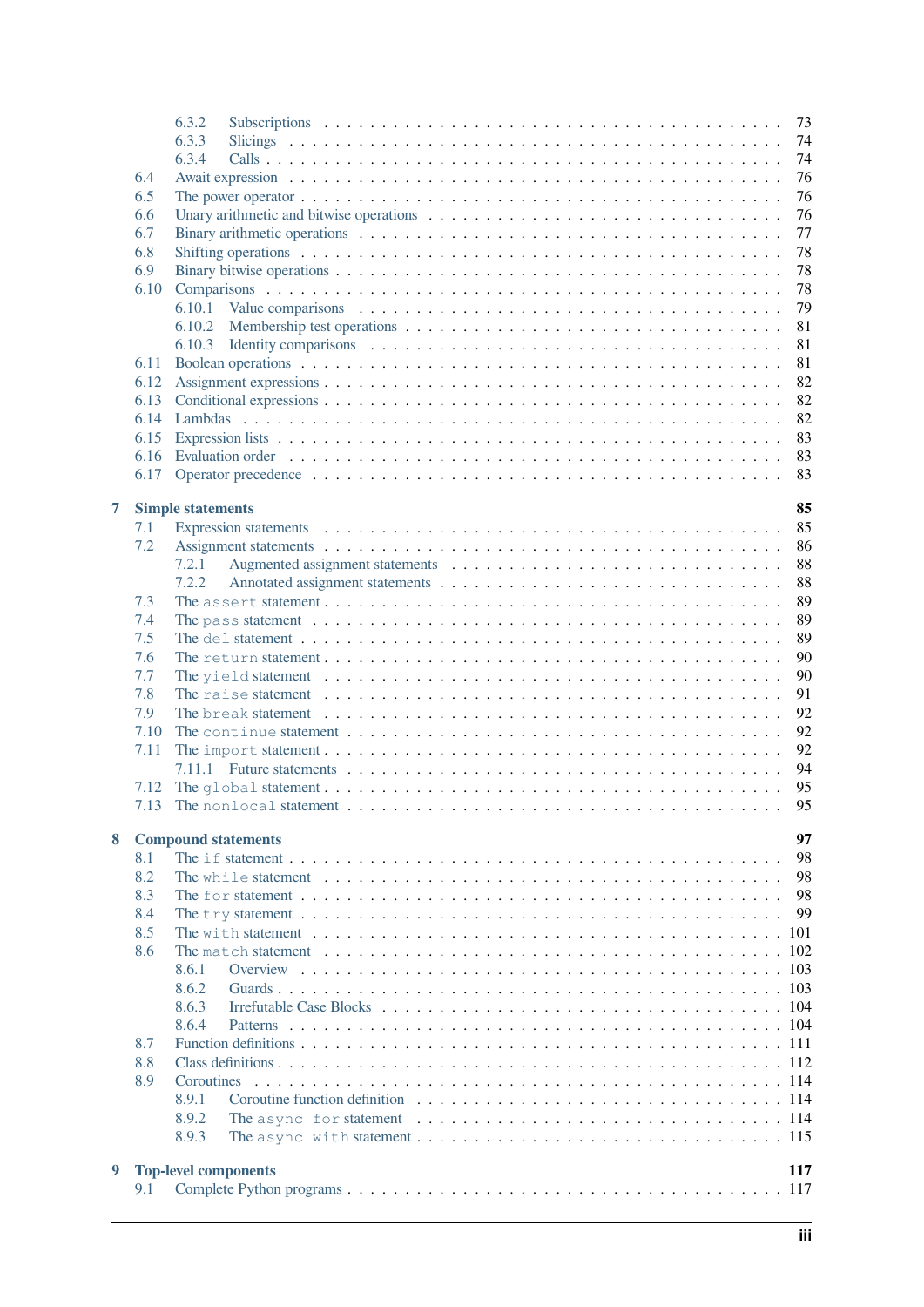|   | 9.2<br>9.3<br>9.4 |                              | Interactive input respectively and the contractive interactive input respectively. |     |
|---|-------------------|------------------------------|------------------------------------------------------------------------------------|-----|
|   |                   |                              | <b>10 Full Grammar specification</b>                                               | 119 |
|   | <b>A</b> Glossary |                              |                                                                                    | 131 |
| B |                   |                              | <b>About these documents</b>                                                       | 145 |
|   | B.1               |                              |                                                                                    |     |
|   |                   | <b>C</b> History and License |                                                                                    | 147 |
|   | C.1               |                              |                                                                                    |     |
|   | C.2               |                              |                                                                                    |     |
|   |                   | C.2.1                        |                                                                                    |     |
|   |                   | C.2.2                        | BEOPEN.COM LICENSE AGREEMENT FOR PYTHON 2.0 149                                    |     |
|   |                   | C.2.3                        |                                                                                    |     |
|   |                   | C.2.4                        | CWI LICENSE AGREEMENT FOR PYTHON 0.9.0 THROUGH 1.2 151                             |     |
|   |                   | C.2.5                        | ZERO-CLAUSE BSD LICENSE FOR CODE IN THE PYTHON 3.10.2 DOCUMEN-                     |     |
|   |                   |                              |                                                                                    |     |
|   | C.3               |                              |                                                                                    |     |
|   |                   | C.3.1                        |                                                                                    |     |
|   |                   | C.3.2                        |                                                                                    |     |
|   |                   | C.3.3                        |                                                                                    |     |
|   |                   | C.3.4                        |                                                                                    |     |
|   |                   | C.3.5                        |                                                                                    |     |
|   |                   | C.3.6                        |                                                                                    |     |
|   |                   | C.3.7                        |                                                                                    |     |
|   |                   | C.3.8                        |                                                                                    |     |
|   |                   | C.3.9                        |                                                                                    |     |
|   |                   | C.3.10                       |                                                                                    |     |
|   |                   | C.3.11                       |                                                                                    |     |
|   |                   | C.3.12                       |                                                                                    |     |
|   |                   | C.3.13                       |                                                                                    |     |
|   |                   | C.3.14                       |                                                                                    |     |
|   |                   | C.3.15                       | zlib                                                                               |     |
|   |                   | C.3.16                       |                                                                                    |     |
|   |                   | C.3.17                       |                                                                                    |     |
|   |                   |                              |                                                                                    |     |
|   | D Copyright       |                              |                                                                                    | 165 |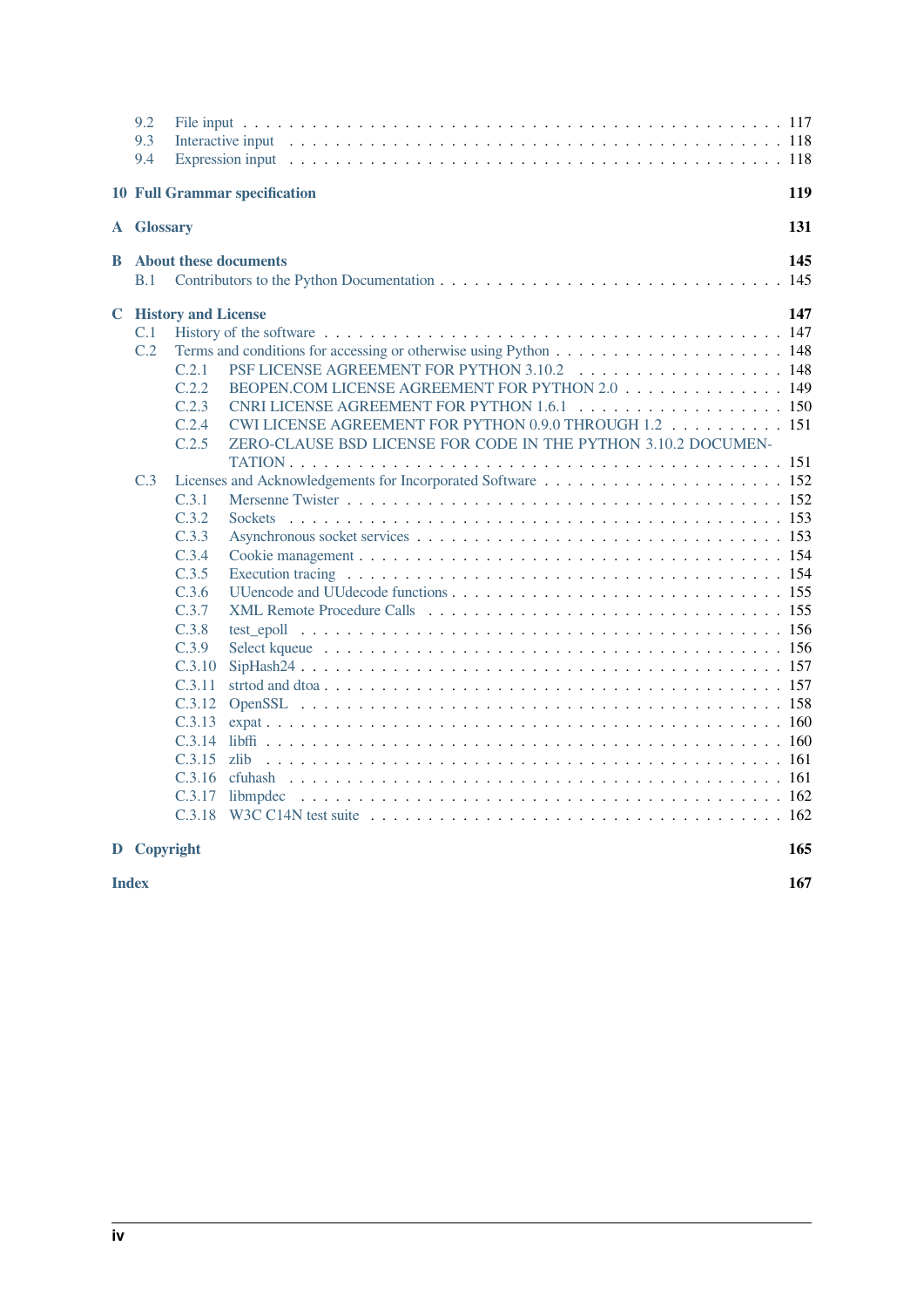This reference manual describes the syntax and "core semantics" of the language. It is terse, but attempts to be exact and complete. The semantics of non-essential built-in object types and of the built-in functions and modules are described in library-index. For an informal introduction to the language, see tutorial-index. For C or C++ programmers, two additional manuals exist: extending-index describes the high-level picture of how to write a Python extension module, and the c-api-index describes the interfaces available to C/C++ programmers in detail.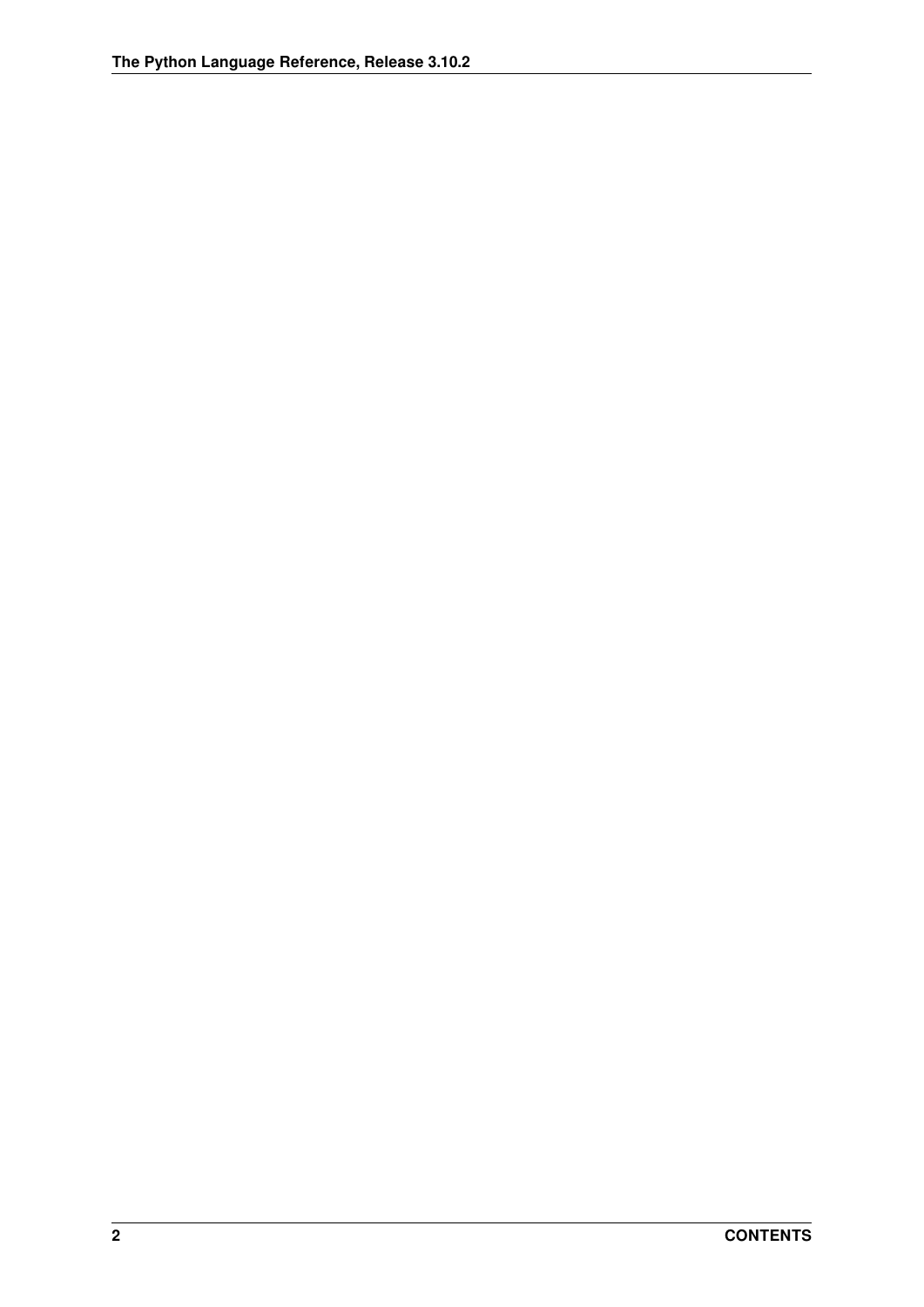# **INTRODUCTION**

<span id="page-8-0"></span>This reference manual describes the Python programming language. It is not intended as a tutorial.

While I am trying to be as precise as possible, I chose to use English rather than formal specifications for everything except syntax and lexical analysis. This should make the document more understandable to the average reader, but will leave room for ambiguities. Consequently, if you were coming from Mars and tried to re-implement Python from this document alone, you might have to guess things and in fact you would probably end up implementing quite a different language. On the other hand, if you are using Python and wonder what the precise rules about a particular area of the language are, you should definitely be able to find them here. If you would like to see a more formal definition of the language, maybe you could volunteer your time — or invent a cloning machine :-).

It is dangerous to add too many implementation details to a language reference document — the implementation may change, and other implementations of the same language may work differently. On the other hand, CPython is the one Python implementation in widespread use (although alternate implementations continue to gain support), and its particular quirks are sometimes worth being mentioned, especially where the implementation imposes additional limitations. Therefore, you'll find short "implementation notes" sprinkled throughout the text.

Every Python implementation comes with a number of built-in and standard modules. These are documented in library-index. A few built-in modules are mentioned when they interact in a significant way with the language definition.

# **1.1 Alternate Implementations**

<span id="page-8-1"></span>Though there is one Python implementation which is by far the most popular, there are some alternate implementations which are of particular interest to different audiences.

Known implementations include:

- **CPython** This is the original and most-maintained implementation of Python, written in C. New language features generally appear here first.
- **Jython** Python implemented in Java. This implementation can be used as a scripting language for Java applications, or can be used to create applications using the Java class libraries. It is also often used to create tests for Java libraries. More information can be found at the Jython website.
- **Python for .NET** This implementation actually uses the CPython implementation, but is a managed .NET application and makes .NET libraries available. It was created by Brian Lloyd. For more information, see the Python for .NET home page.
- **IronPython** An alternate Python for .NET. Unlike Python.NET, this is a complete Python implementation that generates IL, and compiles Python code directly to .NET assemblies. It was created by Jim Hugu[nin, the](https://pythonnet.github.io/) [original creator of Jy](https://pythonnet.github.io/)thon. For more information, see the IronPython website.
- **PyPy** An implementation of Python written completely in Python. It supports several advanced features not found in other implementations like stackless support and a Just in Time compiler. One of the goals of the project is to encourage experimentation with the language itself by making it easier to modify the interpreter (since it is written in Python). Additional information is available on [the PyPy project's](http://ironpython.net/) home page.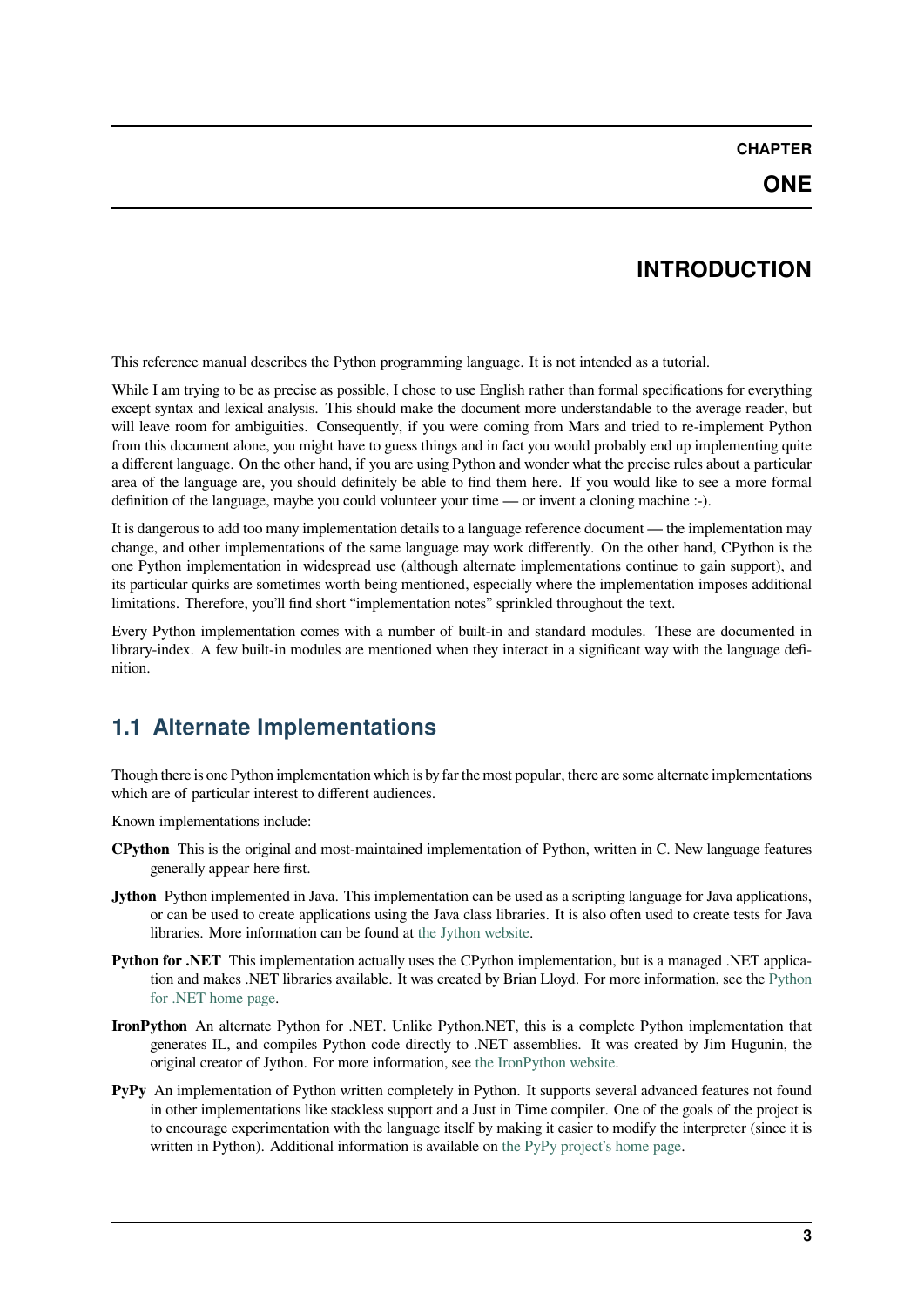Each of these implementations varies in some way from the language as documented in this manual, or introduces specific information beyond what's covered in the standard Python documentation. Please refer to the implementationspecific documentation to determine what else you need to know about the specific implementation you're using.

# <span id="page-9-0"></span>**1.2 Notation**

The descriptions of lexical analysis and syntax use a modified BNF grammar notation. This uses the following style of definition:

```
name ::= lc_letter (lc_letter | "_")*
lc letter  ::= "a". . . "z"
```
The first line says that a name is an  $lc$  letter followed by a sequence of zero or more lc letters and underscores. An lc\_letter in turn is any of the single characters 'a' through 'z'. (This rule is actually adhered to for the names defined in lexical and grammar rules in this document.)

Each rule begins with a name (which is the name defined by the rule) and  $\cdot$ :  $=$ . A vertical bar () is used to separate alternatives; it is the least binding operator in this notation. A star  $(*)$  means zero or more repetitions of the preceding item; likewise, a plus (+) means one or more repetitions, and a phrase enclosed in square brackets ([ ]) means zero or one occurrences (in other words, the enclosed phrase is optional). The  $*$  and  $*$  operators bind as tightly as possible; parentheses are used for grouping. Literal strings are enclosed in quotes. White space is only meaningful to separate tokens. Rules are normally contained on a single line; rules with many alternatives may be formatted alternatively with each line after the first beginning with a vertical bar.

In lexical definitions (as the example above), two more conventions are used: Two literal characters separated by three dots mean a choice of any single character in the given (inclusive) range of ASCII characters. A phrase between angular brackets  $(\langle \cdot, \cdot, \cdot \rangle)$  gives an informal description of the symbol defined; e.g., this could be used to describe the notion of 'control character' if needed.

Even though the notation used is almost the same, there is a big difference between the meaning of lexical and syntactic definitions: a lexical definition operates on the individual characters of the input source, while a syntax definition operates on the stream of tokens generated by the lexical analysis. All uses of BNF in the next chapter ("Lexical Analysis") are lexical definitions; uses in subsequent chapters are syntactic definitions.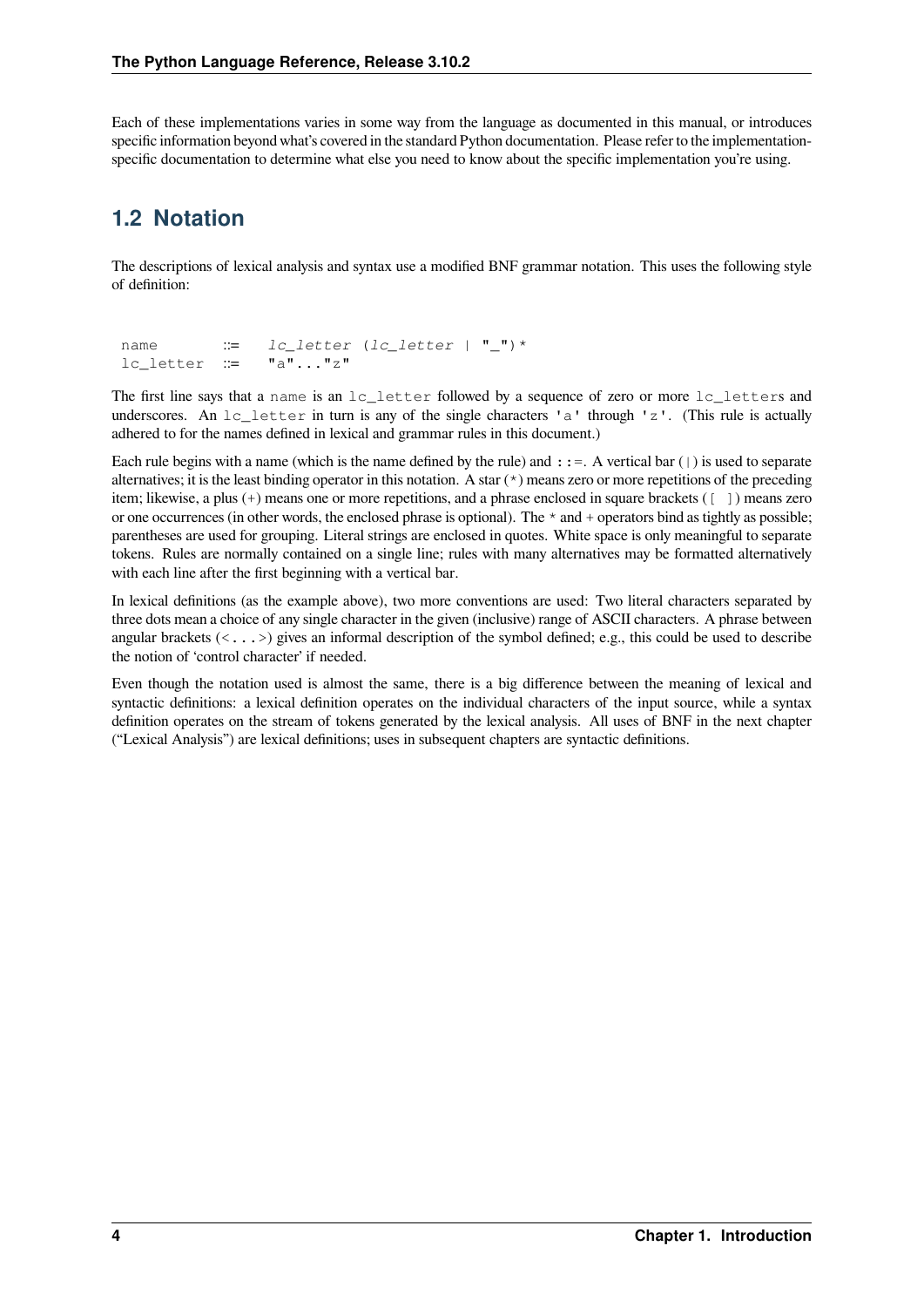# **LEXICAL ANALYSIS**

<span id="page-10-0"></span>A Python program is read by a *parser*. Input to the parser is a stream of *tokens*, generated by the *lexical analyzer*. This chapter describes how the lexical analyzer breaks a file into tokens.

Python reads program text as Unicode code points; the encoding of a source file can be given by an encoding declaration and defaults to UTF-8, see **PEP 3120** for details. If the source file cannot be decoded, a SyntaxError is raised.

### **2.1 Line structure**

<span id="page-10-1"></span>A Python program is divided into a number of *logical lines*.

### **2.1.1 Logical lines**

<span id="page-10-2"></span>The end of a logical line is represented by the token NEWLINE. Statements cannot cross logical line boundaries except where NEWLINE is allowed by the syntax (e.g., between statements in compound statements). A logical line is constructed from one or more *physical lines* by following the explicit or implicit *line joining* rules.

### **2.1.2 Physical lines**

<span id="page-10-3"></span>A physical line is a sequence of characters terminated by an end-of-line sequence. In source files and strings, any of the standard platform line termination sequences can be used - the Unix form using ASCII LF (linefeed), the Windows form using the ASCII sequence CR LF (return followed by linefeed), or the old Macintosh form using the ASCII CR (return) character. All of these forms can be used equally, regardless of platform. The end of input also serves as an implicit terminator for the final physical line.

When embedding Python, source code strings should be passed to Python APIs using the standard C conventions for newline characters (the  $\n\alpha$  character, representing ASCII LF, is the line terminator).

### **2.1.3 Comments**

<span id="page-10-4"></span>A comment starts with a hash character (#) that is not part of a string literal, and ends at the end of the physical line. A comment signifies the end of the logical line unless the implicit line joining rules are invoked. Comments are ignored by the syntax.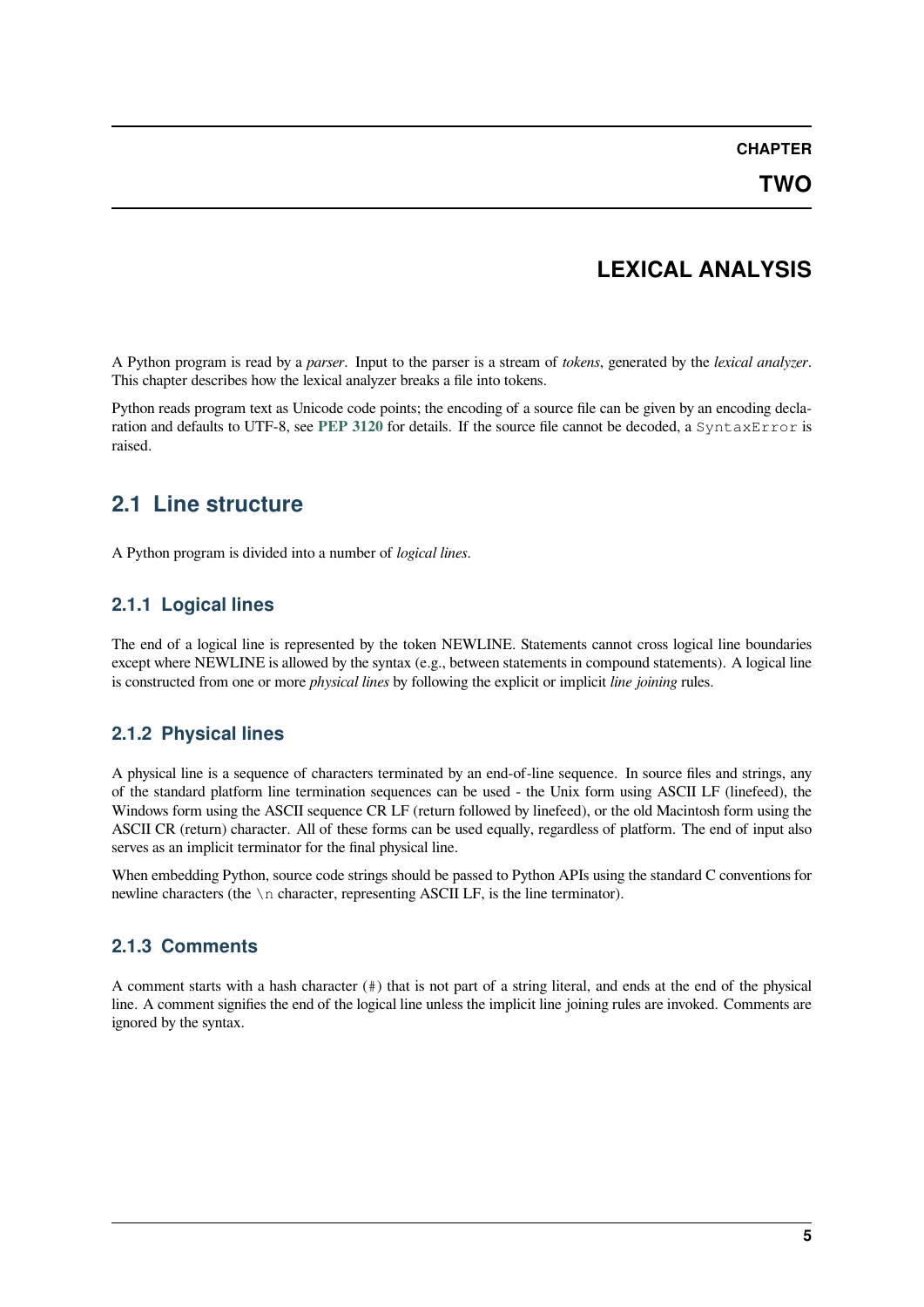#### <span id="page-11-0"></span>**2.1.4 Encoding declarations**

If a comment in the first or second line of the Python script matches the regular expression coding  $[=:]\setminus s*([-\setminus$ w.]+), this comment is processed as an encoding declaration; the first group of this expression names the encoding of the source code file. The encoding declaration must appear on a line of its own. If it is the second line, the first line must also be a comment-only line. The recommended forms of an encoding expression are

```
# -*- coding: <encoding-name> -*-
```
which is recognized also by GNU Emacs, and

```
# vim:fileencoding=<encoding-name>
```
which is recognized by Bram Moolenaar's VIM.

If no encoding declaration is found, the default encoding is UTF-8. In addition, if the first bytes of the file are the UTF-8 byte-order mark (b'\xef\xbb\xbf'), the declared file encoding is UTF-8 (this is supported, among others, by Microsoft's **notepad**).

If an encoding is declared, the encoding name must be recognized by Python. The encoding is used for all lexical analysis, including string literals, comments and identifiers.

#### <span id="page-11-1"></span>**2.1.5 Explicit line joining**

Two or more physical lines may be joined into logical lines using backslash characters (\), as follows: when a physical line ends in a backslash that is not part of a string literal or comment, it is joined with the following forming a single logical line, deleting the backslash and the following end-of-line character. For example:

```
if 1900 < year < 2100 and 1 <= month <= 12 \
  and 1 \leq d day \leq 31 and 0 \leq d hour \leq 24and 0 <= minute < 60 and 0 <= second < 60: # Looks like a valid date
        return 1
```
A line ending in a backslash cannot carry a comment. A backslash does not continue a comment. A backslash does not continue a token except for string literals (i.e., tokens other than string literals cannot be split across physical lines using a backslash). A backslash is illegal elsewhere on a line outside a string literal.

### <span id="page-11-2"></span>**2.1.6 Implicit line joining**

Expressions in parentheses, square brackets or curly braces can be split over more than one physical line without using backslashes. For example:

```
month_names = ['Januari', 'Februari', 'Maart', # These are the
              'April', 'Mei', 'Juni', # Dutch names
             'Juli', 'Augustus', 'September', # for the months
             'Oktober', 'November', 'December'] # of the year
```
Implicitly continued lines can carry comments. The indentation of the continuation lines is not important. Blank continuation lines are allowed. There is no NEWLINE token between implicit continuation lines. Implicitly continued lines can also occur within triple-quoted strings (see below); in that case they cannot carry comments.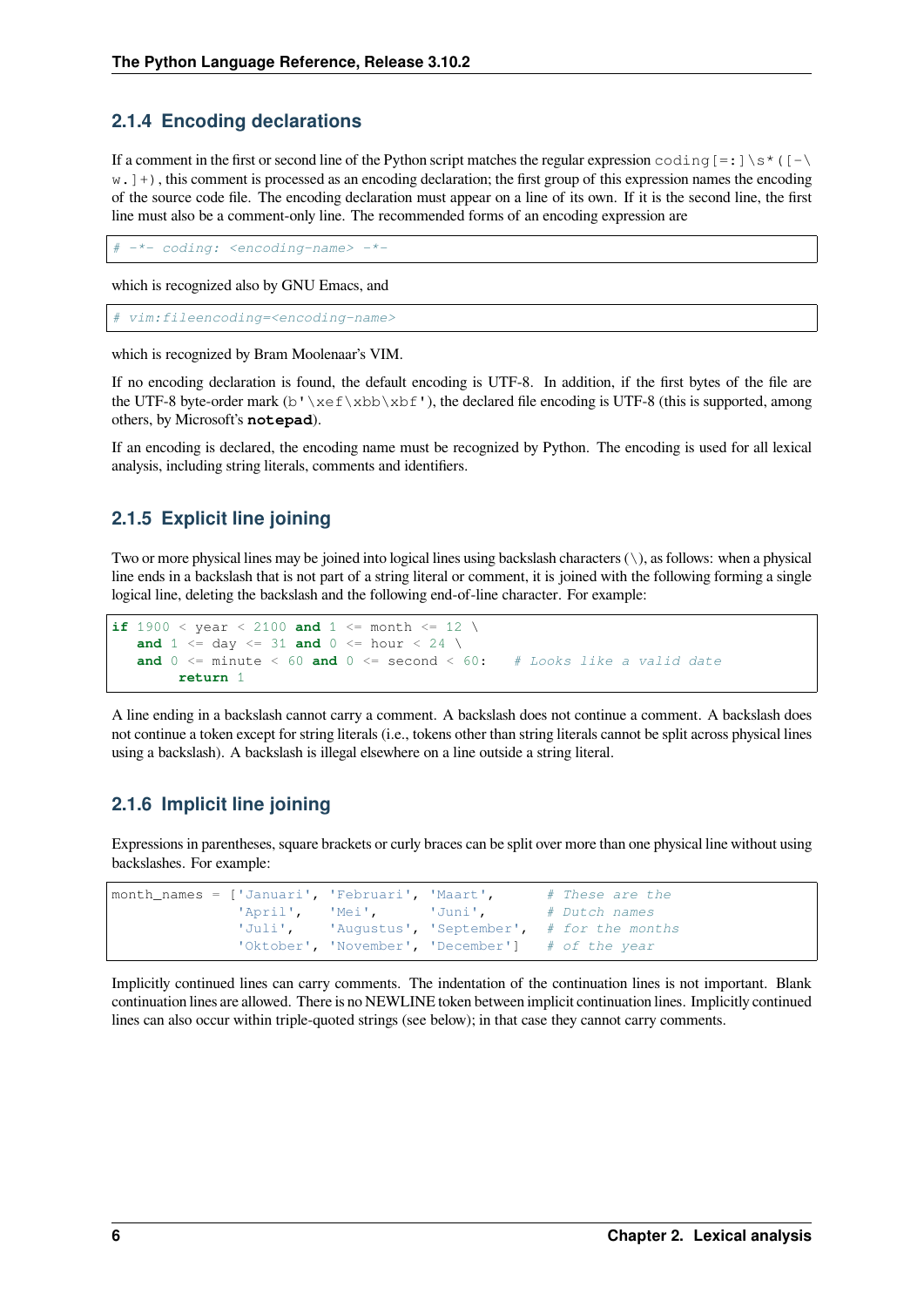### <span id="page-12-0"></span>**2.1.7 Blank lines**

A logical line that contains only spaces, tabs, formfeeds and possibly a comment, is ignored (i.e., no NEWLINE token is generated). During interactive input of statements, handling of a blank line may differ depending on the implementation of the read-eval-print loop. In the standard interactive interpreter, an entirely blank logical line (i.e. one containing not even whitespace or a comment) terminates a multi-line statement.

### <span id="page-12-1"></span>**2.1.8 Indentation**

Leading whitespace (spaces and tabs) at the beginning of a logical line is used to compute the indentation level of the line, which in turn is used to determine the grouping of statements.

Tabs are replaced (from left to right) by one to eight spaces such that the total number of characters up to and including the replacement is a multiple of eight (this is intended to be the same rule as used by Unix). The total number of spaces preceding the first non-blank character then determines the line's indentation. Indentation cannot be split over multiple physical lines using backslashes; the whitespace up to the first backslash determines the indentation.

Indentation is rejected as inconsistent if a source file mixes tabs and spaces in a way that makes the meaning dependent on the worth of a tab in spaces; a TabError is raised in that case.

**Cross-platform compatibility note:** because of the nature of text editors on non-UNIX platforms, it is unwise to use a mixture of spaces and tabs for the indentation in a single source file. It should also be noted that different platforms may explicitly limit the maximum indentation level.

A formfeed character may be present at the start of the line; it will be ignored for the indentation calculations above. Formfeed characters occurring elsewhere in the leading whitespace have an undefined effect (for instance, they may reset the space count to zero).

The indentation levels of consecutive lines are used to generate INDENT and DEDENT tokens, using a stack, as follows.

Before the first line of the file is read, a single zero is pushed on the stack; this will never be popped off again. The numbers pushed on the stack will always be strictly increasing from bottom to top. At the beginning of each logical line, the line's indentation level is compared to the top of the stack. If it is equal, nothing happens. If it is larger, it is pushed on the stack, and one INDENT token is generated. If it is smaller, it *must* be one of the numbers occurring on the stack; all numbers on the stack that are larger are popped off, and for each number popped off a DEDENT token is generated. At the end of the file, a DEDENT token is generated for each number remaining on the stack that is larger than zero.

Here is an example of a correctly (though confusingly) indented piece of Python code:

```
def perm(l):
       # Compute the list of all permutations of l
   if len(1) \leq 1:
                return [l]
   r = []for i in range(len(l)):
            s = 1[:i] + 1[i+1:]p = perm(s)for x in p:
             r.append(l[i:i+1] + x)return r
```
The following example shows various indentation errors:

```
def perm(l): # error: first line indented
for i in range(len(l)): # error: not indented
   s = 1[:i] + 1[i+1:]p = perm(l[i:i] + l[i+1:j]) # error: unexpected indent
      for x in p:
            r.append(l[i:i+1] + x)return r # error: inconsistent dedent
```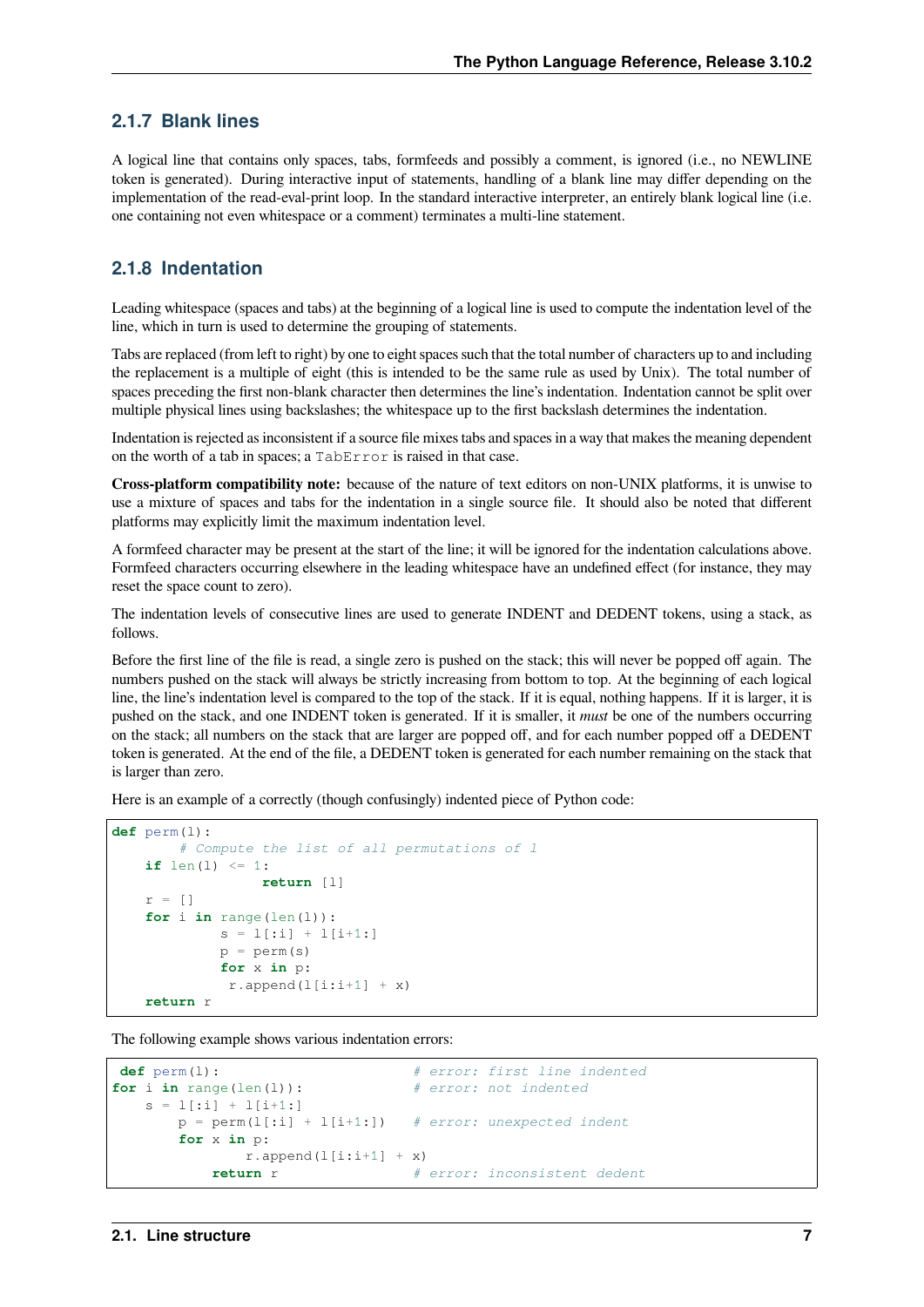(Actually, the first three errors are detected by the parser; only the last error is found by the lexical analyzer — the indentation of return r does not match a level popped off the stack.)

### **2.1.9 Whitespace between tokens**

<span id="page-13-0"></span>Except at the beginning of a logical line or in string literals, the whitespace characters space, tab and formfeed can be used interchangeably to separate tokens. Whitespace is needed between two tokens only if their concatenation could otherwise be interpreted as a different token (e.g., ab is one token, but a b is two tokens).

# **2.2 Other tokens**

<span id="page-13-1"></span>Besides NEWLINE, INDENT and DEDENT, the following categories of tokens exist: *identifiers*, *keywords*, *literals*, *operators*, and *delimiters*. Whitespace characters (other than line terminators, discussed earlier) are not tokens, but serve to delimit tokens. Where ambiguity exists, a token comprises the longest possible string that forms a legal token, when read from left to right.

# **2.3 Identifiers and keywords**

<span id="page-13-2"></span>Identifiers (also referred to as *names*) are described by the following lexical definitions.

The syntax of identifiers in Python is based on the Unicode standard annex UAX-31, with elaboration and changes as defined below; see also **PEP 3131** for further details.

Within the ASCII range (U+0001..U+007F), the valid characters for identifiers are the same as in Python 2.x: the uppercase and lowercase letters A through Z, the underscore \_ and, except for the first character, the digits 0 through 9.

Python 3.0 introduces add[itional char](https://www.python.org/dev/peps/pep-3131)acters from outside the ASCII range (see **PEP 3131**). For these characters, the classification uses the version of the Unicode Character Database as included in the unicodedata module.

Identifiers are unlimited in length. Case is significant.

```
identifier ::= xid_start xid_continue*
id_start ::= <all characters in general categories Lu, Ll, Lt, Lm, Lo, Nl, the under
id_continue ::= <all characters in id_start, plus characters in the categories Mn, Mc,
xid_start ::= <all characters in id_start whose NFKC normalization is in "id_start xi
xid_continue ::= <all characters in id_continue whose NFKC normalization is in "id_continue*">
```
The Unicode category codes mentioned above stand for:

- *Lu* uppercase letters
- *Ll* lowercase letters
- *Lt* titlecase letters
- *Lm* modifier letters
- *Lo* other letters
- *Nl* letter numbers
- *Mn* nonspacing marks
- *Mc* spacing combining marks
- *Nd* decimal numbers
- *Pc* connector punctuations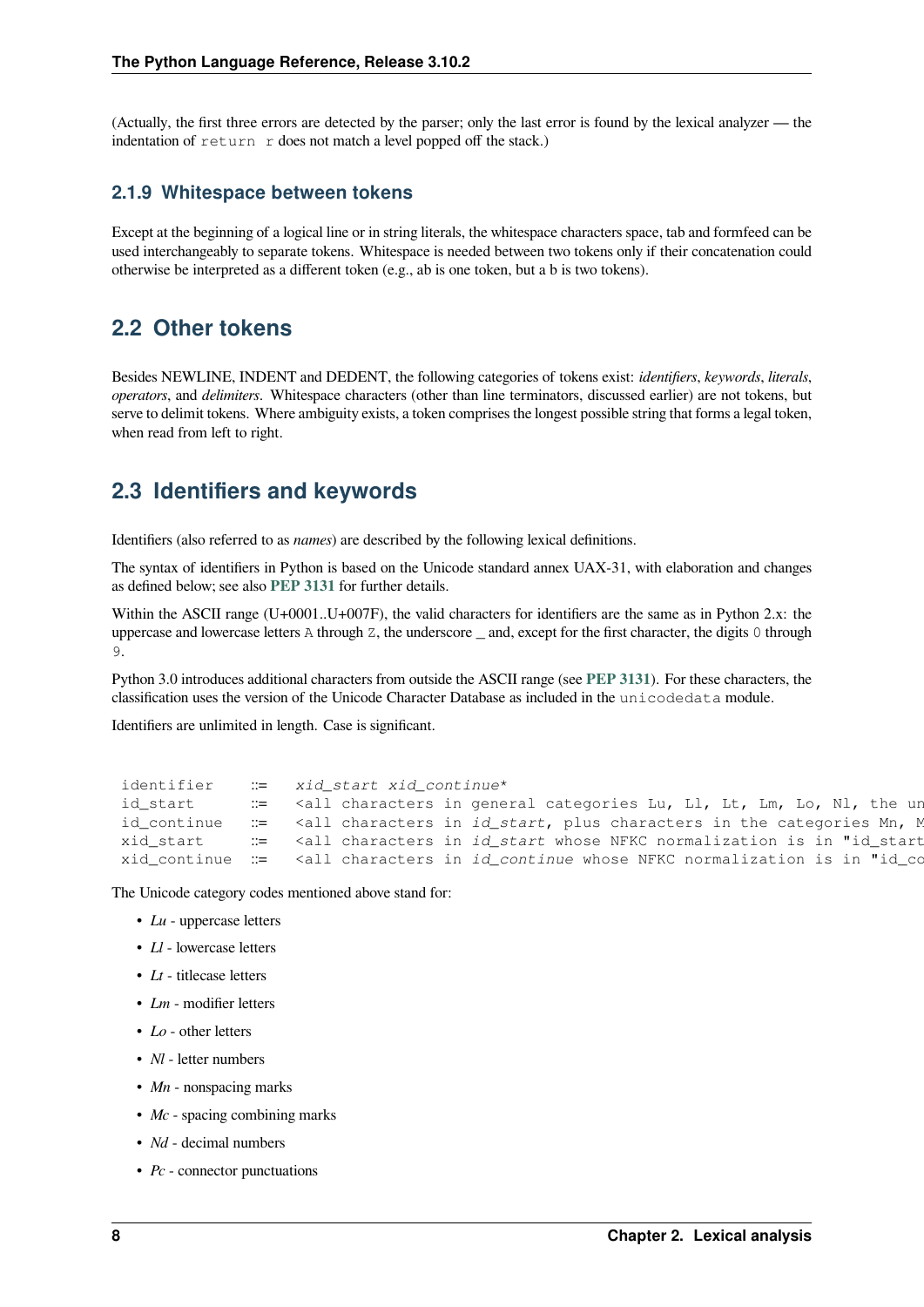- *Other ID Start* explicit list of characters in PropList.txt to support backwards compatibility
- *Other\_ID\_Continue* likewise

All identifiers are converted into the normal form NFKC while parsing; comparison of identifiers is based on NFKC.

A non-normative HTML file listing all valid identifie[r characters f](https://www.unicode.org/Public/13.0.0/ucd/PropList.txt)or Unicode 4.1 can be found at https://www.unicode. org/Public/13.0.0/ucd/DerivedCoreProperties.txt

#### **2.3.1 Keywords**

[The following identifiers are used as reserved wor](https://www.unicode.org/Public/13.0.0/ucd/DerivedCoreProperties.txt)ds, or *keywords* of the language, and cannot be used as ordinary identifiers. They must be spelled exactly as written here:

<span id="page-14-0"></span>

| False  | await    | else    | import   | pass   |
|--------|----------|---------|----------|--------|
| None   | break    | except  | in       | raise  |
| True   | class    | finally | is       | return |
| and    | continue | for     | lambda   | try    |
| as     | def      | from    | nonlocal | while  |
| assert | del      | global  | not      | with   |
| async  | elif     | if      | or       | yield  |

### **2.3.2 Soft Keywords**

New in version 3.10.

<span id="page-14-1"></span>Some identifiers are only reserved under specific contexts. These are known as *soft keywords*. The identifiers match, case and \_ can syntactically act as keywords in contexts related to the pattern matching statement, but this distinction is done at the parser level, not when tokenizing.

As soft keywords, their use with pattern matching is possible while still preserving compatibility with existing code that uses match, case and \_ as identifier names.

### **2.3.3 Reserved classes of identifiers**

<span id="page-14-2"></span>Certain classes of identifiers (besides keywords) have special meanings. These classes are identified by the patterns of leading and trailing underscore characters:

**\_\*** Not imported by from module import \*.

**\_** In a case pattern within a *match* statement, \_ is a *soft keyword* that denotes a *wildcard*.

Separately, the interactive interpreter makes the result of the last evaluation available in the variable \_. (It is stored in the builtins module, alongside built-in functions like print.)

Elsewhere, \_ is a regula[r identifie](#page-107-0)r. It is often use[d to name "sp](#page-14-1)ecial" items, b[ut it is not](#page-111-0) special to Python itself.

**Note:** The name \_ is often used in conjunction with internationalization; refer to the documentation for the gettext module for more information on this convention.

It is also commonly used for unused variables.

**\_\_\*\_\_** System-defined names, informally known as "dunder" names. These names are defined by the interpreter and its implementation (including the standard library). Current system names are discussed in the *Special method names* section and elsewhere. More will likely be defined in future versions of Python. *Any* use of  $\frac{1}{1}$  names, in any context, that does not follow explicitly documented use, is subject to breakage without warning.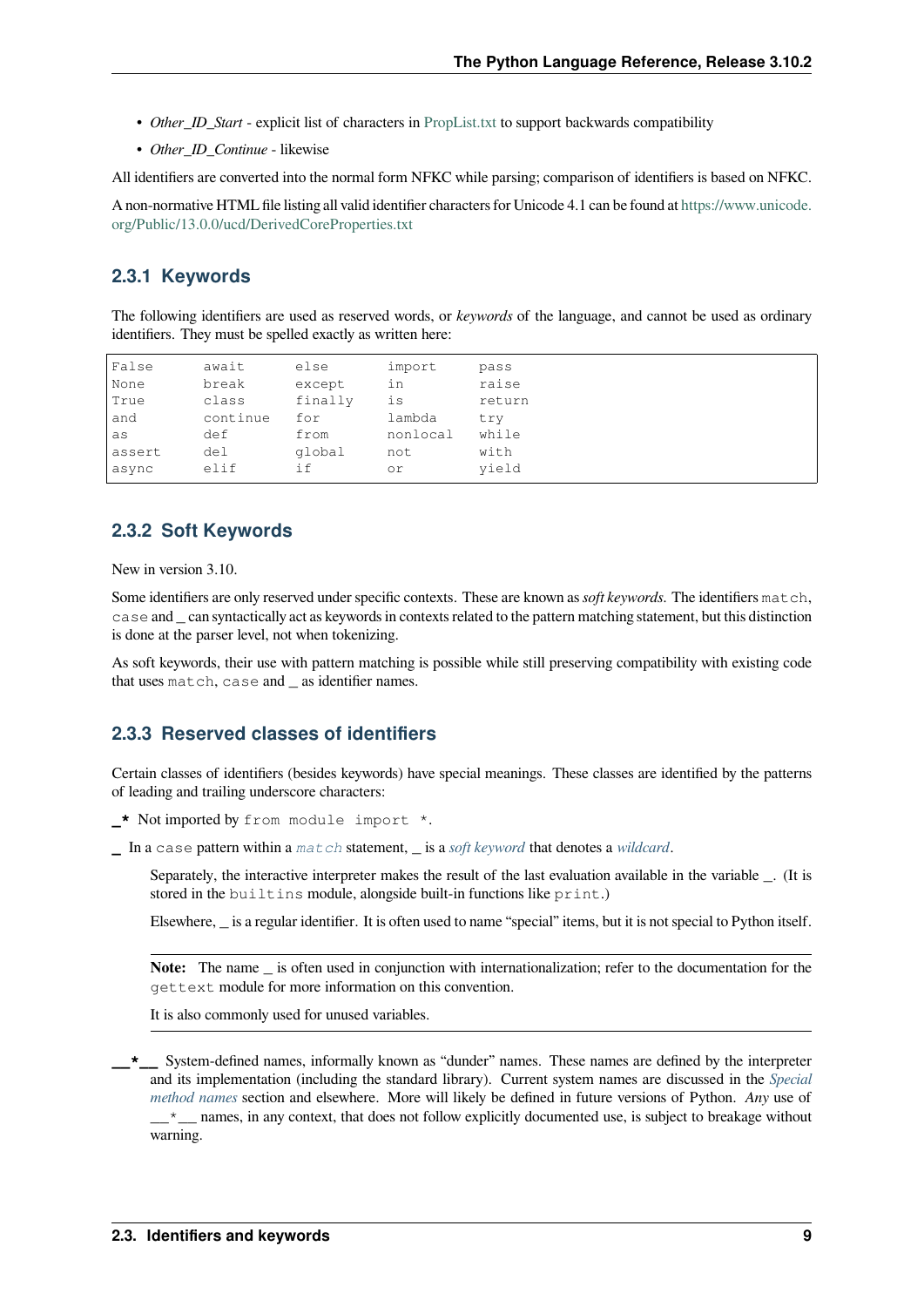**\_\_\*** Class-private names. Names in this category, when used within the context of a class definition, are re-written to use a mangled form to help avoid name clashes between "private" attributes of base and derived classes. See section *Identifiers (Names)*.

# **2.4 Lite[rals](#page-71-0)**

<span id="page-15-0"></span>Literals are notations for constant values of some built-in types.

### **2.4.1 String and Bytes literals**

<span id="page-15-1"></span>String literals are described by the following lexical definitions:

```
stringliteral ::= [stringprefix](shortstring | longstring)
stringprefix \therefore \equiv "r" | "u" | "R" | "U" | "f" | "F"
                     | "fr" | "Fr" | "fR" | "FR" | "rf" | "rF" | "Rf" | "RF"
shortstring ::= "'" shortstringitem* "'" | '"' shortstringitem* '"'
longstring ::= "'''" longstringitem* "'''" | '"""' longstringitem* '"""'
shortstringitem ::= shortstringchar | stringescapeseq
longstringitem ::= longstringchar | stringescapeseq
shortstringchar ::= <any source character except "\" or newline or the quote>
longstringchar ::= <any source character except "\">
stringescapeseq ::= "\" <any source character>
```

| bytesliteral |                           | $ ::=$ bytesprefix(shortbytes   longbytes)                                                                    |
|--------------|---------------------------|---------------------------------------------------------------------------------------------------------------|
| bytesprefix  | $\mathbf{m} = \mathbf{m}$ | $"b"$   $"B"$   $"br"$   $"Br"$   $"Br"$   $"bR"$   $"BR"$   $"rb"$   $"rB"$   $"Rb"$  <br>"BB"               |
| shortbytes   |                           | ::= "'" shortbytesitem* "'"   '"' shortbytesitem* '"'                                                         |
| longbytes    |                           |                                                                                                               |
|              |                           | shortbytesitem ::= shortbyteschar   bytesescapeseg                                                            |
|              |                           | longbytesitem ::= longbyteschar   bytesescapeseg                                                              |
|              |                           | shortbyteschar ::= $\leq$ <any "\"="" ascii="" character="" except="" newline="" or="" quote="" the=""></any> |
|              |                           | longbyteschar ::= <any "\"="" ascii="" character="" except=""></any>                                          |
|              |                           | bytesescapeseq := "\" <any ascii="" character=""></any>                                                       |
|              |                           |                                                                                                               |

One syntactic restriction not indicated by these productions is that whitespace is not allowed between the *stringprefix* or *bytesprefix* and the rest of the literal. The source character set is defined by the encoding declaration; it is UTF-8 if no encoding declaration is given in the source file; see section *Encoding declarations*.

In plain English: Both types of literals can be enclosed in matching single quotes (') or double quotes ("). They can also be enclosed in matching groups of three single or double quotes (these are generally referred to as *triple-quoted strings*). The backslash (\) character is used to escape characters that otherwise have [a special meaning, suc](#page-11-0)h as newline, backslash itself, or the quote character.

Bytes literals are always prefixed with 'b' or 'B'; they produce an instance of the bytes type instead of the  $str$ type. They may only contain ASCII characters; bytes with a numeric value of 128 or greater must be expressed with escapes.

Both string and bytes literals may optionally be prefixed with a letter 'r' or 'R'; such strings are called *raw strings* and treat backslashes as literal characters. As a result, in string literals, '\U' and '\u' escapes in raw strings are not treated specially. Given that Python 2.x's raw unicode literals behave differently than Python 3.x's the 'ur' syntax is not supported.

New in version 3.3: The 'rb' prefix of raw bytes literals has been added as a synonym of 'br'.

New in version 3.3: Support for the unicode legacy literal (u'value') was reintroduced to simplify the maintenance of dual Python 2.x and 3.x codebases. See **PEP 414** for more information.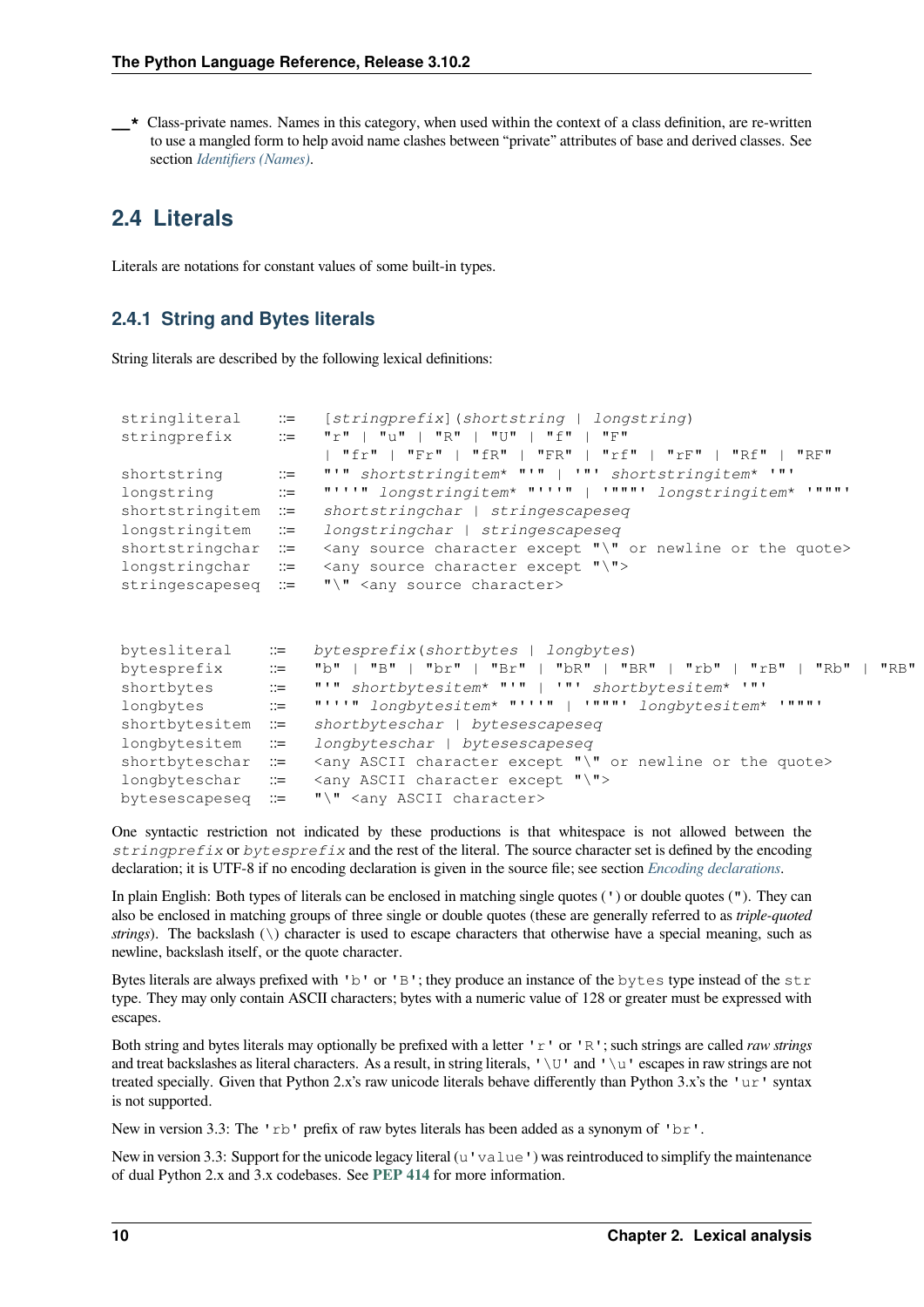A string literal with 'f' or 'F' in its prefix is a *formatted string literal*; see *Formatted string literals*. The 'f' may be combined with 'r', but not with 'b' or 'u', therefore raw formatted strings are possible, but formatted bytes literals are not.

In triple-quoted literals, unescaped newlines and quotes are allowed (and are retained), except that three unescaped quotes in a row terminate the literal. (A "quote" is the character used to ope[n the literal, i.e. either](#page-17-1) ' or ".)

Unless an 'r' or 'R' prefix is present, escape sequences in string and bytes literals are interpreted according to rules similar to those used by Standard C. The recognized escape sequences are:

| <b>Escape Sequence</b> | Meaning                               | <b>Notes</b> |
|------------------------|---------------------------------------|--------------|
| \newline               | Backslash and newline ignored         |              |
| ハ                      | Backslash $(\setminus)$               |              |
| ∖'                     | Single quote (')                      |              |
| \ ‼                    | Double quote (")                      |              |
| ١a                     | <b>ASCII Bell (BEL)</b>               |              |
| \b                     | <b>ASCII Backspace (BS)</b>           |              |
| ١f                     | <b>ASCII</b> Formfeed (FF)            |              |
| ۱n                     | <b>ASCII</b> Linefeed (LF)            |              |
| ۱r                     | <b>ASCII Carriage Return (CR)</b>     |              |
| \t                     | <b>ASCII Horizontal Tab (TAB)</b>     |              |
| $\vee$                 | <b>ASCII Vertical Tab (VT)</b>        |              |
| \000                   | Character with octal value <i>ooo</i> | (1,3)        |
| \xhh                   | Character with hex value hh           | (2,3)        |

Escape sequences only recognized in string literals are:

| <b>Escape Sequence</b> | Meaning                                             | <b>Notes</b> |
|------------------------|-----------------------------------------------------|--------------|
| $\N\$ name}            | Character named <i>name</i> in the Unicode database | (4)          |
| <b>NXXXX</b>           | Character with 16-bit hex value $xxxx$              | (5)          |
| \Uxxxxxxx              | Character with 32-bit hex value xxxxxxxx            | (6)          |

Notes:

- (1) As in Standard C, up to three octal digits are accepted.
- (2) Unlike in Standard C, exactly two hex digits are required.
- (3) In a bytes literal, hexadecimal and octal escapes denote the byte with the given value. In a string literal, these escapes denote a Unicode character with the given value.
- (4) Changed in version 3.3: Support for name aliases<sup>1</sup> has been added.
- (5) Exactly four hex digits are required.
- (6) Any Unicode character can be encoded this way. Exactly eight hex digits are required.

Unlike Standard C, all unrecognized escape sequences [a](#page-16-0)re left in the string unchanged, i.e., *the backslash is left in the result*. (This behavior is useful when debugging: if an escape sequence is mistyped, the resulting output is more easily recognized as broken.) It is also important to note that the escape sequences only recognized in string literals fall into the category of unrecognized escapes for bytes literals.

Changed in version 3.6: Unrecognized escape sequences produce a DeprecationWarning. In a future Python version they will be a SyntaxWarning and eventually a SyntaxError.

Even in a raw literal, quotes can be escaped with a backslash, but the backslash remains in the result; for example,  $r'' \$ " is a valid string literal consisting of two characters: a backslash and a double quote;  $r'' \$ " is not a valid string literal (even a raw string cannot end in an odd number of backslashes). Specifically, *a raw literal cannot end in a single backslash* (since the backslash would escape the following quote character). Note also that a single backslash followed by a newline is interpreted as those two characters as part of the literal, *not* as a line continuation.

<span id="page-16-0"></span><sup>1</sup> https://www.unicode.org/Public/11.0.0/ucd/NameAliases.txt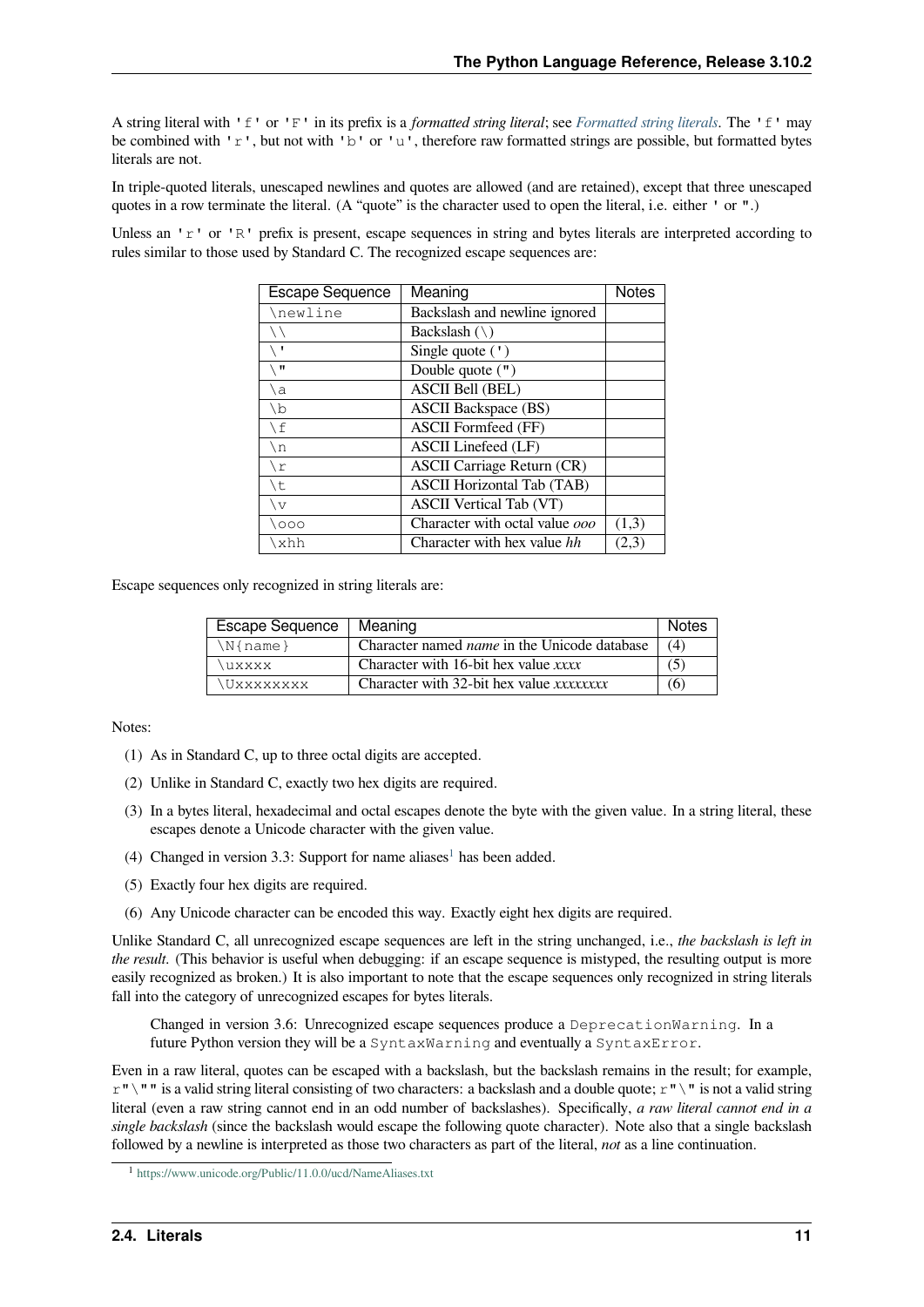### **2.4.2 String literal concatenation**

<span id="page-17-0"></span>Multiple adjacent string or bytes literals (delimited by whitespace), possibly using different quoting conventions, are allowed, and their meaning is the same as their concatenation. Thus, "hello" 'world' is equivalent to "helloworld". This feature can be used to reduce the number of backslashes needed, to split long strings conveniently across long lines, or even to add comments to parts of strings, for example:

```
re.compile("[A-Za-z_]" # letter or underscore
          "[A-Za-z0-9_]*" # letter, digit or underscore
         )
```
Note that this feature is defined at the syntactical level, but implemented at compile time. The '+' operator must be used to concatenate string expressions at run time. Also note that literal concatenation can use different quoting styles for each component (even mixing raw strings and triple quoted strings), and formatted string literals may be concatenated with plain string literals.

### **2.4.3 Formatted string literals**

New in version 3.6.

<span id="page-17-1"></span>A *formatted string literal* or *f-string* is a string literal that is prefixed with 'f' or 'F'. These strings may contain replacement fields, which are expressions delimited by curly braces {}. While other string literals always have a constant value, formatted strings are really expressions evaluated at run time.

Escape sequences are decoded like in ordinary string literals (except when a literal is also marked as a raw string). After decoding, the grammar for the contents of the string is:

```
f_string ::= (literal_char | "{{" | "}}" | replacement_field)*
replacement_field ::= "{" f_expression ["="] ["!" conversion] [":" format_spec] "}"
f_expression ::= (conditional_expression | "*" or_expr)
                      ("," conditional_expression | "," "*" or_expr)* [","]
                     | yield_expression
conversion ::= "s" | "r" | "a"
format_spec ::= (literal_char | NULL | replacement_field)*
literal_char ::= <any code point except "{", "}" or NULL>
```
The parts of the string outside curly braces are treated literally, except that any doubled curly braces  $\{ \{ \}$  or  $\}$   $\}$ are replaced with the corresponding single curly brace. A single opening curly bracket '{' marks a replacement field, which starts with a Python expression. To display both the expression text and its value after evaluation, (useful in debugging), an equal sign '=' may be added after the expression. A conversion field, introduced by an exclamation point '!' may follow. A format specifier may also be appended, introduced by a colon ':'. A replacement field ends with a closing curly bracket '}'.

Expressions in formatted string literals are treated like regular Python expressions surrounded by parentheses, with a few exceptions. An empty expression is not allowed, and both *lambda* and assignment expressions := must be surrounded by explicit parentheses. Replacement expressions can contain line breaks (e.g. in triple-quoted strings), but they cannot contain comments. Each expression is evaluated in the context where the formatted string literal appears, in order from left to right.

Changed in version 3.7: Prior to Python 3.7, an *await* expressio[n and com](#page-87-2)prehensions containing an *async for* clause were illegal in the expressions in formatted string literals due to a problem with the implementation.

When the equal sign  $!=$  is provided, the output will have the expression text, the  $!=$  and the evaluated value. Spaces after the opening brace  $\langle \cdot \rangle$ , within the expression and after the  $\vert \cdot \vert$  are all retained in the output. By default, the  $' ='$  causes the repr() of the ex[pression](#page-81-0) to be provided, unless there is a format spec[ified. When a](#page-119-2) format is specified it defaults to the str() of the expression unless a conversion '! r' is declared.

New in version 3.8: The equal sign  $!=$ .

If a conversion is specified, the result of evaluating the expression is converted before formatting. Conversion '!s'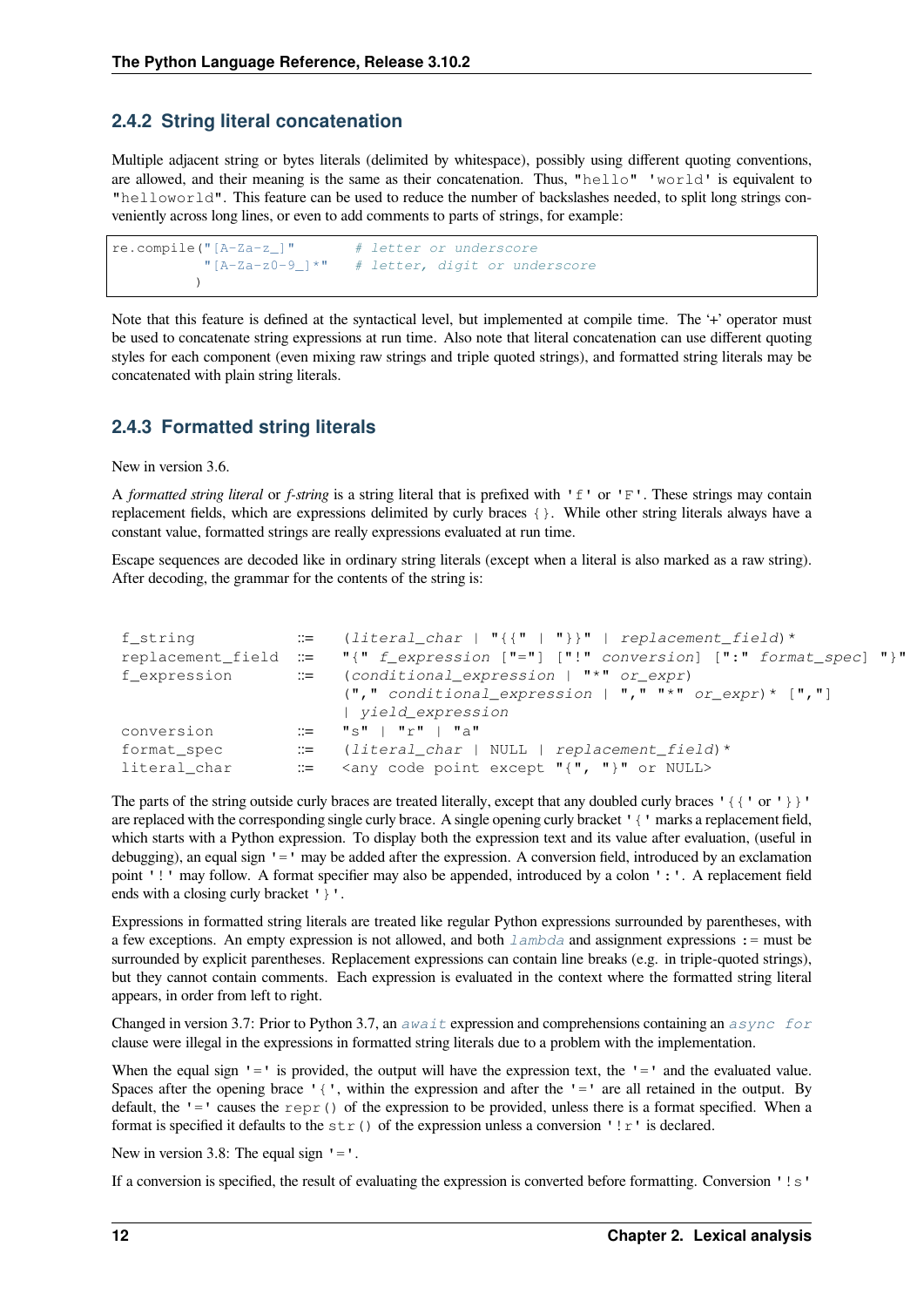calls  $str()$  on the result, '!r' calls repr(), and '!a' calls ascii().

The result is then formatted using the format() protocol. The format specifier is passed to the  $\pm$ format $()$ method of the expression or conversion result. An empty string is passed when the format specifier is omitted. The formatted result is then included in the final value of the whole string.

Top-level format specifiers may include nested replacement fields. These nested fields may include their own conversion fields and format specifiers, but may not include more deeply-nested replacement fields. The format specifier mini-language is the same as that used by the  $str.format()$  method.

Formatted string literals may be concatenated, but replacement fields cannot be split across literals.

Some examples of formatted string literals:

```
>>> name = "Fred"
>>> f"He said his name is {name!r}."
"He said his name is 'Fred'."
>>> f"He said his name is {repr(name)}." # repr() is equivalent to !r
"He said his name is 'Fred'."
>>> width = 10
>>> precision = 4
\rightarrow\rightarrow\rightarrow value = decimal. Decimal ("12.34567")
>>> f"result: {value:{width}.{precision}}" # nested fields
'result: 12.35'
>>> today = datetime(year=2017, month=1, day=27)
>>> f"{today:%B %d, %Y}" # using date format specifier
'January 27, 2017'
>>> f"{today=:%B %d, %Y}" # using date format specifier and debugging
'today=January 27, 2017'
\Rightarrow number = 1024
>>> f"{number:#0x}" # using integer format specifier
'0x400'
>>> foo = "bar"
>>> f"{ foo = }" # preserves whitespace
" foo = 'bar'"
>>> line = "The mill's closed"
>>> f"{line = }"
'line = "The mill\'s closed"'
>>> f"{line = :20}"
"line = The mill's closed
>>> f"{line = !r:20}"
'line = "The mill\'s closed" '
```
A consequence of sharing the same syntax as regular string literals is that characters in the replacement fields must not conflict with the quoting used in the outer formatted string literal:

```
f"abc {a["x"]} def" # error: outer string literal ended prematurely
                          f"abc {a['x']} def" # workaround: use different quoting
```
Backslashes are not allowed in format expressions and will raise an error:

f"newline: *{*ord('**\n**')*}*" *# raises SyntaxError*

To include a value in which a backslash escape is required, create a temporary variable.

```
>>> newline = ord('\n')
>>> f"newline: {newline}"
'newline: 10'
```
Formatted string literals cannot be used as docstrings, even if they do not include expressions.

```
>>> def foo():
... f"Not a docstring"
```
(continues on next page)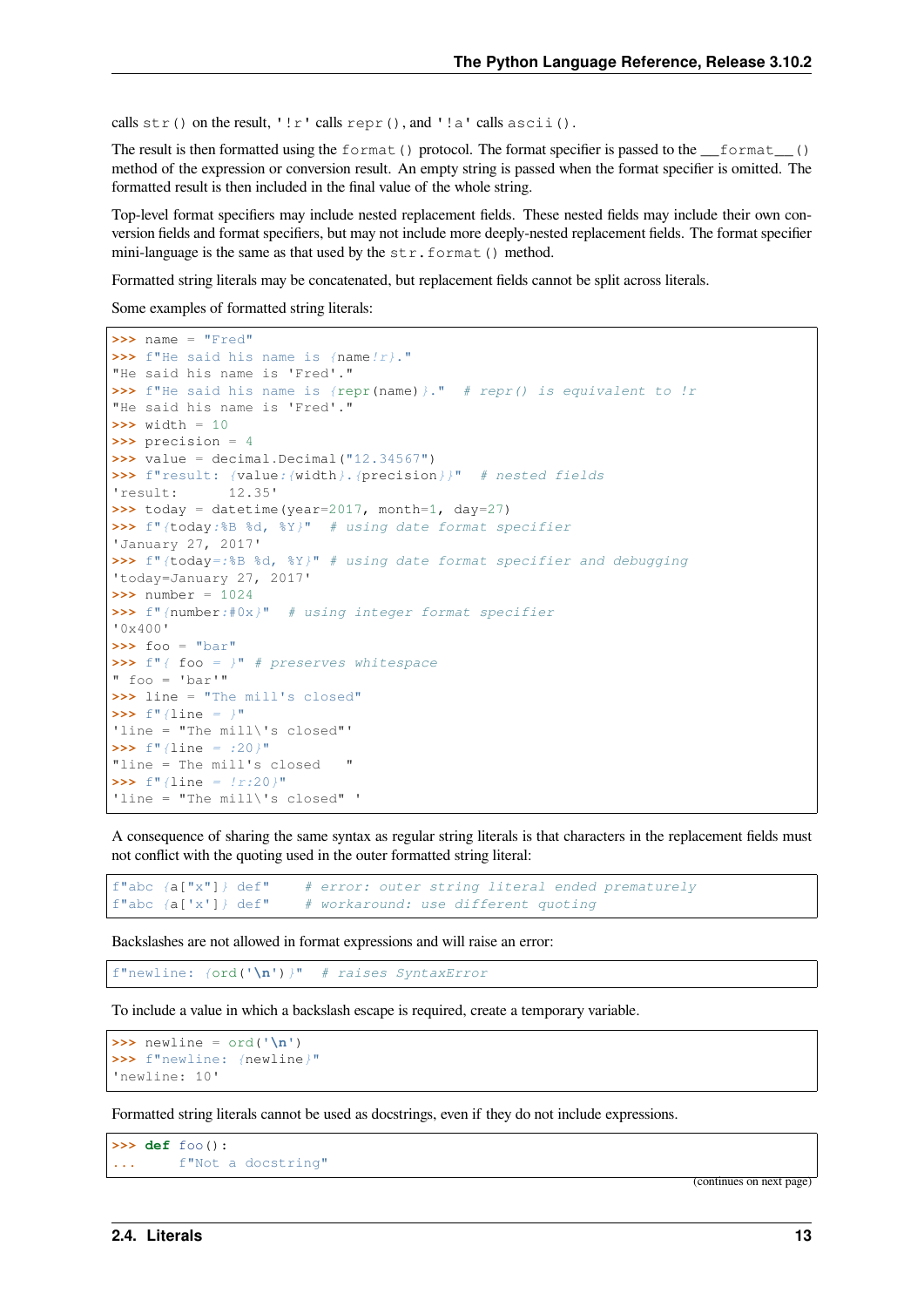```
...
>>> foo.__doc__ is None
True
```
See also PEP 498 for the proposal that added formatted string literals, and  $str.format()$ , which uses a related format string mechanism.

#### **2.4.4 [Numeri](https://www.python.org/dev/peps/pep-0498)c literals**

There are three types of numeric literals: integers, floating point numbers, and imaginary numbers. There are no complex literals (complex numbers can be formed by adding a real number and an imaginary number).

<span id="page-19-0"></span>Note that numeric literals do not include a sign; a phrase like  $-1$  is actually an expression composed of the unary operator '-' and the literal 1.

### **2.4.5 Integer literals**

<span id="page-19-1"></span>Integer literals are described by the following lexical definitions:

```
integer ::= decinteger | bininteger | octinteger | hexinteger
decinteger ::= nonzerodigit (["_"] digit)* | "0"+ (["_"] "0")*
bininteger ::= "0" ("b" | "B") (["_"] bindigit)+
octinteger ::= "0" ("o" | "O") (["_"] octdigit)+
hexinteger ::= "0" ("x" | "X") (["_"] hexdigit)+
nonzerodigit := "1"..."9"
digit ::= "0"..."9"
bindigit ::= "0" | "1"
octdigit ::= "0"..."7"
hexdigit ::= digit | "a"..."f" | "A"..."F"
```
There is no limit for the length of integer literals apart from what can be stored in available memory.

Underscores are ignored for determining the numeric value of the literal. They can be used to group digits for enhanced readability. One underscore can occur between digits, and after base specifiers like 0x.

Note that leading zeros in a non-zero decimal number are not allowed. This is for disambiguation with C-style octal literals, which Python used before version 3.0.

Some examples of integer literals:

```
7 2147483647 0o177 0b100110111
3 79228162514264337593543950336 0o377 0xdeadbeef
   100_000_000_000 0b_1110_0101
```
Changed in version 3.6: Underscores are now allowed for grouping purposes in literals.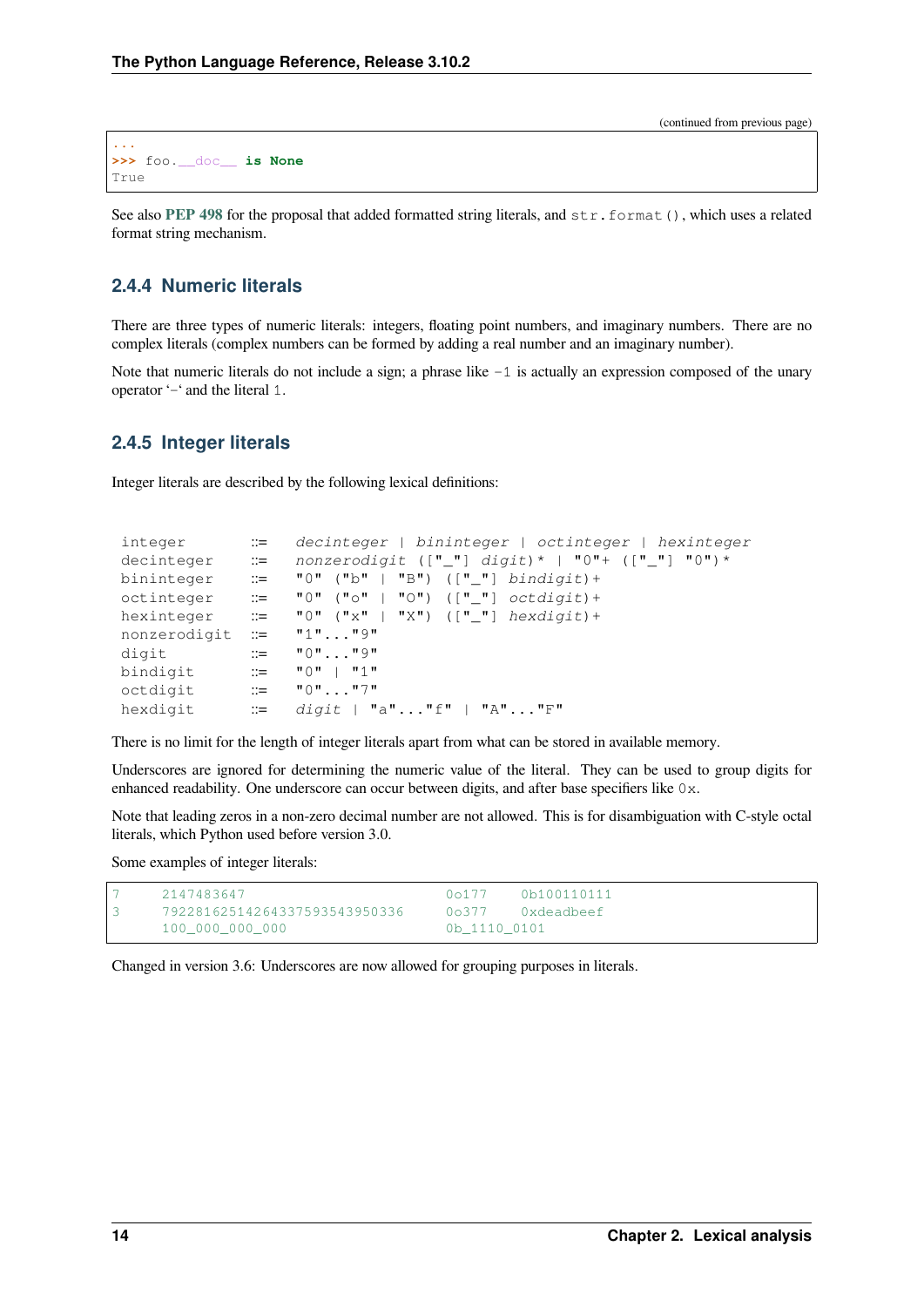#### <span id="page-20-0"></span>**2.4.6 Floating point literals**

Floating point literals are described by the following lexical definitions:

```
floatnumber ::= pointfloat | exponentfloat
pointfloat ::= [digitpart] fraction | digitpart "."
exponentfloat ::= (digitpart | pointfloat) exponent
digitpart ::= digit (["_"] digit)*
fraction ::= "." digitpart
exponent ::= ("e" | "E") ["+" | "-"] digitpart
```
Note that the integer and exponent parts are always interpreted using radix 10. For example, 077e010 is legal, and denotes the same number as 77e10. The allowed range of floating point literals is implementation-dependent. As in integer literals, underscores are supported for digit grouping.

Some examples of floating point literals:

| 3.14 10. .001 1e100 3.14e-10 0e0 3.14 15 93 |  |  |  |  |  |  |
|---------------------------------------------|--|--|--|--|--|--|
|---------------------------------------------|--|--|--|--|--|--|

Changed in version 3.6: Underscores are now allowed for grouping purposes in literals.

#### <span id="page-20-1"></span>**2.4.7 Imaginary literals**

Imaginary literals are described by the following lexical definitions:

```
imagnumber ::= (floatnumber | digitpart) ("j" | "J")
```
An imaginary literal yields a complex number with a real part of 0.0. Complex numbers are represented as a pair of floating point numbers and have the same restrictions on their range. To create a complex number with a nonzero real part, add a floating point number to it, e.g.,  $(3+4j)$ . Some examples of imaginary literals:

| 3.14j 10.j 10j .001j 1e100j 3.14e-10j 3.14_15_93j |  |  |  |  |  |  |
|---------------------------------------------------|--|--|--|--|--|--|
|---------------------------------------------------|--|--|--|--|--|--|

### <span id="page-20-2"></span>**2.5 Operators**

The following tokens are operators:

# <span id="page-20-3"></span>**2.6 Delimiters**

The following tokens serve as delimiters in the grammar:

|  | $( ) \qquad \qquad [ \qquad ] \qquad \{ \qquad \}$                                                                                                                                                                                                                                                                                                                           |  |  |
|--|------------------------------------------------------------------------------------------------------------------------------------------------------------------------------------------------------------------------------------------------------------------------------------------------------------------------------------------------------------------------------|--|--|
|  | , and the contract of the contract of $\alpha$ is the contract of $\alpha$ is the contract of $\alpha$ is the contract of $\alpha$ is the contract of $\alpha$ is the contract of $\alpha$ is the contract of $\alpha$ is the contract of $\alpha$ is the con                                                                                                                |  |  |
|  | $+=$ $- \star =$ $\diagup$ $\diagup$ $\diagup$ $\diagup$ $\diagup$ $\diagup$ $\diagup$ $\diagup$ $\diagup$ $\diagup$ $\diagup$ $\diagup$ $\diagup$ $\diagup$ $\diagup$ $\diagup$ $\diagup$ $\diagup$ $\diagup$ $\diagup$ $\diagup$ $\diagup$ $\diagup$ $\diagup$ $\diagup$ $\diagup$ $\diagup$ $\diagup$ $\diagup$ $\diagup$ $\diagup$ $\diagup$ $\diagup$ $\diagup$ $\diag$ |  |  |
|  | $\delta_{\mathsf{K}} = \qquad \qquad   = \qquad \qquad \wedge = \qquad \qquad \text{>>>} = \qquad \qquad \text{<<} = \text{S}$                                                                                                                                                                                                                                               |  |  |

The period can also occur in floating-point and imaginary literals. A sequence of three periods has a special meaning as an ellipsis literal. The second half of the list, the augmented assignment operators, serve lexically as delimiters, but also perform an operation.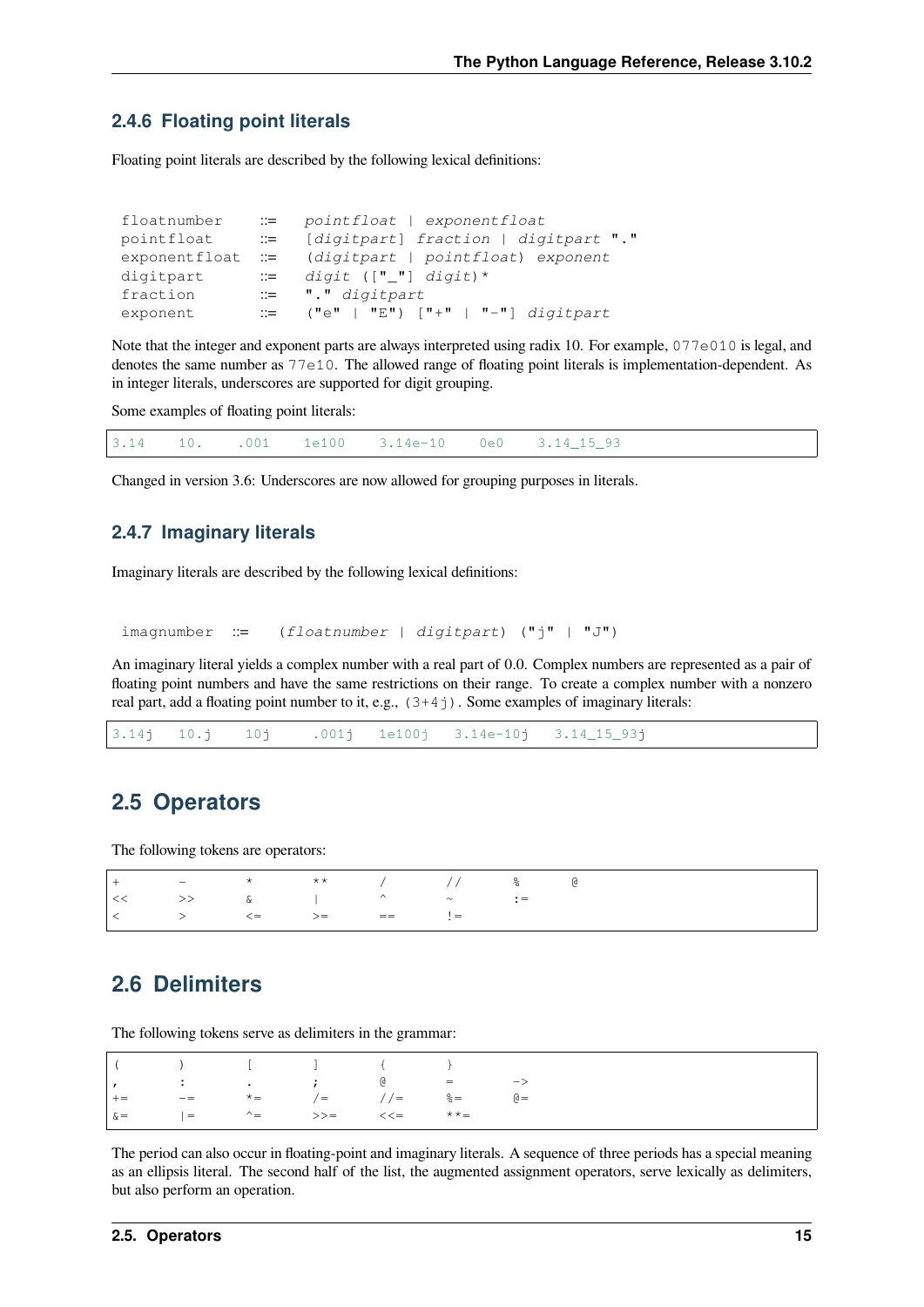The following printing ASCII characters have special meaning as part of other tokens or are otherwise significant to the lexical analyzer:

' $\mathbf{H}$   $\mathbf{H}$   $\mathbf{H}$   $\mathbf{H}$ 

The following printing ASCII characters are not used in Python. Their occurrence outside string literals and comments is an unconditional error:

 $\frac{1}{2}$   $\frac{1}{2}$   $\frac{1}{2}$   $\frac{1}{2}$   $\frac{1}{2}$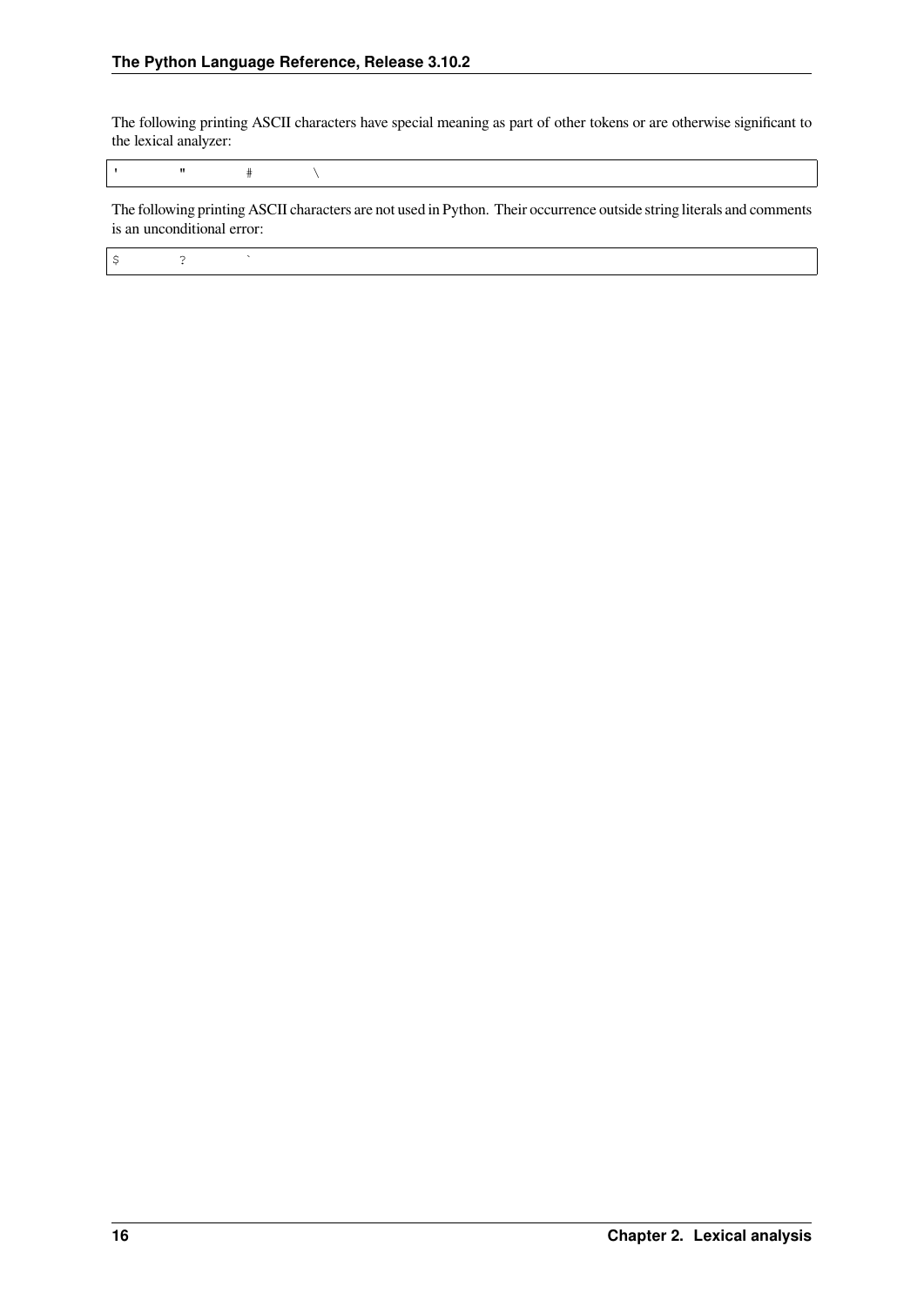### **DATA MODEL**

# <span id="page-22-0"></span>**3.1 Objects, values and types**

<span id="page-22-1"></span>*Objects* are Python's abstraction for data. All data in a Python program is represented by objects or by relations between objects. (In a sense, and in conformance to Von Neumann's model of a "stored program computer", code is also represented by objects.)

Every object has an identity, a type and a value. An object's *identity* never changes once it has been created; you may think of it as the object's address in memory. The '*is*' operator compares the identity of two objects; the id() function returns an integer representing its identity.

**CPython implementation detail:** For CPython,  $id(x)$  is the memory address where x is stored.

An object's type determines the operations that the obj[ect](#page-86-1) supports (e.g., "does it have a length?") and also defines the possible values for objects of that type. The  $\text{type}($ ) function returns an object's type (which is an object itself). Like its identity, an object's *type* is also unchangeable.<sup>1</sup>

The *value* of some objects can change. Objects whose value can change are said to be *mutable*; objects whose value is unchangeable once they are created are called *immutable*. (The value of an immutable container object that contains a reference to a mutable object can change when the la[tt](#page-22-2)er's value is changed; however the container is still considered immutable, because the collection of objects it contains cannot be changed. So, immutability is not strictly the same as having an unchangeable value, it is more subtle.) An object's mutability is determined by its type; for instance, numbers, strings and tuples are immutable, while dictionaries and lists are mutable.

Objects are never explicitly destroyed; however, when they become unreachable they may be garbage-collected. An implementation is allowed to postpone garbage collection or omit it altogether — it is a matter of implementation quality how garbage collection is implemented, as long as no objects are collected that are still reachable.

**CPython implementation detail:** CPython currently uses a reference-counting scheme with (optional) delayed detection of cyclically linked garbage, which collects most objects as soon as they become unreachable, but is not guaranteed to collect garbage containing circular references. See the documentation of the  $q\bar{c}$  module for information on controlling the collection of cyclic garbage. Other implementations act differently and CPython may change. Do not depend on immediate finalization of objects when they become unreachable (so you should always close files explicitly).

Note that the use of the implementation's tracing or debugging facilities may keep objects alive that would normally be collectable. Also note that catching an exception with a '*try*…*except*' statement may keep objects alive.

Some objects contain references to "external" resources such as open files or windows. It is understood that these resources are freed when the object is garbage-collected, but since garbage collection is not guaranteed to happen, such objects also provide an explicit way to release the external resource, usually a close () method. Programs are strongly recommended to explicitly close such objects. The '*[try](#page-104-0)*…*[finall](#page-104-0)y*' statement and the '*with*' statement provide convenient ways to do this.

Some objects contain references to other objects; these are called *containers*. Examples of containers are tuples, lists and dictionaries. The references are part of a container's value. In most cases, when we talk about the value of a container, we imply the values, not the identities of the contai[ned o](#page-104-0)bj[ects; howev](#page-104-0)er, when we talk ab[out the](#page-106-0) mutability

<span id="page-22-2"></span><sup>&</sup>lt;sup>1</sup> It *is* possible in some cases to change an object's type, under certain controlled conditions. It generally isn't a good idea though, since it can lead to some very strange behaviour if it is handled incorrectly.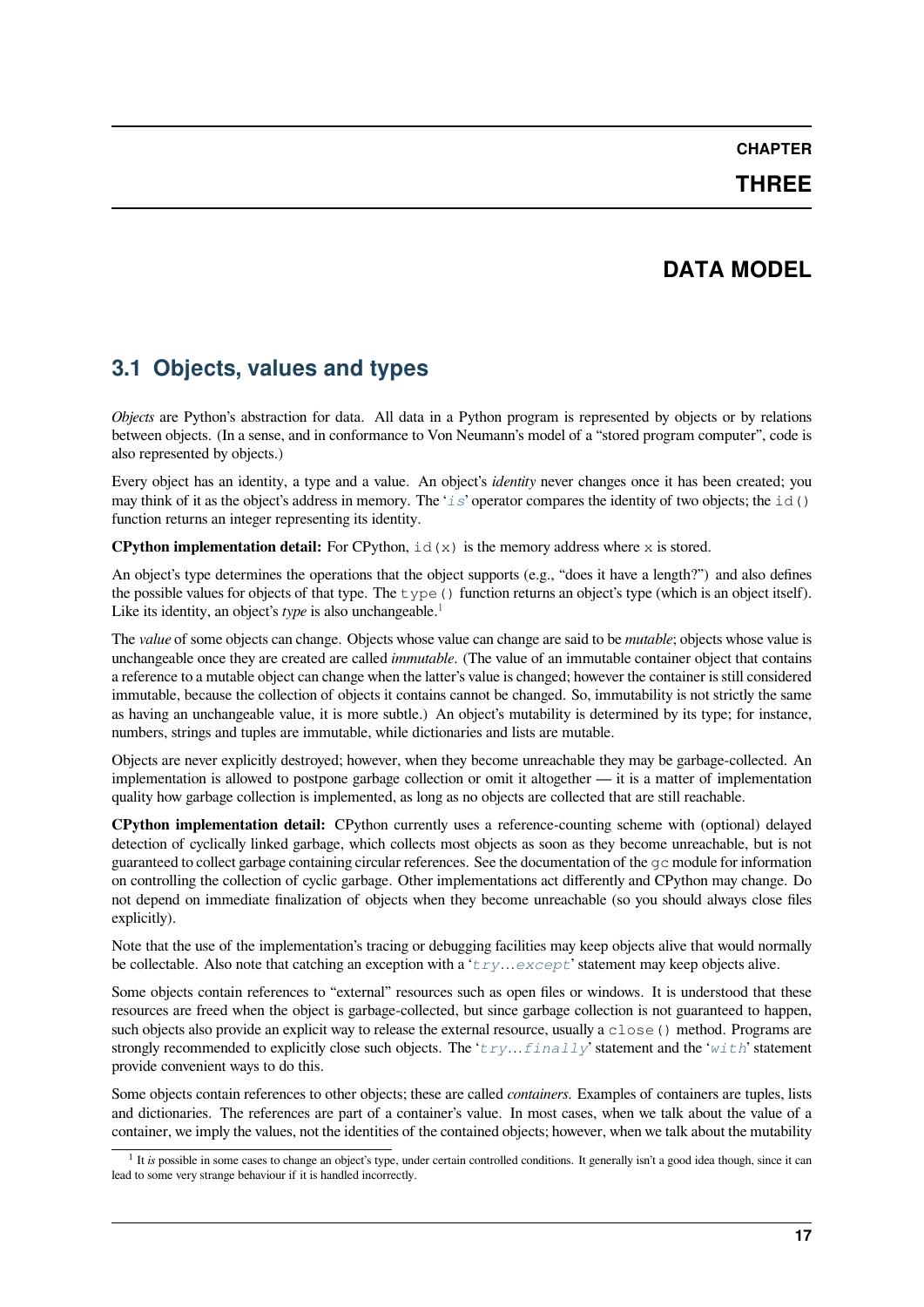of a container, only the identities of the immediately contained objects are implied. So, if an immutable container (like a tuple) contains a reference to a mutable object, its value changes if that mutable object is changed.

Types affect almost all aspects of object behavior. Even the importance of object identity is affected in some sense: for immutable types, operations that compute new values may actually return a reference to any existing object with the same type and value, while for mutable objects this is not allowed. E.g., after  $a = 1$ ;  $b = 1$ , a and b may or may not refer to the same object with the value one, depending on the implementation, but after  $c = [$   $]$ ; d = [], c and d are guaranteed to refer to two different, unique, newly created empty lists. (Note that  $c = d = [$ ] assigns the same object to both c and d.)

# **3.2 The standard type hierarchy**

<span id="page-23-0"></span>Below is a list of the types that are built into Python. Extension modules (written in C, Java, or other languages, depending on the implementation) can define additional types. Future versions of Python may add types to the type hierarchy (e.g., rational numbers, efficiently stored arrays of integers, etc.), although such additions will often be provided via the standard library instead.

Some of the type descriptions below contain a paragraph listing 'special attributes.' These are attributes that provide access to the implementation and are not intended for general use. Their definition may change in the future.

- **None** This type has a single value. There is a single object with this value. This object is accessed through the built-in name None. It is used to signify the absence of a value in many situations, e.g., it is returned from functions that don't explicitly return anything. Its truth value is false.
- **NotImplemented** This type has a single value. There is a single object with this value. This object is accessed through the built-in name NotImplemented. Numeric methods and rich comparison methods should return this value if they do not implement the operation for the operands provided. (The interpreter will then try the reflected operation, or some other fallback, depending on the operator.) It should not be evaluated in a boolean context.

See implementing-the-arithmetic-operations for more details.

Changed in version 3.9: Evaluating Not Implemented in a boolean context is deprecated. While it currently evaluates as true, it will emit a DeprecationWarning. It will raise a TypeError in a future version of Python.

- **Ellipsis** This type has a single value. There is a single object with this value. This object is accessed through the literal ... or the built-in name Ellipsis. Its truth value is true.
- **numbers.Number** These are created by numeric literals and returned as results by arithmetic operators and arithmetic built-in functions. Numeric objects are immutable; once created their value never changes. Python numbers are of course strongly related to mathematical numbers, but subject to the limitations of numerical representation in computers.

The string representations of the numeric classes, computed by *\_\_repr\_\_()* and *\_\_str\_\_()*, have the following properties:

- They are valid numeric literals which, when passed to their class constructor, produce an object having the value of the original numeric.
- The representation is in base 10, when possible.
- Leading zeros, possibly excepting a single zero before a decimal point, are not shown.
- Trailing zeros, possibly excepting a single zero after a decimal point, are not shown.
- A sign is shown only when the number is negative.

Python distinguishes between integers, floating point numbers, and complex numbers:

**numbers.Integral** These represent elements from the mathematical set of integers (positive and negative).

There are two types of integers: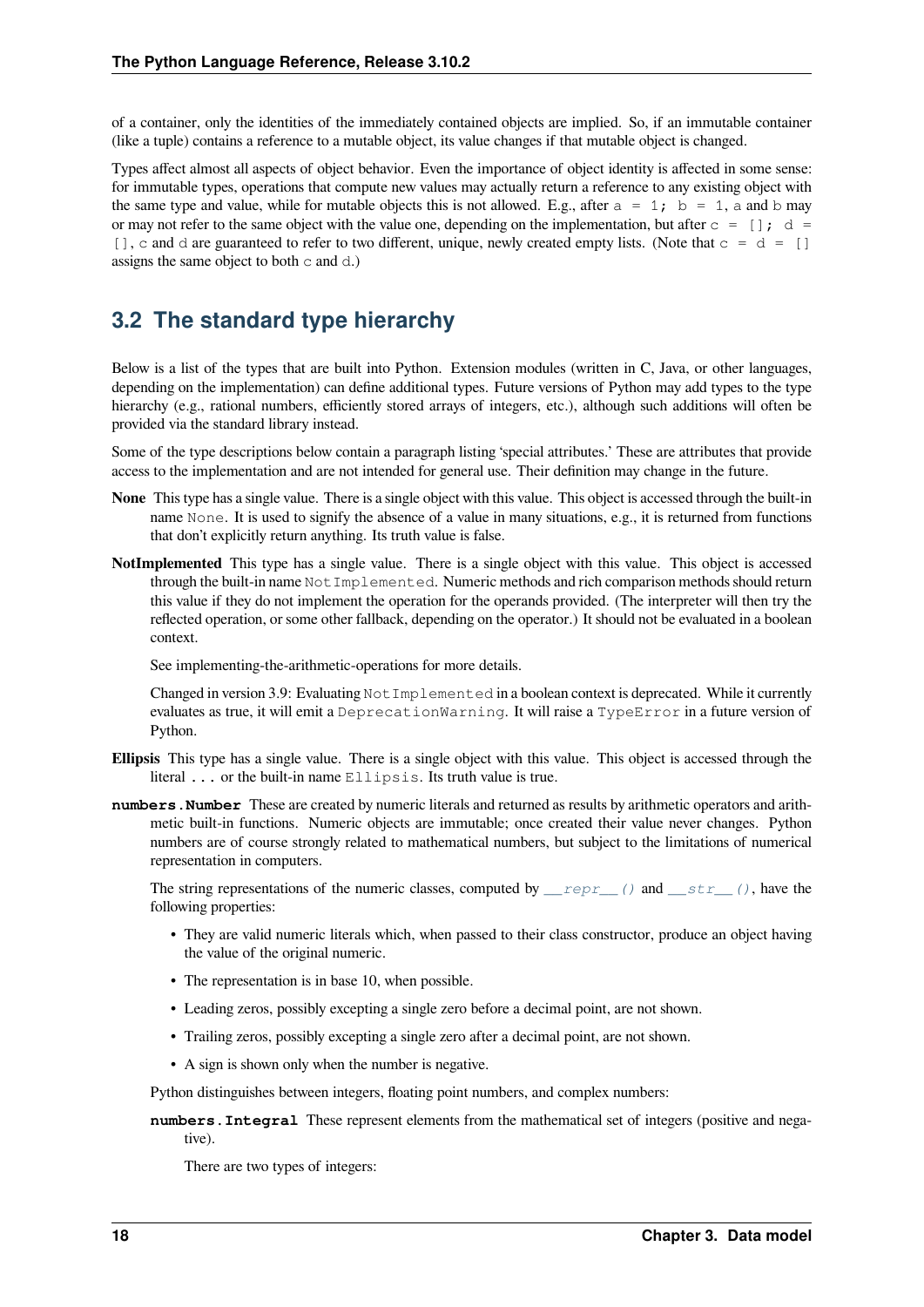- **Integers (int)** These represent numbers in an unlimited range, subject to available (virtual) memory only. For the purpose of shift and mask operations, a binary representation is assumed, and negative numbers are represented in a variant of 2's complement which gives the illusion of an infinite string of sign bits extending to the left.
- **Booleans (bool)** These represent the truth values False and True. The two objects representing the values False and True are the only Boolean objects. The Boolean type is a subtype of the integer type, and Boolean values behave like the values 0 and 1, respectively, in almost all contexts, the exception being that when converted to a string, the strings "False" or "True" are returned, respectively.

The rules for integer representation are intended to give the most meaningful interpretation of shift and mask operations involving negative integers.

- **numbers.Real (float)** These represent machine-level double precision floating point numbers. You are at the mercy of the underlying machine architecture (and C or Java implementation) for the accepted range and handling of overflow. Python does not support single-precision floating point numbers; the savings in processor and memory usage that are usually the reason for using these are dwarfed by the overhead of using objects in Python, so there is no reason to complicate the language with two kinds of floating point numbers.
- **numbers.Complex (complex)** These represent complex numbers as a pair of machine-level double precision floating point numbers. The same caveats apply as for floating point numbers. The real and imaginary parts of a complex number z can be retrieved through the read-only attributes  $z$ . real and  $z$ . imag.
- **Sequences** These represent finite ordered sets indexed by non-negative numbers. The built-in function len() returns the number of items of a sequence. When the length of a sequence is *n*, the index set contains the numbers  $0, 1, ..., n-1$ . Item *i* of sequence *a* is selected by a [i].

Sequences also support slicing:  $a[i:j]$  selects all items with index *k* such that  $i \leq k \leq j$ . When used as an expression, a slice is a sequence of the same type. This implies that the index set is renumbered so that it starts at 0.

Some sequences also support "extended slicing" with a third "step" parameter:  $a[i:j:k]$  selects all items of *a* with index *x* where  $x = i + n*k$ ,  $n \ge 0$  and  $i \le x \le j$ .

Sequences are distinguished according to their mutability:

**Immutable sequences** An object of an immutable sequence type cannot change once it is created. (If the object contains references to other objects, these other objects may be mutable and may be changed; however, the collection of objects directly referenced by an immutable object cannot change.)

The following types are immutable sequences:

- **Strings** A string is a sequence of values that represent Unicode code points. All the code points in the range  $U+0000 - U+10$  FFFF can be represented in a string. Python doesn't have a char type; instead, every code point in the string is represented as a string object with length 1. The built-in function  $\text{ord}(\cdot)$  converts a code point from its string form to an integer in the range 0 - 10FFFF; chr() converts an integer in the range 0 - 10FFFF to the corresponding length 1 string object. str.encode() can be used to convert a str to bytes using the given text encoding, and bytes.decode() can be used to achieve the opposite.
- **Tuples** The items of a tuple are arbitrary Python objects. Tuples of two or more items are formed by comma-separated lists of expressions. A tuple of one item (a 'singleton') can be formed by affixing a comma to an expression (an expression by itself does not create a tuple, since parentheses must be usable for grouping of expressions). An empty tuple can be formed by an empty pair of parentheses.
- **Bytes** A bytes object is an immutable array. The items are 8-bit bytes, represented by integers in the range  $0 \le x \le 256$ . Bytes literals (like b'abc') and the built-in bytes () constructor can be used to create bytes objects. Also, bytes objects can be decoded to strings via the decode() method.
- **Mutable sequences** Mutable sequences can be changed after they are created. The subscription and slicing notations can be used as the target of assignment and *del* (delete) statements.

There are currently two intrinsic mutable sequence types: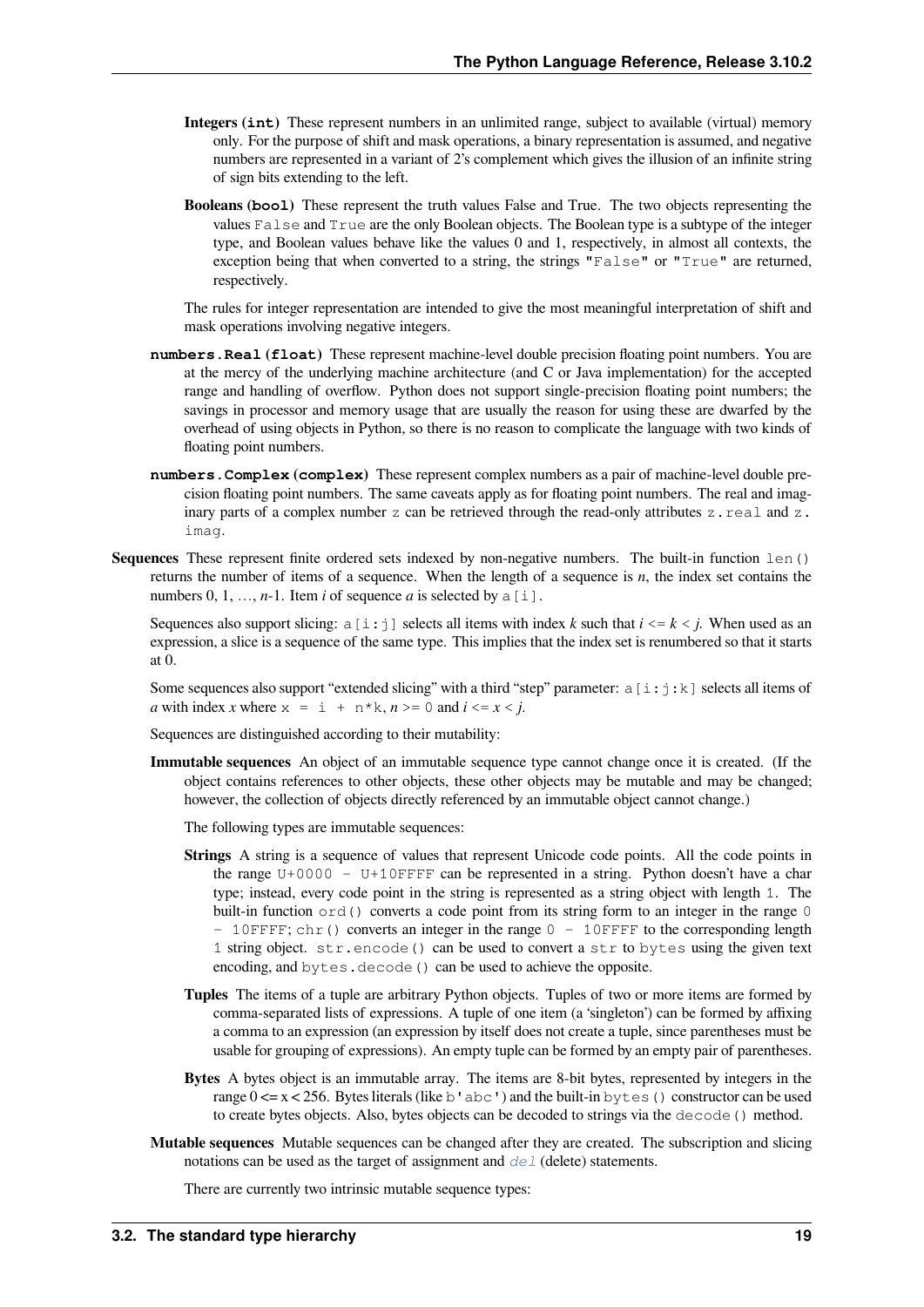- **Lists** The items of a list are arbitrary Python objects. Lists are formed by placing a comma-separated list of expressions in square brackets. (Note that there are no special cases needed to form lists of length 0 or 1.)
- **Byte Arrays** A bytearray object is a mutable array. They are created by the built-in bytearray() constructor. Aside from being mutable (and hence unhashable), byte arrays otherwise provide the same interface and functionality as immutable bytes objects.

The extension module array provides an additional example of a mutable sequence type, as does the collections module.

**Set types** These represent unordered, finite sets of unique, immutable objects. As such, they cannot be indexed by any subscript. However, they can be iterated over, and the built-in function len() returns the number of items in a set. Common uses for sets are fast membership testing, removing duplicates from a sequence, and computing mathematical operations such as intersection, union, difference, and symmetric difference.

For set elements, the same immutability rules apply as for dictionary keys. Note that numeric types obey the normal rules for numeric comparison: if two numbers compare equal (e.g., 1 and 1.0), only one of them can be contained in a set.

There are currently two intrinsic set types:

- **Sets** These represent a mutable set. They are created by the built-in set () constructor and can be modified afterwards by several methods, such as add().
- **Frozen sets** These represent an immutable set. They are created by the built-in  $frozenset()$  constructor. As a frozenset is immutable and *hashable*, it can be used again as an element of another set, or as a dictionary key.
- **Mappings** These represent finite sets of objects indexed by arbitrary index sets. The subscript notation  $a[k]$  selects the item indexed by k from the mapping a; this can be used in expressions and as the target of assignments or *del* statements. The built-in function [len\(\)](#page-141-0) returns the number of items in a mapping.

There is currently a single intrinsic mapping type:

**Dictionaries** These represent finite sets of objects indexed by nearly arbitrary values. The only types of values not acceptable as keys are values containing lists or dictionaries or other mutable types that are compared by value rather than by object identity, the reason being that the efficient implementation of dictionaries requires a key's hash value to remain constant. Numeric types used for keys obey the normal rules for numeric comparison: if two numbers compare equal (e.g., 1 and 1.0) then they can be used interchangeably to index the same dictionary entry.

Dictionaries preserve insertion order, meaning that keys will be produced in the same order they were added sequentially over the dictionary. Replacing an existing key does not change the order, however removing a key and re-inserting it will add it to the end instead of keeping its old place.

Dictionaries are mutable; they can be created by the {...} notation (see section *Dictionary displays*).

The extension modules dbm, ndbm and dbm, gnu provide additional examples of mapping types, as does the collections module.

Changed in version 3.7: Dictionaries did not preserve insertion order in versions of [Python before 3.6.](#page-73-1) In CPython 3.6, insertion order was preserved, but it was considered an implementation detail at that time rather than a language guarantee.

**Callable types** These are the types to which the function call operation (see section *Calls*) can be applied:

**User-defined functions** A user-defined function object is created by a function definition (see section *Function definitions*). It should be called with an argument list containing the same number of items as the function's formal parameter list.

Special attributes: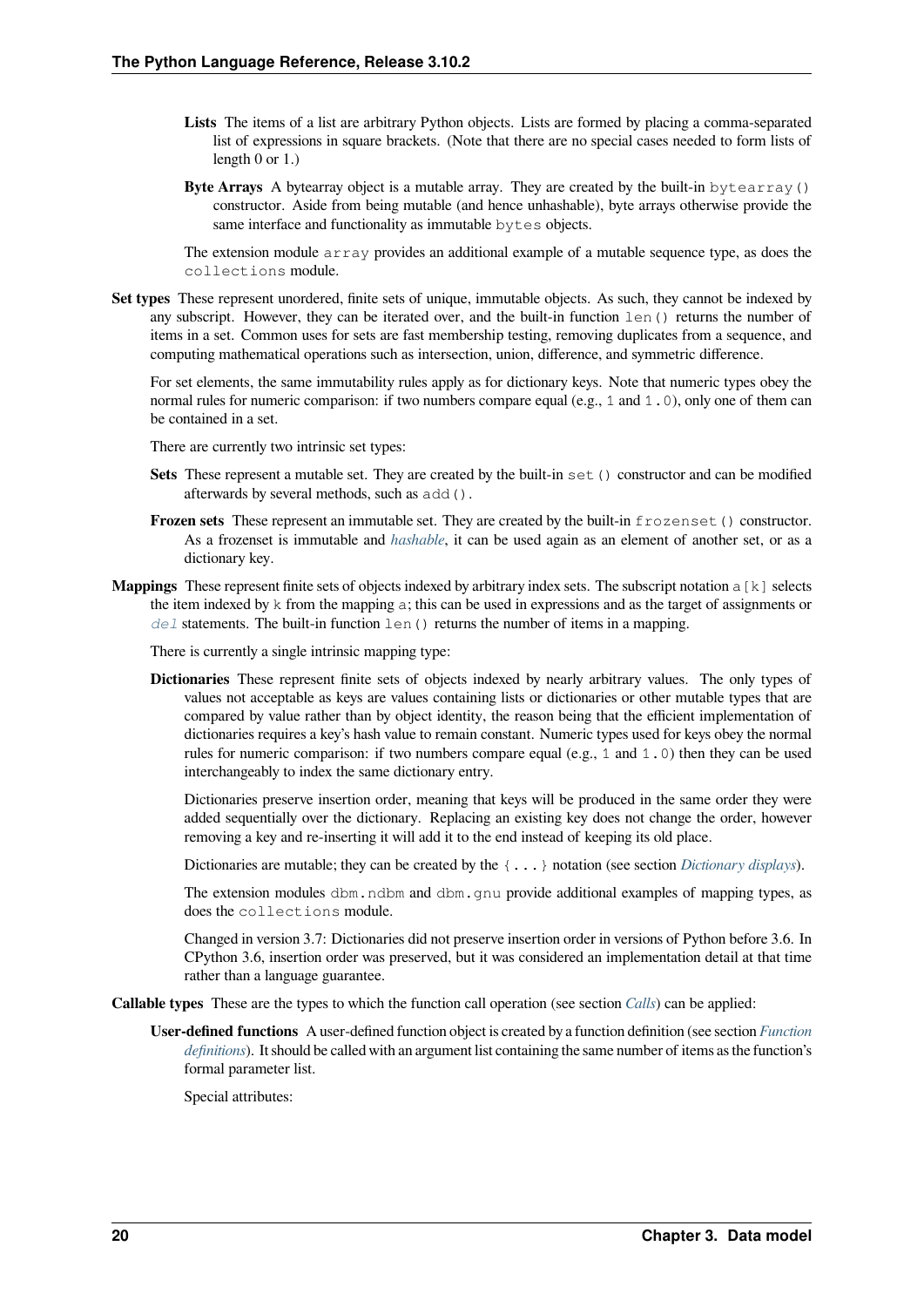| Attribute    | Meaning                                                     |           |
|--------------|-------------------------------------------------------------|-----------|
| _doc___      | The function's documentation string, or None if             | Writable  |
|              | unavailable; not inherited by subclasses.                   |           |
| name         | The function's name.                                        | Writable  |
| qualname__   | The function's qualified name.                              | Writable  |
|              | New in version 3.3.                                         |           |
| module       | The name of the module the function was defined in, or      | Writable  |
|              | None if unavailable.                                        |           |
| defaults     | A tuple containing default argument values for those        | Writable  |
|              | arguments that have defaults, or None if no arguments       |           |
|              | have a default value.                                       |           |
| code         | The code object representing the compiled function body.    | Writable  |
| globals_     | A reference to the dictionary that holds the function's     | Read-only |
|              | global variables — the global namespace of the module in    |           |
|              | which the function was defined.                             |           |
| dict         | The namespace supporting arbitrary function attributes.     | Writable  |
| closure      | None or a tuple of cells that contain bindings for the      | Read-only |
|              | function's free variables. See below for information on the |           |
|              | cell_contents attribute.                                    |           |
| annotations_ | A dict containing annotations of parameters. The keys of    | Writable  |
|              | the dict are the parameter names, and 'return' for the      |           |
|              | return annotation, if provided. For more information on     |           |
|              | working with this attribute, see annotations-howto.         |           |
| kwdefaults_  | A dict containing defaults for keyword-only parameters.     | Writable  |

Most of the attributes labelled "Writable" check the type of the assigned value.

Function objects also support getting and setting arbitrary attributes, which can be used, for example, to attach metadata to functions. Regular attribute dot-notation is used to get and set such attributes. *Note that the current implementation only supports function attributes on user-defined functions. Function attributes on built-in functions may be supported in the future.*

A cell object has the attribute cell\_contents. This can be used to get the value of the cell, as well as set the value.

Additional information about a function's definition can be retrieved from its code object; see the description of internal types below. The cell type can be accessed in the types module.

**Instance methods** An instance method object combines a class, a class instance and any callable object (normally a user-defined function).

Special read-only attributes:  $\text{I} = \text{I} \cdot \text{I}$  is the class instance object,  $\text{I} \cdot \text{I}$  is the function object; \_\_doc\_\_ is the method's documentation (same as \_\_func\_\_.\_\_doc\_\_); \_\_name\_\_ is the method name (same as \_\_func\_\_\_.\_\_name\_\_); \_\_module is the name of the module the method was defined in, or None if unavailable.

Methods also support accessing (but not setting) the arbitrary function attributes on the underlying function object.

User-defined method objects may be created when getting an attribute of a class (perhaps via an instance of that class), if that attribute is a user-defined function object or a class method object.

When an instance method object is created by retrieving a user-defined function object from a class via one of its instances, its  $\text{I} = \text{self}$  attribute is the instance, and the method object is said to be bound. The new method's \_\_func\_\_ attribute is the original function object.

When an instance method object is created by retrieving a class method object from a class or instance, its \_\_self\_\_ attribute is the class itself, and its \_\_func\_\_ attribute is the function object underlying the class method.

When an instance method object is called, the underlying function (*\_\_func*<sub>*\_\_*</sub>) is called, inserting the class instance ( $\text{I} = \text{I} \cdot \text{I}$ ) in front of the argument list. For instance, when C is a class which contains a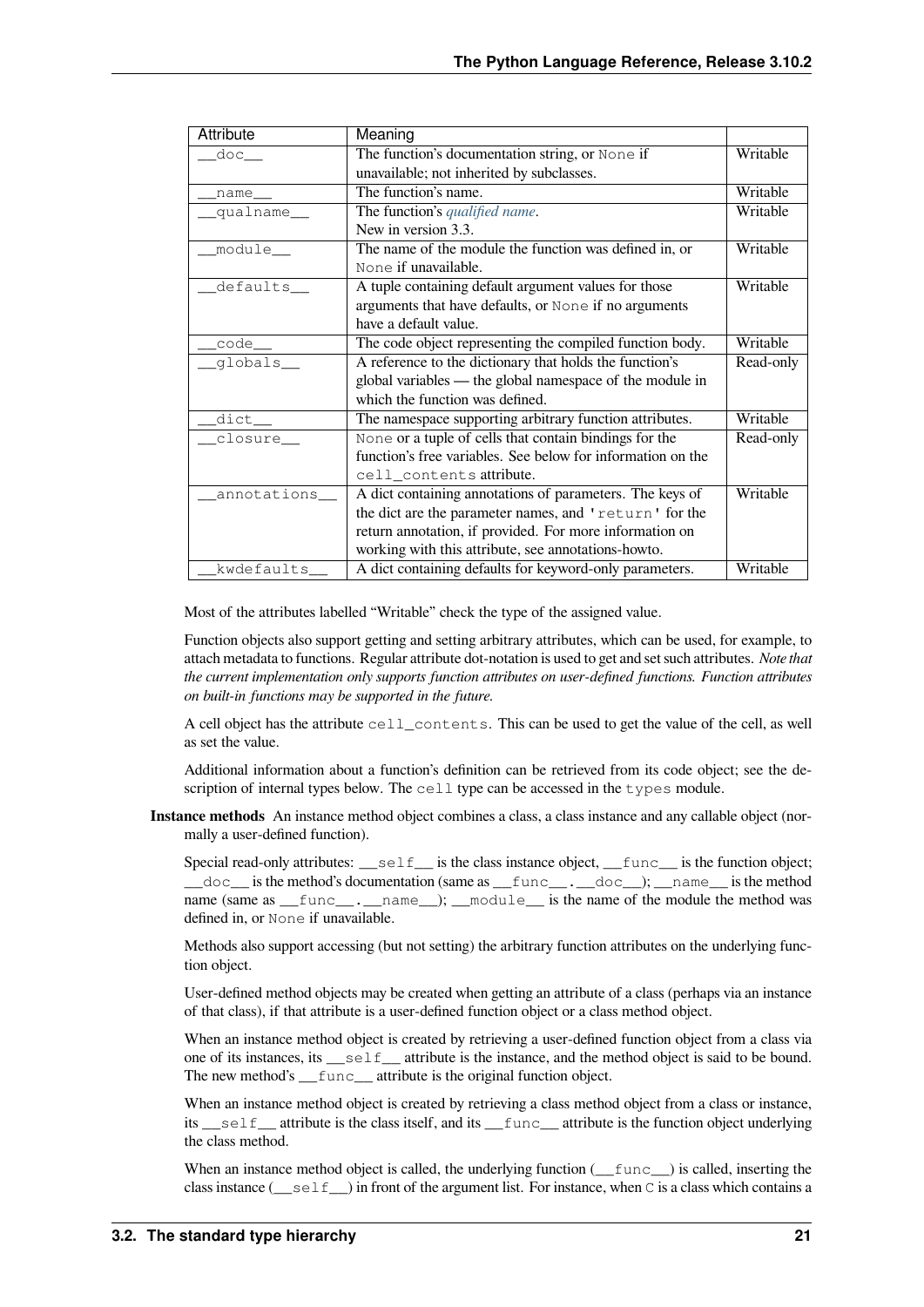definition for a function  $f(x)$ , and x is an instance of C, calling x, f(1) is equivalent to calling C, f(x, 1).

When an instance method object is derived from a class method object, the "class instance" stored in  $_s$  self will actually be the class itself, so that calling either x, f(1) or C, f(1) is equivalent to calling  $f(C, 1)$  where f is the underlying function.

Note that the transformation from function object to instance method object happens each time the attribute is retrieved from the instance. In some cases, a fruitful optimization is to assign the attribute to a local variable and call that local variable. Also notice that this transformation only happens for user-defined functions; other callable objects (and all non-callable objects) are retrieved without transformation. It is also important to note that user-defined functions which are attributes of a class instance are not converted to bound methods; this *only* happens when the function is an attribute of the class.

- **Generator functions** A function or method which uses the *yield* statement (see section *The yield statement*) is called a *generator function*. Such a function, when called, always returns an *iterator* object which can be used to execute the body of the function: calling the iterator's iterator. \_\_next\_() method will cause the function to execute until it provides a value using the yield statement. When the function executes a *return* statement or falls off the end, a [StopI](#page-95-1)teration excepti[on is raised and the](#page-95-1) iterator will have reached the end of the set of values to be returned.
- **Coroutine functions** A function or method which is defined using *async def* is called a *coroutine function*. Such a function, when called, returns a *coroutine* object. It may contain *await* expressions, as well as *async w[ith](#page-95-0)* and *async for* statements. See also the *Coroutine Objects* section.
- **Asynchronous generator functions** A function or method which is defined using *async def* and which uses the *yield* statement is called a *asynchronous generat[or function](#page-119-1)*. Such a function, when called, returns an *asynchro[nous iterator](#page-119-2)* object [which can](#page-138-0) be used in an *[async](#page-50-2) [for](#page-81-0)* statement to execute the [body of the fun](#page-120-0)ction.

Calling the asynchronous iterator's *aiterator.\_\_anext\_\_* method willr[eturn an](#page-119-1) *awaitable* which when aw[aited w](#page-95-1)[ill execute until](#page-137-0) it provides a value using the *yield* expression. When the function executes an empty *return* statement or falls off the end, a S[topAsyncIt](#page-119-2)eration exception is raised and the asynchronous iterator will have reached the end of the set of values to be yielded.

- **Built-in functions** A built-in functiono[bject is a wrapper around a C f](#page-51-2)unction. Examples of [built-in fun](#page-137-1)ctions are len() and math.sin() (math is a standard built-in [module](#page-95-1)). The number and type of the arguments are dete[rmined by](#page-95-0) the C function. Special read-only attributes: \_\_doc\_\_ is the function's documentation string, or None if unavailable; \_\_name\_\_ is the function's name; \_\_self\_\_ is set to None (but see the next item); \_\_module\_\_ is the name of the module the function was defined in or None if unavailable.
- **Built-in methods** This is really a different disguise of a built-in function, this time containing an object passed to the C function as an implicit extra argument. An example of a built-in method is  $\alpha$  is  $t$ , append(), assuming *alist* is a list object. In this case, the special read-only attribute self is set to the object denoted by *alist*.
- **Classes** Classes are callable. These objects normally act as factories for new instances of themselves, but variations are possible for class types that override *\_\_new\_\_()*. The arguments of the call are passed to  ${\sf new}($  and, in the typical case, to  ${\sf _{init}}($  to initialize the new instance.
- **Class Instances** Instances of arbitrary classes can be made callable by defining a *\_\_call\_\_()* method in their class.
- **Modules** Modules are a basic organizational unit of P[ython code, and](#page-31-3) [are cr](#page-31-2)eated by the *import system* as invoked either by the *import* statement, or by calling functions such as importlib.import\_module() and built-in \_\_import\_\_(). A module object has a namespace implemented by a d[ictionary object](#page-44-0) (this is the dictionary referenced by the \_\_globals\_\_ attribute of functions defined in the module). Attribute references are translated to lookups in this dictionary, e.g.,  $m \times x$  is equivalent to  $m \cdot$  \_\_dict\_\_[" $x$ "]. A module object does not con[tain the co](#page-97-2)de object used to initialize the module (since it isn't needed once the initialization is done).

Attribute assignment updates the module's namespace dictionary, e.g.,  $m \times z = 1$  is equivalent to m. dict  $\lceil$  "x"] = 1.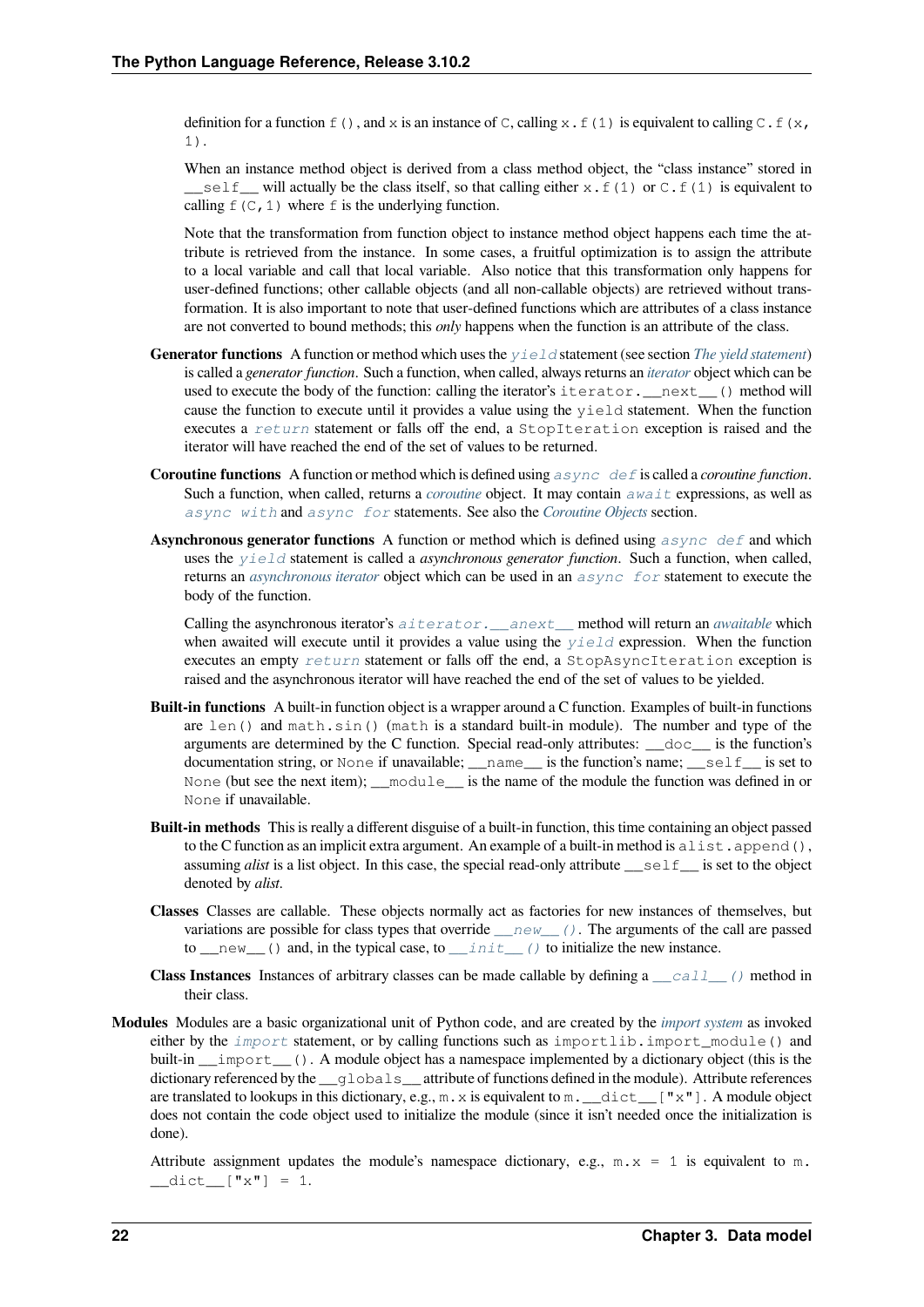Predefined (writable) attributes:

*\_\_name\_\_* The module's name.

- **\_\_doc\_\_** The module's documentation string, or None if unavailable.
- *\_\_file\_\_* The pathname of the file from which the module was loaded, if it was loaded from a [file. The](#page-62-2) *\_\_file\_\_* attribute may be missing for certain types of modules, such as C modules that are statically linked into the interpreter. For extension modules loaded dynamically from a shared library, it's the pathname of the shared library file.
- **[\\_\\_annotat](#page-63-2)ions\_\_** A dictionary containing *variable annotations* collected during module body executio[n. For best pr](#page-63-2)actices on working with \_\_annotations\_\_, please see annotationshowto.

Special read-only attribute: \_\_dict\_\_ is the modul[e's namespace as a di](#page-148-0)ctionary object.

**CPython implementation detail:** Because of the way CPython clears module dictionaries, the module dictionary will be cleared when the module falls out of scope even if the dictionary still has live references. To avoid this, copy the dictionary or keep the module around while using its dictionary directly.

**Custom classes** Custom class types are typically created by class definitions (see section *Class definitions*). A class has a namespace implemented by a dictionary object. Class attribute references are translated to lookups in this dictionary, e.g.,  $C \cdot x$  is translated to  $C \cdot \_\_dict \_\_$ ["x"] (although there are a number of hooks which allow for other means of locating attributes). When the attribute name is not found there, the attribute search continues in the base classes. This search of the base classes uses the C3 method reso[lution order which](#page-117-0) behaves correctly even in the presence of 'diamond' inheritance structures where there are multiple inheritance paths leading back to a common ancestor. Additional details on the C3 MRO used by Python can be found in the documentation accompanying the 2.3 release at https://www.python.org/download/releases/2.3/mro/.

When a class attribute reference (for class  $C$ , say) would yield a class method object, it is transformed into an instance method object whose \_\_self\_ attribute is C. When it would yield a static method object, it is transformed into the object wrapped by the static method object. See section *Implementing Descriptors* for another way in which attributes retrieved from a class m[ay differ from those actually contained in its](https://www.python.org/download/releases/2.3/mro/)  $idict$ .

Class attribute assignments update the class's dictionary, never the dictionary of a base class.

A class object can be called (see above) to yield a class instance (see bel[ow\).](#page-36-0)

Special attributes:

**\_\_name\_\_** The class name.

- **\_\_module\_\_** The name of the module in which the class was defined.
- dict\_\_ The dictionary containing the class's namespace.
- **bases** A tuple containing the base classes, in the order of their occurrence in the base class list.

**\_\_doc\_\_** The class's documentation string, or None if undefined.

- **\_\_annotations\_\_** A dictionary containing *variable annotations* collected during class body execution. For best practices on working with \_\_annotations\_\_, please see annotationshowto.
- **Class instances** A class instance is created by calling a class object (see above). A class instance has a namespace implemented as a dictionary which is the first place [in which attribute re](#page-148-0)ferences are searched. When an attribute is not found there, and the instance's class has an attribute by that name, the search continues with the class attributes. If a class attribute is found that is a user-defined function object, it is transformed into an instance method object whose \_\_self\_\_ attribute is the instance. Static method and class method objects are also transformed; see above under "Classes". See section *Implementing Descriptors* for another way in which attributes of a class retrieved via its instances may differ from the objects actually stored in the class's  $_1$ dict\_\_. If no class attribute is found, and the object's class has a *\_getattr\_()* method, that is called to satisfy the lookup.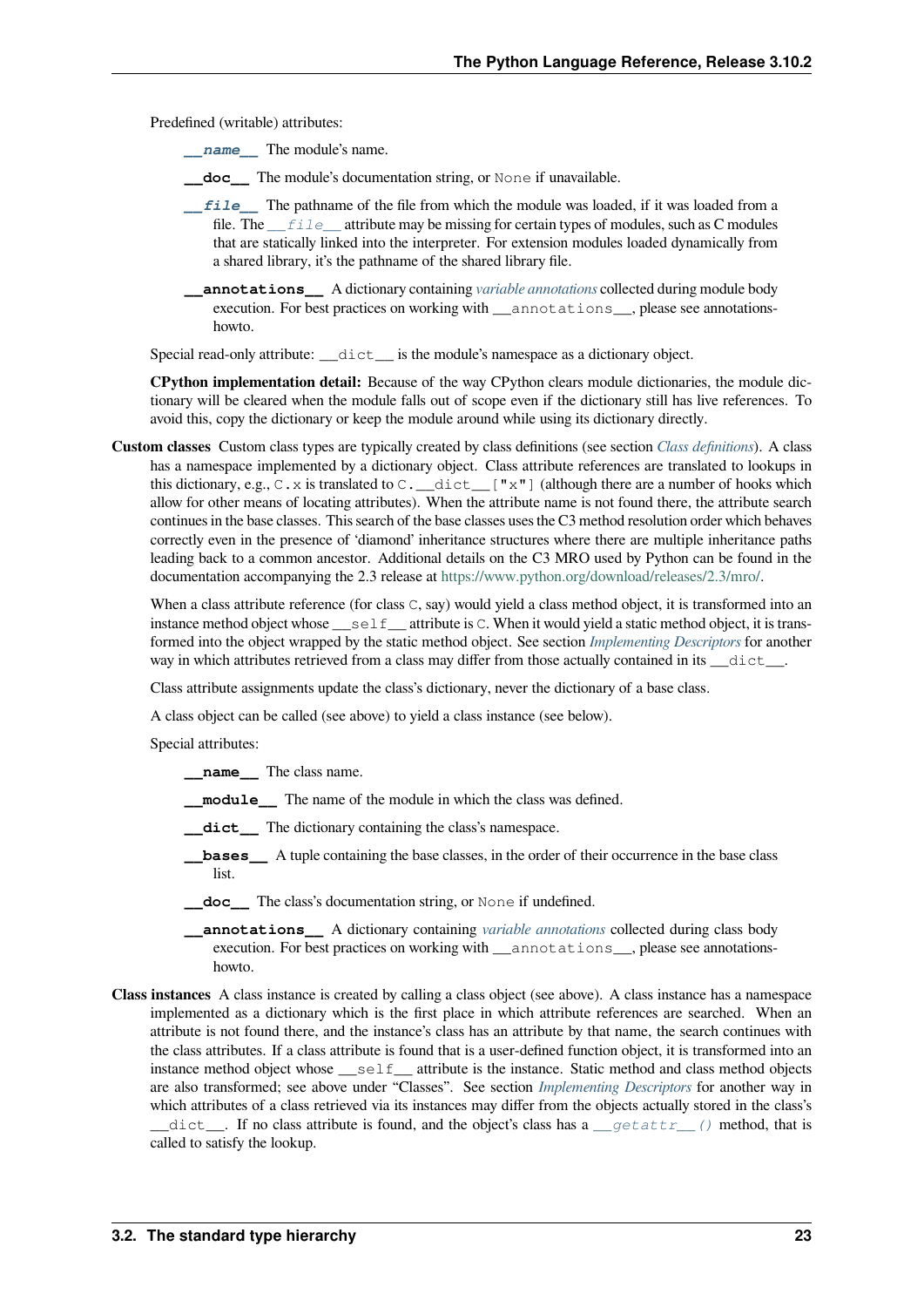Attribute assignments and deletions update the instance's dictionary, never a class's dictionary. If the class has a *\_\_setattr\_\_()* or *\_\_delattr\_\_()* method, this is called instead of updating the instance dictionary directly.

Class instances can pretend to be numbers, sequences, or mappings if they have methods with certain special n[ames. See section](#page-35-1) *Speci[al method names](#page-35-2)*.

Special attributes: dict is the attribute dictionary; class is the instance's class.

**I/O objects (also known as file objects)** A *file object* represents an open file. Various shortcuts are available to create file objects: the [open\(\)](#page-31-0) built-in function, and also os.popen(), os.fdopen(), and the makefile() method of socket objects (and perhaps by other functions or methods provided by extension modules).

The objects sys.stdin, sys.stdout [and](#page-139-0) sys.stderr are initialized to file objects corresponding to the interpreter's standard input, output and error streams; they are all open in text mode and therefore follow the interface defined by the io.TextIOBase abstract class.

- **Internal types** A few types used internally by the interpreter are exposed to the user. Their definitions may change with future versions of the interpreter, but they are mentioned here for completeness.
	- **Code objects** Code objects represent *byte-compiled* executable Python code, or *bytecode*. The difference between a code object and a function object is that the function object contains an explicit reference to the function's globals (the module in which it was defined), while a code object contains no context; also the default argument values are stored in the function object, not in the code object (because they represent values calculated at run-time). Unlike function objects, code objectsa[re immut](#page-138-1)able and contain no references (directly or indirectly) to mutable objects.

Special read-only attributes: co\_name gives the function name; co\_argcount is the total number of positional arguments (including positional-only arguments and arguments with default values); co\_posonlyargcount is the number of positional-only arguments (including arguments with default values); co\_kwonlyargcount is the number of keyword-only arguments (including arguments with default values); co\_nlocals is the number of local variables used by the function (including arguments); co\_varnames is a tuple containing the names of the local variables (starting with the argument names); co\_cellvars is a tuple containing the names of local variables that are referenced by nested functions; co\_freevars is a tuple containing the names of free variables; co\_code is a string representing the sequence of bytecode instructions; co\_consts is a tuple containing the literals used by the bytecode; co\_names is a tuple containing the names used by the bytecode; co\_filename is the filename from which the code was compiled; co\_firstlineno is the first line number of the function; co\_lnotab is a string encoding the mapping from bytecode offsets to line numbers (for details see the source code of the interpreter); co\_stacksize is the required stack size; co\_flags is an integer encoding a number of flags for the interpreter.

The following flag bits are defined for  $\infty$  flags: bit 0x04 is set if the function uses the \*arguments syntax to accept an arbitrary number of positional arguments; bit  $0 \times 08$  is set if the function uses the \*\*keywords syntax to accept arbitrary keyword arguments; bit 0x20 is set if the function is a generator.

Future feature declarations (from \_\_future\_\_ import division) also use bits in co\_flags to indicate whether a code object was compiled with a particular feature enabled: bit  $0 \times 2000$  is set if the function was compiled with future division enabled; bits  $0 \times 10$  and  $0 \times 1000$  were used in earlier versions of Python.

Other bits in co\_flags are reserved for internal use.

If a code object represents a function, the first item in co\_consts is the documentation string of the function, or None if undefined.

**Frame objects** Frame objects represent execution frames. They may occur in traceback objects (see below), and are also passed to registered trace functions.

Special read-only attributes:  $f_{\text{back}}$  is to the previous stack frame (towards the caller), or None if this is the bottom stack frame;  $f_{\text{code}}$  is the code object being executed in this frame;  $f_{\text{code}}$  is is the dictionary used to look up local variables;  $f$  qlobals is used for global variables;  $f$  builtins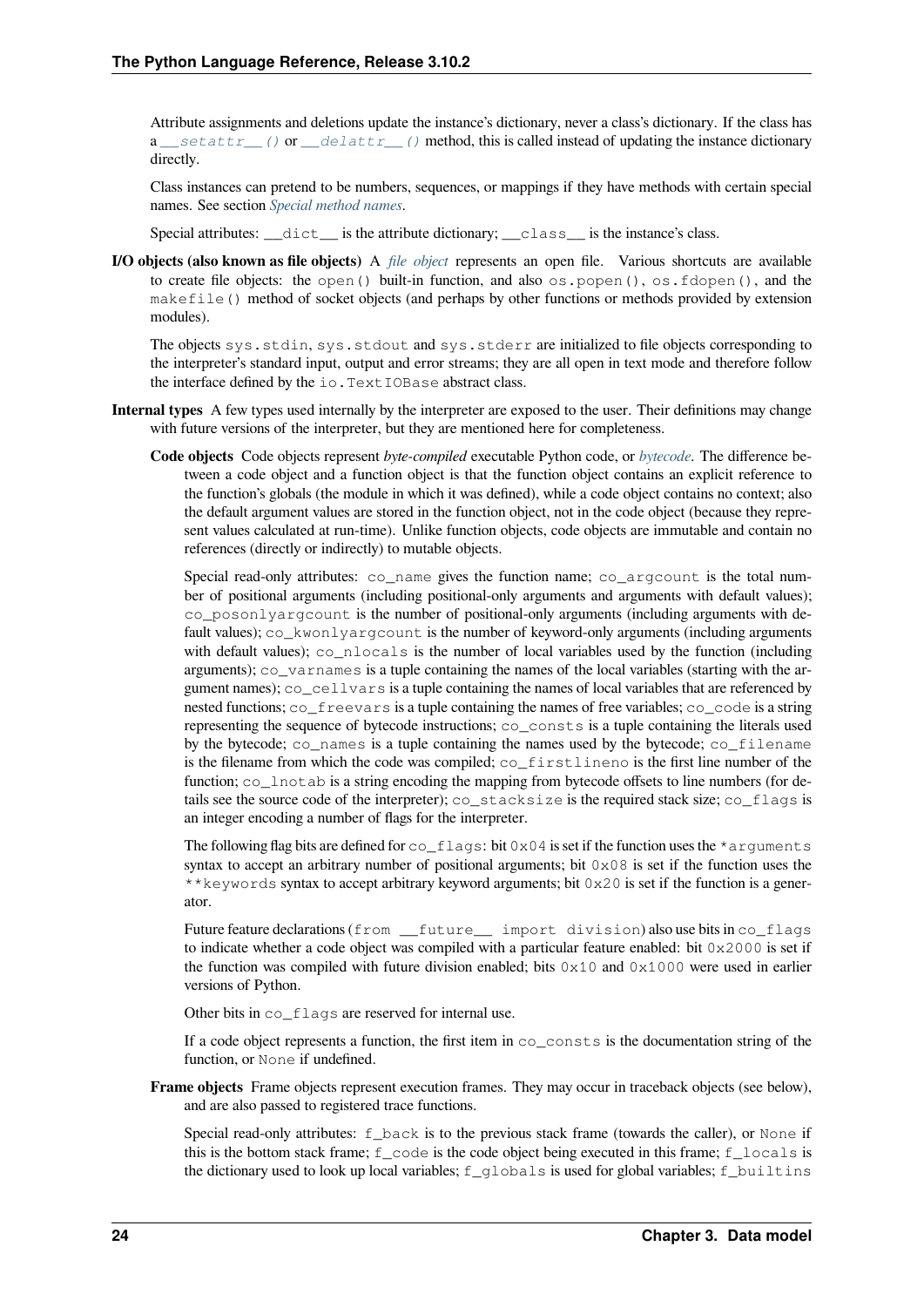is used for built-in (intrinsic) names;  $f$  lasti gives the precise instruction (this is an index into the bytecode string of the code object).

Accessing f\_code raises an auditing event object.\_\_getattr\_\_ with arguments obj and "f\_code".

Special writable attributes:  $f$ <sub>Lrace</sub>, if not None, is a function called for various events during code execution (this is used by the debugger). Normally an event is triggered for each new source line - this can be disabled by setting f trace lines to False.

Implementations *may* allow per-opcode events to be requested by setting  $f$ <sub>\_</sub>trace\_opcodes to True. Note that this may lead to undefined interpreter behaviour if exceptions raised by the trace function escape to the function being traced.

 $f$ <sub>lineno</sub> is the current line number of the frame — writing to this from within a trace function jumps to the given line (only for the bottom-most frame). A debugger can implement a Jump command (aka Set Next Statement) by writing to f\_lineno.

Frame objects support one method:

frame.**clear**()

This method clears all references to local variables held by the frame. Also, if the frame belonged to a generator, the generator is finalized. This helps break reference cycles involving frame objects (for example when catching an exception and storing its traceback for later use).

RuntimeError is raised if the frame is currently executing.

New in version 3.4.

**Traceback objects** Traceback objects represent a stack trace of an exception. A traceback object is implicitly created when an exception occurs, and may also be explicitly created by calling types. TracebackType.

For implicitly created tracebacks, when the search for an exception handler unwinds the execution stack, at each unwound level a traceback object is inserted in front of the current traceback. When an exception handler is entered, the stack trace is made available to the program. (See section *The try statement*.) It is accessible as the third item of the tuple returned by sys.exc\_info(), and as the \_\_traceback\_\_ attribute of the caught exception.

When the program contains no suitable handler, the stack trace is written (nicely formatted) to the standard error stream; if the interpreter is interactive, it is also made availabl[e to the user as](#page-104-0) sys. last\_traceback.

For explicitly created tracebacks, it is up to the creator of the traceback to determine how the  $tb\_next$ attributes should be linked to form a full stack trace.

Special read-only attributes:  $tb$  frame points to the execution frame of the current level;  $tb$  lineno gives the line number where the exception occurred;  $tb$  lasti indicates the precise instruction. The line number and last instruction in the traceback may differ from the line number of its frame object if the exception occurred in a  $t<sub>ry</sub>$  statement with no matching except clause or with a finally clause.

Accessing tb\_frame raises an auditing event object.\_\_getattr\_\_ with arguments obj and "tb\_frame".

Special writable attribute: [tb\\_n](#page-104-0)ext is the next level in the stack trace (towards the frame where the exception occurred), or None if there is no next level.

Changed in version 3.7: Traceback objects can now be explicitly instantiated from Python code, and the tb\_next attribute of existing instances can be updated.

**Slice objects** Slice objects are used to represent slices for *\_\_getitem\_\_()* methods. They are also created by the built-in slice() function.

Special read-only attributes: start is the lower bound; stop is the upper bound; step is the step value; each is None if omitted. These attributes can [have any type.](#page-45-0)

Slice objects support one method: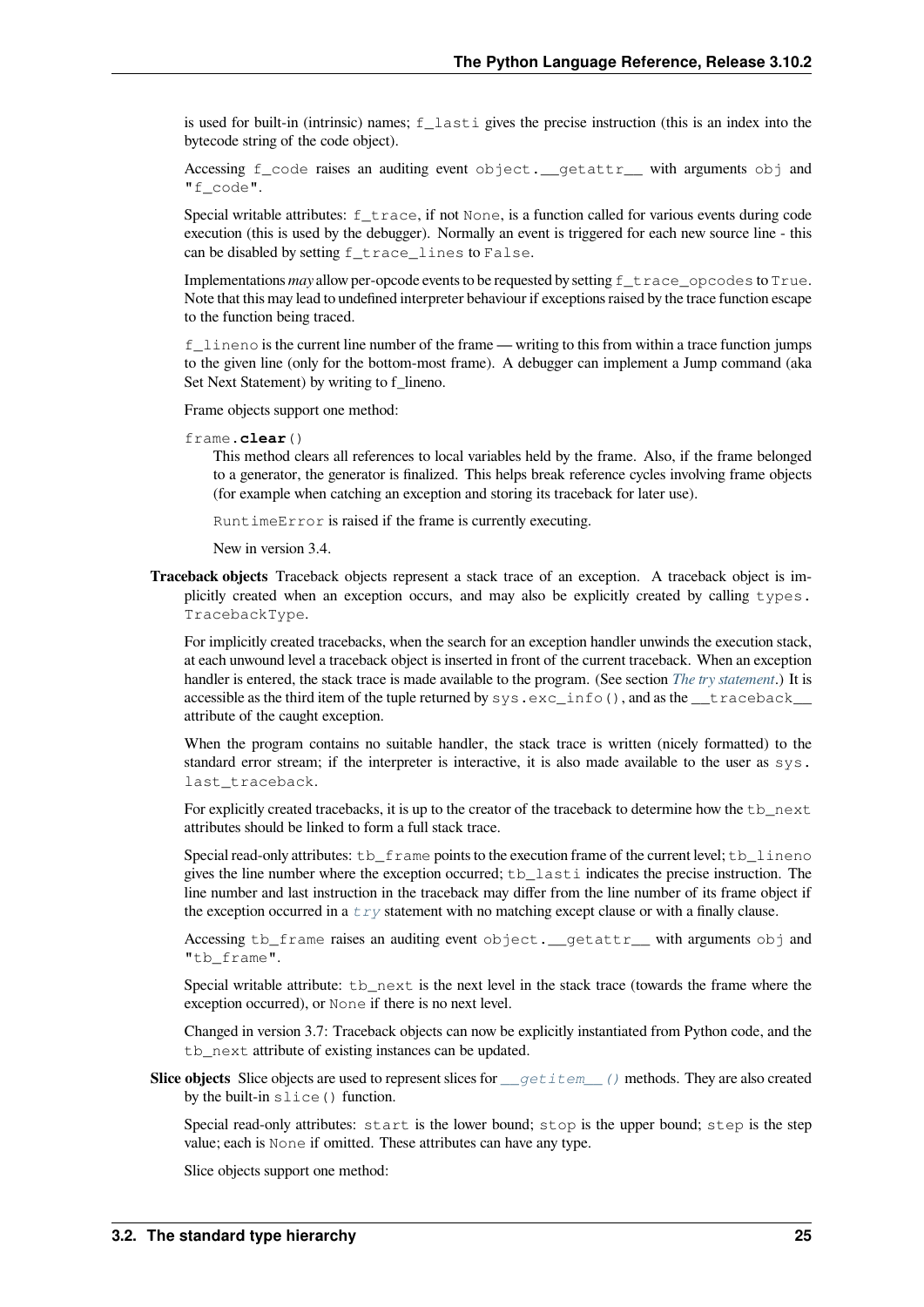slice.**indices**(*self*, *length*)

This method takes a single integer argument *length* and computes information about the slice that the slice object would describe if applied to a sequence of *length* items. It returns a tuple of three integers; respectively these are the *start* and *stop* indices and the *step* or stride length of the slice. Missing or out-of-bounds indices are handled in a manner consistent with regular slices.

- **Static method objects** Static method objects provide a way of defeating the transformation of function objects to method objects described above. A static method object is a wrapper around any other object, usually a user-defined method object. When a static method object is retrieved from a class or a class instance, the object actually returned is the wrapped object, which is not subject to any further transformation. Static method objects are also callable. Static method objects are created by the built-in staticmethod() constructor.
- **Class method objects** A class method object, like a static method object, is a wrapper around another object that alters the way in which that object is retrieved from classes and class instances. The behaviour of class method objects upon such retrieval is described above, under "User-defined methods". Class method objects are created by the built-in classmethod() constructor.

# **3.3 Special method names**

<span id="page-31-0"></span>A class can implement certain operations that are invoked by special syntax (such as arithmetic operations or subscripting and slicing) by defining methods with special names. This is Python's approach to *operator overloading*, allowing classes to define their own behavior with respect to language operators. For instance, if a class defines a method named *\_\_getitem* (), and x is an instance of this class, then  $x[i]$  is roughly equivalent to type (x).  $\text{__getitem__}(x, i)$ . Except where mentioned, attempts to execute an operation raise an exception when no appropriate method is defined (typically AttributeError or TypeError).

Setting a special method to None indicates that the corresponding operation is not available. For example, if a class sets *\_\_iter\_()* to [None](#page-45-0), the class is not iterable, so calling iter() on its instances will raise a TypeError (without falling back to  $\text{\_}getitem$  ()).<sup>2</sup>

When implementing a class that emulates any built-in type, it is important that the emulation only be implemented to the degree that it makes sense for the object being modelled. For example, some sequences may work well with retri[eval of individu](#page-45-1)al elements, but extractin[g](#page-31-4) a slice may not make sense. (One example of this is the NodeList interface in the W3C's [Document Object M](#page-45-0)odel.)

### **3.3.1 Basic customization**

<span id="page-31-1"></span>object.**\_\_new\_\_**(*cls*[, *...*])

Called to create a new instance of class *cls*. *\_\_new\_\_()* is a static method (special-cased so you need not declare it as such) that takes the class of which an instance was requested as its first argument. The remaining arguments are those passed to the object constructor expression (the call to the class). The return value of *\_\_new\_\_()* should be the new object instance (usually an instance of *cls*).

<span id="page-31-2"></span>Typical implementations create a new instan[ce of the class](#page-31-2) by invoking the superclass's *\_\_new\_\_()* method using super().  $new_{\text{rel}}(cls[, \ldots])$  with appropriate arguments and then modifying the newly[created instanc](#page-31-2)e as necessary before returning it.

If *\_\_new\_\_()* is invoked during object construction and it returns an instance of *cls*, then the new instance's *\_\_init\_\_()* method will be invoked like \_\_init\_\_(self[, ...]), where *self* [is the new](#page-31-2) instance and the remaining arguments are the same as were passed to the object constructor.

If  $\_new\_()$  does not return an instance of *cls*, then the new instance's  $\_init\_()$  method will not be [in](#page-31-3)[voked.](#page-31-2)

*\_\_new\_\_()* is intended mainly to allow subclasses of immutable types (like int, str, or tuple) to customize in[stance creation](#page-31-2). It is also commonly overridden in custom metaclasses in [order to custom](#page-31-3)ize class creation.

<span id="page-31-4"></span><span id="page-31-3"></span><sup>2</sup> The *\_\_hash\_\_()*, *\_\_iter\_\_()*, *\_\_reversed\_\_()*, and *\_\_contains\_\_()* methods have special handling for this; others will still raise a TypeError, but may do so by relying on the behavior that None is not callable.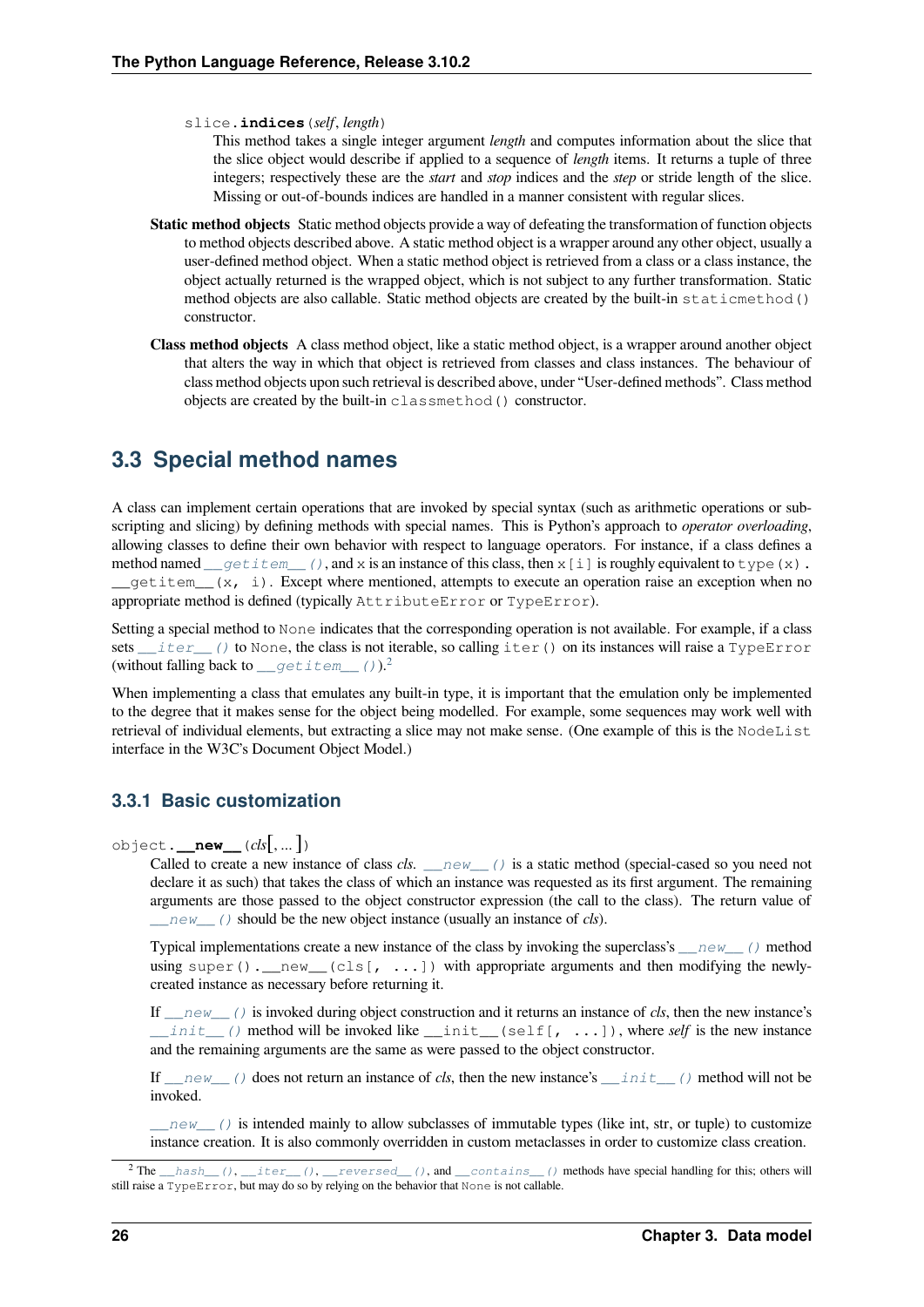object.  $init$  (*self*,  $...$ )

Called after the instance has been created (by *\_\_new\_\_()*), but before it is returned to the caller. The arguments are those passed to the class constructor expression. If a base class has an *\_\_init\_\_()* method, the derived class's *\_\_init\_\_()* method, if any, must explicitly call it to ensure proper initialization of the base class part of the instance; for example: super(). \_\_init\_([args...]).

Because  $\begin{array}{c}$  *new* () and *\_\_init* () wor[k together in c](#page-31-2)onstructing objects ( $\begin{array}{c}$ *new* () to create it, and *\_\_init\_\_()* to customize it), no non-None value may be returned by *\_\_i[nit\\_\\_\(\)](#page-31-3)*; doing so will cause a TypeError [to be raised](#page-31-3) at runtime.

#### object.**\_\_del\_\_**(*self*)

Called w[hen the instan](#page-31-2)ce is [about to be des](#page-31-3)troyed. This is also called a finalizer or [\(improperly\) a](#page-31-2) destructor. If a [base class has a](#page-31-3) *\_\_del\_\_()* method, the derived class's *\_\_del\_\_()* [method, if any, m](#page-31-3)ust explicitly call it to ensure proper deletion of the base class part of the instance.

<span id="page-32-0"></span>It is possible (though not recommended!) for the *\_\_del\_\_()* method to postpone destruction of the instance by creating a new reference to it. This is called object *resurrection*. It is implementation-dependent whether *\_\_del\_\_()* is call[ed a second tim](#page-32-0)e when a resurrected object [is about to be](#page-32-0) destroyed; the current *CPython* implementation only calls it once.

It is not guaranteed that *\_\_del\_\_()* methods [are called for o](#page-32-0)bjects that still exist when the interpreter exits.

Note: del x doesn't directly call x. \_del \_() — the former decrements the reference count for x by one, and the latter is onl[y called when](#page-32-0) x's reference count reaches zero.

**CPython implementation detail:** It is possible for a reference cycle to prevent the reference count of an object from going to zero. In this case, the cycle will be later detected and deleted by the *cyclic garbage collector*. A common cause of reference cycles is when an exception has been caught in a local variable. The frame's locals then reference the exception, which references its own traceback, which references the locals of all frames caught in the traceback.

#### **See also:**

Documentation for the gc module.

**Warning:** Due to the precarious circumstances under which *\_\_del\_\_()* methods are invoked, exceptions that occur during their execution are ignored, and a warning is printed to sys.stderr instead. In particular:

- *\_\_del\_\_()* can be invoked when arbitrary code is being executed, including from any arbitrary thread. If  $del$  () needs to take a lock or invoke a[ny other block](#page-32-0)ing resource, it may deadlock as the resource may already be taken by the code that gets interrupted to execute  $\_\_\_del\_\_$ ().
- *\_\_del\_\_()* can be executed during interpreter shutdown. As a consequence, the global variables [it needs to acc](#page-32-0)ess (including other modules) may already have been deleted or set to None. Python guarantee[s that globals w](#page-32-0)hose name begins with a single underscore are deleted from their module before other globals are deleted; if no other references to such globals exist, this m[ay help in assu](#page-32-0)ring [that imported](#page-32-0) modules are still available at the time when the  $del$  () method is called.

<span id="page-32-1"></span>Called by the repr() built-in function to compute the "official" s[tring represent](#page-32-0)ation of an object. If at all possible, this should look like a valid Python expression that could be used to recreate an object with the same value (given an appropriate environment). If this is not possible, a string of the form  $\langle \cdot, \cdot, \cdot \rangle$  some useful description... > should be returned. The return value must be a string object. If a class defines *\_\_repr\_\_()* but not *\_\_str\_\_()*, then *\_\_repr\_\_()* is also used when an "informal" string representation of instances of that class is required.

<span id="page-32-2"></span>This is typically used for debugging, so it is important that the representation is information-rich and unambiguous[.](#page-32-1)

object.**\_\_repr\_\_**(*self*)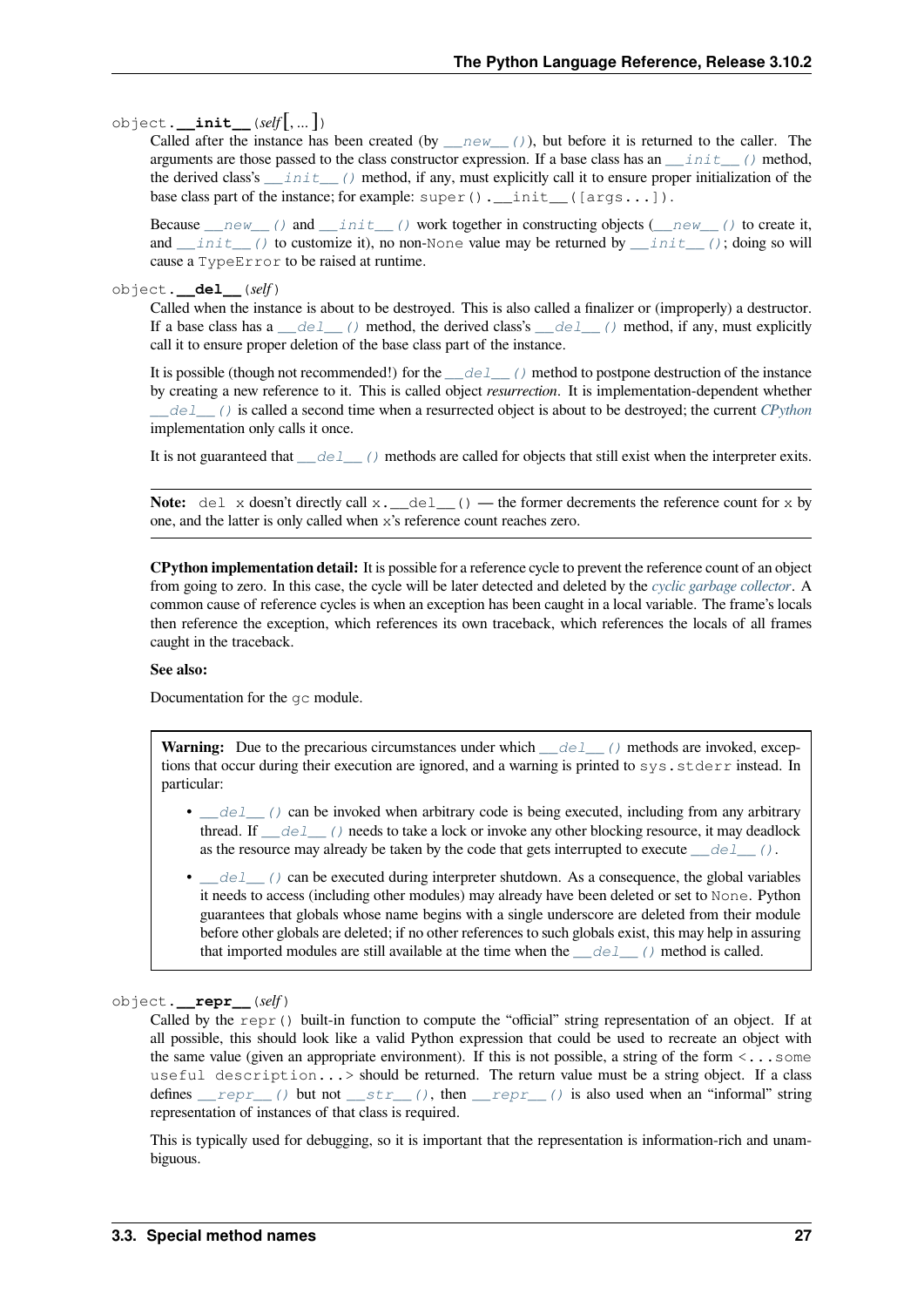#### object.**\_\_str\_\_**(*self*)

Called by  $str(object)$  and the built-in functions format() and print() to compute the "informal" or nicely printable string representation of an object. The return value must be a string object.

This method differs from  $\phi$ *ject.* repr\_\_() in that there is no expectation that  $\frac{str_1}{str_2}$  () return a valid Python expression: a more convenient or concise representation can be used.

The default implementation defined by the built-in type object calls  $object$ .  $repr$  ().

#### object.**\_\_bytes\_\_**(*self*)

Called by bytes to compu[te a byte-string representat](#page-32-1)ion of an object. This should return a [bytes](#page-32-2) object.

#### object.**\_\_format\_\_**(*self*, *format\_spec*)

Called by the format() built-in function, and by extension, evaluation of *[formatted string lite](#page-32-1)rals* and the str.format() method, to produce a "formatted" string representation of an object. The *format\_spec* argument is a string that contains a description of the formatting options desired. The interpretation of the *format\_spec* argument is up to the type implementing *\_\_format\_\_()*, however most classes will either delegate formatting to one of the built-in types, or use a similar formatting op[tion syntax.](#page-17-1)

See formatspec for a description of the standard formatting syntax.

The return value must be a string object.

Changed in version 3.4: The \_\_format\_ method of object itself raises a TypeError if passed any nonempty string.

Changed in version 3.7: object. format  $(x, '')$  is now equivalent to str(x) rather than format $(str(x), '')$ .

- object.**\_\_lt\_\_**(*self*, *other*)
- object.**\_\_le\_\_**(*self*, *other*)
- object.**\_\_eq\_\_**(*self*, *other*)
- <span id="page-33-2"></span>object.**\_\_ne\_\_**(*self*, *other*)
- <span id="page-33-0"></span>object.**\_\_gt\_\_**(*self*, *other*)
- <span id="page-33-3"></span>object.**\_\_ge\_\_**(*self*, *other*)

These are the so-called "rich comparison" methods. The correspondence between operator symbols and method names is as follows:  $x < y$  calls  $x \cdot 1$ t (y),  $x < y$  calls  $x \cdot 1$ e (y),  $x = y$  calls x.  $eq_{\text{y}}, x! = y \text{ calls } x \ldots$  ne (y),  $x > y \text{ calls } x \ldots$  gt (y), and  $x > = y \text{ calls } x \ldots$  ge (y).

A rich comparison method may return the singleton Not Implemented if it does not implement the operation for a given pair of arguments. By convention, False and True are returned for a successful comparison. However, these methods can return any value, so if the comparison operator is used in a Boolean context (e.g., in the condition of an if statement), Python will call bool() on the value to determine if the result is true or false.

By default, object implements  $eq_1$  () by using is, returning NotImplemented in the case of a false comparison: True if x is y else NotImplemented. For  $_ne_1$  (), by default it delegates to  $eq$  () and inverts the result unless it is NotImplemented. There are no other implied relationships among the comparison operators or default implementations; for example, the truth of  $(x \leq y \leq x)$  $x=$ y) does not imply  $x\le y$ . To [automatically](#page-33-0) generate ordering operations from a single root operation, see functools.total\_ordering().

See the [paragraph on](#page-33-0) *\_\_hash\_\_()* for some important notes on creating *hashable* objects which support custom comparison operations and are usable as dictionary keys.

There are no swapped-argument versions of these methods (to be used when the left argument does not support the operation but the right argument does); rather, *\_\_lt\_\_()* and *\_\_gt\_\_()* are each other's reflection, *\_\_le\_\_()* and *\_\_ge\_\_()* [are each](#page-33-1) other's reflection, and *\_\_eq\_\_()* and *[\\_\\_ne\\_](#page-141-0)\_()* are their own reflection. If the operands are of different types, and right operand's type is a direct or indirect subclass of the left operand's type, the reflected method of the right operand has priority, otherwise the left operand's method has priority. Virtual subclassing is not considered.

object.**[\\_\\_hash](#page-33-2)\_\_**(*[self](#page-33-3)*)

<span id="page-33-1"></span>Called by built-in function hash() and for operations on members of hashed collections including set, frozenset, and dict. *\_\_hash\_\_()* should return an integer. The only required property is that objects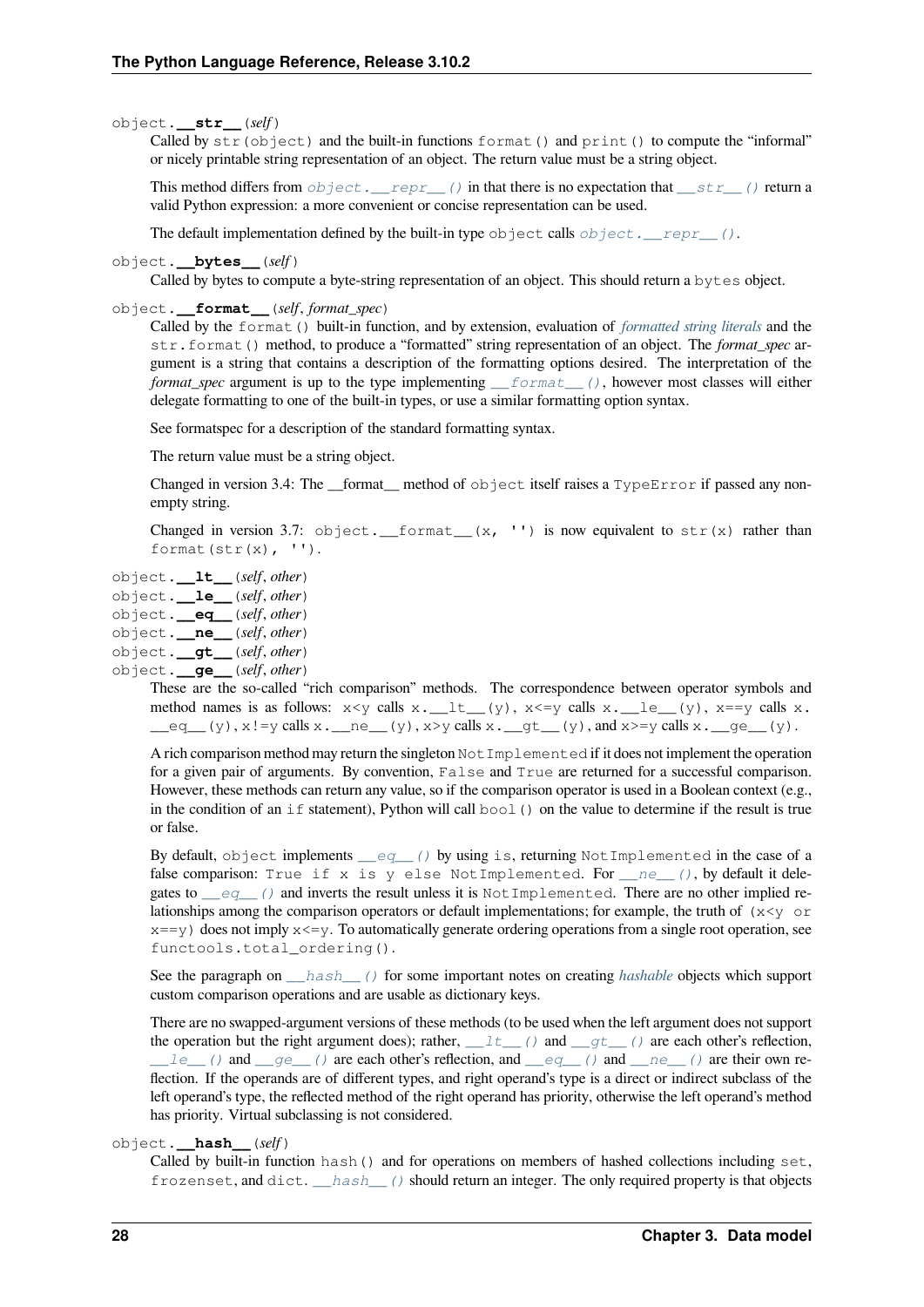which compare equal have the same hash value; it is advised to mix together the hash values of the components of the object that also play a part in comparison of objects by packing them into a tuple and hashing the tuple. Example:

```
def hash (self):
   return hash((self.name, self.nick, self.color))
```
**Note:** hash() truncates the value returned from an object's custom *\_\_hash\_()* method to the size of a Py\_ssize\_t. This is typically 8 bytes on 64-bit builds and 4 bytes on 32-bit builds. If an object's *\_\_hash\_\_()* must interoperate on builds of different bit sizes, be sure to check the width on all supported builds. An easy way to do this is with python -c "import sys; print(sys.hash\_info. width)".

[If a class does n](#page-33-1)ot define an *\_\_eq\_\_()* method it should not define a *\_\_hash\_\_()* operation either; if it defines *\_\_eq\_\_()* but not *\_\_hash\_\_()*, its instances will not be usable as items in hashable collections. If a class defines mutable objects and implements an *\_\_eq\_\_()* method, it should not implement *\_\_hash\_\_()*, since the implementation of hashable collections requires that a key's hash value is immutable (if the object's hash value changes, it will b[e in the wrong](#page-33-0) hash bucket).

User-d[efined classes](#page-33-0) have *[\\_\\_eq\\_\\_\(\)](#page-33-1)* and *\_\_hash\_\_()* methods by default; with them, all objects compare unequal (except with themselves) and  $x =$  hash\_\_() returns an appropriate value such that  $x =$  y implies both that  $x$  is y and hash $(x)$  == hash $(y)$ .

A class that overrides *\_\_eq\_\_()* and does not define *\_\_hash\_\_()* will have its *\_\_hash\_\_()* implicitly set to None. When the *\_\_ha[sh\\_\\_\(\)](#page-33-0)* method [of a class is](#page-33-1) None, instances of the class will raise an appropriate TypeError when a program attempts to retrieve their hash value, and will also be correctly identified as unhashable when checking isinstance(obj, collections.abc.Hashable).

If a class that overrides *[\\_\\_eq\\_\\_\(](#page-33-0))* needs to retain t[he implementatio](#page-33-1)n of *\_\_ha[sh\\_\\_\(\)](#page-33-1)* from a parent class, the interpreter must [be told this expl](#page-33-1)icitly by setting  $\_hash\_ = \langle$  ParentClass>.  $\_hash\_$ .

If a class that does not override *\_\_eq\_\_()* wishes to suppress hash support, it should include \_\_hash\_\_ = None in the class definition. A class which defines its own *\_\_hash\_\_()* that explicitly raises a TypeError would b[e incorrectly](#page-33-0) identified as hashable by an isins[tance\(obj,](#page-33-1) collections. abc.Hashable) call.

**Note:** By default, the *\_\_hash\_\_()* values of str and bytes objects a[re "salted" with a](#page-33-1)n unpredictable random value. Although they remain constant within an individual Python process, they are not predictable between repeated invocations of Python.

This is intended to provide protection against a denial-of-service caused by carefully-chosen inputs that exploit the worst case p[erformance of a](#page-33-1) dict insertion,  $O(n^2)$  complexity. See http://www.ocert.org/advisories/ ocert-2011-003.html for details.

Changing hash values affects the iteration order of sets. Python has never made guarantees about this ordering (and it typically varies between 32-bit and 64-bit builds).

See also [PYTHONHAS](http://www.ocert.org/advisories/ocert-2011-003.html)HSEED.

Changed in version 3.3: Hash randomization is enabled by default.

#### object.**\_\_bool\_\_**(*self*)

Called to implement truth value testing and the built-in operation bool(); should return False or True. When this method is not defined, *\_\_len\_\_()* is called, if it is defined, and the object is considered true if its result is nonzero. If a class defines neither *\_\_len\_\_()* nor *\_\_bool\_\_()*, all its instances are considered true.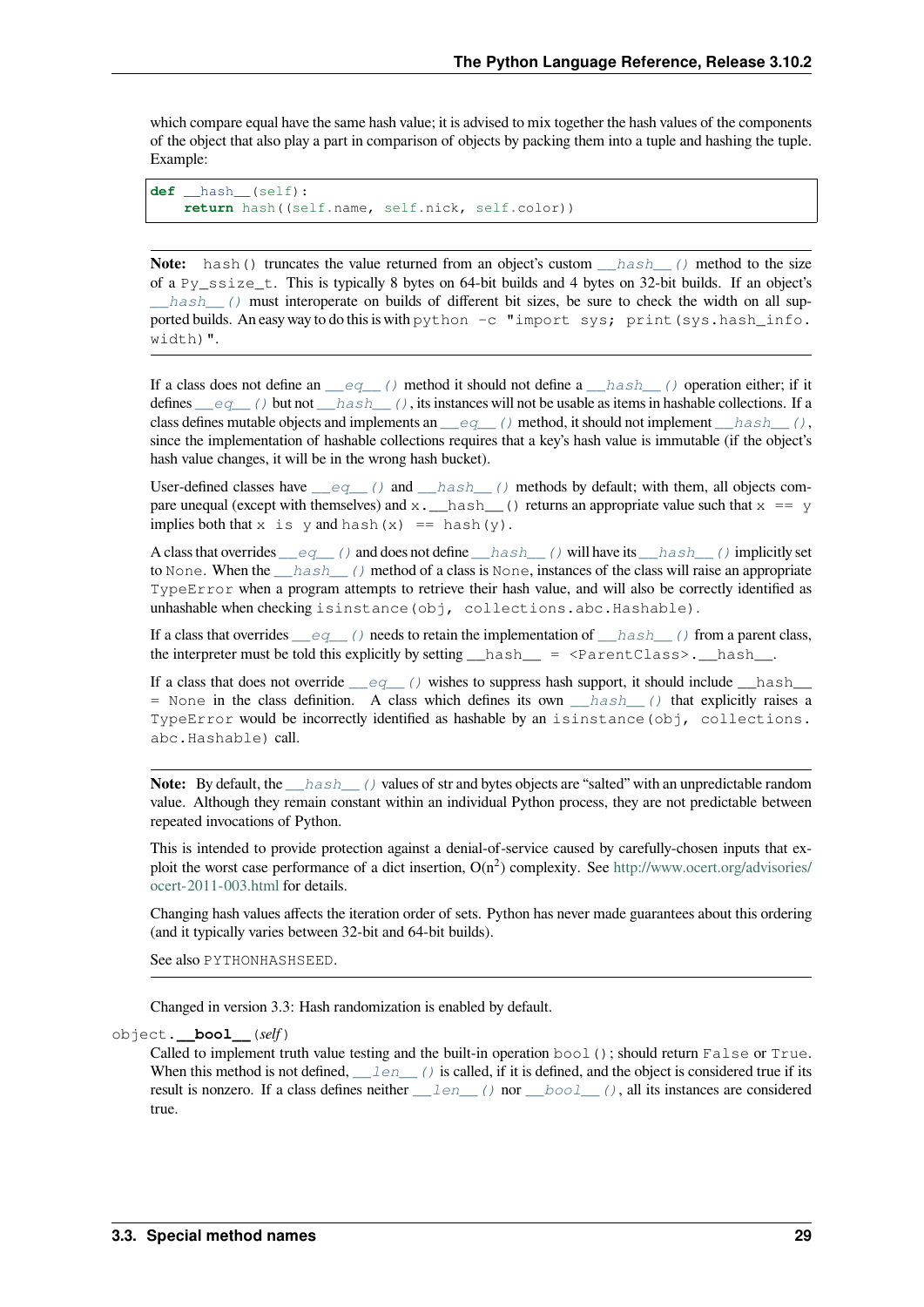### **3.3.2 Customizing attribute access**

The following methods can be defined to customize the meaning of attribute access (use of, assignment to, or deletion of x.name) for class instances.

#### <span id="page-35-0"></span>object.**\_\_getattr\_\_**(*self*, *name*)

Called when the default attribute access fails with an AttributeError (either *qetattribute ()* raises an AttributeError because *name* is not an instance attribute or an attribute in the class tree for self; or *qet* () of a *name* property raises AttributeError). This method should either return the (computed) attribute value or raise an AttributeError exception.

<span id="page-35-4"></span>Note that if the attribute is found through the normal mechanism, *\_\_getattr\_\_()* [is not called. \(This is an](#page-35-3) intentional asymmetry between *qetattr* () and  $set$   $set$   $at$ r ().) This is done both for efficiency reasons an[d because othe](#page-36-1)rwise *\_\_getattr\_\_()* would have no way to access other attributes of the instance. Note that at least for instance variables, you can fake total control by not inserting any values in the instance attribute dictionary (but instead inserting them in another object). See the *[\\_\\_getatt](#page-35-4)ribute\_\_()* method below for a way to actually gett[otal control over attr](#page-35-4)ibut[e access.](#page-35-1)

#### object.**\_\_getattribute\_\_**(*self*, *[name](#page-35-4)*)

<span id="page-35-3"></span>Called unconditionally to implement attribute accesses for instances of the class. If the class also defines *\_\_getattr\_\_()*, the latter will not be called unless *\_\_getattribute\_\_()* [either calls it ex](#page-35-3)plicitly or raises an AttributeError. This method should return the (computed) attribute value or raise an AttributeError exception. In order to avoid infinite recursion in this method, its implementation should always call the base class method with the same name to access any attributes it needs, for example,  $\circ$ b $\uparrow$ ect. [\\_\\_getattribute](#page-35-4)\_\_(self, name).

**Note:** This method may still be bypassed when looking up special methods as the result of implicit invocation via language syntax or built-in functions. See *Special method lookup*.

For certain sensitive attribute accesses, raises an auditing event object. getattr\_ with arguments obj and name.

#### object.**\_\_setattr\_\_**(*self*, *name*, *value*)

Called when an attribute assignment is attempted. This is called instead of the normal mechanism (i.e. store the value in the instance dictionary). *name* is the attribute name, *value* is the value to be assigned to it.

<span id="page-35-1"></span>If *\_\_setattr\_\_()* wants to assign to an instance attribute, it should call the base class method with the same name, for example, object. \_\_setattr\_\_(self, name, value).

For certain sensitive attribute assignments, raises an auditing event object. \_\_setattr\_\_ with arguments obj, name, [value](#page-35-1).

#### object.**\_\_delattr\_\_**(*self*, *name*)

Like  $S$ setattr  $\left($ ) but for attribute deletion instead of assignment. This should only be implemented if del obj.name is meaningful for the object.

<span id="page-35-2"></span>For certain sensitive attribute deletions, raises an auditing event object. \_\_delattr\_\_ with arguments obj and [name](#page-35-1).

#### object.**\_\_dir\_\_**(*self*)

Called when  $\text{dir}(x)$  is called on the object. A sequence must be returned.  $\text{dir}(x)$  converts the returned sequence to a list and sorts it.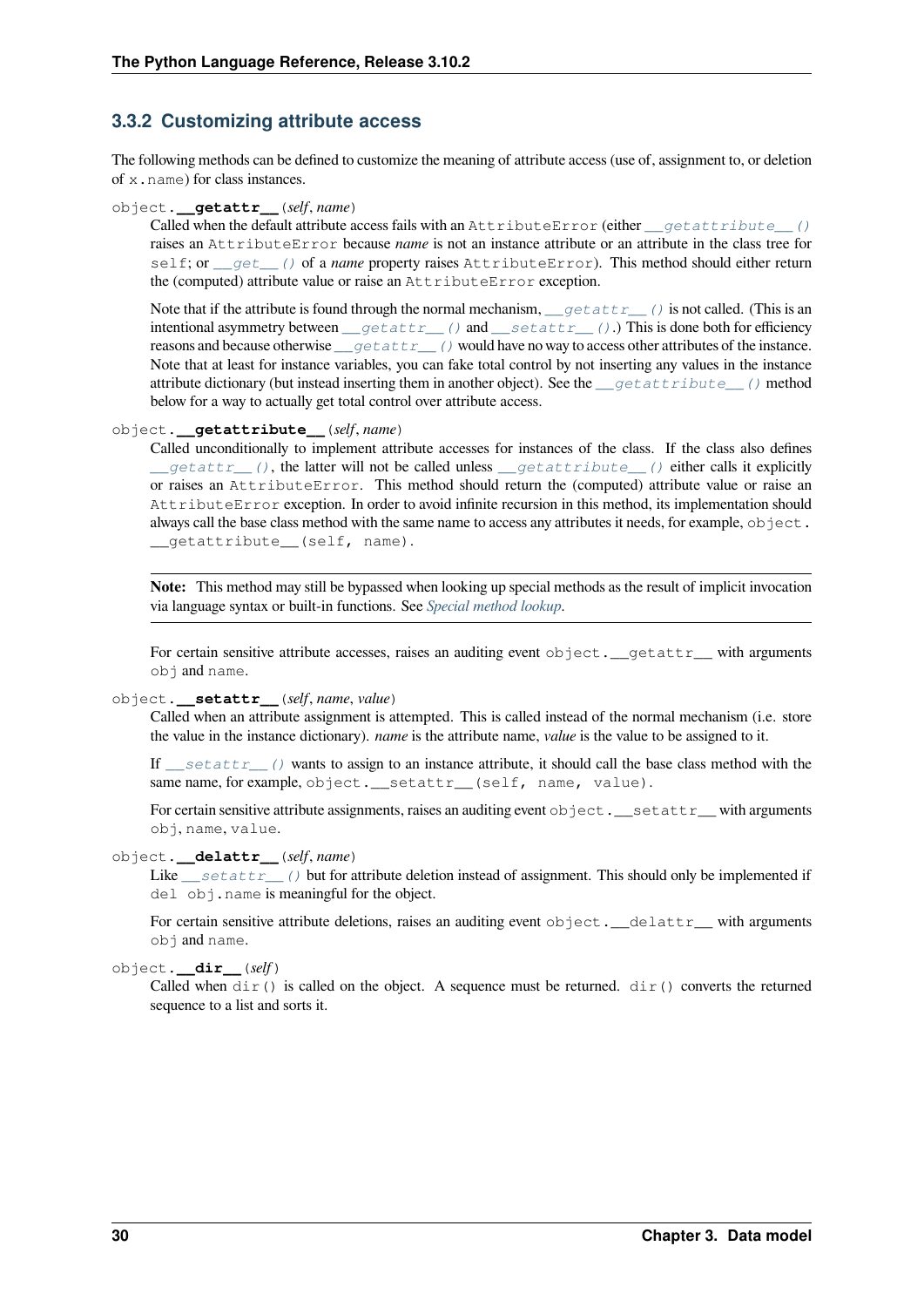### **Customizing module attribute access**

Special names  $\text{__getattr__}$  and  $\text{__dir}\text{__}$  can be also used to customize access to module attributes. The  $\text{J}$ getattr<sub>—</sub> function at the module level should accept one argument which is the name of an attribute and return the computed value or raise an AttributeError. If an attribute is not found on a module object through the normal lookup, i.e. *object.*  $q$ etattribute (), then  $q$ etattr is searched in the module dict before raising an AttributeError. If found, it is called with the attribute name and the result is returned.

The  $di$  function should accept no arguments, and return a sequence of strings that represents the names accessible on m[odule. If present, this function override](#page-35-0)s the standard  $\text{dir}(x)$  search on a module.

For a more fine grained customization of the module behavior (setting attributes, properties, etc.), one can set the class attribute of a module object to a subclass of types. ModuleType. For example:

```
import sys
from types import ModuleType
class VerboseModule(ModuleType):
    def __repr__(self):
        return f'Verbose {self.__name__}'
    def __setattr__(self, attr, value):
        print(f'Setting {attr}...')
        super().__setattr__(attr, value)
sys.modules[__name__].__class__ = VerboseModule
```
**Note:** Defining module \_\_getattr\_\_ and setting module \_\_class\_\_ only affect lookups made using the attribute access syntax – directly accessing the module globals (whether by code within the module, or via a reference to the module's globals dictionary) is unaffected.

Changed in version 3.5: class module attribute is now writable.

New in version 3.7: \_\_getattr\_\_ and \_\_dir\_\_ module attributes.

**See also:**

**PEP 562 - Module \_\_getattr\_\_ and \_\_dir\_\_** Describes the \_\_getattr\_\_ and \_\_dir\_\_ functions on modules.

### **Implementing Descriptors**

<span id="page-36-2"></span>[The follow](https://www.python.org/dev/peps/pep-0562)ing methods only apply when an instance of the class containing the method (a so-called *descriptor* class) appears in an *owner* class (the descriptor must be in either the owner's class dictionary or in the class dictionary for one of its parents). In the examples below, "the attribute" refers to the attribute whose name is the key of the property in the owner class' \_\_dict\_\_.

object.**\_\_get\_\_**(*self*, *instance*, *owner=None*)

Called to get the attribute of the owner class (class attribute access) or of an instance of that class (instance attribute access). The optional *owner* argument is the owner class, while *instance* is the instance that the attribute was accessed through, or None when the attribute is accessed through the *owner*.

<span id="page-36-0"></span>This method should return the computed attribute value or raise an AttributeError exception.

**PEP 252** specifies that  $qet$  () is callable with one or two arguments. Python's own built-in descriptors support this specification; however, it is likely that some third-party tools have descriptors that require both arguments. Python's own *\_\_getattribute\_\_()* implementation always passes in both arguments whether they are required or not.

object.**[\\_\\_se](https://www.python.org/dev/peps/pep-0252)t\_\_**(*self*, *in[stance](#page-36-0)*, *value*)

<span id="page-36-1"></span>Called to set the attribute [on an instance](#page-35-0) *instance* of the owner class to a new value, *value*.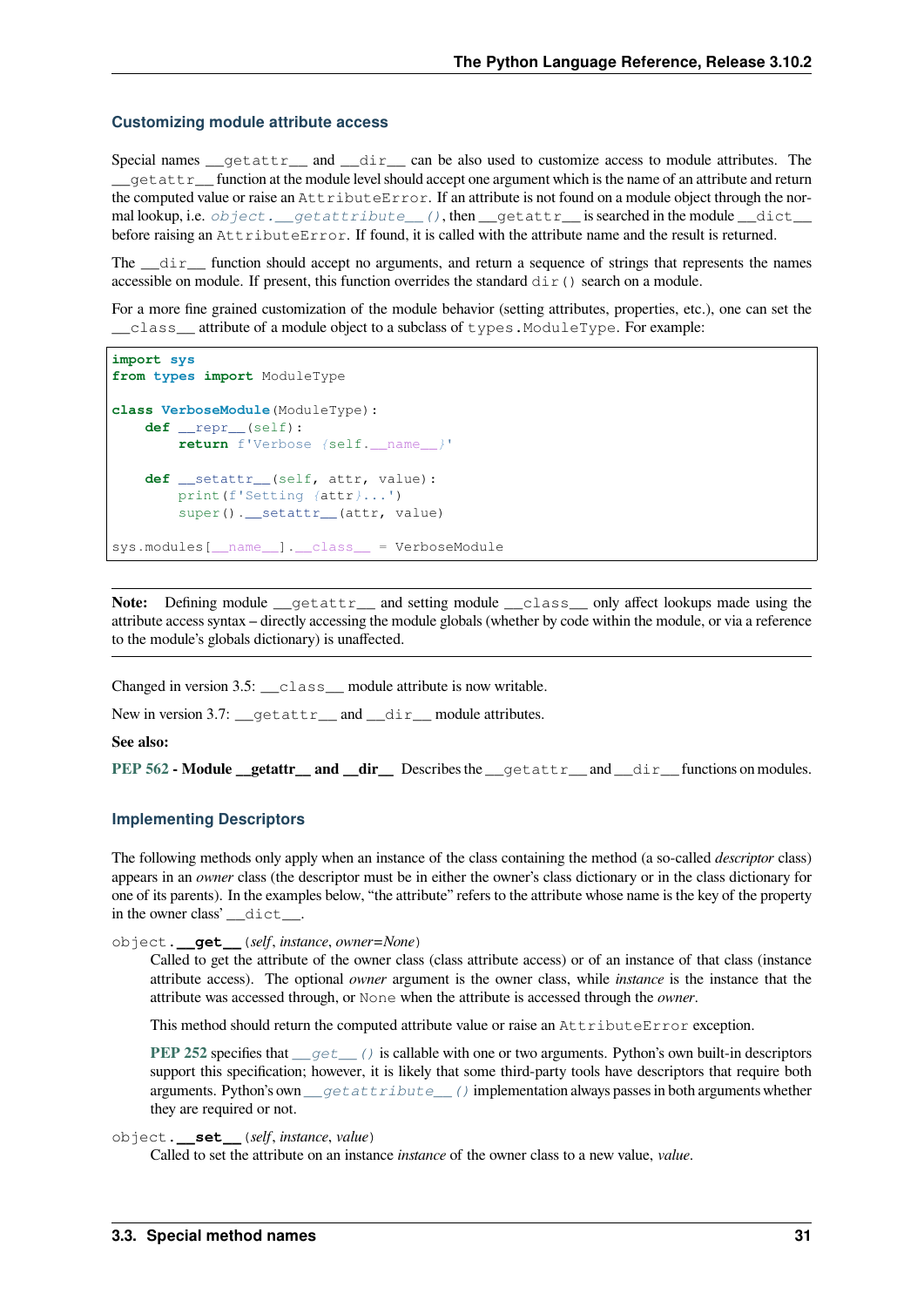Note, adding  $set$  () or  $delete$  () changes the kind of descriptor to a "data descriptor". See *Invoking Descriptors* for more details.

object.**\_\_delete\_\_**(*self*, *instance*)

Called to dele[te the attribute](#page-36-1) o[n an instance](#page-37-0) *instance* of the owner class.

<span id="page-37-0"></span>The attribute [\\_\\_objclas](#page-37-1)s\_\_ is interpreted by the inspect module as specifying the class where this object was defined (setting this appropriately can assist in runtime introspection of dynamic class attributes). For callables, it may indicate that an instance of the given type (or a subclass) is expected or required as the first positional argument (for example, CPython sets this attribute for unbound methods that are implemented in C).

### **Invoking Descriptors**

<span id="page-37-1"></span>In general, a descriptor is an object attribute with "binding behavior", one whose attribute access has been overridden by methods in the descriptor protocol:  $\qquad \qquad$  *get* (),  $\qquad \qquad$  *set* (), and  $\qquad$  *delete* (). If any of those methods are defined for an object, it is said to be a descriptor.

The default behavior for attribute access is to get, set, or delete the attribute from an object's dictionary. For instance, a.x has a lookup chain starting with  $a.$  \_dict\_\_['x'], then type(a). \_dict\_\_['x'], and continuing through the base classes of  $type(a)$  [excluding met](#page-36-0)[aclasses.](#page-36-1)

However, if the looked-up value is an object defining one of the descriptor methods, then Python may override the default behavior and invoke the descriptor method instead. Where this occurs in the precedence chain depends on which descriptor methods were defined and how they were called.

The starting point for descriptor invocation is a binding,  $a \cdot x$ . How the arguments are assembled depends on  $a$ :

- **Direct Call** The simplest and least common call is when user code directly invokes a descriptor method: x.  $\_qet_-(a).$
- **Instance Binding** If binding to an object instance, a.x is transformed into the call: type(a). \_\_dict\_\_['x'].\_\_get\_\_(a, type(a)).
- **Class Binding** If binding to a class,  $A \cdot x$  is transformed into the call:  $A \cdot$  \_\_dict\_\_['x']. \_\_qet\_\_(None, A).
- **Super Binding** If a is an instance of super, then the binding super $(B, obi)$ .m() searches  $obj$ . \_\_class\_\_.\_\_mro\_\_ for the base class A immediately following B and then invokes the descriptor with  $the call: A.__dict__['m'].__get__(obj, obj.__class__).$

For instance bindings, the precedence of descriptor invocation depends on which descriptor methods are defined. A descriptor can define any combination of *\_\_get\_\_()*, *\_\_set\_\_()* and *\_\_delete\_\_()*. If it does not define \_get\_(), then accessing the attribute will return the descriptor object itself unless there is a value in the object's instance dictionary. If the descriptor defines \_\_set\_\_() and/or \_\_delete\_\_(), it is a data descriptor; if it defines neither, it is a non-data descriptor. Normally, data descriptors define both  $\_get$  () and  $-$ set $\_$ (), while non-data descriptors hav[e just the](#page-36-0)  $\_get\_$ () method. [Data descriptors wit](#page-37-0)h  $\_get\_$ () and \_set\_() (and/or \_delete\_()) defined always override a redefinition in an instance dictionary. In contrast, non-data descriptors can be overridden by instances.

Python methods (including those decorated with @staticmethod and @classmethod) are implemented as non-data descriptors. Accordingly, instances can redefine and override methods. This allows individual instances to acquire behaviors that differ from other instances of the same class.

The property() function is implemented as a data descriptor. Accordingly, instances cannot override the behavior of a property.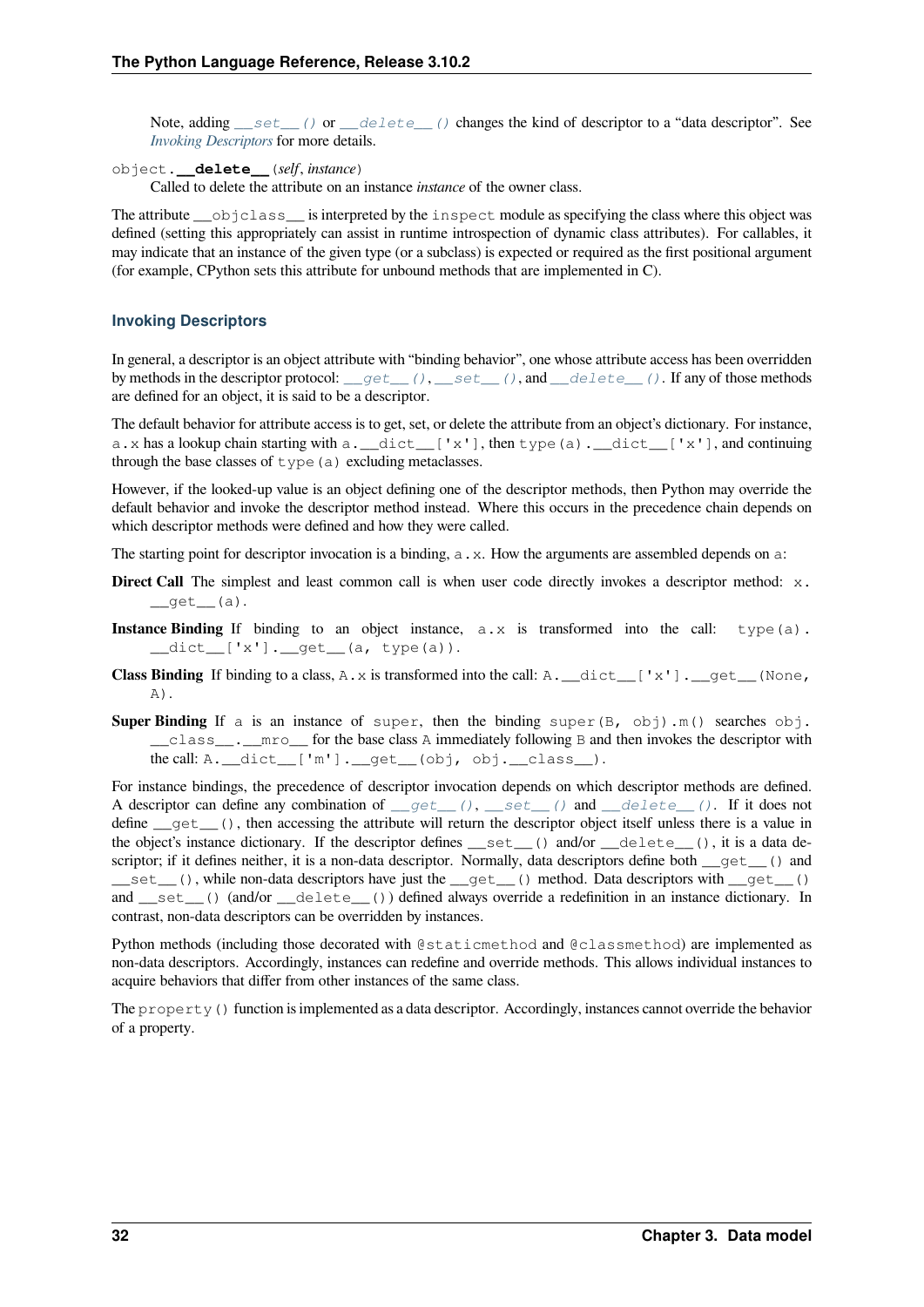*\_\_slots\_\_* allow us to explicitly declare data members (like properties) and deny the creation of \_\_dict\_\_ and *\_\_weakref\_\_* (unless explicitly declared in *\_\_slots\_\_* or available in a parent.)

The space saved over using \_\_dict\_\_ can be significant. Attribute lookup speed can be significantly improved as well.

object.**\_\_slots\_\_**

This class variable can be assigned a string, iterable, or sequence of strings with variable names used by instances. *\_\_slots*\_\_ reserves space for the declared variables and prevents the automatic creation of \_\_dict\_\_ and *\_\_weakref\_\_* for each instance.

### **Notes on using** *\_\_slots\_\_*

- When inheriting from a class without *\_\_slots\_\_*, the \_\_dict\_\_ and *\_\_weakref\_\_* attribute of the instances will always be accessible.
- Without a \_\_dict\_\_ variable, instances cannot be assigned new variables not listed in the *\_\_slots\_\_* definition. Attempts to assign to an unlisted variable name raises AttributeError. If dynamic assignment of new variables is desired, then add '\_\_dict\_\_' to the sequence of strings in the *\_\_slots\_\_* declaration.
- Without a *\_\_weakref\_\_* variable for each instance, classes defining *\_\_slots\_\_* do not support weak references to its instances. If weak reference support is needed, then add '\_\_weakref\_\_\_\_\_ to the sequence of strings in the *\_\_slots\_\_* declaration.
- *\_\_slots*\_ are implemented at the class level by creating *descriptors* for each variable name. As a result, class attributes cannot be used to set default values for instance variables defined by *\_\_slots\_\_*; otherwise, the class attribute would overwrite the descriptor assignment.
- The action of a *\_\_slots\_\_* declaration is not limited to the class where it is defined. *\_\_slots\_\_* declared in parents are available in child classes. However, child subclasses [will get a](#page-36-2) \_\_dict\_\_ and *\_\_weakref*\_\_\_unless they also define *\_\_slots\_\_* (which should only contain names of any *additional* slots).
- If a class defines a slot also defined in a base class, the instance variable defined by the base class slot is inaccessible (except by retrieving its descriptor directly from the base class). This renders the meaning of the program undefined. In the future, a check may be added to prevent this.
- Nonempty *\_\_slots* \_\_ does not work for classes derived from "variable-length" built-in types such as int, bytes and tuple.
- Any non-string *iterable* may be assigned to *\_\_slots\_\_*.
- If a dictionary is used to assign *\_\_slots\_\_*, the dictionary keys will be used as the slot names. The values of the dictionary can be used to provide per-attribute docstrings that will be recognised by inspect. getdoc() an[d display](#page-142-0)ed in the output of help().
- \_\_class\_\_ assignment works only if both classes have the same *\_\_slots\_\_*.
- Multiple inheritance with multiple slotted parent classes can be used, but only one parent is allowed to have attributes created by slots (the other bases must have empty slot layouts) - violations raise TypeError.
- If an *iterator* is used for *\_\_slots\_\_* then a *descriptor* is created for each of the iterator's values. However, the *\_\_slots\_\_* attribute will be an empty iterator.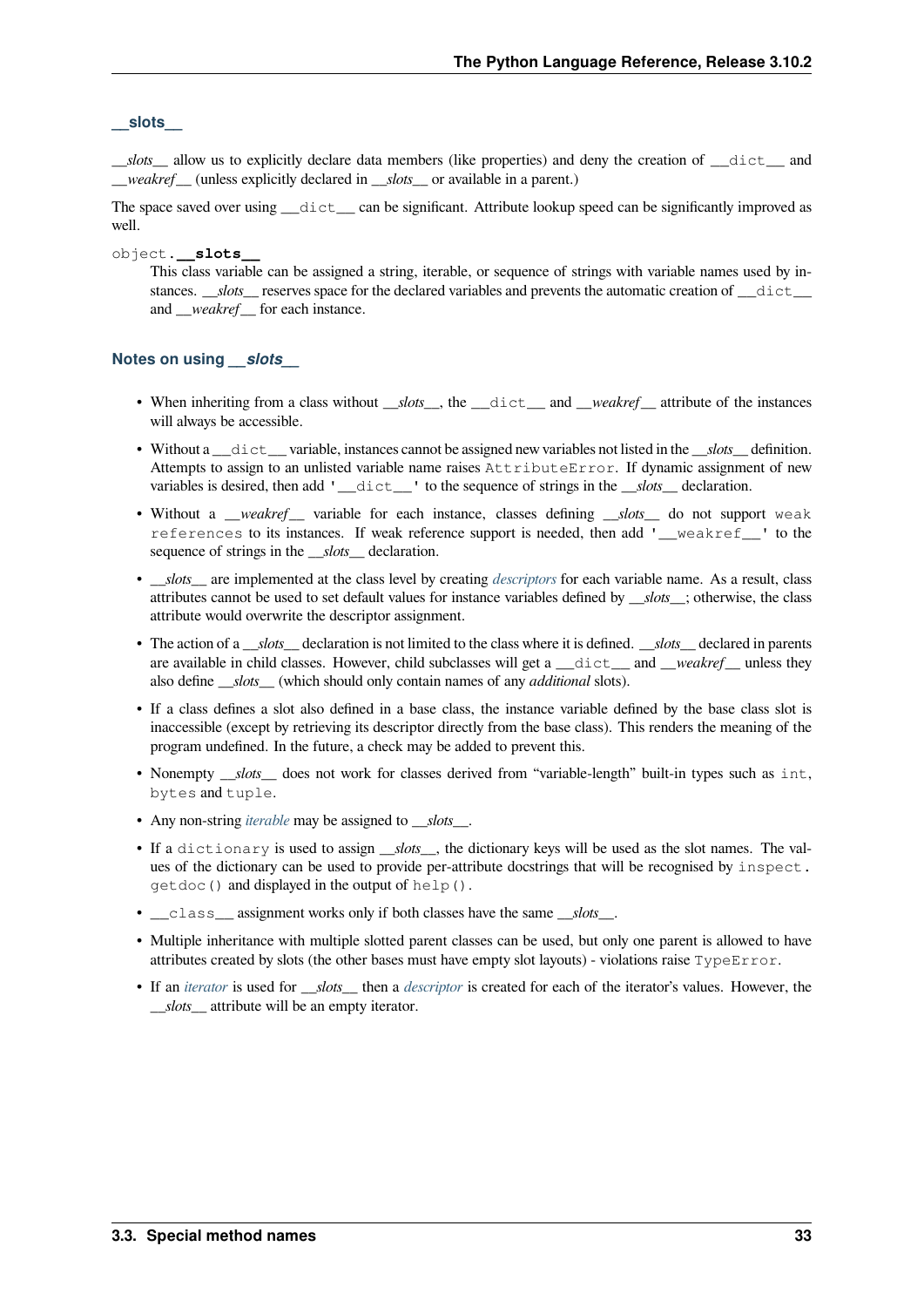## **3.3.3 Customizing class creation**

Whenever a class inherits from another class, *\_\_init\_subclass\_\_()* is called on that class. This way, it is possible to write classes which change the behavior of subclasses. This is closely related to class decorators, but where class decorators only affect the specific class they're applied to,  $\__$ init\_subclass $\__$  solely applies to future subclasses of the class defining the method.

#### **classmethod** object.**\_\_init\_subc[lass\\_\\_](#page-39-0)**(*cls*)

This method is called whenever the containing class is subclassed. *cls* is then the new subclass. If defined as a normal instance method, this method is implicitly converted to a class method.

<span id="page-39-0"></span>Keyword arguments which are given to a new class are passed to the parent's class \_\_init\_subclass\_\_. For compatibility with other classes using \_\_init\_subclass \_\_, one should take out the needed keyword arguments and pass the others over to the base class, as in:

```
class Philosopher:
    def __init_subclass__(cls, /, default_name, **kwargs):
        super(). __init_subclass_(**kwargs)
        cls.default_name = default_name
class AustralianPhilosopher(Philosopher, default_name="Bruce"):
   pass
```
The default implementation object.\_\_init\_subclass\_\_ does nothing, but raises an error if it is called with any arguments.

**Note:** The metaclass hint metaclass is consumed by the rest of the type machinery, and is never passed to init subclass implementations. The actual metaclass (rather than the explicit hint) can be accessed as type(cls).

New in version 3.6.

When a class is created,  $type$ . new () scans the class variables and makes callbacks to those with a *\_\_set\_name\_\_()* hook.

object.**\_\_set\_name\_\_**(*self*, *owner*, *name*)

Automatically called at the time the owning class *owner* is created. The object has been assigned to *name* in [that class:](#page-39-1)

```
class A:
   x = C() # Automatically calls: x.__set_name__(A, 'x')
```
If the class variable is assigned after the class is created, *\_\_set\_name\_\_()* will not be called automatically. If needed, *\_\_set\_name\_\_()* can be called directly:

```
class A:
  pass
C = C()A.x = c # The hook is not called
c.__set_name__(A, 'x') # Manually invoke the hook
```
See *Creating the class object* for more details.

New in version 3.6.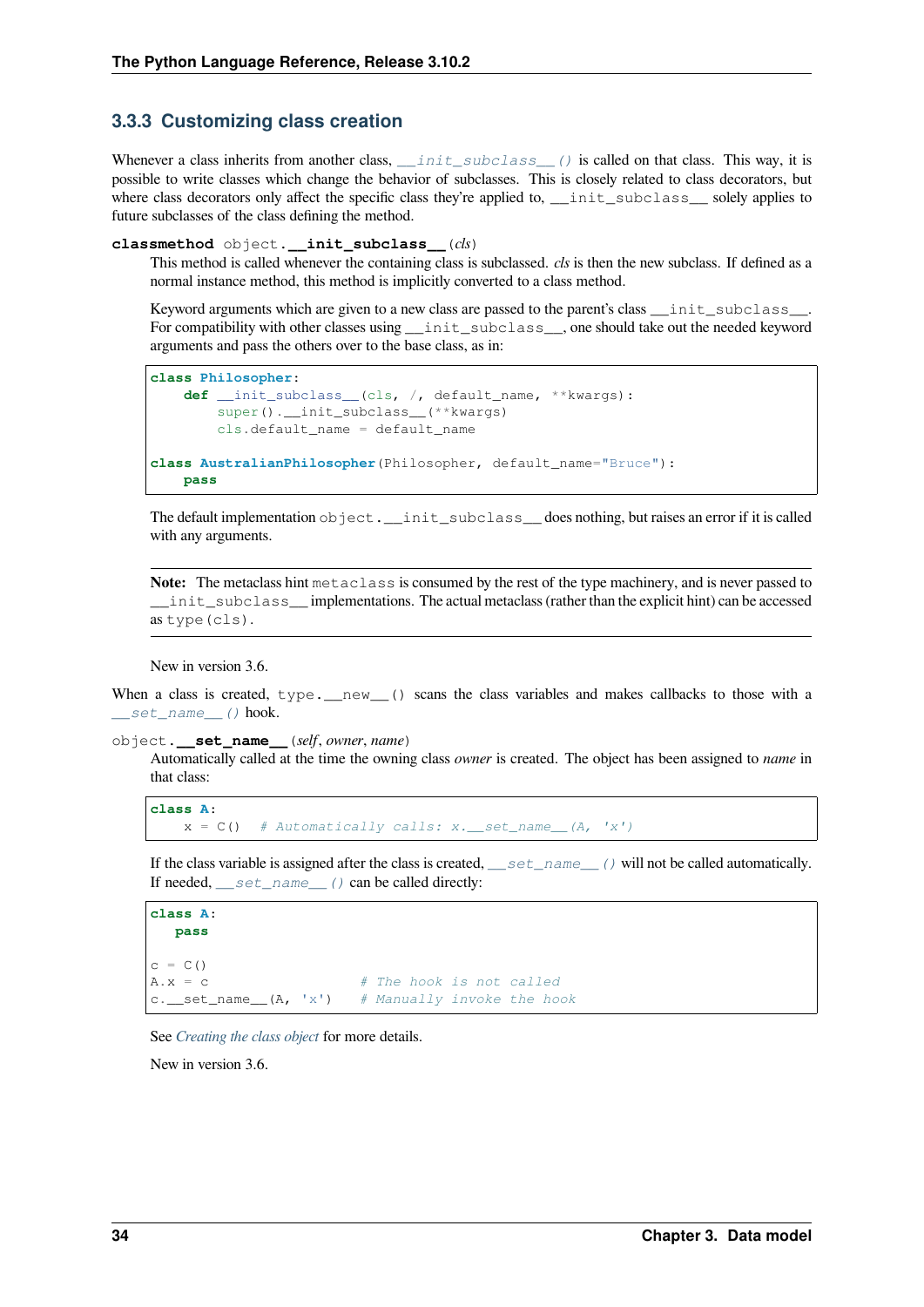### **Metaclasses**

By default, classes are constructed using type(). The class body is executed in a new namespace and the class name is bound locally to the result of type (name, bases, namespace).

The class creation process can be customized by passing the metaclass keyword argument in the class definition line, or by inheriting from an existing class that included such an argument. In the following example, both MyClass and MySubclass are instances of Meta:

```
class Meta(type):
   pass
class MyClass(metaclass=Meta):
    pass
class MySubclass(MyClass):
   pass
```
Any other keyword arguments that are specified in the class definition are passed through to all metaclass operations described below.

When a class definition is executed, the following steps occur:

- MRO entries are resolved;
- the appropriate metaclass is determined;
- the class namespace is prepared;
- the class body is executed;
- the class object is created.

### **Resolving MRO entries**

If a base that appears in class definition is not an instance of  $type$ , then an  $\text{__mro\_entries}$  method is searched on it. If found, it is called with the original bases tuple. This method must return a tuple of classes that will be used instead of this base. The tuple may be empty, in such case the original base is ignored.

### **See also:**

**PEP 560** - Core support for typing module and generic types

### **Determining the appropriate metaclass**

[The appro](https://www.python.org/dev/peps/pep-0560)priate metaclass for a class definition is determined as follows:

- if no bases and no explicit metaclass are given, then type () is used;
- if an explicit metaclass is given and it is *not* an instance of  $type($ , then it is used directly as the metaclass;
- if an instance of  $type()$  is given as the explicit metaclass, or bases are defined, then the most derived metaclass is used.

The most derived metaclass is selected from the explicitly specified metaclass (if any) and the metaclasses (i.e. type (cls)) of all specified base classes. The most derived metaclass is one which is a subtype of *all* of these candidate metaclasses. If none of the candidate metaclasses meets that criterion, then the class definition will fail with TypeError.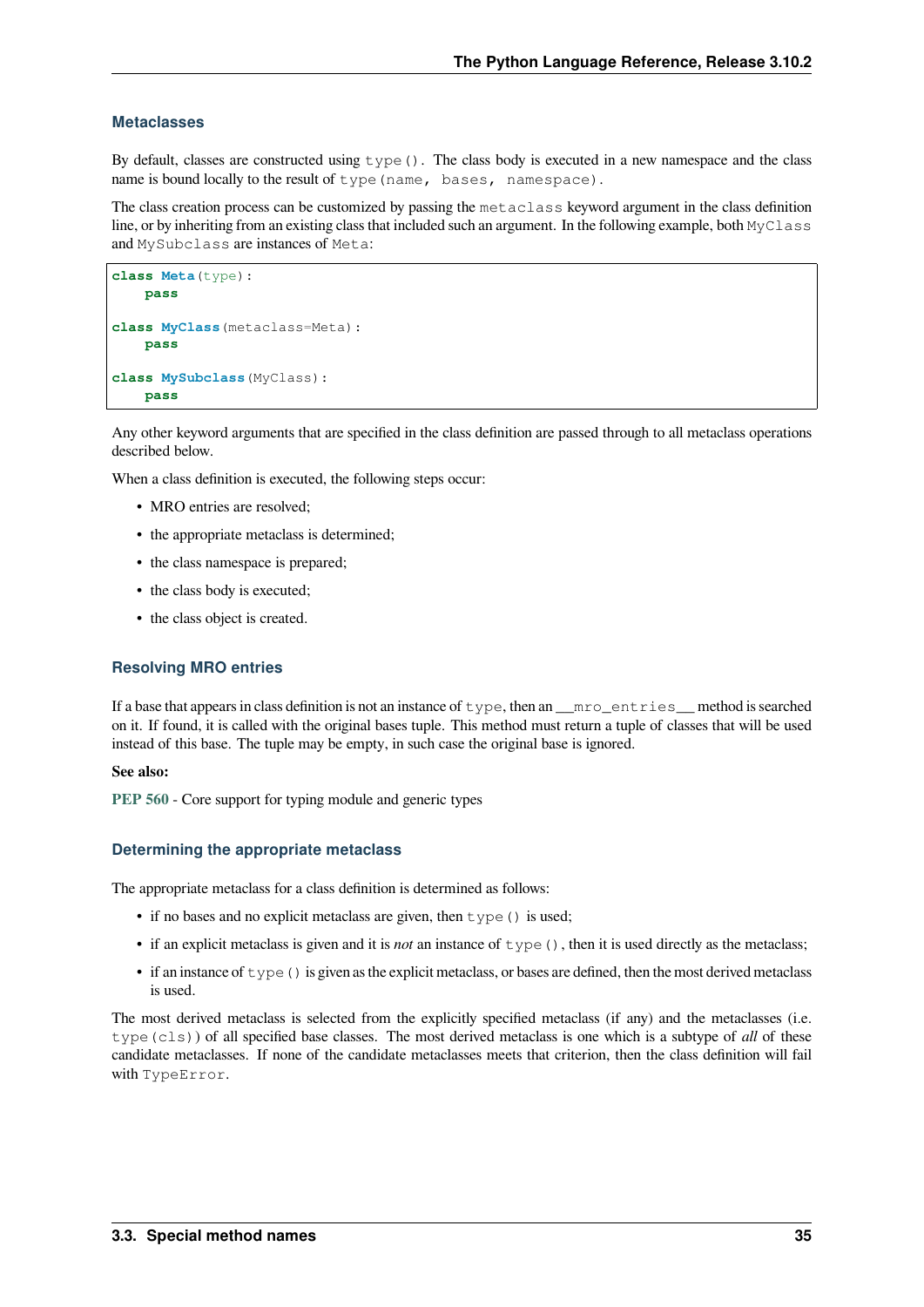### **Preparing the class namespace**

Once the appropriate metaclass has been identified, then the class namespace is prepared. If the metaclass has a \_\_prepare\_\_ attribute, it is called as namespace = metaclass. \_\_prepare\_\_(name, bases, \*\*kwds) (where the additional keyword arguments, if any, come from the class definition). The \_\_prepare\_\_ method should be implemented as a classmethod. The namespace returned by prepare is passed in to \_\_new\_\_, but when the final class object is created the namespace is copied into a new dict.

If the metaclass has no \_\_prepare\_\_ attribute, then the class namespace is initialised as an empty ordered mapping.

### **See also:**

**PEP 3115 • Metaclasses in Python 3000** Introduced the <u>prepare</u> namespace hook

### **Executing the class body**

[The class b](https://www.python.org/dev/peps/pep-3115)ody is executed (approximately) as  $\epsilon \times \epsilon$  (body, globals(), namespace). The key difference from a normal call to exec() is that lexical scoping allows the class body (including any methods) to reference names from the current and outer scopes when the class definition occurs inside a function.

However, even when the class definition occurs inside the function, methods defined inside the class still cannot see names defined at the class scope. Class variables must be accessed through the first parameter of instance or class methods, or through the implicit lexically scoped class reference described in the next section.

### **Creating the class object**

Once the class namespace has been populated by executing the class body, the class object is created by calling metaclass(name, bases, namespace, \*\*kwds) (the additional keywords passed here are the same as those passed to \_\_prepare\_\_).

This class object is the one that will be referenced by the zero-argument form of super().  $\_\_class$  is an implicit closure reference created by the compiler if any methods in a class body refer to either class or super. This allows the zero argument form of super() to correctly identify the class being defined based on lexical scoping, while the class or instance that was used to make the current call is identified based on the first argument passed to the method.

**CPython implementation detail:** In CPython 3.6 and later, the \_\_class\_\_ cell is passed to the metaclass as a \_\_classcell\_\_ entry in the class namespace. If present, this must be propagated up to the type.\_\_new\_\_ call in order for the class to be initialised correctly. Failing to do so will result in a RuntimeError in Python 3.8.

When using the default metaclass type, or any metaclass that ultimately calls type.  $new$ , the following additional customization steps are invoked after creating the class object:

- 1) The type.\_\_new\_\_ method collects all of the attributes in the class namespace that define a *\_\_set\_name\_\_()* method;
- 2) Those \_\_set\_name\_\_ methods are called with the class being defined and the assigned name of that particular attribute;
- 3) The *init* subclass () hook is called on the immediate parent of the new class in its method resolution order.

After the class object is created, it is passed to the class decorators included in the class definition (if any) and the resulting o[bject is bound in the local nam](#page-39-0)espace as the defined class.

When a new class is created by  $type \_\_\_\_\_\$ , the object provided as the namespace parameter is copied to a new ordered mapping and the original object is discarded. The new copy is wrapped in a read-only proxy, which becomes the \_\_dict\_\_ attribute of the class object.

### **See also:**

**PEP 3135 • New super** Describes the implicit class closure reference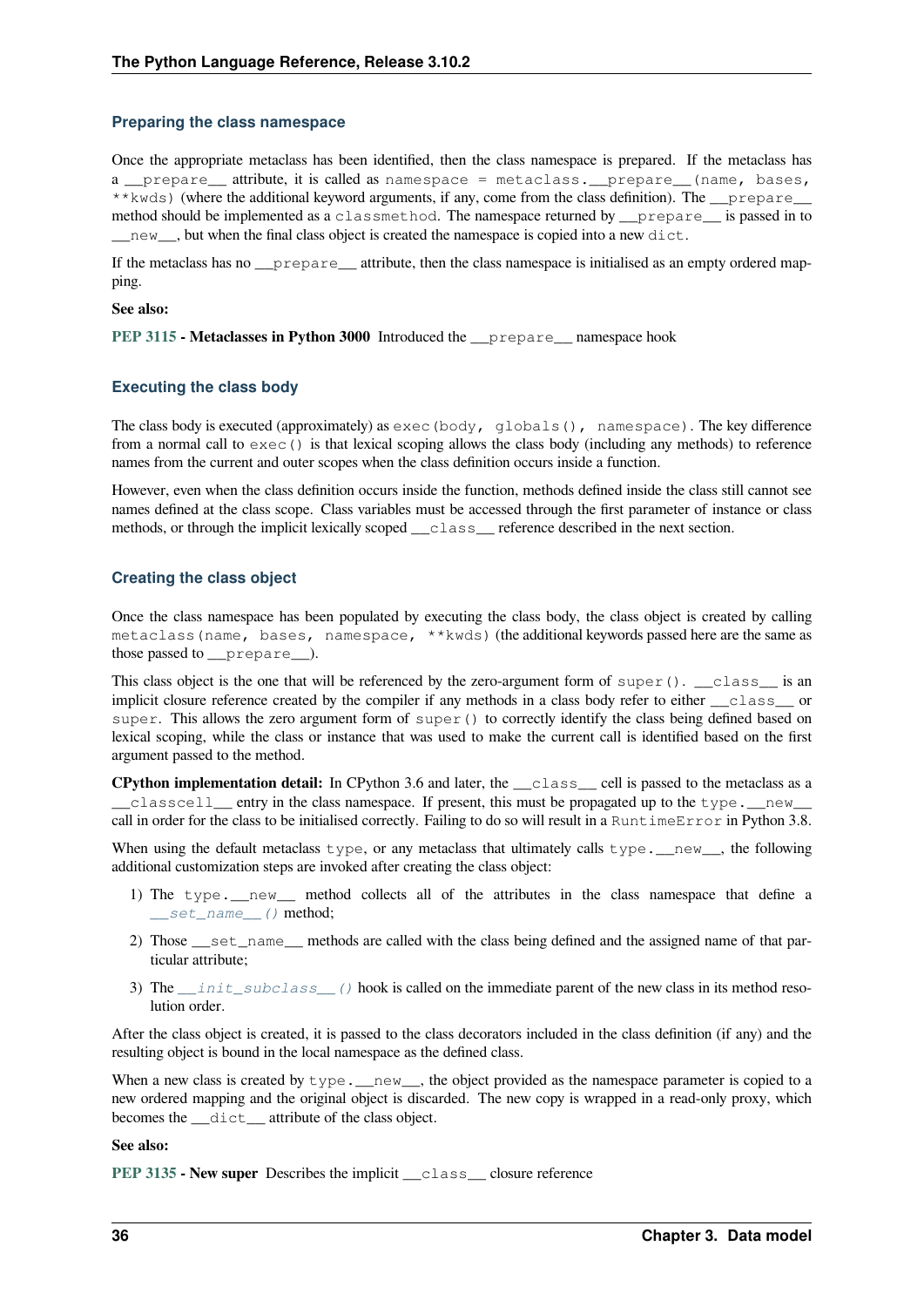### **Uses for metaclasses**

The potential uses for metaclasses are boundless. Some ideas that have been explored include enum, logging, interface checking, automatic delegation, automatic property creation, proxies, frameworks, and automatic resource locking/synchronization.

## **3.3.4 Customizing instance and subclass checks**

The following methods are used to override the default behavior of the isinstance() and issubclass() built-in functions.

In particular, the metaclass  $abc$ . ABCMeta implements these methods in order to allow the addition of Abstract Base Classes (ABCs) as "virtual base classes" to any class or type (including built-in types), including other ABCs.

```
class.__instancecheck__(self, instance)
```
Return true if *instance* should be considered a (direct or indirect) instance of *class*. If defined, called to implement isinstance(instance, class).

```
class.__subclasscheck__(self, subclass)
```
Return true if *subclass* should be considered a (direct or indirect) subclass of *class*. If defined, called to implement issubclass(subclass, class).

Note that these methods are looked up on the type (metaclass) of a class. They cannot be defined as class methods in the actual class. This is consistent with the lookup of special methods that are called on instances, only in this case the instance is itself a class.

### **See also:**

**PEP 3119 - Introducing Abstract Base Classes** Includes the specification for customizing isinstance() and issubclass() behavior through *\_\_instancecheck\_\_()* and *\_\_subclasscheck\_\_()*, with motivation for this functionality in the context of adding Abstract Base Classes (see the abc module) to the language.

## **3.3.5 Emulating generic type[s](#page-42-0)**

When using *type annotations*, it is often useful to *parameterize* a *generic type* using Python's square-brackets notation. For example, the annotation list [int] might be used to signify a list in which all the elements are of type int.

**See also:**

**PEP 484 - [Type Hints](#page-136-0)** Introducing Python's framework for ty[pe annotatio](#page-141-0)ns

**Generic Alias Types** Documentation for objects representing parameterized generic classes

**Generics, user-defined generics and typing.Generic** Documentation on how to implement generic classes [that](https://www.python.org/dev/peps/pep-0484) can be parameterized at runtime and understood by static type-checkers.

A class can *generally* only be parameterized if it defines the special class method \_\_class\_qetitem\_().

**classmethod** object.**\_\_class\_getitem\_\_**(*cls*, *key*)

Return an object representing the specialization of a generic class by type arguments found in *key*.

<span id="page-42-1"></span>When defined on a class, \_\_class\_getitem\_() is automatically a class method. As such, there is no need for it to be decorated with @classmethod when it is defined.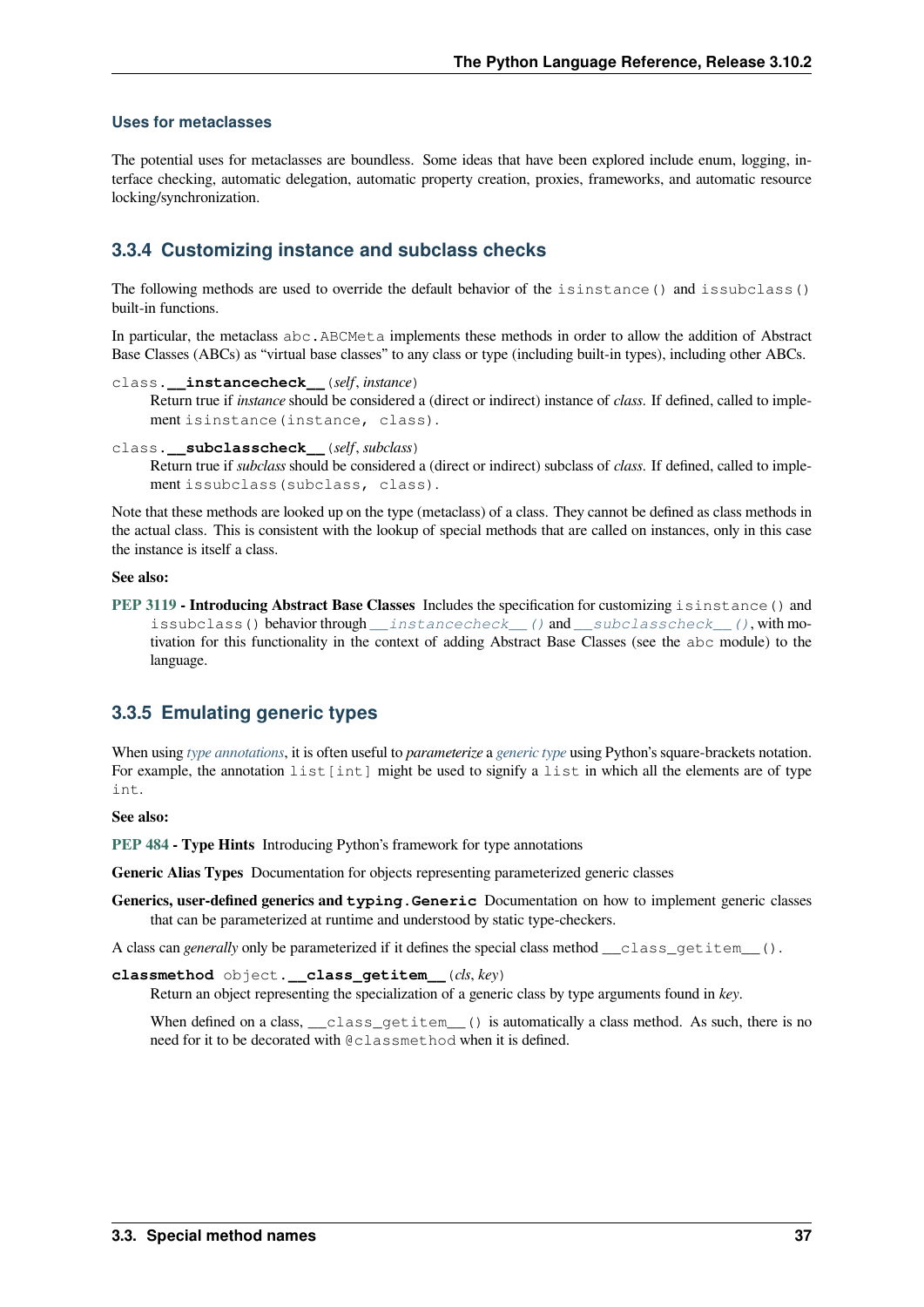### **The purpose of** *\_\_class\_getitem\_\_*

The purpose of *\_\_class\_getitem\_\_()* is to allow runtime parameterization of standard-library generic classes in order to more easily apply *type hints* to these classes.

To implement custom generic classes that can be parameterized at runtime and understood by static type-checkers, users should either inherit from a standard library class that already implements *class getitem* (), or inherit from typing. Generic, which has its own implementation of  $\_\text{class_qetitem}$  ().

Custom implementations of *\_\_class\_getitem\_\_()* on classes defined outside of the standard library may not be understood by third-party type-checkers such as mypy. Using \_\_class\_getitem\_\_() [on any class for purpo](#page-42-1)ses other than type hinting is discouraged.

#### *\_\_class\_getitem\_\_* **versus** *[\\_\\_getitem\\_\\_](#page-42-1)*

<span id="page-43-0"></span>Usually, the *subscription* of an object using square brackets will call the *\_\_getitem\_\_()* instance method defined on the object's class. However, if the object being subscribed is itself a class, the class method *\_\_class\_getitem\_\_()* may be called instead. \_\_class\_getitem\_\_() should return a GenericAlias object if it is properly defined.

Presented with the *[express](#page-78-0)ion*  $\circ$ b j [x], the Python interpreter follows someth[ing like the following](#page-45-0) process to decide whether  $q$ etitem () or *class qetitem* () should be called:

**from inspect import** isclass

```
def subscribe(obj, x):
    """Return the result of the expression `obj[x]`"""
   class_of\_obj = type(obj)# If the class of obj defines __getitem__,
    # call class_of_obj.__getitem__(obj, x)
   if hasattr(class_of_obj, '__getitem__'):
        return class_of_obj.__getitem__(obj, x)
    # Else, if obj is a class and defines __class_getitem__,
    # call obj.__class_getitem__(x)
   elif isclass(obj) and hasattr(obj, '__class_getitem__'):
       return obj.__class_getitem__(x)
    # Else, raise an exception
   else:
       raise TypeError(
            f"'{class_of_obj.__name__}' object is not subscriptable"
        )
```
In Python, all classes are themselves instances of other classes. The class of a class is known as that class's *metaclass*, and most classes have the type class as their metaclass. type does not define  $q$ etitem (), meaning that expressions such as list[int], dict[str, float] and tuple[str, bytes] all result in *\_\_class\_getitem\_\_()* being called:

```
>>> # list has class "type" as its metaclass, like most classes:
>>> type(list)
<class 'type'>
>>>type(dict) == type(list) == type(tuple) == type(str) == type(bytes)
True
>>> # "list[int]" calls "list.__class_getitem__(int)"
>>> list[int]
list[int]
>>> # list.__class_getitem__ returns a GenericAlias object:
>>> type(list[int])
<class 'types.GenericAlias'>
```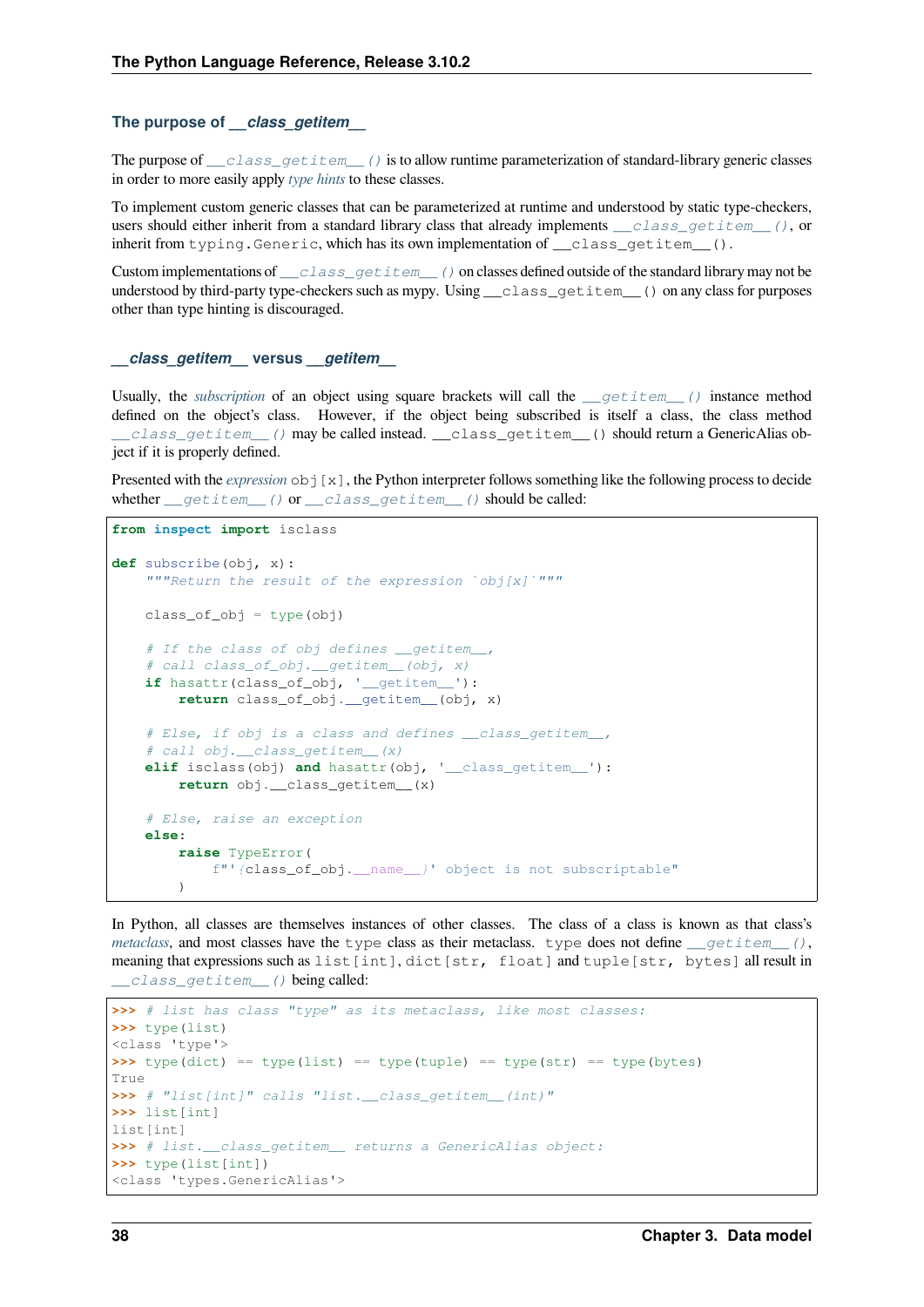However, if a class has a custom metaclass that defines *\_\_getitem\_\_()*, subscribing the class may result in different behaviour. An example of this can be found in the enum module:

```
>>> from enum import Enum
>>> class Menu(Enum):
... """A breakfast menu"""
... SPAM = 'spam'
... BACON = 'bacon'
...
>>> # Enum classes have a custom metaclass:
>>> type(Menu)
<class 'enum.EnumMeta'>
>>> # EnumMeta defines __getitem__,
>>> # so __class_getitem__ is not called,
>>> # and the result is not a GenericAlias object:
>>> Menu['SPAM']
<Menu.SPAM: 'spam'>
>>> type(Menu['SPAM'])
<enum 'Menu'>
```
#### **See also:**

**PEP 560 - Core Support for typing module and generic types** Introducing *\_\_class\_getitem\_\_()*, and outlining when a *subscription* results in \_\_class\_getitem\_\_() being called instead of *\_\_getitem\_\_()*

## **[3.3.6](https://www.python.org/dev/peps/pep-0560) Emulating callab[le object](#page-78-0)s**

```
object.__call__(self[, args...])
```
Called when the instance is "called" as a function; if this method is defined,  $x$  ( $arg1$ ,  $arg2$ , ...) roughly translates to type  $(x)$ .  $\text{call}(x, \text{arg1}, \ldots)$ .

## **3.3.7 Emulating container types**

The following methods can be defined to implement container objects. Containers usually are *sequences* (such as lists or tuples) or *mappings* (like dictionaries), but can represent other containers as well. The first set of methods is used either to emulate a sequence or to emulate a mapping; the difference is that for a sequence, the allowable keys should be the integers  $k$  for which  $0 \le k \le N$  where N is the length of the sequence, or slice objects, which define a range of items. It is also recommended that mappings provide the [methods](#page-146-0) keys(), values(), items(), [get\(\)](#page-143-1), clear(), setdefault(), pop(), popitem(), copy(), and update() behaving similar to those for Python's standard dictionary objects. The collections.abc module provides a MutableMapping *abstract base class* to help create those methods from a base set of *\_\_getitem\_\_()*, *\_\_setitem\_\_()*, *\_\_delitem\_\_()*, and keys(). Mutable sequences should provide methods append(), count(), index(), extend(), insert(), pop(), remove(), reverse() and sort(), like Python standard list objects. Finally, sequence types should implement addition (meaning concatenation) and multiplication(meaning repetition) b[y defining the meth](#page-136-1)ods  $\_add\_()$ ,  $\_radd\_()$ ,  $\_iadd\_()$ ,  $\_mul\_()$ , *[\\_\\_rmul\\_\\_\(\)](#page-45-1)* and *[\\_\\_imul\\_\\_\(\)](#page-45-2)* described below; they should not define other numerical operators. It is recommended that both mappings and sequences implement the *\_\_contains\_\_()* method to allow efficient use of the in operator; for mappings, in should search the mapping's keys; for sequences, it should search through the values. It is further recommended that both mappings and se[quences implem](#page-46-0)ent the *[\\_\\_iter](#page-46-1)\_\_()* [method t](#page-47-0)[o allow efficient](#page-46-2) [iteration through](#page-46-3) th[e container; for m](#page-47-1)appings, \_\_iter\_\_() should iterate through the object's keys; for sequences, it should iterate through the values.

object.**\_\_len\_\_**(*self*)

<span id="page-44-0"></span>Called to implement the built-in function  $l \in \Lambda$  (). Should return th[e length of the](#page-45-3) object, an integer  $\geq 0$ . Also, an object that doesn't define a *\_\_bool\_\_()* method and whose *\_\_len\_\_()* method returns zero is considered to be false in a Boolean context.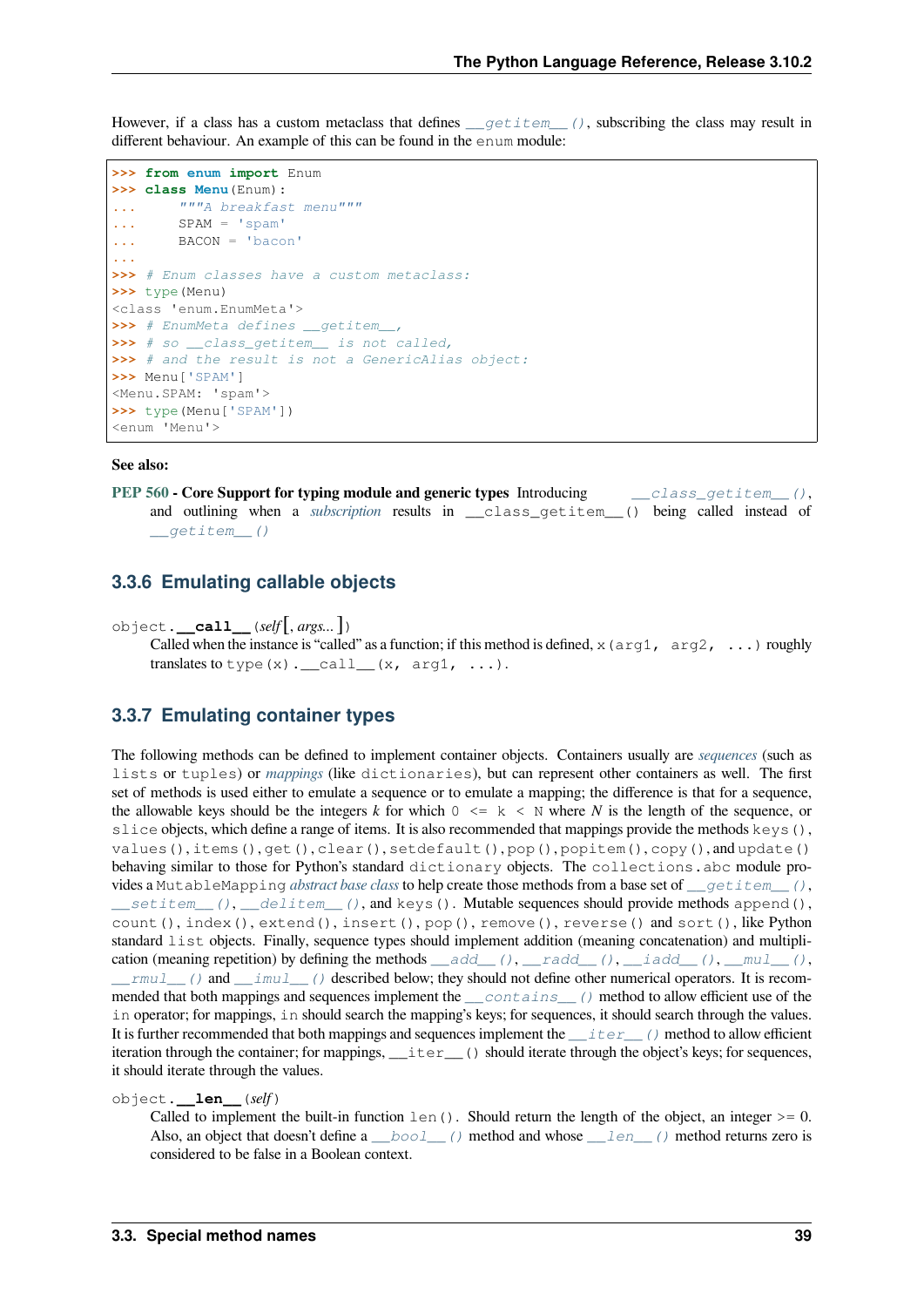**CPython implementation detail:** In CPython, the length is required to be at most sys.maxsize. If the length is larger than sys.maxsize some features (such as len()) may raise OverflowError. To prevent raising OverflowError by truth value testing, an object must define a *\_\_bool\_\_()* method.

### object.**\_\_length\_hint\_\_**(*self*)

Called to implement operator.length\_hint(). Should return an estimated length for the object (which may be greater or less than the actual length). The length must be an integer  $> = 0$ . The return value may also be NotImplemented, which is treated the same as if the \_\_length\_hint\_\_ [method didn'](#page-34-0)t exist at all. This method is purely an optimization and is never required for correctness.

New in version 3.4.

**Note:** Slicing is done exclusively with the following three methods. A call like

 $a[1:2] = b$ 

### is translated to

a[slice(1, 2, **None**)] = b

and so forth. Missing slice items are always filled in with None.

### object.**\_\_getitem\_\_**(*self*, *key*)

<span id="page-45-0"></span>Called to implement evaluation of self[key]. For *sequence* types, the accepted keys should be integers and slice objects. Note that the special interpretation of negative indexes (if the class wishes to emulate a *sequence* type) is up to the *\_\_getitem\_\_()* method. If *key* is of an inappropriate type, TypeError may be raised; if of a value outside the set of indexes for the sequence (after any special interpretation of negative values), IndexError should be raised. For *mapping* type[s, if](#page-146-0) *key* is missing (not in the container), KeyError should be raised.

**Note:** *for* loops expect that an Ind[exError](#page-143-1) will be raised for illegal indexes to allow proper detection of the end of the sequence.

**Note:** [Whe](#page-103-0)n *subscripting* a *class*, the special class method *\_\_class\_getitem\_\_()* may be called instead of \_\_getitem\_\_(). See *\_\_class\_getitem\_\_ versus \_\_getitem\_\_* for more details.

### object.**\_\_setitem\_\_**(*self*, *key*, *value*)

Called to imp[lement assig](#page-78-0)nment to self[key]. Same note as for *. This should only be* implemented for mappingsi[f the objects support changes to the va](#page-43-0)lues for keys, or if new keys can be added, or for sequences if elements can be replaced. The same exceptions should be raised for improper *key* values as for the *\_\_getitem\_\_()* method.

### <span id="page-45-1"></span>object.**\_\_delitem\_\_**(*self*, *key*)

Called to implement deletion of  $self[key]$ . Same note as for *. This should only be* implemented for mappings if the objects support removal of keys, or for sequences if elements can be removed from t[he sequence. The sam](#page-45-0)e exceptions should be raised for improper *key* values as for the *\_\_getitem\_\_()* method.

### <span id="page-45-2"></span>object.**\_\_missing\_\_**(*self*, *key*)

Called by dict.*\_\_getitem\_\_()* to implement self[key] for dict subclasses wh[en key is not in the](#page-45-0) dictionary.

### object.**\_\_iter\_\_**(*self*)

<span id="page-45-4"></span><span id="page-45-3"></span>This method is called when an *iterator* is required for a container. This method should return a new iterator object that can it[erate over all the obje](#page-45-0)cts in the container. For mappings, it should iterate over the keys of the container.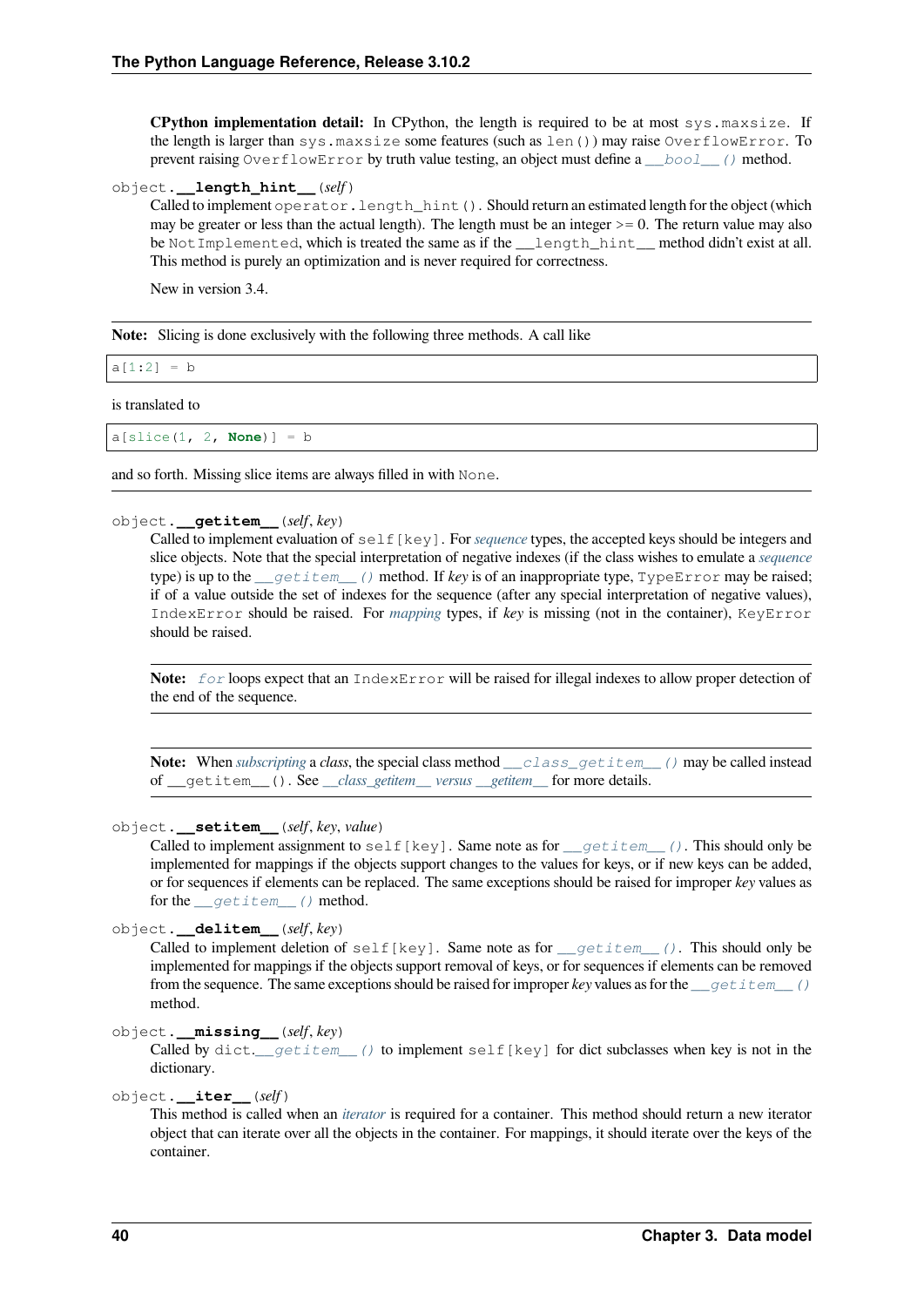object.**\_\_reversed\_\_**(*self*)

Called (if present) by the reversed() built-in to implement reverse iteration. It should return a new iterator object that iterates over all the objects in the container in reverse order.

If the *\_\_reversed\_\_()* method is not provided, the reversed() built-in will fall back to using the sequence protocol (*\_\_len\_\_()* and *\_\_getitem\_\_()*). Objects that support the sequence protocol should only provide *\_\_reversed\_\_()* if they can provide an implementation that is more efficient than the one provided by reversed().

The member[ship test operators \(](#page-45-4)*in* and *not in*) are normally implemented as an iteration through a container. However, container objec[ts can supply th](#page-44-0)e fo[llowing special meth](#page-45-0)od with a more efficient implementation, which also does not require th[e object be iterable.](#page-45-4)

### object.**\_\_contains\_\_**(*self*, *item*)

Called to implement mem[ber](#page-86-0)ship [test opera](#page-86-0)tors. Should return true if *item* is in *self*, false otherwise. For mapping objects, this should consider the keys of the mapping rather than the values or the key-item pairs.

<span id="page-46-4"></span>For objects that don't define *\_\_contains\_\_()*, the membership test first tries iteration via *\_\_iter\_\_()*, then the old sequence iteration protocol via *\_\_getitem\_\_()*, see *this section in the language reference*.

### **3.3.8 Emulating numeri[c types](#page-46-4)**

The following methods can be defined to emulate [numeric objects. Me](#page-45-0)thod[s corresponding to operations that are](#page-86-0) not supported by the particular kind of number implemented (e.g., bitwise operations for non-integral numbers) should be left undefined.

<span id="page-46-8"></span><span id="page-46-2"></span><span id="page-46-0"></span>object.**\_\_add\_\_**(*self*, *other*) object.**\_\_sub\_\_**(*self*, *other*) object.**\_\_mul\_\_**(*self*, *other*) object.**\_\_matmul\_\_**(*self*, *other*) object.**\_\_truediv\_\_**(*self*, *other*) object.**\_\_floordiv\_\_**(*self*, *other*) object.**\_\_mod\_\_**(*self*, *other*) object.**\_\_divmod\_\_**(*self*, *other*) object.**\_\_pow\_\_**(*self*, *other*[, *modulo* ]) object.**\_\_lshift\_\_**(*self*, *other*) object.**\_\_rshift\_\_**(*self*, *other*) object.**\_\_and\_\_**(*self*, *other*) object.**\_\_xor\_\_**(*self*, *other*) object.**\_\_or\_\_**(*self*, *other*)

> <span id="page-46-9"></span><span id="page-46-7"></span><span id="page-46-6"></span><span id="page-46-5"></span>These methods are called to implement the binary arithmetic operations  $(+, -, *, \theta, /, / /, *, \text{divmod}(),$ pow(), \*\*, <<, >>,  $\xi$ ,  $\gamma$ , |). For instance, to evaluate the expression  $x + y$ , where *x* is an instance of a class that has an *\_\_add\_\_()* method, x.\_\_add\_\_(y) is called. The *\_\_divmod\_\_()* method should be the equivalent to using  $_f$  *\_\_floordiv\_\_()* and  $\text{mod}$  (); it should not be related to  $\text{im}$  *\_\_truediv\_\_()*. Note that *\_\_pow\_()* should be defined to accept an optional third argument if the ternary version of the built-in  $pow()$  function is to be supported.

> If one of thos[e methods doe](#page-46-0)[s not suppor](#page-46-6)t th[e operation w](#page-46-7)ith the s[upplied arguments](#page-46-5)[, it should return](#page-46-8) NotImp[lemented](#page-46-9).

<span id="page-46-10"></span><span id="page-46-3"></span><span id="page-46-1"></span>object.**\_\_radd\_\_**(*self*, *other*) object.**\_\_rsub\_\_**(*self*, *other*) object.**\_\_rmul\_\_**(*self*, *other*) object.**\_\_rmatmul\_\_**(*self*, *other*) object.**\_\_rtruediv\_\_**(*self*, *other*) object.**\_\_rfloordiv\_\_**(*self*, *other*) object.**\_\_rmod\_\_**(*self*, *other*) object.**\_\_rdivmod\_\_**(*self*, *other*) object.**\_\_rpow\_\_**(*self*, *other*[, *modulo* ]) object.**\_\_rlshift\_\_**(*self*, *other*) object.**\_\_rrshift\_\_**(*self*, *other*)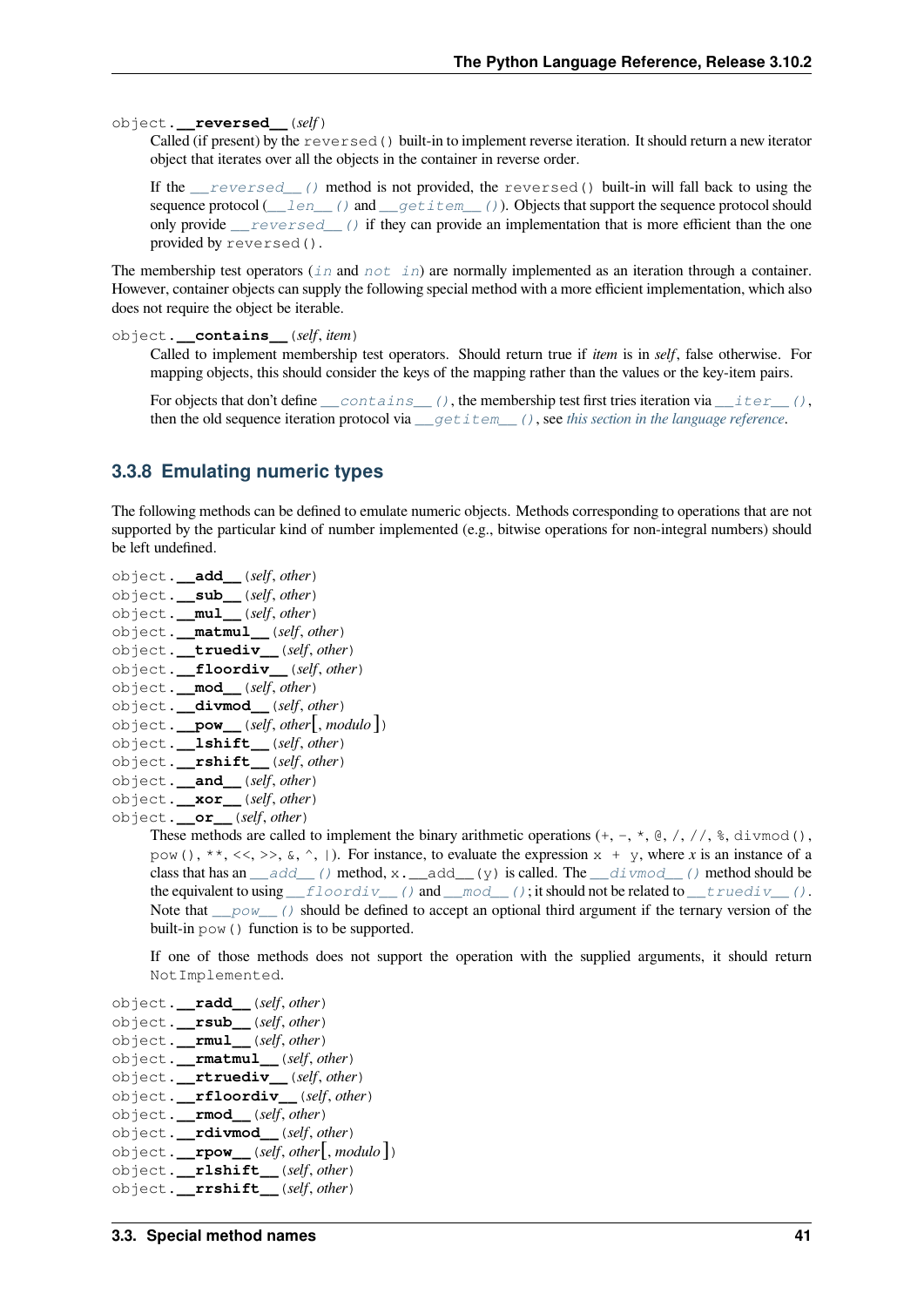object.**\_\_rand\_\_**(*self*, *other*)

object.**\_\_rxor\_\_**(*self*, *other*)

object.**\_\_ror\_\_**(*self*, *other*)

These methods are called to implement the binary arithmetic operations  $(+, -, *, \theta, /, / /, *, \text{divmod}(),$  $pow(), **, \langle\langle, \rangle\rangle, \&, \langle, \rangle)$  with reflected (swapped) operands. These functions are only called if the left operand does not support the corresponding operation<sup>3</sup> and the operands are of different types.<sup>4</sup> For instance, to evaluate the expression  $x - y$ , where y is an instance of a class that has an  $rsub$  () method, y. \_\_rsub\_\_(x) is called if x.\_\_sub\_\_(y) returns *NotImplemented*.

Note that ternary p[ow](#page-47-2)() will not try calling *\_\_rpow* () (the coercion rules would beco[m](#page-47-3)e too complicated).

**Note:** If the right operand's type is a subclass of the left operand's type and that subclass provides a different implementation of the reflected method for th[e operation, this](#page-46-10) method will be called before the left operand's non-reflected method. This behavior allows subclasses to override their ancestors' operations.

```
object.__iadd__(self, other)
object.__isub__(self, other)
object.__imul__(self, other)
object.__imatmul__(self, other)
object.__itruediv__(self, other)
object.__ifloordiv__(self, other)
object.__imod__(self, other)
object.__ipow__(self, other[, modulo ])
object.__ilshift__(self, other)
object.__irshift__(self, other)
object.__iand__(self, other)
object.__ixor__(self, other)
```

```
object.__ior__(self, other)
```
These methods are called to implement the augmented arithmetic assignments  $(+, -, -, \times, \theta =, /=, /=, /=, \hat{\theta} =,$ \*\*=, <<=, >>=,  $\&=$ ,  $\&=$ ,  $\&=$ ,  $\&=$ ). These methods should attempt to do the operation in-place (modifying *self*) and return the result (which could be, but does not have to be, *self*). If a specific method is not defined, the augmented assignment falls back to the normal methods. For instance, if  $x$  is an instance of a class with an  $\_i$ add $\_$ () method,  $x \leftrightarrow y$  is equivalent to  $x = x$ .  $\_i$  add $\_$ (y) . Otherwise,  $x \cdot$   $\_$ add $\_$ (y) and y.  $\text{rad}_{\text{max}}(x)$  are considered, as with the evaluation of  $x + y$ . In certain situations, augmented assignment can result in unexpected errors (see faq-augmented-assignment-tuple-error), but this behavior is in fact part of the data model.

- object.**[\\_\\_neg\\_\\_](#page-47-0)**(*self*)
- object.**\_\_pos\_\_**(*self*)
- object.**\_\_abs\_\_**(*self*)
- object.**\_\_invert\_\_**(*self*)

Called to implement the unary arithmetic operations  $(-, +, abs)$  and  $\sim$ ).

object.**\_\_complex\_\_**(*self*)

object.**\_\_int\_\_**(*self*)

<span id="page-47-4"></span>object.**\_\_float\_\_**(*self*)

Called to implement the built-in functions  $complex()$ , int() and  $float()$ . Should return a value of the appropriate type.

<span id="page-47-5"></span>object.**\_\_index\_\_**(*self*)

Called to implement operator.index(), and whenever Python needs to losslessly convert the numeric object to an integer object (such as in slicing, or in the built-in bin(), hex() and oct() functions). Presence of this method indicates that the numeric object is an integer type. Must return an integer.

<sup>&</sup>lt;sup>3</sup> "Does not support" here means that the class has no such method, or the method returns Not Implemented. Do not set the method to None if you want to force fallback to the right operand's reflected method—that will instead have the opposite effect of explicitly *blocking* such fallback.

<span id="page-47-3"></span><span id="page-47-2"></span><sup>4</sup> For operands of the same type, it is assumed that if the non-reflected method – such as *\_\_add\_\_()* – fails then the overall operation is not supported, which is why the reflected method is not called.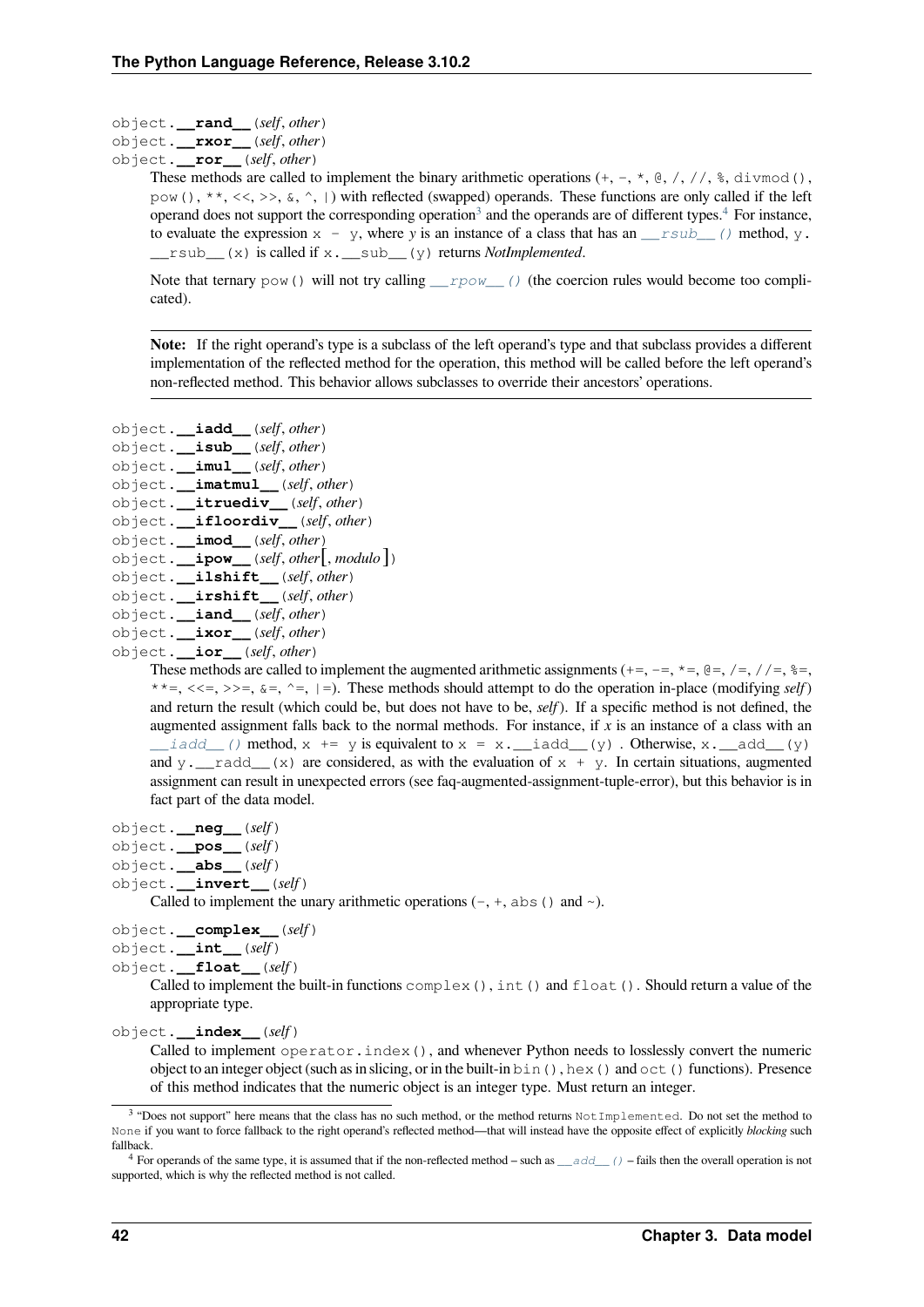If *\_\_int\_\_()*, *\_\_float\_\_()* and *\_\_complex\_\_()* are not defined then corresponding built-in functions int(), float() and complex() fall back to *\_\_index\_\_()*.

object.**\_\_round\_\_**(*self*[, *ndigits*])

object.**\_\_trunc\_\_**(*self*)

object.**[\\_\\_floor\\_](#page-47-4)\_**(*[self](#page-47-5)*)

<span id="page-48-0"></span>object.**\_\_ceil\_\_**(*self*)

Called to implement the built-in function round() and math functions trunc(),  $floor()$  and  $ceil()$ . Unless *ndigits* is passed to round () all these methods should return the value of the object truncated to an Integral (typically an int).

The built-in function int() falls back to *\_\_trunc\_\_()* if neither *\_\_int\_\_()* nor *\_\_index\_\_()* is defined.

## **3.3.9 With Statement Context Ma[nagers](#page-48-0)**

A *context manager* is an object that defines the runtime context to be established when executing a *with* statement. The context manager handles the entry into, and the exit from, the desired runtime context for the execution of the block of code. Context managers are normally invoked using the with statement (described in section *The with statement*), but can also be used by directly invoking their methods.

Typical uses of context managers include saving and restoring various kinds of global state, locki[ng and](#page-106-0) unlocking resources, closing opened files, etc.

[For more](#page-106-0) information on context managers, see typecontextmanager.

```
object.__enter__(self)
```
Enter the runtime context related to this object. The  $w$  the statement will bind this method's return value to the target(s) specified in the as clause of the statement, if any.

<span id="page-48-1"></span>object.**\_\_exit\_\_**(*self*, *exc\_type*, *exc\_value*, *traceback*)

Exit the runtime context related to this object. The parameters describe the exception that caused the context to be exited. If the context was exited without an exc[eption,](#page-106-0) all three arguments will be None.

<span id="page-48-2"></span>If an exception is supplied, and the method wishes to suppress the exception (i.e., prevent it from being propagated), it should return a true value. Otherwise, the exception will be processed normally upon exit from this method.

Note that  $exit$  () methods should not reraise the passed-in exception; this is the caller's responsibility.

**See also:**

**PEP 343 - The "with" statement** The specification, background, and examples for the Python *with* statement.

## **3.3.10 Customizing positional arguments in class pattern matching**

[When usi](https://www.python.org/dev/peps/pep-0343)ng a class name in a pattern, positional arguments in the pattern are not allowed by [default](#page-106-0), i.e. case MyClass  $(x, y)$  is typically invalid without special support in MyClass. To be able to use that kind of patterns, the class needs to define a *\_\_match\_args\_\_* attribute.

```
object.__match_args__
```
This class variable can be assigned a tuple of strings. When this class is used in a class pattern with positional arguments, each positional argument will be converted into a keyword argument, using the corresponding value in *\_\_match\_args\_\_* as the keyword. The absence of this attribute is equivalent to setting it to ().

For example, if MyClass. \_\_match\_args\_\_ is ("left", "center", "right") that means that case MyClass(x, y) is equivalent to case MyClass(left=x, center=y). Note that the number of arguments in the pattern must be smaller than or equal to the number of elements in *match args* ; if it is larger, the pattern match attempt will raise a TypeError.

New in version 3.10.

**See also:**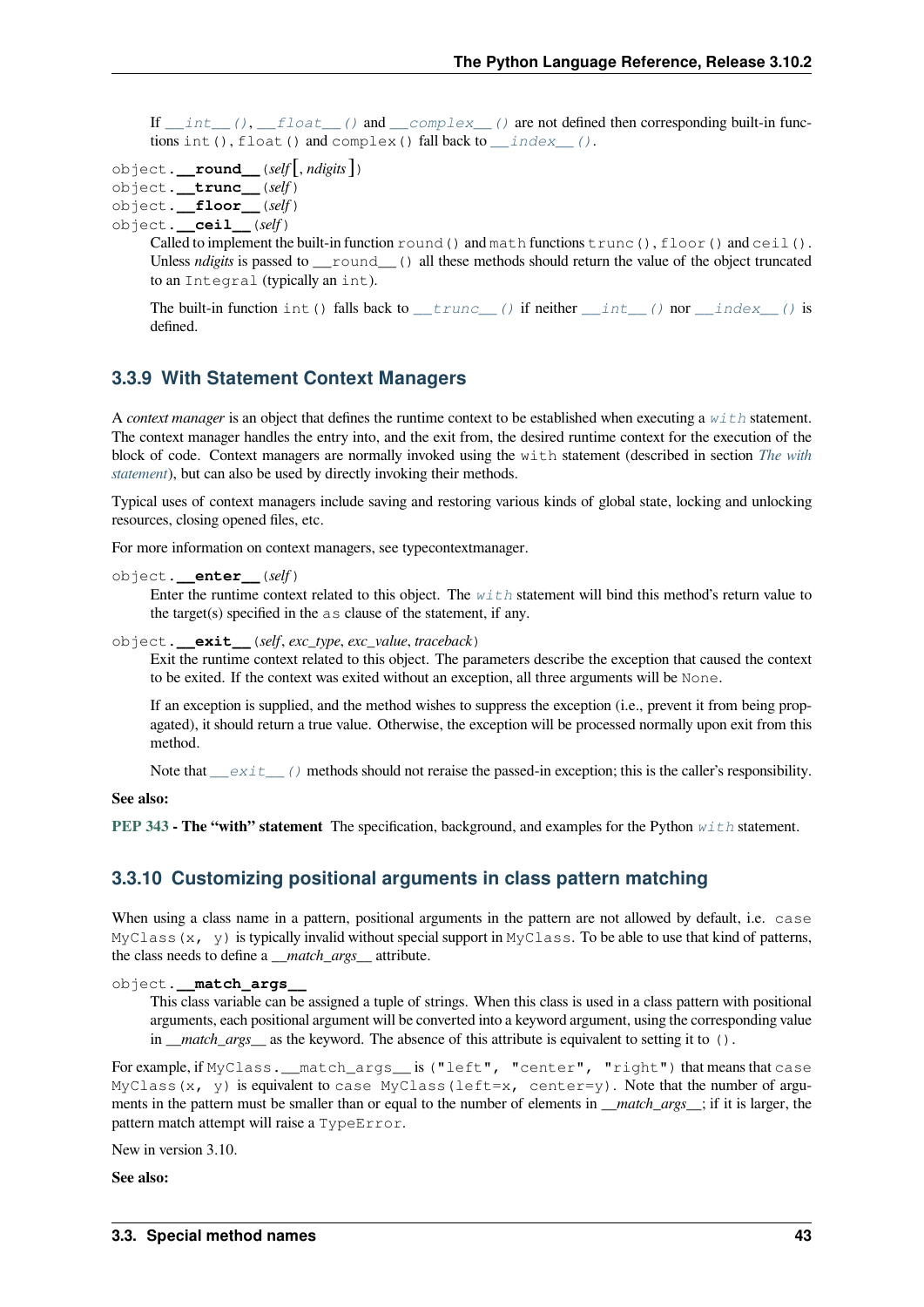### **3.3.11 Special method lookup**

[For custom](https://www.python.org/dev/peps/pep-0634) classes, implicit invocations of special methods are only guaranteed to work correctly if defined on an object's type, not in the object's instance dictionary. That behaviour is the reason why the following code raises an exception:

```
>>> class C:
... pass
...
\Rightarrow > \circ = C()>>> c.__len__ = lambda: 5
>>> len(c)
Traceback (most recent call last):
 File "<stdin>", line 1, in <module>
TypeError: object of type 'C' has no len()
```
The rationale behind this behaviour lies with a number of special methods such as *\_\_hash\_\_()* and *\_\_repr\_\_()* that are implemented by all objects, including type objects. If the implicit lookup of these methods used the conventional lookup process, they would fail when invoked on the type object itself:

```
>>> 1 .__hash__() == hash(1)
True
>>> int.__hash__() == hash(int)
Traceback (most recent call last):
 File "<stdin>", line 1, in <module>
TypeError: descriptor '__hash__' of 'int' object needs an argument
```
Incorrectly attempting to invoke an unbound method of a class in this way is sometimes referred to as 'metaclass confusion', and is avoided by bypassing the instance when looking up special methods:

```
>>> type(1). _{\text{hash}}(1) == \text{hash}(1)True
>>> type(int).__hash__(int) == hash(int)
True
```
In addition to bypassing any instance attributes in the interest of correctness, implicit special method lookup generally also bypasses the *\_\_getattribute\_\_()* method even of the object's metaclass:

```
>>> class Meta(type):
... def __getattribute__(*args):
... print("Metaclass getattribute invoked")
... returntype.__getattribute__(*args)
...
>>> class C(object, metaclass=Meta):
... def __len__(self):
... return 10
... def __getattribute__(*args):
... print("Class getattribute invoked")
... return object.__getattribute__(*args)
...
\Rightarrow > \circ = C()>>> c.__len__() # Explicit lookup via instance
Class getattribute invoked
10
>>> type(c).__len__(c) # Explicit lookup via type
Metaclass getattribute invoked
10
>>> len(c) # Implicit lookup
10
```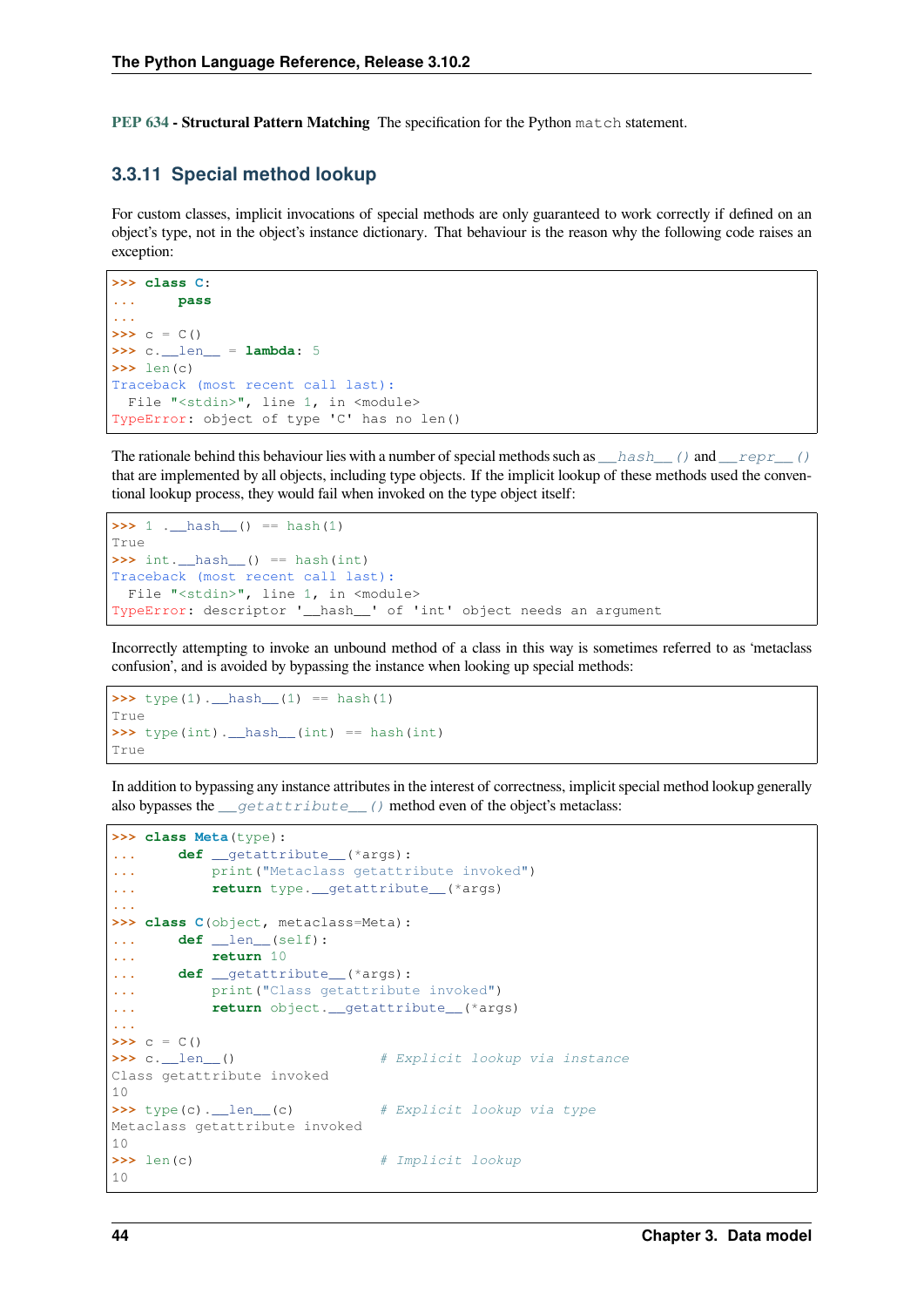Bypassing the *qetattribute* () machinery in this fashion provides significant scope for speed optimisations within the interpreter, at the cost of some flexibility in the handling of special methods (the special method *must* be set on the class object itself in order to be consistently invoked by the interpreter).

# **3.4 Coroutines**

## **3.4.1 Awaitable Objects**

An *awaitable* object generally implements an *\_\_await\_\_()* method. *Coroutine objects* returned from *async def* functions are awaitable.

**Note:** The *generator iterator* objects returned from generators decorated with types.coroutin[e\(\)](#page-119-0) or [as](#page-119-0)[yncio.c](#page-137-0)oroutine() are also awaitabl[e, but they do not](#page-50-0) implement *[\\_\\_await\\_\\_\(\)](#page-138-0)*.

```
object.__await__(self)
```
Must return an *[iterator](#page-141-1)*. Should be used to implement *awaitable* obj[ects. For instance](#page-50-0), asyncio.Future implements this method to be compatible with the *await* expression.

<span id="page-50-0"></span>New in version 3.5.

**See also:**

**PEP 492** for additional information about awaitable obje[cts.](#page-81-0)

## **3.4.2 Coroutine Objects**

*[Coroutine](https://www.python.org/dev/peps/pep-0492) objects* are *awaitable* objects. A coroutine's execution can be controlled by calling *\_\_await\_\_()* and iterating over the result. When the coroutine has finished executing and returns, the iterator raises StopIteration, and the exception's value attribute holds the return value. If the coroutine raises an exception, it is propagated by the iterator. Coroutines should not directly raise unhandled StopIteration exceptions.

[Coroutines also h](#page-138-0)ave [the metho](#page-137-0)ds listed below, which are analogous to those of generators (see *[Generator-iter](#page-50-0)ator methods*). However, unlike generators, coroutines do not directly support iteration.

Changed in version 3.5.2: It is a RuntimeError to await on a coroutine more than once.

```
coroutine.send(value)
```
[St](#page-75-0)arts or resumes execution of the coroutine. If *value* is None, this is equivalent to adv[ancing the iterator](#page-75-0) returned by *\_\_await\_\_()*. If *value* is not None, this method delegates to the *send()* method of the iterator that caused the coroutine to suspend. The result (return value, StopIteration, or other exception) is the same as when iterating over the await () return value, described above.

```
coroutine.throw(type[, value[, traceback ] ])
```
Raises the s[pecified exception](#page-50-0) in the coroutine. This method delegates to the *throw()* [method](#page-75-1) of the iterator that caused the coroutine to suspend, if it has such a method. Otherwise, the exception is raised at the suspension point. The result (return value, StopIteration, or other exception) is the same as when iterating over the *\_\_await\_\_()* return value, described above. If the exception is not caught in the coroutine, it propagates back to the caller.

```
coroutine.close()
```
Causes the coroutine to clean itself up and exit. If the coroutine is suspended, this method first delegates to the *[close\(\)](#page-50-0)* method of the iterator that caused the coroutine to suspend, if it has such a method. Then it raises GeneratorExit at the suspension point, causing the coroutine to immediately clean itself up. Finally, the coroutine is marked as having finished executing, even if it was never started.

[Coroutine o](#page-75-2)bjects are automatically closed using the above process when they are about to be destroyed.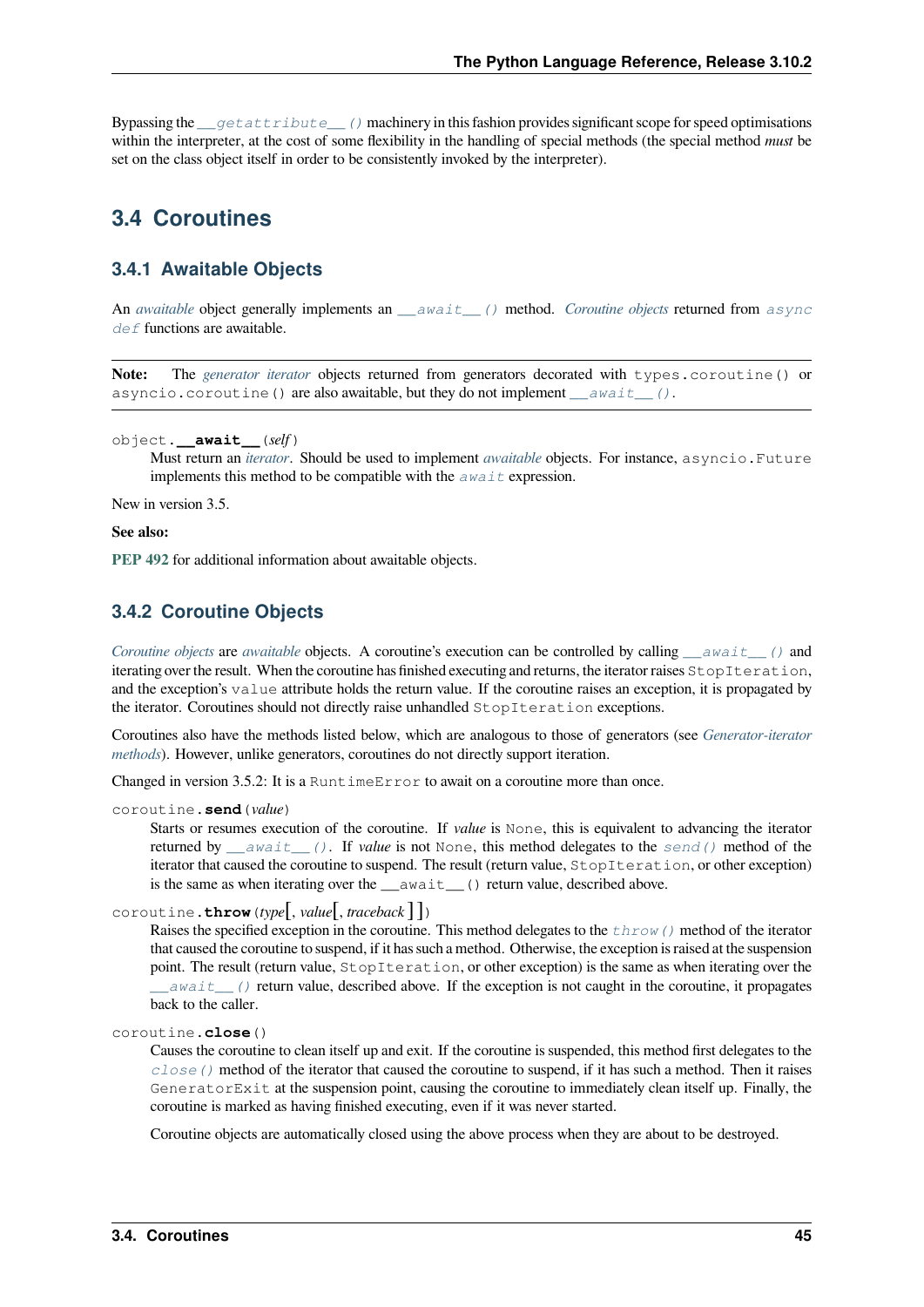## **3.4.3 Asynchronous Iterators**

An *asynchronous iterator* can call asynchronous code in its \_\_anext\_\_ method.

Asynchronous iterators can be used in an *async for* statement.

```
object.__aiter__(self)
     Must return an asynchronous iterator object.
```

```
object.__anext__(self)
```
Must return an *awaitable* resulting [in a next valu](#page-119-1)e of the iterator. Should raise a StopAsyncIteration error when the iteration is over.

An example of an asynchronous iterable object:

```
class Reader:
    async def readline(self):
   def __aiter__(self):
       return self
    async def __anext__(self):
       val = await self.readline()
        if val == b'':raise StopAsyncIteration
        return val
```
New in version 3.5.

Changed in version 3.7: Prior to Python 3.7, *\_\_aiter\_\_()* could return an *awaitable* that would resolve to an *asynchronous iterator*.

Starting with Python 3.7, *\_\_aiter\_\_()* must return an asynchronous iterator object. Returning anything else will result in a TypeError error.

## **3.4.4 Asynchron[ous Context](#page-51-0) Managers**

An *asynchronous context manager* is a *context manager* that is able to suspend execution in its \_\_aenter\_ and \_\_aexit\_\_ methods.

Asynchronous context managers can be used in an *async with* statement.

```
object.__aenter__(self)
     Semantically similar to __enter__(), the only difference being that it must return an awaitable.
```
object.**\_\_aexit\_\_**(*self*, *exc\_type*, *exc\_value*, *[traceback](#page-120-0)*) Semantically similar to *\_\_exit\_\_()*, the only difference being that it must return an *awaitable*.

An example of an asynchrono[us context manag](#page-48-1)er class:

```
class AsyncContextManager:
    async def __aenter__(self):
        await log('entering context')
    async def __aexit__(self, exc_type, exc, tb):
        await log('exiting context')
```
New in version 3.5.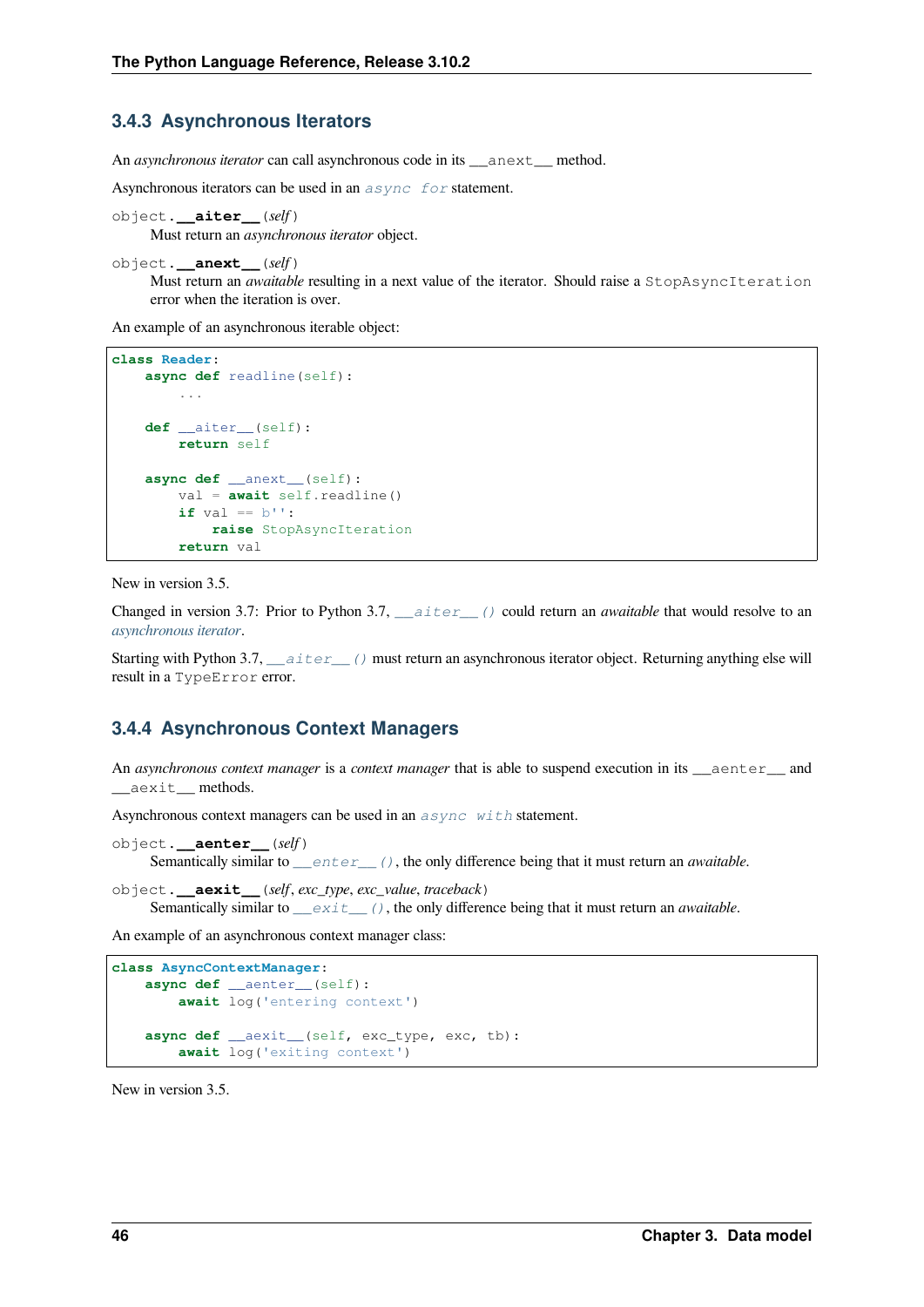# **EXECUTION MODEL**

# **4.1 Structure of a program**

A Python program is constructed from code blocks. A *block* is a piece of Python program text that is executed as a unit. The following are blocks: a module, a function body, and a class definition. Each command typed interactively is a block. A script file (a file given as standard input to the interpreter or specified as a command line argument to the interpreter) is a code block. A script command (a command specified on the interpreter command line with the  $-c$  option) is a code block. A module run as a top level script (as module  $\text{main}$ ) from the command line using a  $-m$  argument is also a code block. The string argument passed to the built-in functions  $eval()$  and  $exec()$  is a code block.

A code block is executed in an *execution frame*. A frame contains some administrative information (used for debugging) and determines where and how execution continues after the code block's execution has completed.

# **4.2 Naming and binding**

## <span id="page-52-0"></span>**4.2.1 Binding of names**

*Names* refer to objects. Names are introduced by name binding operations.

The following constructs bind names:

- formal parameters to functions,
- class definitions,
- function definitions.
- assignment expressions,
- *targets* that are identifiers if occurring in an assignment:
	- **–** *for* loop header,
	- **–** after as in a *with* statement, *except* clause or in the as-pattern in structural pattern matching,
	- **[–](#page-91-0)** in a capture pattern in structural pattern matching
- *imp[ort](#page-103-0)* statements.

The import statement [of the](#page-106-0) form  $f$ rom  $\dots$  import  $*$  binds all names defined in the imported module, except those beginning with an underscore. This form may only be used at the module level.

A targ[et occurri](#page-97-0)ng in a *del* statement is also considered bound for this purpose (though the actual semantics are to unbind the name).

Each assignment or import statement occurs within a block defined by a class or function definition or at the module level (the top-level cod[e bloc](#page-94-0)k).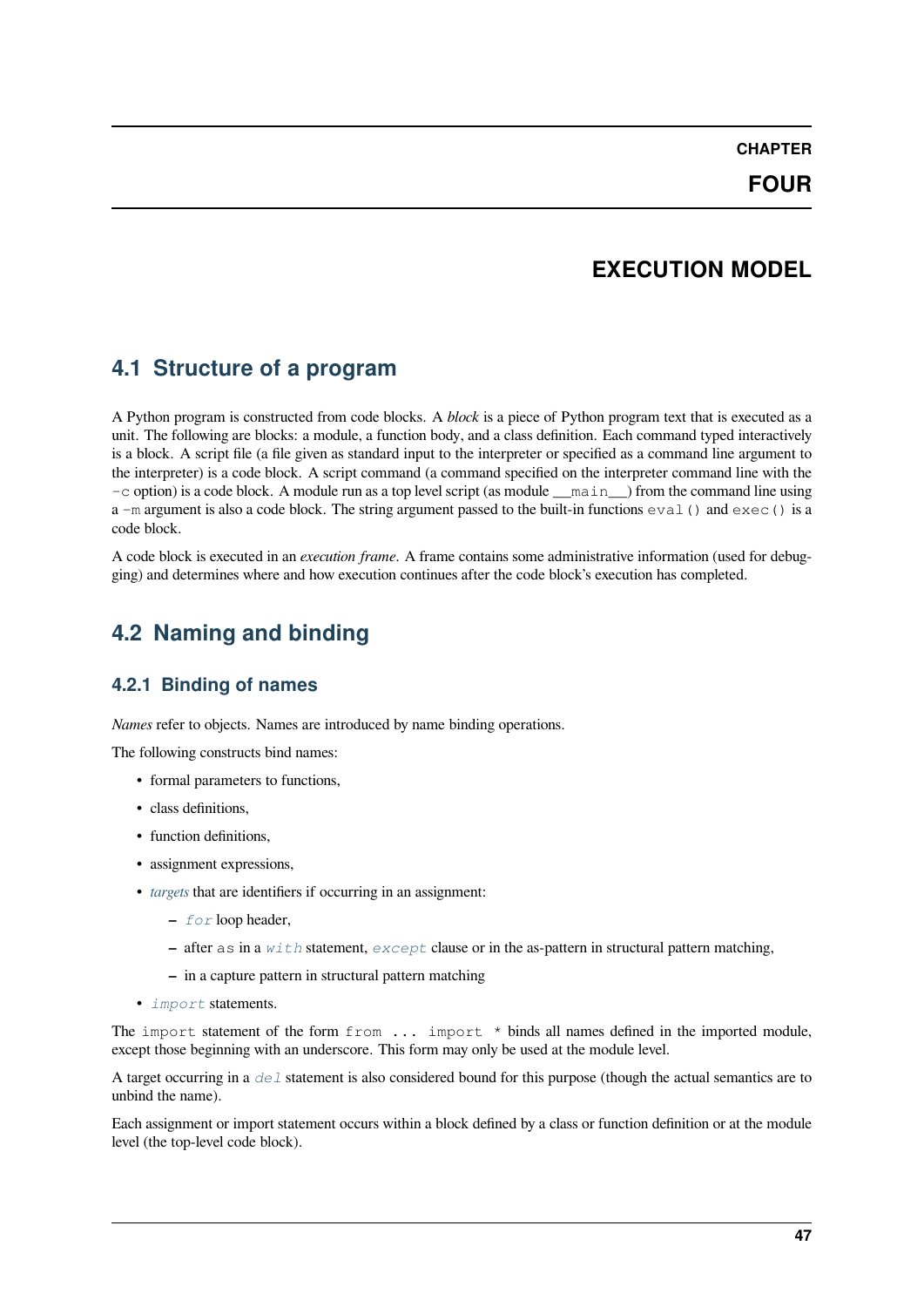If a name is bound in a block, it is a local variable of that block, unless declared as *nonlocal* or *global*. If a name is bound at the module level, it is a global variable. (The variables of the module code block are local and global.) If a variable is used in a code block but not defined there, it is a *free variable*.

Each occurrence of a name in the program text refers to the *binding* of that name esta[blished by the](#page-100-0) fo[llowing na](#page-100-1)me resolution rules.

## **4.2.2 Resolution of names**

A *scope* defines the visibility of a name within a block. If a local variable is defined in a block, its scope includes that block. If the definition occurs in a function block, the scope extends to any blocks contained within the defining one, unless a contained block introduces a different binding for the name.

When a name is used in a code block, it is resolved using the nearest enclosing scope. The set of all such scopes visible to a code block is called the block's *environment*.

When a name is not found at all, a NameError exception is raised. If the current scope is a function scope, and the name refers to a local variable that has not yet been bound to a value at the point where the name is used, an UnboundLocalError exception is raised. UnboundLocalError is a subclass of NameError.

If a name binding operation occurs anywhere within a code block, all uses of the name within the block are treated as references to the current block. This can lead to errors when a name is used within a block before it is bound. This rule is subtle. Python lacks declarations and allows name binding operations to occur anywhere within a code block. The local variables of a code block can be determined by scanning the entire text of the block for name binding operations.

If the *global* statement occurs within a block, all uses of the names specified in the statement refer to the bindings of those names in the top-level namespace. Names are resolved in the top-level namespace by searching the global namespace, i.e. the namespace of the module containing the code block, and the builtins namespace, the namespace of the module builtins. The global namespace is searched first. If the names are not found there, the builtins name[space is se](#page-100-1)arched. The global statement must precede all uses of the listed names.

The *global* statement has the same scope as a name binding operation in the same block. If the nearest enclosing scope for a free variable contains a global statement, the free variable is treated as a global.

The *nonlocal* statement causes corresponding names to refer to previously bound variables in the nearest enclosing func[tion scope](#page-100-1). SyntaxError is raised at compile time if the given name does not exist in any enclosing function scope.

The namespace for a module is automatically created the first time a module is imported. The main module for a scri[pt is always c](#page-100-0)alled <u>main</u>.

Class definition blocks and arguments to  $\epsilon \times \epsilon$  () and  $\epsilon \lor \epsilon$  are special in the context of name resolution. A class definition is an executable statement that may use and define names. These references follow the normal rules for name resolution with an exception that unbound local variables are looked up in the global namespace. The namespace of the class definition becomes the attribute dictionary of the class. The scope of names defined in a class block is limited to the class block; it does not extend to the code blocks of methods – this includes comprehensions and generator expressions since they are implemented using a function scope. This means that the following will fail:

```
class A:
     a = 42b = \text{list}(a + i \text{ for } i \text{ in } range(10))
```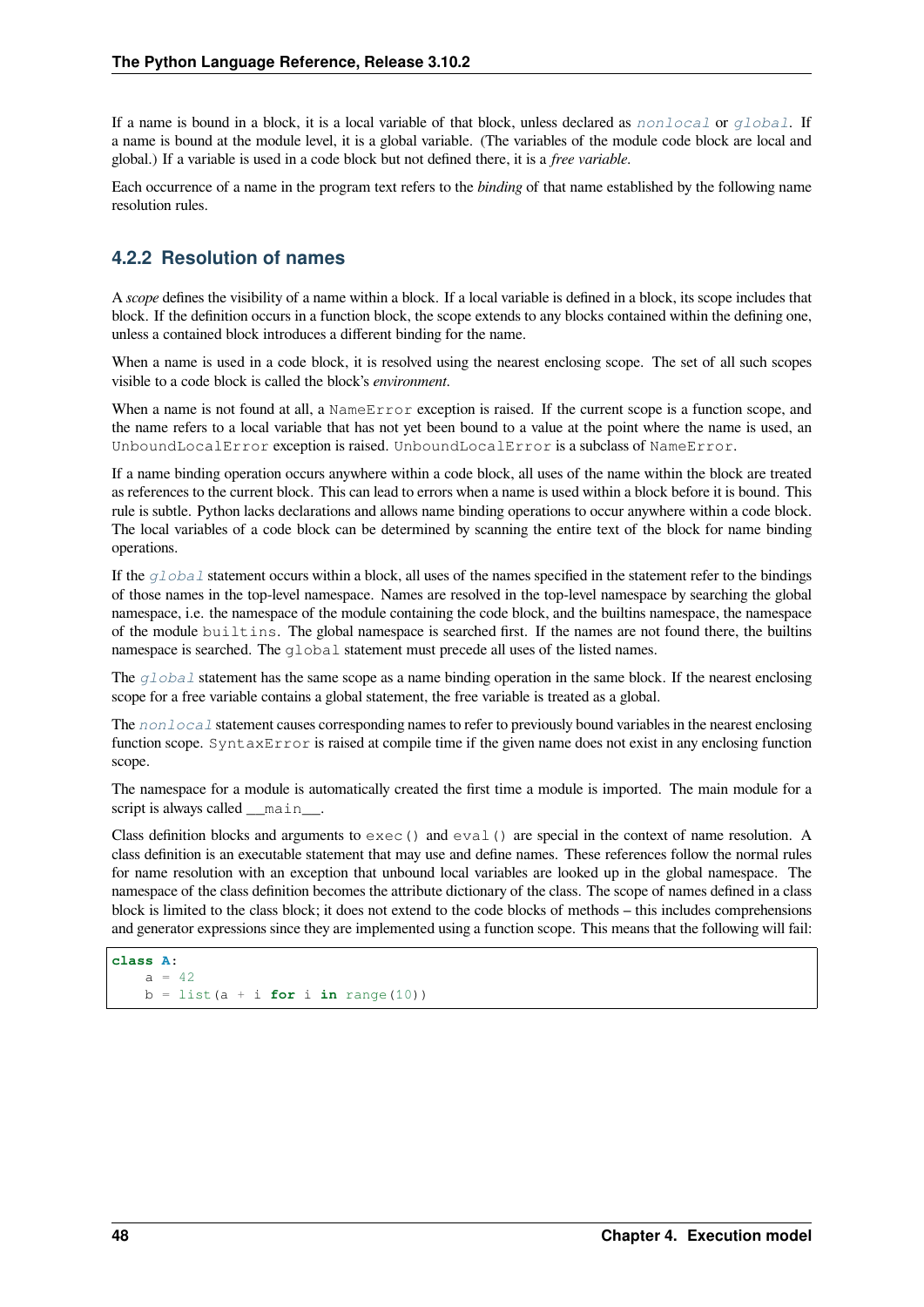## **4.2.3 Builtins and restricted execution**

**CPython implementation detail:** Users should not touch \_\_builtins\_\_; it is strictly an implementation detail. Users wanting to override values in the builtins namespace should *import* the builtins module and modify its attributes appropriately.

The builtins namespace associated with the execution of a code block is actually found by looking up the name \_\_builtins\_\_ in its global namespace; this should be a dictionary or a module (in the latter case the module's dictionary is used). By default, when in the \_\_main\_\_module, \_\_[builtin](#page-97-0)s\_\_ is the built-in module builtins; when in any other module, \_\_builtins\_\_ is an alias for the dictionary of the builtins module itself.

## **4.2.4 Interaction with dynamic features**

Name resolution of free variables occurs at runtime, not at compile time. This means that the following code will print 42:

```
i = 10def f():
   print(i)
i = 42f()
```
The eval() and exec() functions do not have access to the full environment for resolving names. Names may be resolved in the local and global namespaces of the caller. Free variables are not resolved in the nearest enclosing namespace, but in the global namespace.<sup>1</sup> The exec() and eval() functions have optional arguments to override the global and local namespace. If only one namespace is specified, it is used for both.

# **4.3 Exceptions**

Exceptions are a means of breaking out of the normal flow of control of a code block in order to handle errors or other exceptional conditions. An exception is *raised* at the point where the error is detected; it may be *handled* by the surrounding code block or by any code block that directly or indirectly invoked the code block where the error occurred.

The Python interpreter raises an exception when it detects a run-time error (such as division by zero). A Python program can also explicitly raise an exception with the *raise* statement. Exception handlers are specified with the *try* … *except* statement. The *finally* clause of such a statement can be used to specify cleanup code which does not handle the exception, but is executed whether an exception occurred or not in the preceding code.

Python uses the "termination" model of error handling: an exception handler can find out what happened and continue execution at an outer level, but it cannot repair the ca[use of th](#page-96-0)e error and retry the failing operation (except by re[enter](#page-104-0)ing [the offend](#page-104-0)ing piece of co[de from the](#page-104-0) top).

When an exception is not handled at all, the interpreter terminates execution of the program, or returns to its interactive main loop. In either case, it prints a stack traceback, except when the exception is SystemExit.

Exceptions are identified by class instances. The *except* clause is selected depending on the class of the instance: it must reference the class of the instance or a base class thereof. The instance can be received by the handler and can carry additional information about the exceptional condition.

**Note:** Exception messages are not part of the Py[thon API.](#page-104-0) Their contents may change from one version of Python to the next without warning and should not be relied on by code which will run under multiple versions of the interpreter.

See also the description of the *try* statement in section *The try statement* and *raise* statement in section *The raise statement*.

<sup>&</sup>lt;sup>1</sup> This limitation occurs because t[he code](#page-104-0) that is executed by these [operations is not avai](#page-104-0)lable [at the time](#page-96-0) the module is compiled.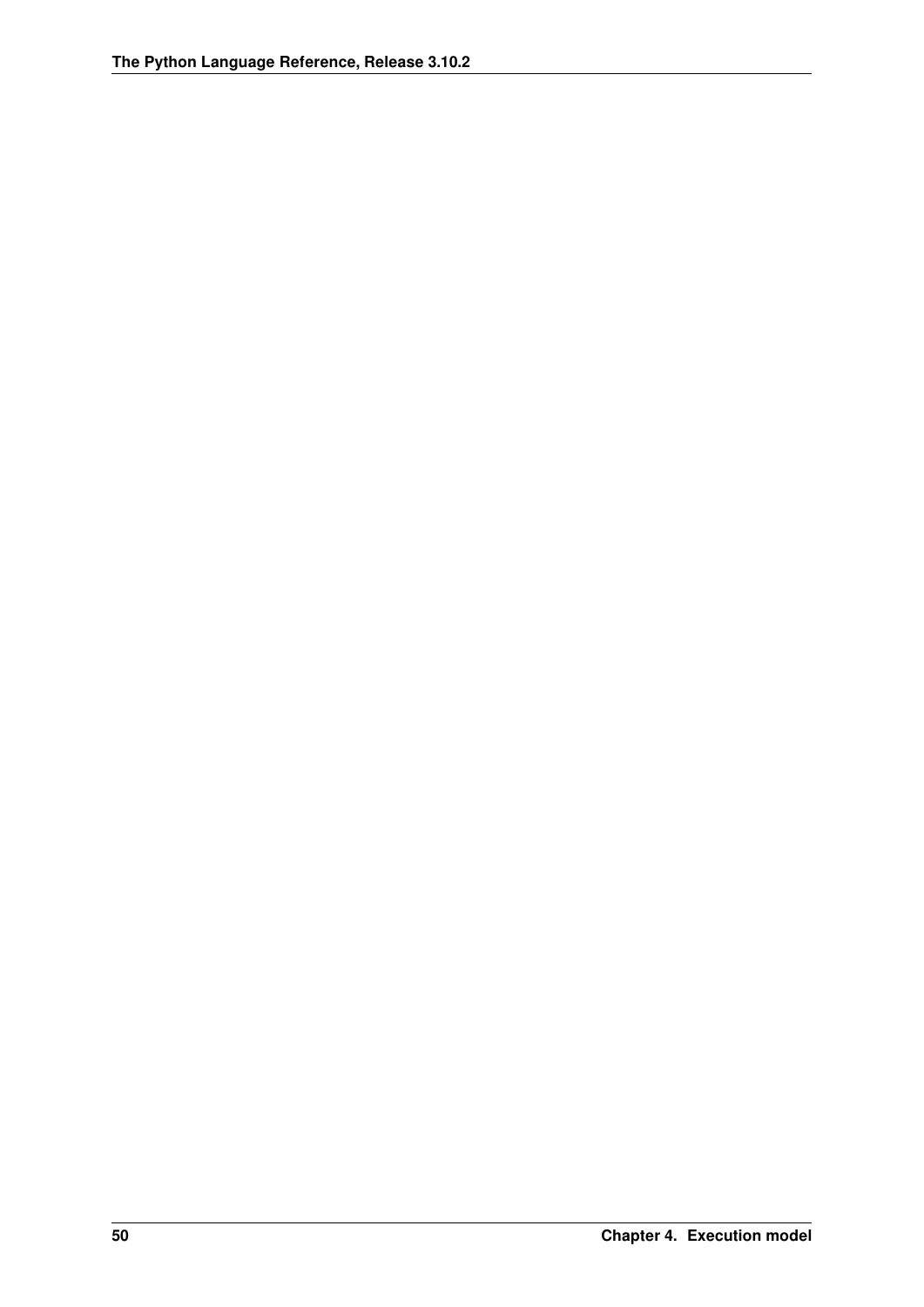# **THE IMPORT SYSTEM**

Python code in one *module* gains access to the code in another module by the process of *importing* it. The *import* statement is the most common way of invoking the import machinery, but it is not the only way. Functions such as importlib.import\_module() and built-in \_\_import\_\_() can also be used to invoke the import machinery.

The *import* state[ment co](#page-143-2)mbines two operations; it searches for the named module, [then it bin](#page-142-1)ds the [results of](#page-97-0) that search to a name in the local scope. The search operation of the import statement is defined as a call to the  $\pm$  import () function, with the appropriate arguments. The return value of  $\pm$  mport () is used to perform the name binding operation of the import statement. See the import statement for the exact details of that [name bind](#page-97-0)ing operation.

A direct call to \_\_import\_\_() performs only the module search and, if found, the module creation operation. While certain side-effects may occur, such as the importing of parent packages, and the updating of various caches (including sys.modules), only the *import* statement performs a name binding operation.

When an *import* statement is executed, the standard builtin \_\_import\_\_() function is called. Other mechanisms for invoking the import system (such as importlib.import\_module()) may choose to bypass \_\_import\_\_() and use their owns[olutions to](#page-97-0) implement import semantics.

When a module is first imported, Python searches for the module and if found, it creates a module object<sup>1</sup>, initializing it. If the [named m](#page-97-0)odule cannot be found, a ModuleNotFoundError is raised. Python implements various strategies to search for the named module when the import machinery is invoked. These strategies can be modified and extended by using various hooks described in the sections below.

Changed in version 3.3: The import system has been updated to fully implement the second phase [of](#page-56-0) **PEP 302**. There is no longer any implicit import machinery - the full import system is exposed through sys.meta path. In addition, native namespace package support has been implemented (see **PEP 420**).

## **5.1 importlib**

The importlib module provides a rich API for interacting with the import system. For example importlib. import\_module() provides a recommended, simpler API than built-in \_\_import\_\_() for invoking the import machinery. Refer to the  $\text{import lib}$  library documentation for additional detail.

<span id="page-56-0"></span><sup>&</sup>lt;sup>1</sup> See types.ModuleType.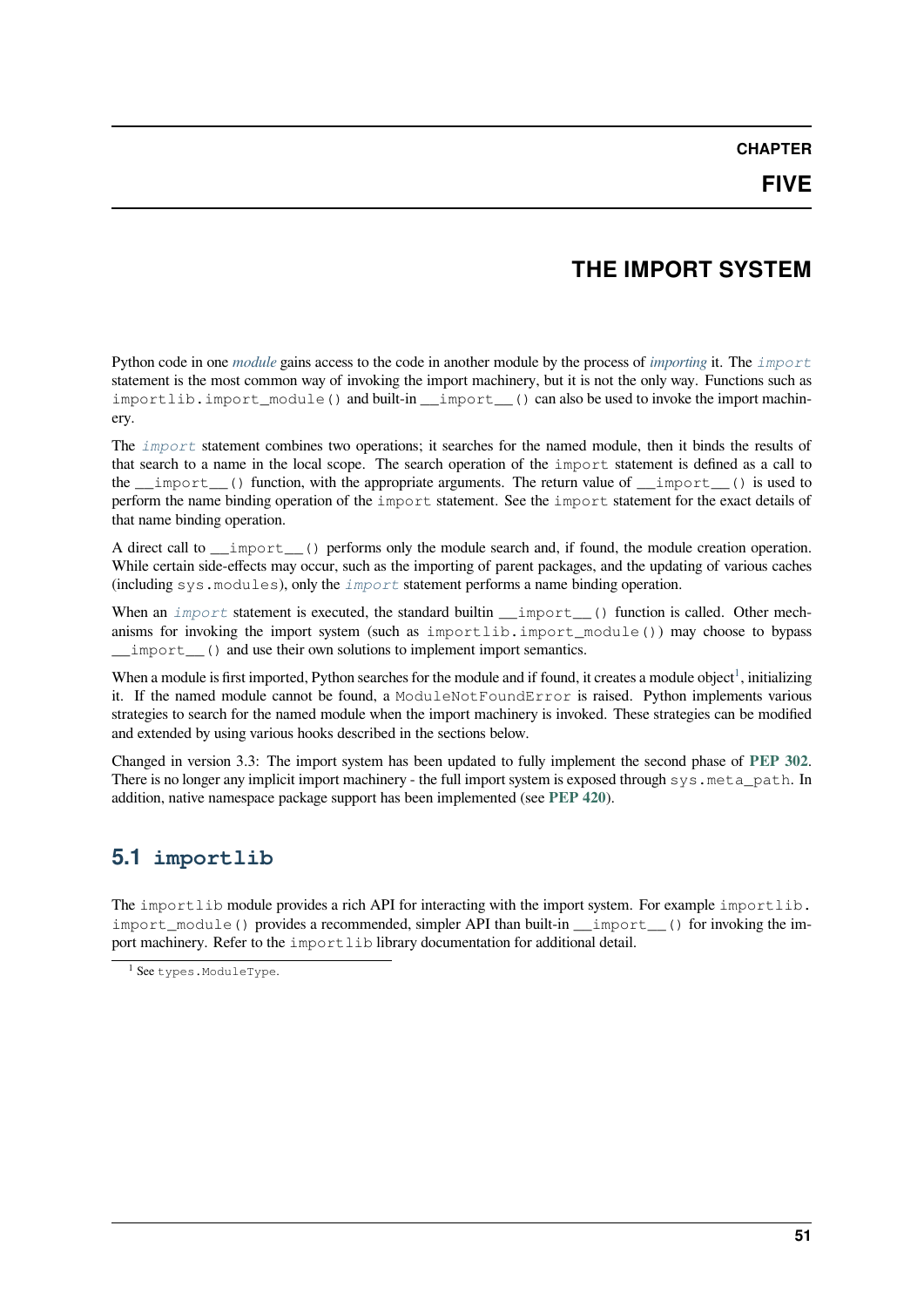# **5.2 Packages**

Python has only one type of module object, and all modules are of this type, regardless of whether the module is implemented in Python, C, or something else. To help organize modules and provide a naming hierarchy, Python has a concept of *packages*.

You can think of packages as the directories on a file system and modules as files within directories, but don't take this analogy too literally since packages and modules need not originate from the file system. For the purposes of this documentation, we'll use this convenient analogy of directories and files. Like file system directories, packages are organized hi[erarchical](#page-144-0)ly, and packages may themselves contain subpackages, as well as regular modules.

It's important to keep in mind that all packages are modules, but not all modules are packages. Or put another way, packages are just a special kind of module. Specifically, any module that contains a \_\_path\_\_ attribute is considered a package.

All modules have a name. Subpackage names are separated from their parent package name by a dot, akin to Python's standard attribute access syntax. Thus you might have a module called sys and a package called email, which in turn has a subpackage called email.mime and a module within that subpackage called email.mime.text.

## **5.2.1 Regular packages**

Python defines two types of packages, *regular packages* and *namespace packages*. Regular packages are traditional packages as they existed in Python 3.2 and earlier. A regular package is typically implemented as a directory containing an \_\_init\_\_.py file. When a regular package is imported, this \_\_init\_\_.py file is implicitly executed, and the objects it defines are bound to names in the package's namespace. The *\_\_init\_\_\_*.py file can contain the same Python code that any other mod[ule can contain, an](#page-146-1)d P[ython will add some a](#page-144-1)dditional attributes to the module when it is imported.

For example, the following file system layout defines a top level parent package with three subpackages:

```
parent/
   __init__.py
   one/
       __init__.py
    two/
       __init__.py
    three/
        __init__.py
```
Importing parent.one will implicitly execute parent/\_\_init\_\_.py and parent/one/\_\_init\_\_. py. Subsequent imports of parent.two or parent.three will execute parent/two/\_\_init\_\_.py and parent/three/\_\_init\_\_.py respectively.

# **5.2.2 Namespace packages**

A namespace package is a composite of various *portions*, where each portion contributes a subpackage to the parent package. Portions may reside in different locations on the file system. Portions may also be found in zip files, on the network, or anywhere else that Python searches during import. Namespace packages may or may not correspond directly to objects on the file system; they may be virtual modules that have no concrete representation.

Namespace packages do not use an ordinary list [for their](#page-145-0) \_\_path\_\_ attribute. They instead use a custom iterable type which will automatically perform a new search for package portions on the next import attempt within that package if the path of their parent package (or sys.path for a top level package) changes.

With namespace packages, there is no parent /\_\_init\_\_.py file. In fact, there may be multiple parent directories found during import search, where each one is provided by a different portion. Thus parent/one may not be physically located next to parent/two. In this case, Python will create a namespace package for the top-level parent package whenever it or one of its subpackages is imported.

See also **PEP 420** for the namespace package specification.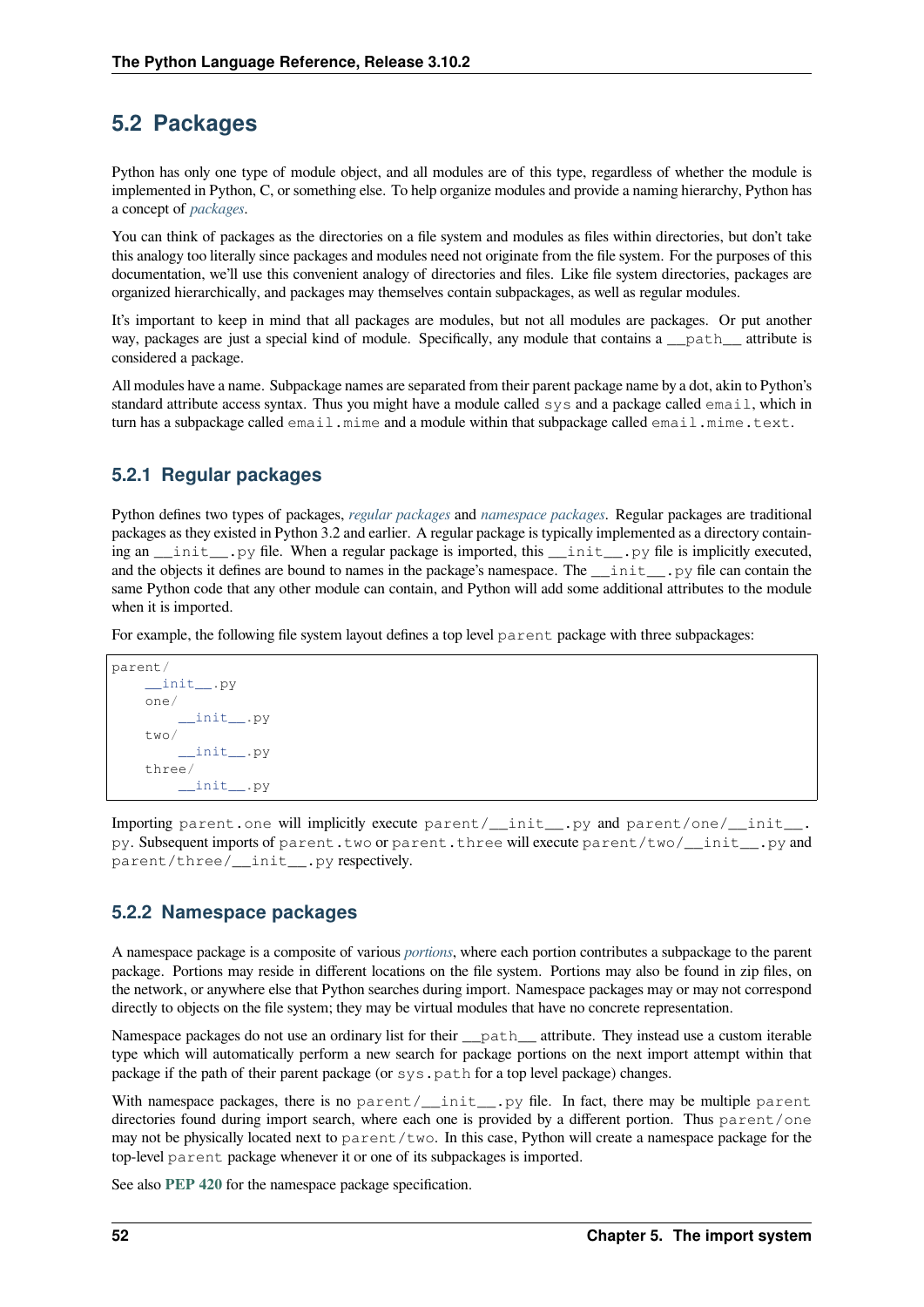# **5.3 Searching**

To begin the search, Python needs the *fully qualified* name of the module (or package, but for the purposes of this discussion, the difference is immaterial) being imported. This name may come from various arguments to the *import* statement, or from the parameters to the importlib. import module() or \_\_import () functions.

This name will be used in various phases of the import search, and it may be the dotted path to a submodule, e.g. foo.bar.baz. In this case, Pytho[n first tries to im](#page-146-2)port foo, then foo.bar, and finally foo.bar.baz[. If any](#page-97-0) of the intermediate imports fail, a ModuleNotFoundError is raised.

## **5.3.1 The module cache**

The first place checked during import search is sys.modules. This mapping serves as a cache of all modules that have been previously imported, including the intermediate paths. So if  $f \circ \circ \cdot$  bar.baz was previously imported, sys.modules will contain entries for foo, foo.bar, and foo.bar.baz. Each key will have as its value the corresponding module object.

During import, the module name is looked up in sys.modules and if present, the associated value is the module satisfying the import, and the process completes. However, if the value is None, then a ModuleNotFoundError is raised. If the module name is missing, Python will continue searching for the module.

sys.modules is writable. Deleting a key may not destroy the associated module (as other modules may hold references to it), but it will invalidate the cache entry for the named module, causing Python to search anew for the named module upon its next import. The key can also be assigned to None, forcing the next import of the module to result in a ModuleNotFoundError.

Beware though, as if you keep a reference to the module object, invalidate its cache entry in sys.modules, and then re-import the named module, the two module objects will *not* be the same. By contrast, importlib.reload() will reuse the *same* module object, and simply reinitialise the module contents by rerunning the module's code.

## **5.3.2 Finders and loaders**

If the named module is not found in sys.modules, then Python's import protocol is invoked to find and load the module. This protocol consists of two conceptual objects, *finders* and *loaders*. A finder's job is to determine whether it can find the named module using whatever strategy it knows about. Objects that implement both of these interfaces are referred to as *importers* - they return themselves when they find that they can load the requested module.

Python includes a number of default finders and importers. The first one knows how to locate built-in modules, and the second knows how to locate frozen modules. A thir[d defaul](#page-140-0)t fin[der sear](#page-143-3)ches an *import path* for modules. The *import path* is a list of locations that may name file system paths or zip files. It can also be extended to search for any locatable resourc[e, such as](#page-142-2) those identified by URLs.

The import machinery is extensible, so new finders can be added to extend the range [and scope of](#page-142-3) module searching.

[Finders do n](#page-142-3)ot actually load modules. If they can find the named module, they return a *module spec*, an encapsulation of the module's import-related information, which the import machinery then uses when loading the module.

The following sections describe the protocol for finders and loaders in more detail, including how you can create and register new ones to extend the import machinery.

Changed in version 3.4: In previous versions of Python, finders returned *loaders* directly, whereas now they return module specs which *contain* loaders. Loaders are still used during import but have fewer responsibilities.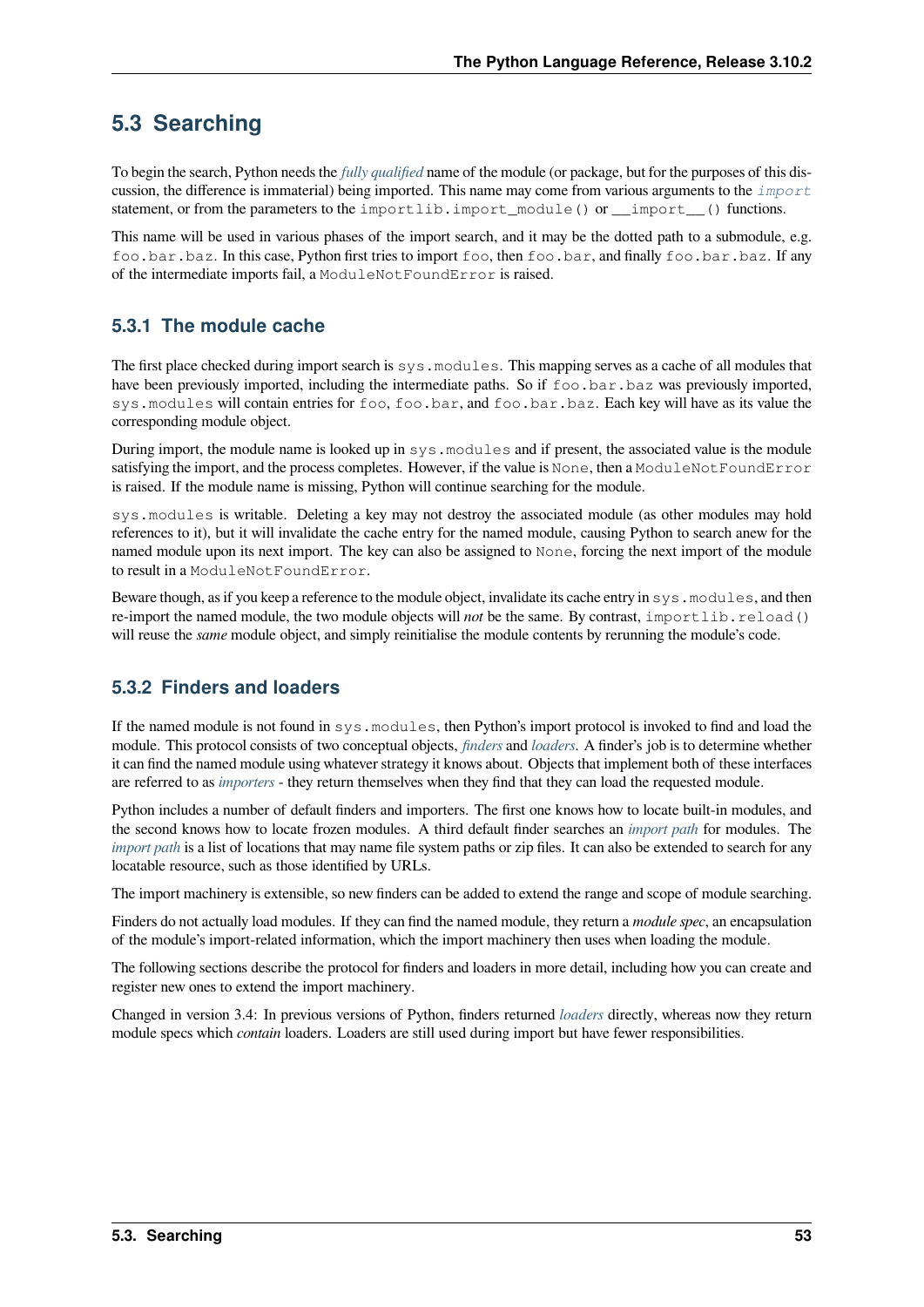## **5.3.3 Import hooks**

The import machinery is designed to be extensible; the primary mechanism for this are the *import hooks*. There are two types of import hooks: *meta hooks* and *import path hooks*.

Meta hooks are called at the start of import processing, before any other import processing has occurred, other than sys.modules cache look up. This allows meta hooks to override sys.path processing, frozen modules, or even built-in modules. Meta hooks are registered by adding new finder objects to sys.meta path, as described below.

Import path hooks are called as part of sys.path (or package. \_\_path \_\_) processing, at the point where their associated path item is encountered. Import path hooks are registered by adding new callables to sys.path\_hooks as described below.

## **5.3.4 The meta path**

When the named module is not found in sys.modules, Python next searches sys.meta\_path, which contains a list of meta path finder objects. These finders are queried in order to see if they know how to handle the named module. Meta path finders must implement a method called find spec() which takes three arguments: a name, an import path, and (optionally) a target module. The meta path finder can use any strategy it wants to determine whether it can handle the named module or not.

If the meta path finder knows how to handle the named module, it returns a spec object. If it cannot handle the named module, it returns None. If sys.meta\_path processing reaches the end of its list without returning a spec, then a ModuleNotFoundError is raised. Any other exceptions raised are simply propagated up, aborting the import process.

The find spec() method of meta path finders is called with two or three arguments. The first is the fully qualified name of the module being imported, for example  $f \circ \circ \cdot b$  ard  $h \circ \circ \circ b$ . The second argument is the path entries to use for the module search. For top-level modules, the second argument is None, but for submodules or subpackages, the second argument is the value of the parent package's \_\_path\_\_ attribute. If the appropriate \_\_path\_\_ attribute cannot be accessed, a ModuleNotFoundError is raised. The third argument is an existing module object that will be the target of loading later. The import system passes in a target module only during reload.

The meta path may be traversed multiple times for a single import request. For example, assuming none of the modules involved has already been cached, importing  $f \circ \circ \cdot \circ \circ \circ \cdot \circ \circ \cdot$  will first perform a top level import, calling mpf. find\_spec("foo", None, None) on each meta path finder (mpf). After foo has been imported, foo. bar will be imported by traversing the meta path a second time, calling mpf.find\_spec("foo.bar", foo. path , None). Once foo.bar has been imported, the final traversal will call mpf.find spec("foo. bar.baz", foo.bar. \_\_ path\_\_, None).

Some meta path finders only support top level imports. These importers will always return None when anything other than None is passed as the second argument.

Python's default sys.meta\_path has three meta path finders, one that knows how to import built-in modules, one that knows how to import frozen modules, and one that knows how to import modules from an *import path* (i.e. the *path based finder*).

Changed in version 3.4: The find\_spec() method of meta path finders replaced find\_module(), which is now deprecated. While it will continue to work without change, the import machinery will tr[y it only if th](#page-142-3)e finder [does not impleme](#page-145-1)nt find spec().

Changed in version 3.10: Use of find\_module() by the import system now raises ImportWarning.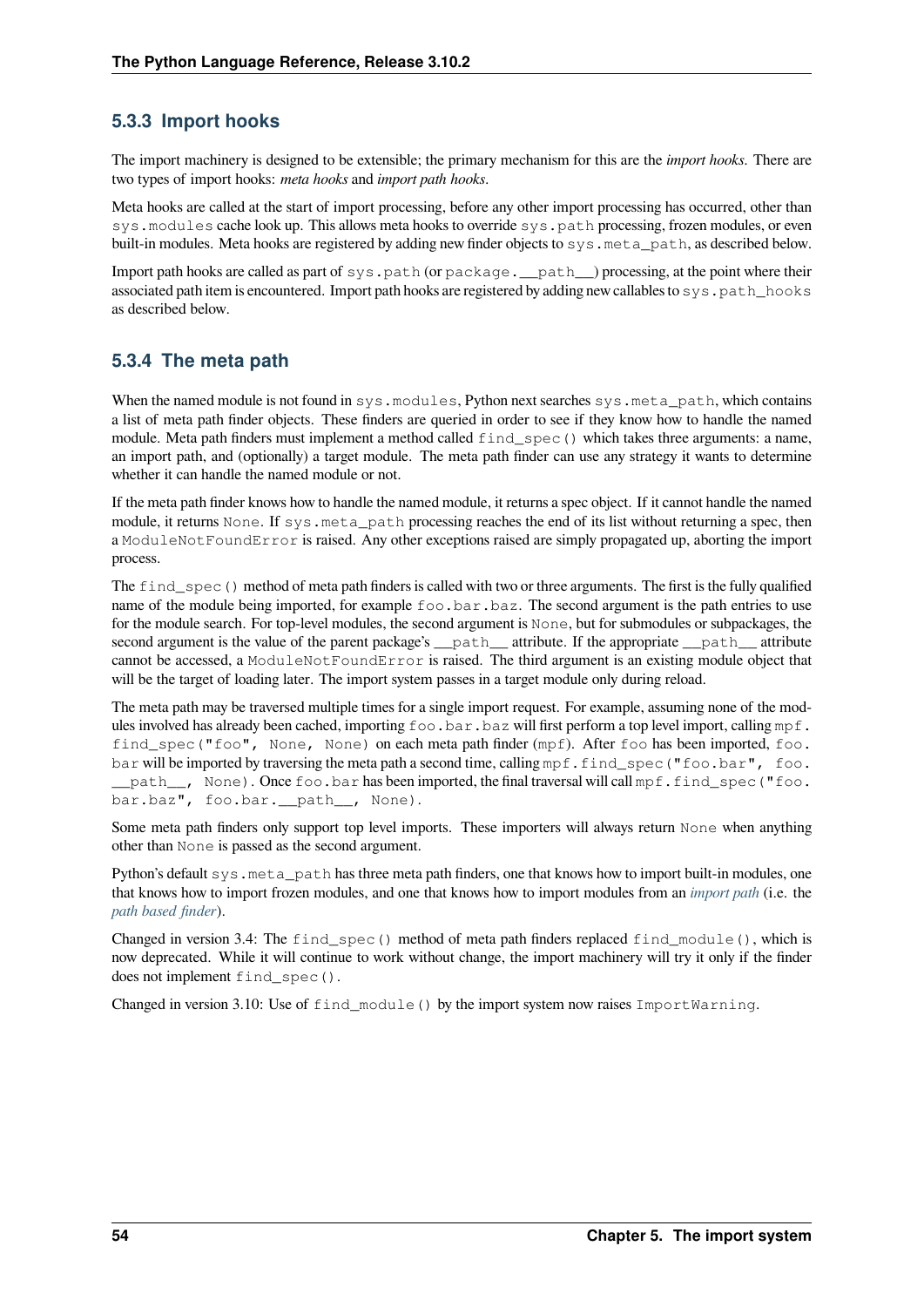# **5.4 Loading**

If and when a module spec is found, the import machinery will use it (and the loader it contains) when loading the module. Here is an approximation of what happens during the loading portion of import:

```
module = None
if spec.loader is not None and hasattr(spec.loader, 'create_module'):
    # It is assumed 'exec_module' will also be defined on the loader.
    module = spec.loader.create_module(spec)
if module is None:
    module = ModuleType(spec.name)
# The import-related module attributes get set here:
_init_module_attrs(spec, module)
if spec.loader is None:
    # unsupported
   raise ImportError
if spec.origin is None and spec.submodule_search_locations is not None:
    # namespace package
    sys.modules[spec.name] = module
elif not hasattr(spec.loader, 'exec_module'):
    module = spec.loader.load_module(spec.name)
    # Set __loader__ and __package__ if missing.
else:
    sys.modules[spec.name] = module
    try:
        spec.loader.exec_module(module)
    except BaseException:
        try:
            del sys.modules[spec.name]
        except KeyError:
            pass
        raise
return sys.modules[spec.name]
```
Note the following details:

- If there is an existing module object with the given name in sys. modules, import will have already returned it.
- The module will exist in sys.modules before the loader executes the module code. This is crucial because the module code may (directly or indirectly) import itself; adding it to sys.modules beforehand prevents unbounded recursion in the worst case and multiple loading in the best.
- If loading fails, the failing module and only the failing module gets removed from sys.modules. Any module already in the sys.modules cache, and any module that was successfully loaded as a side-effect, must remain in the cache. This contrasts with reloading where even the failing module is left in sys.modules.
- After the module is created but before execution, the import machinery sets the import-related module attributes ("\_init\_module\_attrs" in the pseudo-code example above), as summarized in a *later section*.
- Module execution is the key moment of loading in which the module's namespace gets populated. Execution is entirely delegated to the loader, which gets to decide what gets populated and how.
- The module created during loading and passed to exec\_module() may not be the one [returned at t](#page-62-0)he end of  $import<sup>2</sup>$ .

Changed in version 3.4: The import system has taken over the boilerplate responsibilities of loaders. These were previously performed by the importlib.abc.Loader.load\_module() method.

<span id="page-60-0"></span> $<sup>2</sup>$  The impor[tli](#page-60-0)b implementation avoids using the return value directly. Instead, it gets the module object by looking the module name up in</sup> sys.modules. The indirect effect of this is that an imported module may replace itself in sys.modules. This is implementation-specific behavior that is not guaranteed to work in other Python implementations.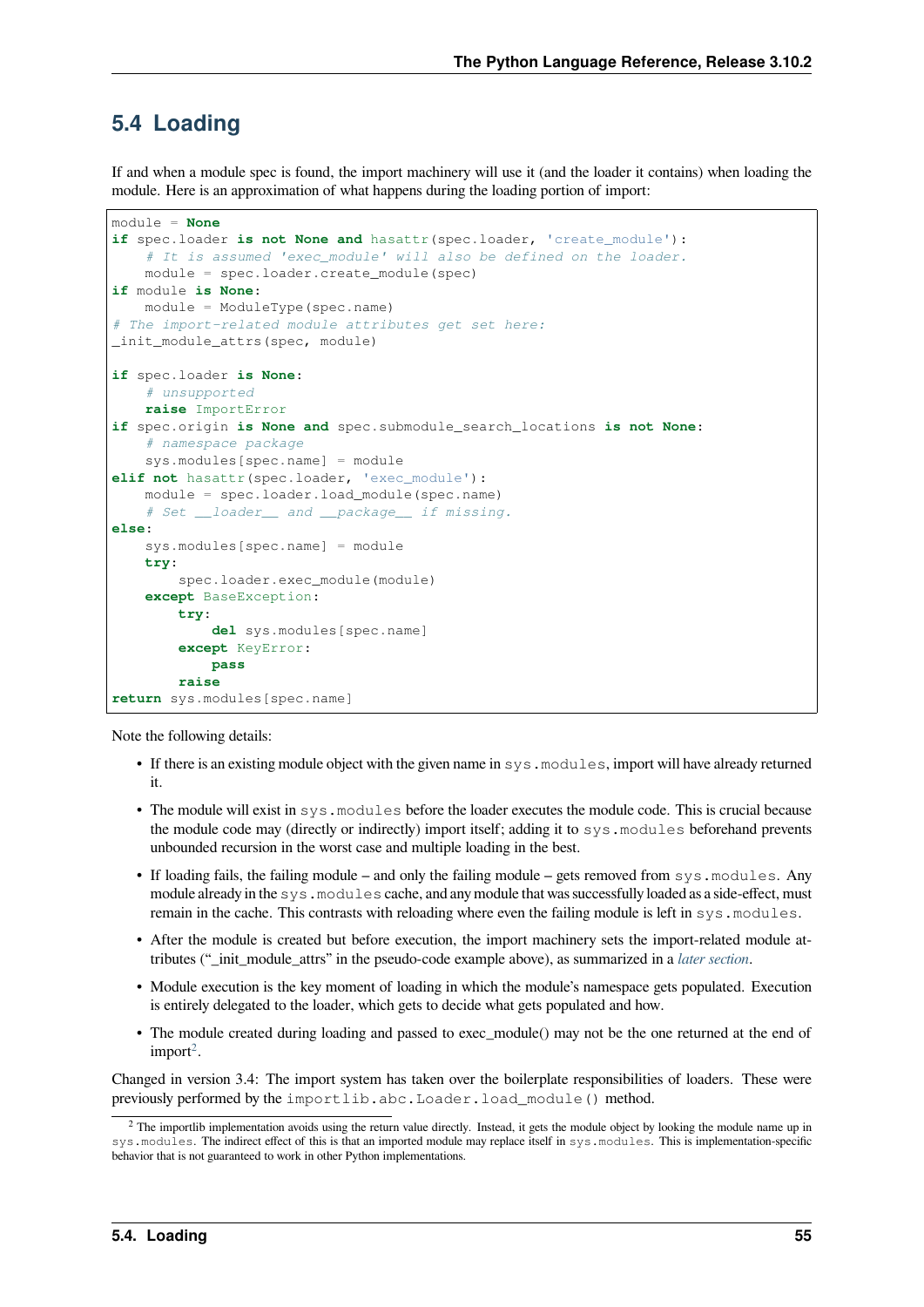## **5.4.1 Loaders**

Module loaders provide the critical function of loading: module execution. The import machinery calls the importlib.abc.Loader.exec\_module() method with a single argument, the module object to execute. Any value returned from exec\_module() is ignored.

Loaders must satisfy the following requirements:

- If the module is a Python module (as opposed to a built-in module or a dynamically loaded extension), the loader should execute the module's code in the module's global name space (module. \_\_dict\_\_).
- If the loader cannot execute the module, it should raise an ImportError, although any other exception raised during exec\_module() will be propagated.

In many cases, the finder and loader can be the same object; in such cases the find\_spec() method would just return a spec with the loader set to self.

Module loaders may opt in to creating the module object during loading by implementing a create\_module() method. It takes one argument, the module spec, and returns the new module object to use during loading. create module() does not need to set any attributes on the module object. If the method returns None, the import machinery will create the new module itself.

New in version 3.4: The create\_module() method of loaders.

Changed in version 3.4: The load\_module() method was replaced by exec\_module() and the import machinery assumed all the boilerplate responsibilities of loading.

For compatibility with existing loaders, the import machinery will use the load\_module() method of loaders if it exists and the loader does not also implement exec\_module(). However, load\_module() has been deprecated and loaders should implement exec\_module() instead.

The load\_module() method must implement all the boilerplate loading functionality described above in addition to executing the module. All the same constraints apply, with some additional clarification:

- If there is an existing module object with the given name in sys.modules, the loader must use that existing module. (Otherwise, importlib.reload() will not work correctly.) If the named module does not exist in sys.modules, the loader must create a new module object and add it to sys.modules.
- The module *must* exist in sys. modules before the loader executes the module code, to prevent unbounded recursion or multiple loading.
- If loading fails, the loader must remove any modules it has inserted into sys.modules, but it must remove **only** the failing module(s), and only if the loader itself has loaded the module(s) explicitly.

Changed in version 3.5: A DeprecationWarning is raised when exec\_module() is defined but create\_module() is not.

Changed in version 3.6: An ImportError is raised when exec\_module() is defined but create\_module() is not.

Changed in version 3.10: Use of load\_module() will raise ImportWarning.

## **5.4.2 Submodules**

When a submodule is loaded using any mechanism (e.g. importlib APIs, the import or import-from statements, or built-in \_\_import\_\_()) a binding is placed in the parent module's namespace to the submodule object. For example, if package spam has a submodule foo, after importing spam.foo, spam will have an attribute foo which is bound to the submodule. Let's say you have the following directory structure:

```
spam/
    __init__.py
    foo.py
    bar.py
```
and spam/\_\_init\_\_.py has the following lines in it: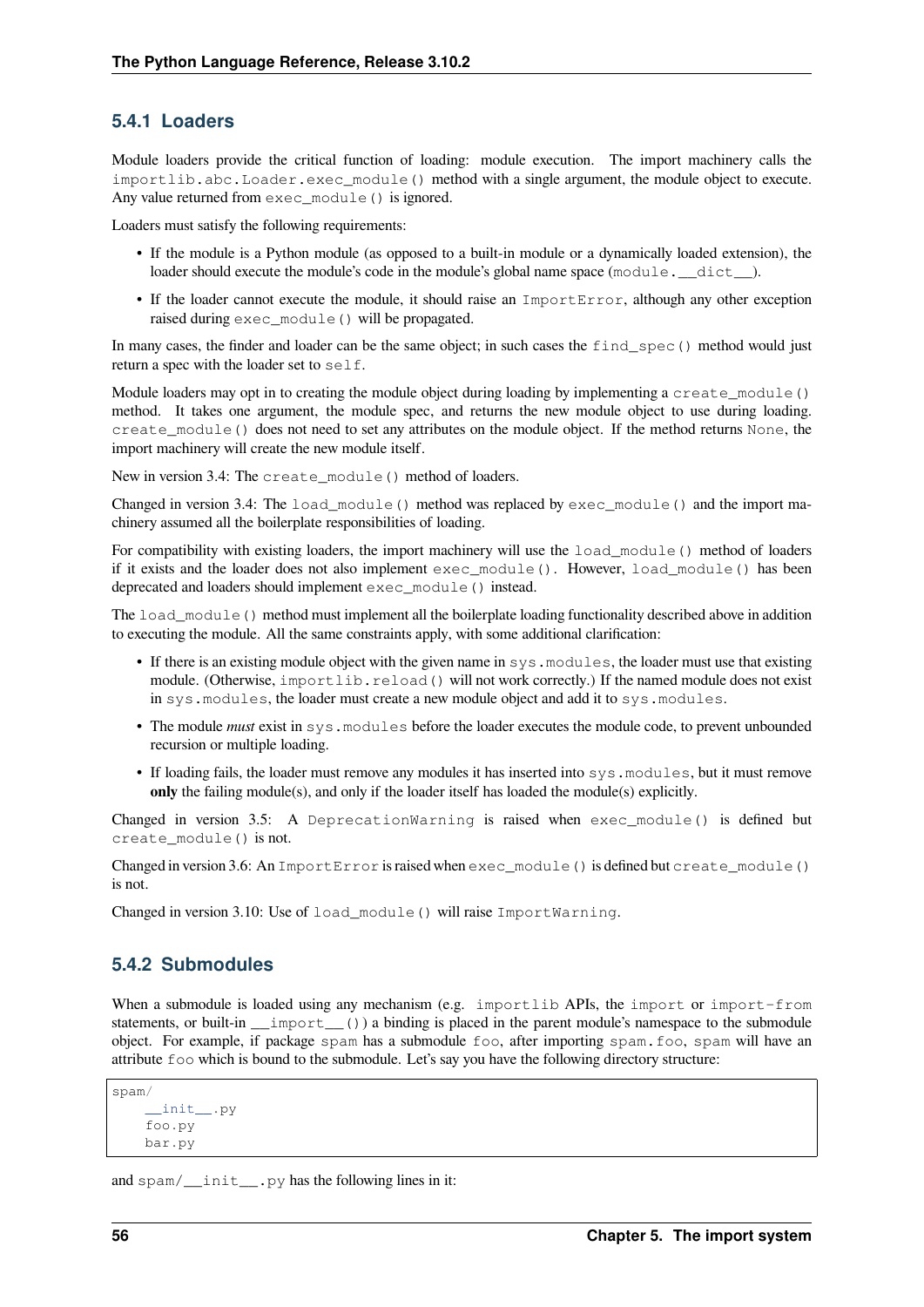then executing the following puts a name binding to  $f \circ \circ$  and  $\bar{f}$  bar in the spam module:

```
>>> import spam
>>> spam.foo
<module 'spam.foo' from '/tmp/imports/spam/foo.py'>
>>> spam.bar
<module 'spam.bar' from '/tmp/imports/spam/bar.py'>
```
Given Python's familiar name binding rules this might seem surprising, but it's actually a fundamental feature of the import system. The invariant holding is that if you have sys.modules['spam'] and sys.modules['spam. foo'] (as you would after the above import), the latter must appear as the foo attribute of the former.

## **5.4.3 Module spec**

The import machinery uses a variety of information about each module during import, especially before loading. Most of the information is common to all modules. The purpose of a module's spec is to encapsulate this import-related information on a per-module basis.

Using a spec during import allows state to be transferred between import system components, e.g. between the finder that creates the module spec and the loader that executes it. Most importantly, it allows the import machinery to perform the boilerplate operations of loading, whereas without a module spec the loader had that responsibility.

The module's spec is exposed as the \_\_spec\_\_ attribute on a module object. See ModuleSpec for details on the contents of the module spec.

New in version 3.4.

## **5.4.4 Import-related module attributes**

<span id="page-62-0"></span>The import machinery fills in these attributes on each module object during loading, based on the module's spec, before the loader executes the module.

#### **\_\_name\_\_**

The \_\_name\_\_ attribute must be set to the fully-qualified name of the module. This name is used to uniquely identify the module in the import system.

### **\_\_loader\_\_**

The  $\_\$ loader  $\_\$  attribute must be set to the loader object that the import machinery used when loading the module. This is mostly for introspection, but can be used for additional loader-specific functionality, for example getting data associated with a loader.

#### **\_\_package\_\_**

The module's package attribute must be set. Its value must be a string, but it can be the same value as its \_\_name\_\_. When the module is a package, its \_\_package\_\_ value should be set to its \_\_name\_\_. When the module is not a package, \_\_package\_\_ should be set to the empty string for top-level modules, or for submodules, to the parent package's name. See **PEP 366** for further details.

This attribute is used instead of \_\_name\_\_ to calculate explicit relative imports for main modules, as defined in **PEP 366**. It is expected to have the same value as spec. parent.

Changed in version 3.6: The value of \_\_package\_\_ [is expec](https://www.python.org/dev/peps/pep-0366)ted to be the same as \_\_spec\_\_.parent.

**\_\_spec\_\_**

The [\\_\\_spe](https://www.python.org/dev/peps/pep-0366)c\_\_ attribute must be set to the module spec that was used when importing the module. Setting \_\_spec\_\_ appropriately applies equally to *modules initialized during interpreter startup*. The one exception is \_\_main\_\_, where \_\_spec\_\_ is *set to None in some cases*.

When \_\_package\_\_ is not defined, \_\_spec\_\_.parent is used as a fallback.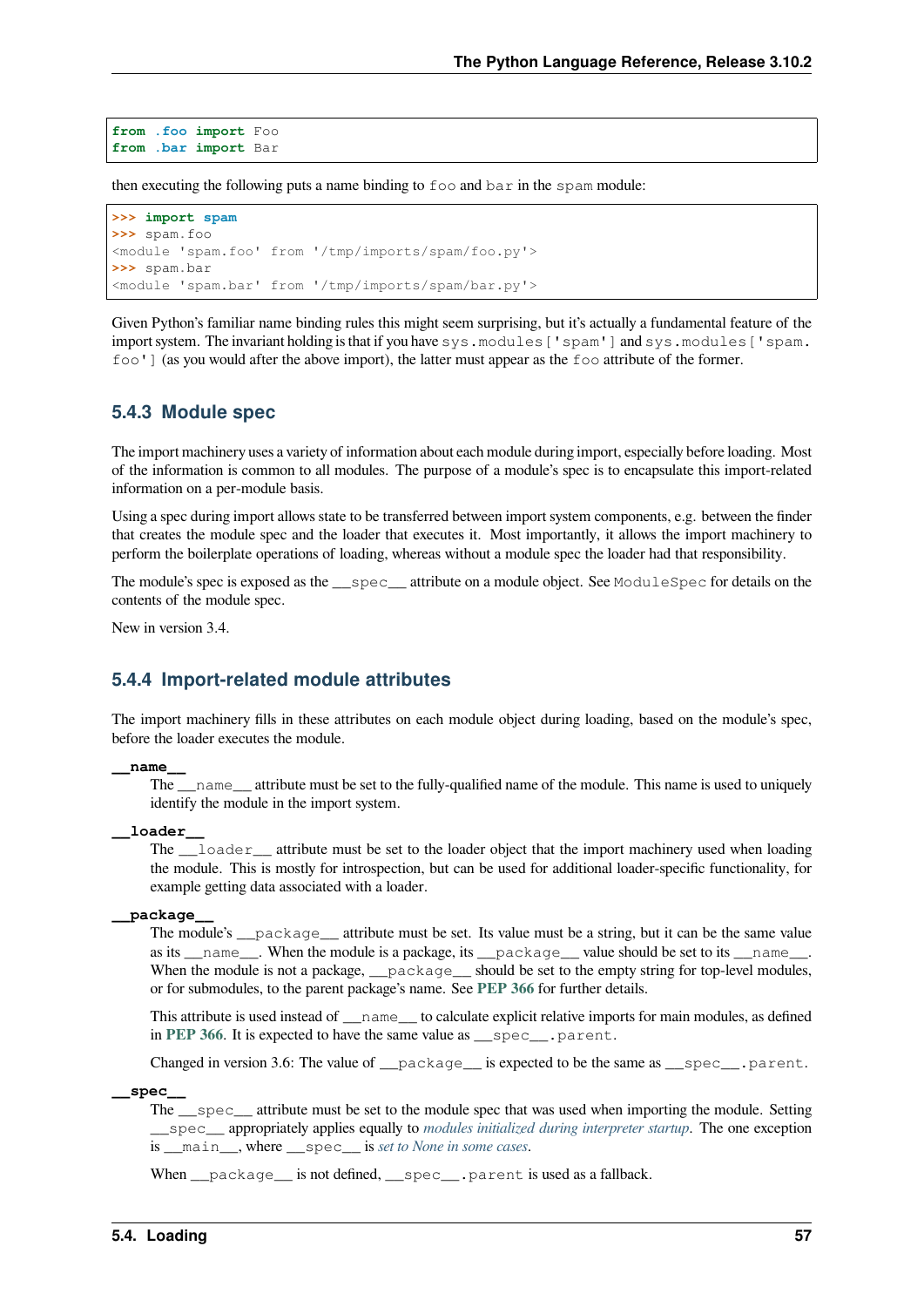New in version 3.4.

Changed in version 3.6: \_\_spec\_\_.parent is used as a fallback when \_\_package\_\_ is not defined.

### **\_\_path\_\_**

If the module is a package (either regular or namespace), the module object's \_\_path\_\_ attribute must be set. The value must be iterable, but may be empty if \_\_path\_\_ has no further significance. If \_\_path\_ is not empty, it must produce strings when iterated over. More details on the semantics of path are given *below*.

Non-package modules should not have a <u>path</u> attribute.

### **\_\_file\_\_**

### **\_\_ca[ched\\_](#page-63-0)\_**

\_\_file\_\_ is optional. If set, this attribute's value must be a string. The import system may opt to leave \_\_file\_\_ unset if it has no semantic meaning (e.g. a module loaded from a database).

If \_\_file\_\_ is set, it may also be appropriate to set the \_\_cached\_\_ attribute which is the path to any compiled version of the code (e.g. byte-compiled file). The file does not need to exist to set this attribute; the path can simply point to where the compiled file would exist (see **PEP 3147**).

It is also appropriate to set \_\_cached\_\_ when \_\_file\_\_ is not set. However, that scenario is quite atypical. Ultimately, the loader is what makes use of \_\_file\_\_ and/or \_\_cached\_\_. So if a loader can load from a cached module but otherwise does not load from a file, that aty[pical scenar](https://www.python.org/dev/peps/pep-3147)io may be appropriate.

## **5.4.5 module.\_\_path\_\_**

By definition, if a module has a path attribute, it is a package.

<span id="page-63-0"></span>A package's path attribute is used during imports of its subpackages. Within the import machinery, it functions much the same as sys.path, i.e. providing a list of locations to search for modules during import. However, \_\_path\_\_ is typically much more constrained than sys.path.

path must be an iterable of strings, but it may be empty. The same rules used for sys.path also apply to a package's \_\_path\_\_, and sys.path\_hooks (described below) are consulted when traversing a package's \_\_path\_\_.

A package's \_\_init\_\_.py file may set or alter the package's \_\_path\_\_ attribute, and this was typically the way namespace packages were implemented prior to **PEP 420**. With the adoption of **PEP 420**, namespace packages no longer need to supply \_\_init\_\_.py files containing only \_\_path\_\_ manipulation code; the import machinery automatically sets \_\_path\_\_ correctly for the namespace package.

## **5.4.6 Module reprs**

By default, all modules have a usable repr, however depending on the attributes set above, and in the module's spec, you can more explicitly control the repr of module objects.

If the module has a spec  $(\_\text{spec})$ , the import machinery will try to generate a repr from it. If that fails or there is no spec, the import system will craft a default repr using whatever information is available on the module. It will try to use the module.\_\_name\_\_, module.\_\_file\_\_, and module.\_\_loader\_\_ as input into the repr, with defaults for whatever information is missing.

Here are the exact rules used:

- If the module has a serial attribute, the information in the spec is used to generate the repr. The "name", "loader", "origin", and "has\_location" attributes are consulted.
- If the module has a  $file$  attribute, this is used as part of the module's repr.
- If the module has no \_\_file\_\_ but does have a \_\_loader\_\_ that is not None, then the loader's repr is used as part of the module's repr.
- Otherwise, just use the module's \_\_name\_\_ in the repr.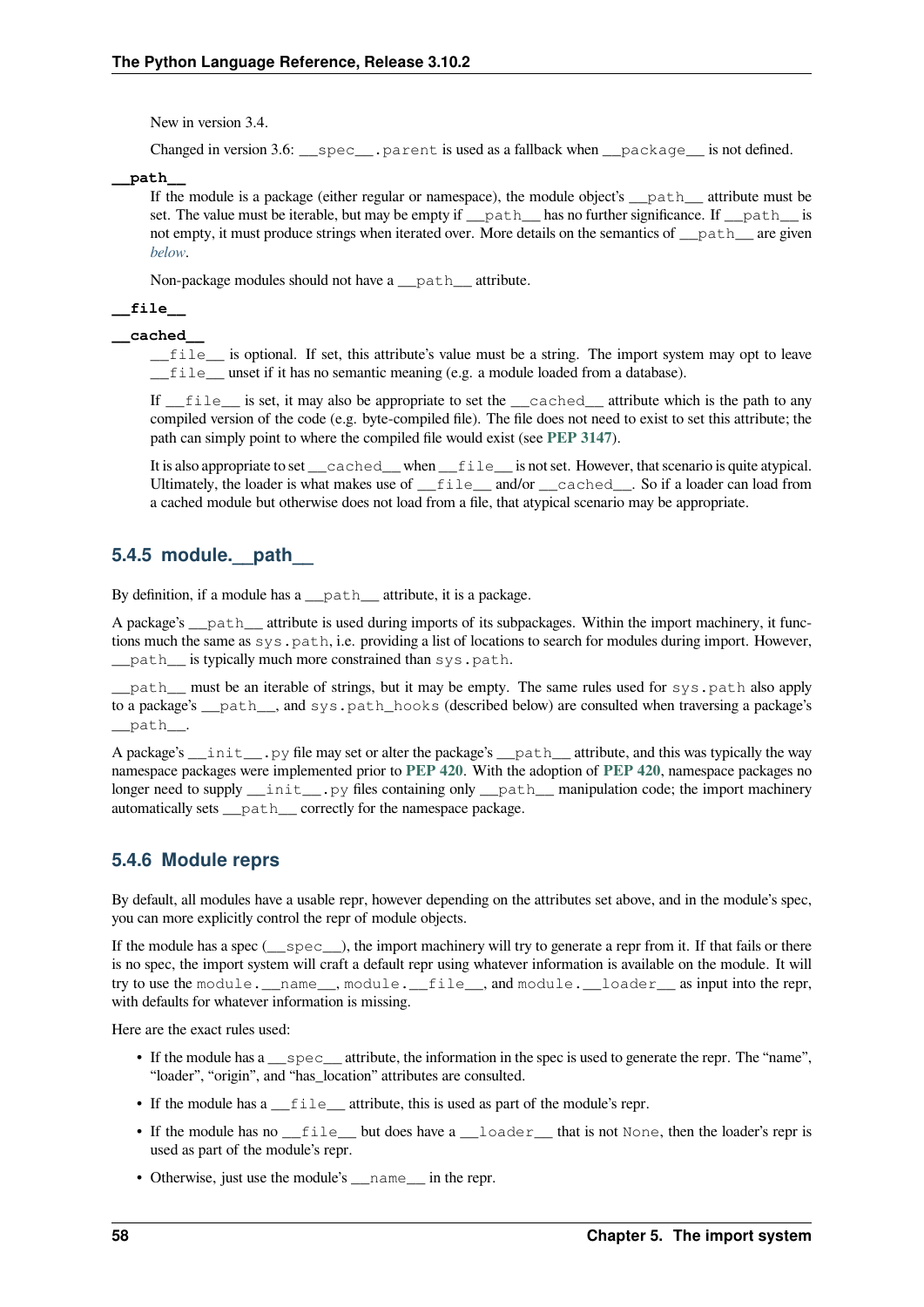Changed in version 3.4: Use of loader.module repr() has been deprecated and the module spec is now used by the import machinery to generate a module repr.

For backward compatibility with Python 3.3, the module repr will be generated by calling the loader's module\_repr() method, if defined, before trying either approach described above. However, the method is deprecated.

Changed in version 3.10: Calling module  $\chi$  repr() now occurs after trying to use a module's  $\chi$  spec attribute but before falling back on \_\_file\_\_. Use of module\_repr() is slated to stop in Python 3.12.

## **5.4.7 Cached bytecode invalidation**

Before Python loads cached bytecode from a .  $pyc$  file, it checks whether the cache is up-to-date with the source .py file. By default, Python does this by storing the source's last-modified timestamp and size in the cache file when writing it. At runtime, the import system then validates the cache file by checking the stored metadata in the cache file against the source's metadata.

Python also supports "hash-based" cache files, which store a hash of the source file's contents rather than its metadata. There are two variants of hash-based .pyc files: checked and unchecked. For checked hash-based .pyc files, Python validates the cache file by hashing the source file and comparing the resulting hash with the hash in the cache file. If a checked hash-based cache file is found to be invalid, Python regenerates it and writes a new checked hashbased cache file. For unchecked hash-based . pyc files, Python simply assumes the cache file is valid if it exists. Hash-based .pyc files validation behavior may be overridden with the --check-hash-based-pycs flag.

Changed in version 3.7: Added hash-based .pyc files. Previously, Python only supported timestamp-based invalidation of bytecode caches.

# **5.5 The Path Based Finder**

As mentioned previously, Python comes with several default meta path finders. One of these, called the *path based finder* (PathFinder), searches an *import path*, which contains a list of *path entries*. Each path entry names a location to search for modules.

The path based finder itself doesn't know how to import anything. Instead, it traverses the individual p[ath entries,](#page-145-1) [associ](#page-145-1)ating each of them with a path [entry finder t](#page-142-3)hat knows how to handlet[hat particula](#page-145-2)r kind of path.

The default set of path entry finders implement all the semantics for finding modules on the file system, handling special file types such as Python source code (.py files), Python byte code (.pyc files) and shared libraries (e.g. .so files). When supported by the zipimport module in the standard library, the default path entry finders also handle loading all of these file types (other than shared libraries) from zipfiles.

Path entries need not be limited to file system locations. They can refer to URLs, database queries, or any other location that can be specified as a string.

The path based finder provides additional hooks and protocols so that you can extend and customize the types of searchable path entries. For example, if you wanted to support path entries as network URLs, you could write a hook that implements HTTP semantics to find modules on the web. This hook (a callable) would return a *path entry finder* supporting the protocol described below, which was then used to get a loader for the module from the web.

A word of warning: this section and the previous both use the term *finder*, distinguishing between them by using the terms *meta path finder* and *path entry finder*. These two types of finders are very similar, support similar protocols, and function in similar ways during the import process, but it's important to keep in mind that they ar[e subtly different.](#page-145-3) In particular, meta path finders operate at the beginning of the import process, as keyed off the sys.meta\_path traversal.

By co[ntrast, path entry](#page-143-4) fin[ders are in a sense](#page-145-3) an implementation detail of the path based finder, and in fact, if the path based finder were to be removed from sys.meta\_path, none of the path entry finder semantics would be invoked.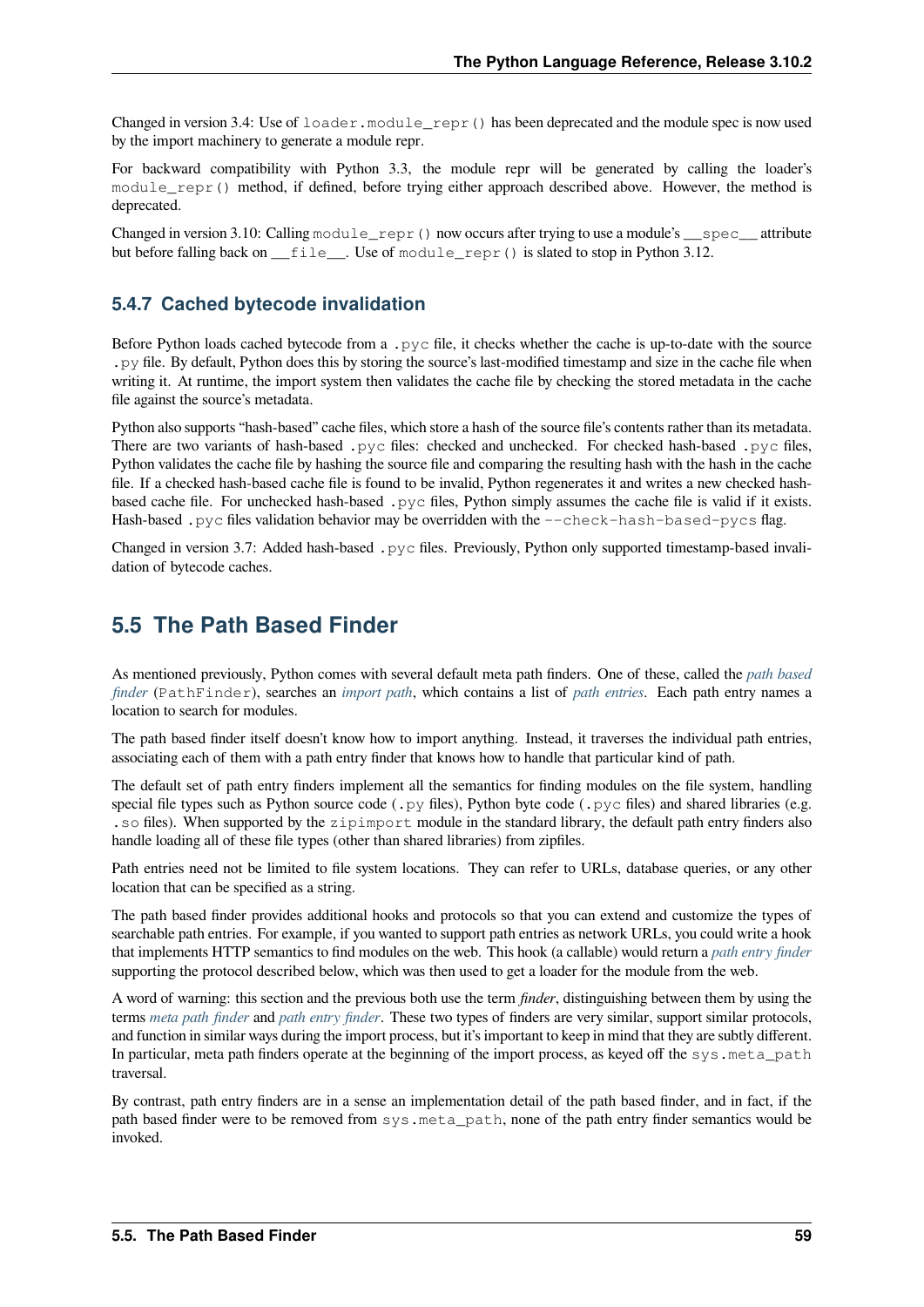## **5.5.1 Path entry finders**

The *path based finder* is responsible for finding and loading Python modules and packages whose location is specified with a string *path entry*. Most path entries name locations in the file system, but they need not be limited to this.

As a meta path finder, the *path based finder* implements the find\_spec() protocol previously described, however it ex[poses additional h](#page-145-1)ooks that can be used to customize how modules are found and loaded from the *import path*.

Three varia[bles are](#page-145-2) used by the *path based finder*, sys.path, sys.path hooks and sys. path\_importer\_cache. The \_\_path\_\_ attributes on package objects are also used. These provide additional ways that the i[mport machinery c](#page-145-1)an be customized.

sys.path contains a list of strings providing search locations for modules and packages. It is initial[ized from th](#page-142-3)e PYTHONPATH environment variable an[d various other install](#page-145-1)ation- and implementation-specific defaults. Entries in sys.path can name directories on the file system, zip files, and potentially other "locations" (see the site module) that should be searched for modules, such as URLs, or database queries. Only strings and bytes should be present on sys.path; all other data types are ignored. The encoding of bytes entries is determined by the individual *path entry finders*.

The *path based finder* is a *meta path finder*, so the import machinery begins the *import path* search by calling the path based finder's find\_spec() method as described previously. When the path argument to find\_spec() is given, it will be a list of string paths to traverse - typically a package's \_\_path\_\_ attribute for an import w[ithin](#page-145-3) [that package.](#page-145-3) If the path argument is None, this indicates a top level import and sys.path is used.

The [path based finder](#page-145-1) iter[ates over every en](#page-143-4)try in the search path, and for each [of these, loo](#page-142-3)ks for an appropriate *path entry finder* (PathEntryFinder) for the path entry. Because this can be an expensive operation (e.g. there may be *stat()* call overheads for this search), the path based finder maintains a cache mapping path entries to path entry finders. This cache is maintained in sys.path\_importer\_cache (despite the name, this cache actually stores finder objects rather than being limited to *importer* objects). In this way, the expensive search for a particular *[path entry](#page-145-3)* location's *path entry finder* need only be done once. User code is free to remove cache entries from sys.path\_importer\_cache forcing the path based finder to perform the path entry search again<sup>3</sup>.

If the path entry is not present in the cache, the path based finder iterates over every callable in sys.path hooks. Each of the *path entry hooks*in this list is called wi[th a single](#page-142-2) argument, the path entry to be searched. This callable may [either retur](#page-145-2)n a *path e[ntry finder](#page-145-3)* that can handle the path entry, or it may raise ImportError. An Im[po](#page-65-0)rtError is used by the path based finder to signal that the hook cannot find a *path entry finder* for that *path entry*. The exception is ignored and *import path* iteration continues. The hook should expect either a string or bytes object; the encoding of bytes ob[jects is up to the](#page-145-4) hook (e.g. it may be a file system encoding, UTF-8, or something else), and if the hook cannot decode [the argument, it](#page-145-3) should raise ImportError.

If sys.path\_hooks iteration ends with no *path entry finder* [being returne](#page-145-3)d, the[n the path](#page-145-2) based finder's find\_spec() [method w](#page-142-3)ill store None in sys.path\_importer\_cache (to indicate that there is no finder for this path entry) and return None, indicating that this *meta path finder* could not find the module.

If a *path entry finder is* returned by one of the *path entry hook* callables on sys.path\_hooks, then the following protocol is used to ask the finder for a module spe[c, which is then us](#page-145-3)ed when loading the module.

The current working directory – denoted by an empt[y string – is ha](#page-143-4)ndled slightly differently from other entries on sys.path. First, if the current working directory is found to not exist, no value is stored in sys. pa[th\\_importer\\_](#page-145-3)cache. Second, the val[ue for the curren](#page-145-4)t working directory is looked up fresh for each module lookup. Third, the path used for sys.path\_importer\_cache and returned by importlib.machinery. PathFinder.find spec() will be the actual current working directory and not the empty string.

<span id="page-65-0"></span> $^3$  In legacy code, it is possible to find instances of  $\text{imp.NullImporter}$  in the sys.path\_importer\_cache. It is recommended that code be changed to use None instead. See portingpythoncode for more details.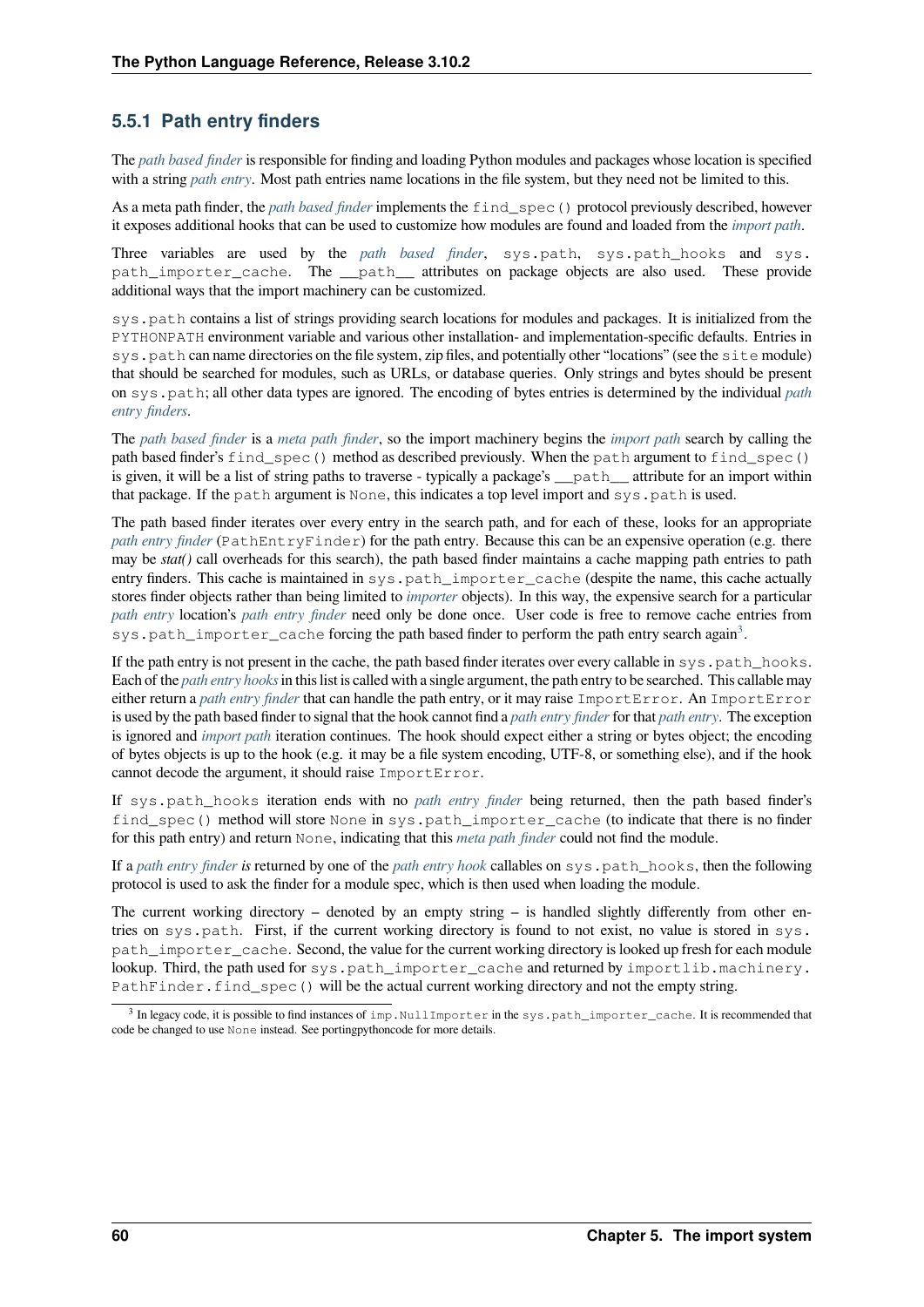## **5.5.2 Path entry finder protocol**

In order to support imports of modules and initialized packages and also to contribute portions to namespace packages, path entry finders must implement the find\_spec() method.

find\_spec() takes two arguments: the fully qualified name of the module being imported, and the (optional) target module. find spec() returns a fully populated spec for the module. This spec will always have "loader" set (with one exception).

To indicate to the import machinery that the spec represents a namespace *portion*, the path entry finder sets "submodule search locations" to a list containing the portion.

Changed in version 3.4: find spec() replaced find loader() and find module(), both of which are now deprecated, but will be used if find spec() is not defined.

Older path entry finders may implement one of these two deprecated methods instead of  $find\ spec()$ . The methods are still respected for the sake of backward compatibility. However, if  $find\_spec()$  is implemented on the path entry finder, the legacy methods are ignored.

find loader() takes one argument, the fully qualified name of the module being imported. find loader() returns a 2-tuple where the first item is the loader and the second item is a namespace *portion*.

For backwards compatibility with other implementations of the import protocol, many path entry finders also support the same, traditional find\_module() method that meta path finders support. However path entry finder find\_module() methods are never called with a path argument (they are expe[cted to r](#page-145-0)ecord the appropriate path information from the initial call to the path hook).

The find\_module() method on path entry finders is deprecated, as it does not allow the path entry finder to contribute portions to namespace packages. If both find\_loader() and find\_module() exist on a path entry finder, the import system will always call  $find\_loader()$  in preference to find\_module().

Changed in version 3.10: Calls to find\_module() and find\_loader() by the import system will raise ImportWarning.

# **5.6 Replacing the standard import system**

The most reliable mechanism for replacing the entire import system is to delete the default contents of sys. meta\_path, replacing them entirely with a custom meta path hook.

If it is acceptable to only alter the behaviour of import statements without affecting other APIs that access the import system, then replacing the builtin \_\_import \_\_() function may be sufficient. This technique may also be employed at the module level to only alter the behaviour of import statements within that module.

To selectively prevent the import of some modules from a hook early on the meta path (rather than disabling the standard import system entirely), it is sufficient to raise ModuleNotFoundError directly from find\_spec() instead of returning None. The latter indicates that the meta path search should continue, while raising an exception terminates it immediately.

# **5.7 Package Relative Imports**

Relative imports use leading dots. A single leading dot indicates a relative import, starting with the current package. Two or more leading dots indicate a relative import to the parent(s) of the current package, one level per dot after the first. For example, given the following package layout:

```
package/
     _init_.py
    subpackage1/
        __init__.py
        moduleX.py
```
(continues on next page)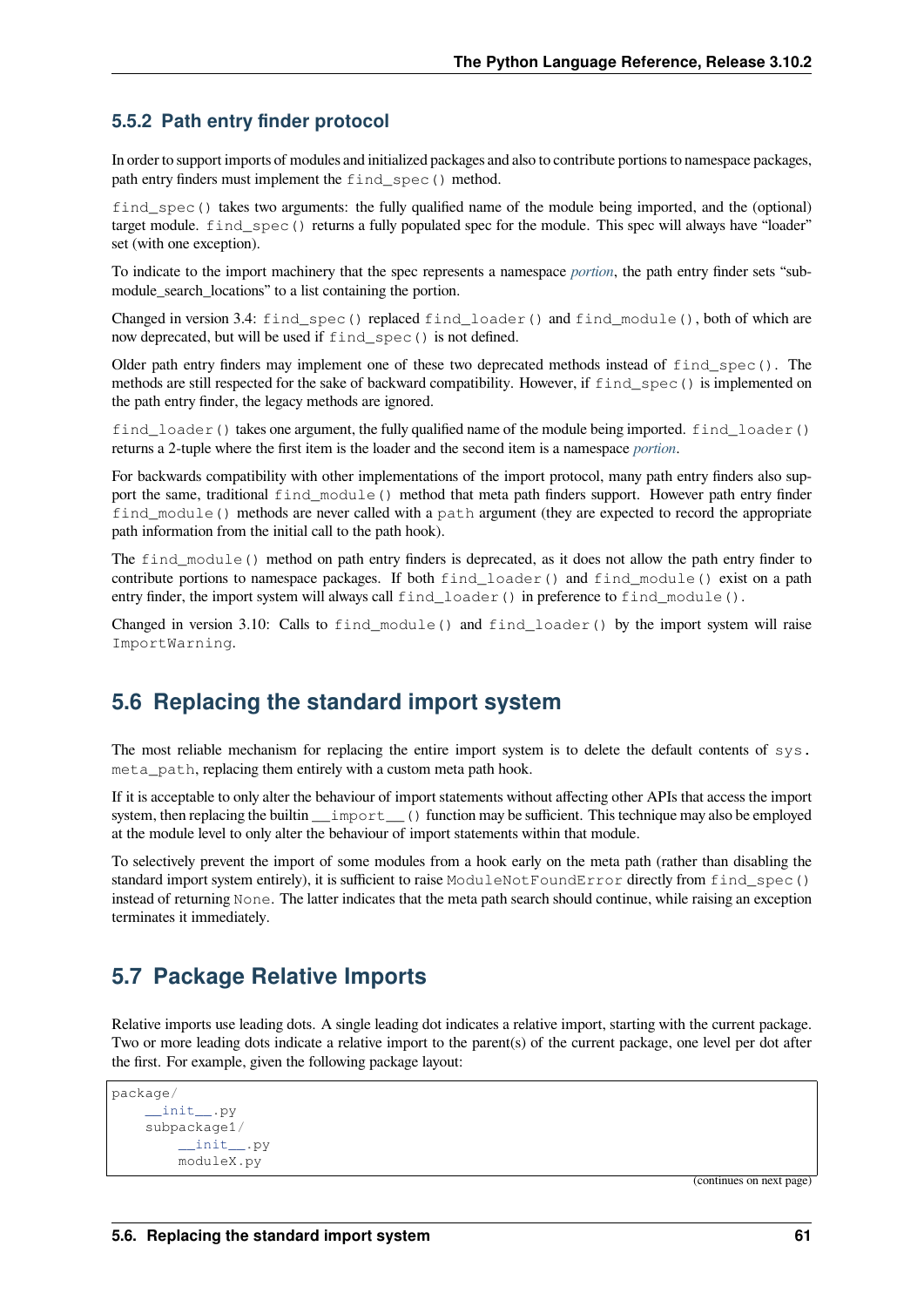```
moduleY.py
subpackage2/
    __init__.py
    moduleZ.py
moduleA.py
```
In either subpackage1/moduleX.py or subpackage1/\_\_init\_\_.py, the following are valid relative imports:

```
from .moduleY import spam
from .moduleY import spam as ham
from . import moduleY
from ..subpackage1 import moduleY
from ..subpackage2.moduleZ import eggs
from ..moduleA import foo
```
Absolute imports may use either the import <> or from <> import <> syntax, but relative imports may only use the second form; the reason for this is that:

```
import XXX.YYY.ZZZ
```
should expose XXX.YYY. ZZZ as a usable expression, but .moduleY is not a valid expression.

# **5.8 Special considerations for \_\_main\_\_**

The \_\_main \_\_module is a special case relative to Python's import system. As noted *elsewhere*, the \_\_main\_ module is directly initialized at interpreter startup, much like sys and builtins. However, unlike those two, it doesn't strictly qualify as a built-in module. This is because the manner in which \_\_main\_\_ is initialized depends on the flags and other options with which the interpreter is invoked.

## **5.8.1 \_\_main\_\_.\_\_spec\_\_**

Depending on how \_\_main\_\_ is initialized, \_\_main\_\_. \_\_spec\_\_gets set appropriately or to None.

When Python is started with the  $-m$  option,  $\_\text{spec}$  is set to the module spec of the corresponding module or package. \_\_spec\_\_ is also populated when the \_\_main\_\_ module is loaded as part of executing a directory, zipfile or other sys.path entry.

In the remaining cases \_\_main\_\_. \_\_spec\_\_ is set to None, as the code used to populate the \_\_main\_\_ does not correspond directly with an importable module:

- interactive prompt
- $\bullet$  -c option
- running from stdin
- running directly from a source or bytecode file

Note that \_\_main\_\_.\_\_spec\_\_ is always None in the last case, *even if* the file could technically be imported directly as a module instead. Use the  $-m$  switch if valid module metadata is desired in  $\text{main}$ .

Note also that even when \_\_main\_\_ corresponds with an importable module and \_\_main\_\_. \_\_spec\_\_ is set accordingly, they're still considered *distinct* modules. This is due to the fact that blocks guarded by if name  $==$  "\_\_main\_\_": checks only execute when the module is used to populate the  $\_$ main $\_$  namespace, and not during normal import.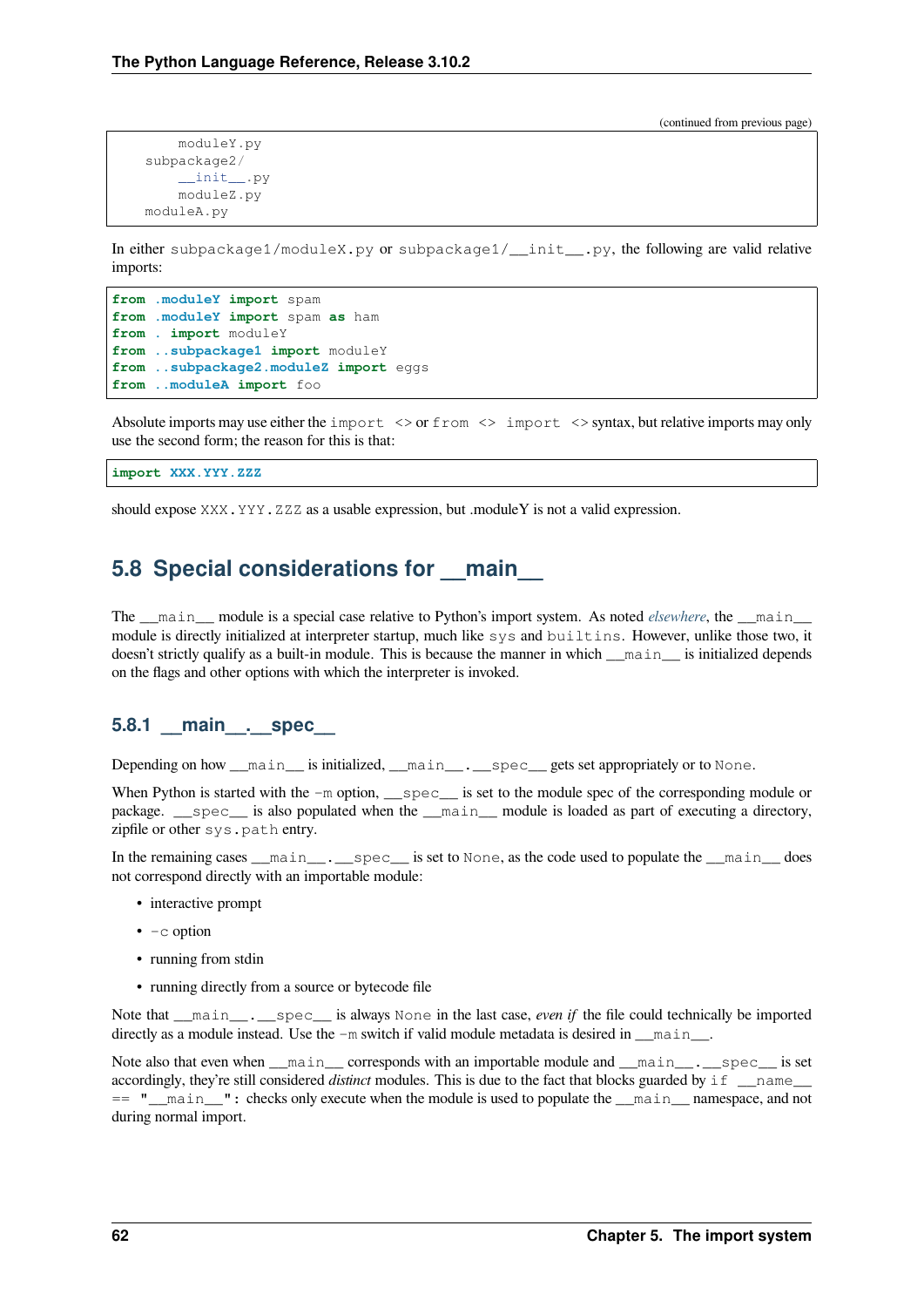# **5.9 Open issues**

XXX It would be really nice to have a diagram.

 $XXX$ <sup>\*</sup> (import machinery.rst) how about a section devoted just to the attributes of modules and packages, perhaps expanding upon or supplanting the related entries in the data model reference page?

XXX runpy, pkgutil, et al in the library manual should all get "See Also" links at the top pointing to the new import system section.

XXX Add more explanation regarding the different ways in which \_\_main\_\_ is initialized?

XXX Add more info on \_\_main\_\_ quirks/pitfalls (i.e. copy from **PEP 395**).

# **5.10 References**

The import machinery has evolved considerably since Python's early days. The original specification for packages is still available to read, although some details have changed since the writing of that document.

The original specification for sys.meta\_path was **PEP 302**, with subsequent extension in **PEP 420**.

**PEP 420** introduced *namespace packages* for Python 3.3. **PEP 420** also introduced the [find\\_loader\(\)](https://www.python.org/doc/essays/packages/) protocol as an alternative to find\_module().

**PEP366** describes the addition of the \_\_package\_\_ [attribut](https://www.python.org/dev/peps/pep-0302)e for explicit relative imports i[n main mo](https://www.python.org/dev/peps/pep-0420)dules.

**[PEP 328](https://www.python.org/dev/peps/pep-0420)** introduced [absolute and explicit](#page-144-1) relative imports [and initia](https://www.python.org/dev/peps/pep-0420)lly proposed \_\_name\_\_ for semantics **PEP 366** would eventually specify for \_\_package\_\_.

**[PEP 338](https://www.python.org/dev/peps/pep-0366)** defines executing modules as scripts.

**[PEP 451](https://www.python.org/dev/peps/pep-0328)** adds the encapsulation of per-module import state in spec objects. It also off-loads most of theb[oilerplate](https://www.python.org/dev/peps/pep-0366) responsibilities of loaders back onto the import machinery. These changes allow the deprecation of several APIs in [the impor](https://www.python.org/dev/peps/pep-0338)t system and also addition of new methods to finders and loaders.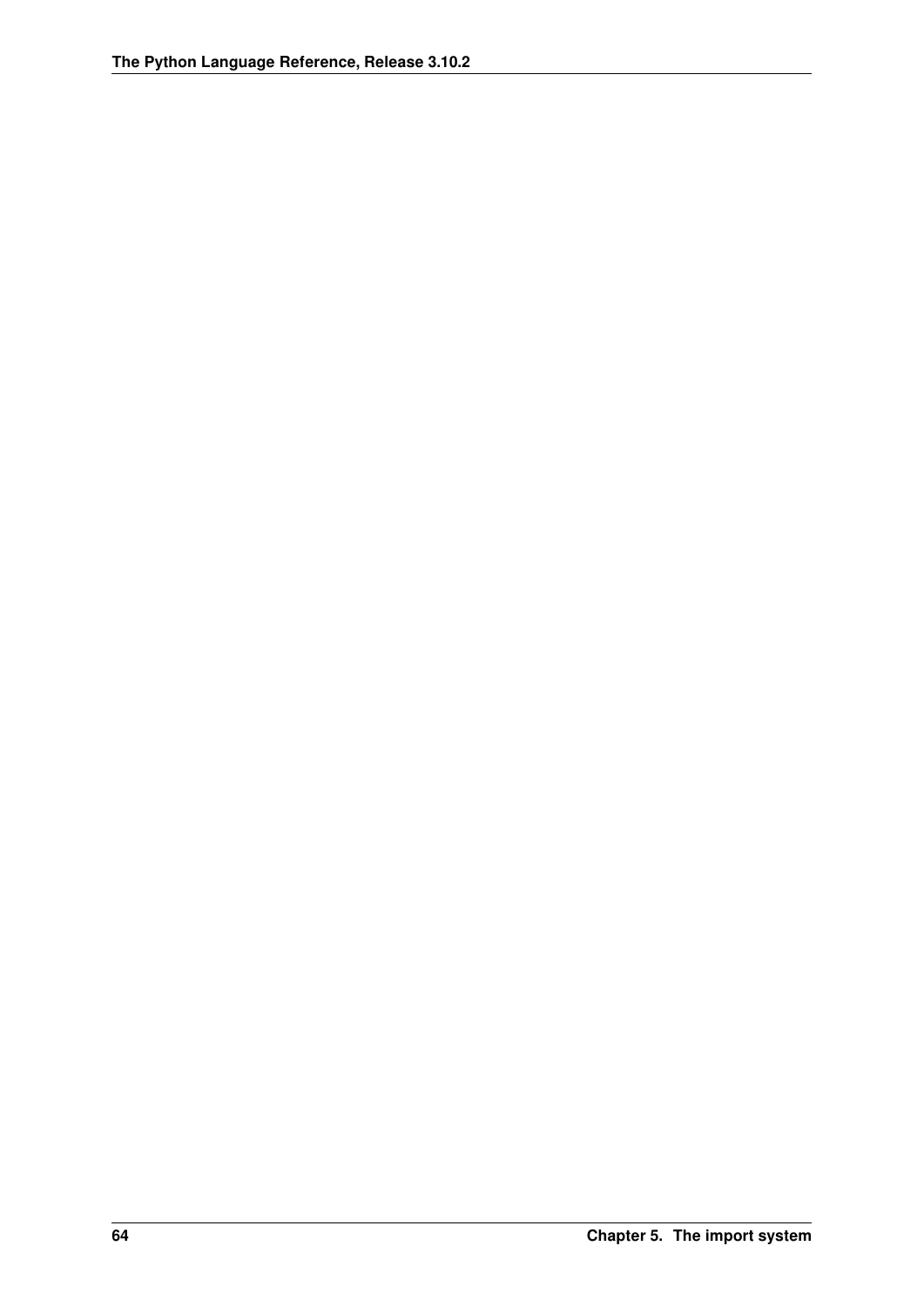# **EXPRESSIONS**

This chapter explains the meaning of the elements of expressions in Python.

**Syntax Notes:** In this and the following chapters, extended BNF notation will be used to describe syntax, not lexical analysis. When (one alternative of) a syntax rule has the form

name := othername

and no semantics are given, the semantics of this form of name are the same as for othername.

# **6.1 Arithmetic conversions**

When a description of an arithmetic operator below uses the phrase "the numeric arguments are converted to a common type", this means that the operator implementation for built-in types works as follows:

- If either argument is a complex number, the other is converted to complex;
- otherwise, if either argument is a floating point number, the other is converted to floating point;
- otherwise, both must be integers and no conversion is necessary.

Some additional rules apply for certain operators (e.g., a string as a left argument to the '%' operator). Extensions must define their own conversion behavior.

# **6.2 Atoms**

Atoms are the most basic elements of expressions. The simplest atoms are identifiers or literals. Forms enclosed in parentheses, brackets or braces are also categorized syntactically as atoms. The syntax for atoms is:

atom ::= *identifier* | *literal* | *enclosure* enclosure ::= *parenth\_form* | *list\_display* | *dict\_display* | *set\_display* | *generator\_expression* | *yield\_atom*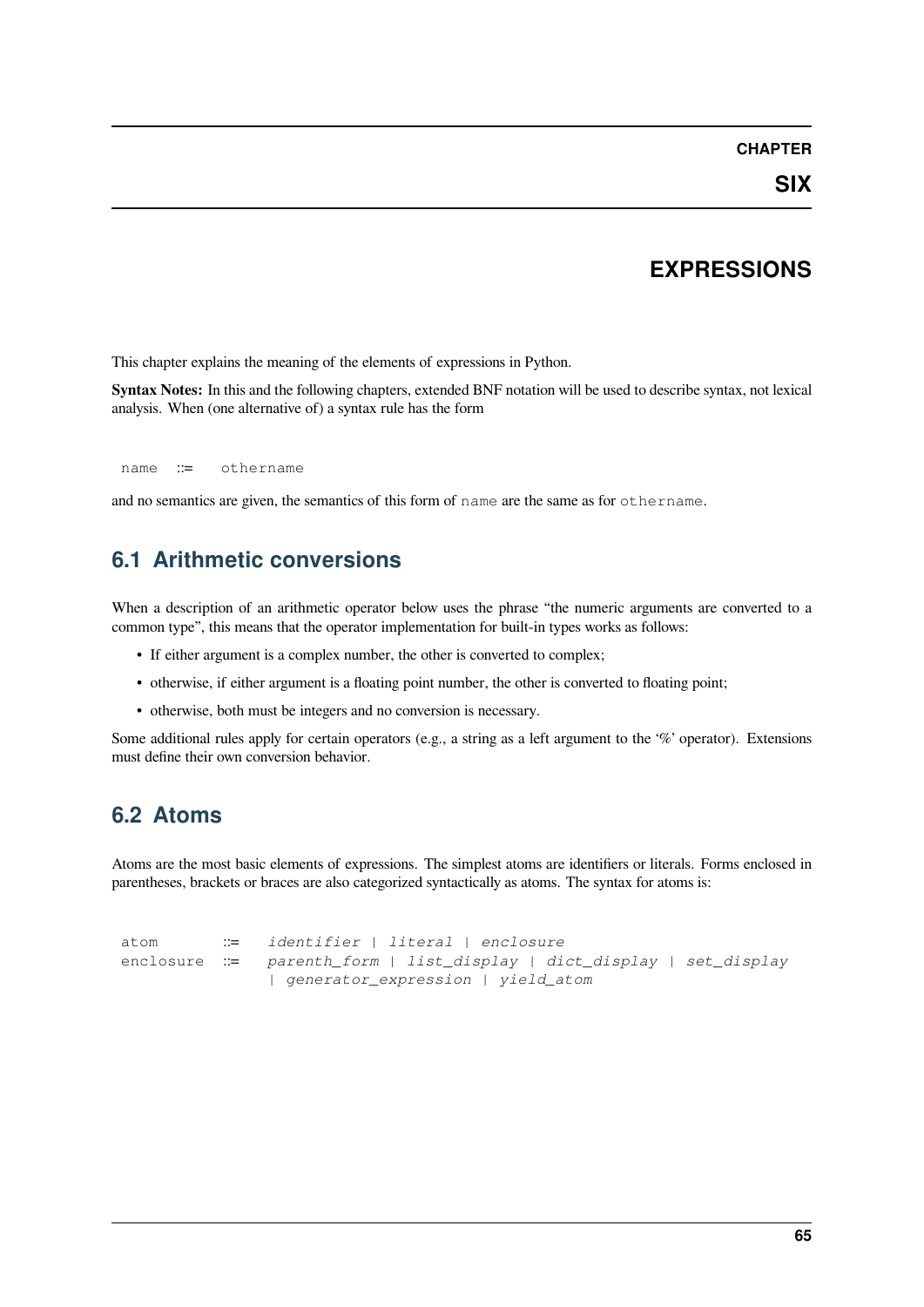## **6.2.1 Identifiers (Names)**

An identifier occurring as an atom is a name. See section *Identifiers and keywords* for lexical definition and section *Naming and binding* for documentation of naming and binding.

When the name is bound to an object, evaluation of the atom yields that object. When a name is not bound, an attempt to evaluate it raises a NameError exception.

**[Private name man](#page-52-0)gling:** When an identifier that textu[ally occurs in a class defi](#page-13-0)nition begins with two or more underscore characters and does not end in two or more underscores, it is considered a *private name* of that class. Private names are transformed to a longer form before code is generated for them. The transformation inserts the class name, with leading underscores removed and a single underscore inserted, in front of the name. For example, the identifier spam occurring in a class named Ham will be transformed to Ham spam. This transformation is independent of the syntactical context in which the identifier is used. If the transformed name is extremely long (longer than 255 characters), implementation defined truncation may happen. If the class name consists only of underscores, no transformation is done.

## **6.2.2 Literals**

Python supports string and bytes literals and various numeric literals:

```
literal ::= stringliteral | bytesliteral
              | integer | floatnumber | imagnumber
```
Evaluation of a literal yields an object of the given type (string, bytes, integer, floating point number, complex number) with the given value. The value may be approximated in the case of floating point and imaginary (complex) literals. See section *Literals* for details.

All literals correspond to immutable data types, and hence the object's identity is less important than its value. Multiple evaluations of literals with the same value (either the same occurrence in the program text or a different occurrence) may obtain [the sam](#page-15-0)e object or a different object with the same value.

## **6.2.3 Parenthesized forms**

A parenthesized form is an optional expression list enclosed in parentheses:

```
parenth form ::= "(" [starred expression] ")"
```
A parenthesized expression list yields whatever that expression list yields: if the list contains at least one comma, it yields a tuple; otherwise, it yields the single expression that makes up the expression list.

An empty pair of parentheses yields an empty tuple object. Since tuples are immutable, the same rules as for literals apply (i.e., two occurrences of the empty tuple may or may not yield the same object).

Note that tuples are not formed by the parentheses, but rather by use of the comma operator. The exception is the empty tuple, for which parentheses *are* required — allowing unparenthesized "nothing" in expressions would cause ambiguities and allow common typos to pass uncaught.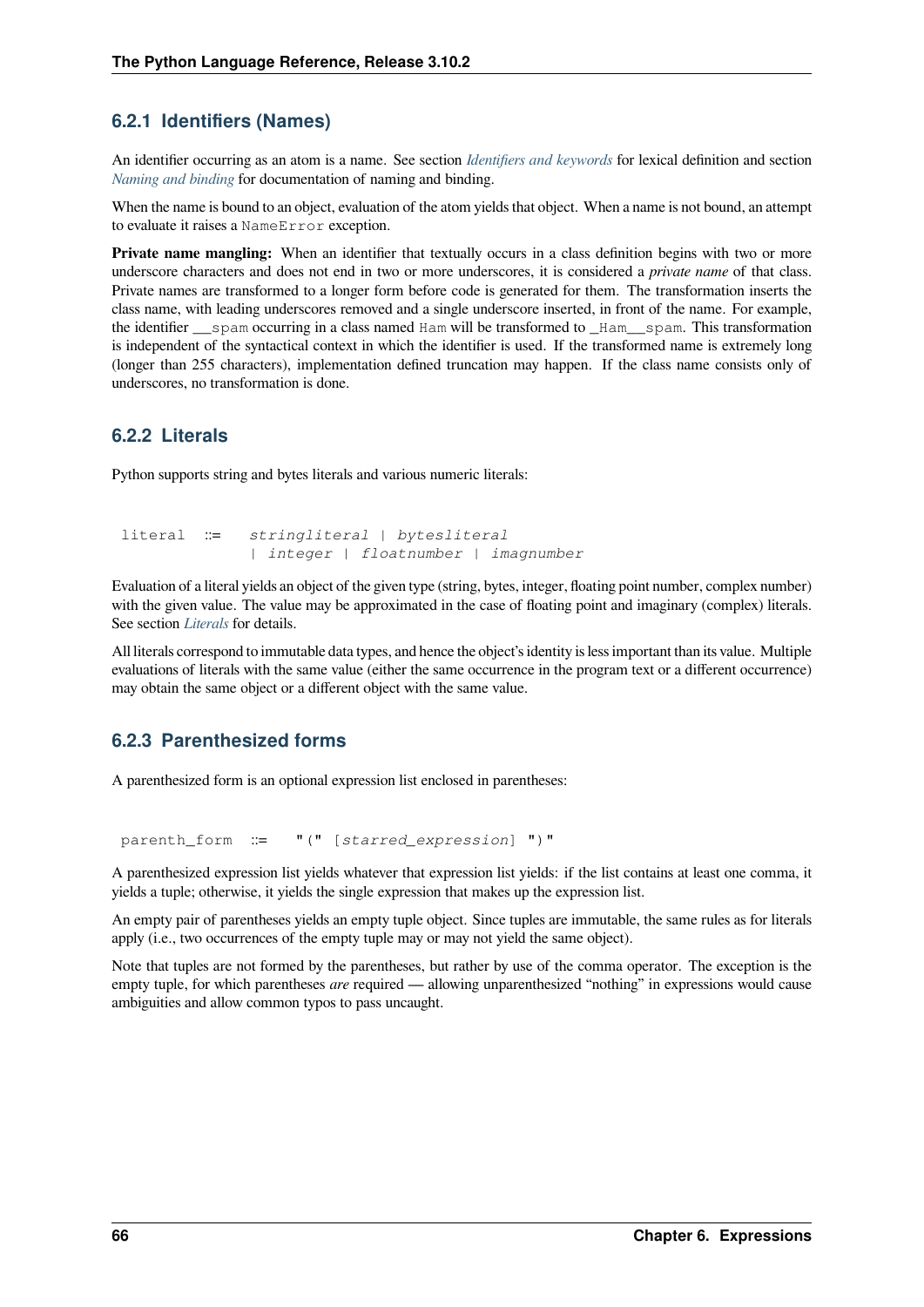## **6.2.4 Displays for lists, sets and dictionaries**

For constructing a list, a set or a dictionary Python provides special syntax called "displays", each of them in two flavors:

- either the container contents are listed explicitly, or
- they are computed via a set of looping and filtering instructions, called a *comprehension*.

Common syntax elements for comprehensions are:

|           | comprehension ::= assignment expression comp for                  |
|-----------|-------------------------------------------------------------------|
| comp for  | $\therefore$ ["async"] "for" target list "in" or test [comp iter] |
| comp iter | $ ::=$ comp for $ $ comp if                                       |
| comp if   | $ ::=$ "if" or test [comp iter]                                   |

The comprehension consists of a single expression followed by at least one  $f$ or clause and zero or more  $f$ or or i $f$ clauses. In this case, the elements of the new container are those that would be produced by considering each of the for or if clauses a block, nesting from left to right, and evaluating the expression to produce an element each time the innermost block is reached.

However, aside from the iterable expression in the leftmost  $f \circ r$  clause, the comprehension is executed in a separate implicitly nested scope. This ensures that names assigned to in the target list don't "leak" into the enclosing scope.

The iterable expression in the leftmost  $f \circ r$  clause is evaluated directly in the enclosing scope and then passed as an argument to the implicitly nested scope. Subsequent  $f \circ r$  clauses and any filter condition in the leftmost  $f \circ r$  clause cannot be evaluated in the enclosing scope as they may depend on the values obtained from the leftmost iterable. For example:  $[x * y for x in range(10) for y in range(x, x+10)].$ 

To ensure the comprehension always results in a container of the appropriate type, yield and yield from expressions are prohibited in the implicitly nested scope.

Since Python 3.6, in an *async def* function, an async for clause may be used to iterate over a *asynchronous iterator*. A comprehension in an async def function may consist of either a for or async for clause following the leading expression, may contain additional for or async for clauses, and may also use *await* expressions. If a comprehension contains either async for clauses or await expressions it is called an *asynchronous comprehension*. An asynchron[ous comprehen](#page-119-0)sion may suspend the execution of the coroutine function in wh[ich it appears.](#page-137-0) [See also](#page-137-0) **PEP 530**.

New in version 3.6: Asynchronous comprehensions were introduced.

Changed in version 3.8: yield and yield from prohibited in the implicitly nested scope.

### **6.2.5 List displays**

A list display is a possibly empty series of expressions enclosed in square brackets:

list\_display ::= "[" [*starred\_list* | *comprehension*] "]"

A list display yields a new list object, the contents being specified by either a list of expressions or a comprehension. When a comma-separated list of expressions is supplied, its elements are evaluated from left to right and placed into the list object in that order. When a comprehension is supplied, the list is constructed from the elements resulting from the comprehension.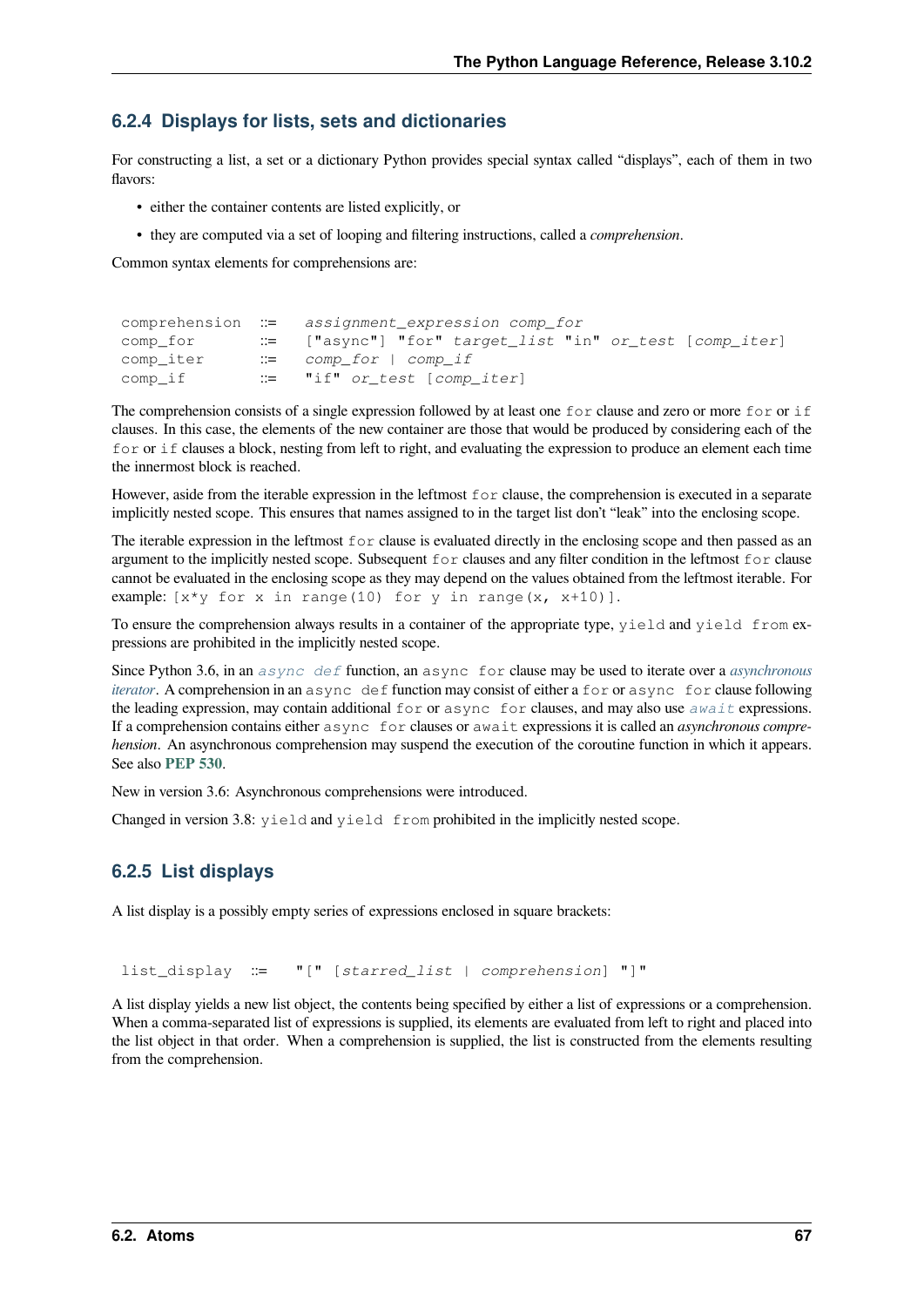### **6.2.6 Set displays**

A set display is denoted by curly braces and distinguishable from dictionary displays by the lack of colons separating keys and values:

set\_display ::= "{" (*starred\_list* | *comprehension*) "}"

A set display yields a new mutable set object, the contents being specified by either a sequence of expressions or a comprehension. When a comma-separated list of expressions is supplied, its elements are evaluated from left to right and added to the set object. When a comprehension is supplied, the set is constructed from the elements resulting from the comprehension.

An empty set cannot be constructed with  $\{\}$ ; this literal constructs an empty dictionary.

#### **6.2.7 Dictionary displays**

A dictionary display is a possibly empty series of key/datum pairs enclosed in curly braces:

```
dict_display ::= "{" [key_datum_list | dict_comprehension] "}"
key_datum_list ::= key_datum ("," key_datum)* [","]
key_datum ::= expression ":" expression | "**" or_expr
dict_comprehension ::= expression ":" expression comp_for
```
A dictionary display yields a new dictionary object.

If a comma-separated sequence of key/datum pairs is given, they are evaluated from left to right to define the entries of the dictionary: each key object is used as a key into the dictionary to store the corresponding datum. This means that you can specify the same key multiple times in the key/datum list, and the final dictionary's value for that key will be the last one given.

A double asterisk \*\* denotes *dictionary unpacking*. Its operand must be a *mapping*. Each mapping item is added to the new dictionary. Later values replace values already set by earlier key/datum pairs and earlier dictionary unpackings.

New in version 3.5: Unpacking into dictionary displays, originally proposed by **PEP 448**.

A dict comprehension, in contrast to list and set comprehensions, ne[eds two e](#page-143-0)xpressions separated with a colon followed by the usual "for" and "if" clauses. When the comprehension is run, the resulting key and value elements are inserted in the new dictionary in the order they are produced.

Restrictions on the types of the key values are listed earlier in section *The standa[rd type hier](https://www.python.org/dev/peps/pep-0448)archy*. (To summarize, the key type should be *hashable*, which excludes all mutable objects.) Clashes between duplicate keys are not detected; the last datum (textually rightmost in the display) stored for a given key value prevails.

Changed in version 3.8: Prior to Python 3.8, in dict comprehensions, the evaluation order of key and value was not well-defined. In CPython, the value was evaluated before the key. [Starting with 3.8, the key is](#page-23-0) evaluated before the value, as proposed by **[PEP 5](#page-141-0)72**.

### **6.2.8 Generator expressions**

A generator expressio[n is a com](https://www.python.org/dev/peps/pep-0572)pact generator notation in parentheses:

generator\_expression ::= "(" *expression comp\_for* ")"

A generator expression yields a new generator object. Its syntax is the same as for comprehensions, except that it is enclosed in parentheses instead of brackets or curly braces.

Variables used in the generator expression are evaluated lazily when the *\_\_next\_\_()* method is called for the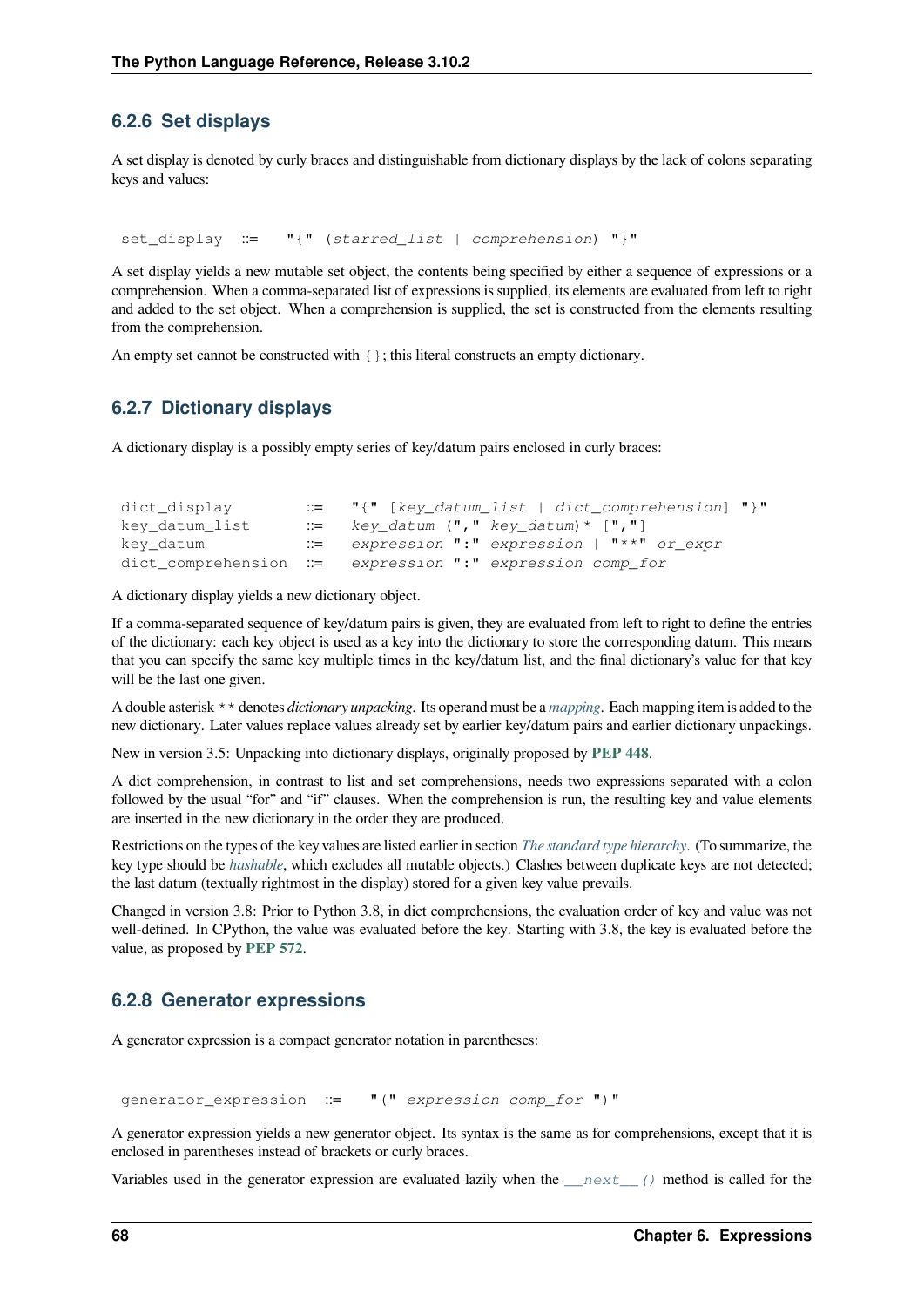generator object (in the same fashion as normal generators). However, the iterable expression in the leftmost for clause is immediately evaluated, so that an error produced by it will be emitted at the point where the generator expression is defined, rather than at the point where the first value is retrieved. Subsequent for clauses and any filter condition in the leftmost for clause cannot be evaluated in the enclosing scope as they may depend on the values obtained from the leftmost iterable. For example:  $(x*y for x in range(10) for y in range(x,$  $x+10)$ ).

The parentheses can be omitted on calls with only one argument. See section *Calls* for details.

To avoid interfering with the expected operation of the generator expression itself, yield and yield from expressions are prohibited in the implicitly defined generator.

If a generator expression contains either async for clauses or *await* e[xpress](#page-79-0)ions it is called an *asynchronous generator expression*. An asynchronous generator expression returns a new asynchronous generator object, which is an asynchronous iterator (see *Asynchronous Iterators*).

New in version 3.6: Asynchronous generator expressions were intr[oduced.](#page-81-0)

Changed in version 3.7: Prior to Python 3.7, asynchronous generator expressions could only appear in *async def* coroutines. Starting with 3.7, [any function can use as](#page-51-0)ynchronous generator expressions.

Changed in version 3.8: yield and yield from prohibited in the implicitly nested scope.

## **6.2.9 Yield expressions**

```
yield_atom ::= "(" yield_expression ")"
yield_expression ::= "yield" [expression_list | "from" expression]
```
The yield expression is used when defining a *generator* function or an *asynchronous generator* function and thus can only be used in the body of a function definition. Using a yield expression in a function's body causes that function to be a generator function, and using it in an *async def* function's body causes that coroutine function to be an asynchronous generator function. For example:

```
def gen(): # defines a generator function
   yield 123
async def agen(): # defines an asynchronous generator function
    yield 123
```
Due to their side effects on the containing scope, yield expressions are not permitted as part of the implicitly defined scopes used to implement comprehensions and generator expressions.

Changed in version 3.8: Yield expressions prohibited in the implicitly nested scopes used to implement comprehensions and generator expressions.

Generator functions are described below, while asynchronous generator functions are described separately in section *Asynchronous generator functions*.

When a generator function is called, it returns an iterator known as a generator. That generator then controls the execution of the generator function. The execution starts when one of the generator's methods is called. At that time, the execution proceeds to the first yield expression, where it is suspended again, returning the value of *[expression\\_list](#page-76-0)* to the generator's caller. By suspended, we mean that all local state is retained, including the current bindings of local variables, the instruction pointer, the internal evaluation stack, and the state of any exception handling. When the execution is resumed by calling one of the generator's methods, the function can proceed exactly as if the yield expression were just another external call. The value of the yield expression after resuming depends on the method which resumed the execution. If *\_\_next\_\_()* is used (typically via either a *for* or the next() builtin) then the result is None. Otherwise, if *send()* is used, then the result will be the value passed in to that method.

All of this makes generator functions quite similar to coroutines; they yield multiple times, they have more than one entry point and their execution can be suspend[ed. The only diff](#page-75-0)erence is that a generator fu[nction](#page-103-0) cannot control where the execution should continue after it yiel[ds; the co](#page-75-1)ntrol is always transferred to the generator's caller.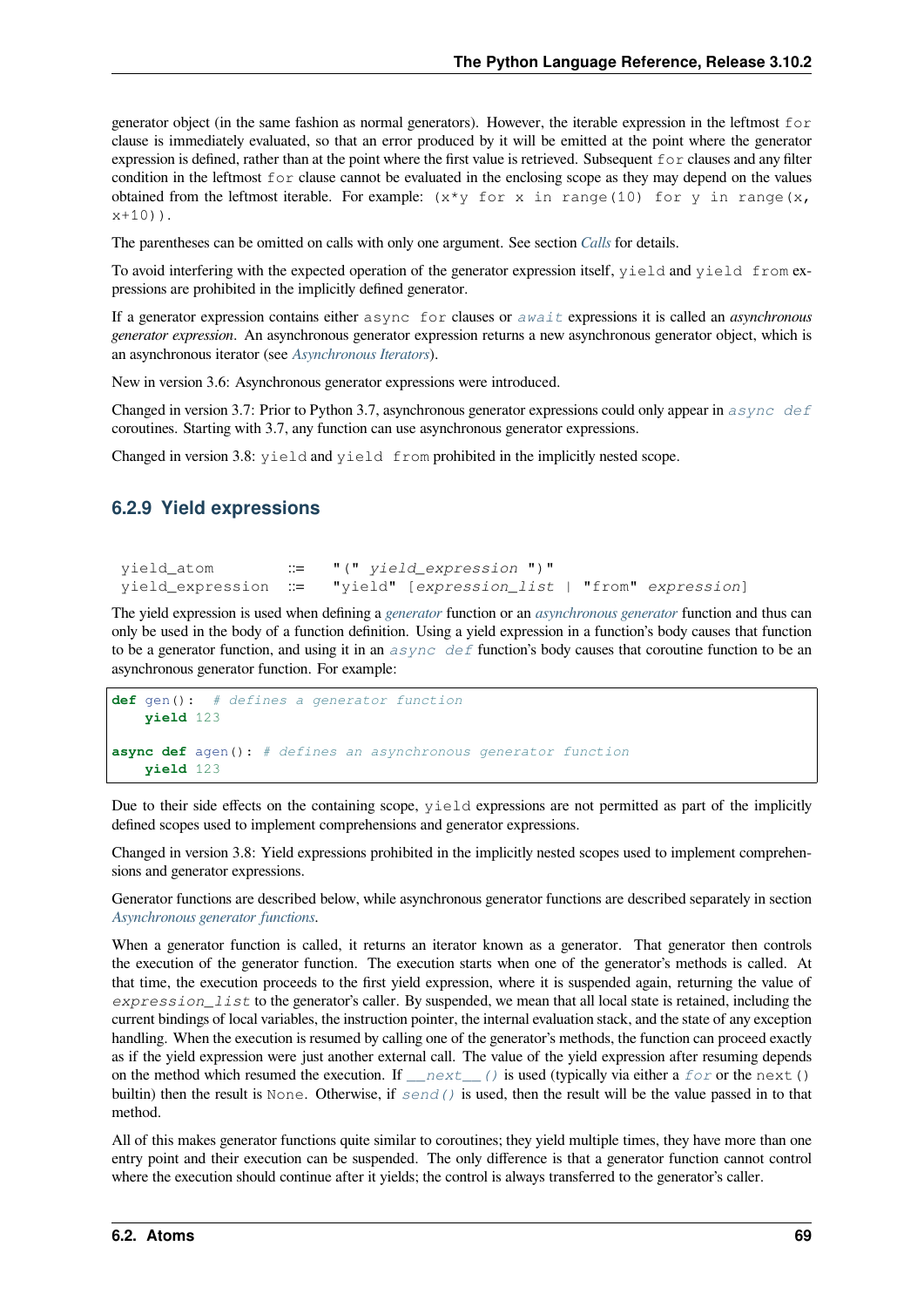Yield expressions are allowed anywhere in a  $txy$  construct. If the generator is not resumed before it is finalized (by reaching a zero reference count or by being garbage collected), the generator-iterator's *close()* method will be called, allowing any pending *finally* clauses to execute.

When  $y$  ield from  $\langle \exp r \rangle$  is used, the supplied expression must be an iterable. The values produced by iterating that iterable are passed directly to the caller [of the](#page-104-0) current generator's methods. Any values passed in with *send()* and any exceptions passed in with  $throw()$  are passed to the underlying iterator if it h[as the appro](#page-75-2)priate methods. If this is not the case, then *s[end\(\)](#page-104-0)* will raise AttributeError or TypeError, while *throw()* will just raise the passed in exception immediately.

When the underlying iterator is complete, the value attribute of the raised StopIteration instance [becomes](#page-75-1) the value of the yield expression. [It can be e](#page-75-3)ither set explicitly when raising StopIter[ation](#page-75-3), or automatically whenthe subiterator is a g[enerator \(](#page-75-1)by returning a value from the subgenerator).

Changed in version 3.3: Added yield from  $\langle \exp r \rangle$  to delegate control flow to a subiterator.

The parentheses may be omitted when the yield expression is the sole expression on the right hand side of an assignment statement.

**See also:**

- **PEP 255 Simple Generators** The proposal for adding generators and the *yield* statement to Python.
- **PEP 342 Coroutines via Enhanced Generators** The proposal to enhance the API and syntax of generators, making them usable as simple coroutines.
- **[PEP 380](https://www.python.org/dev/peps/pep-0255) Syntax for Delegating to a Subgenerator** The proposal to intr[oduce th](#page-95-0)e yield\_from syntax, mak[ing](https://www.python.org/dev/peps/pep-0342) delegation to subgenerators easy.
- **PEP 525 Asynchronous Generators** The proposal that expanded on **PEP 492** by adding generator capabilities [to c](https://www.python.org/dev/peps/pep-0380)oroutine functions.

#### **[Generat](https://www.python.org/dev/peps/pep-0525)or-iterator methods**

This subsection describes the methods of a generator iterator. They can be used to control the execution of a generator function.

Note that calling any of the generator methods below when the generator is already executing raises a ValueError exception.

```
generator.__next__()
```
<span id="page-75-0"></span>Starts the execution of a generator function or resumes it at the last executed yield expression. When a generator function is resumed with a *\_\_next\_\_()* method, the current yield expression always evaluates to None. The execution then continues to the next yield expression, where the generator is suspended again, and the value of the *expression\_list* is returned to *\_\_next\_\_()*'s caller. If the generator exits without yielding another value, a StopIteration exception is raised.

Thismethod is normally c[alled implicitly,](#page-75-0) e.g. by a *for* loop, or by the built-in next () function.

generator.**send**(*value*)

Resumes the execution and "sends" a value in[to the generator](#page-75-0) function. The *value* argument becomes the result of the current yield expression. The *send()* method returns the next value yielded by the generator, or raises StopIteration if the generator exits without y[ieldin](#page-103-0)g another value. When *send()* is called to start the generator, it must be called with None as the argument, because there is no yield expression that could receive the value.

```
generator.throw(type[, value[, traceback ] ])
```
Raises an exception of type type at the point where the generator was pause[d, and ret](#page-75-1)urns the next value yielded by the generator function. If the generator exits without yielding another value, a StopIteration exception is raised. If the generator function does not catch the passed-in exception, or raises a different exception, then that exception propagates to the caller.

```
generator.close()
```
<span id="page-75-2"></span>Raises a GeneratorExit at the point where the generator function was paused. If the generator function then exits gracefully, is already closed, or raises GeneratorExit (by not catching the exception), close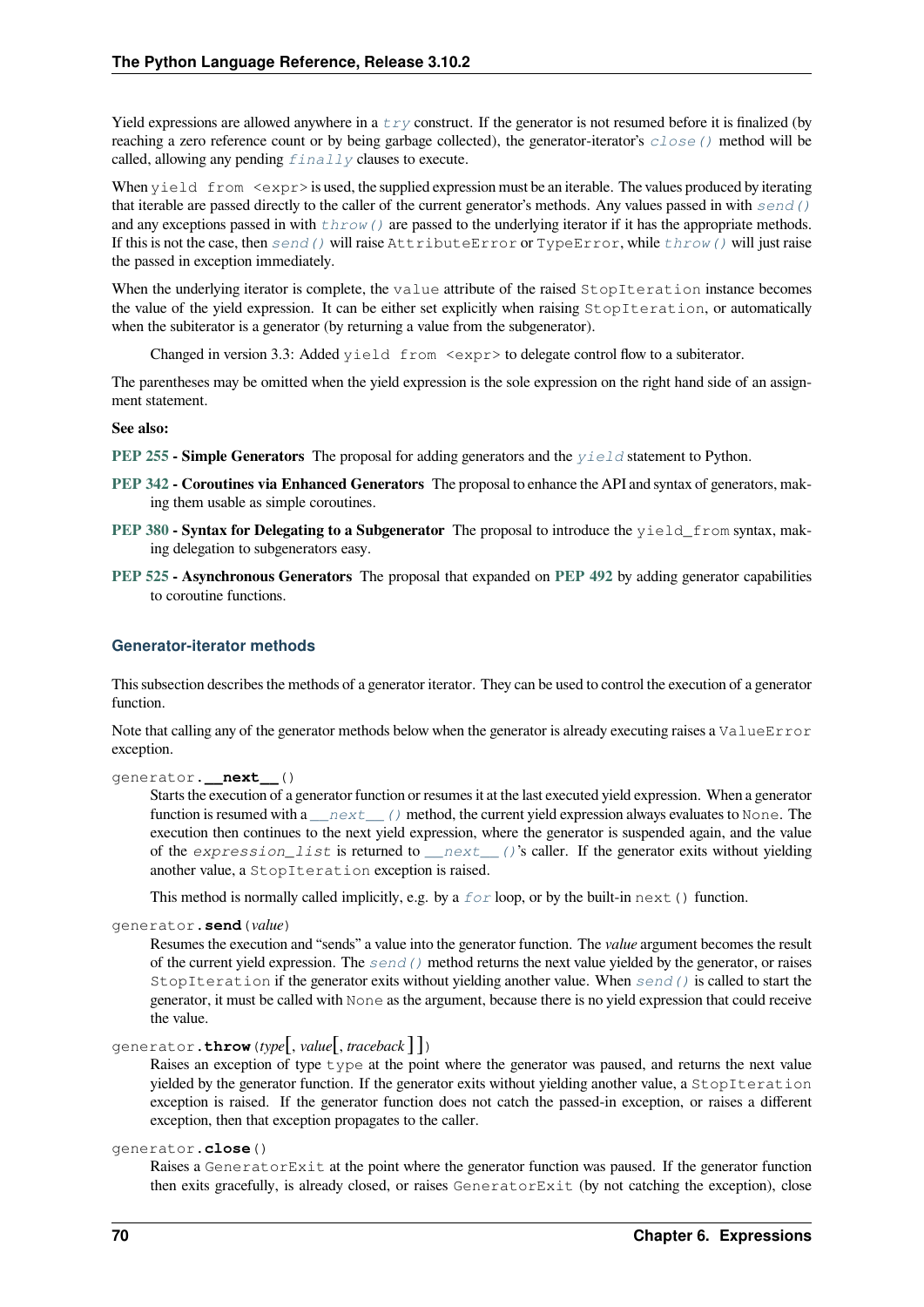returns to its caller. If the generator yields a value, a RuntimeError is raised. If the generator raises any other exception, it is propagated to the caller. *close()* does nothing if the generator has already exited due to an exception or normal exit.

#### **Examples**

Here is a simple example that demonstrates the behavior of generators and generator functions:

```
>>> def echo(value=None):
... print("Execution starts when 'next()' is called for the first time.")
... try:
... while True:
... try:
... value = (yield value)
... except Exception as e:
... value = e
... finally:
... print("Don't forget to clean up when 'close()' is called.")
...
>>> generator = echo(1)
>>> print(next(generator))
Execution starts when 'next()' is called for the first time.
1
>>> print(next(generator))
None
>>> print(generator.send(2))
2
>>> generator.throw(TypeError, "spam")
TypeError('spam',)
>>> generator.close()
Don't forget to clean up when 'close()' is called.
```
For examples using yield from, see pep-380 in "What's New in Python."

#### **Asynchronous generator functions**

The presence of a yield expression in a function or method defined using *async def* further defines the function as an *asynchronous generator* function.

<span id="page-76-0"></span>When an asynchronous generator function is called, it returns an asynchronous iterator known as an asynchronous generator object. That object then controls the execution of the generator function. An asynchronous generator object is typically used in an *async for* statement in a coroutine function an[alogously to ho](#page-119-0)w a generator object would be used in a *for* [statement.](#page-137-1)

Calling one of the asynchronous generator's methods returns an *awaitable* object, and the execution starts when this object is awaited on. At that time, the execution proceeds to the first yield expression, where it is suspended again, returning the value of *[expression](#page-119-1)\_list* to the awaiting coroutine. As with a generator, suspension means that all local state is [retain](#page-103-0)ed, including the current bindings of local variables, the instruction pointer, the internal evaluation stack, and the state of any exception handling. When the executi[on is resum](#page-137-2)ed by awaiting on the next object returned by the asynchronous generator's methods, the function can proceed exactly as if the yield expression were just another external call. The value of the yield expression after resuming depends on the method which resumed the execution. If *\_\_anext\_\_()* is used then the result is None. Otherwise, if *asend()* is used, then the result will be the value passed in to that method.

If an asynchronous generator happens to exit early by *break*, the caller task being cancelled, or other exceptions, the generator's async cleanup code will run and possibly raise exceptions or access context variables in an unexpected c[ontext–perhaps aft](#page-77-0)er the lifetime of tasks it depends, or during [the event lo](#page-77-1)op shutdown when the async-generator garbage collection hook is called. To prevent this, the caller must explicitly close the async generator by calling *aclose()* method to finalize the generator and ultim[ately det](#page-97-0)ach it from the event loop.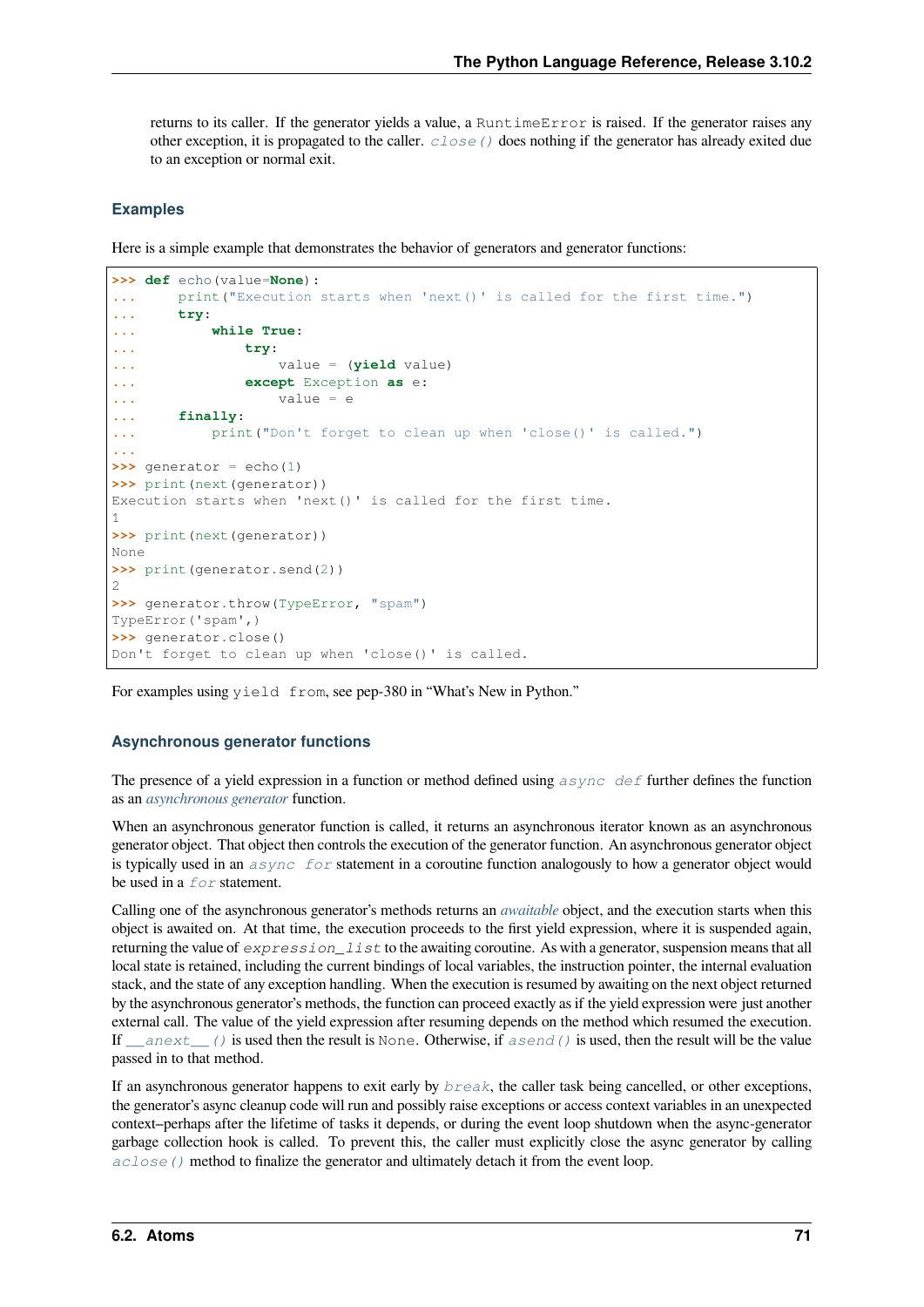In an asynchronous generator function, yield expressions are allowed anywhere in a  $t<sub>Y</sub>y$  construct. However, if an asynchronous generator is not resumed before it is finalized (by reaching a zero reference count or by being garbage collected), then a yield expression within a try construct could result in a failure to execute pending *finally* clauses. In this case, it is the responsibility of the event loop or scheduler running the asynchronous generator to call the asynchronous generator-iterator's *aclose()* method and run the resulting cor[outine](#page-104-0) object, thus allowing any pending finally clauses to execute.

To take care of finalization upon event loop termination, an event loop should define a *finalizer* function [which takes](#page-104-0) an asynchronous generator-iterator and presumably calls *aclose()* and executes the coroutine. This *finalizer* may be registered by calling sys.set\_[asyncgen\\_](#page-77-2)hooks(). When first iterated over, an asynchronous generatoriterator will store the registered *finalizer* to be called upon finalization. For a reference example of a *finalizer* method see the implementation of asyncio.Loop.shutdown\_asyncgens in Lib/asyncio/base\_events.py.

The expression  $y$  i eld from  $\langle \exp r \rangle$  is a syntax err[or when used](#page-77-2) in an asynchronous generator function.

#### **Asynchronous generator-iterator methods**

This subsection describes the methods of an asynchronous generator iterator, which are used to control the execution of a generator function.

#### **coroutine** agen.**\_\_anext\_\_**()

<span id="page-77-0"></span>Returns an awaitable which when run starts to execute the asynchronous generator or resumes it at the last executed yield expression. When an asynchronous generator function is resumed with an *\_\_anext\_\_()* method, the current yield expression always evaluates to None in the returned awaitable, which when run will continue to the next yield expression. The value of the *expression\_list* of the yield expression is the value of the StopIteration exception raised by the completing coroutine. If the asynchronous generator exits without yielding another value, the awaitable instead raises a StopAsyncIteration [exception,](#page-77-0) signalling that the asynchronous iteration has completed.

This method is normally called implicitly by a *async for* loop.

#### **coroutine** agen.**asend**(*value*)

<span id="page-77-1"></span>Returns an awaitable which when run resumes the execution of the asynchronous generator. As with the *send()* method for a generator, this "sends" a value into the asynchronous generator function, and the *value* argument becomes the result of the curr[ent yield expre](#page-119-1)ssion. The awaitable returned by the *asend()* method will return the next value yielded by the generator as the value of the raised StopIteration, or raises StopAsyncIteration if the asynchronous generator exits without yielding another value. When *[asend\(\)](#page-75-1)* is called to start the asynchronous generator, it must be called with None as the argument, because there is no yield expression that could receive the value.

#### **coroutine** agen.**athrow**(*type*[, *value*[, *traceback* ] ])

Returns an awaitable that raises an exception of type type at the point where the asynchronous gener[ator was p](#page-77-1)aused, and returns the next value yielded by the generator function as the value of the raised StopIteration exception. If the asynchronous generator exits without yielding another value, a StopAsyncIteration exception is raised by the awaitable. If the generator function does not catch the passed-in exception, or raises a different exception, then when the awaitable is run that exception propagates to the caller of the awaitable.

#### **coroutine** agen.**aclose**()

<span id="page-77-2"></span>Returns an awaitable that when run will throw a GeneratorExit into the asynchronous generator function at the point where it was paused. If the asynchronous generator function then exits gracefully, is already closed, or raises GeneratorExit (by not catching the exception), then the returned awaitable will raise a StopIteration exception. Any further awaitables returned by subsequent calls to the asynchronous generator will raise a StopAsyncIteration exception. If the asynchronous generator yields a value, a RuntimeError is raised by the awaitable. If the asynchronous generator raises any other exception, it is propagated to the caller of the awaitable. If the asynchronous generator has already exited due to an exception or normal exit, then further calls to *aclose()* will return an awaitable that does nothing.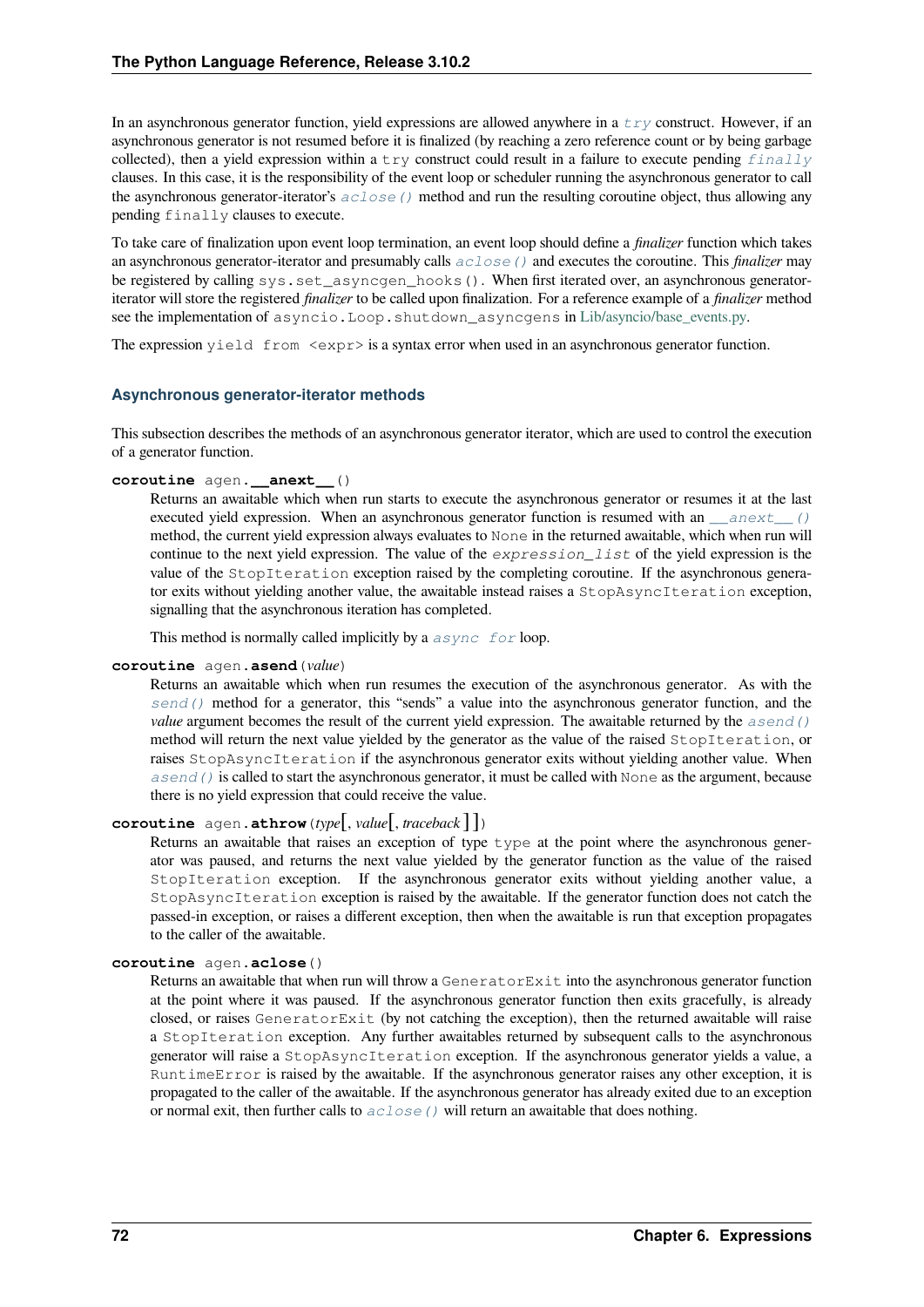# **6.3 Primaries**

<span id="page-78-0"></span>Primaries represent the most tightly bound operations of the language. Their syntax is:

```
primary ::= atom | attributeref | subscription | slicing | call
```
### **6.3.1 Attribute references**

An attribute reference is a primary followed by a period and a name:

```
attributeref ::= primary "." identifier
```
The primary must evaluate to an object of a type that supports attribute references, which most objects do. This object is then asked to produce the attribute whose name is the identifier. This production can be customized by overriding the \_\_getattr\_\_() method. If this attribute is not available, the exception AttributeError is raised. Otherwise, the type and value of the object produced is determined by the object. Multiple evaluations of the same attribute reference may yield different objects.

### **6.3.2 Subscriptions**

Subscription of a sequence (string, tuple or list) or mapping (dictionary) object usually selects an item from the collection:

subscription ::= *primary* "[" *expression\_list* "]"

The primary must evaluate to an object that supports subscription (lists or dictionaries for example). User-defined objects can support subscription by defining a \_\_getitem\_\_() method.

For built-in objects, there are two types of objects that support subscription:

If the primary is a mapping, the expression list must evaluate to an object whose value is one of the keys of the mapping, and the subscription selects the value in the mapping that corresponds to that key. (The expression list is a tuple except if it has exactly one item.)

If the primary is a sequence, the expression list must evaluate to an integer or a slice (as discussed in the following section).

The formal syntax makes no special provision for negative indices in sequences; however, built-in sequences all provide a \_\_getitem\_\_() method that interprets negative indices by adding the length of the sequence to the index (so that  $x[-1]$  selects the last item of x). The resulting value must be a nonnegative integer less than the number of items in the sequence, and the subscription selects the item whose index is that value (counting from zero). Since the support for negative indices and slicing occurs in the object's  $q$ etitem () method, subclasses overriding this method will need to explicitly add that support.

A string's items are characters. A character is not a separate data type but a string of exactly one character.

Subscription of certain *classes* or *types* creates a generic alias. In this case, user-defined classes can support subscription by providing a \_\_class\_getitem\_\_() classmethod.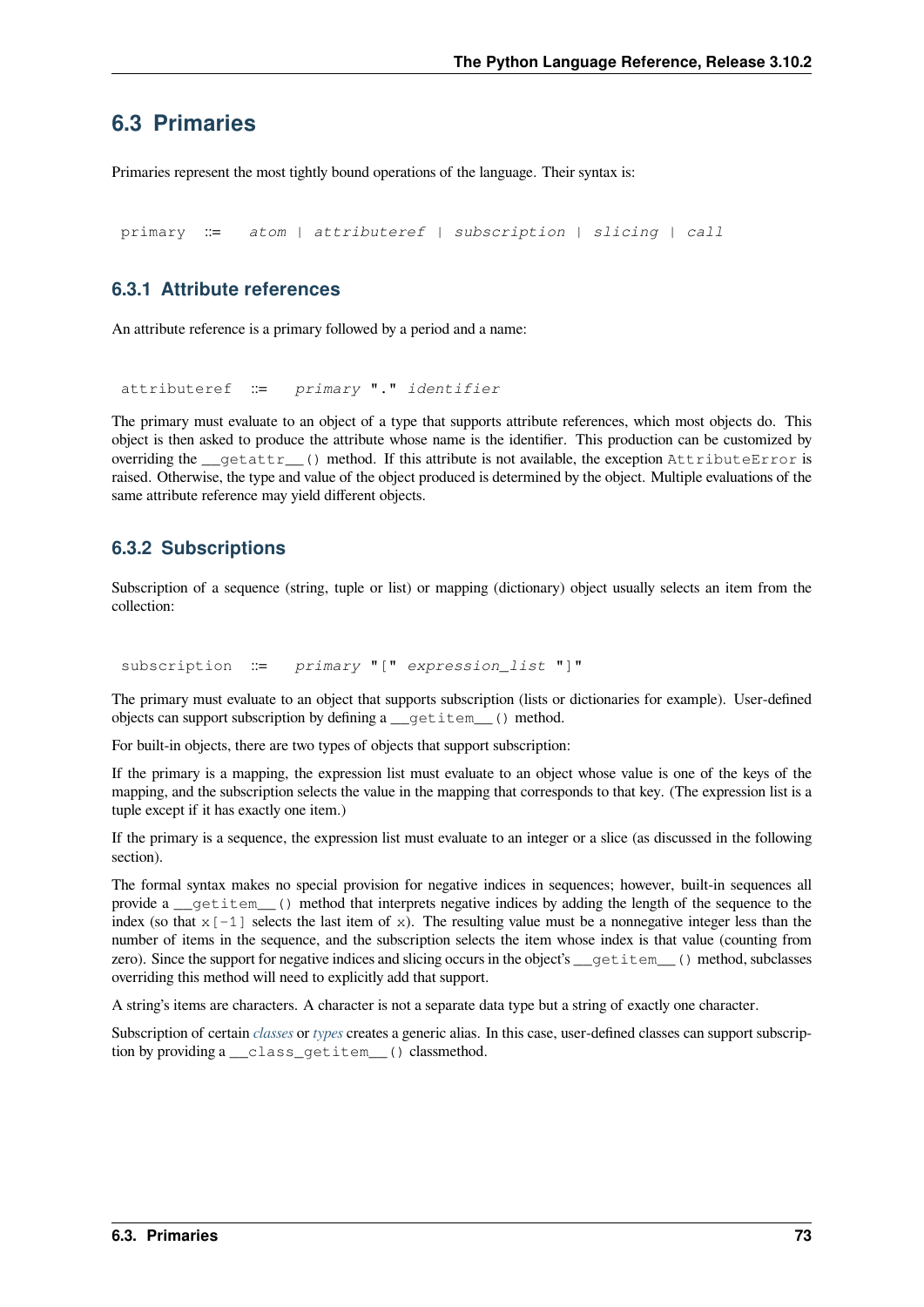### **6.3.3 Slicings**

A slicing selects a range of items in a sequence object (e.g., a string, tuple or list). Slicings may be used as expressions or as targets in assignment or *del* statements. The syntax for a slicing:

| slicing                    | $ ::=$ primary "[" slice list "]"                                 |
|----------------------------|-------------------------------------------------------------------|
| slice list                 | $\mathrel{::}=$ slice_item ("," slice_item)* [","]                |
|                            | slice item := expression   proper slice                           |
|                            | proper_slice ::= [lower_bound] ":" [upper_bound] [ ":" [stride] ] |
| lower bound ::= expression |                                                                   |
| upper bound ::= expression |                                                                   |
| stride                     | := expression                                                     |

There is ambiguity in the formal syntax here: anything that looks like an expression list also looks like a slice list, so any subscription can be interpreted as a slicing. Rather than further complicating the syntax, this is disambiguated by defining that in this case the interpretation as a subscription takes priority over the interpretation as a slicing (this is the case if the slice list contains no proper slice).

The semantics for a slicing are as follows. The primary is indexed (using the same  ${\_}getitem$  () method as normal subscription) with a key that is constructed from the slice list, as follows. If the slice list contains at least one comma, the key is a tuple containing the conversion of the slice items; otherwise, the conversion of the lone slice item is the key. The conversion of a slice item that is an expression is that expression. The conversion of a proper slice is a slice object (see section *The standard type hierarchy*) whose start, stop and step attributes are the values of the expressions given as lower bound, upper bound and stride, respectively, substituting None for missing expressions.

### **6.3.4 Calls**

<span id="page-79-0"></span>A call calls a callable object (e.g., a *function*) with a possibly empty series of *arguments*:

| call            | $\mathrel{\mathop:}=$                               | primary "(" [argument_list [","]   comprehension] ")"                       |
|-----------------|-----------------------------------------------------|-----------------------------------------------------------------------------|
| arqument list   | $\therefore =$                                      | positional_arguments ["," starred_and_keywords]                             |
|                 |                                                     | ["," keywords_arguments]                                                    |
|                 |                                                     | starred_and_keywords ["," keywords_arguments]                               |
|                 |                                                     | keywords_arguments                                                          |
|                 |                                                     | positional_arguments ::= positional_item $\langle " , "$ positional_item) * |
| positional item | $\mathbb{R}^n \times \mathbb{R}^n \to \mathbb{R}^n$ | assignment_expression   "*" expression                                      |
|                 |                                                     | starred_and_keywords ::= ("*" expression   keyword_item)                    |
|                 |                                                     | (", " "*" expression   ", " keyword_item) *                                 |
|                 |                                                     | keywords_arguments ::= (keyword_item   "**" expression)                     |
|                 |                                                     | ("," keyword_item   "," "**" expression)*                                   |
| keyword item    |                                                     | := identifier "=" expression                                                |

An optional trailing comma may be present after the positional and keyword arguments but does not affect the semantics.

The primary must evaluate to a callable object (user-defined functions, built-in functions, methods of built-in objects, class objects, methods of class instances, and all objects having a \_\_call\_\_() method are callable). All argument expressions are evaluated before the call is attempted. Please refer to section *Function definitions* for the syntax of formal *parameter* lists.

If keyword arguments are present, they are first converted to positional arguments, as follows. First, a list of unfilled slots is created for the formal parameters. If there are N positional arguments, they are placed in the first N slots. Next, for each keyword argument, the identifier is used to determine the corr[esponding slot \(if th](#page-116-0)e identifier is the samea[s the first fo](#page-144-0)rmal parameter name, the first slot is used, and so on). If the slot is already filled, a  $TypeError$ exception is raised. Otherwise, the value of the argument is placed in the slot, filling it (even if the expression is None, it fills the slot). When all arguments have been processed, the slots that are still unfilled are filled with the corresponding default value from the function definition. (Default values are calculated, once, when the function is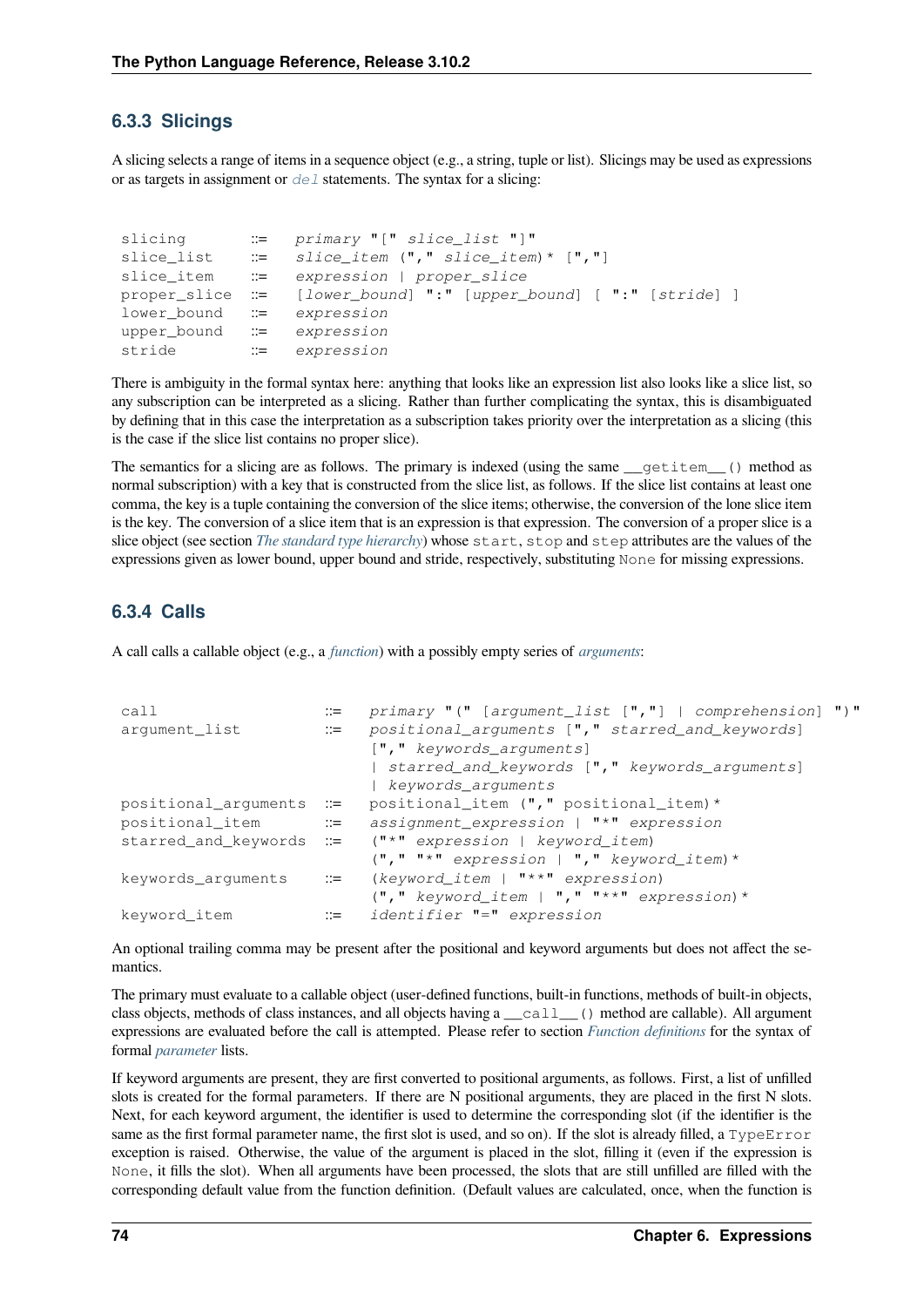defined; thus, a mutable object such as a list or dictionary used as default value will be shared by all calls that don't specify an argument value for the corresponding slot; this should usually be avoided.) If there are any unfilled slots for which no default value is specified, a TypeError exception is raised. Otherwise, the list of filled slots is used as the argument list for the call.

**CPython implementation detail:** An implementation may provide built-in functions whose positional parameters do not have names, even if they are 'named' for the purpose of documentation, and which therefore cannot be supplied by keyword. In CPython, this is the case for functions implemented in C that use  $PvArg$  ParseTuple() to parse their arguments.

If there are more positional arguments than there are formal parameter slots, a TypeError exception is raised, unless a formal parameter using the syntax \*identifier is present; in this case, that formal parameter receives a tuple containing the excess positional arguments (or an empty tuple if there were no excess positional arguments).

If any keyword argument does not correspond to a formal parameter name, a  $TypeError$  exception is raised, unless a formal parameter using the syntax \*\*identifier is present; in this case, that formal parameter receives a dictionary containing the excess keyword arguments (using the keywords as keys and the argument values as corresponding values), or a (new) empty dictionary if there were no excess keyword arguments.

If the syntax \*expression appears in the function call, expression must evaluate to an *iterable*. Elements from these iterables are treated as if they were additional positional arguments. For the call  $f(x1, x2, *y, x3)$ x3, x4), if *y* evaluates to a sequence *y1*, …, *yM*, this is equivalent to a call with M+4 positional arguments *x1*, *x2*, *y1*, …, *yM*, *x3*, *x4*.

A consequence of this is that although the \*expression syntax may appear *after* explicit key[word ar](#page-142-0)guments, it is processed *before* the keyword arguments (and any \*\*expression arguments – see below). So:

```
>>> def f(a, b):
... print(a, b)
...
>>> f(b=1, * (2,))2 1
>>> f(a=1, * (2,))Traceback (most recent call last):
 File "<stdin>", line 1, in <module>
TypeError: f() got multiple values for keyword argument 'a'
\Rightarrow f(1, * (2,))1 2
```
It is unusual for both keyword arguments and the \*expression syntax to be used in the same call, so in practice this confusion does not arise.

If the syntax \*\*expression appears in the function call, expression must evaluate to a *mapping*, the contents of which are treated as additional keyword arguments. If a keyword is already present (as an explicit keyword argument, or from another unpacking), a TypeError exception is raised.

Formal parameters using the syntax \*identifier or \*\*identifier cannot be used as p[ositional](#page-143-0) argument slots or as keyword argument names.

Changed in version 3.5: Function calls accept any number of  $*$  and  $**$  unpackings, positional arguments may follow iterable unpackings (\*), and keyword arguments may follow dictionary unpackings (\*\*). Originally proposed by **PEP 448**.

A call always returns some value, possibly None, unless it raises an exception. How this value is computed depends on the type of the callable object.

[If it is—](https://www.python.org/dev/peps/pep-0448)

- **a user-defined function:** The code block for the function is executed, passing it the argument list. The first thing the code block will do is bind the formal parameters to the arguments; this is described in section *Function definitions*. When the code block executes a *return* statement, this specifies the return value of the function call.
- **a built-in function or method:** The result is up to the interpreter; see built-in-funcs for the descriptions o[f built-in](#page-116-0) [functions a](#page-116-0)nd methods.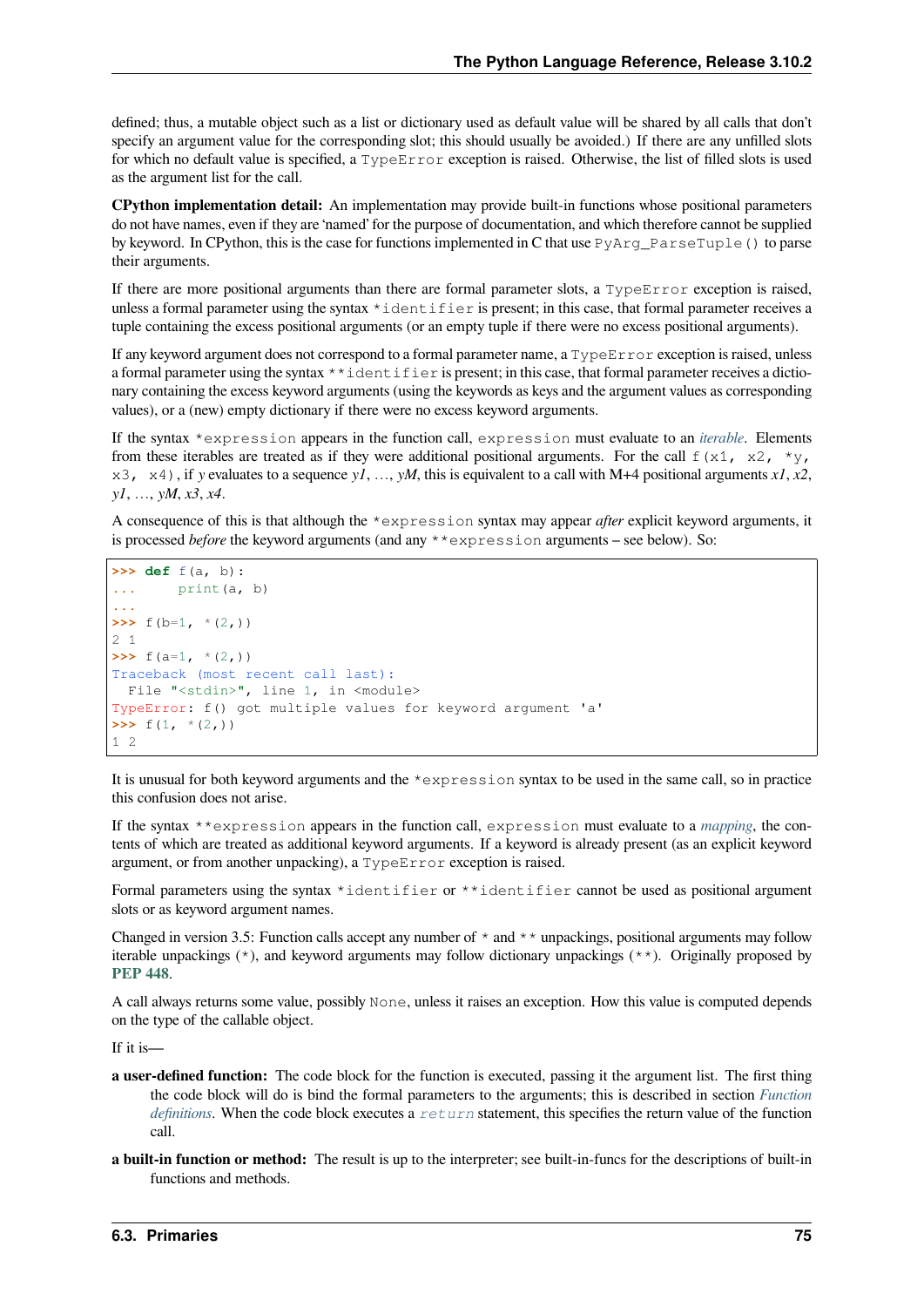**a class object:** A new instance of that class is returned.

- **a class instance method:** The corresponding user-defined function is called, with an argument list that is one longer than the argument list of the call: the instance becomes the first argument.
- **a class instance:** The class must define a  $\text{I}_\text{cell}$  () method; the effect is then the same as if that method was called.

## **6.4 Await expression**

<span id="page-81-0"></span>Suspend the execution of *coroutine* on an *awaitable* object. Can only be used inside a *coroutine function*.

await\_expr ::= "await" *primary*

New in version 3.5.

### **6.5 The power operator**

The power operator binds more tightly than unary operators on its left; it binds less tightly than unary operators on its right. The syntax is:

power ::= (*await\_expr* | *primary*) ["\*\*" *u\_expr*]

Thus, in an unparenthesized sequence of power and unary operators, the operators are evaluated from right to left (this does not constrain the evaluation order for the operands):  $-1 \times 2$  results in -1.

The power operator has the same semantics as the built-in  $pow($ ) function, when called with two arguments: it yields its left argument raised to the power of its right argument. The numeric arguments are first converted to a common type, and the result is of that type.

For int operands, the result has the same type as the operands unless the second argument is negative; in that case, all arguments are converted to float and a float result is delivered. For example,  $10**2$  returns 100, but  $10**-2$ returns 0.01.

Raising 0.0 to a negative power results in a ZeroDivisionError. Raising a negative number to a fractional power results in a complex number. (In earlier versions it raised a ValueError.)

This operation can be customized using the special  $_{\text{pow}}$  () method.

### **6.6 Unary arithmetic and bitwise operations**

All unary arithmetic and bitwise operations have the same priority:

u\_expr ::= *power* | "-" *u\_expr* | "+" *u\_expr* | "~" *u\_expr*

The unary - (minus) operator yields the negation of its numeric argument; the operation can be overridden with the \_neg\_() special method.

The unary + (plus) operator yields its numeric argument unchanged; the operation can be overridden with the \_\_pos\_\_() special method.

The unary  $\sim$  (invert) operator yields the bitwise inversion of its integer argument. The bitwise inversion of  $\times$  is defined as  $-(x+1)$ . It only applies to integral numbers or to custom objects that override the  $\text{__invert__}}()$ special method.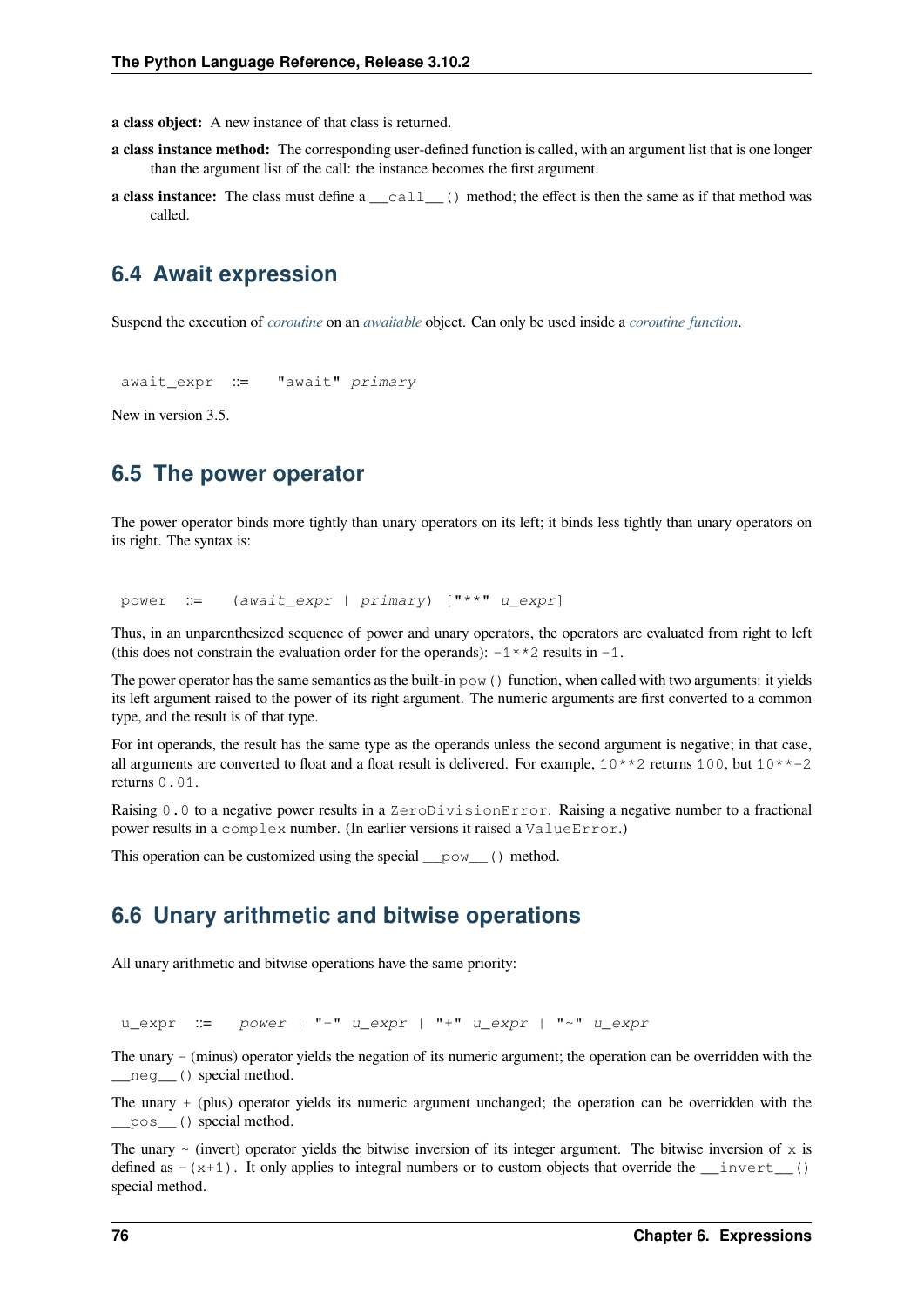In all three cases, if the argument does not have the proper type, a TypeError exception is raised.

# **6.7 Binary arithmetic operations**

The binary arithmetic operations have the conventional priority levels. Note that some of these operations also apply to certain non-numeric types. Apart from the power operator, there are only two levels, one for multiplicative operators and one for additive operators:

m\_expr ::= *u\_expr* | *m\_expr* "\*" *u\_expr* | *m\_expr* "@" *m\_expr* | *m\_expr* "//" *u\_expr* | *m\_expr* "/" *u\_expr* | *m\_expr* "%" *u\_expr* a\_expr ::= *m\_expr* | *a\_expr* "+" *m\_expr* | *a\_expr* "-" *m\_expr*

The \* (multiplication) operator yields the product of its arguments. The arguments must either both be numbers, or one argument must be an integer and the other must be a sequence. In the former case, the numbers are converted to a common type and then multiplied together. In the latter case, sequence repetition is performed; a negative repetition factor yields an empty sequence.

This operation can be customized using the special  $\mu$  mul () and  $\mu$  rmul () methods.

The  $\theta$  (at) operator is intended to be used for matrix multiplication. No builtin Python types implement this operator.

New in version 3.5.

The / (division) and // (floor division) operators yield the quotient of their arguments. The numeric arguments are first converted to a common type. Division of integers yields a float, while floor division of integers results in an integer; the result is that of mathematical division with the 'floor' function applied to the result. Division by zero raises the ZeroDivisionError exception.

This operation can be customized using the special  $_t$  ruediv () and  $_t$  floordiv () methods.

The % (modulo) operator yields the remainder from the division of the first argument by the second. The numeric arguments are first converted to a common type. A zero right argument raises the ZeroDivisionError exception. The arguments may be floating point numbers, e.g.,  $3.14\%0.7$  equals 0.34 (since  $3.14$  equals  $4*0.7 +$ 0.34.) The modulo operator always yields a result with the same sign as its second operand (or zero); the absolute value of the result is strictly smaller than the absolute value of the second operand<sup>1</sup>.

The floor division and modulo operators are connected by the following identity:  $x = (x//y) * y + (x*y)$ . Floor division and modulo are also connected with the built-in function divmod(): divmod(x, y) ==  $(x//$ y,  $x \frac{8}{3}y$ ). $^{2}$ .

In addition to performing the modulo operation on numbers, the % operator is also overloaded by string objects to perform old-style string formatting (also known as interpolation). The syntax for string formatting is described in the Python Li[bra](#page-82-0)ry Reference, section old-string-formatting.

The *modulo* operation can be customized using the special \_\_mod\_\_() method.

The floor division operator, the modulo operator, and the  $\dim \text{od}(x)$  function are not defined for complex numbers. Instead, convert to a floating point number using the abs() function if appropriate.

The + (addition) operator yields the sum of its arguments. The arguments must either both be numbers or both be sequences of the same type. In the former case, the numbers are converted to a common type and then added together. In the latter case, the sequences are concatenated.

This operation can be customized using the special  $\_add$  () and  $\_radd$  () methods.

<sup>&</sup>lt;sup>1</sup> While abs (x%y) < abs (y) is true mathematically, for floats it may not be true numerically due to roundoff. For example, and assuming a platform on which a Python float is an IEEE 754 double-precision number, in order that  $-1e-100$  % 1e100 have the same sign as 1e100, the computed result is  $-1e-100 + 1e100$ , which is numerically exactly equal to  $1e100$ . The function math. fmod () returns a result whose sign matches the sign of the first argument instead, and so returns -1e-100 in this case. Which approach is more appropriate depends on the application.

<span id="page-82-0"></span><sup>&</sup>lt;sup>2</sup> If x is very close to an exact integer multiple of y, it's possible for  $x//y$  to be one larger than  $(x-x\frac{8}{y})//y$  due to rounding. In such cases, Python returns the latter result, in order to preserve that divmod(x, y)[0] \* y + x % y be very close to x.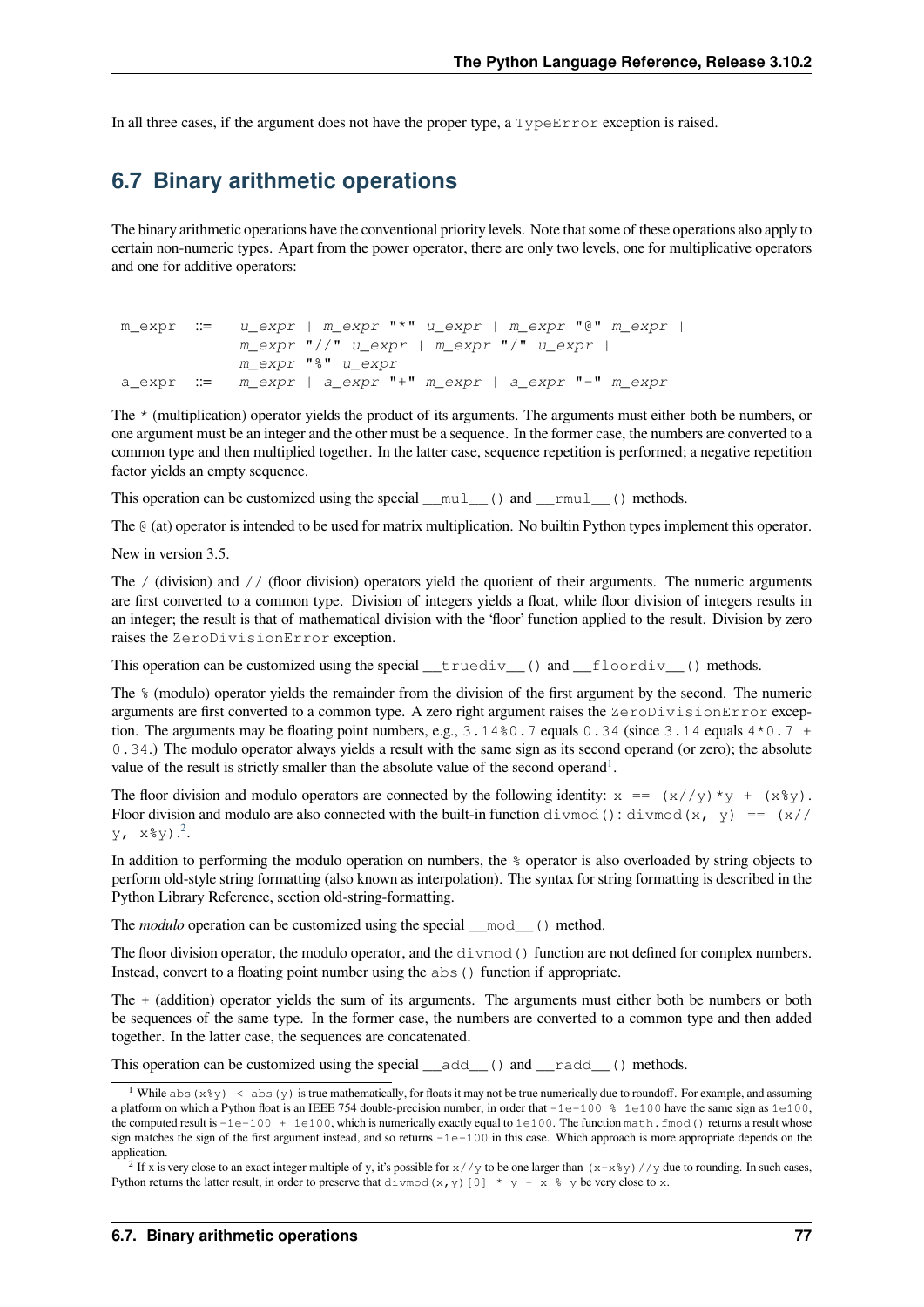The - (subtraction) operator yields the difference of its arguments. The numeric arguments are first converted to a common type.

This operation can be customized using the special \_\_sub\_\_() method.

## **6.8 Shifting operations**

The shifting operations have lower priority than the arithmetic operations:

shift\_expr ::= *a\_expr* | *shift\_expr* ("<<" | ">>") *a\_expr*

These operators accept integers as arguments. They shift the first argument to the left or right by the number of bits given by the second argument.

This operation can be customized using the special \_\_lshift\_() and \_\_rshift\_() methods.

A right shift by *n* bits is defined as floor division by  $pow(2, n)$ . A left shift by *n* bits is defined as multiplication with  $pow(2,n)$ .

### **6.9 Binary bitwise operations**

Each of the three bitwise operations has a different priority level:

```
and_expr ::= shift_expr | and_expr "&" shift_expr
xor_expr ::= and_expr | xor_expr "^" and_expr
or_expr ::= xor_expr | or_expr "|" xor_expr
```
The  $\&$  operator yields the bitwise AND of its arguments, which must be integers or one of them must be a custom object overriding \_\_and\_\_() or \_\_rand\_\_() special methods.

The  $\hat{\ }$  operator yields the bitwise XOR (exclusive OR) of its arguments, which must be integers or one of them must be a custom object overriding  $\_\text{xor}\_\text{r}$  () or  $\_\text{rxor}\_\text{r}$  () special methods.

The  $\perp$  operator yields the bitwise (inclusive) OR of its arguments, which must be integers or one of them must be a custom object overriding or () or ror () special methods.

# **6.10 Comparisons**

Unlike C, all comparison operations in Python have the same priority, which is lower than that of any arithmetic, shifting or bitwise operation. Also unlike C, expressions like  $a < b < c$  have the interpretation that is conventional in mathematics:

comparison ::= *or\_expr* (*comp\_operator or\_expr*)\* comp\_operator ::= "<" | ">" | "==" | ">=" | "<=" | "!=" | "is" ["not"] | ["not"] "in"

Comparisons yield boolean values: True or False. Custom *rich comparison methods* may return non-boolean values. In this case Python will call bool() on such value in boolean contexts.

Comparisons can be chained arbitrarily, e.g.,  $x < y \le z$  is equivalent to  $x < y$  and  $y \le z$ , except that y is evaluated only once (but in both cases z is not evaluated at all when  $x < y$  is found to be false).

Formally, if *a*, *b*, *c*, …, *y*, *z* are expressions and *op1*, *op2*, …, *opN* are comparison operators, then a op1 b op2 c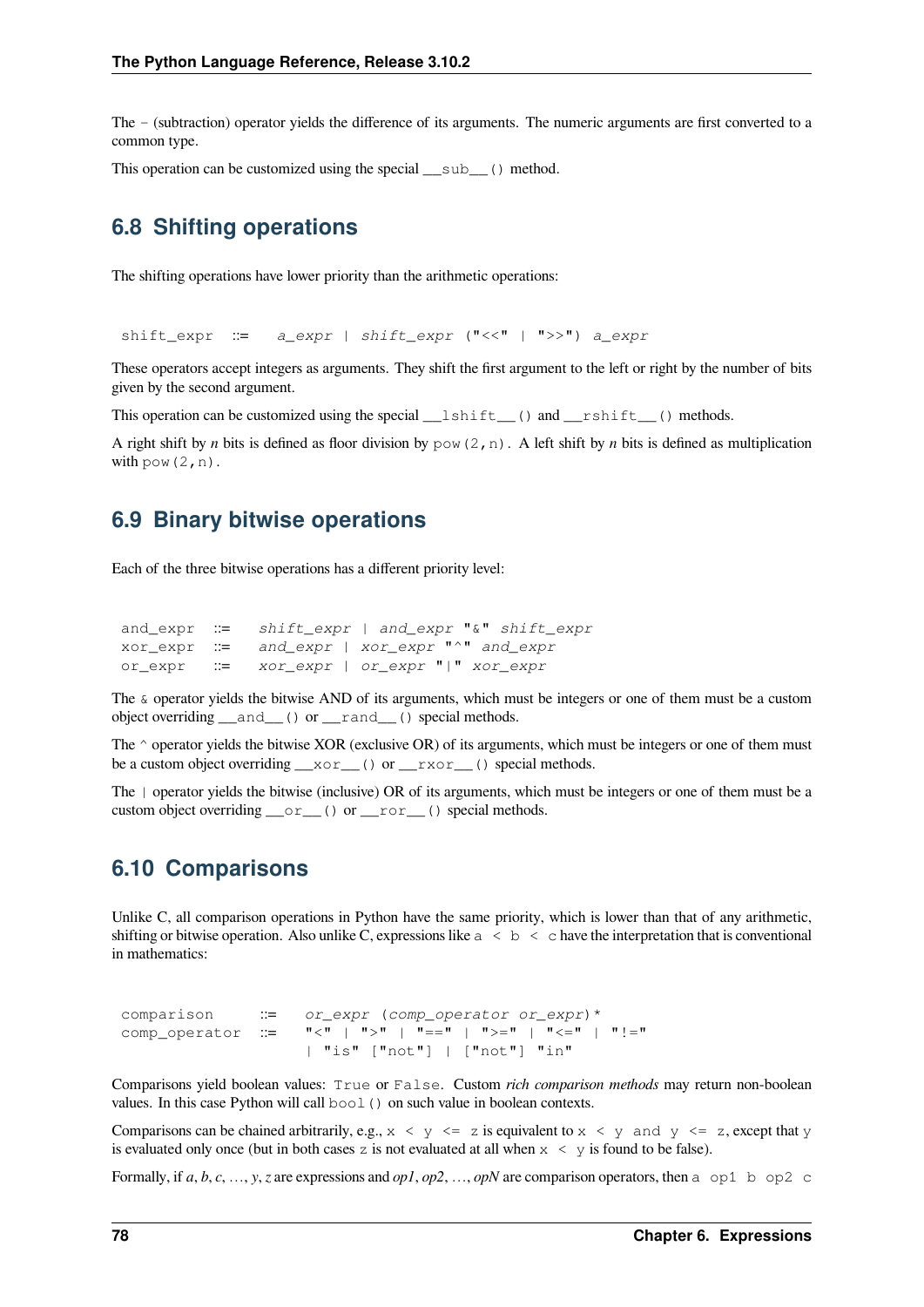$\ldots$  y opN z is equivalent to a op1 b and b op2 c and  $\ldots$  y opN z, except that each expression is evaluated at most once.

Note that a op1 b op2 c doesn't imply any kind of comparison between *a* and *c*, so that, e.g.,  $x < y > z$  is perfectly legal (though perhaps not pretty).

#### **6.10.1 Value comparisons**

The operators  $\langle, \rangle, \langle=,\rangle = \langle, \langle=,\rangle$  and  $\langle=$  compare the values of two objects. The objects do not need to have the same type.

Chapter *Objects, values and types* states that objects have a value (in addition to type and identity). The value of an object is a rather abstract notion in Python: For example, there is no canonical access method for an object's value. Also, there is no requirement that the value of an object should be constructed in a particular way, e.g. comprised of all its data attributes. Comparison operators implement a particular notion of what the value of an object is. One can think of [them as defining the valu](#page-22-0)e of an object indirectly, by means of their comparison implementation.

Because all types are (direct or indirect) subtypes of object, they inherit the default comparison behavior from object. Types can customize their comparison behavior by implementing *rich comparison methods* like \_\_lt\_\_(), described in *Basic customization*.

The default behavior for equality comparison  $(==$  and  $!=)$  is based on the identity of the objects. Hence, equality comparison of instances with the same identity results in equality, and equality comparison of instances with different identities results in inequa[lity. A motivation fo](#page-31-0)r this default behavior is the desire that all objects should be reflexive (i.e. x is y implies  $x == y$ ).

A default order comparison ( $\langle \cdot, \cdot \rangle$ ,  $\langle \cdot, \cdot \rangle$ , and  $\rangle =$ ) is not provided; an attempt raises TypeError. A motivation for this default behavior is the lack of a similar invariant as for equality.

The behavior of the default equality comparison, that instances with different identities are always unequal, may be in contrast to what types will need that have a sensible definition of object value and value-based equality. Such types will need to customize their comparison behavior, and in fact, a number of built-in types have done that.

The following list describes the comparison behavior of the most important built-in types.

• Numbers of built-in numeric types (typesnumeric) and of the standard library types fractions. Fraction and decimal.Decimal can be compared within and across their types, with the restriction that complex numbers do not support order comparison. Within the limits of the types involved, they compare mathematically (algorithmically) correct without loss of precision.

The not-a-number values float ('NaN') and decimal.Decimal('NaN') are special. Any ordered comparison of a number to a not-a-number value is false. A counter-intuitive implication is that not-a-number values are not equal to themselves. For example, if  $x = \text{float}('NaN'), 3 < x, x < 3$  and  $x == x$ are all false, while  $x$  ! = x is true. This behavior is compliant with IEEE 754.

- None and NotImplemented are singletons. **PEP 8** advises that comparisons for singletons should always be done with is or is not, never the equality operators.
- Binary sequences (instances of bytes or bytearray) can be compared within and across their types. They compare lexicographically using the numeric val[ues of t](https://www.python.org/dev/peps/pep-0008)heir elements.
- Strings (instances of str) compare lexicographically using the numerical Unicode code points (the result of the built-in function  $\text{ord}(t)$  of their characters.<sup>3</sup>

Strings and binary sequences cannot be directly compared.

<sup>3</sup> The Unicode standard distinguishes between *code points* (e.g. U+0041) and *abstract characters* (e.g. "LATIN CAPITAL LETTER A"). While most abstract characters in Unicode are only represented usin[g o](#page-84-0)ne code point, there is a number of abstract characters that can in addition be represented using a sequence of more than one code point. For example, the abstract character "LATIN CAPITAL LETTER C WITH CEDILLA" can be represented as a single *precomposed character* at code position U+00C7, or as a sequence of a *base character* at code position U+0043 (LATIN CAPITAL LETTER C), followed by a *combining character* at code position U+0327 (COMBINING CEDILLA).

<span id="page-84-0"></span>The comparison operators on strings compare at the level of Unicode code points. This may be counter-intuitive to humans. For example, "\u00C7" == "\u0043\u0327" is False, even though both strings represent the same abstract character "LATIN CAPITAL LETTER C WITH CEDILLA".

To compare strings at the level of abstract characters (that is, in a way intuitive to humans), use unicodedata.normalize().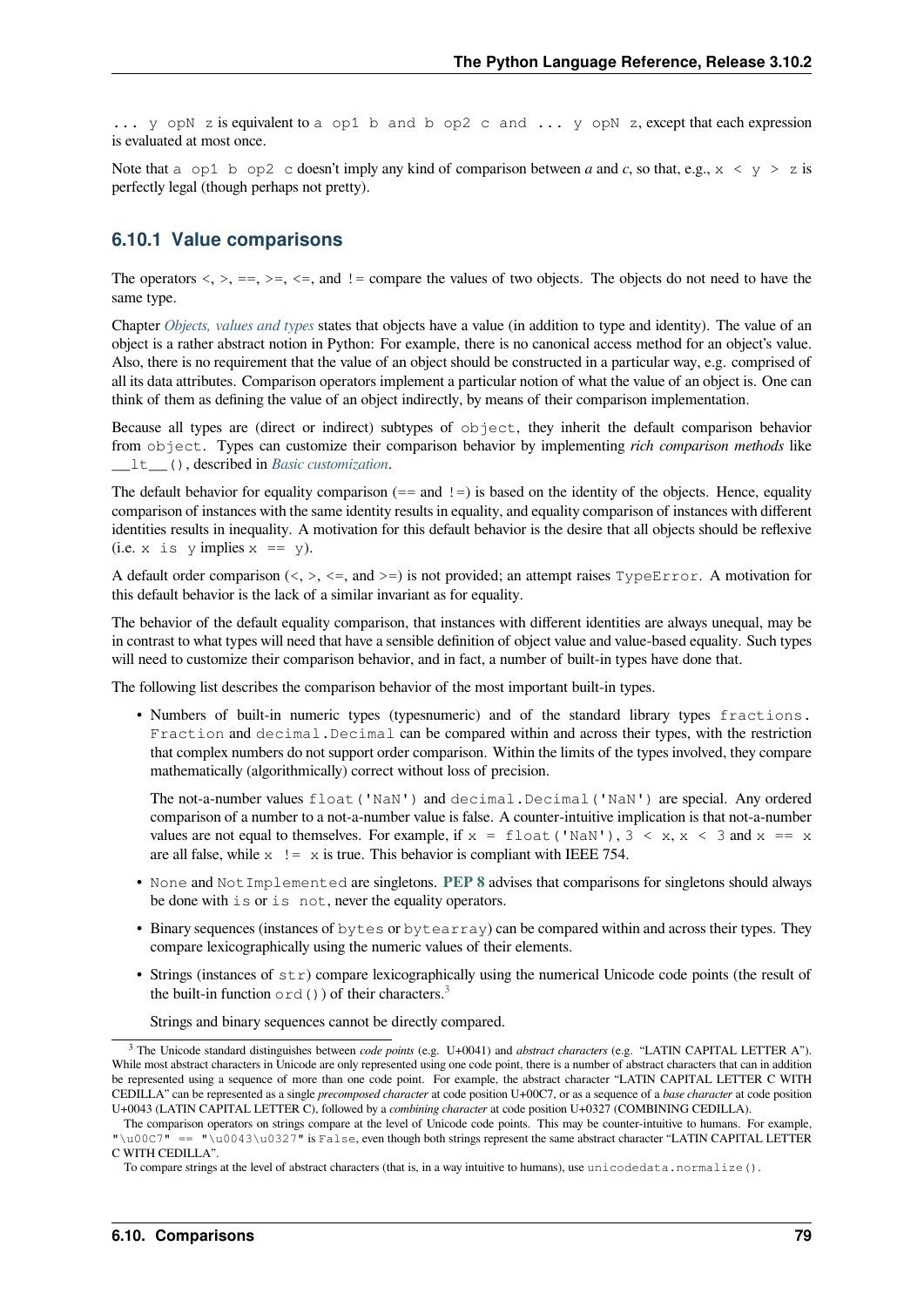• Sequences (instances of tuple, list, or range) can be compared only within each of their types, with the restriction that ranges do not support order comparison. Equality comparison across these types results in inequality, and ordering comparison across these types raises TypeError.

Sequences compare lexicographically using comparison of corresponding elements. The built-in containers typically assume identical objects are equal to themselves. That lets them bypass equality tests for identical objects to improve performance and to maintain their internal invariants.

Lexicographical comparison between built-in collections works as follows:

- **–** For two collections to compare equal, they must be of the same type, have the same length, and each pair of corresponding elements must compare equal (for example,  $\begin{bmatrix} 1 \\ 2 \end{bmatrix}$  ==  $\begin{bmatrix} 1 \\ 2 \end{bmatrix}$ ) is false because the type is not the same).
- **–** Collections that support order comparison are ordered the same as their first unequal elements (for example,  $[1,2,x] \leq [1,2,y]$  has the same value as  $x \leq y$ ). If a corresponding element does not exist, the shorter collection is ordered first (for example,  $[1,2] < [1,2,3]$  is true).
- Mappings (instances of dict) compare equal if and only if they have equal *(key, value)* pairs. Equality comparison of the keys and values enforces reflexivity.

Order comparisons  $(<,>,<,>=$ , and  $>=$ ) raise TypeError.

• Sets (instances of set or frozenset) can be compared within and across their types.

They define order comparison operators to mean subset and superset tests. Those relations do not define total orderings (for example, the two sets {1,2} and {2,3} are not equal, nor subsets of one another, nor supersets of one another). Accordingly, sets are not appropriate arguments for functions which depend on total ordering (for example, min(), max(), and sorted() produce undefined results given a list of sets as inputs).

Comparison of sets enforces reflexivity of its elements.

• Most other built-in types have no comparison methods implemented, so they inherit the default comparison behavior.

User-defined classes that customize their comparison behavior should follow some consistency rules, if possible:

• Equality comparison should be reflexive. In other words, identical objects should compare equal:

 $x$  is y implies  $x == y$ 

- Comparison should be symmetric. In other words, the following expressions should have the same result:
	- $x = v$  and  $v = x$  $x := y$  and  $y := x$  $x < y$  and  $y > x$  $x \le y$  and  $y \ge x$
- Comparison should be transitive. The following (non-exhaustive) examples illustrate that:

 $x > y$  and  $y > z$  implies  $x > z$ 

- $x \leq y$  and  $y \leq z$  implies  $x \leq z$
- Inverse comparison should result in the boolean negation. In other words, the following expressions should have the same result:

```
x == y and not x != yx \leq y and not x \geq y (for total ordering)
x > y and not x \le y (for total ordering)
```
The last two expressions apply to totally ordered collections (e.g. to sequences, but not to sets or mappings). See also the total\_ordering() decorator.

• The hash() result should be consistent with equality. Objects that are equal should either have the same hash value, or be marked as unhashable.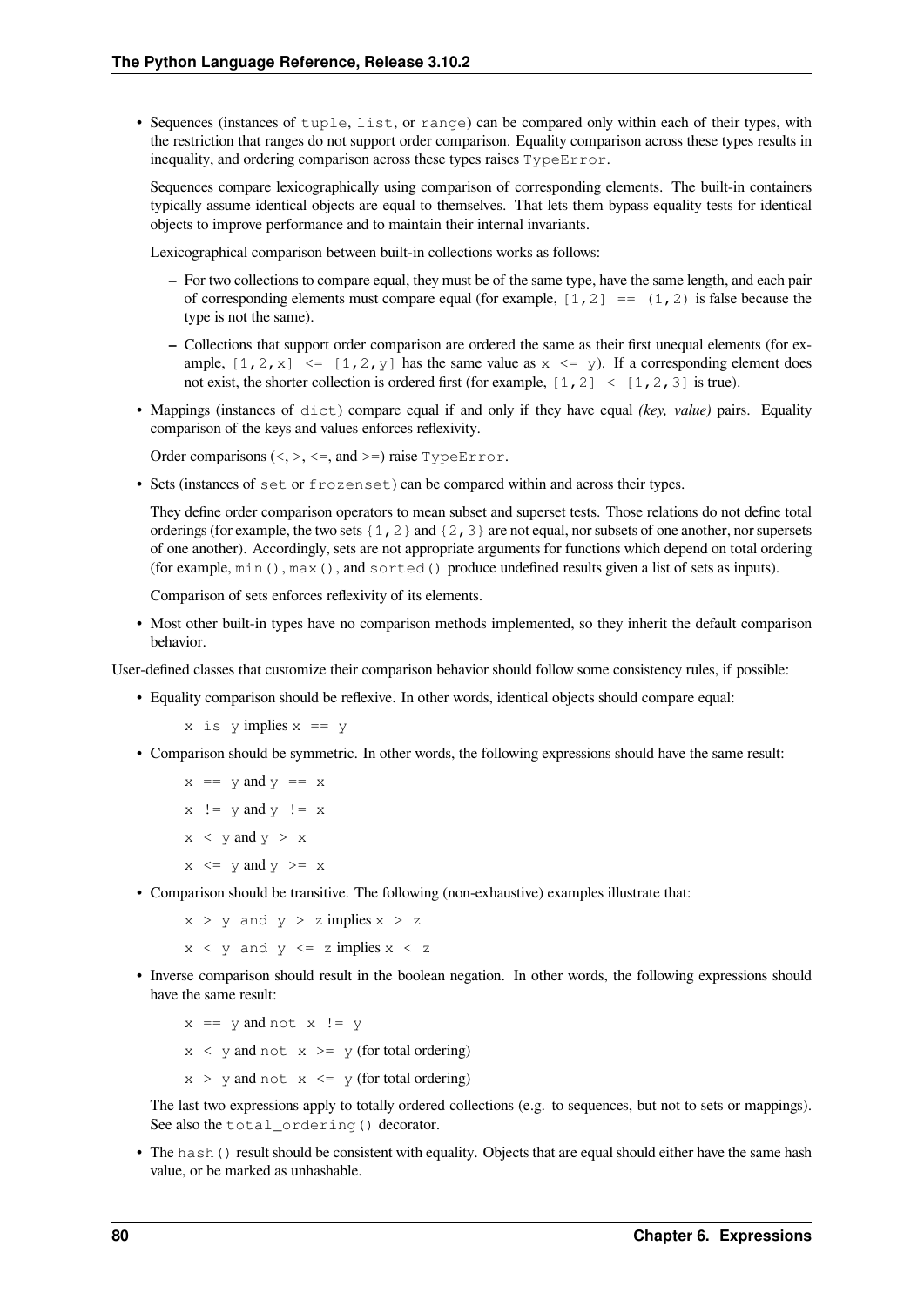Python does not enforce these consistency rules. In fact, the not-a-number values are an example for not following these rules.

#### **6.10.2 Membership test operations**

<span id="page-86-0"></span>The operators *in* and *not in* test for membership.  $x$  in s evaluates to  $True$  if  $x$  is a member of  $s$ , and  $False$ otherwise.  $x \text{ not in } s$  returns the negation of  $x \text{ in } s$ . All built-in sequences and set types support this as well as dictionary, for which in tests whether the dictionary has a given key. For container types such as list, tuple, set, frozenset, dict, or collections.deque, the expression  $x \in Y$  is equivalent to any (x is e or  $x == e$  for e in y).

For the string and bytes types,  $x \in \mathbb{R}$  y is  $True$  if and only if x is a substring of y. An equivalent test is y.find (x)  $!= -1$ . Empty strings are always considered to be a substring of any other string, so "" in "abc" will return True.

For user-defined classes which define the  $\_\_$ contains $\_\_$ () method, x in y returns True if y. \_\_contains\_\_(x) returns a true value, and False otherwise.

For user-defined classes which do not define \_\_contains\_\_() but do define \_\_iter\_\_(), x in y is True if some value z, for which the expression x is z or  $x == z$  is true, is produced while iterating over y. If an exception is raised during the iteration, it is as if *in* raised that exception.

Lastly, the old-style iteration protocol is tried: if a class defines \_\_getitem\_\_(), x in y is True if and only if there is a non-negative integer index *i* such that  $x \text{ is } y[i]$  or  $x == y[i]$ , and no lower integer index raises the IndexError exception. (If any other exce[ptio](#page-86-0)n is raised, it is as if *in* raised that exception).

The operator *not in* is defined to have the inverse truth value of *in*.

#### **6.10.3 Identity comparisons**

<span id="page-86-1"></span>The operators *is* [and](#page-86-0) *is not* test for an object's identity: x is y [is](#page-86-0) true if and only if *x* and *y* are the same object. An Object's identity is determined using the id() function.  $x$  is not y yields the inverse truth value.<sup>4</sup>

## **6.11 Bo[ole](#page-86-1)a[n oper](#page-86-1)ations**

<span id="page-86-2"></span>

|  | or test $ ::=$ and test   or test "or" and test    |
|--|----------------------------------------------------|
|  | and test $ ::=$ not test   and test "and" not test |
|  | not_test := comparison   "not" not_test            |

In the context of Boolean operations, and also when expressions are used by control flow statements, the following values are interpreted as false: False, None, numeric zero of all types, and empty strings and containers (including strings, tuples, lists, dictionaries, sets and frozensets). All other values are interpreted as true. User-defined objects can customize their truth value by providing a \_\_bool () method.

The operator *not* yields True if its argument is false, False otherwise.

The expression  $x$  and  $y$  first evaluates  $x$ ; if  $x$  is false, its value is returned; otherwise,  $y$  is evaluated and the resulting value is returned.

The e[x](#page-86-2)pression  $x \circ r$  y first evaluates *x*; if *x* is true, its value is returned; otherwise, *y* is evaluated and the resulting value is returned.

Note that neither *and* nor *or* restrict the value and type they return to False and True, but rather return the last evaluated argument. This is sometimes useful, e.g., if s is a string that should be replaced by a default value if it is empty, the expression s or 'foo' yields the desired value. Because *not* has to create a new value, it returns a boolean value regardless of the type of its argument (for example, not 'foo' produces False rather than ''.)

<sup>4</sup> Due to automati[c garba](#page-86-2)ge-c[ollect](#page-86-2)ion, free lists, and the dynamic nature of descriptors, you may notice seemingly unusual behaviour in certain uses of the *is* operator, like those involving comparisons between instance methods, or constants. Check their documentation for more info.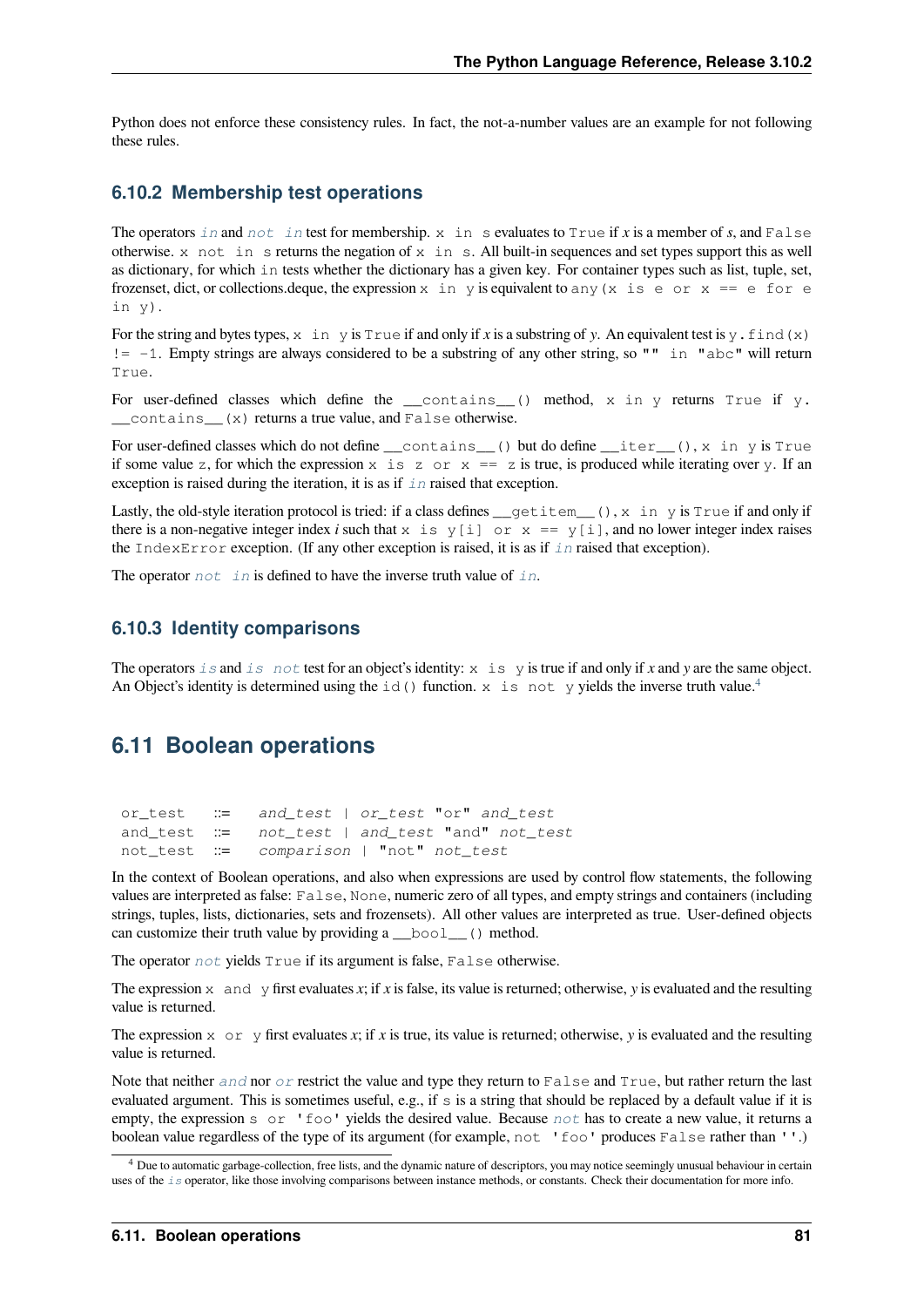# **6.12 Assignment expressions**

assignment\_expression ::= [*identifier* ":="] *expression*

An assignment expression (sometimes also called a "named expression" or "walrus") assigns an *expression* to an *identifier*, while also returning the value of the *expression*.

One common use case is when handling matched regular expressions:

```
if matching := pattern.search(data):
    do_something(matching)
```
Or, when processing a file stream in chunks:

```
while chunk := file.read(9000):
   process(chunk)
```
New in version 3.8: See **PEP 572** for more details about assignment expressions.

## **6.13 Conditio[nal ex](https://www.python.org/dev/peps/pep-0572)pressions**

conditional\_expression ::= *or\_test* ["if" *or\_test* "else" *expression*] expression ::= *conditional\_expression* | *lambda\_expr*

Conditional expressions (sometimes called a "ternary operator") have the lowest priority of all Python operations.

The expression  $x \text{ if } C \text{ else } y \text{ first evaluates the condition, } C \text{ rather than } x.$  If *C* is true, *x* is evaluated and its value is returned; otherwise, *y* is evaluated and its value is returned.

See **PEP 308** for more details about conditional expressions.

# **6.14 [Lam](https://www.python.org/dev/peps/pep-0308)bdas**

lambda\_expr ::= "lambda" [*parameter\_list*] ":" *expression*

Lambda expressions (sometimes called lambda forms) are used to create anonymous functions. The expression lambda parameters: expression yields a function object. The unnamed object behaves like a function object defined with:

```
def <lambda>(parameters):
    return expression
```
See section *Function definitions* for the syntax of parameter lists. Note that functions created with lambda expressions cannot contain statements or annotations.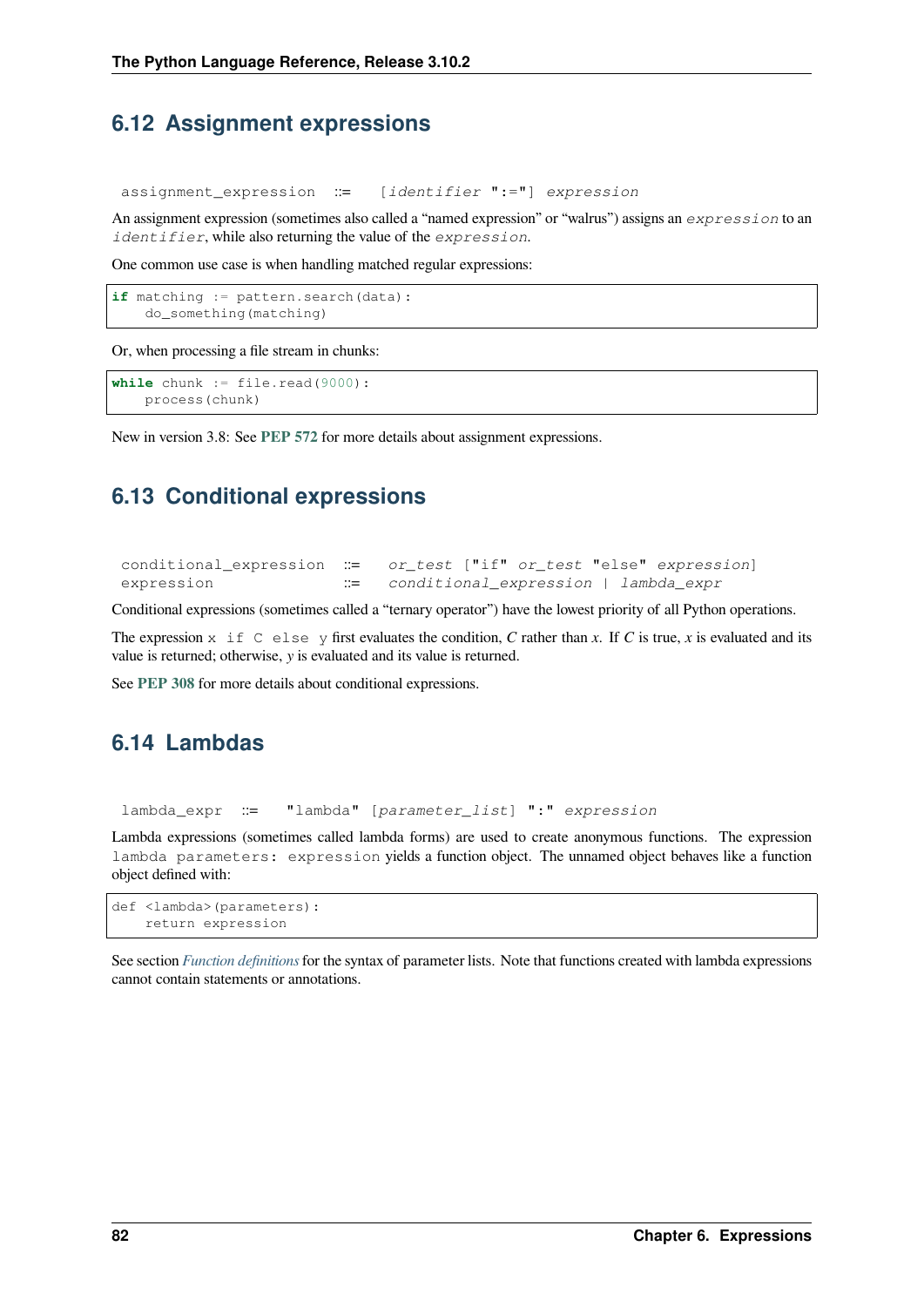# **6.15 Expression lists**

| expression list | $\mathrel{\mathop:}=$ expression ("," expression)* [","]                |
|-----------------|-------------------------------------------------------------------------|
|                 | starred list $\cdots$ := starred item ("," starred item)* [","]         |
|                 | starred expression ::= expression   (starred item ",") * [starred item] |
|                 |                                                                         |

Except when part of a list or set display, an expression list containing at least one comma yields a tuple. The length of the tuple is the number of expressions in the list. The expressions are evaluated from left to right.

An asterisk \* denotes *iterable unpacking*. Its operand must be an *iterable*. The iterable is expanded into a sequence of items, which are included in the new tuple, list, or set, at the site of the unpacking.

New in version 3.5: Iterable unpacking in expression lists, originally proposed by **PEP 448**.

The trailing comma is required only to create a single tuple (a.k.[a. a](#page-142-0) *singleton*); it is optional in all other cases. A single expression without a trailing comma doesn't create a tuple, but rather yields the value of that expression. (To create an empty tuple, use an empty pair of parentheses: ().)

# **6.16 Evaluation order**

Python evaluates expressions from left to right. Notice that while evaluating an assignment, the right-hand side is evaluated before the left-hand side.

In the following lines, expressions will be evaluated in the arithmetic order of their suffixes:

```
expr1, expr2, expr3, expr4
(expr1, expr2, expr3, expr4)
{expr1: expr2, expr3: expr4}
expr1 + expr2 * (expr3 - expr4)expr1(expr2, expr3, *expr4, **expr5)
expr3, expr4 = expr1, expr2
```
# **6.17 Operator precedence**

The following table summarizes the operator precedence in Python, from highest precedence (most binding) to lowest precedence (least binding). Operators in the same box have the same precedence. Unless the syntax is explicitly given, operators are binary. Operators in the same box group left to right (except for exponentiation, which groups from right to left).

Note that comparisons, membership tests, and identity tests, all have the same precedence and have a left-to-right chaining feature as described in the *Comparisons* section.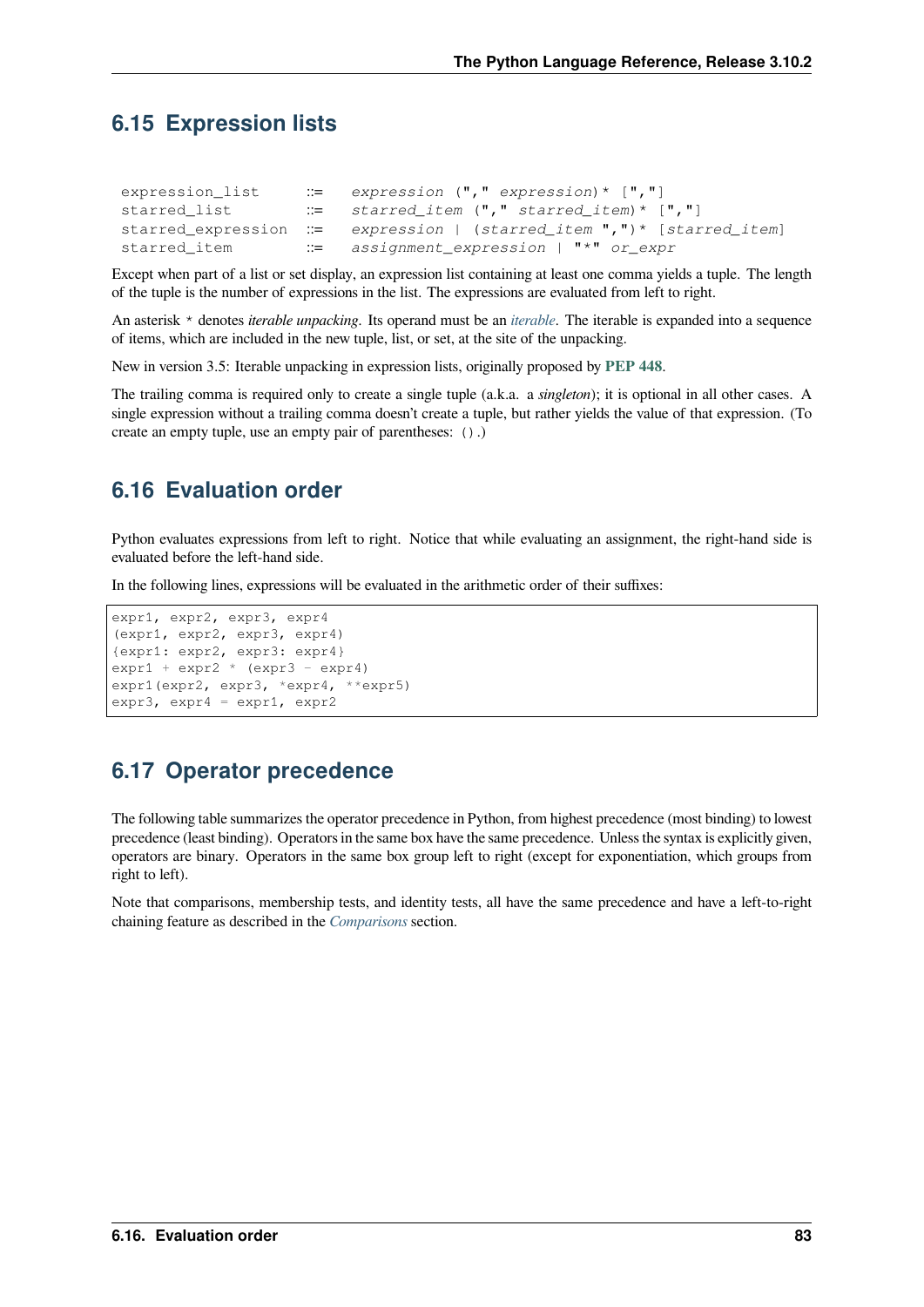| Operator                                              | Description                                        |
|-------------------------------------------------------|----------------------------------------------------|
| (expressions),                                        | Binding or parenthesized expression, list display, |
| [expressions],<br>$\{key: value \},\$                 | dictionary display, set display                    |
| ${expressions}$                                       |                                                    |
| $x[index], x[index:index], x(arguments),$             | Subscription, slicing, call, attribute reference   |
| x.attribute                                           |                                                    |
| await x                                               | Await expression                                   |
| $\star\star$                                          | Exponentiation $5$                                 |
| $+x, -x, -x$                                          | Positive, negative, bitwise NOT                    |
| $*, \, \mathbb{e}, \, / \, / \, / \, , \, \mathbb{e}$ | Multiplication, matrix multiplication, division,   |
|                                                       | floor division, remainder <sup>6</sup>             |
| $+, -$                                                | Addition and subtraction                           |
| <<,>>                                                 | <b>Shifts</b>                                      |
| $\delta$                                              | <b>Bitwise AND</b>                                 |
| $\wedge$                                              | <b>Bitwise XOR</b>                                 |
|                                                       | <b>Bitwise OR</b>                                  |
| in, not in, is, is not, <, <=, >, >=, !=, ==          | Comparisons, including membership tests and        |
|                                                       | identity tests                                     |
| not x                                                 | Boolean NOT                                        |
| and                                                   | <b>Boolean AND</b>                                 |
| O <sub>L</sub>                                        | Boolean OR                                         |
| $if$ -else                                            | Conditional expression                             |
| lambda                                                | Lambda expression                                  |
| $: =$                                                 | Assignment expression                              |

<sup>&</sup>lt;sup>5</sup> The power operator  $\star \star$  binds less tightly than an arithmetic or bitwise unary operator on its right, that is,  $2 \star \star$  -1 is 0.5.

<span id="page-89-0"></span> $6$  The  $\frac{1}{6}$  operator is also used for string formatting; the same precedence applies.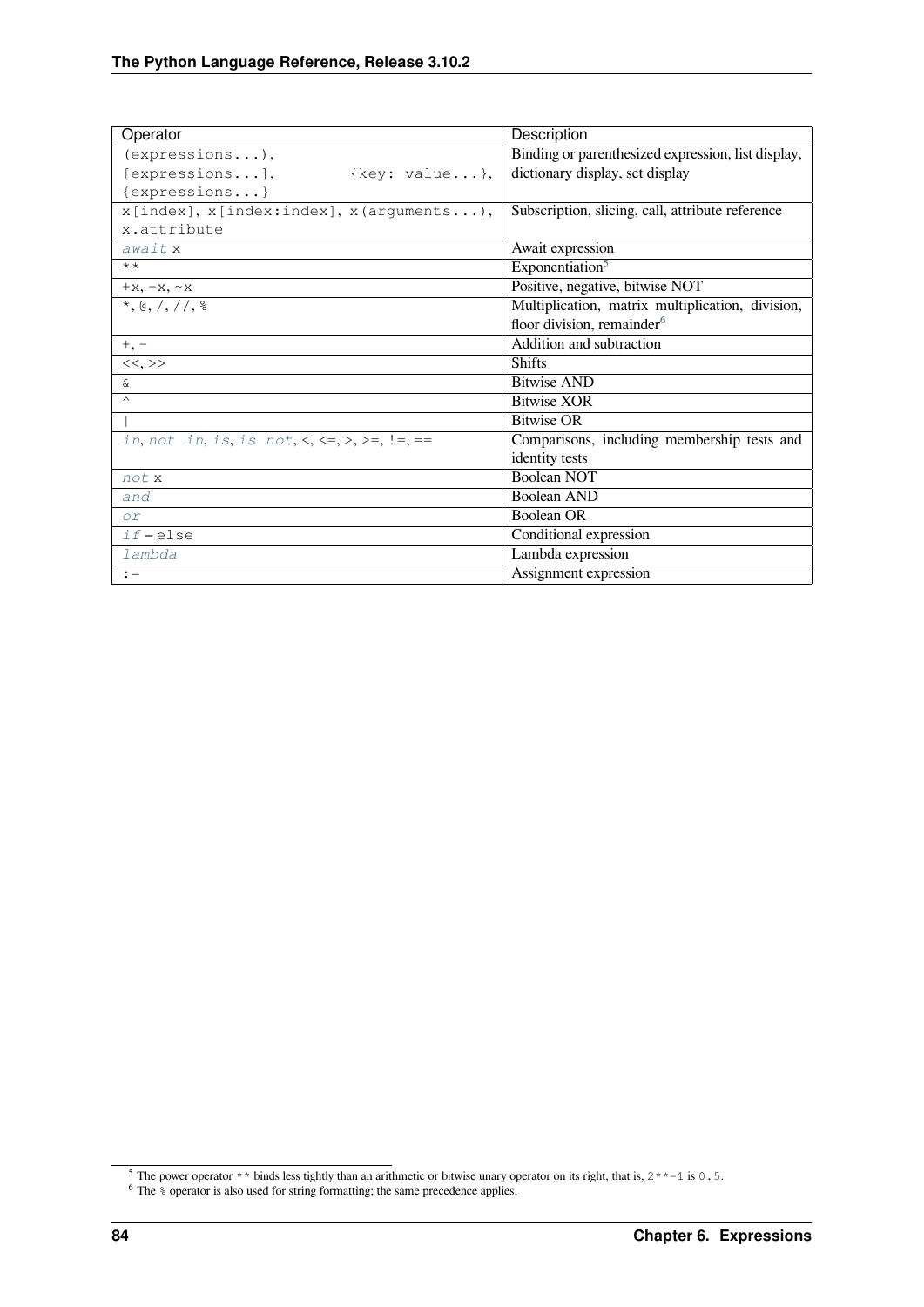# **CHAPTER SEVEN**

# **SIMPLE STATEMENTS**

A simple statement is comprised within a single logical line. Several simple statements may occur on a single line separated by semicolons. The syntax for simple statements is:

```
simple_stmt ::= expression_stmt
                  | assert_stmt
                  | assignment_stmt
                  | augmented_assignment_stmt
                  | annotated_assignment_stmt
                  | pass_stmt
                  | del_stmt
                  | return_stmt
                  | yield_stmt
                  | raise_stmt
                  | break_stmt
                  | continue_stmt
                  | import_stmt
                  | future_stmt
                  | global_stmt
                  | nonlocal_stmt
```
# **7.1 Expression statements**

Expression statements are used (mostly interactively) to compute and write a value, or (usually) to call a procedure (a function that returns no meaningful result; in Python, procedures return the value None). Other uses of expression statements are allowed and occasionally useful. The syntax for an expression statement is:

expression\_stmt ::= *starred\_expression*

An expression statement evaluates the expression list (which may be a single expression).

In interactive mode, if the value is not None, it is converted to a string using the built-in  $\text{repr}( )$  function and the resulting string is written to standard output on a line by itself (except if the result is None, so that procedure calls do not cause any output.)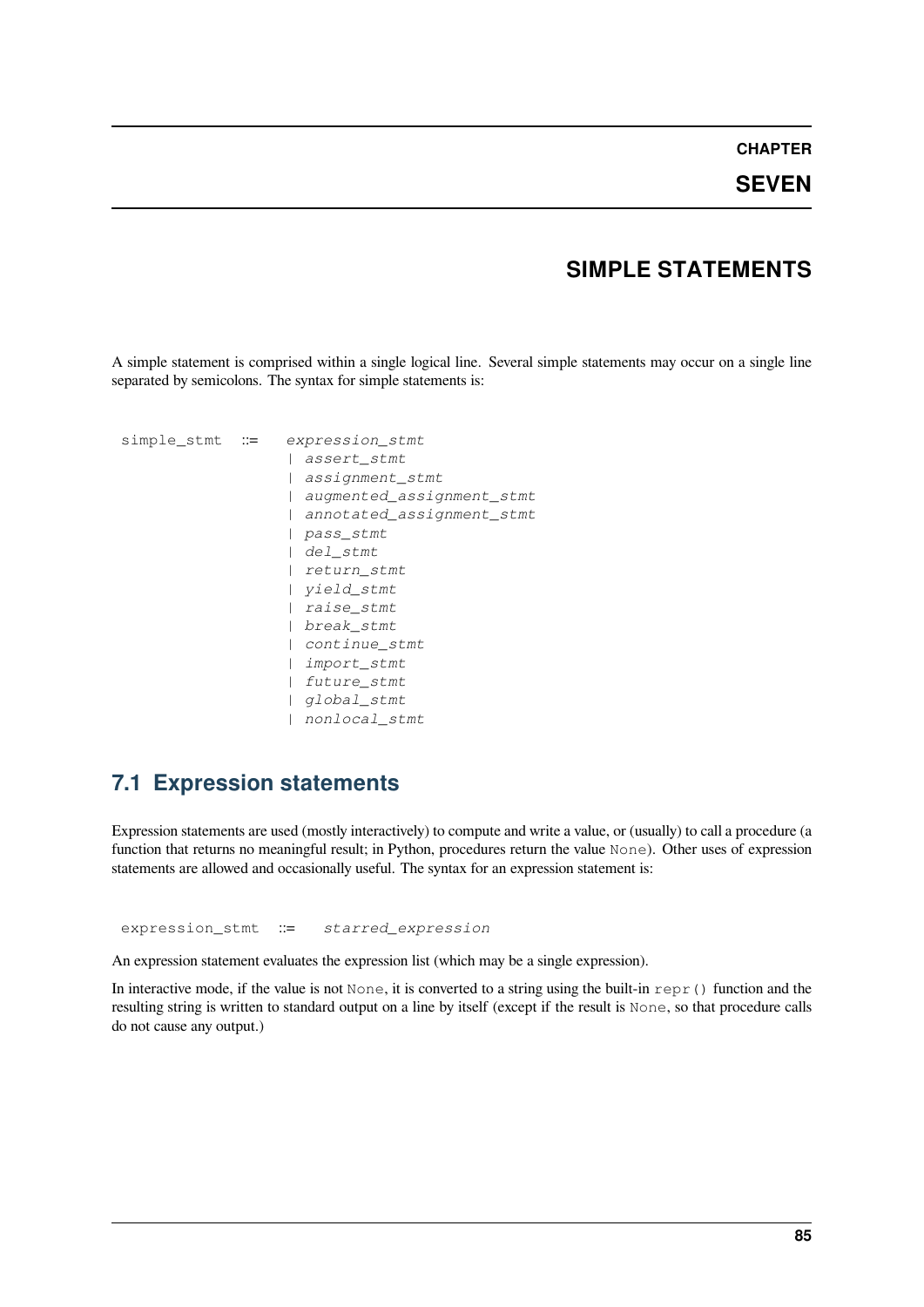# **7.2 Assignment statements**

<span id="page-91-1"></span>Assignment statements are used to (re)bind names to values and to modify attributes or items of mutable objects:

```
assignment_stmt ::= (target_list "=")+ (starred_expression | yield_expression)
target_list ::= target ("," target)* [","]
target ::= identifier
                    | "(" [target_list] ")"
                    | "[" [target_list] "]"
                    | attributeref
                    | subscription
                    | slicing
                     | "*" target
```
(See section *Primaries* for the syntax definitions for *attributeref*, *subscription*, and *slicing*.)

An assignment statement evaluates the expression list (remember that this can be a single expression or a commaseparated list, the latter yielding a tuple) and assigns the single resulting object to each of the target lists, from left to right.

Assignment [is defined](#page-78-0) recursively depending on the form of the target (list). When a target is part of a mutable object (an attribute reference, subscription or slicing), the mutable object must ultimately perform the assignment and decide about its validity, and may raise an exception if the assignment is unacceptable. The rules observed by various types and the exceptions raised are given with the definition of the object types (see section *The standard type hierarchy*).

Assignment of an object to a target list, optionally enclosed in parentheses or square brackets, is recursively defined as follows.

- If the target list is a single target with no trailing comma, optionally in parent[heses, the object is assigned](#page-23-0) to that target.
- Else: The object must be an iterable with the same number of items as there are targets in the target list, and the items are assigned, from left to right, to the corresponding targets.
	- **–** If the target list contains one target prefixed with an asterisk, called a "starred" target: The object must be an iterable with at least as many items as there are targets in the target list, minus one. The first items of the iterable are assigned, from left to right, to the targets before the starred target. The final items of the iterable are assigned to the targets after the starred target. A list of the remaining items in the iterable is then assigned to the starred target (the list can be empty).
	- **–** Else: The object must be an iterable with the same number of items as there are targets in the target list, and the items are assigned, from left to right, to the corresponding targets.

Assignment of an object to a single target is recursively defined as follows.

- If the target is an identifier (name):
	- **–** If the name does not occur in a *global* or *nonlocal* statement in the current code block: the name is bound to the object in the current local namespace.
	- **–** Otherwise: the name is bound to the object in the global namespace or the outer namespace determined by *nonlocal*, respectively.

The name is rebound if it was already bound. This may cause the reference count for the object previously bound to the name to reach zero, causing the object to be deallocated and its destructor (if it has one) to be called.

<span id="page-91-0"></span>• If the ta[rget is an att](#page-100-0)ribute reference: The primary expression in the reference is evaluated. It should yield an object with assignable attributes; if this is not the case, TypeError is raised. That object is then asked to assign the assigned object to the given attribute; if it cannot perform the assignment, it raises an exception (usually but not necessarily AttributeError).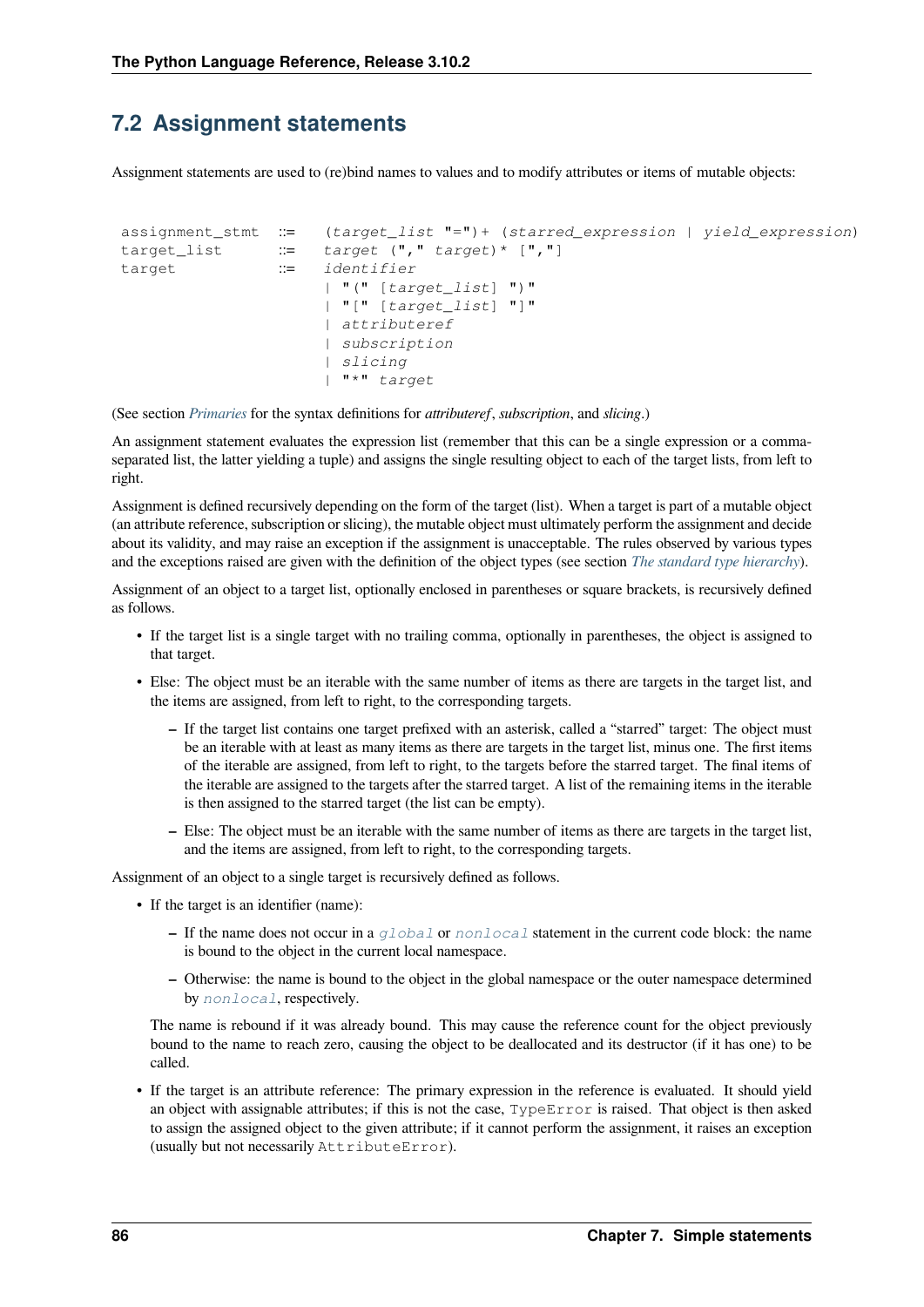Note: If the object is a class instance and the attribute reference occurs on both sides of the assignment operator, the right-hand side expression, a.x can access either an instance attribute or (if no instance attribute exists) a class attribute. The left-hand side target  $a \cdot x$  is always set as an instance attribute, creating it if necessary. Thus, the two occurrences of  $a \cdot x$  do not necessarily refer to the same attribute: if the right-hand side expression refers to a class attribute, the left-hand side creates a new instance attribute as the target of the assignment:

```
class Cls:
   x = 3 # class variable
inst = Cls()inst.x = inst.x + 1 # writes inst.x as 4 leaving Cls.x as 3
```
This description does not necessarily apply to descriptor attributes, such as properties created with property().

• If the target is a subscription: The primary expression in the reference is evaluated. It should yield either a mutable sequence object (such as a list) or a mapping object (such as a dictionary). Next, the subscript expression is evaluated.

If the primary is a mutable sequence object (such as a list), the subscript must yield an integer. If it is negative, the sequence's length is added to it. The resulting value must be a nonnegative integer less than the sequence's length, and the sequence is asked to assign the assigned object to its item with that index. If the index is out of range, IndexError is raised (assignment to a subscripted sequence cannot add new items to a list).

If the primary is a mapping object (such as a dictionary), the subscript must have a type compatible with the mapping's key type, and the mapping is then asked to create a key/datum pair which maps the subscript to the assigned object. This can either replace an existing key/value pair with the same key value, or insert a new key/value pair (if no key with the same value existed).

For user-defined objects, the \_setitem\_() method is called with appropriate arguments.

• If the target is a slicing: The primary expression in the reference is evaluated. It should yield a mutable sequence object (such as a list). The assigned object should be a sequence object of the same type. Next, the lower and upper bound expressions are evaluated, insofar they are present; defaults are zero and the sequence's length. The bounds should evaluate to integers. If either bound is negative, the sequence's length is added to it. The resulting bounds are clipped to lie between zero and the sequence's length, inclusive. Finally, the sequence object is asked to replace the slice with the items of the assigned sequence. The length of the slice may be different from the length of the assigned sequence, thus changing the length of the target sequence, if the target sequence allows it.

**CPython implementation detail:** In the current implementation, the syntax for targets is taken to be the same as for expressions, and invalid syntax is rejected during the code generation phase, causing less detailed error messages.

Although the definition of assignment implies that overlaps between the left-hand side and the right-hand side are 'simultaneous' (for example a, b = b, a swaps two variables), overlaps *within* the collection of assigned-to variables occur left-to-right, sometimes resulting in confusion. For instance, the following program prints [0, 2]:

```
x = [0, 1]i = 0i, x[i] = 1, 2 # i is updated, then x[i] is updated
print(x)
```
#### **See also:**

**PEP 3132 - Extended Iterable Unpacking** The specification for the \*target feature.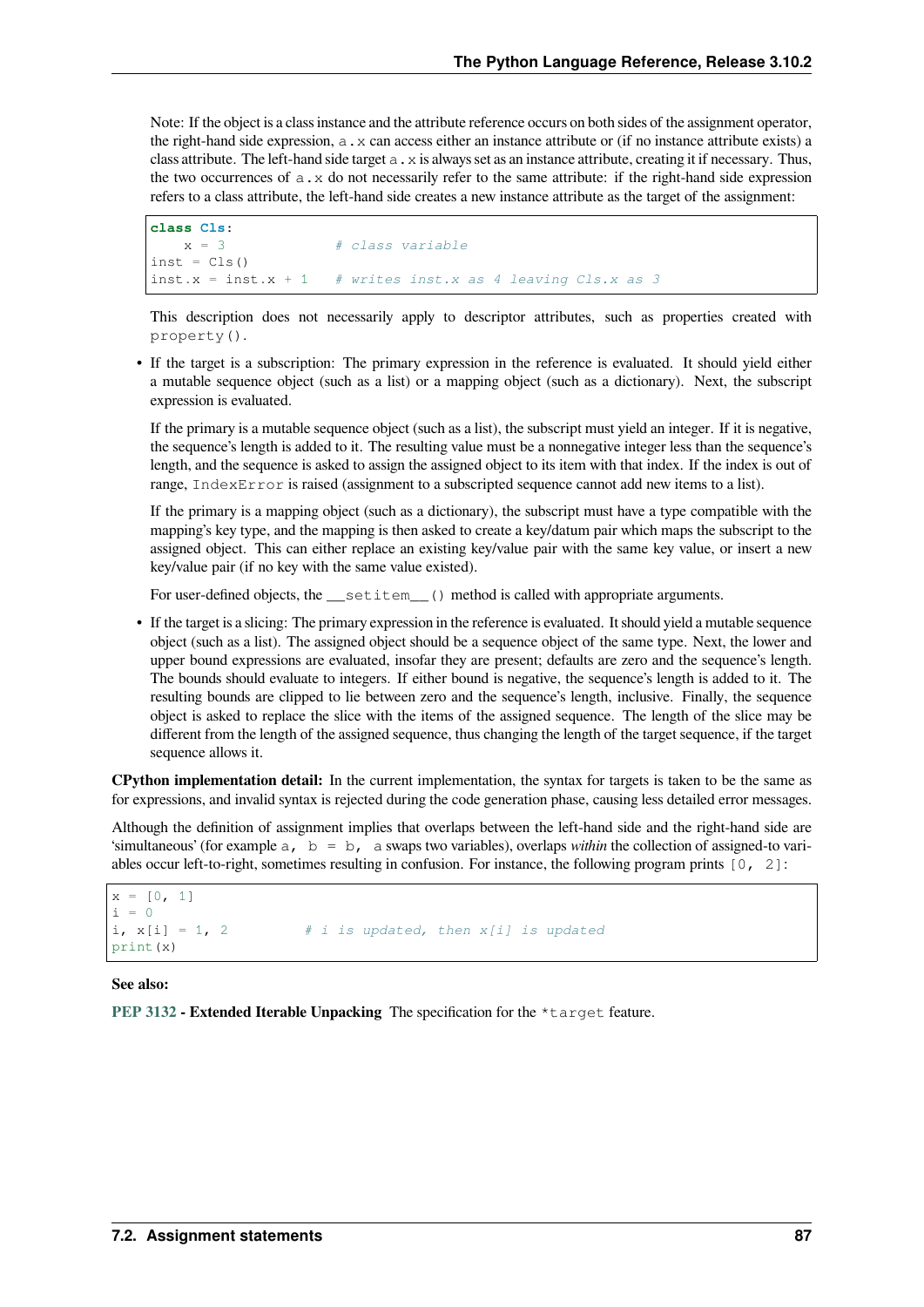### **7.2.1 Augmented assignment statements**

Augmented assignment is the combination, in a single statement, of a binary operation and an assignment statement:

|           | augmented_assignment_stmt ::= augtarget augop (expression_list   yield_expression) |
|-----------|------------------------------------------------------------------------------------|
| augtarget | $\therefore$ identifier   attributeref   subscription   slicing                    |
| auqop     |                                                                                    |
|           | │ ">>=" │ "<<=" │ "&=" │ "^=" │ "│=" │                                             |

(See section *Primaries* for the syntax definitions of the last three symbols.)

An augmented assignment evaluates the target (which, unlike normal assignment statements, cannot be an unpacking) and the expression list, performs the binary operation specific to the type of assignment on the two operands, and assigns ther[esult to the](#page-78-0) original target. The target is only evaluated once.

An augmented assignment expression like  $x \rightarrow 1$  can be rewritten as  $x = x + 1$  to achieve a similar, but not exactly equal effect. In the augmented version,  $x$  is only evaluated once. Also, when possible, the actual operation is performed *in-place*, meaning that rather than creating a new object and assigning that to the target, the old object is modified instead.

Unlike normal assignments, augmented assignments evaluate the left-hand side *before* evaluating the right-hand side. For example,  $a[i]$  +=  $f(x)$  first looks-up  $a[i]$ , then it evaluates  $f(x)$  and performs the addition, and lastly, it writes the result back to  $a[i]$ .

With the exception of assigning to tuples and multiple targets in a single statement, the assignment done by augmented assignment statements is handled the same way as normal assignments. Similarly, with the exception of the possible *inplace* behavior, the binary operation performed by augmented assignment is the same as the normal binary operations.

For targets which are attribute references, the same *caveat about class and instance attributes* applies as for regular assignments.

### **7.2.2 Annotated assignment statem[ents](#page-91-0)**

*Annotation* assignment is the combination, in a single statement, of a variable or attribute annotation and an optional assignment statement:

```
annotated_assignment_stmt ::= augtarget ":" expression
                               ["=" (starred_expression | yield_expression)]
```
The difference from normal *Assignment statements* is that only single target is allowed.

For simple names as assignment targets, if in class or module scope, the annotations are evaluated and stored in a special class or module attribute \_\_annotations\_\_ that is a dictionary mapping from variable names (mangled if private) to evaluated annotations. This attribute is writable and is automatically created at the start of class or module body execution, if annotatio[ns are found statically.](#page-91-1)

For expressions as assignment targets, the annotations are evaluated if in class or module scope, but not stored.

If a name is annotated in a function scope, then this name is local for that scope. Annotations are never evaluated and stored in function scopes.

If the right hand side is present, an annotated assignment performs the actual assignment before evaluating annotations (where applicable). If the right hand side is not present for an expression target, then the interpreter evaluates the target except for the last \_\_setitem\_\_() or \_\_setattr\_\_() call.

#### **See also:**

**PEP 526 - Syntax for Variable Annotations** The proposal that added syntax for annotating the types of variables (including class variables and instance variables), instead of expressing them through comments.

**PEP 484 - Type hints** The proposal that added the typing module to provide a standard syntax for type annota-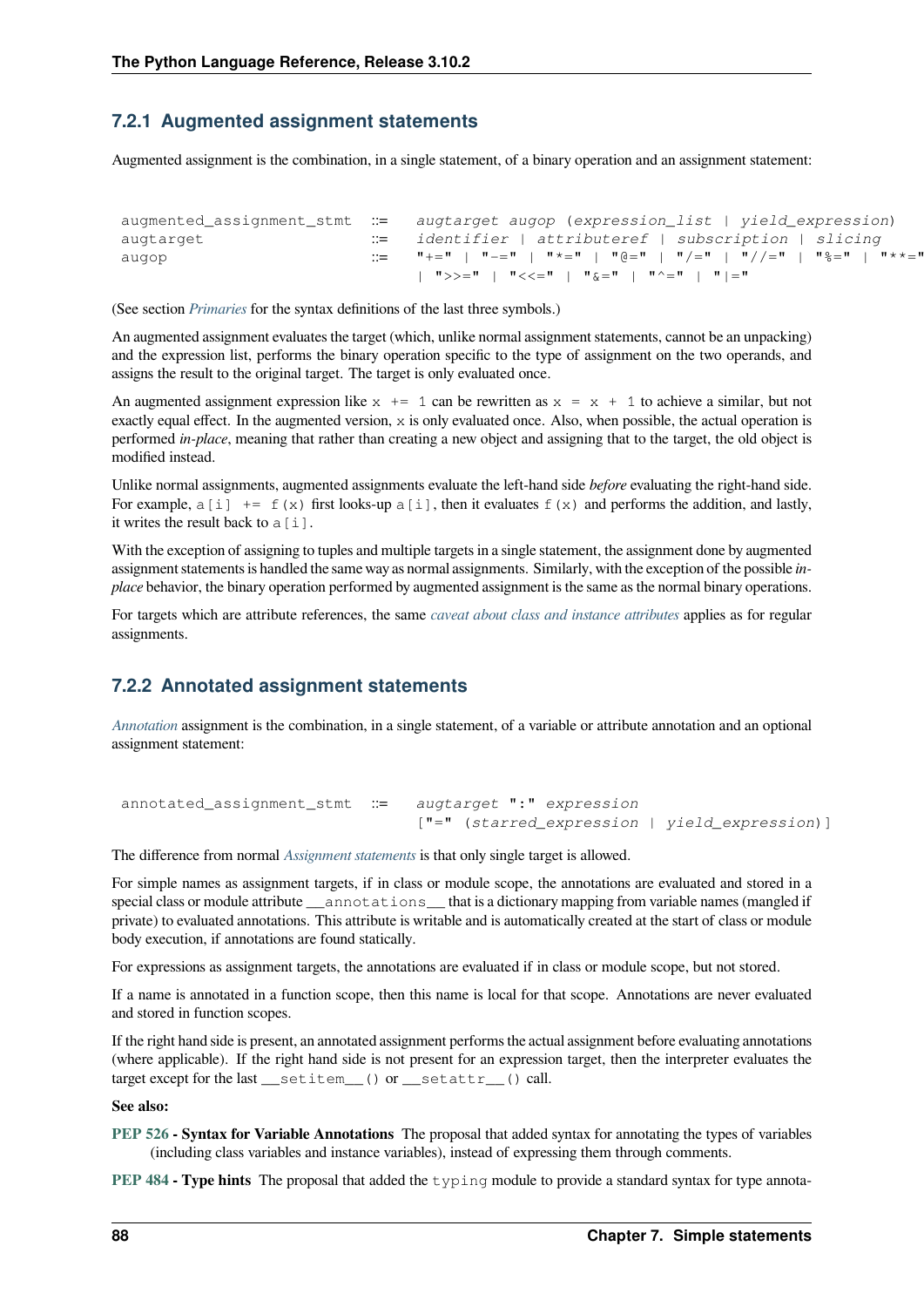tions that can be used in static analysis tools and IDEs.

Changed in version 3.8: Now annotated assignments allow same expressions in the right hand side as the regular assignments. Previously, some expressions (like un-parenthesized tuple expressions) caused a syntax error.

## **7.3 The assert statement**

Assert statements are a convenient way to insert debugging assertions into a program:

assert\_stmt ::= "assert" *expression* ["," *expression*]

The simple form, assert expression, is equivalent to

**if** \_\_debug\_\_: **if not** expression: **raise** AssertionError

The extended form, assert expression1, expression2, is equivalent to

```
if __debug__:
    if not expression1: raise AssertionError(expression2)
```
These equivalences assume that \_\_debug\_\_ and AssertionError refer to the built-in variables with those names. In the current implementation, the built-in variable  $\_\_\_\_\_\_\$ is True under normal circumstances, False when optimization is requested (command line option -0). The current code generator emits no code for an assert statement when optimization is requested at compile time. Note that it is unnecessary to include the source code for the expression that failed in the error message; it will be displayed as part of the stack trace.

Assignments to  $\delta$  debug are illegal. The value for the built-in variable is determined when the interpreter starts.

### **7.4 The pass statement**

<span id="page-94-1"></span>pass\_stmt ::= "pass"

*pass* is a null operation — when it is executed, nothing happens. It is useful as a placeholder when a statement is required syntactically, but no code needs to be executed, for example:

```
def f(arg): pass # a function that does nothing (yet)
class C: pass # a class with no methods (yet)
```
## **7.5 The del statement**

<span id="page-94-0"></span>del\_stmt ::= "del" *target\_list*

Deletion is recursively defined very similar to the way assignment is defined. Rather than spelling it out in full details, here are some hints.

Deletion of a target list recursively deletes each target, from left to right.

Deletion of a name removes the binding of that name from the local or global namespace, depending on whether the name occurs in a *global* statement in the same code block. If the name is unbound, a NameError exception will be raised.

Deletion of attribute references, subscriptions and slicings is passed to the primary object involved; deletion of a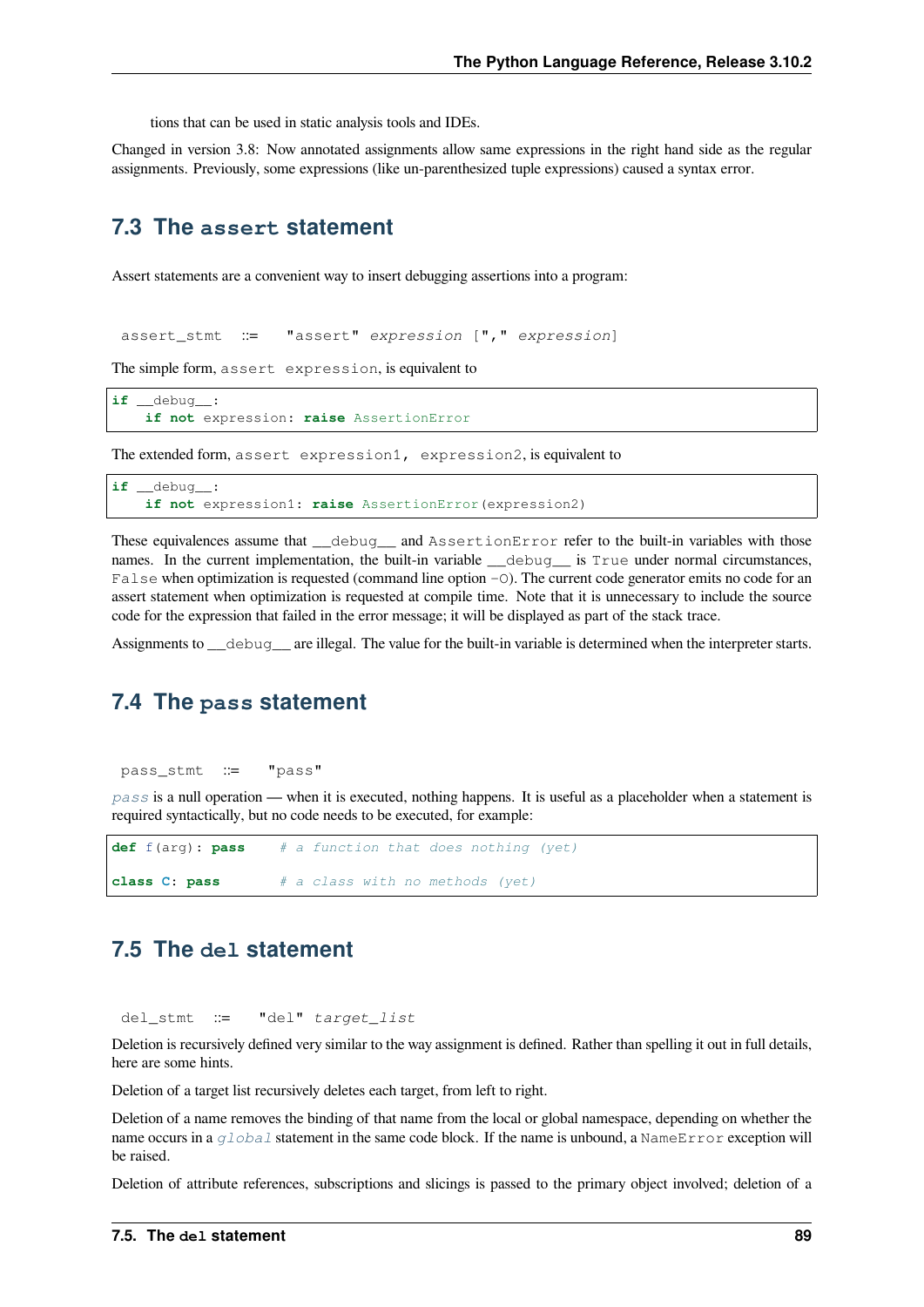slicing is in general equivalent to assignment of an empty slice of the right type (but even this is determined by the sliced object).

Changed in version 3.2: Previously it was illegal to delete a name from the local namespace if it occurs as a free variable in a nested block.

# **7.6 The return statement**

<span id="page-95-1"></span>return\_stmt ::= "return" [*expression\_list*]

*return* may only occur syntactically nested in a function definition, not within a nested class definition.

If an expression list is present, it is evaluated, else None is substituted.

*return* leaves the current function call with the expression list (or None) as return value.

[When](#page-95-1) *return* passes control out of a *try* statement with a *finally* clause, that finally clause is executed before really leaving the function.

[In a gener](#page-95-1)ator function, the *return* statement indicates that the generator is done and will cause StopIteration to be raised. The returned value (if an[y\) is u](#page-104-0)sed as an argum[ent to const](#page-104-0)ruct StopIteration and becomes the Stop[Iterati](#page-95-1)on.value attribute.

In an asynchronous generator function, an empty *return* statement indicates that the asynchronous generator is done and will cause Stop[AsyncIt](#page-95-1)eration to be raised. A non-empty return statement is a syntax error in an asynchronous generator function.

# **7.7 The yield statement**

<span id="page-95-0"></span>yield\_stmt ::= *yield\_expression*

A *yield* statement is semantically equivalent to a *yield expression*. The yield statement can be used to omit the parentheses that would otherwise be required in the equivalent yield expression statement. For example, the yield statements

**yield** <expr> **y[ield fr](#page-95-0)om** <expr>

are equivalent to the yield expression statements

```
(yield <expr>)
(yield from <expr>)
```
Yield expressions and statements are only used when defining a *generator* function, and are only used in the body of the generator function. Using yield in a function definition is sufficient to cause that definition to create a generator function instead of a normal function.

For full details of *yield* semantics, refer to the *Yield expressions* [section](#page-140-0).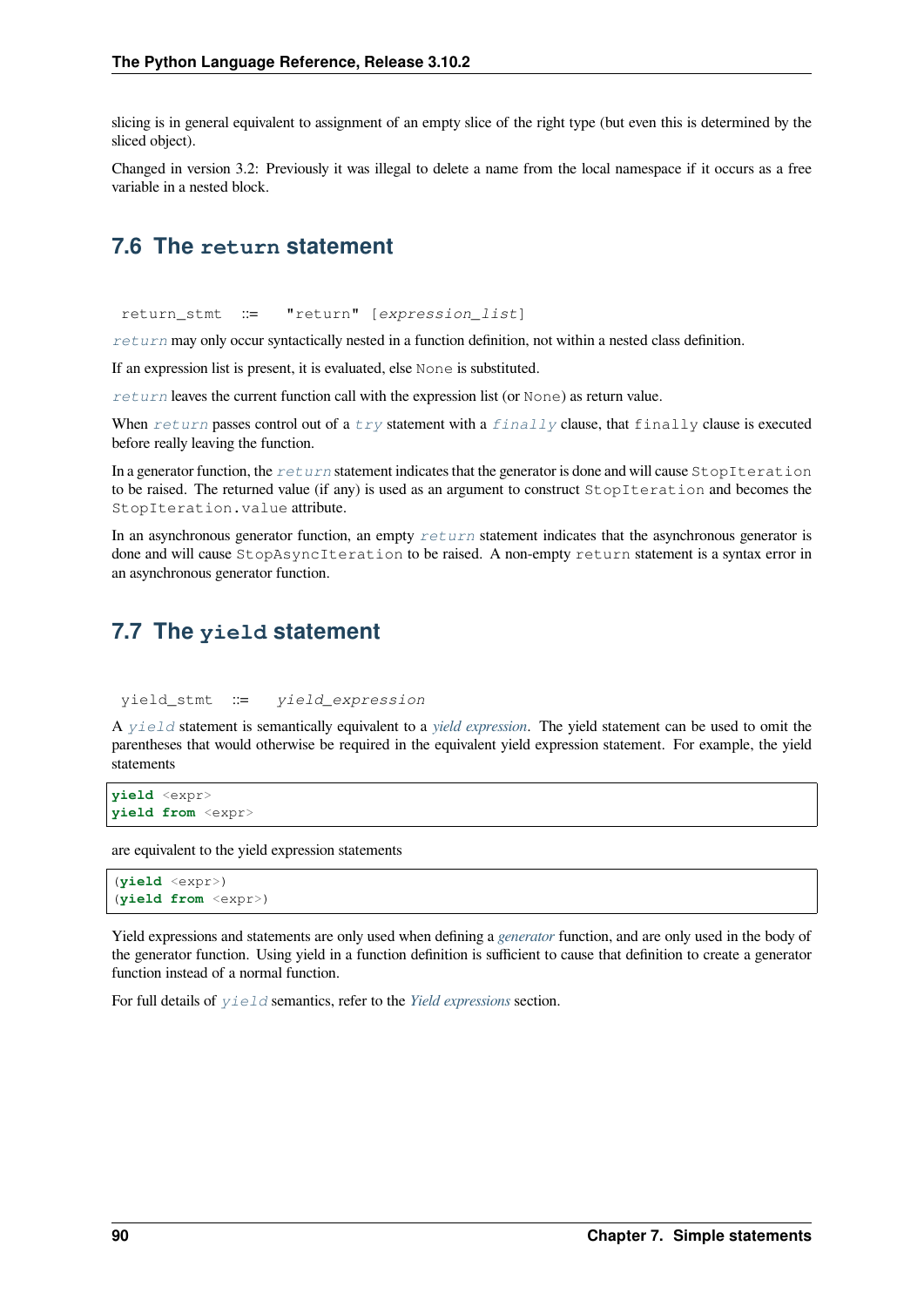## **7.8 The raise statement**

<span id="page-96-0"></span>raise\_stmt ::= "raise" [*expression* ["from" *expression*]]

If no expressions are present, *raise* re-raises the exception that is currently being handled, which is also known as the *active exception*. If there isn't currently an active exception, a RuntimeError exception is raised indicating that this is an error.

Otherwise, *raise* evaluates the first expression as the exception object. It must be either a subclass or an instance of BaseException. If iti[s a class,](#page-96-0) the exception instance will be obtained when needed by instantiating the class with no arguments.

The *type* of [the exce](#page-96-0)ption is the exception instance's class, the *value* is the instance itself.

A traceback object is normally created automatically when an exception is raised and attached to it as the \_\_traceback\_\_ attribute, which is writable. You can create an exception and set your own traceback in one step using the with\_traceback() exception method (which returns the same exception instance, with its traceback set to its argument), like so:

raise Exception("foo occurred").with\_traceback(tracebackobj)

The from clause is used for exception chaining: if given, the second *expression* must be another exception class or instance. If the second expression is an exception instance, it will be attached to the raised exception as the \_\_cause\_\_ attribute (which is writable). If the expression is an exception class, the class will be instantiated and the resulting exception instance will be attached to the raised exception as the \_\_cause\_\_ attribute. If the raised exception is not handled, both exceptions will be printed:

```
>>> try:
... print(1 / 0)
... except Exception as exc:
... raise RuntimeError("Something bad happened") from exc
...
Traceback (most recent call last):
File "<stdin>", line 2, in <module>
ZeroDivisionError: division by zero
The above exception was the direct cause of the following exception:
Traceback (most recent call last):
File "<stdin>", line 4, in <module>
RuntimeError: Something bad happened
```
A similar mechanism works implicitly if a new exception is raised when an exception is already being handled. An exception may be handled when an *except* or *finally* clause, or a *with* statement, is used. The previous exception is then attached as the new exception's context attribute:

```
>>> try:
... print(1 / 0)
... except:
... raise RuntimeError("Something bad happened")
...
Traceback (most recent call last):
File "<stdin>", line 2, in <module>
ZeroDivisionError: division by zero
During handling of the above exception, another exception occurred:
Traceback (most recent call last):
 File "<stdin>", line 4, in <module>
RuntimeError: Something bad happened
```
Exception chaining can be explicitly suppressed by specifying None in the from clause: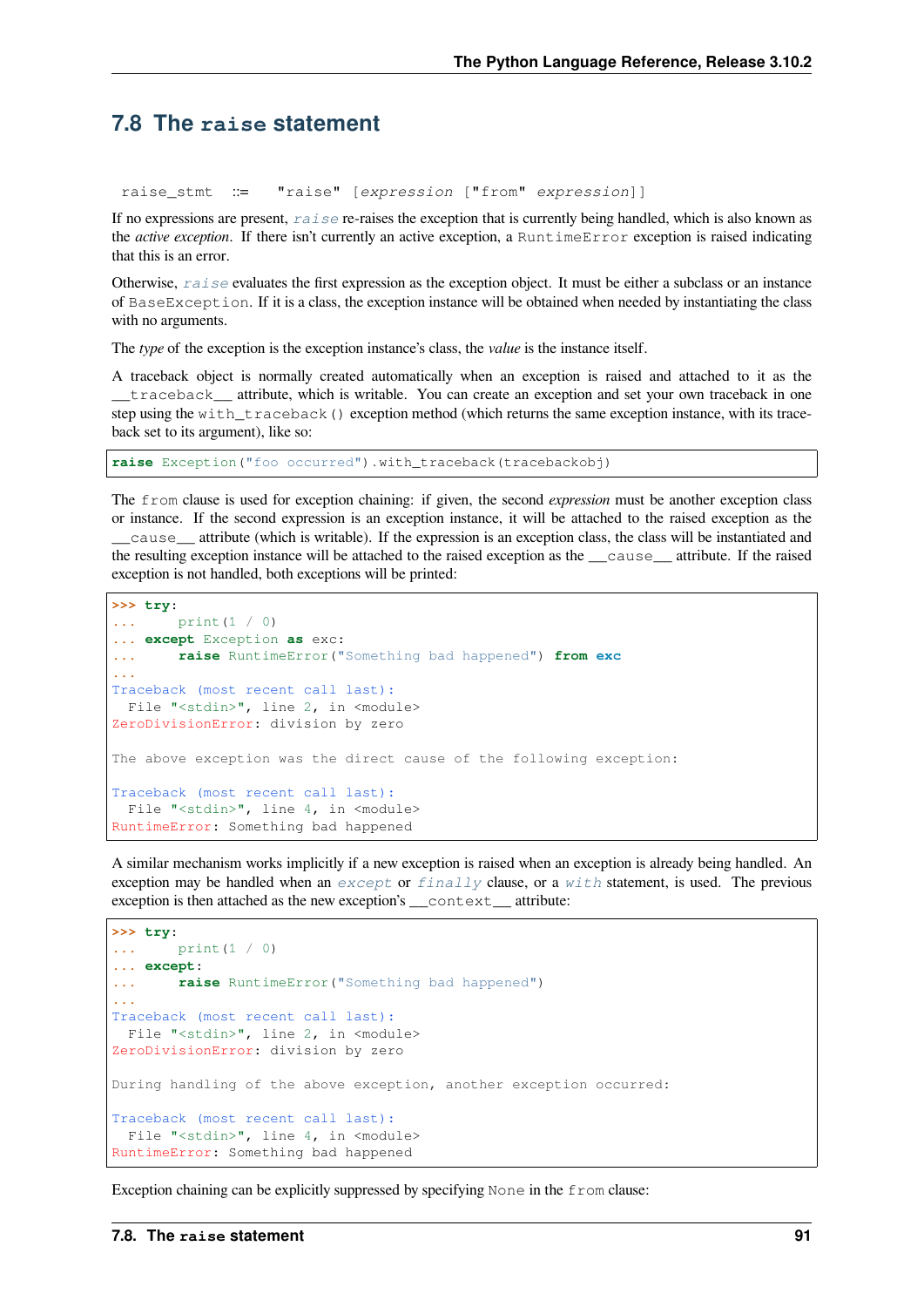```
>>> try:
... print(1 / 0)
... except:
... raise RuntimeError("Something bad happened") from None
...
Traceback (most recent call last):
 File "<stdin>", line 4, in <module>
RuntimeError: Something bad happened
```
Additional information on exceptions can be found in section *Exceptions*, and information about handling exceptions is in section *The try statement*.

Changed in version 3.3: None is now permitted as Y in raise X from Y.

New in version 3.3: The suppress\_context att[ribute to su](#page-54-0)ppress automatic display of the exception context.

## **7.9 The break statement**

```
break stmt := "break"
```
*break* may only occur syntactically nested in a *for* or *while* loop, but not nested in a function or class definition within that loop.

It terminates the nearest enclosing loop, skipping the optional else clause if the loop has one.

[If a](#page-97-0) *for* loop is terminated by *break*, the loop [cont](#page-103-0)rol [target k](#page-103-1)eeps its current value.

When *break* passes control out of a *try* statement with a *finally* clause, that finally clause is executed before really leaving the loop.

## **7.10 [The](#page-97-0) continue st[ate](#page-104-0)ment**

<span id="page-97-1"></span>continue\_stmt ::= "continue"

*continue* may only occur syntactically nested in a *for* or *while* loop, but not nested in a function or class definition within that loop. It continues with the next cycle of the nearest enclosing loop.

When *continue* passes control out of a *try* statement with a *finally* clause, that finally clause is executed [before really](#page-97-1) starting the next loop cycle.

## **7.11 [The](#page-97-1) import state[men](#page-104-0)t**

<span id="page-97-2"></span>

| import stmt | $ ::=$ "import" module ["as" identifier] ("," module ["as" identifier]) *                                           |
|-------------|---------------------------------------------------------------------------------------------------------------------|
|             | "from" relative_module "import" identifier ["as" identifier]                                                        |
|             | $\langle$ "," identifier ["as" identifier])*                                                                        |
|             | "from" relative_module "import" "(" identifier ["as" identifier]                                                    |
|             | $(\mathsf{''}, \mathsf{''}$ identifier $(\mathsf{''as''}$ identifier])* $(\mathsf{''}, \mathsf{''}, \mathsf{''})$ " |
|             | "from" relative module "import" "*"                                                                                 |
| module      | $ ::=$ (identifier ".")* identifier                                                                                 |
|             | relative module $ ::=$ "."* module $ $ "."+                                                                         |

The basic import statement (no *from* clause) is executed in two steps:

1. find a module, loading and initializing it if necessary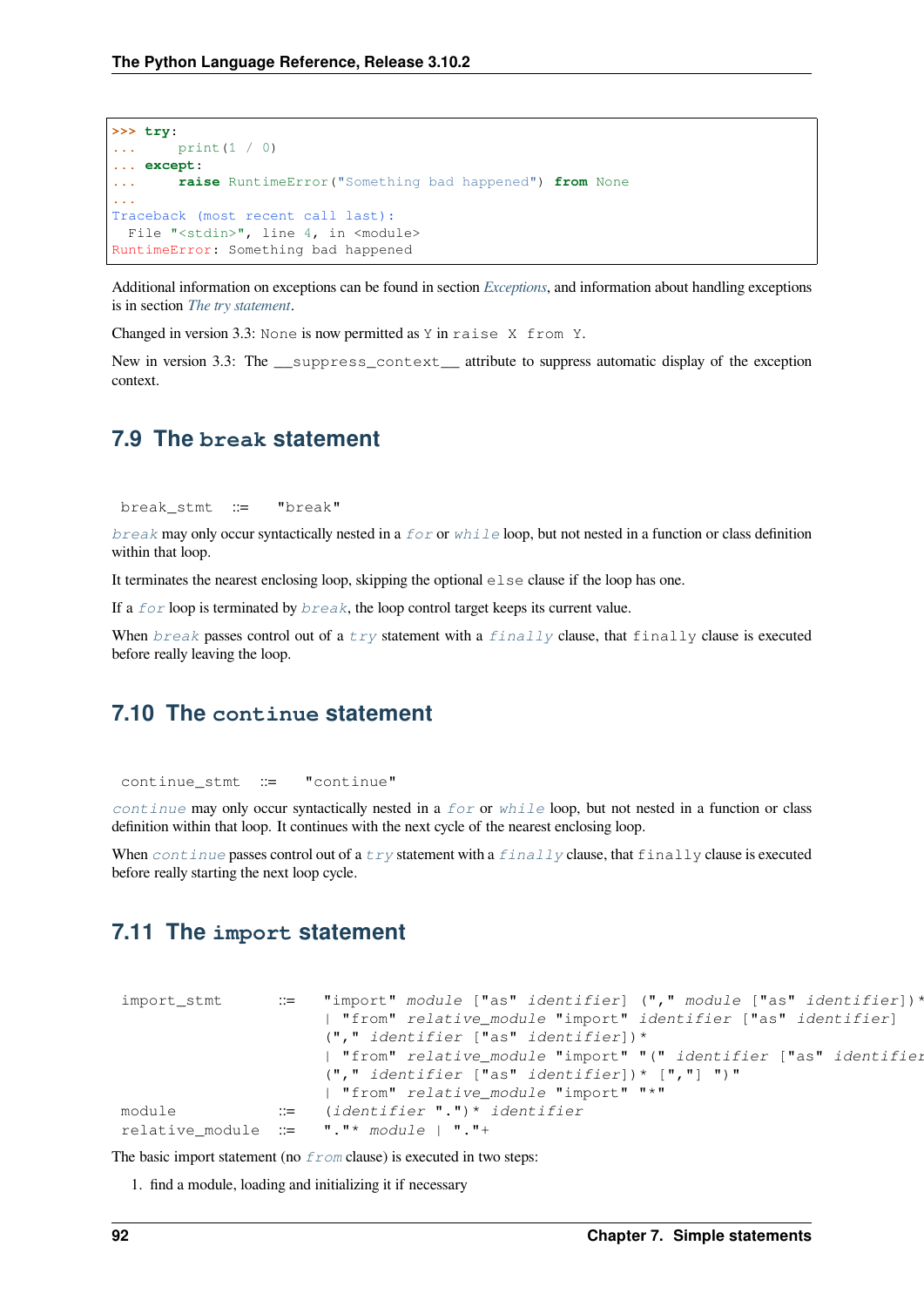2. define a name or names in the local namespace for the scope where the *import* statement occurs.

When the statement contains multiple clauses (separated by commas) the two steps are carried out separately for each clause, just as though the clauses had been separated out into individual import statements.

The details of the first step, finding and loading modules are described in gre[ater detail](#page-97-2) in the section on the *import system*, which also describes the various types of packages and modules that can be imported, as well as all the hooks that can be used to customize the import system. Note that failures in this step may indicate either that the module could not be located, *or* that an error occurred while initializing the module, which includes execution of the module's code.

[If the](#page-56-0) requested module is retrieved successfully, it will be made available in the local namespace in one of three ways:

- If the module name is followed by as, then the name following as is bound directly to the imported module.
- If no other name is specified, and the module being imported is a top level module, the module's name is bound in the local namespace as a reference to the imported module
- If the module being imported is *not* a top level module, then the name of the top level package that contains the module is bound in the local namespace as a reference to the top level package. The imported module must be accessed using its full qualified name rather than directly

The *from* form uses a slightly more complex process:

- 1. find the module specified in the *from* clause, loading and initializing it if necessary;
- 2. for each of the identifiers specified in the *import* clauses:
	- [1.](#page-97-2) check if the imported module has an attribute by that name
	- 2. if not, attempt to import a [submo](#page-97-2)dule with that name and then check the imported module again for that attribute
	- 3. if the attribute is not found, ImportError is raised.
	- 4. otherwise, a reference to that value is stored in the local namespace, using the name in the as clause if it is present, otherwise using the attribute name

Examples:

```
import foo # foo imported and bound locally
import foo.bar.baz # foo.bar.baz imported, foo bound locally
import foo.bar.baz as fbb # foo.bar.baz imported and bound as fbb
from foo.bar import baz # foo.bar.baz imported and bound as baz
from foo import attr # foo imported and foo.attr bound as attr
```
If the list of identifiers is replaced by a star  $(1 \times 1)$ , all public names defined in the module are bound in the local namespace for the scope where the *import* statement occurs.

The *public names* defined by a module are determined by checking the module's namespace for a variable named \_\_all\_\_; if defined, it must be a sequence of strings which are names defined or imported by that module. The names given in \_\_all\_ are all considered public and are required to exist. If \_\_all\_ is not defined, the set of public names includes all names fo[und in the](#page-97-2) module's namespace which do not begin with an underscore character  $('_')$ .  $\_all\_$  should contain the entire public API. It is intended to avoid accidentally exporting items that are not part of the API (such as library modules which were imported and used within the module).

The wild card form of import  $-$  from module import  $*$  — is only allowed at the module level. Attempting to use it in class or function definitions will raise a SyntaxError.

When specifying what module to import you do not have to specify the absolute name of the module. When a module or package is contained within another package it is possible to make a relative import within the same top package without having to mention the package name. By using leading dots in the specified module or package after *from* you can specify how high to traverse up the current package hierarchy without specifying exact names. One leading dot means the current package where the module making the import exists. Two dots means up one package level. Three dots is up two levels, etc. So if you execute from . import mod from a module in the pkg package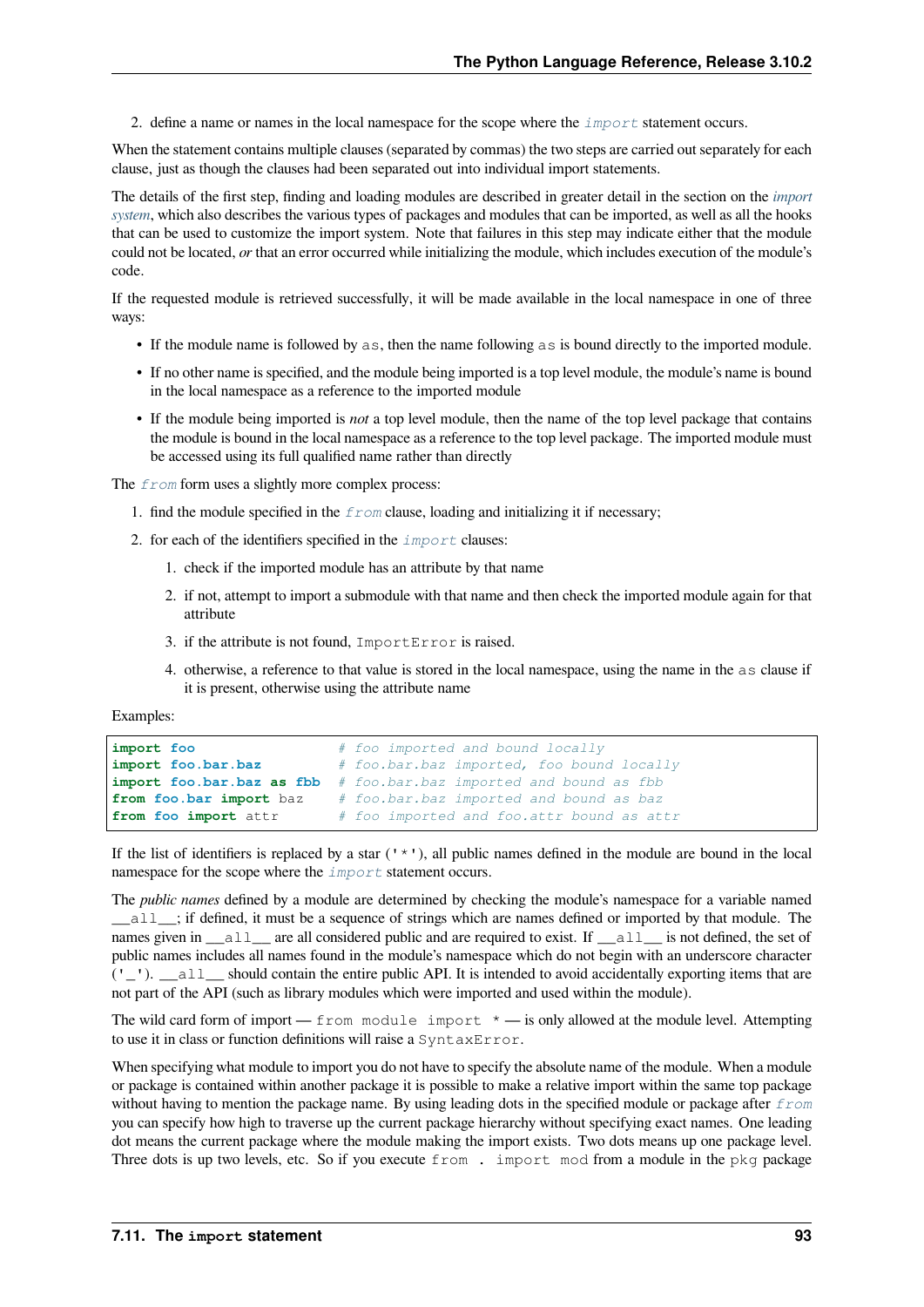then you will end up importing pkg.mod. If you execute from ..subpkg2 import mod from within pkg. subpkg1 you will import pkg.subpkg2.mod. The specification for relative imports is contained in the *Package Relative Imports* section.

importlib.import\_module() is provided to support applications that determine dynamically the modules to be loaded.

[Raises an auditin](#page-66-0)g event import with arguments module, filename, [sys.](#page-66-0)path, sys.meta path, sys. path\_hooks.

#### **7.11.1 Future statements**

A *future statement* is a directive to the compiler that a particular module should be compiled using syntax or semantics that will be available in a specified future release of Python where the feature becomes standard.

The future statement is intended to ease migration to future versions of Python that introduce incompatible changes to the language. It allows use of the new features on a per-module basis before the release in which the feature becomes standard.

```
future_stmt ::= "from" "__future__" "import" feature ["as" identifier]
                 ("," feature ["as" identifier])*
                 | "from" "__future__" "import" "(" feature ["as" identifier]
                 ("," feature ["as" identifier])* [","] ")"
feature ::= identifier
```
A future statement must appear near the top of the module. The only lines that can appear before a future statement are:

- the module docstring (if any),
- comments,
- blank lines, and
- other future statements.

The only feature that requires using the future statement is annotations (see **PEP 563**).

All historical features enabled by the future statement are still recognized by Python 3. The list includes absolute\_import, division, generators, generator\_stop, unicode\_literals, print\_function, nested\_scopes and with\_statement. They are [all redund](https://www.python.org/dev/peps/pep-0563)ant because they are always enabled, and only kept for backwards compatibility.

A future statement is recognized and treated specially at compile time: Changes to the semantics of core constructs are often implemented by generating different code. It may even be the case that a new feature introduces new incompatible syntax (such as a new reserved word), in which case the compiler may need to parse the module differently. Such decisions cannot be pushed off until runtime.

For any given release, the compiler knows which feature names have been defined, and raises a compile-time error if a future statement contains a feature not known to it.

The direct runtime semantics are the same as for any import statement: there is a standard module future, described later, and it will be imported in the usual way at the time the future statement is executed.

The interesting runtime semantics depend on the specific feature enabled by the future statement.

Note that there is nothing special about the statement:

**import \_\_future\_\_** [**as** name]

That is not a future statement; it's an ordinary import statement with no special semantics or syntax restrictions.

Code compiled by calls to the built-in functions  $\epsilon \times \epsilon c$  () and compile () that occur in a module M containing a future statement will, by default, use the new syntax or semantics associated with the future statement. This can be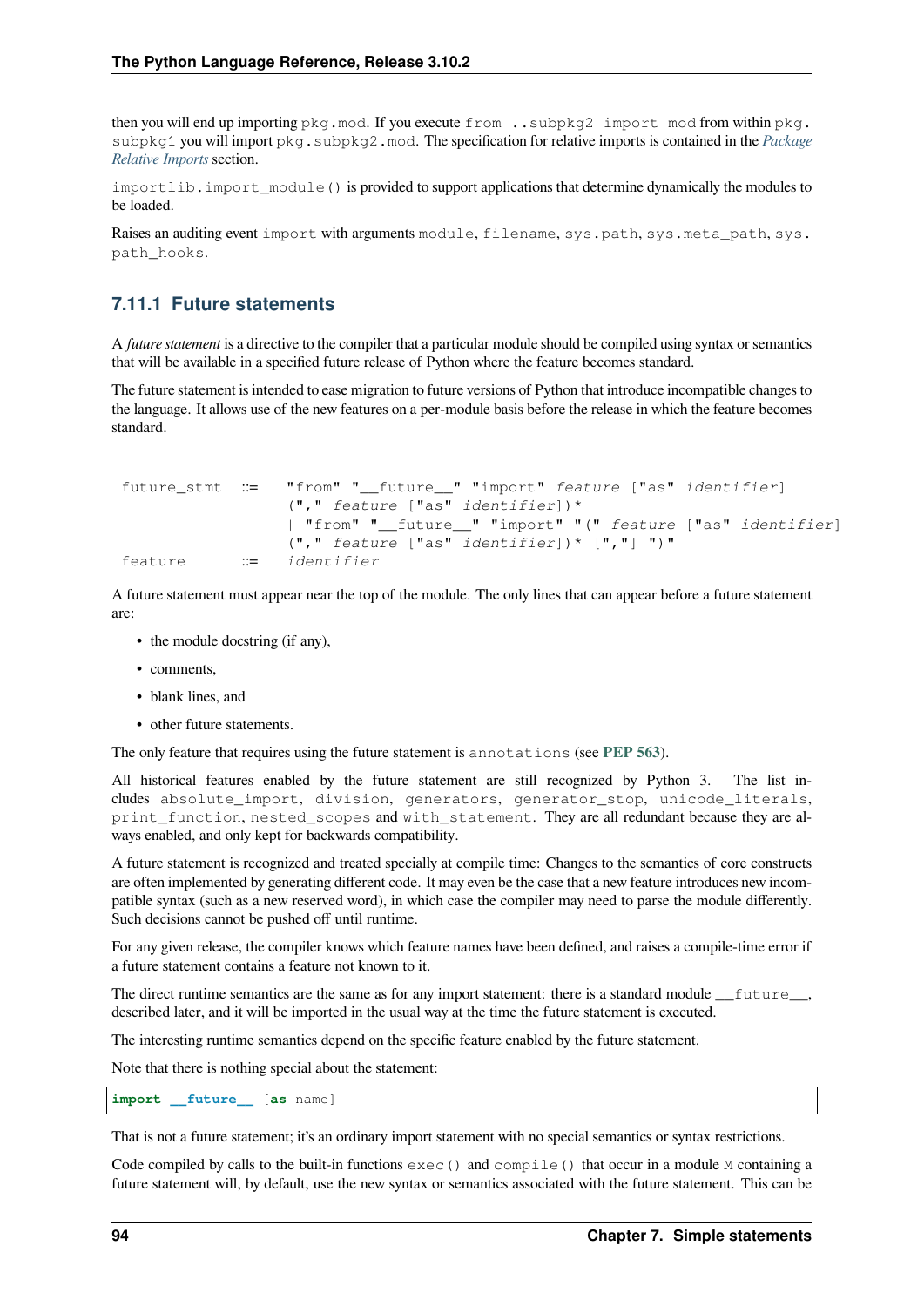controlled by optional arguments to  $\text{compile}( )$  — see the documentation of that function for details.

A future statement typed at an interactive interpreter prompt will take effect for the rest of the interpreter session. If an interpreter is started with the  $-i$  option, is passed a script name to execute, and the script includes a future statement, it will be in effect in the interactive session started after the script is executed.

#### **See also:**

**PEP 236 - Back to the \_\_future\_\_** The original proposal for the \_\_future\_\_ mechanism.

# **[7.12](https://www.python.org/dev/peps/pep-0236) The global statement**

<span id="page-100-1"></span>global\_stmt ::= "global" *identifier* ("," *identifier*)\*

The *global* statement is a declaration which holds for the entire current code block. It means that the listed identifiers are to be interpreted as globals. It would be impossible to assign to a global variable without global, although free variables may refer to globals without being declared global.

Names listed in a *global* statement must not be used in the same code block textually preceding that global state[ment.](#page-100-1)

Names listed in a *global* statement must not be defined as formal parameters, or as targets in *with* statements or *except* claus[es, or in a](#page-100-1) *for* target list, *class* definition, function definition, *import* statement, or variable annotation.

**CPython implementation detail:** The current implementation does not enforce some of these restrictions, but programs shouldn[ot abuse t](#page-100-1)[his fre](#page-103-0)edom, asf[uture im](#page-117-0)plementations may enforce the[m or silent](#page-97-2)ly c[hange th](#page-106-0)e meaning of [the progra](#page-104-0)m.

**Programmer's note:** *global* is a directive to the parser. It applies only to code parsed at the same time as the global statement. In particular, a global statement contained in a string or code object supplied to the built-in exec() function does not affect the code block *containing* the function call, and code contained in such a string is unaffected by  $q$ lobal statements in the code containing the function call. The same applies to the  $eval()$  and compile() function[s.](#page-100-1)

# **7.13 The nonlocal statement**

<span id="page-100-0"></span>nonlocal\_stmt ::= "nonlocal" *identifier* ("," *identifier*)\*

The *nonlocal* statement causes the listed identifiers to refer to previously bound variables in the nearest enclosing scope excluding globals. This is important because the default behavior for binding is to search the local namespace first. The statement allows encapsulated code to rebind variables outside of the local scope besides the global (module) scope.

Na[mes listed in a](#page-100-0) *nonlocal* statement, unlike those listed in a *global* statement, must refer to pre-existing bindings in an enclosing scope (the scope in which a new binding should be created cannot be determined unambiguously).

Names listed in a *nonlocal* statement must not collide with pre-existing bindings in the local scope.

**See also:**

**PEP 3104 - Access to Names in Outer Scopes** The specification for the *nonlocal* statement.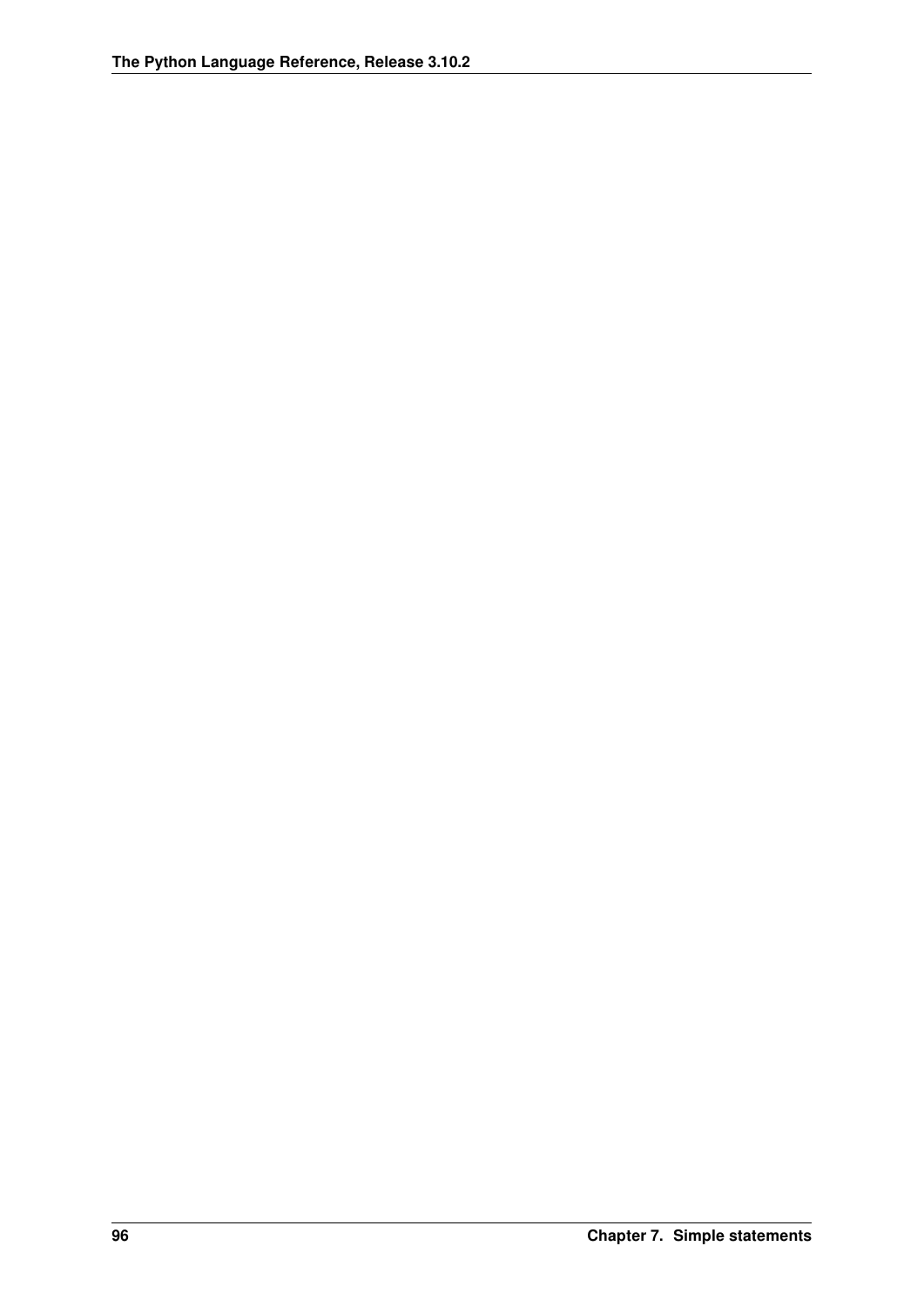# **COMPOUND STATEMENTS**

Compound statements contain (groups of) other statements; they affect or control the execution of those other statements in some way. In general, compound statements span multiple lines, although in simple incarnations a whole compound statement may be contained in one line.

The *if*, *while* and *for* statements implement traditional control flow constructs. *try* specifies exception handlers and/or cleanup code for a group of statements, while the *with* statement allows the execution of initialization and finalization code around a block of code. Function and class definitions are also syntactically compound statements.

A compound statement consists of one or more 'clauses.' A clause consists of a header and a 'suite.' The clause headers ofa [par](#page-103-2)t[icular co](#page-103-1)mp[ound](#page-103-0) statement are all at the same indentation level. Each cla[use he](#page-104-0)ader begins with a uniquely identifying keyword and ends with a colon. A suite is a gro[up of s](#page-106-0)tatements controlled by a clause. A suite can be one or more semicolon-separated simple statements on the same line as the header, following the header's colon, or it can be one or more indented statements on subsequent lines. Only the latter form of a suite can contain nested compound statements; the following is illegal, mostly because it wouldn't be clear to which *if* clause a following *else* clause would belong:

```
if test1: if test2: print(x)
```
Also note that the semicolon binds tighter than the colon in this context, so that [in t](#page-103-2)he following exam[ple, eit](#page-103-2)her all or none of the print() calls are executed:

**if**  $x < y < z$ : print(x); print(y); print(z)

Summarizing:

```
compound_stmt ::= if_stmt
                   | while_stmt
                   | for_stmt
                   | try_stmt
                   | with_stmt
                   | match_stmt
                   | funcdef
                   | classdef
                   | async_with_stmt
                   | async_for_stmt
                   | async_funcdef
suite ::= stmt list NEWLINE | NEWLINE INDENT statement+ DEDENT
statement ::= stmt_list NEWLINE | compound_stmt
stmt_list ::= simple_stmt (";" simple_stmt)* [";"]
```
Note that statements always end in a NEWLINE possibly followed by a DEDENT. Also note that optional continuation clauses always begin with a keyword that cannot start a statement, thus there are no ambiguities (the 'dangling *else*' problem is solved in Python by requiring nested  $\exists f$  statements to be indented).

The formatting of the grammar rules in the following sections places each clause on a separate line for clarity.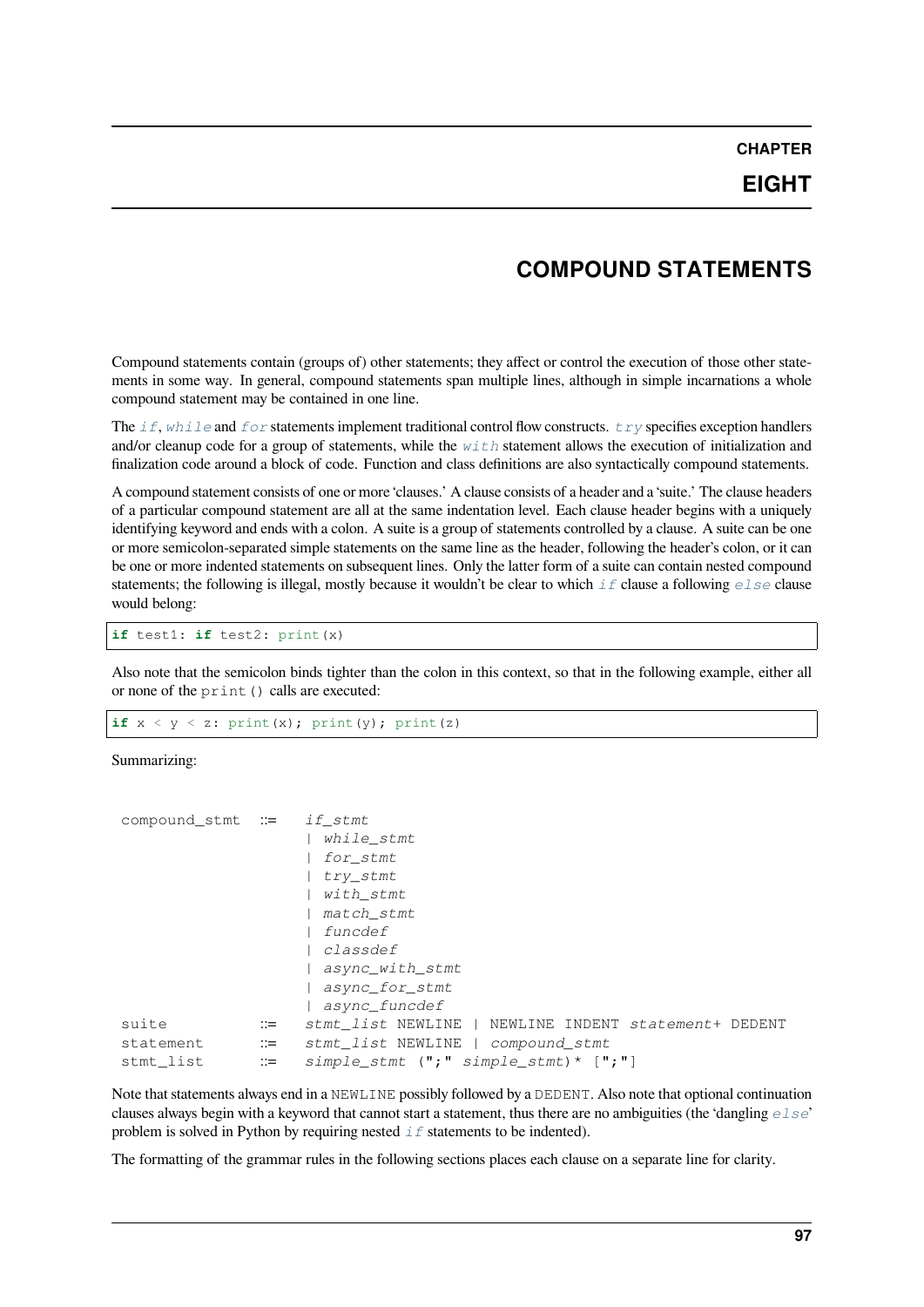## **8.1 The if statement**

<span id="page-103-2"></span>The *if* statement is used for conditional execution:

```
if_stmt ::= "if" assignment_expression ":" suite
              ("elif" assignment_expression ":" suite)*
              ["else" ":" suite]
```
It selects exactly one of the suites by evaluating the expressions one by one until one is found to be true (see section *Boolean operations* for the definition of true and false); then that suite is executed (and no other part of the *if* statement is executed or evaluated). If all expressions are false, the suite of the *else* clause, if present, is executed.

## **8.2 [The](#page-86-2) while statement**

<span id="page-103-1"></span>The *while* statement is used for repeated execution as long as an expression is true:

```
while_stmt ::= "while" assignment_expression ":" suite
                ["else" ":" suite]
```
This repeatedly tests the expression and, if it is true, executes the first suite; if the expression is false (which may be the first time it is tested) the suite of the else clause, if present, is executed and the loop terminates.

A *break* statement executed in the first suite terminates the loop without executing the else clause's suite. A *continue* statement executed in the first suite skips the rest of the suite and goes back to testing the expression.

## **8.3 [Th](#page-97-0)[e](#page-97-1) for statement**

<span id="page-103-0"></span>The *for* statement is used to iterate over the elements of a sequence (such as a string, tuple or list) or other iterable object:

```
for_stmt ::= "for" target_list "in" expression_list ":" suite
              ["else" ":" suite]
```
The expression list is evaluated once; it should yield an iterable object. An iterator is created for the result of the expression\_list. The suite is then executed once for each item provided by the iterator, in the order returned by the iterator. Each item in turn is assigned to the target list using the standard rules for assignments (see *Assignment statements*), and then the suite is executed. When the items are exhausted (which is immediately when the sequence is empty or an iterator raises a StopIteration exception), the suite in the else clause, if present, is executed, and the loop terminates.

A *break* statement executed in the first suite terminates the loop without executing the else claus[e's suite. A](#page-91-1) *[continu](#page-91-1)e* statement executed in the first suite skips the rest of the suite and continues with the next item, or with the else clause if there is no next item.

The for-loop makes assignments to the variables in the target list. This overwrites all previous assignments to those [va](#page-97-1)[riables i](#page-97-0)[nc](#page-97-1)luding those made in the suite of the for-loop:

```
for i in range(10):
   print(i)
   i = 5 # this will not affect the for-loop
                    # because i will be overwritten with the next
                    # index in the range
```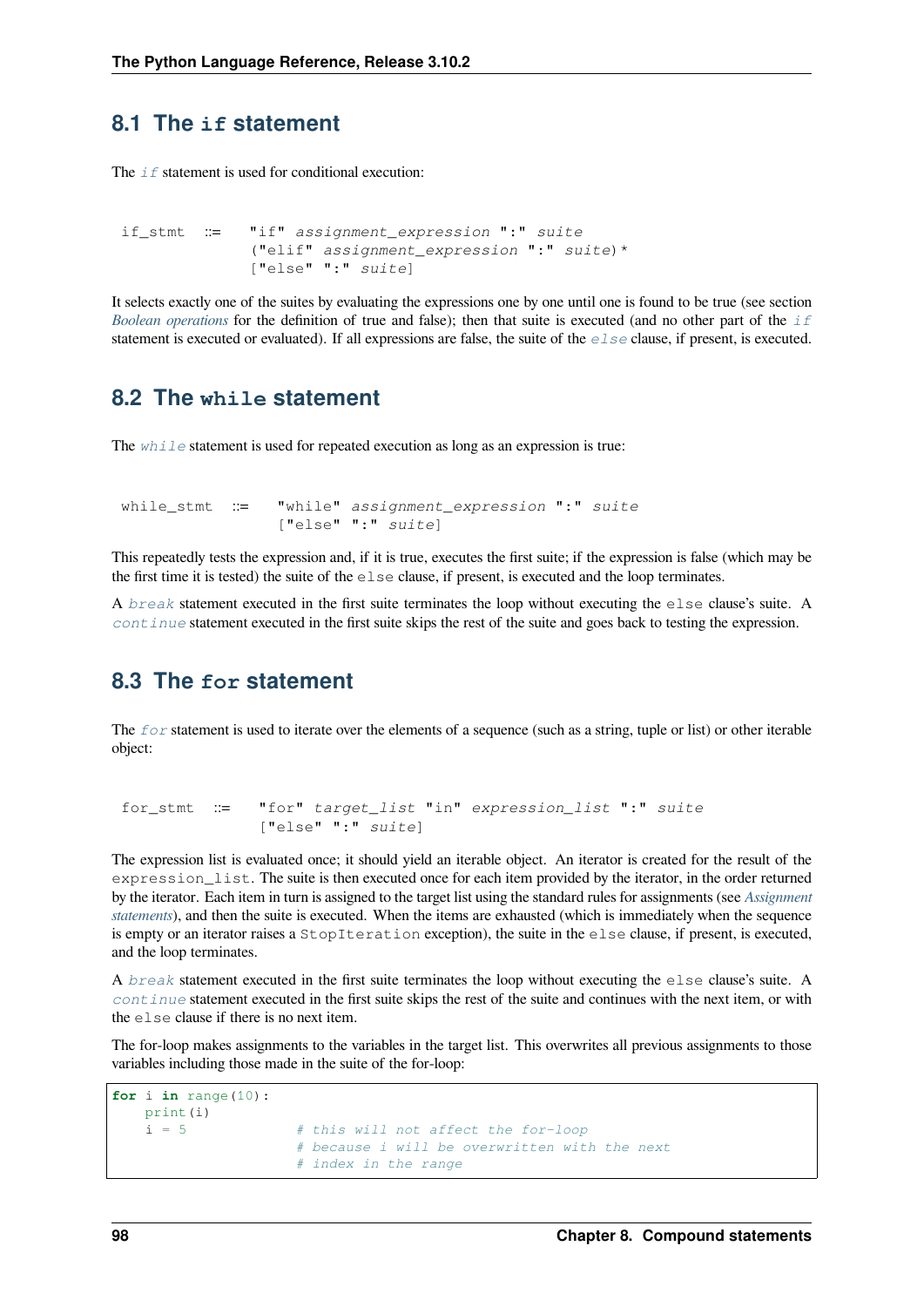Names in the target list are not deleted when the loop is finished, but if the sequence is empty, they will not have been assigned to at all by the loop. Hint: the built-in function range() returns an iterator of integers suitable to emulate the effect of Pascal's for  $i := a \text{ to } b \text{ do}; e.g., \text{list}(\text{range}(3))$  returns the list  $[0, 1, 2]$ .

# **8.4 The try statement**

<span id="page-104-0"></span>The  $t<sub>Y</sub>$  statement specifies exception handlers and/or cleanup code for a group of statements:

```
try_stmt ::= try1_stmt | try2_stmt
try1_stmt ::= "try" ":" suite
               ("except" [expression ["as" identifier]] ":" suite)+
               ["else" ":" suite]
               ["finally" ":" suite]
try2_stmt ::= "try" ":" suite
               "finally" ":" suite
```
The  $except$  clause(s) specify one or more exception handlers. When no exception occurs in the  $try$  clause, no exception handler is executed. When an exception occurs in the  $\pm \text{ry}$  suite, a search for an exception handler is started. This search inspects the except clauses in turn until one is found that matches the exception. An expression-less except clause, if present, must be last; it matches any exception. For an except clause with an expression, that expression is eval[uated, and](#page-104-0) the clause matches the exception if the resulting object is "compatible" with the exce[ption.](#page-104-0) An object is compatible with an exception if it is the class or a base class of the exception object, or a tuple containing an item that is the class or a base class of the exception object.

If no except clause matches the exception, the search for an exception handler continues in the surrounding code and on the invocation stack. $<sup>1</sup>$ </sup>

If the evaluation of an expression in the header of an except clause raises an exception, the original search for a handler is canceled and a search starts for the new exception in the surrounding code and on the call stack (it is treated as if the e[nt](#page-104-1)ire  $t_{TY}$  statement raised the exception).

When a matching except clause is found, the exception is assigned to the target specified after the  $\alpha$ s keyword in that except clause, if present, and the except clause's suite is executed. All except clauses must have an executable block. When the end of this block is reached, execution continues normally after the entire try statement. (This means that if two ne[sted h](#page-104-0)andlers exist for the same exception, and the exception occurs in the try clause of the inner handler, the outer handler will not handle the exception.)

When an exception has been assigned using as target, it is cleared at the end of the except clause. This is as if

```
except E as N:
    foo
```
was translated to

```
except E as N:
    try:
        foo
    finally:
        del N
```
This means the exception must be assigned to a different name to be able to refer to it after the except clause. Exceptions are cleared because with the traceback attached to them, they form a reference cycle with the stack frame, keeping all locals in that frame alive until the next garbage collection occurs.

Before an except clause's suite is executed, details about the exception are stored in the sys module and can be accessed via sys.exc\_info(). sys.exc\_info() returns a 3-tuple consisting of the exception class, the exception instance and a traceback object (see section *The standard type hierarchy*) identifying the point in the program

<span id="page-104-1"></span><sup>1</sup> The exception is propagated to the invocation stack unless there is a *finally* clause which happens to raise another exception. That new exception causes the old one to be lost.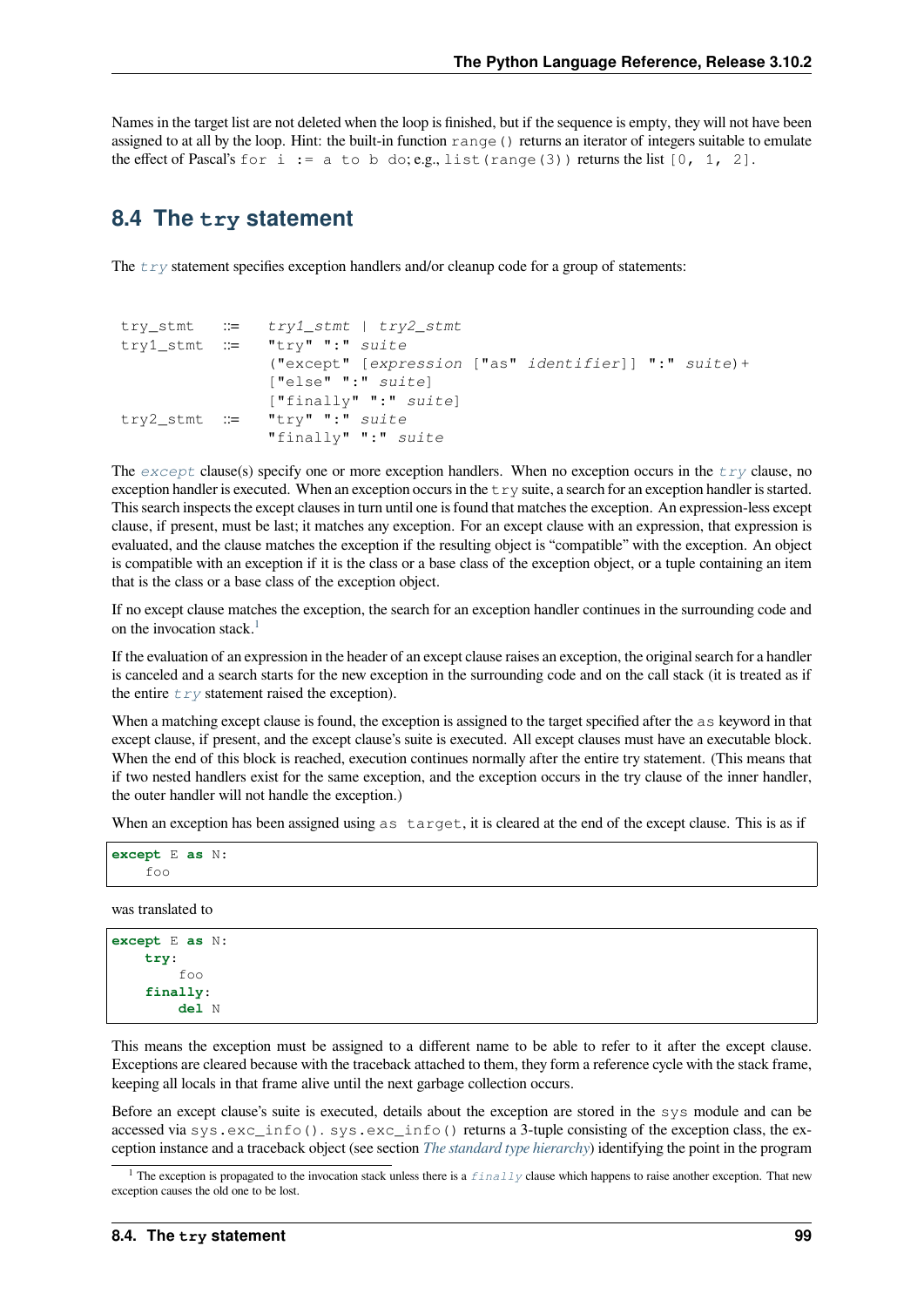where the exception occurred. The details about the exception accessed via  $sys$ .exc $info()$  are restored to their previous values when leaving an exception handler:

```
>>> print(sys.exc_info())
(None, None, None)
>>> try:
... raise TypeError
... except:
... print(sys.exc_info())
... try:
... raise ValueError
... except:
... print(sys.exc_info())
... print(sys.exc_info())
...
(<class 'TypeError'>, TypeError(), <traceback object at 0x10efad080>)
(<class 'ValueError'>, ValueError(), <traceback object at 0x10efad040>)
(<class 'TypeError'>, TypeError(), <traceback object at 0x10efad080>)
>>> print(sys.exc_info())
(None, None, None)
```
The optional else clause is executed if the control flow leaves the *try* suite, no exception was raised, and no *return*, *continue*, or *break* statement was executed. Exceptions in the else clause are not handled by the preceding *except* clauses.

If *finally* is present, it specifies a 'cleanup' handler. The *try* clause is executed, including any *except* and else clauses. If an exception occurs in any of the clauses and is not [hand](#page-104-0)led, the exception is temporarily saved. The [fina](#page-95-1)lly [clause i](#page-97-1)s e[xecuted.](#page-97-0) If there is a saved exception it is re-raised at the end of the finally clause. If the finally [claus](#page-104-0)e raises another exception, the saved exception is set as the context of the new exception. If the f[inally](#page-104-0) clause executes a *return*, *break* or *continue* [state](#page-104-0)ment, the saved exception is disca[rded:](#page-104-0)

```
>>> def f():
... try:
... 1/0
... finally:
... return 42
...
>>> f()
42
```
The exception information is not available to the program during execution of the *finally* clause.

When a *return*, *break* or *continue* statement is executed in the *try* suite of a try…finally statement, the *finally* clause is also executed 'on the way out.'

The return value of a function is determined by the last *return* statement exec[uted. Since](#page-104-0) the *finally* clause alwayse[xecutes, a](#page-95-1) [return](#page-97-0) st[atement exec](#page-97-1)uted in the finally claus[e will](#page-104-0) always be the last one executed:

```
>>> def foo():
... try:
... return 'try'
... finally:
... return 'finally'
...
>>> foo()
'finally'
```
Additional information on exceptions can be found in section *Exceptions*, and information on using the *raise* statement to generate exceptions may be found in section *The raise statement*.

Changed in version 3.8: Prior to Python 3.8, a *continue* statement was illegal in the *finally* clause due to a problem with the implementation.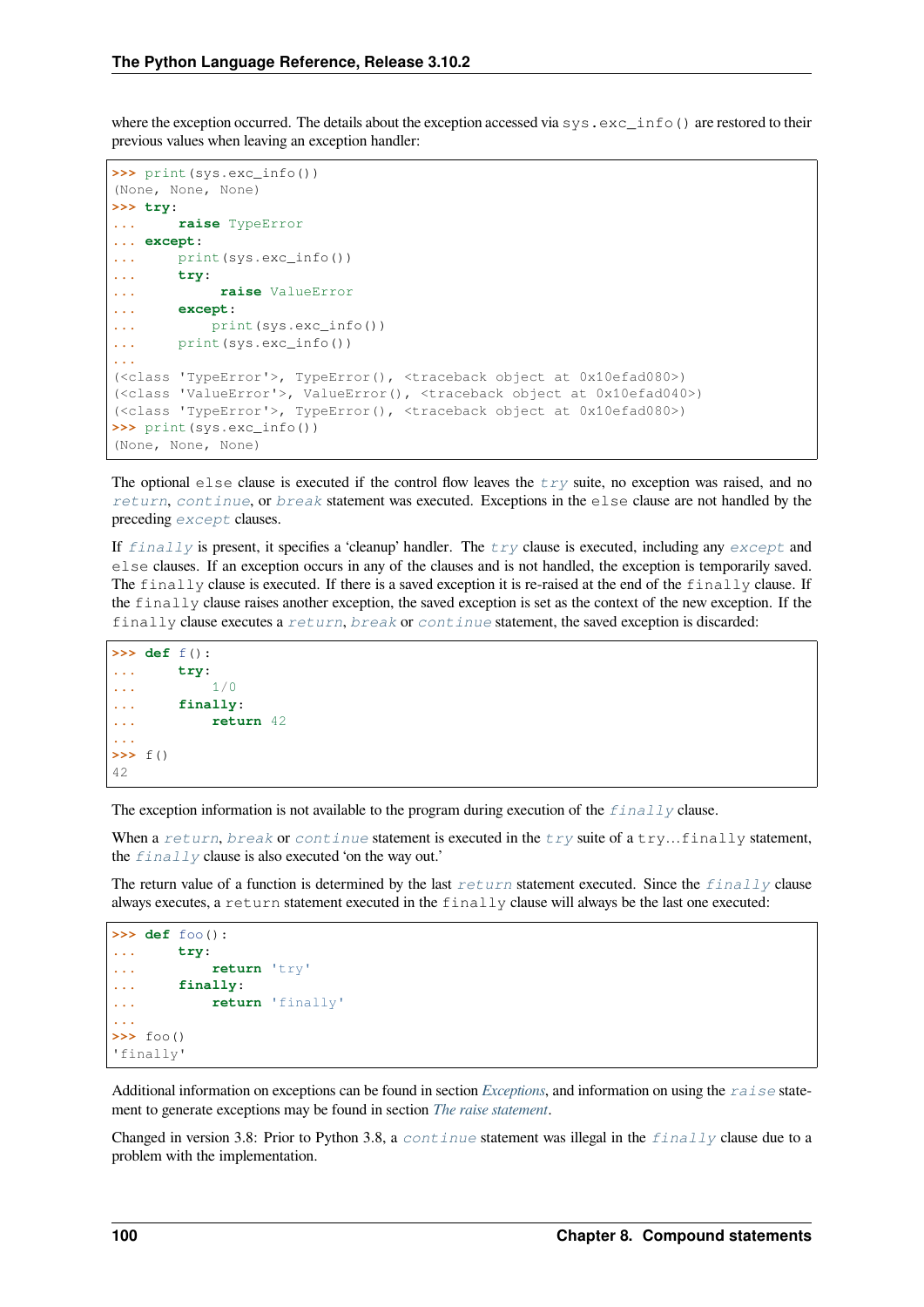# **8.5 The with statement**

<span id="page-106-0"></span>The *with* statement is used to wrap the execution of a block with methods defined by a context manager (see section *With Statement Context Managers*). This allows common *try*…*except*…*finally* usage patterns to be encapsulated for convenient reuse.

```
_stmt ::=h_stt_contents ", "? ")" | with_stmt_contents ) '
with_stmt_contents ::= with_item ("," with_item)*
with_item ::= expression ["as" target]
```
The execution of the *with* statement with one "item" proceeds as follows:

- 1. The context expression (the expression given in the *with\_item*) is evaluated to obtain a context manager.
- 2. The context manager's \_\_enter\_\_() is loaded for later use.
- 3. The context m[anager](#page-106-0)'s \_\_exit\_\_() is loaded for later use.
- 4. The context manager's \_\_enter\_() method is invoked.
- 5. If a target was included in the *with* statement, the return value from \_\_enter\_\_() is assigned to it.

**Note:** The *with* statement guarantees that if the \_\_enter\_\_() method returns without an error, then  $\frac{1}{2}$  = exit () will always be called. Thus, if an error occurs during the assignment to the target list, it will be treated the same as an erro[r occur](#page-106-0)ring within the suite would be. See step 6 below.

- 6. The suite is [execute](#page-106-0)d.
- 7. The context manager's 
sexit
suit () method is invoked. If an exception caused the suite to be exited, its type, value, and traceback are passed as arguments to  $\rho$  exit $\qquad$  (). Otherwise, three None arguments are supplied.

If the suite was exited due to an exception, and the return value from the  $\rho$ = $\alpha$  it  $\rho$ () method was false, the exception is reraised. If the return value was true, the exception is suppressed, and execution continues with the statement following the *with* statement.

If the suite was exited for any reason other than an exception, the return value from \_\_exit\_\_() is ignored, and execution proceeds at the normal location for the kind of exit that was taken.

The following code:

```
with EXPRESSION as TARGET:
    SUITE
```
is semantically equivalent to:

```
manager = (EXPRESSION)enter = type(manager) .__enter_
exit = type(manager) . \text{__exit__}value = enter(manager)
hit_except = False
try:
    TARGET = value
    SUITE
except:
    hit_except = True
    if not exit(manager, *sys.exc_info()):
        raise
finally:
```
(continues on next page)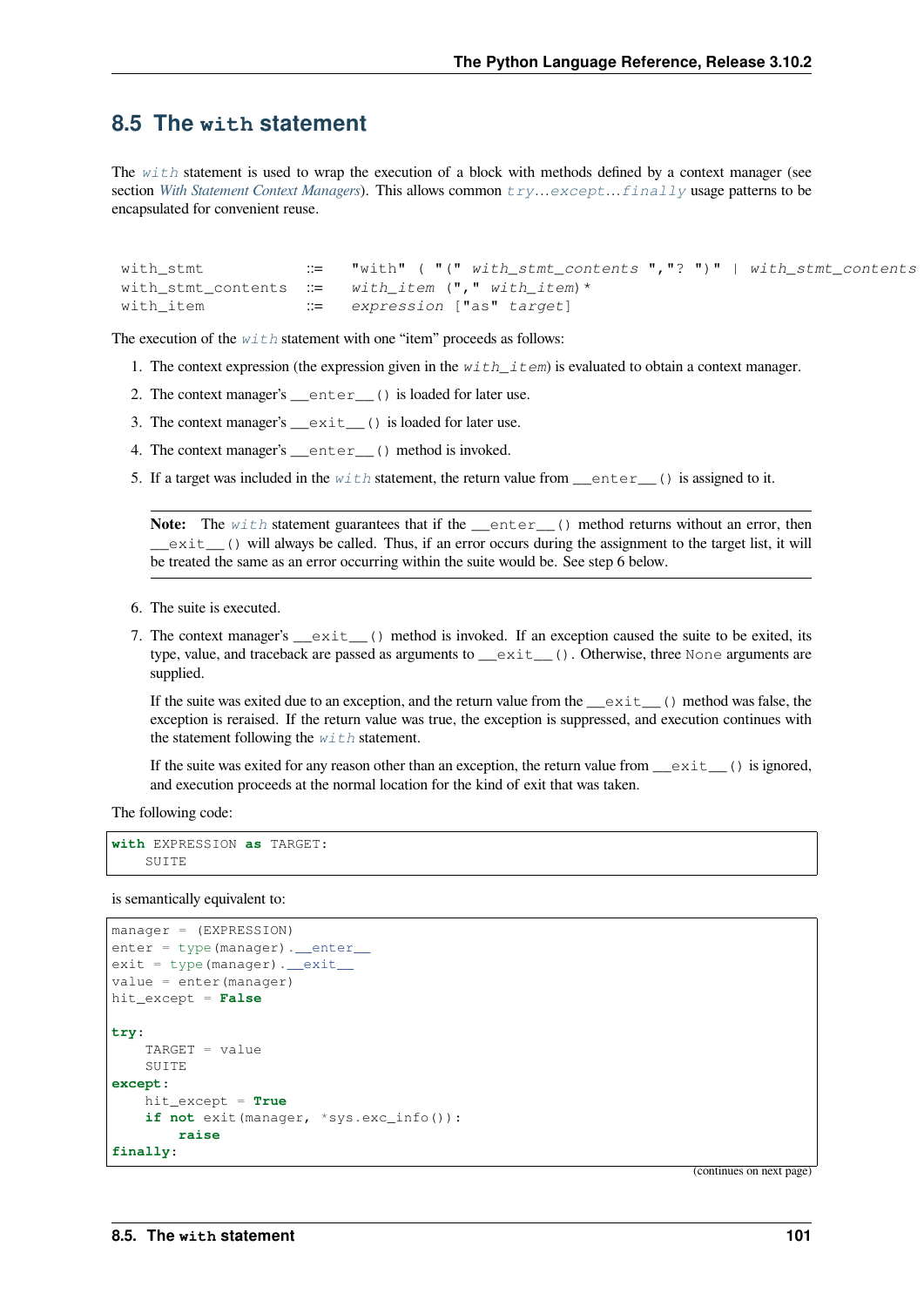```
if not hit_except:
    exit(manager, None, None, None)
```
With more than one item, the context managers are processed as if multiple  $with$  statements were nested:

**with** A() **as** a, B() **as** b: SUITE

is semantically equivalent to:

```
with A() as a:
    with B() as b:
        SUITE
```
You can also write multi-item context managers in multiple lines if the items are surrounded by parentheses. For example:

```
with (
    A() as a,
    B() as b,
):
    SUITE
```
Changed in version 3.1: Support for multiple context expressions.

Changed in version 3.10: Support for using grouping parentheses to break the statement in multiple lines.

**See also:**

**PEP 343 - The "with" statement** The specification, background, and examples for the Python *with* statement.

### **[8.6](https://www.python.org/dev/peps/pep-0343) The match statement**

New in version 3.10.

The match statement is used for pattern matching. Syntax:

```
match_stmt ::= 'match' subject_expr ":" NEWLINE INDENT case_block+ DEDENT
subject_expr ::= star_named_expression "," star_named_expressions?
                 | named_expression
case_block ::= 'case' patterns [guard] ":" block
```
**Note:** This section uses single quotes to denote *soft keywords*.

Pattern matching takes a pattern as input (following case) and a subject value (following match). The pattern (which may contain subpatterns) is matched agai[nst the subject](#page-14-0) value. The outcomes are:

- A match success or failure (also termed a pattern success or failure).
- Possible binding of matched values to a name. The prerequisites for this are further discussed below.

The match and case keywords are *soft keywords*.

**See also:**

- **PEP 634** Structural Pattern Matching: Specification
- **PEP 636** Structural Pattern [Matching: Tut](#page-14-0)orial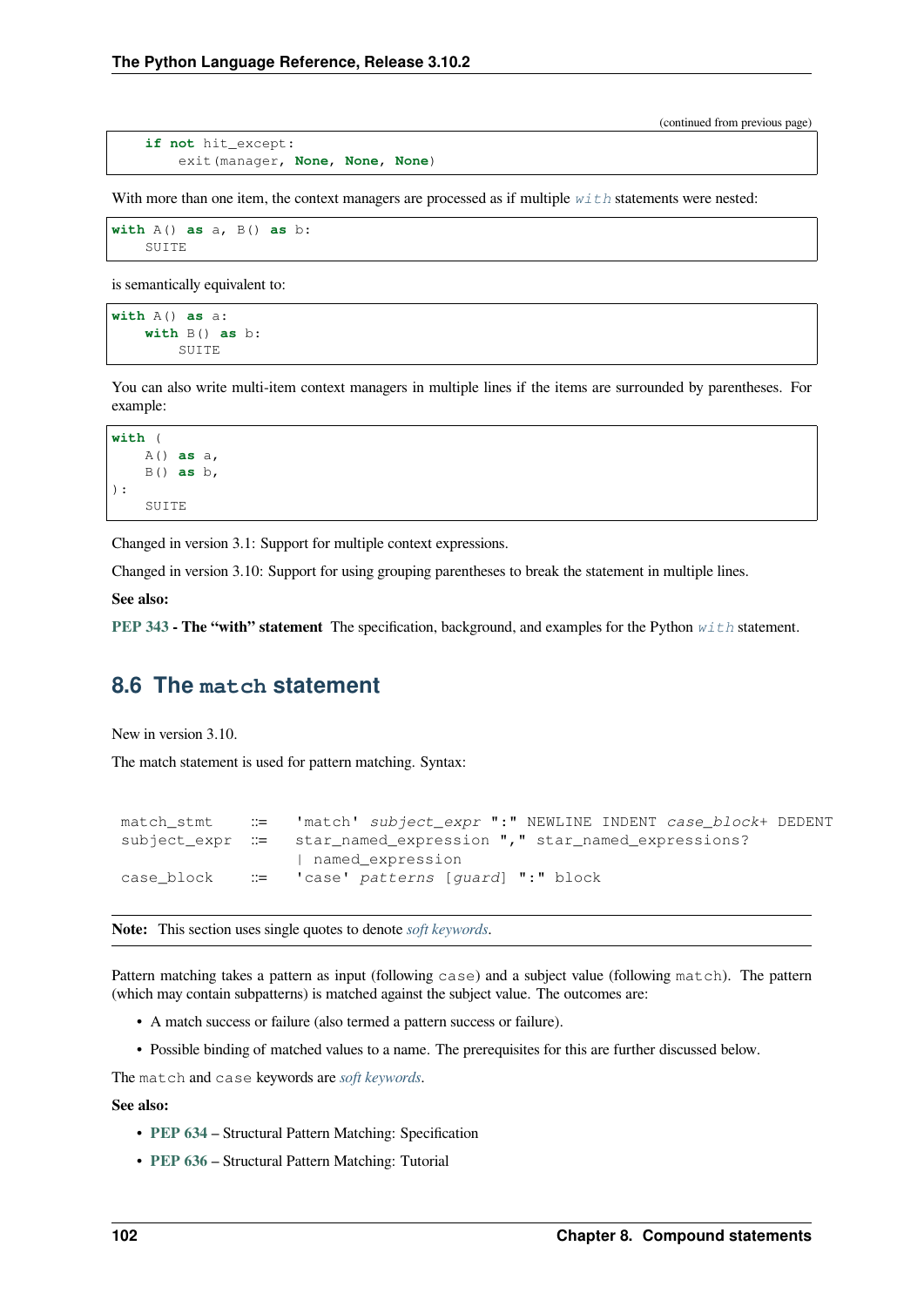## **8.6.1 Overview**

Here's an overview of the logical flow of a match statement:

- 1. The subject expression subject\_expr is evaluated and a resulting subject value obtained. If the subject expression contains a comma, a tuple is constructed using the standard rules.
- 2. Each pattern in a case\_block is attempted to match with the subject value. The specific rules for success or failure are described below. The match attempt can also bind some or all of the standalone names within the pattern. The precise pattern binding rules vary per pattern type and are specified below. **Name bindings made during a successful pattern match outlive the executed block and can be used after the match statement**.

**Note:** During failed pattern matches, some subpatterns may succeed. Do not rely on bindings being made for a failed match. Conversely, do not rely on variables remaining unchanged after a failed match. The exact behavior is dependent on implementation and may vary. This is an intentional decision made to allow different implementations to add optimizations.

- 3. If the pattern succeeds, the corresponding guard (if present) is evaluated. In this case all name bindings are guaranteed to have happened.
	- If the guard evaluates as true or is missing, the block inside case\_block is executed.
	- Otherwise, the next case\_block is attempted as described above.
	- If there are no further case blocks, the match statement is completed.

**Note:** Users should generally never rely on a pattern being evaluated. Depending on implementation, the interpreter may cache values or use other optimizations which skip repeated evaluations.

A sample match statement:

```
>>> flag = False
>>> match (100, 200):
... case (100, 300): # Mismatch: 200 != 300
... print('Case 1')
... case (100, 200) if flag: # Successful match, but guard fails
... print('Case 2')
... case (100, y): # Matches and binds y to 200
... print(f'Case 3, y: {y}')
... case _: # Pattern not attempted
... print('Case 4, I match anything!')
...
Case 3, y: 200
```
In this case, if flag is a guard. Read more about that in the next section.

## **8.6.2 Guards**

guard ::= "if" named\_expression

A guard (which is part of the case) must succeed for code inside the case block to execute. It takes the form: *if* followed by an expression.

The logical flow of a case block with a guard follows:

- 1. Check that the pattern in the case block succeeded. If the pattern failed, the guard is not evaluated and the next case block is checked.
- 2. If the pattern succeeded, evaluate the guard.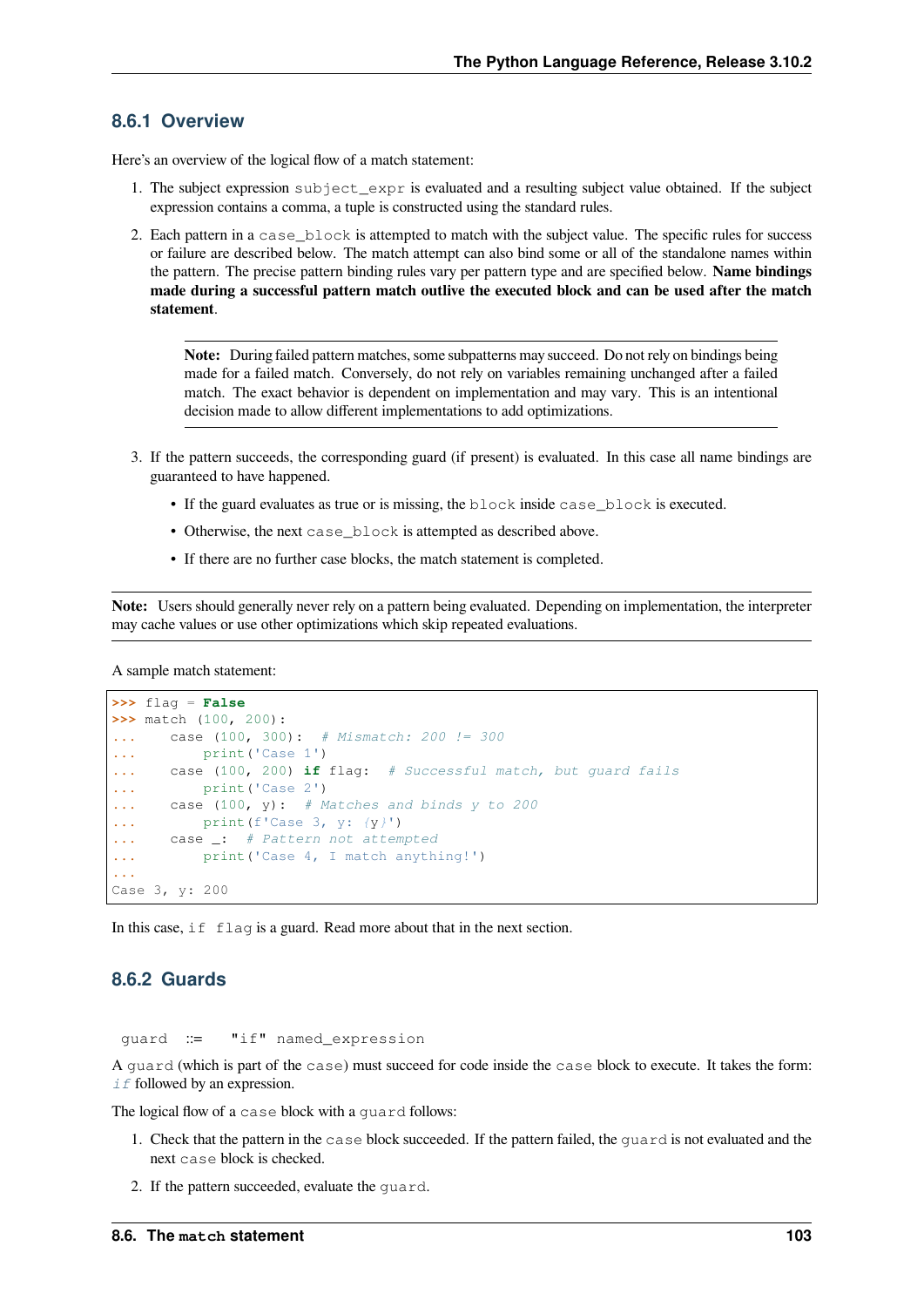- If the guard condition evaluates as true, the case block is selected.
- If the guard condition evaluates as false, the case block is not selected.
- If the guard raises an exception during evaluation, the exception bubbles up.

Guards are allowed to have side effects as they are expressions. Guard evaluation must proceed from the first to the last case block, one at a time, skipping case blocks whose pattern(s) don't all succeed. (I.e., guard evaluation must happen in order.) Guard evaluation must stop once a case block is selected.

## **8.6.3 Irrefutable Case Blocks**

An irrefutable case block is a match-all case block. A match statement may have at most one irrefutable case block, and it must be last.

<span id="page-109-0"></span>A case block is considered irrefutable if it has no guard and its pattern is irrefutable. A pattern is considered irrefutable if we can prove from its syntax alone that it will always succeed. Only the following patterns are irrefutable:

- *AS Patterns* whose left-hand side is irrefutable
- *OR Patterns* containing at least one irrefutable pattern
- *Capture Patterns*
- *[Wildcard Pa](#page-110-0)tterns*
- [parenthesize](#page-110-1)d irrefutable patterns

## **8.6.4 [Patterns](#page-111-0)**

**Note:** This section uses grammar notations beyond standard EBNF:

- the notation SEP. RULE+ is shorthand for RULE (SEP RULE)  $*$
- the notation ! RULE is shorthand for a negative lookahead assertion

The top-level syntax for patterns is:

```
patterns ::= open_sequence_pattern | pattern
pattern ::= as_pattern | or_pattern
closed_pattern ::= | literal_pattern
                    | capture_pattern
                    | wildcard_pattern
                    | value_pattern
                    | group_pattern
                    | sequence_pattern
                    | mapping_pattern
                    | class_pattern
```
The descriptions below will include a description "in simple terms" of what a pattern does for illustration purposes (credits to Raymond Hettinger for a document that inspired most of the descriptions). Note that these descriptions are purely for illustration purposes and **may not** reflect the underlying implementation. Furthermore, they do not cover all valid forms.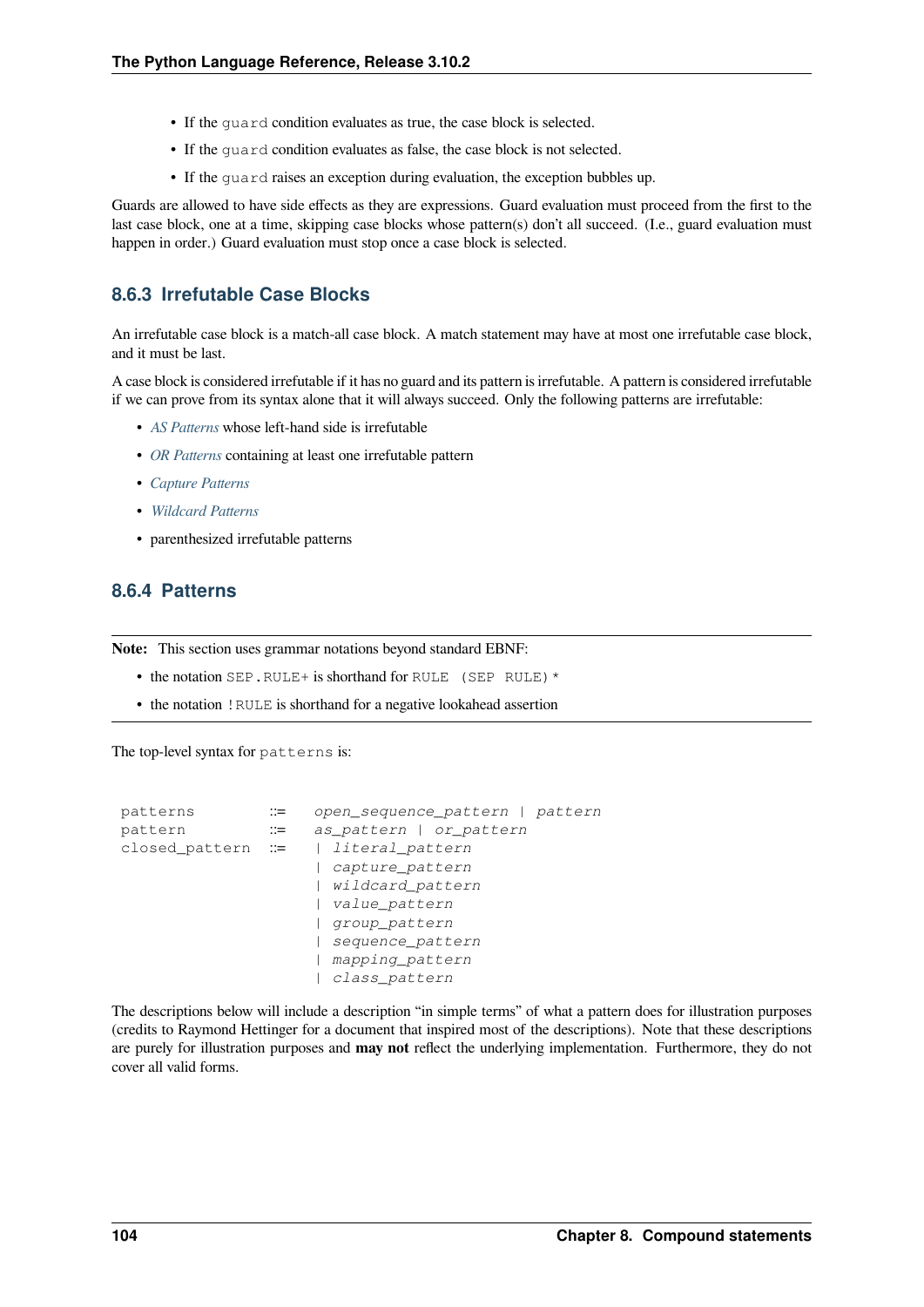#### **OR Patterns**

An OR pattern is two or more patterns separated by vertical bars |. Syntax:

<span id="page-110-1"></span>or\_pattern ::= "|".*closed\_pattern*+

Only the final subpattern may be *irrefutable*, and each subpattern must bind the same set of names to avoid ambiguity.

An OR pattern matches each of its subpatterns in turn to the subject value, until one succeeds. The OR pattern is then considered successful. Otherwise, if none of the subpatterns succeed, the OR pattern fails.

In simple terms,  $P1 \mid P2 \mid \ldots$  [will tr](#page-109-0)y to match P1, if it fails it will try to match P2, succeeding immediately if any succeeds, failing otherwise.

#### **AS Patterns**

<span id="page-110-0"></span>An AS pattern matches an OR pattern on the left of the *as* keyword against a subject. Syntax:

as\_pattern ::= *or\_pattern* "as" *capture\_pattern*

If the OR pattern fails, the AS pattern fails. Otherwise, the AS pattern binds the subject to the name on the right of the as keyword and succeeds. capture\_pattern cannot be a a \_.

In simple terms P as NAME will match with P, and on success it will set NAME =  $\langle \text{subject}\rangle$ .

### **Literal Patterns**

A literal pattern corresponds to most *literals* in Python. Syntax:

```
literal_pattern := signed_number
                      | signed_number "+" NUMBER
                      | signed_number "-" NUMBER
                      | strings
                      | "None"
                      | "True"
                      | "False"
                      | signed_number: NUMBER | "-" NUMBER
```
The rule strings and the token NUMBER are defined in the *standard Python grammar*. Triple-quoted strings are supported. Raw strings and byte strings are supported. *Formatted string literals* are not supported.

The forms signed\_number '+' NUMBER and signed\_number '-' NUMBER are for expressing *complex numbers*; they require a real number on the left and an imagina[ry number on the right. E.g](#page-124-0).  $3 + 4$ j.

In simple terms, LITERAL will succeed only if  $\langle \text{subject}\rangle =$  LITERAL. For the singletons None, True and False, the *is* operator is used.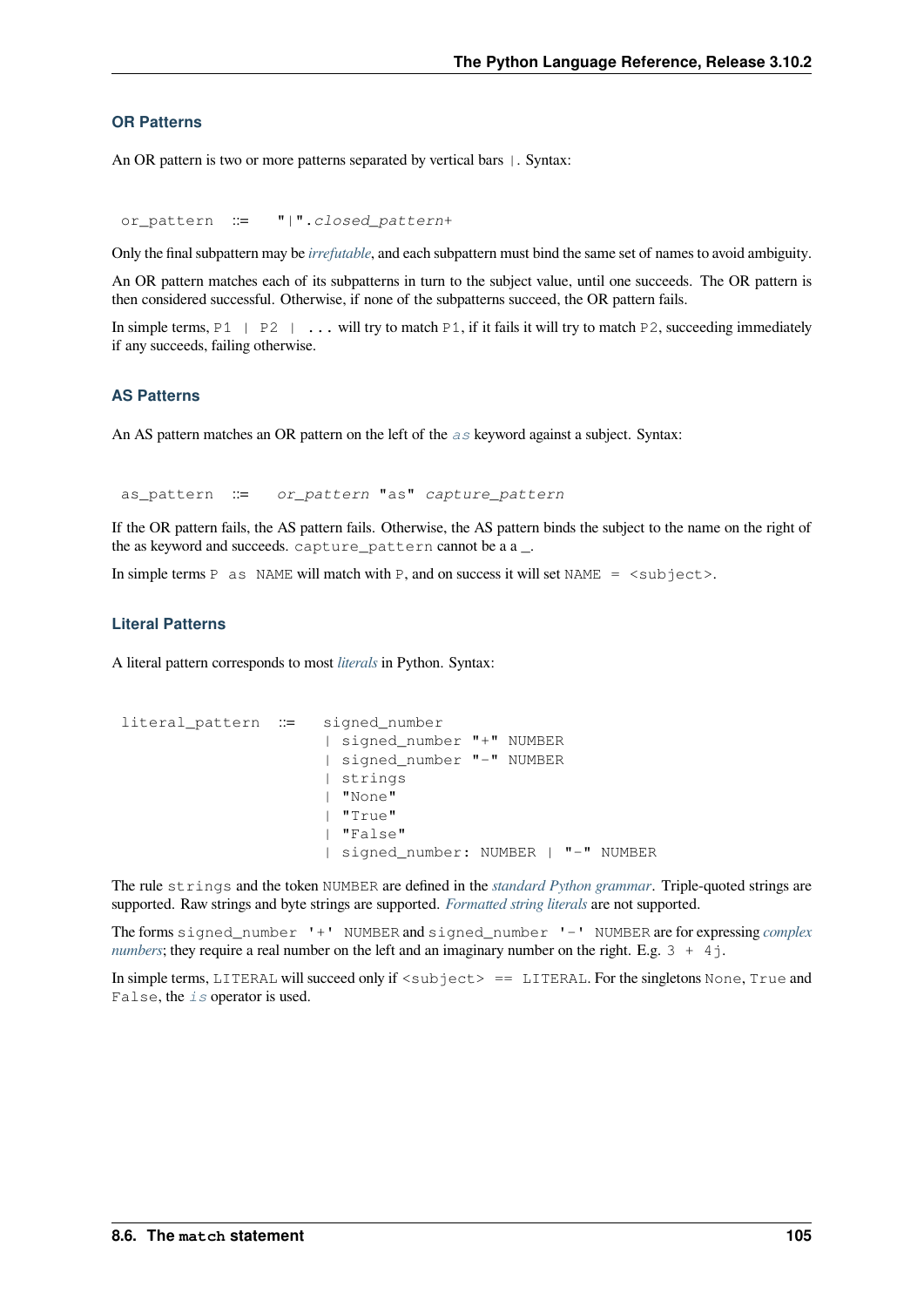#### **Capture Patterns**

A capture pattern binds the subject value to a name. Syntax:

capture\_pattern ::= !'\_' NAME

A single underscore \_ is not a capture pattern (this is what !'\_' expresses). It is instead treated as a *wildcard\_pattern*.

In a given pattern, a given name can only be bound once. E.g. case  $x, x: ...$  is invalid while case  $[x]$  | x: ... is allowed.

Capture patterns always succeed. The binding follows scoping rules established by the assignment expression operator in **PEP 572**; the name becomes a local variable in the closest containing function scope unless there's an applicable *global* or *nonlocal* statement.

In simple terms NAME will always succeed and it will set NAME  $=$   $\langle \text{subject}\rangle$ .

### **[Wildcar](#page-100-0)d [Patterns](#page-100-1)**

<span id="page-111-0"></span>A wildcard pattern always succeeds (matches anything) and binds no name. Syntax:

```
wildcard pattern := ''
```
\_ is a *soft keyword* within any pattern, but only within patterns. It is an identifier, as usual, even within match subject expressions, guards, and case blocks.

In simple terms, \_ will always succeed.

#### **Value Patterns**

A value pattern represents a named value in Python. Syntax:

value\_pattern ::= *attr* attr  $::=$  *name or attr* "." NAME name\_or\_attr ::= *attr* | NAME

The dotted name in the pattern is looked up using standard Python *name resolution rules*. The pattern succeeds if the value found compares equal to the subject value (using the == equality operator).

In simple terms NAME1.NAME2 will succeed only if  $\langle \text{subject} \rangle == \text{NAME1}$ .NAME2

**Note:** If the same value occurs multiple times in the same match [statement, the interpre](#page-53-0)ter may cache the first value found and reuse it rather than repeat the same lookup. This cache is strictly tied to a given execution of a given match statement.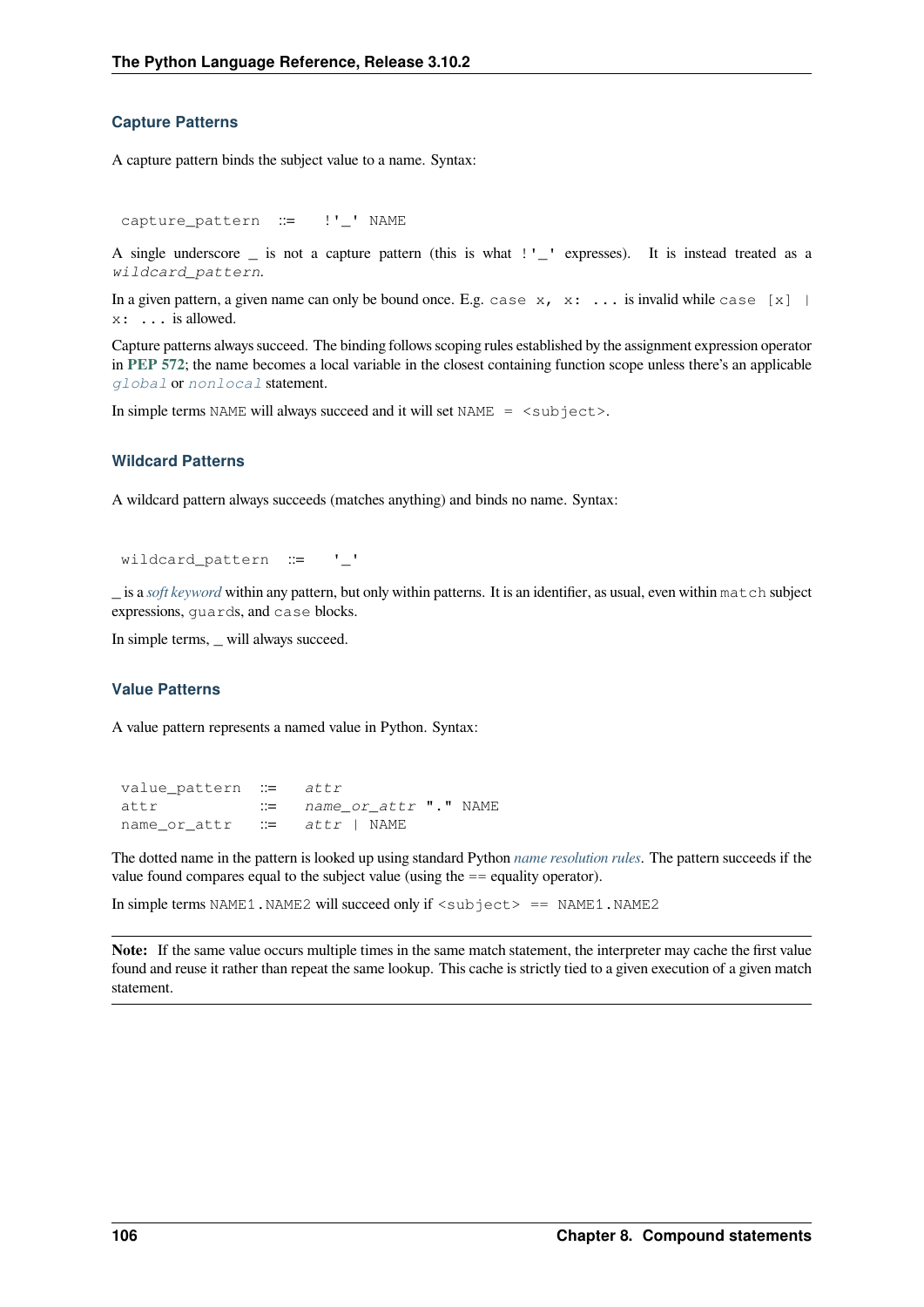#### **Group Patterns**

<span id="page-112-0"></span>A group pattern allows users to add parentheses around patterns to emphasize the intended grouping. Otherwise, it has no additional syntax. Syntax:

group\_pattern ::= "(" *pattern* ")"

In simple terms (P) has the same effect as P.

#### **Sequence Patterns**

A sequence pattern contains several subpatterns to be matched against sequence elements. The syntax is similar to the unpacking of a list or tuple.

```
sequence pattern ::= "[" [maybe sequence pattern] "]"
                          | "(" [open_sequence_pattern] ")"
open_sequence_pattern ::= maybe_star_pattern "," [maybe_sequence_pattern]
maybe_sequence_pattern ::= ",".maybe_star_pattern+ ","?
maybe_star_pattern ::= star_pattern | pattern
star_pattern ::= "*" (capture_pattern | wildcard_pattern)
```
There is no difference if parentheses or square brackets are used for sequence patterns (i.e.  $(\ldots)$  vs  $[\ldots]$ ).

**Note:** A single pattern enclosed in parentheses without a trailing comma (e.g.  $(3 \mid 4)$ ) is a *group pattern*. While a single pattern enclosed in square brackets (e.g.  $\begin{bmatrix} 3 & | & 4 \end{bmatrix}$ ) is still a sequence pattern.

At most one star subpattern may be in a sequence pattern. The star subpattern may occur in any position. If no star subpattern is present, the sequence pattern is a fixed-length sequence pattern; otherwise [it is a variable](#page-112-0)-length sequence pattern.

The following is the logical flow for matching a sequence pattern against a subject value:

- 1. If the subject value is not a sequence<sup>2</sup>, the sequence pattern fails.
- 2. If the subject value is an instance of str, bytes or bytearray the sequence pattern fails.
- 3. The subsequent steps depend on whether the sequence pattern is fixed or variable-length.

If the sequence pattern is fixed-lengt[h](#page-112-1):

- 1. If the length of the subject sequence is not equal to the number of subpatterns, the sequence pattern fails
- 2. Subpatterns in the sequence pattern are matched to their corresponding items in the subject sequence from left to right. Matching stops as soon as a subpattern fails. If all subpatterns succeed in matching

• list

**Note:** Subject values of type str, bytes, and bytearray do not match sequence patterns.

<sup>2</sup> In pattern matching, a sequence is defined as one of the following:

<sup>•</sup> a class that inherits from collections.abc.Sequence

<sup>•</sup> a Python class that has been registered as collections.abc.Sequence

<sup>•</sup> a builtin class that has its (CPython) Py\_TPFLAGS\_SEQUENCE bit set

<sup>•</sup> a class that inherits from any of the above

<span id="page-112-1"></span>The following standard library classes are sequences:

<sup>•</sup> array.array

<sup>•</sup> collections.deque

<sup>•</sup> memoryview

<sup>•</sup> range

<sup>•</sup> tuple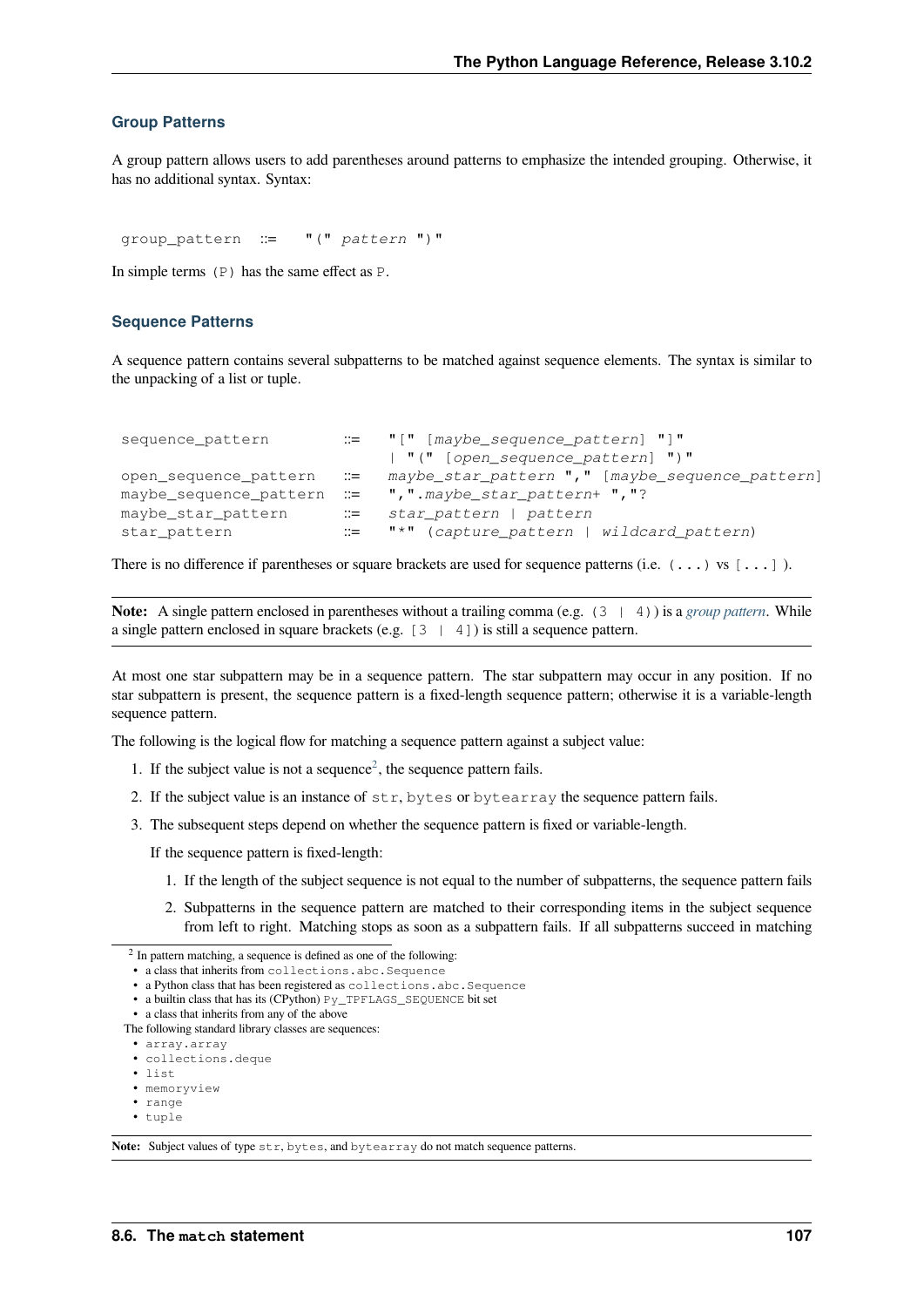their corresponding item, the sequence pattern succeeds.

Otherwise, if the sequence pattern is variable-length:

- 1. If the length of the subject sequence is less than the number of non-star subpatterns, the sequence pattern fails.
- 2. The leading non-star subpatterns are matched to their corresponding items as for fixed-length sequences.
- 3. If the previous step succeeds, the star subpattern matches a list formed of the remaining subject items, excluding the remaining items corresponding to non-star subpatterns following the star subpattern.
- 4. Remaining non-star subpatterns are matched to their corresponding subject items, as for a fixed-length sequence.

**Note:** The length of the subject sequence is obtained via len() (i.e. via the len() protocol). This length may be cached by the interpreter in a similar manner as *value patterns*.

In simple terms  $[P1, P2, P3, \ldots, P\langle N \rangle]$  matches only if all the following happens:

- check  $\leq$ subject  $>$  is a sequence
- len(subject) == <N>
- P1 matches <subject>[0] (note that this match can also bind names)
- P2 matches  $\langle \text{subject}\rangle$  [1] (note that this match can also bind names)
- ... and so on for the corresponding pattern/element.

#### **Mapping Patterns**

A mapping pattern contains one or more key-value patterns. The syntax is similar to the construction of a dictionary. Syntax:

| mapping pattern   | $ ::= "{\nmid "  $ [items pattern] " $"$                    |
|-------------------|-------------------------------------------------------------|
| items pattern     | $ ::= ","'.key\_value\_pattern + "."$                       |
| key value pattern | $\dddot{z}$ = (literal pattern   value pattern) ":" pattern |
|                   | double star pattern                                         |
|                   | double_star_pattern ::= "**" capture_pattern                |

At most one double star pattern may be in a mapping pattern. The double star pattern must be the last subpattern in the mapping pattern.

Duplicate keys in mapping patterns are disallowed. Duplicate literal keys will raise a SyntaxError. Two keys that otherwise have the same value will raise a ValueError at runtime.

The following is the logical flow for matching a mapping pattern against a subject value:

- 1. If the subject value is not a mapping<sup>3</sup>, the mapping pattern fails.
- 2. If every key given in the mapping pattern is present in the subject mapping, and the pattern for each key matches the corresponding item of the subject mapping, the mapping pattern succeeds.
- 3. If duplicate keys are detected in the [m](#page-113-0)apping pattern, the pattern is considered invalid. A SyntaxError is raised for duplicate literal values; or a ValueError for named keys of the same value.

<sup>&</sup>lt;sup>3</sup> In pattern matching, a mapping is defined as one of the following:

<sup>•</sup> a class that inherits from collections.abc.Mapping

<sup>•</sup> a Python class that has been registered as collections.abc.Mapping

<sup>•</sup> a builtin class that has its (CPython) Py\_TPFLAGS\_MAPPING bit set

<sup>•</sup> a class that inherits from any of the above

<span id="page-113-0"></span>The standard library classes dict and types. MappingProxyType are mappings.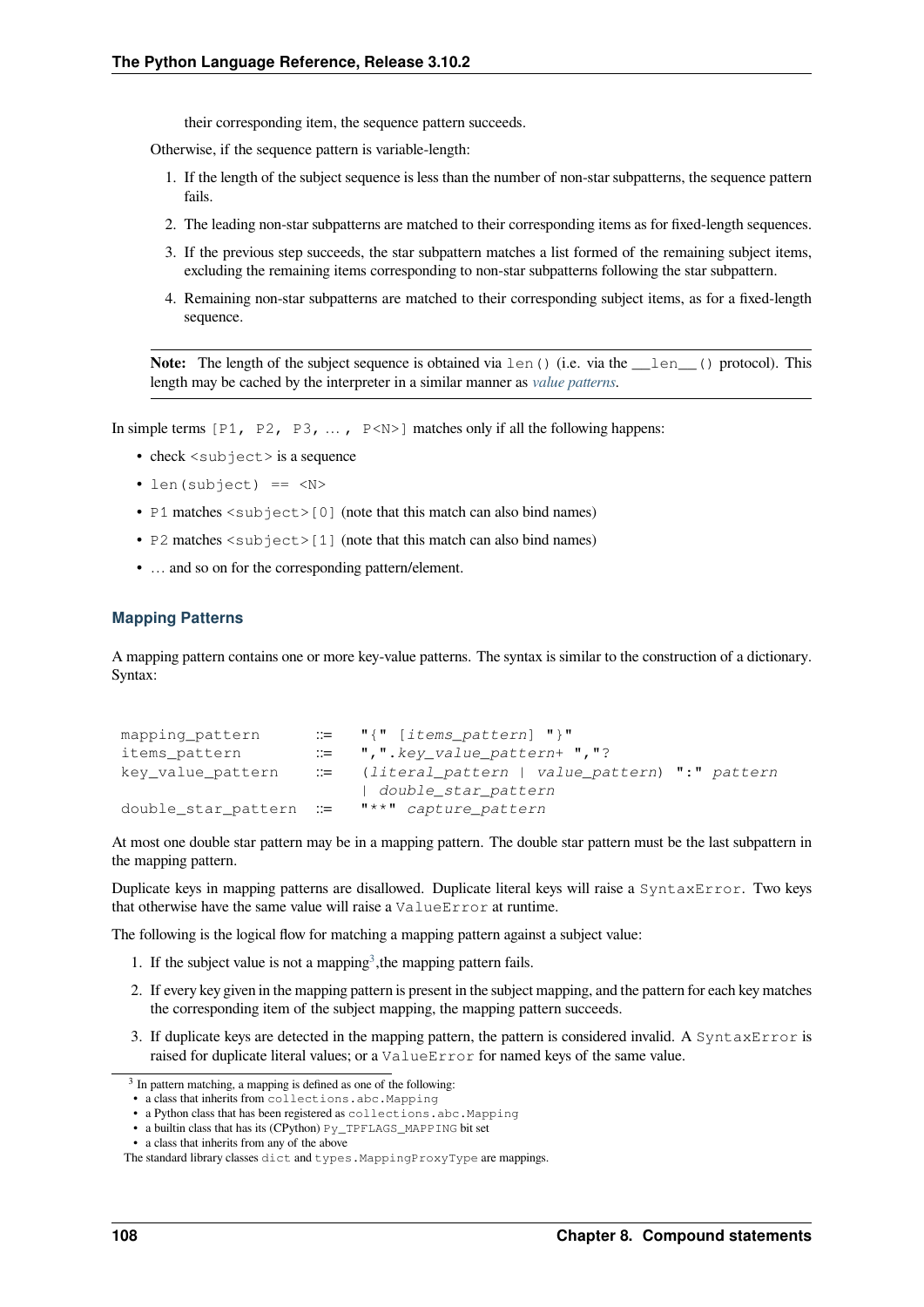**Note:** Key-value pairs are matched using the two-argument form of the mapping subject's get () method. Matched key-value pairs must already be present in the mapping, and not created on-the-fly via \_\_missing\_\_() or \_\_getitem\_\_().

In simple terms  $\{KEY1: P1, KEY2: P2, ... \}$  matches only if all the following happens:

- check <subject> is a mapping
- KEY1 in <subject>
- P1 matches <subject>[KEY1]
- ... and so on for the corresponding KEY/pattern pair.

#### **Class Patterns**

A class pattern represents a class and its positional and keyword arguments (if any). Syntax:

```
class_pattern ::= name_or_attr "(" [pattern_arguments ","?] ")"
pattern_arguments ::= positional_patterns ["," keyword_patterns]
                       | keyword_patterns
positional_patterns ::= ",".pattern+
keyword_patterns ::= ",".keyword_pattern+
keyword_pattern ::= NAME "=" pattern
```
The same keyword should not be repeated in class patterns.

The following is the logical flow for matching a class pattern against a subject value:

- 1. If name\_or\_attr is not an instance of the builtin type , raise TypeError.
- 2. If the subject value is not an instance of name\_or\_attr (tested via isinstance()), the class pattern fails.
- 3. If no pattern arguments are present, the pattern succeeds. Otherwise, the subsequent steps depend on whether keyword or positional argument patterns are present.

For a number of built-in types (specified below), a single positional subpattern is accepted which will match the entire subject; for these types keyword patterns also work as for other types.

If only keyword patterns are present, they are processed as follows, one by one:

I. The keyword is looked up as an attribute on the subject.

- If this raises an exception other than AttributeError, the exception bubbles up.
- If this raises AttributeError, the class pattern has failed.
- Else, the subpattern associated with the keyword pattern is matched against the subject's attribute value. If this fails, the class pattern fails; if this succeeds, the match proceeds to the next keyword.
- II. If all keyword patterns succeed, the class pattern succeeds.

If any positional patterns are present, they are converted to keyword patterns using the *\_\_match\_args\_\_* attribute on the class name\_or\_attr before matching:

I. The equivalent of getattr(cls, "\_\_match\_args\_\_", ()) is called.

- If this raises an exception, the exception bubbles up.
- If the returned value is not a tuple, the conversion fails and TypeError is raised.
- If there are more positional patterns than len(cls.\_match\_args\_), TypeError is raised.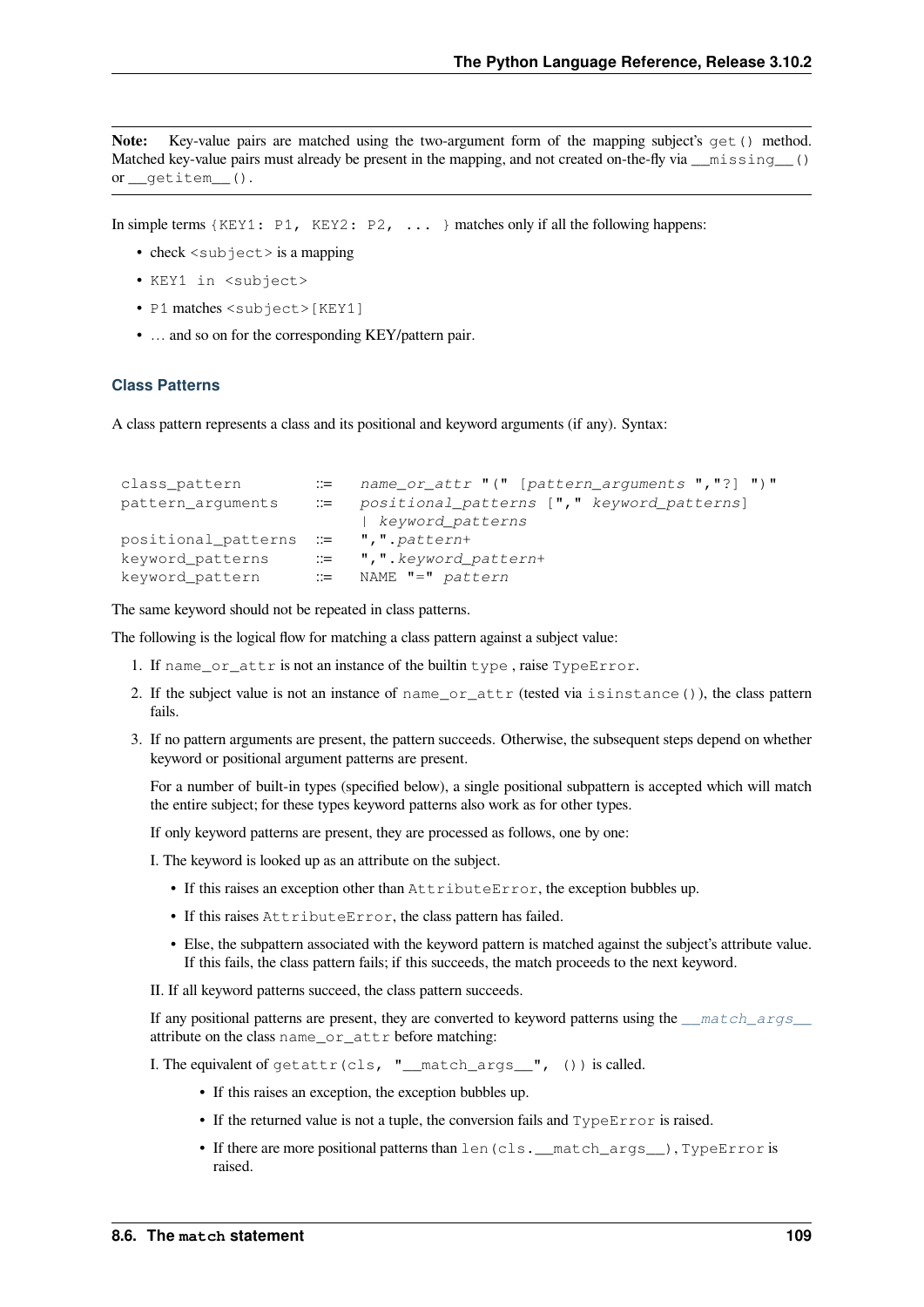- Otherwise, positional pattern i is converted to a keyword pattern using \_\_match\_args\_\_[i] as the keyword. \_\_match\_args\_\_[i] must be a string; if not TypeError is raised.
- If there are duplicate keywords, TypeError is raised.

#### **See also:**

*Customizing positional arguments in class pattern matching*

**II. Once all positional patterns have been converted to keyword patterns,** the match proceeds as if there were only keyword patterns.

Fort[he following built-in types the handling of positional subpa](#page-48-0)tterns is different:

- bool
- bytearray
- bytes
- dict
- float
- frozenset
- int
- list
- set
- str
- tuple

These classes accept a single positional argument, and the pattern there is matched against the whole object rather than an attribute. For example  $int(0|1)$  matches the value 0, but not the values 0.0 or False.

In simple terms  $CLS(PI, attr=P2)$  matches only if the following happens:

- isinstance(<subject>, CLS)
- convert P1 to a keyword pattern using CLS. \_\_match\_args\_\_
- **For each keyword argument attr=P2:**
	- **–** hasattr(<subject>, "attr")
	- **–** P2 matches <subject>.attr
- ... and so on for the corresponding keyword argument/pattern pair.

#### **See also:**

- **PEP 634** Structural Pattern Matching: Specification
- **PEP 636** Structural Pattern Matching: Tutorial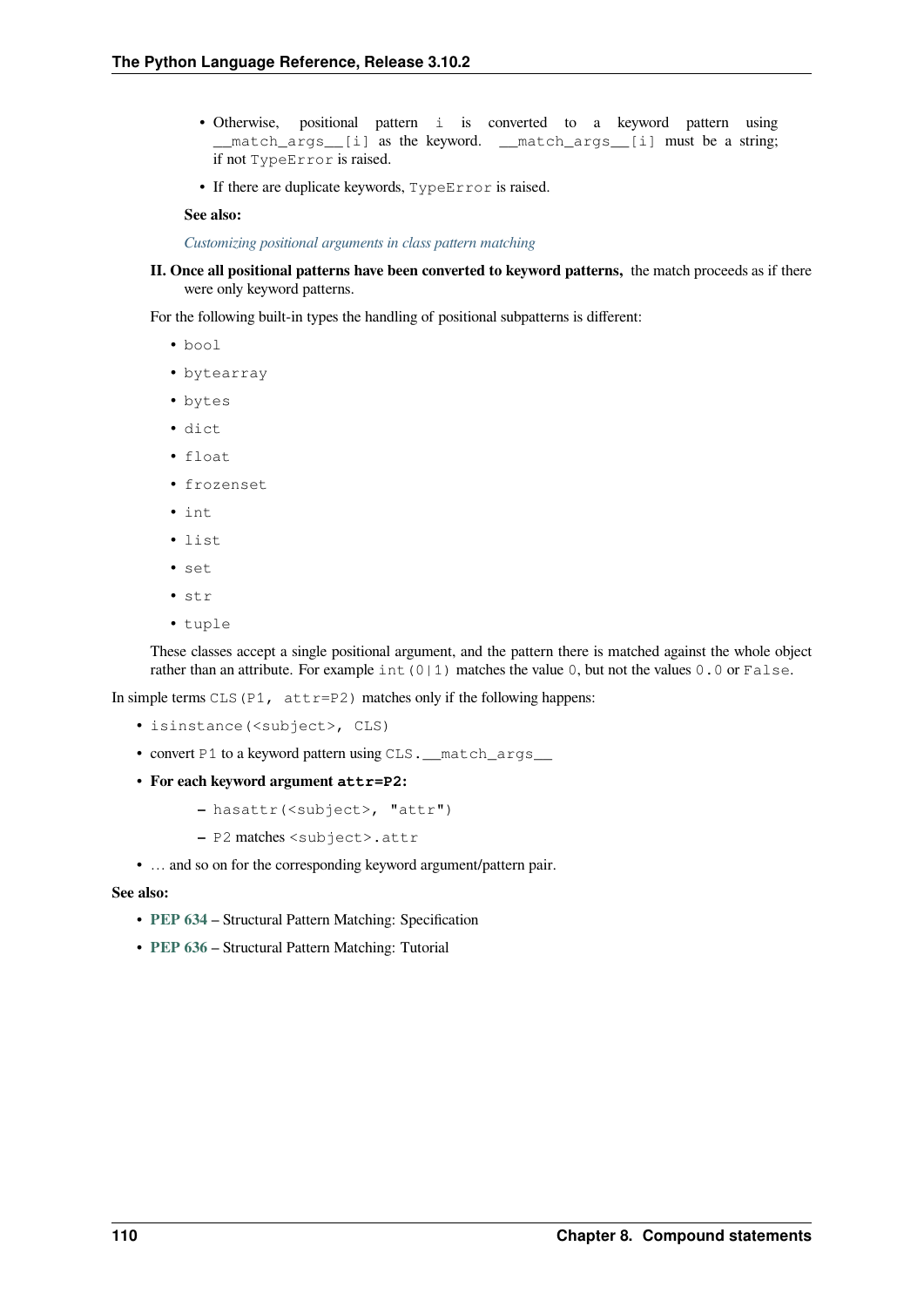# **8.7 Function definitions**

<span id="page-116-1"></span>A function definition defines a user-defined function object (see section *The standard type hierarchy*):

```
funcdef ::= [decorators] "def" funcname "(" [parameter_list] ")"
                          ["->" expression] ":" suite
decorators ::= decorator+
decorator ::= "@" assignment_expression NEWLINE
parameter_list ::= defparameter ("," defparameter)* "," "/" ["," [parameter_
                          | parameter_list_no_posonly
parameter_list_no_posonly ::= defparameter ("," defparameter)* ["," [parameter_list_sta:
                          | parameter_list_starargs
parameter_list_starargs ::= "*" [parameter] ("," defparameter)* ["," ["**" parameter
                          | "**" parameter [","]
parameter ::= identifier [":" expression]
defparameter ::= parameter ["=" expression]
funcname ::= identifier
```
A function definition is an executable statement. Its execution binds the function name in the current local namespace to a function object (a wrapper around the executable code for the function). This function object contains a reference to the current global namespace as the global namespace to be used when the function is called.

The function definition does not execute the function body; this gets executed only when the function is called.<sup>4</sup>

A function definition may be wrapped by one or more *decorator* expressions. Decorator expressions are evaluated when the function is defined, in the scope that contains the function definition. The result must be a callable, which is invoked with the function object as the only argument. The returned value is bound to the function name i[ns](#page-116-0)tead of the function object. Multiple decorators are applied in nested fashion. For example, the following code

**@f1**(arg) **@f2 def** func(): **pass**

is roughly equivalent to

```
def func(): pass
func = f1(arg) (f2(func))
```
except that the original function is not temporarily bound to the name func.

Changed in version 3.9: Functions may be decorated with any valid *assignment\_expression*. Previously, the grammar was much more restrictive; see **PEP 614** for details.

When one or more *parameters* have the form *parameter* = *expression*, the function is said to have "default parameter values." For a parameter with a default value, the corresponding *argument* may be omitted from a call, in which case the parameter's default value is substituted. If a parameter has a default value, all following parameters up until the "\*" must also have a default value — thi[s is a synta](https://www.python.org/dev/peps/pep-0614)ctic restriction that is not expressed by the grammar.

**Default paramete[r values are](#page-144-0) evaluated from left to right when the function definition is executed.** This means that the expression is evaluated once, when the function is defin[ed, and th](#page-136-0)at the same "pre-computed" value is used for each call. This is especially important to understand when a default parameter value is a mutable object, such as a list or a dictionary: if the function modifies the object (e.g. by appending an item to a list), the default parameter value is in effect modified. This is generally not what was intended. A way around this is to use None as the default, and explicitly test for it in the body of the function, e.g.:

```
def whats_on_the_telly(penguin=None):
    if penguin is None:
```
<span id="page-116-0"></span><sup>&</sup>lt;sup>4</sup> A string literal appearing as the first statement in the function body is transformed into the function's  $\_\text{doc}\_\text{attribute}$  and therefore the function's *docstring*.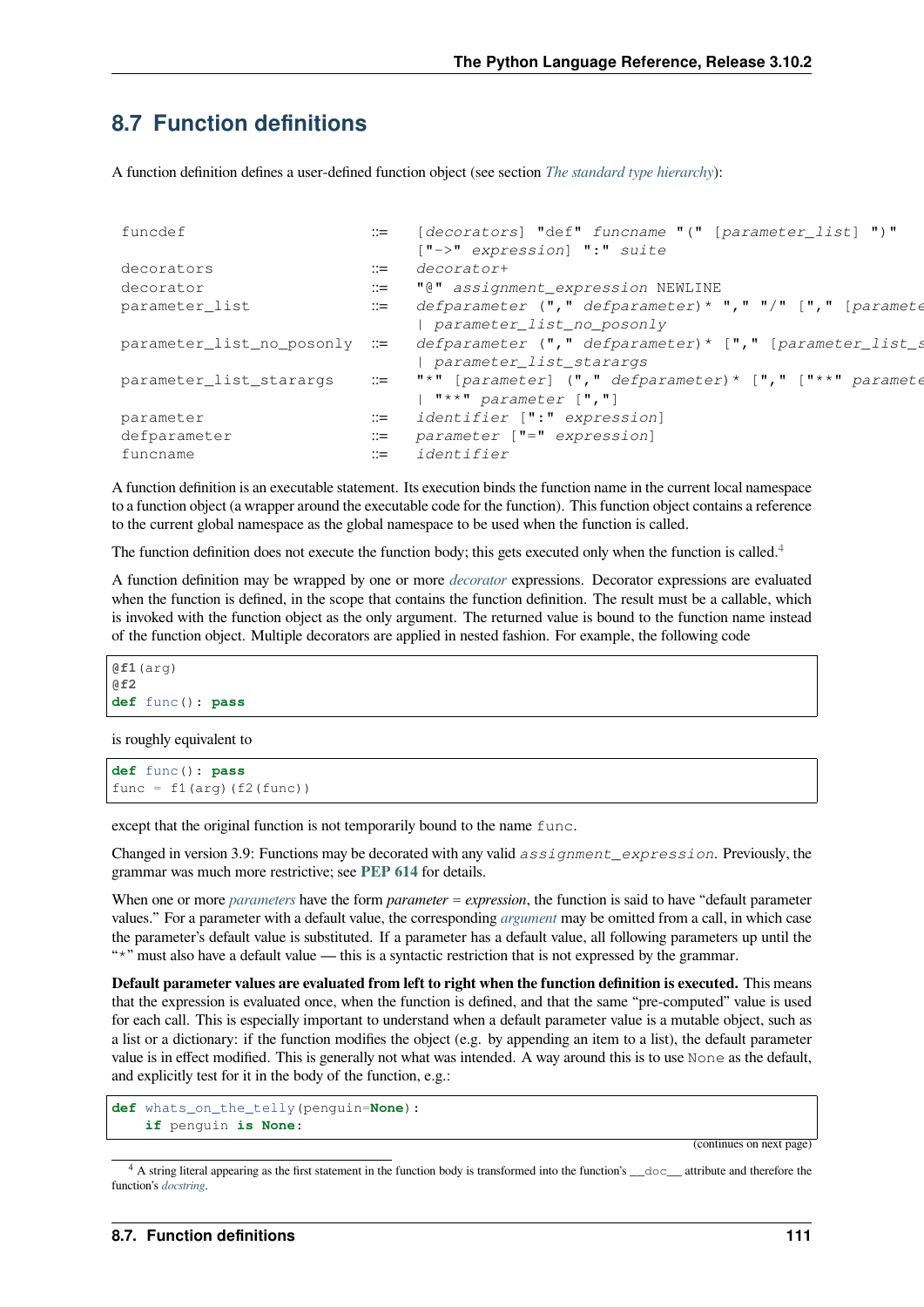penguin  $=$   $\lceil \rceil$ penguin.append("property of the zoo") **return** penguin

Function call semantics are described in more detail in section *Calls*. A function call always assigns values to all parameters mentioned in the parameter list, either from positional arguments, from keyword arguments, or from default values. If the form "\*identifier" is present, it is initialized to a tuple receiving any excess positional parameters, defaulting to the empty tuple. If the form "\*\*identifier" is present, it is initialized to a new ordered mapping receiving any excess keyword arguments, defaulting to a new [empt](#page-79-0)y mapping of the same type. Parameters after "\*" or "\*identifier" are keyword-only parameters and may only be passed by keyword arguments. Parameters before "/" are positional-only parameters and may only be passed by positional arguments.

Changed in version 3.8: The / function parameter syntax may be used to indicate positional-only parameters. See **PEP 570** for details.

Parameters may have an *annotation* of the form ": expression" following the parameter name. Any parameter may have an annotation, even those of the form \*identifier or \*\*identifier. Functions may have "return" annotation of the form "-> expression" after the parameter list. These annotations can be any valid Python [expression](https://www.python.org/dev/peps/pep-0570). The presence of annotations does not change the semantics of a function. The annotation values are available as values of a [dictionary](#page-140-0) keyed by the parameters' names in the \_\_annotations\_\_ attribute of the function object. If the annotations import from \_\_future\_\_ is used, annotations are preserved as strings at runtime which enables postponed evaluation. Otherwise, they are evaluated when the function definition is executed. In this case annotations may be evaluated in a different order than they appear in the source code.

It is also possible to create anonymous functions (functions not bound to a name), for immediate use in expressions. This uses lambda expressions, described in section *Lambdas*. Note that the lambda expression is merely a shorthand for a simplified function definition; a function defined in a "*def*" statement can be passed around or assigned to another name just like a function defined by a lambda expression. The " $\det$ " form is actually more powerful since it allows the execution of multiple statements and annotations.

**Programmer's note:** Functions are first-class ob[jects. A](#page-87-0) "def" statement executed inside a function definition defines a local function that can be returned or passed around[. Fre](#page-116-1)e variables used in the nested function can access the local variables of the function containing the def. See section *Naming and binding* for details.

#### **See also:**

**PEP 3107 - Function Annotations** The original specification for function annotations.

- **PEP 484 Type Hints** Definition of a standard meaning for ann[otations: type hints.](#page-52-0)
- **PEP 526 Syntax for Variable Annotations** Ability to type hint variable declarations, including class variables [and i](https://www.python.org/dev/peps/pep-3107)nstance variables
- **[PEP 563](https://www.python.org/dev/peps/pep-0484) Postponed Evaluation of Annotations** Support for forward references within annotations by preserv[ing](https://www.python.org/dev/peps/pep-0526) annotations in a string form at runtime instead of eager evaluation.

## **[8.8](https://www.python.org/dev/peps/pep-0563) Class definitions**

<span id="page-117-0"></span>A class definition defines a class object (see section *The standard type hierarchy*):

|                                 | classdef ::= [decorators] "class" classname [inheritance] ":" suite |
|---------------------------------|---------------------------------------------------------------------|
|                                 | inheritance $ ::=$ "(" [arqument list] ")"                          |
| classname ::= <i>identifier</i> |                                                                     |

A class definition is an executable statement. The inheritance list usually gives a list of base classes (see *Metaclasses* for more advanced uses), so each item in the list should evaluate to a class object which allows subclassing. Classes without an inheritance list inherit, by default, from the base class object; hence,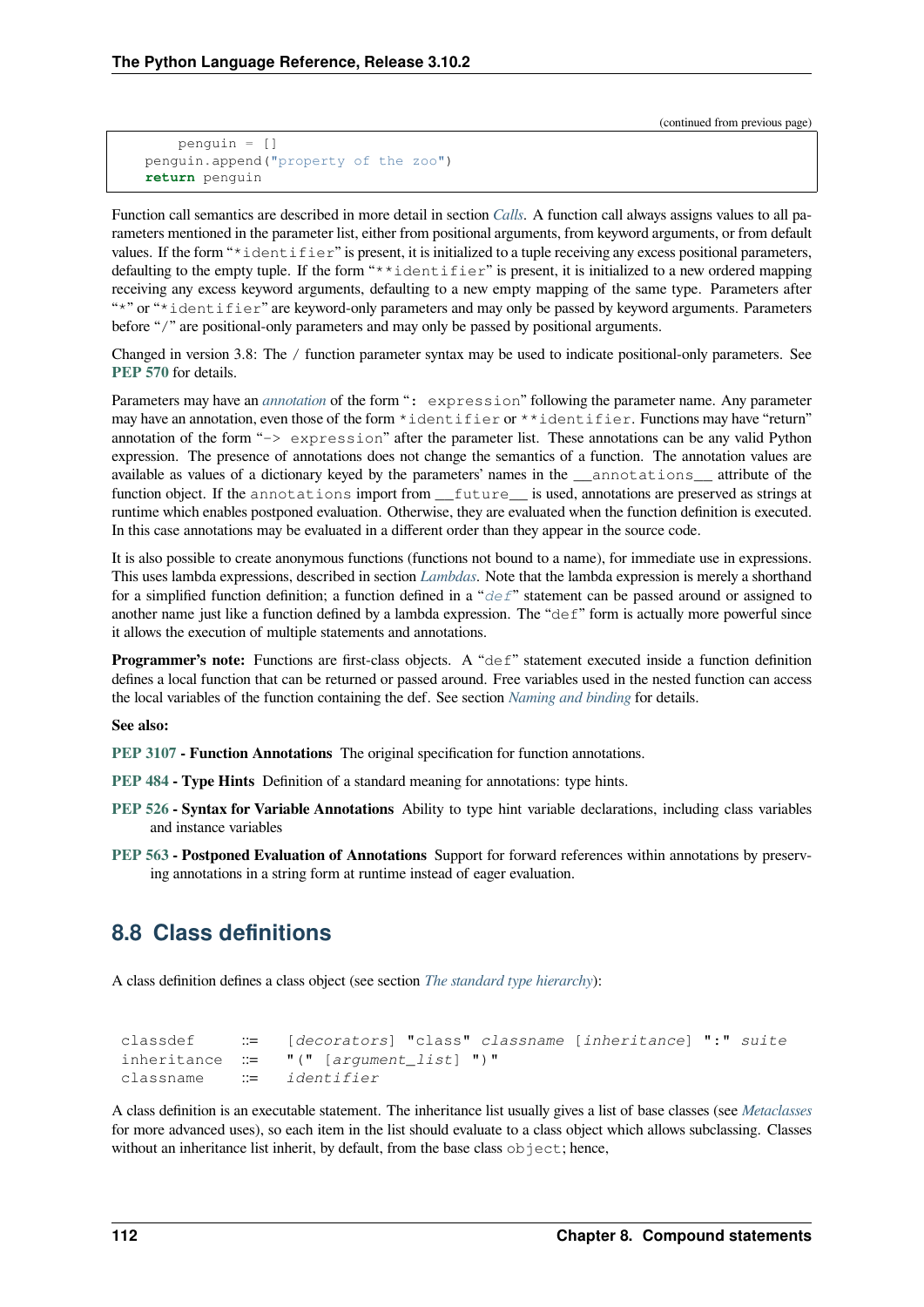```
class Foo:
    pass
```
is equivalent to

```
class Foo(object):
    pass
```
The class's suite is then executed in a new execution frame (see *Naming and binding*), using a newly created local namespace and the original global namespace. (Usually, the suite contains mostly function definitions.) When the class's suite finishes execution, its execution frame is discarded but its local namespace is saved.<sup>5</sup> A class object is then created using the inheritance list for the base classes and the saved local namespace for the attribute dictionary. The class name is bound to this class object in the original localn[amespace.](#page-52-0)

The order in which attributes are defined in the class body is preserved in the new class's \_\_dic[t\\_](#page-118-0)\_. Note that this is reliable only right after the class is created and only for classes that were defined using the definition syntax.

Class creation can be customized heavily using *metaclasses*.

Classes can also be decorated: just like when decorating functions,

```
@f1(arg)
@f2
class Foo: pass
```
is roughly equivalent to

```
class Foo: pass
Foo = f1(\arg)(f2(Foo))
```
The evaluation rules for the decorator expressions are the same as for function decorators. The result is then bound to the class name.

Changed in version 3.9: Classes may be decorated with any valid *assignment\_expression*. Previously, the grammar was much more restrictive; see **PEP 614** for details.

**Programmer's note:** Variables defined in the class definition are class attributes; they are shared by instances. Instance attributes can be set in a method with self.name = value. Both class and instance attributes are accessible through the notation "self.name", and an instance attribute hides a class attribute with the same name when accessed in this way. Class attribu[tes can be](https://www.python.org/dev/peps/pep-0614) used as defaults for instance attributes, but using mutable values there can lead to unexpected results. *Descriptors* can be used to create instance variables with different implementation details.

#### **See also:**

- **PEP 3115 Metaclasses in Pytho[n 3000](#page-36-0)** The proposal that changed the declaration of metaclasses to the current syntax, and the semantics for how classes with metaclasses are constructed.
- **PEP 3129 Class Decorators** The proposal that added class decorators. Function and method decorators were [intro](https://www.python.org/dev/peps/pep-3115)duced in **PEP 318**.

<span id="page-118-0"></span><sup>5</sup> A string literal appearing as the first statement in the class body is transformed into the namespace's \_\_doc\_\_ item and therefore the class's *docstring*.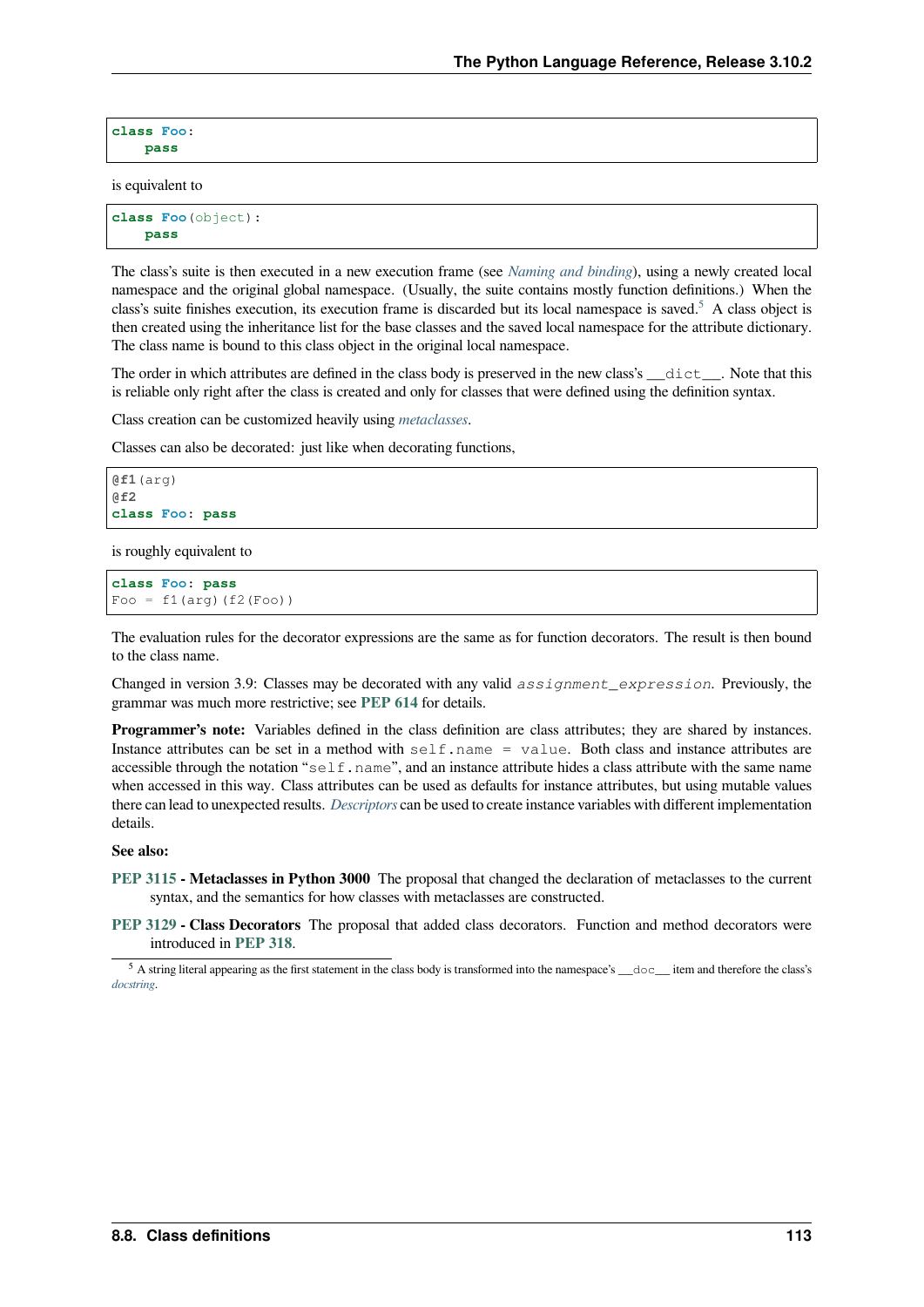# **8.9 Coroutines**

New in version 3.5.

## **8.9.1 Coroutine function definition**

```
async_funcdef ::= [decorators] "async" "def" funcname "(" [parameter_list] ")"
                   ["->" expression] ":" suite
```
Execution of Python coroutines can be suspended and resumed at many points (see *coroutine*). *await* expressions, *async for* and *async with* can only be used in the body of a coroutine function.

Functions defined with async def syntax are always coroutine functions, even if they do not contain await or async keywords.

It is a [Synta](#page-119-0)xError [to use a](#page-120-0) yield from expression inside the body of a cor[outine func](#page-138-0)t[ion.](#page-81-0)

An example of a coroutine function:

```
async def func(param1, param2):
   do_stuff()
    await some_coroutine()
```
Changed in version 3.7: await and async are now keywords; previously they were only treated as such inside the body of a coroutine function.

## **8.9.2 The async for statement**

<span id="page-119-0"></span>async\_for\_stmt ::= "async" *for\_stmt*

An *asynchronous iterable* provides an \_\_aiter\_\_ method that directly returns an *asynchronous iterator*, which can call asynchronous code in its anext method.

The async for statement allows convenient iteration over asynchronous iterables.

Th[e following code:](#page-137-0)

```
async for TARGET in ITER:
     SUITE
else:
     SUITE<sub>2</sub>
```
Is semantically equivalent to:

```
iter = (ITER)
iter = type(iter).__aiter__(iter)
running = True
while running:
    try:
        TARGET = await type(iter).__anext__(iter)
    except StopAsyncIteration:
        running = False
    else:
        SUITE
else:
    SUITE<sub>2</sub>
```
See also \_\_aiter\_() and \_\_anext\_() for details.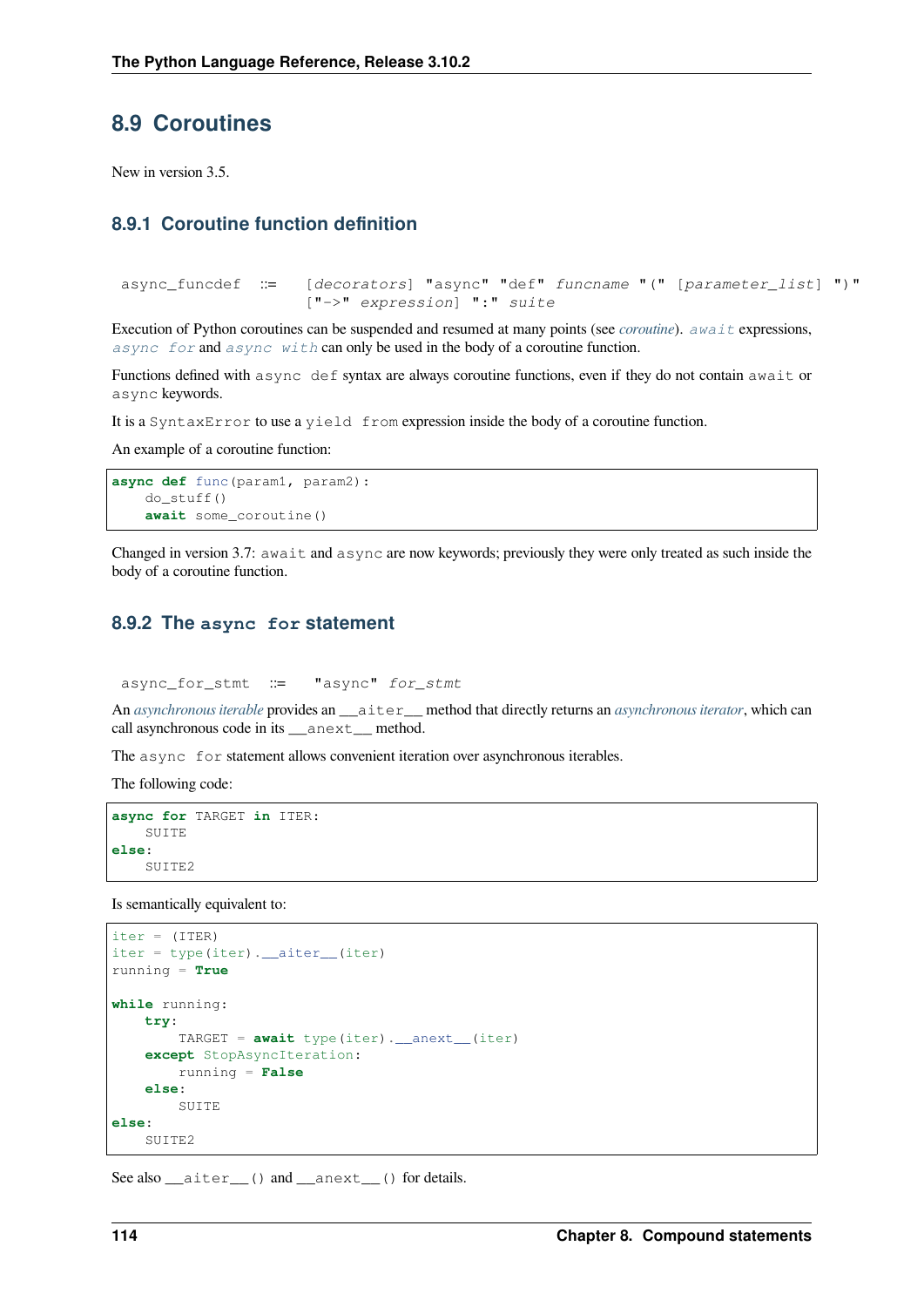It is a SyntaxError to use an async for statement outside the body of a coroutine function.

## **8.9.3 The async with statement**

<span id="page-120-0"></span>async\_with\_stmt ::= "async" *with\_stmt*

An *asynchronous context manager* is a *context manager* that is able to suspend execution in its *enter* and *exit* methods.

The following code:

```
async with EXPRESSION as TARGET:
    SUITE
```
is semantically equivalent to:

```
manager = (EXPRESSION)
aenter = type(manager).__aenter__
aexit = type(manager) . __ aexit_
value = await aenter(manager)
hit_except = False
try:
    TARGET = value
   SUITE
except:
   hit_except = True
    if not await aexit(manager, *sys.exc_info()):
        raise
finally:
    if not hit_except:
        await aexit(manager, None, None, None)
```
See also \_\_\_aenter\_() and \_\_\_aexit\_() for details.

It is a SyntaxError to use an async with statement outside the body of a coroutine function.

**See also:**

**PEP 492 - Coroutines with async and await syntax** The proposal that made coroutines a proper standalone concept in Python, and added supporting syntax.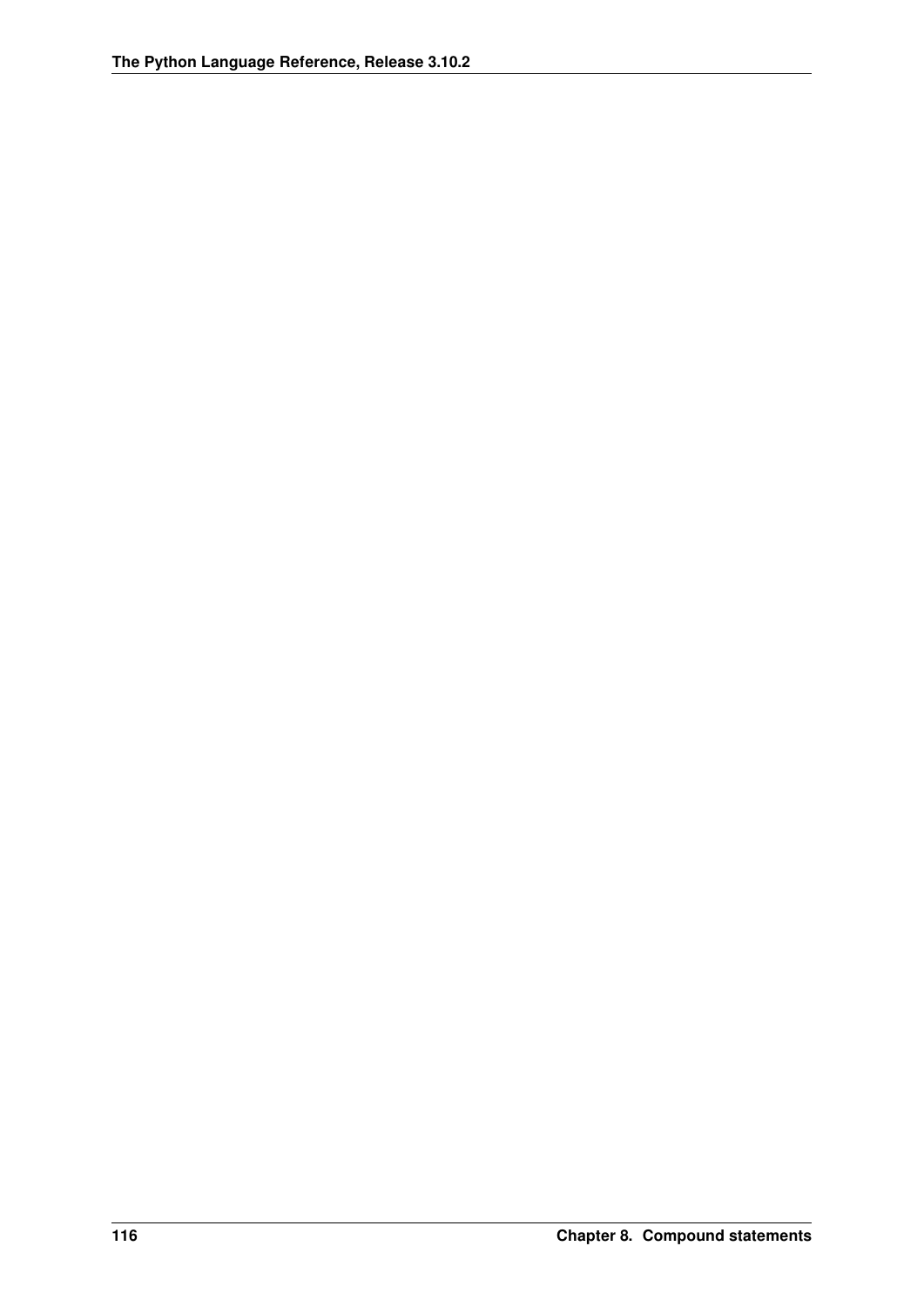# **TOP-LEVEL COMPONENTS**

The Python interpreter can get its input from a number of sources: from a script passed to it as standard input or as program argument, typed in interactively, from a module source file, etc. This chapter gives the syntax used in these cases.

# **9.1 Complete Python programs**

While a language specification need not prescribe how the language interpreter is invoked, it is useful to have a notion of a complete Python program. A complete Python program is executed in a minimally initialized environment: all built-in and standard modules are available, but none have been initialized, except for sys (various system services), builtins (built-in functions, exceptions and None) and \_\_main\_\_. The latter is used to provide the local and global namespace for execution of the complete program.

The syntax for a complete Python program is that for file input, described in the next section.

The interpreter may also be invoked in interactive mode; in this case, it does not read and execute a complete program but reads and executes one statement (possibly compound) at a time. The initial environment is identical to that of a complete program; each statement is executed in the namespace of  $\ldots$  main.

A complete program can be passed to the interpreter in three forms: with the  $-c$  *string* command line option, as a file passed as the first command line argument, or as standard input. If the file or standard input is a tty device, the interpreter enters interactive mode; otherwise, it executes the file as a complete program.

## **9.2 File input**

All input read from non-interactive files has the same form:

file\_input ::= (NEWLINE | *statement*)\*

This syntax is used in the following situations:

- when parsing a complete Python program (from a file or from a string);
- when parsing a module;
- when parsing a string passed to the  $\epsilon \geq \epsilon$  () function;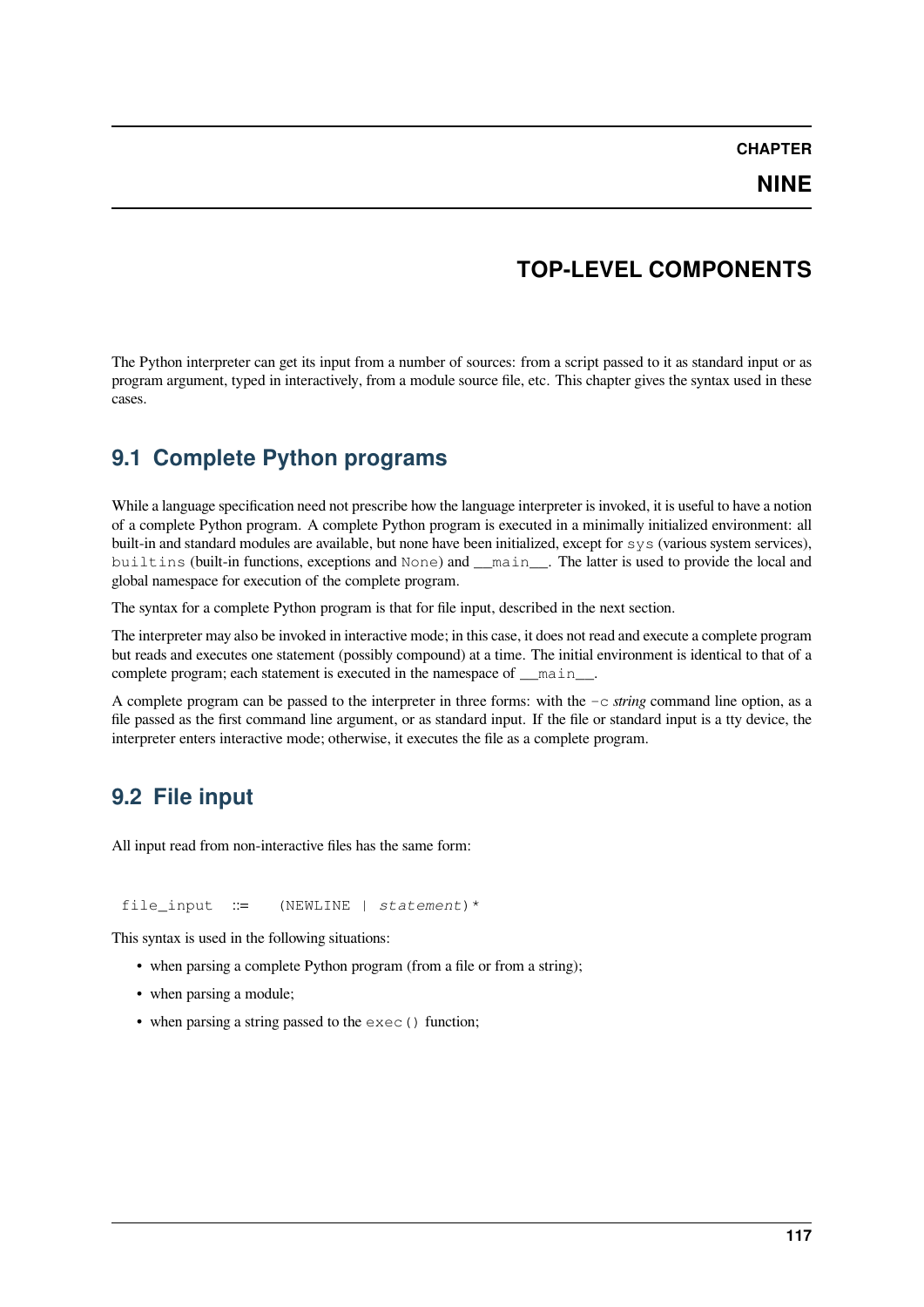# **9.3 Interactive input**

Input in interactive mode is parsed using the following grammar:

interactive\_input ::= [*stmt\_list*] NEWLINE | *compound\_stmt* NEWLINE

Note that a (top-level) compound statement must be followed by a blank line in interactive mode; this is needed to help the parser detect the end of the input.

# **9.4 Expression input**

eval() is used for expression input. It ignores leading whitespace. The string argument to eval() must have the following form:

eval\_input ::= *expression\_list* NEWLINE\*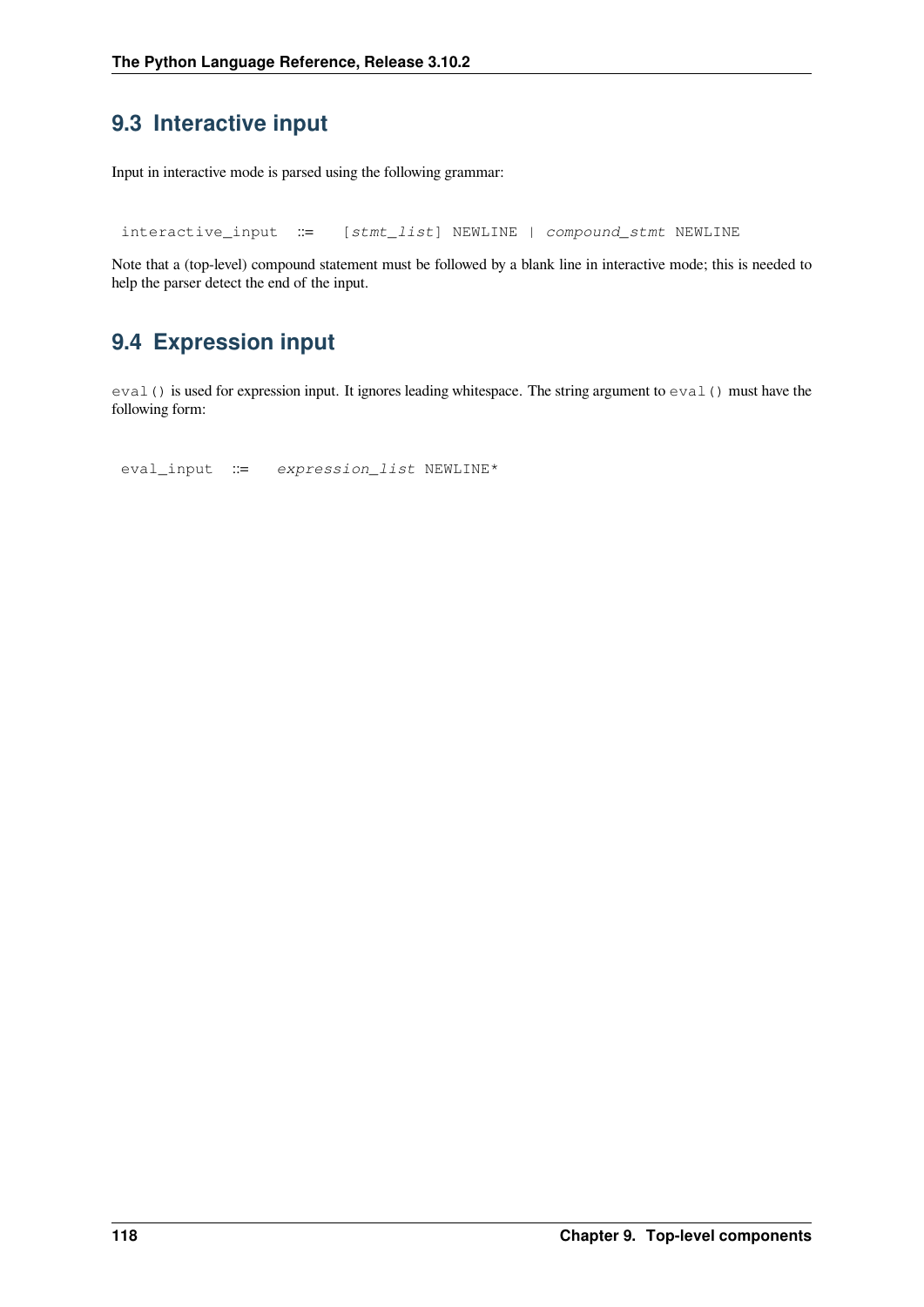# **FULL GRAMMAR SPECIFICATION**

<span id="page-124-0"></span>This is the full Python grammar, derived directly from the grammar used to generate the CPython parser (see Grammar/python.gram). The version here omits details related to code generation and error recovery.

The notation is a mixture of EBNF and PEG. In particular, & followed by a symbol, token or parenthesized group indicates a positive lookahead (i.e., is required to match but not consumed), while ! indicates a negative lookahead (i.e., is required \_not\_ to match). We use the | separator to mean PEG's "ordered choice" (written as / in tra[ditional](https://github.com/python/cpython/tree/3.10/Grammar/python.gram) [PEG grammars\).](https://github.com/python/cpython/tree/3.10/Grammar/python.gram) See **PEP 617** for more details on the grammar's syntax.

```
# PEG grammar for Python
file: [statements] ENDMARKER
interactive: statement_newline
eval: expressions NEWLINE* ENDMARKER
func_type: '(' [type_expressions] ')' '->' expression NEWLINE* ENDMARKER
fstring: star_expressions
# type_expressions allow */** but ignore them
type_expressions:
   | ','.expression+ ',' '*' expression ',' '**' expression
    | ','.expression+ ',' '*' expression
    | ','.expression+ ',' '**' expression
    | '*' expression ',' '**' expression
    | '*' expression
    | '**' expression
    | ','.expression+
statements: statement+
statement: compound_stmt | simple_stmts
statement_newline:
   | compound_stmt NEWLINE
   | simple_stmts
    | NEWLINE
    | ENDMARKER
simple_stmts:
   | simple_stmt !';' NEWLINE # Not needed, there for speedup
    | ';'.simple_stmt+ [';'] NEWLINE
# NOTE: assignment MUST precede expression, else parsing a simple assignment
# will throw a SyntaxError.
simple_stmt:
   | assignment
    | star_expressions
    | return_stmt
    | import_stmt
    | raise_stmt
     | 'pass'
    | del_stmt
    | yield_stmt
```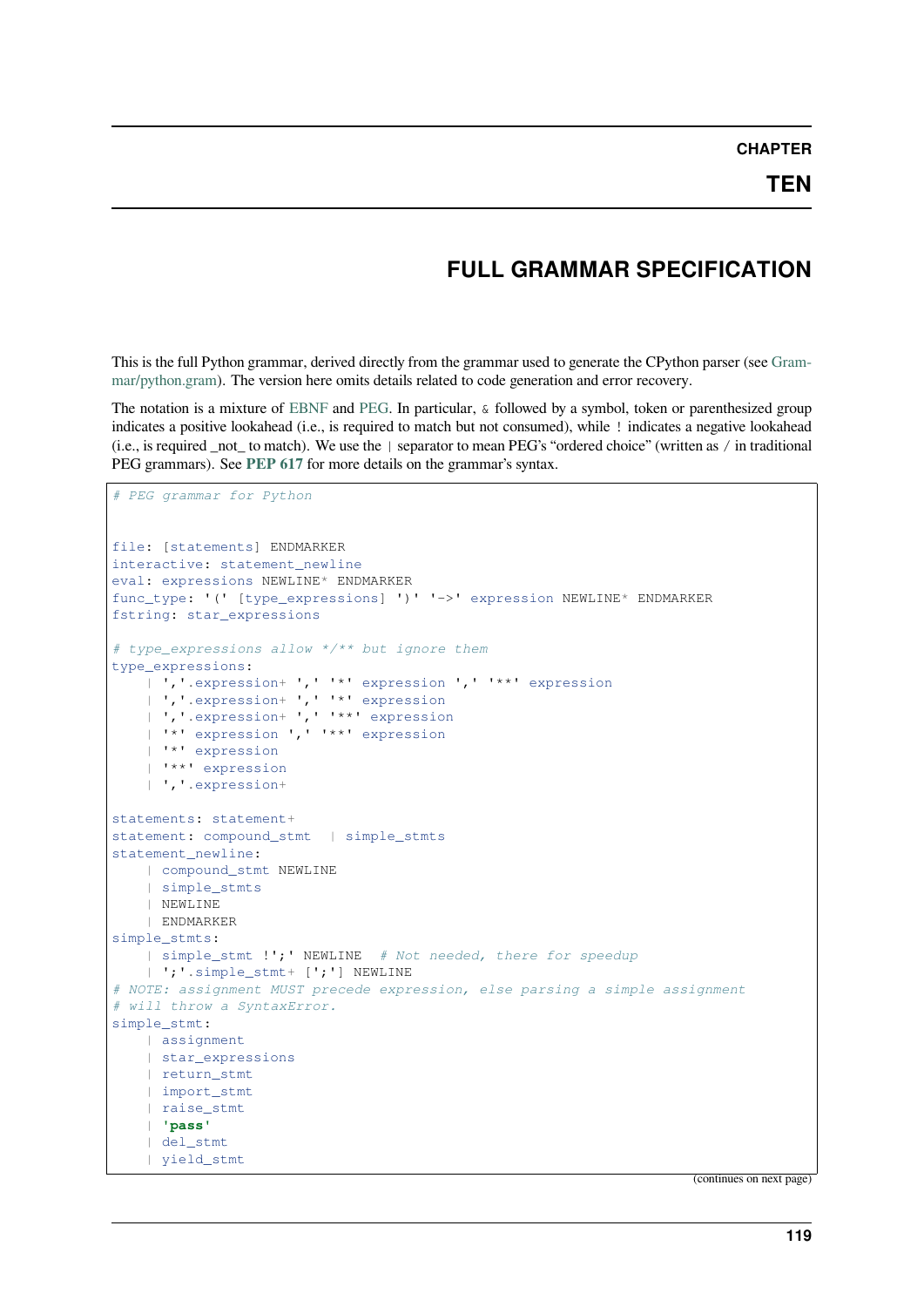```
| assert_stmt
    | 'break'
    | 'continue'
    | global_stmt
    | nonlocal_stmt
compound_stmt:
   | function_def
    | if_stmt
    | class_def
    | with_stmt
    | for_stmt
    | try_stmt
    | while_stmt
    | match_stmt
# NOTE: annotated_rhs may start with 'yield'; yield_expr must start with 'yield'
assignment:
    | NAME ':' expression ['=' annotated_rhs ]
    | ('(' single_target ')'
         | single_subscript_attribute_target) ':' expression ['=' annotated_rhs ]
    | (star_targets '=' )+ (yield_expr | star_expressions) !'=' [TYPE_COMMENT]
    | single_target augassign ~ (yield_expr | star_expressions)
augassign:
    | '+='
    | \cdot | | =| \rightarrow \star = \rightarrow|\qquad \theta ='
    | \cdot | /='
    | \quad ' \frac{6}{6} = '
    |\quad \cdot \infty ='
    | | | | | = || ' ^{\wedge} = '
    | | | | | | | | | || | | > > = '| '**='
    | \cdot \cdot \cdot | / | = 1global_stmt: 'global' ','.NAME+
nonlocal_stmt: 'nonlocal' ','.NAME+
yield_stmt: yield_expr
assert_stmt: 'assert' expression [',' expression ]
del_stmt:
   | 'del' del_targets &(';' | NEWLINE)
import_stmt: import_name | import_from
import_name: 'import' dotted_as_names
# note below: the ('.' | '...') is necessary because '...' is tokenized as ELLIPSIS
import_from:
    | 'from' ('.' | '...')* dotted_name 'import' import_from_targets
    | 'from' ('.' | '...')+ 'import' import_from_targets
import_from_targets:
    | '(' import_from_as_names [','] ')'
    | import_from_as_names !','
    | | \star |import_from_as_names:
   | ','.import_from_as_name+
import_from_as_name:
```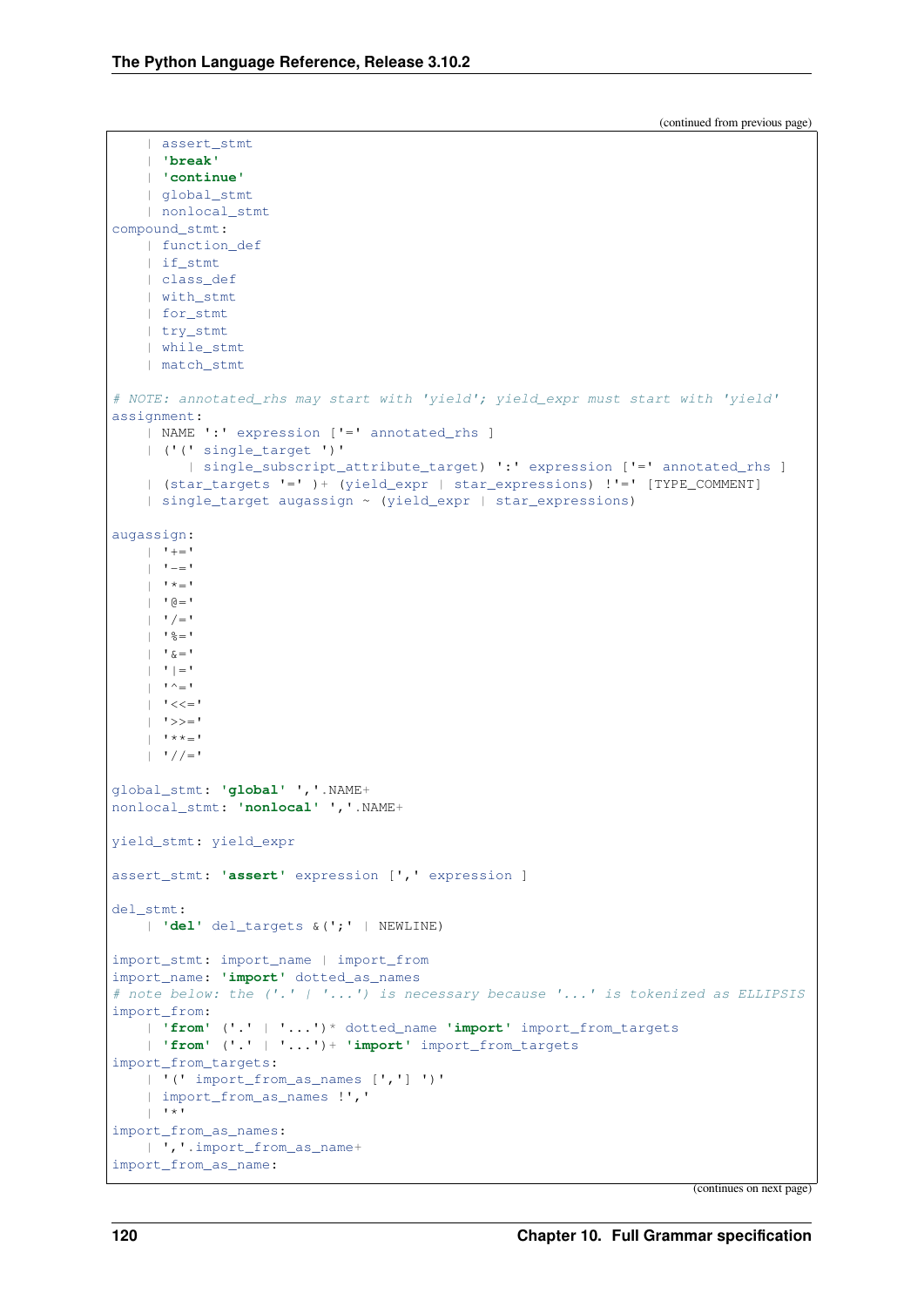```
| NAME ['as' NAME ]
dotted_as_names:
  | ','.dotted_as_name+
dotted_as_name:
   | dotted_name ['as' NAME ]
dotted_name:
   | dotted_name '.' NAME
    | NAME
if_stmt:
   | 'if' named_expression ':' block elif_stmt
    | 'if' named_expression ':' block [else_block]
elif_stmt:
    | 'elif' named_expression ':' block elif_stmt
    | 'elif' named_expression ':' block [else_block]
else_block:
   | 'else' ':' block
while stmt:
   | 'while' named_expression ':' block [else_block]
for_stmt:
   | 'for' star_targets 'in' ~ star_expressions ':' [TYPE_COMMENT] block [else_
,→block]
   | ASYNC 'for' star_targets 'in' ~ star_expressions ':' [TYPE_COMMENT] block␣
,→[else_block]
with_stmt:
   | 'with' '(' ','.with_item+ ','? ')' ':' block
    | 'with' ','.with_item+ ':' [TYPE_COMMENT] block
   | ASYNC 'with' '(' ','.with_item+ ','? ')' ':' block
    | ASYNC 'with' ','.with_item+ ':' [TYPE_COMMENT] block
with_item:
    | expression 'as' star_target &(',' | ')' | ':')
    | expression
try_stmt:
    | 'try' ':' block finally_block
   | 'try' ':' block except_block+ [else_block] [finally_block]
except_block:
   | 'except' expression ['as' NAME ] ':' block
   | 'except' ':' block
finally_block:
   | 'finally' ':' block
match_stmt:
   | "match" subject_expr ':' NEWLINE INDENT case_block+ DEDENT
subject_expr:
   | star_named_expression ',' star_named_expressions?
   | named_expression
case_block:
   | "case" patterns guard? ':' block
guard: 'if' named_expression
patterns:
   | open_sequence_pattern
   | pattern
pattern:
   | as_pattern
   | or_pattern
```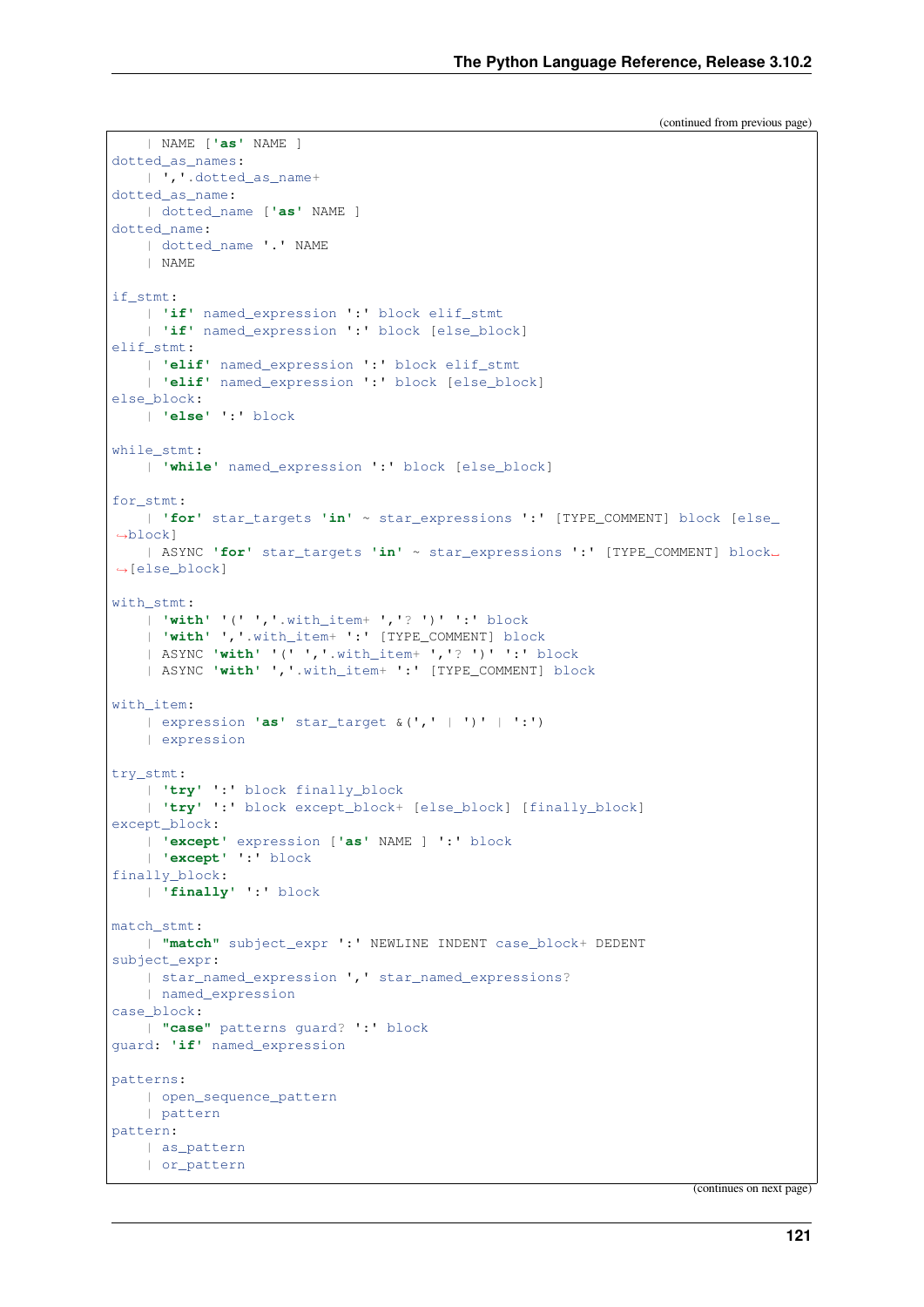```
as_pattern:
   | or_pattern 'as' pattern_capture_target
or_pattern:
   | '|'.closed_pattern+
closed_pattern:
   | literal_pattern
   | capture_pattern
   | wildcard_pattern
   | value_pattern
   | group_pattern
   | sequence_pattern
   | mapping_pattern
    | class_pattern
# Literal patterns are used for equality and identity constraints
literal_pattern:
    | signed_number !('+' | '-')
    | complex_number
   | strings
   | 'None'
    | 'True'
    | 'False'
# Literal expressions are used to restrict permitted mapping pattern keys
literal_expr:
   | signed_number !('+' | '-')
   | complex_number
   | strings
    | 'None'
    | 'True'
   | 'False'
complex_number:
    | signed_real_number '+' imaginary_number
    | signed_real_number '-' imaginary_number
signed_number:
   | NUMBER
    | '-' NUMBER
signed_real_number:
   | real_number
    | '-' real_number
real_number:
   | NUMBER
imaginary_number:
   | NUMBER
capture_pattern:
   | pattern_capture_target
pattern_capture_target:
   | !"_" NAME !('.' | '(' | '=')
wildcard_pattern:
   | "_"
value_pattern:
   | attr !('.' | '(' | '=')
```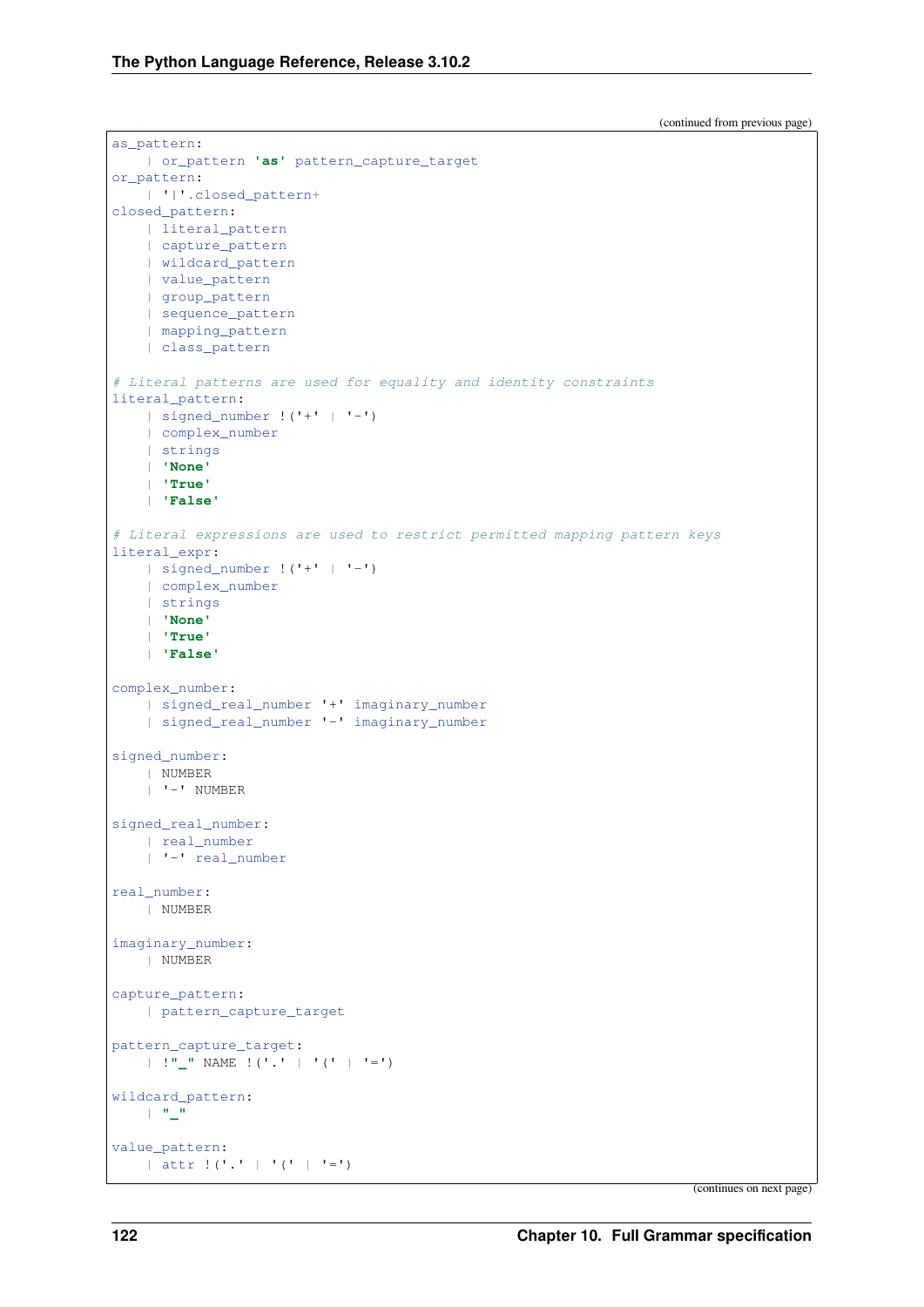```
attr:
   | name_or_attr '.' NAME
name_or_attr:
  | attr
   | NAME
group_pattern:
  | '(' pattern ')'
sequence_pattern:
   | '[' maybe_sequence_pattern? ']'
   | '(' open_sequence_pattern? ')'
open_sequence_pattern:
   | maybe_star_pattern ',' maybe_sequence_pattern?
maybe_sequence_pattern:
   | ','.maybe_star_pattern+ ','?
maybe_star_pattern:
   | star_pattern
   | pattern
star_pattern:
   | '*' pattern_capture_target
   | '*' wildcard_pattern
mapping_pattern:
   | '\{' '\}'
    | '{' double_star_pattern ','? '}'
   | '{' items_pattern ',' double_star_pattern ','? '}'
   | '{' items_pattern ','? '}'
items_pattern:
   | ','.key_value_pattern+
key_value_pattern:
   | (literal_expr | attr) ':' pattern
double_star_pattern:
   | '**' pattern_capture_target
class_pattern:
   | name_or_attr '(' ')'
   | name_or_attr '(' positional_patterns ','? ')'
   | name_or_attr '(' keyword_patterns ','? ')'
   | name_or_attr '(' positional_patterns ',' keyword_patterns ','? ')'
positional_patterns:
   | ','.pattern+
keyword_patterns:
  | ','.keyword_pattern+
keyword_pattern:
   | NAME '=' pattern
return_stmt:
   | 'return' [star_expressions]
raise_stmt:
   | 'raise' expression ['from' expression ]
   | 'raise'
function_def:
   | decorators function_def_raw
   | function_def_raw
function_def_raw:
  | 'def' NAME '(' [params] ')' ['->' expression ] ':' [func_type_comment] block
   | ASYNC 'def' NAME '(' [params] ')' ['->' expression ] ':' [func_type_comment]␣
  ,→block (continues on next page)
```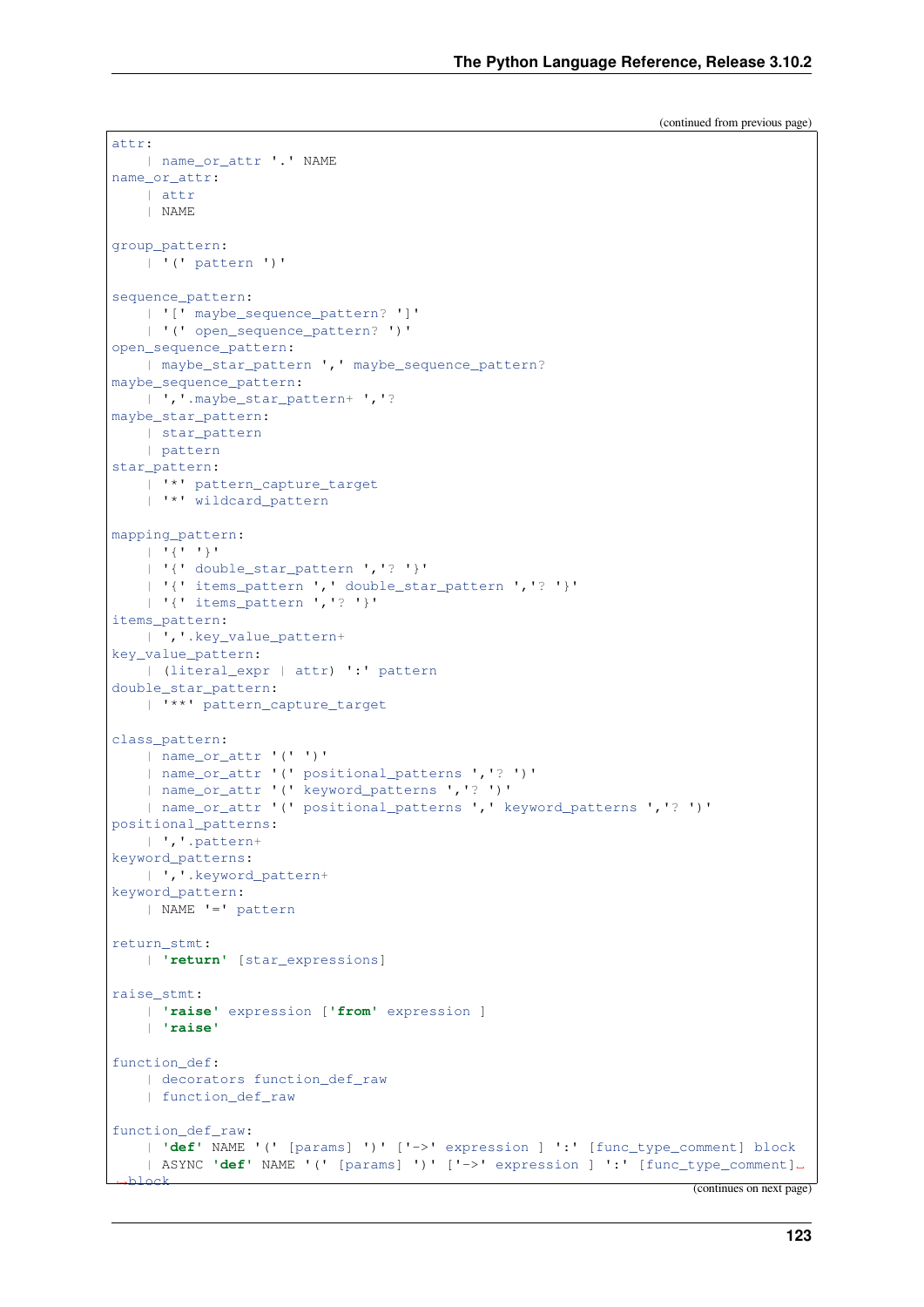```
(continued from previous page)
```

```
func_type_comment:
   | NEWLINE TYPE_COMMENT &(NEWLINE INDENT) # Must be followed by indented block
    | TYPE_COMMENT
params:
  | parameters
parameters:
   | slash_no_default param_no_default* param_with_default* [star_etc]
   | slash_with_default param_with_default* [star_etc]
   | param_no_default+ param_with_default* [star_etc]
   | param_with_default+ [star_etc]
   | star_etc
# Some duplication here because we can't write (',' | &')'),
# which is because we don't support empty alternatives (yet).
#
slash_no_default:
   | param_no_default+ '/' ','
   | param_no_default+ '/' &')'
slash_with_default:
   | param_no_default* param_with_default+ '/' ','
   | param_no_default* param_with_default+ '/' &')'
star_etc:
   | '*' param_no_default param_maybe_default* [kwds]
    | '*' ',' param_maybe_default+ [kwds]
    | kwds
kwds: '**' param_no_default
# One parameter. This *includes* a following comma and type comment.
#
# There are three styles:
# - No default
# - With default
# - Maybe with default
#
# There are two alternative forms of each, to deal with type comments:
# - Ends in a comma followed by an optional type comment
# - No comma, optional type comment, must be followed by close paren
# The latter form is for a final parameter without trailing comma.
#
param_no_default:
   | param ',' TYPE_COMMENT?
   | param TYPE_COMMENT? &')'
param_with_default:
   | param default ',' TYPE_COMMENT?
   | param default TYPE_COMMENT? &')'
param_maybe_default:
   | param default? ',' TYPE_COMMENT?
   | param default? TYPE_COMMENT? &')'
param: NAME annotation?
annotation: ':' expression
default: '=' expression
decorators: ('@' named_expression NEWLINE )+
class_def:
   | decorators class_def_raw
```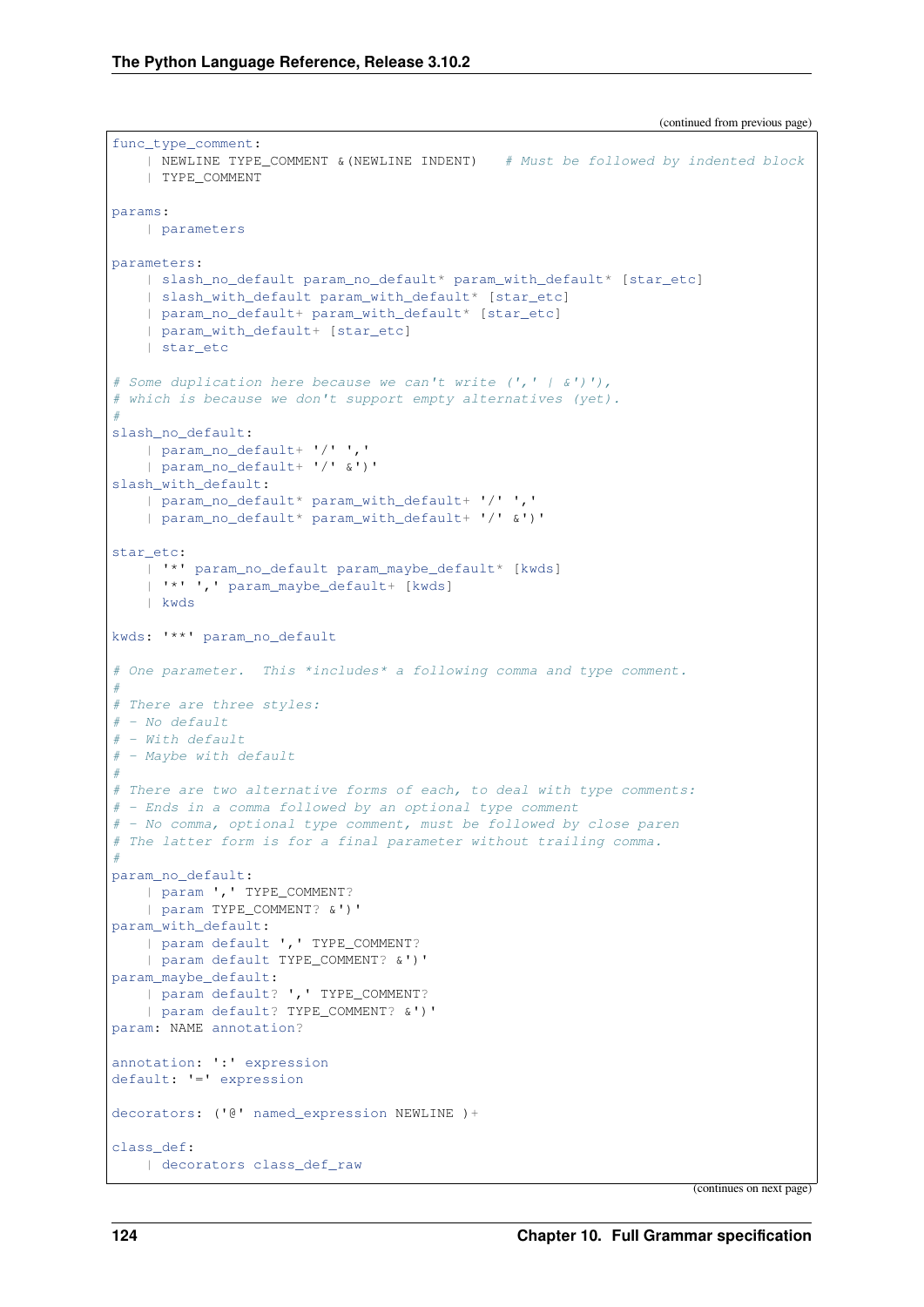```
| class_def_raw
class_def_raw:
   | 'class' NAME ['(' [arguments] ')' ] ':' block
block:
  | NEWLINE INDENT statements DEDENT
   | simple_stmts
star_expressions:
   | star_expression (',' star_expression )+ [',']
   | star_expression ','
    | star_expression
star_expression:
   | '*' bitwise_or
   | expression
star_named_expressions: ','.star_named_expression+ [',']
star_named_expression:
   | '*' bitwise_or
   | named_expression
assignment_expression:
  | NAME ':=' ~ expression
named_expression:
   | assignment_expression
    | expression !':='
annotated_rhs: yield_expr | star_expressions
expressions:
    | expression (',' expression )+ [',']
    | expression ','
    | expression
expression:
    | disjunction 'if' disjunction 'else' expression
    | disjunction
    | lambdef
lambdef:
   | 'lambda' [lambda_params] ':' expression
lambda_params:
   | lambda_parameters
# lambda_parameters etc. duplicates parameters but without annotations
# or type comments, and if there's no comma after a parameter, we expect
# a colon, not a close parenthesis. (For more, see parameters above.)
#
lambda_parameters:
   | lambda_slash_no_default lambda_param_no_default* lambda_param_with_default*␣
,→[lambda_star_etc]
   | lambda_slash_with_default lambda_param_with_default* [lambda_star_etc]
    | lambda_param_no_default+ lambda_param_with_default* [lambda_star_etc]
    | lambda_param_with_default+ [lambda_star_etc]
    | lambda_star_etc
lambda_slash_no_default:
   | lambda_param_no_default+ '/' ','
    | lambda_param_no_default+ '/' &':'
```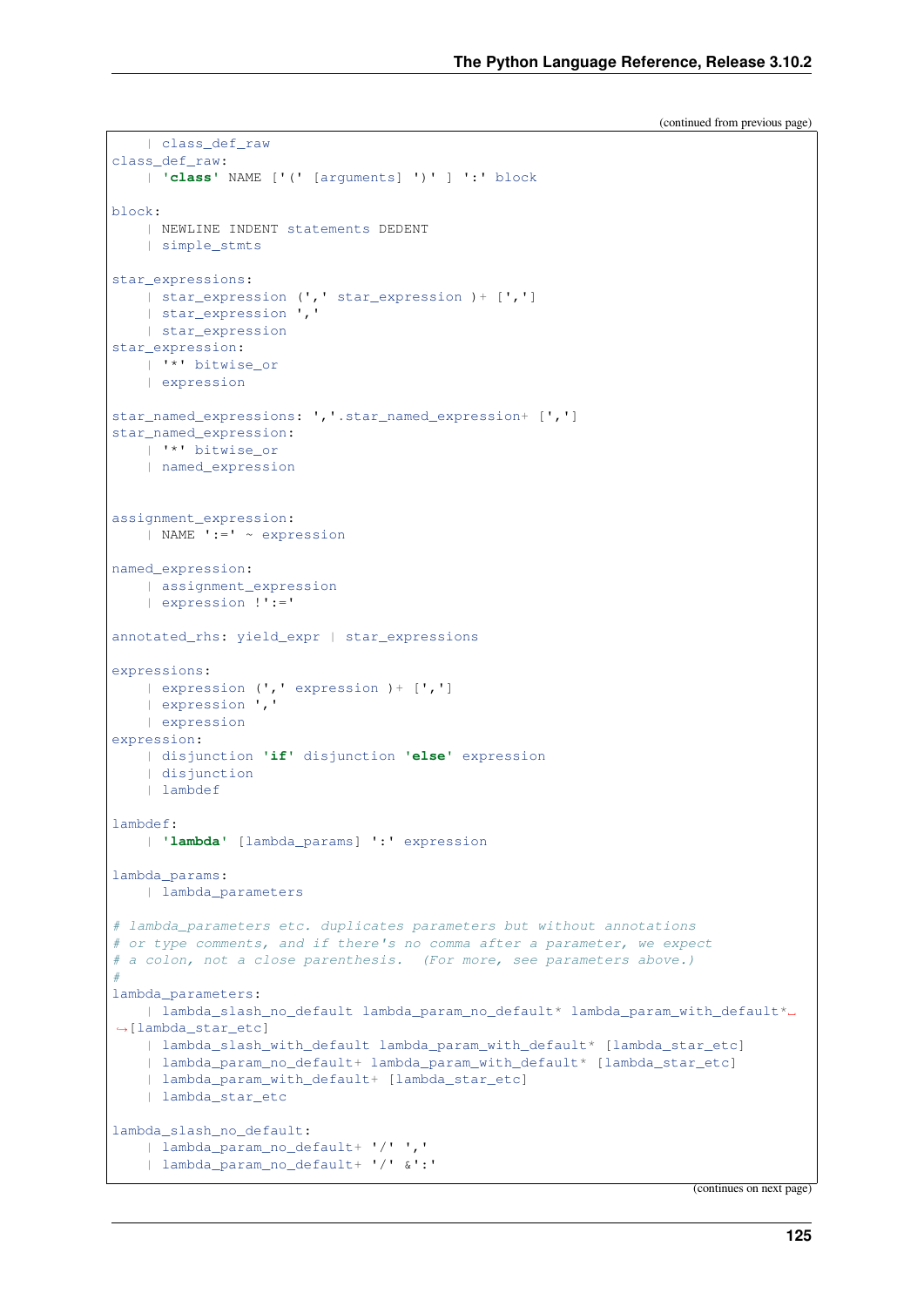```
lambda_slash_with_default:
    | lambda_param_no_default* lambda_param_with_default+ '/' ','
    | lambda_param_no_default* lambda_param_with_default+ '/' &':'
lambda_star_etc:
   | '*' lambda_param_no_default lambda_param_maybe_default* [lambda_kwds]
    | '*' ',' lambda_param_maybe_default+ [lambda_kwds]
    | lambda_kwds
lambda_kwds: '**' lambda_param_no_default
lambda_param_no_default:
   | lambda_param ','
    | lambda_param &':'
lambda_param_with_default:
   | lambda_param default ','
    | lambda_param default &':'
lambda_param_maybe_default:
   | lambda_param default? ','
    | lambda_param default? &':'
lambda_param: NAME
disjunction:
   | conjunction ('or' conjunction )+
   | conjunction
conjunction:
   | inversion ('and' inversion )+
   | inversion
inversion:
   | 'not' inversion
   | comparison
comparison:
   | bitwise_or compare_op_bitwise_or_pair+
    | bitwise_or
compare_op_bitwise_or_pair:
   | eq_bitwise_or
   | noteq_bitwise_or
   | lte_bitwise_or
   | lt_bitwise_or
   | gte_bitwise_or
   | gt_bitwise_or
   | notin_bitwise_or
   | in_bitwise_or
   | isnot_bitwise_or
    | is_bitwise_or
eq_bitwise_or: '==' bitwise_or
noteq_bitwise_or:
   | ('!=' ) bitwise_or
lte_bitwise_or: '<=' bitwise_or
lt_bitwise_or: '<' bitwise_or
gte_bitwise_or: '>=' bitwise_or
gt_bitwise_or: '>' bitwise_or
notin_bitwise_or: 'not' 'in' bitwise_or
in_bitwise_or: 'in' bitwise_or
isnot_bitwise_or: 'is' 'not' bitwise_or
is_bitwise_or: 'is' bitwise_or
bitwise_or:
   | bitwise_or '|' bitwise_xor
    | bitwise_xor
bitwise_xor:
```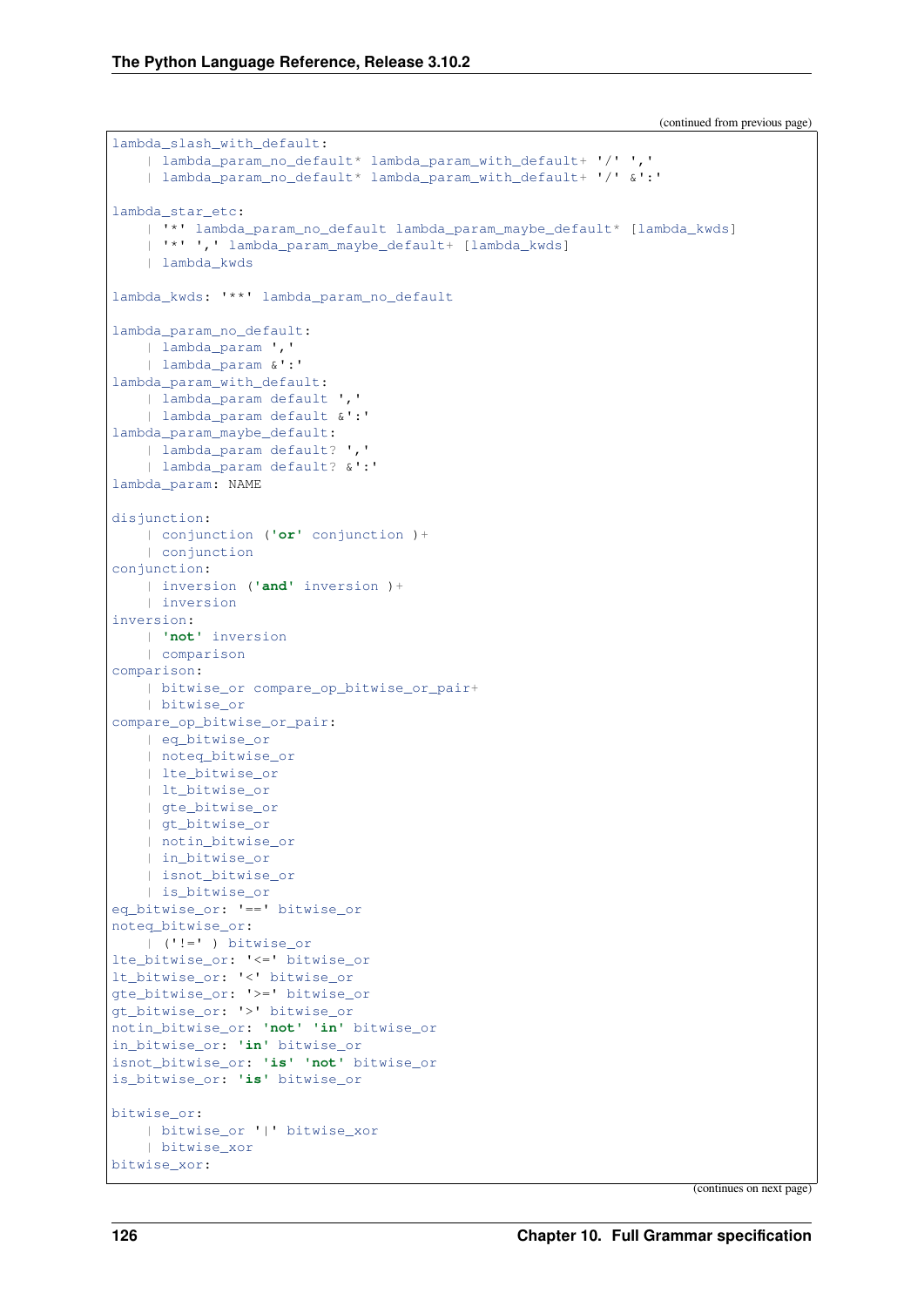```
| bitwise_xor '^' bitwise_and
   | bitwise_and
bitwise_and:
   | bitwise_and '&' shift_expr
   | shift_expr
shift_expr:
   | shift_expr '<<' sum
   | shift_expr '>>' sum
   | sum
sum:
   | sum '+' term
   | sum '-' term
   | term
term:
   | term '*' factor
   | term '/' factor
   | term '//' factor
   | term '%' factor
   | term '@' factor
   | factor
factor:
   | '+' factor
    | '-' factor
   | '~' factor
   | power
power:
   | await_primary '**' factor
   | await_primary
await_primary:
   | AWAIT primary
    | primary
primary:
   | primary '.' NAME
    | primary genexp
    | primary '(' [arguments] ')'
    | primary '[' slices ']'
    | atom
slices:
    | slice !','
   | ','.slice+ [',']
slice:
   | [expression] ':' [expression] [':' [expression] ]
   | named_expression
atom:
   | NAME
   | 'True'
   | 'False'
   | 'None'
   | strings
   | NUMBER
   | (tuple | group | genexp)
   | (list | listcomp)
   | (dict | set | dictcomp | setcomp)
    | '...'
strings: STRING+
list:
   | '[' [star_named_expressions] ']'
listcomp:
```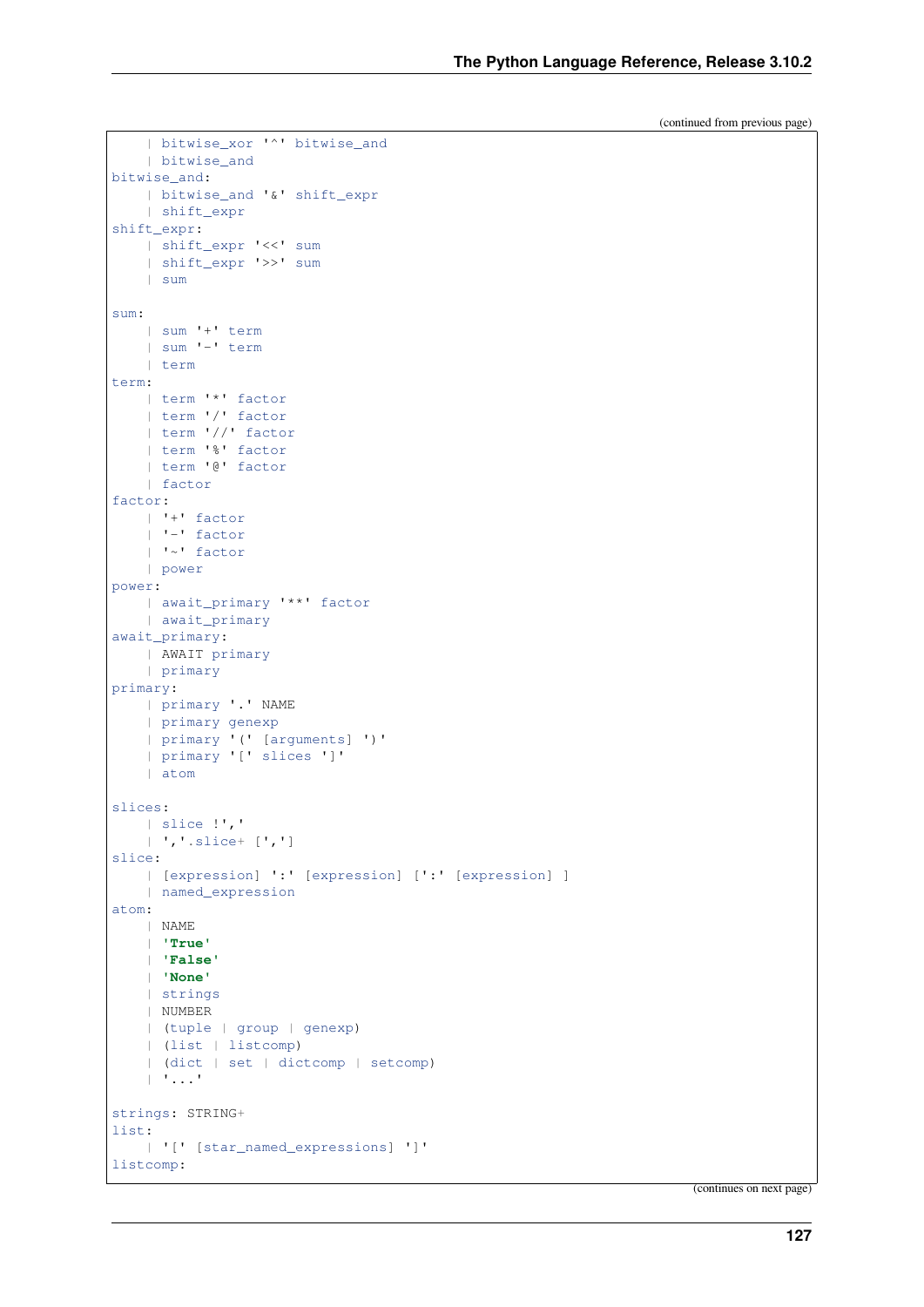```
(continued from previous page)
```

```
| '[' named_expression for_if_clauses ']'
tuple:
   | '(' [star_named_expression ',' [star_named_expressions] ] ')'
group:
   | '(' (yield_expr | named_expression) ')'
genexp:
  | '(' ( assignment_expression | expression !':=') for_if_clauses ')'
set: '{' star_named_expressions '}'
setcomp:
  | '{' named_expression for_if_clauses '}'
dict:
    | '{' [double_starred_kvpairs] '}'
dictcomp:
   | '{' kvpair for_if_clauses '}'
double_starred_kvpairs: ','.double_starred_kvpair+ [',']
double_starred_kvpair:
  | '**' bitwise_or
   | kvpair
kvpair: expression ':' expression
for_if_clauses:
   | for_if_clause+
for_if_clause:
   | ASYNC 'for' star_targets 'in' ~ disjunction ('if' disjunction )*
   | 'for' star_targets 'in' ~ disjunction ('if' disjunction )*
yield_expr:
   | 'yield' 'from' expression
    | 'yield' [star_expressions]
arguments:
   | args [','] &')'
args:
    | ','.(starred_expression | ( assignment_expression | expression !':=') !'=')+␣
,→[',' kwargs ]
   | kwargs
kwargs:
   | ','.kwarg_or_starred+ ',' ','.kwarg_or_double_starred+
    | ','.kwarg_or_starred+
   | ','.kwarg_or_double_starred+
starred_expression:
   | '*' expression
kwarg_or_starred:
   | NAME '=' expression
   | starred_expression
kwarg_or_double_starred:
   | NAME '=' expression
   | '**' expression
# NOTE: star_targets may contain *bitwise_or, targets may not.
star_targets:
   | star_target !','
   | star_target (',' star_target )* [',']
star_targets_list_seq: ','.star_target+ [',']
star_targets_tuple_seq:
   | star_target (',' star_target )+ [',']
   | star_target ','
star_target:
   | '*' (!'*' star_target)
    | target_with_star_atom
```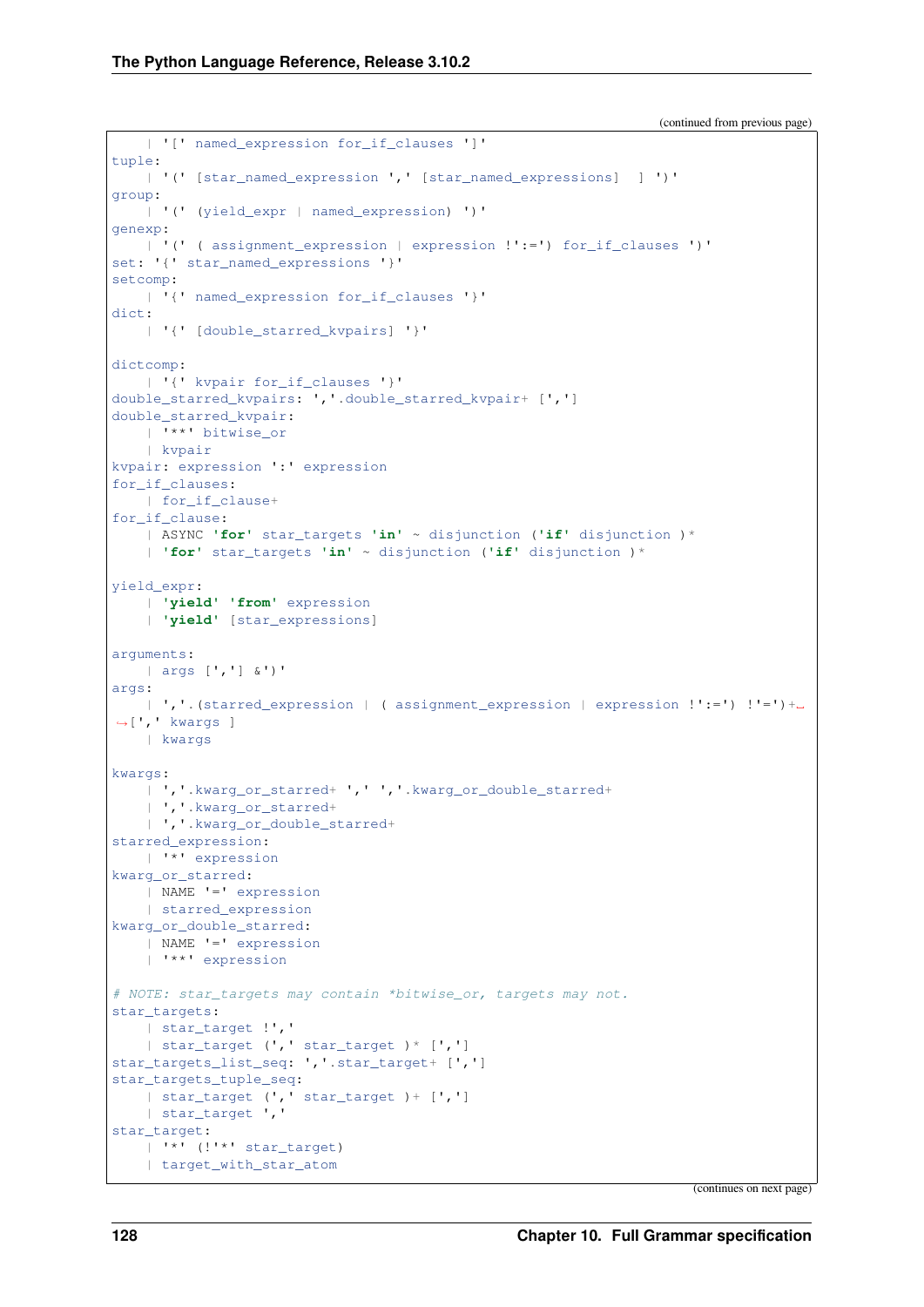```
target_with_star_atom:
    | t_primary '.' NAME !t_lookahead
    | t_primary '[' slices ']' !t_lookahead
    | star_atom
star_atom:
   | NAME
    | '(' target_with_star_atom ')'
   | '(' [star_targets_tuple_seq] ')'
    | '[' [star_targets_list_seq] ']'
single_target:
   | single_subscript_attribute_target
    | NAME
    | '(' single_target ')'
single_subscript_attribute_target:
   | t_primary '.' NAME !t_lookahead
    | t_primary '[' slices ']' !t_lookahead
del_targets: ','.del_target+ [',']
del_target:
    | t_primary '.' NAME !t_lookahead
    | t_primary '[' slices ']' !t_lookahead
    | del_t_atom
del_t_atom:
   | NAME
   | '(' del_target ')'
    | '(' [del_targets] ')'
    | '[' [del_targets] ']'
t_primary:
   | t_primary '.' NAME &t_lookahead
    | t_primary '[' slices ']' &t_lookahead
    | t_primary genexp &t_lookahead
    | t_primary '(' [arguments] ')' &t_lookahead
    | atom &t_lookahead
t_lookahead: '(' | '[' | '.'
```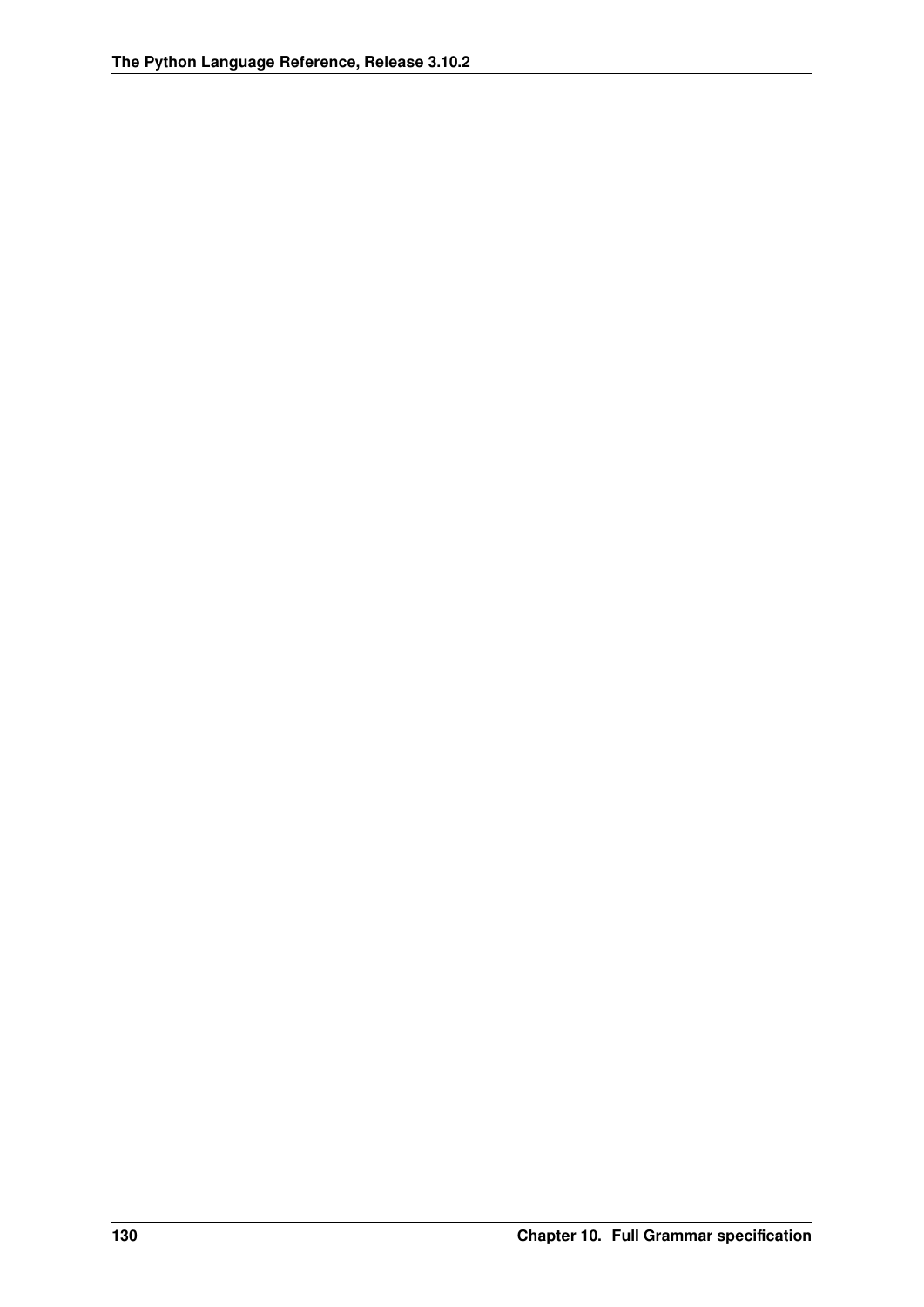**A**

# **GLOSSARY**

- **>>>** The default Python prompt of the interactive shell. Often seen for code examples which can be executed interactively in the interpreter.
- **...** Can refer to:
	- The default Python prompt of the interactive shell when entering the code for an indented code block, when within a pair of matching left and right delimiters (parentheses, square brackets, curly braces or triple quotes), or after specifying a decorator.
	- The Ellipsis built-in constant.
- **2to3** A tool that tries to convert Python 2.x code to Python 3.x code by handling most of the incompatibilities which can be detected by parsing the source and traversing the parse tree.

2to3 is available in the standard library as lib2to3; a standalone entry point is provided as Tools/ scripts/2to3. See 2to3-reference.

- **abstract base class** Abstract base classes complement *duck-typing* by providing a way to define interfaces when other techniques like hasattr() would be clumsy or subtly wrong (for example with *magic methods*). ABCs introduce virtual subclasses, which are classes that don't inherit from a class but are still recognized by isinstance() and issubclass(); see the abc module documentation. Python comes with many built-in ABCs for data structures (in the collec[tions.abc](#page-139-0) module), numbers (in the numbers module), streams (in the io module), import finders and loaders (in the importlib.abc module)[. You can creat](#page-49-0)e your own ABCs with the abc module.
- <span id="page-136-1"></span>**annotation** A label associated with a variable, a class attribute or a function parameter or return value, used by convention as a *type hint*.

<span id="page-136-2"></span>Annotations of local variables cannot be accessed at runtime, but annotations of global variables, class attributes, and functions are stored in the \_\_annotations\_\_ special attribute of modules, classes, and functions, respectiv[ely.](#page-147-0)

See *variable annotation*, *function annotation*, **PEP 484** and **PEP 526**, which describe this functionality. Also see annotations-howto for best practices on working with annotations.

**argument** A value passed to a *function* (or *method*) when calling the function. There are two kinds of argument:

• *[keyword argument](#page-148-0)*: [an argument preced](#page-140-0)[ed by an id](https://www.python.org/dev/peps/pep-0484)enti[fier \(e.g.](https://www.python.org/dev/peps/pep-0526) name=) in a function call or passed as a value in a dictionary preceded by  $*$ . For example, 3 and 5 are both keyword arguments in the following calls to complex[\(\)](#page-140-1):

```
complex(real=3, imag=5)
complex(**{'real': 3, 'imag': 5})
```
• *positional argument*: an argument that is not a keyword argument. Positional arguments can appear at the beginning of an argument list and/or be passed as elements of an *iterable* preceded by \*. For example, 3 and 5 are both positional arguments in the following calls:

```
complex(3, 5)
complex(*(3, 5))
```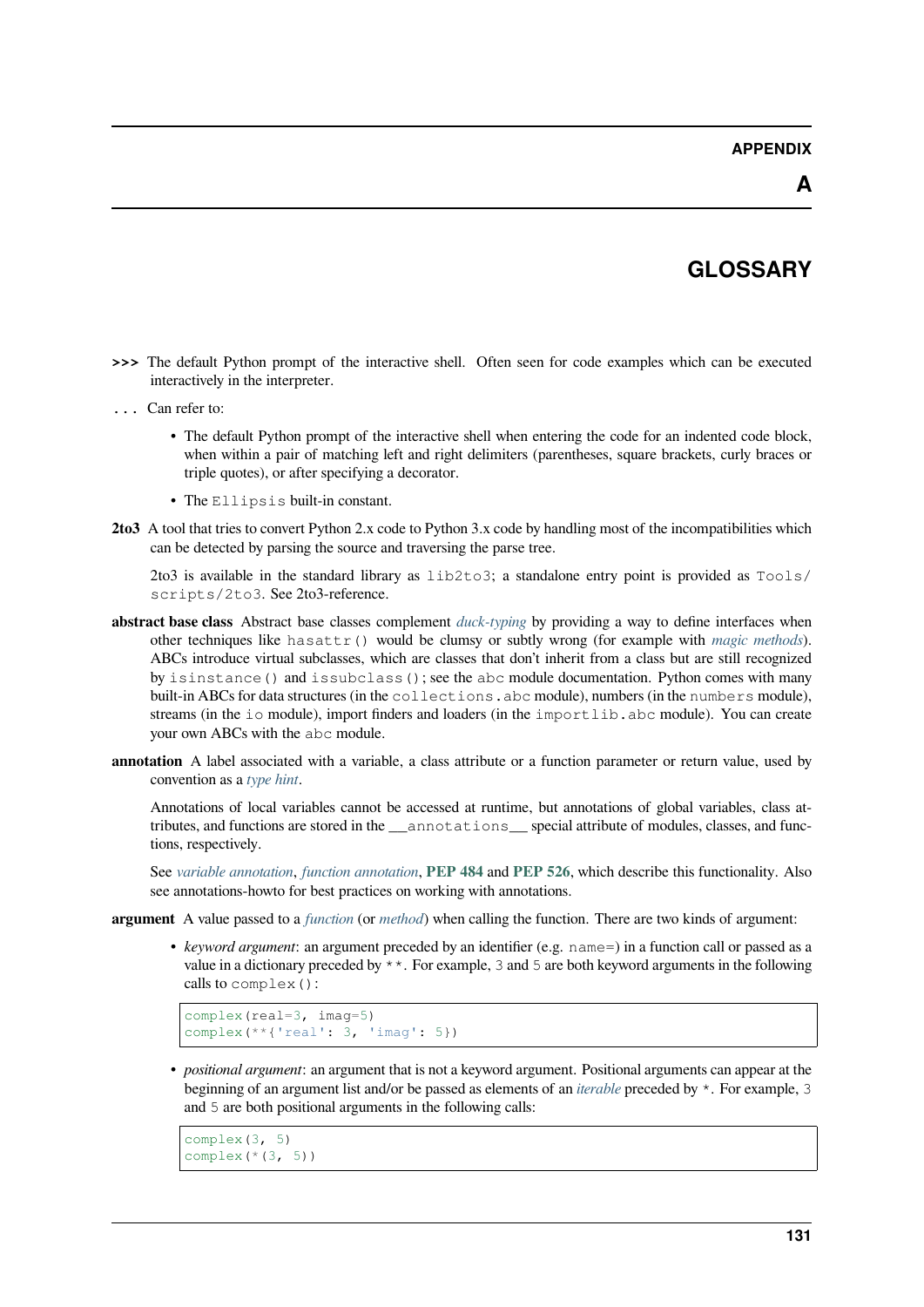Arguments are assigned to the named local variables in a function body. See the *Calls* section for the rules governing this assignment. Syntactically, any expression can be used to represent an argument; the evaluated value is assigned to the local variable.

See also the *parameter* glossary entry, the FAQ question on the difference between [argum](#page-79-0)ents and parameters, and **PEP 362**.

- **asynchronous context manager** An object which controls the environment seen in an *async with* statement by defining \_\_[aenter\\_](#page-144-0)\_() and \_\_aexit\_\_() methods. Introduced by **PEP 492**.
- **asynchro[nous gene](https://www.python.org/dev/peps/pep-0362)rator** A function which returns an *asynchronous generator iterator*. It looks like a coroutine function defined with *async def* except that it contains *yield* expressions fo[r producing a se](#page-120-0)ries of values usable in an *async for* loop.

<span id="page-137-3"></span><span id="page-137-1"></span>Usually refers to an asynchronous generator function, but may refer to an *[asynchro](https://www.python.org/dev/peps/pep-0492)nous generator iterator* in some contexts. In cas[es where the in](#page-119-1)tended meani[ng isn't clear, using the full terms](#page-137-2) avoids ambiguity.

An asynchr[onous generato](#page-119-0)r function may contain *await* expressions as well as *async for*, and *async with* statements.

**asynchronous generator iterator** An object created by a *asynchronous generator* function.

This is an *asynchronous iterator* which when call[ed using](#page-81-0) the \_\_anext\_\_() [method returns](#page-119-0) an a[waitable](#page-120-0) [object](#page-120-0) which will execute the body of the asynchronous generator function until the next *yield* expression.

<span id="page-137-2"></span>Each *yield* temporarily suspends processing, reme[mbering the location exe](#page-137-3)cution state (including local variables and [pending try-statements](#page-137-4)). When the *asynchronous generator iterator* effectively resumes with another awaitable returned by \_\_anext\_\_(), it picks up where it left off. See **PEP 492** and **P[EP 525](#page-95-0)**.

- **asynchronous iterable** An object, that can be used in an *async for* statement. Must return an *asynchronous iterator* [from](#page-95-0) its \_\_aiter\_\_() method. Introduced by **PEP 492**.
- <span id="page-137-0"></span>**asynchronous iterator** An object that implements the \_\_aiter\_() [and](https://www.python.org/dev/peps/pep-0492) \_\_anext\_() methods. \_\_anext\_\_ must return an *awaitable* object. *async for* resolves the awaitables returned by an asynchronous iterator's \_\_anext\_\_() method u[ntil it raises](#page-119-0) a StopAsyncIteration [exception.](#page-137-4) [Introdu](#page-137-4)ced by **PEP 492**.
- <span id="page-137-4"></span>**attribute** A value associated with an object which is refer[enced by name](#page-119-0) using dotted expressions. For example, if an object *o* has an attribute *a* it [would be r](#page-137-5)eferenced as *o.a*.
- **awaitable** An obje[ct that can](https://www.python.org/dev/peps/pep-0492) be used in an *await* expression. Can be a *coroutine* or an object with an \_\_await\_\_() method. See also **PEP 492**.
- **BDFL** Benevolent Dictator For Life, a.k.a. Guido van Rossum, Python's creator.
- <span id="page-137-5"></span>**binary file** A *file object* able to read and write *b[ytes-like](#page-81-0) objects*. Examples of bina[ry files ar](#page-138-0)e files opened in binary mode ('rb', 'wb' or 'rb+'), [sys.std](https://www.python.org/dev/peps/pep-0492)in.buffer, sys.stdout.buffer, and instances of io. BytesIO and gzip.GzipFile.

<span id="page-137-8"></span>Seealso *[text file](#page-139-1)* for a file object able to r[ead and write](#page-137-6)  $str$  objects.

**borrowed reference** In Python's C API, a borrowed reference is a reference to an object. It does not modify the object reference count. It becomes a dangling pointer if the object is destroyed. For example, a garbage collectio[n can re](#page-147-1)move the last *strong reference* to the object and so destroy it.

<span id="page-137-7"></span>Calling Py\_INCREF() on the *borrowed reference* is recommended to convert it to a *strong reference* inplace, except when the object cannot be destroyed before the last usage of the borrowed reference. The Py\_NewRef() function can [be used to creat](#page-147-2)e a new *strong reference*.

**bytes-like object** An object that supports the bufferobjects and can export a C-*contiguous* buffer. This includes all bytes, bytearray, and arr[ay.array](#page-137-7) objects, as well as many common memoryview [objects. By](#page-147-2)teslike objects can be used for various operations that w[ork with binary d](#page-147-2)ata; these include compression, saving to a binary file, and sending over a socket.

<span id="page-137-6"></span>Some operations need the binary data to be mutable. The documentat[ion often r](#page-138-1)efers to these as "readwrite bytes-like objects". Example mutable buffer objects include bytearray and a memoryview of a bytearray. Other operations require the binary data to be stored in immutable objects ("read-only byteslike objects"); examples of these include bytes and a memoryview of a bytes object.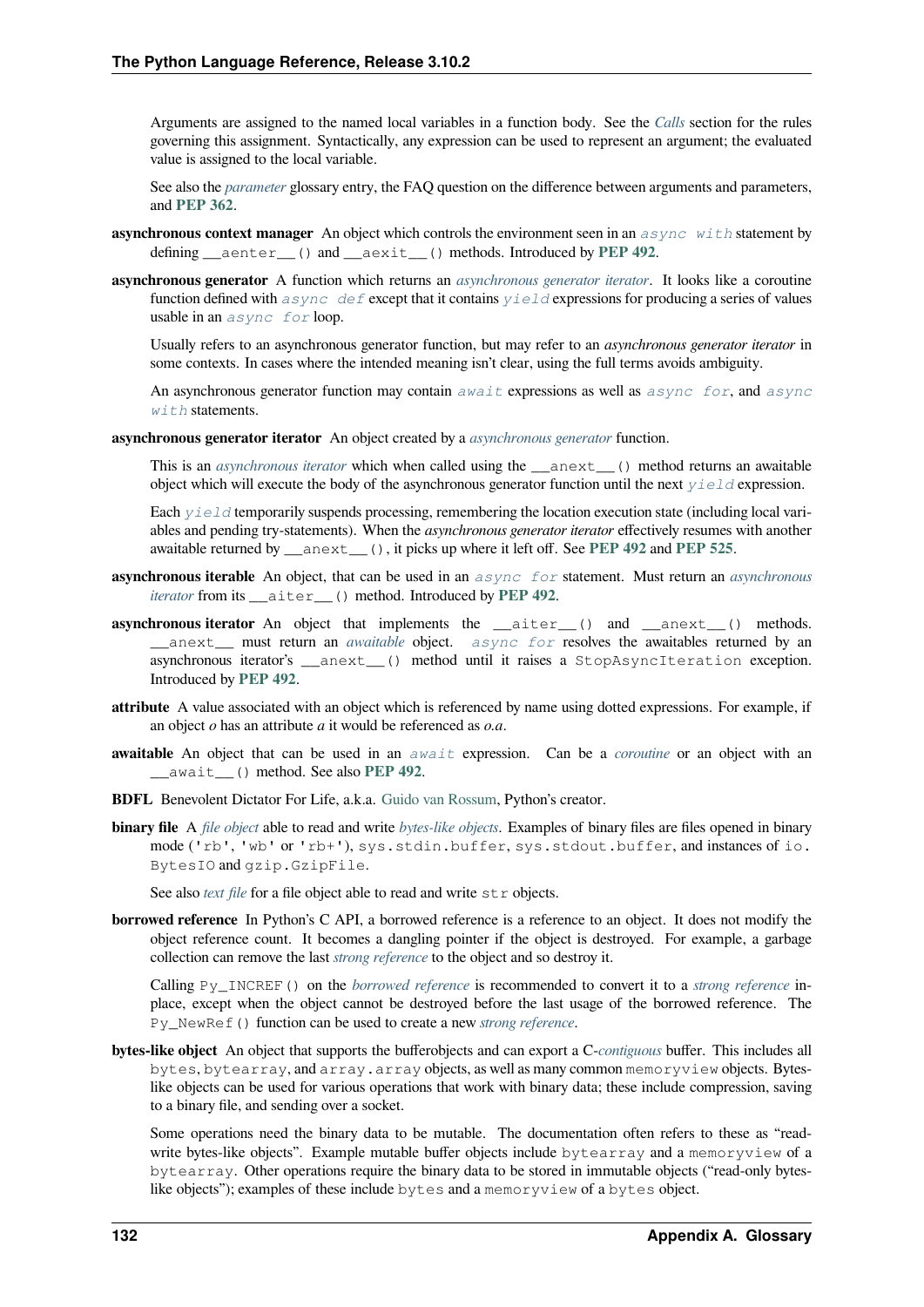**bytecode** Python source code is compiled into bytecode, the internal representation of a Python program in the CPython interpreter. The bytecode is also cached in  $.pyc$  files so that executing the same file is faster the second time (recompilation from source to bytecode can be avoided). This "intermediate language" is said to run on a *virtual machine* that executes the machine code corresponding to each bytecode. Do note that bytecodes are not expected to work between different Python virtual machines, nor to be stable between Python releases.

<span id="page-138-2"></span>A list of byt[ecode instruction](#page-148-1)s can be found in the documentation for the dis module.

- **callback** A subroutine function which is passed as an argument to be executed at some point in the future.
- **class** A template for creating user-defined objects. Class definitions normally contain method definitions which operate on instances of the class.
- **class variable** A variable defined in a class and intended to be modified only at class level (i.e., not in an instance of the class).
- **coercion** The implicit conversion of an instance of one type to another during an operation which involves two arguments of the same type. For example, int (3.15) converts the floating point number to the integer 3, but in 3+4.5, each argument is of a different type (one int, one float), and both must be converted to the same type before they can be added or it will raise a TypeError. Without coercion, all arguments of even compatible types would have to be normalized to the same value by the programmer, e.g.,  $f$ loat (3)+4.5 rather than just  $3+4$ . 5.
- **complex number** An extension of the familiar real number system in which all numbers are expressed as a sum of a real part and an imaginary part. Imaginary numbers are real multiples of the imaginary unit (the square root of  $-1$ ), often written i in mathematics or  $\dot{\uparrow}$  in engineering. Python has built-in support for complex numbers, which are written with this latter notation; the imaginary part is written with a j suffix, e.g.,  $3+1$ j. To get access to complex equivalents of the math module, use cmath. Use of complex numbers is a fairly advanced mathematical feature. If you're not aware of a need for them, it's almost certain you can safely ignore them.
- **context manager** An object which controls the environment seen in a with statement by defining \_\_enter\_\_() and \_\_exit\_\_() methods. See **PEP 343**.
- **context variable** A variable which can have different values depending on its context. This is similar to Thread-Local Storage in which each execution thread may have a different value for a variable. However, with context variables, there may be several contexts in one execution thread [and th](#page-106-0)e main usage for context variables is to keep track of variables in concurr[ent asynch](https://www.python.org/dev/peps/pep-0343)ronous tasks. See contextvars.
- **contiguous** A buffer is considered contiguous exactly if it is either *C-contiguous* or *Fortran contiguous*. Zerodimensional buffers are C and Fortran contiguous. In one-dimensional arrays, the items must be laid out in memory next to each other, in order of increasing indexes starting from zero. In multidimensional C-contiguous arrays, the last index varies the fastest when visiting items in order of memory address. However, in Fortran contiguous arrays, the first index varies the fastest.
- <span id="page-138-1"></span>**coroutine** Coroutines are a more generalized form of subroutines. Subroutines are entered at one point and exited at another point. Coroutines can be entered, exited, and resumed at many different points. They can be implemented with the *async def* statement. See also **PEP 492**.
- <span id="page-138-0"></span>**coroutine function** A function which returns a *coroutine* object. A coroutine function may be defined with the *async def* statement, and may contain *await*, *async for*, and *async with* keywords. These were introduced by **PEP 4[92](#page-119-1)**.
- **CPython** The canonical implementation of the Python progr[amming la](https://www.python.org/dev/peps/pep-0492)nguage, as distributed on python.org. The term "CPython" is used when necessary [t](#page-81-0)[o distingu](#page-138-0)[ish this imp](#page-119-0)leme[ntation from oth](#page-120-0)ers such as Jython or [IronPython.](#page-119-1)
- **decorator** A functi[on returnin](https://www.python.org/dev/peps/pep-0492)g another function, usually applied as a function transformation using the [@wrap](https://www.python.org)per syntax. Common examples for decorators are classmethod() and staticmethod().

The decorator syntax is merely syntactic sugar, the following two function definitions are semantically equivalent:

**def** f(arg): ...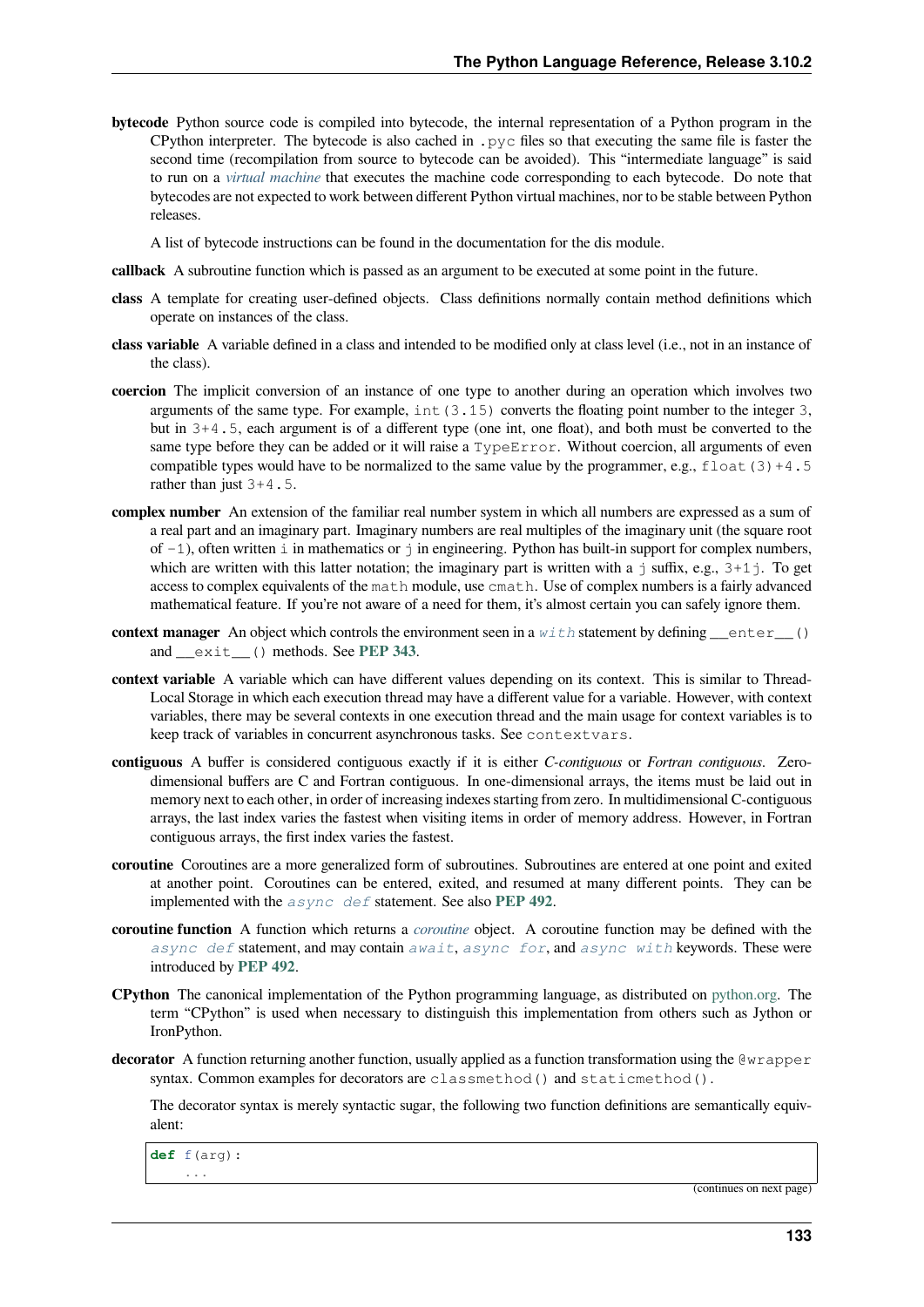```
f =staticmethod(f)
@staticmethod
def f(arg):
    ...
```
The same concept exists for classes, but is less commonly used there. See the documentation for *function definitions* and *class definitions* for more about decorators.

descriptor Any object which defines the methods \_get\_(), \_set\_(), or \_delete\_(). When a class attribute is a descriptor, its special binding behavior is triggered upon attribute lookup. Normally, using *a.b* to get, set or delete an attribute looks up the object named *b* in the class dictionary for *a*, but if *b* is a de[scriptor,](#page-116-1) [the respec](#page-116-1)tive [descriptor metho](#page-117-0)d gets called. Understanding descriptors is a key to a deep understanding of Python because they are the basis for many features including functions, methods, properties, class methods, static methods, and reference to super classes.

For more information about descriptors' methods, see *Implementing Descriptors* or the Descriptor How To Guide.

- **dictionary** An associative array, where arbitrary keys are mapped to values. The keys can be any object with hash () and eq () methods. Called a has[h in Perl.](#page-36-0)
- **dictionary comprehension** A compact way to process all or part of the elements in an iterable and return a dictionary with the results. results =  $\{n: n * * 2 \text{ for } n \text{ in } range(10)\}$  generates a dictionary containing key n mapped to value n \*\* 2. See *Displays for lists, sets and dictionaries*.
- dictionary view The objects returned from dict.keys(), dict.values(), and dict.items() are called dictionary views. They provide a dynamic view on the dictionary's entries, which means that when the dictionary changes, the view reflects these change[s. To force the dictionary view to b](#page-72-0)ecome a full list use list(dictview). See dict-views.
- **docstring** A string literal which appears as the first expression in a class, function or module. While ignored when the suite is executed, it is recognized by the compiler and put into the  $\_\text{doc}\_\text{attribute}$  attribute of the enclosing class, function or module. Since it is available via introspection, it is the canonical place for documentation of the object.
- **duck-typing** A programming style which does not look at an object's type to determine if it has the right interface; instead, the method or attribute is simply called or used ("If it looks like a duck and quacks like a duck, it must be a duck.") By emphasizing interfaces rather than specific types, well-designed code improves its flexibility by allowing polymorphic substitution. Duck-typing avoids tests using type() or isinstance(). (Note, however, that duck-typing can be complemented with *abstract base classes*.) Instead, it typically employs hasattr() tests or *EAFP* programming.
- <span id="page-139-0"></span>**EAFP** Easier to ask for forgiveness than permission. This common Python coding style assumes the existence of valid keys or attributes and catches exceptions if the assumption proves false. This clean and fast style is characterized by the presence of many *try* and *except* [statements. The tec](#page-136-1)hnique contrasts with the *LBYL* style common to man[y other](#page-139-2) languages such as C.
- <span id="page-139-2"></span>**expression** A piece of syntax which can be evaluated to some value. In other words, an expression is an accumulation of expression elements like literals, names, attribute access, operators or function calls which all return a value. In contrast to many other languages, [not al](#page-104-0)l lan[guage con](#page-104-0)structs are expressions. There are also *state[ment](#page-143-0)*s which cannot be used as expressions, such as  $while$ . Assignments are also statements, not expressions.
- <span id="page-139-3"></span>**extension module** A module written in C or C++, using Python's C API to interact with the core and with user code.
- **f-string** String literals prefixed with 'f' or 'F' are commonly called "f-strings" which is short for *form[atted string](#page-147-3) literals*. See also **PEP 498**.
- <span id="page-139-1"></span>**file object** An object exposing a file-oriented API (with methods such as read() or write()) to an underlying resource. Depending on the way it was created, a file object can mediate access to a real on-disk file or to another type of storage or communication device (for example standard input/output, in-memory [buffers, sockets,](#page-17-0) [pipes, e](#page-17-0)tc.). File [objects ar](https://www.python.org/dev/peps/pep-0498)e also called *file-like objects* or *streams*.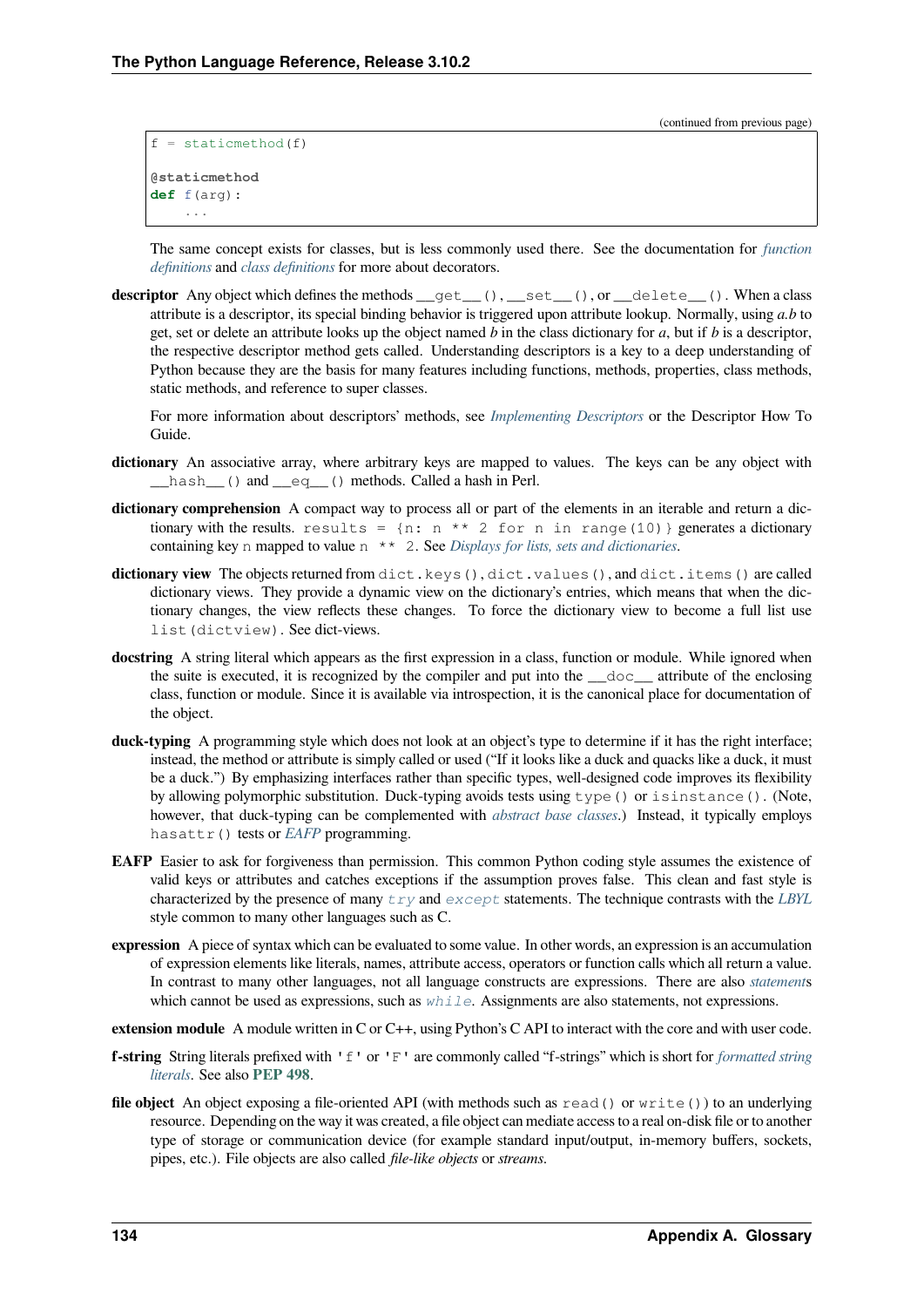There are actually three categories of file objects: raw *binary files*, buffered *binary files* and *text files*. Their interfaces are defined in the io module. The canonical way to create a file object is by using the open () function.

**file-like object** A synonym for *file object*.

**filesystem encoding and error handler** Encoding and error [handler use](#page-137-8)d by Pyth[on to decod](#page-137-8)e by[tes from](#page-147-1) the operating system and encode Unicode to the operating system.

The filesystem encoding [must guara](#page-139-1)ntee to successfully decode all bytes below 128. If the file system encoding fails to provide this guarantee, API functions can raise UnicodeError.

<span id="page-140-2"></span>The sys.getfilesystemencoding() and sys.getfilesystemencodeerrors() functions can be used to get the filesystem encoding and error handler.

The *filesystem encoding and error handler* are configured at Python startup by the PyConfig\_Read() function: see filesystem\_encoding and filesystem\_errors members of PyConfig.

See also the *locale encoding*.

**finder** An [object that tries to find the](#page-140-2) *loader* for a module that is being imported.

Since Python 3.3, there are two types of finder: *meta path finders* for use with sys.meta\_path, and *path entry finders* [for use with](#page-143-1) sys.path\_hooks.

<span id="page-140-4"></span>See **PEP 302**, **PEP 420** and **P[EP 451](#page-143-2)** for much more detail.

- **floor division** Mathematical division that rounds dow[n to nearest integ](#page-143-3)er. The floor division operator is //. [For](#page-145-0) [example, the](#page-145-0) expression 11 // 4 evaluates to 2 in contrast to the 2.75 returned by float true division. Note that  $(-11)$  [// 4](https://www.python.org/dev/peps/pep-0420) is  $-3$  be[cause that](https://www.python.org/dev/peps/pep-0451) is  $-2$ . 75 rounded *downward*. See PEP 238.
- **function** A series of statements which returns some value to a caller. It can also be passed zero or more *arguments* which may be used in the execution of the body. See also *parameter*, *method*, and the *Function definitions* section.
- **function annotation** An *annotation* of a function parameter or return value.

<span id="page-140-1"></span>Function annotations are usually used for *type hints*: for exa[mple, this](#page-144-0)f[unction](#page-143-4) is expect[ed to take two](#page-116-1) int arguments and is also expected to have an int return value:

```
def sum_two_numbers(a: int, b: int) -> int:
  return a + b
```
Function annotation syntax is explained in section *Function definitions*.

See *variable annotation* and **PEP 484**, which describe this functionality. Also see annotations-howto for best practices on working with annotations.

**future** A *future statement*, from future [import <feat](#page-116-1)ure>, directs the compiler to compile the current module using syntax or semantics that will become standard in a future release of Python. The \_\_[future\\_\\_](#page-148-0) module doc[uments the](https://www.python.org/dev/peps/pep-0484) possible values of *feature*. By importing this module and evaluating its variables, you can see when a new feature was first added to the language and when it will (or did) become the default:

```
>>> import __future__
>>> __future__.division
_Feature((2, 2, 0, 'alpha', 2), (3, 0, 0, 'alpha', 0), 8192)
```
- **garbage collection** The process of freeing memory when it is not used anymore. Python performs garbage collection via reference counting and a cyclic garbage collector that is able to detect and break reference cycles. The garbage collector can be controlled using the gc module.
- <span id="page-140-5"></span><span id="page-140-3"></span>**generator** A function which returns a *generator iterator*. It looks like a normal function except that it contains *yield* expressions for producing a series of values usable in a for-loop or that can be retrieved one at a time with the next() function.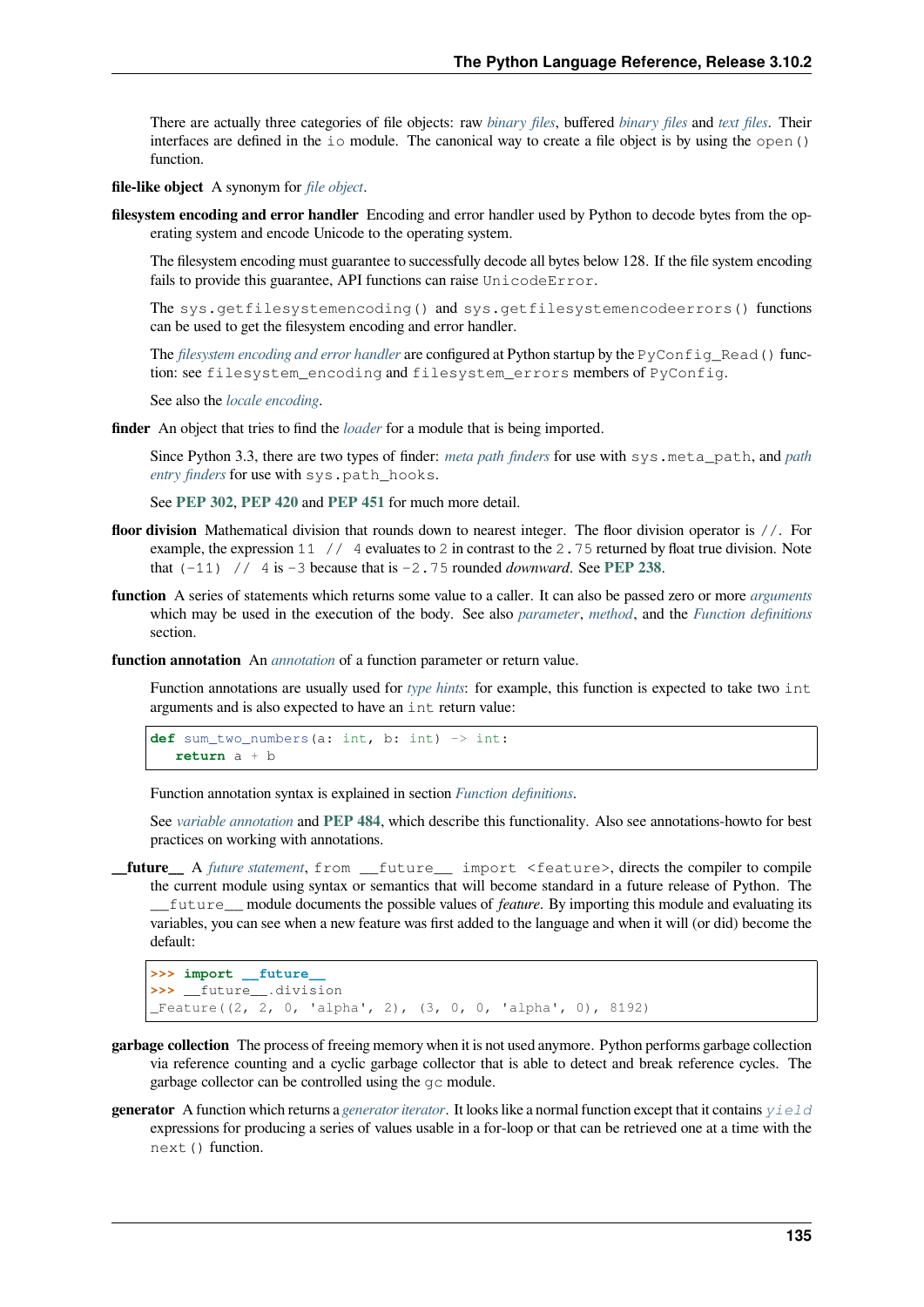Usually refers to a generator function, but may refer to a *generator iterator* in some contexts. In cases where the intended meaning isn't clear, using the full terms avoids ambiguity.

**generator iterator** An object created by a *generator* function.

Each *yield* temporarily suspends processing, remembering the location execution state (including local variables and pending try-statements). When the *generator iterator* resumes, it picks up where it left off (in contrast to functions which start fresh on ever[y invocatio](#page-140-3)n).

**generator expression** An expression that returns an iterator. It looks like a normal expression followed by a for claus[e definin](#page-95-0)g a loop variable, range, and an optional if clause. The combined expression generates values for an enclosing function:

**>>>** sum(i\*i **for** i **in** range(10)) *# sum of squares 0, 1, 4, ... 81* 285

**generic function** A function composed of multiple functions implementing the same operation for different types. Which implementation should be used during a call is determined by the dispatch algorithm.

See also the *single dispatch* glossary entry, the functools.singledispatch() decorator, and **PEP 443**.

**generic type** A *type* that can be parameterized; typically a *container class* such as list or dict. Used for *type hints* and *an[notations](#page-147-4)*.

[For](https://www.python.org/dev/peps/pep-0443) more details, see generic alias types, **PEP 483**, **PEP 484**, **PEP 585**, and the typing module.

**GIL** See *global [inter](#page-147-5)preter lock*.

**globa[l inte](#page-147-0)rpr[eter lock](#page-136-2)** The mechanism used by the *CPython* interpreter to assure that only one thread executes Python *bytecode* at a time. This simplifie[s the CPyt](https://www.python.org/dev/peps/pep-0483)[hon implem](https://www.python.org/dev/peps/pep-0484)[entation b](https://www.python.org/dev/peps/pep-0585)y making the object model (including critical built-in types such as dict) implicitly safe against concurrent access. Locking the entire interpreter ma[kes it easier for the int](#page-141-0)erpreter to be multi-threaded, at the expense of much of the parallelism afforded by multi-processor machines.

<span id="page-141-0"></span>Howev[er, some e](#page-138-2)xtension modules, either standard or third-party, are designed so as to release the GIL when doing computationally-intensive tasks such as compression or hashing. Also, the GIL is always released when doing I/O.

Past efforts to create a "free-threaded" interpreter (one which locks shared data at a much finer granularity) have not been successful because performance suffered in the common single-processor case. It is believed that overcoming this performance issue would make the implementation much more complicated and therefore costlier to maintain.

- **hash-based pyc** A bytecode cache file that uses the hash rather than the last-modified time of the corresponding source file to determine its validity. See *Cached bytecode invalidation*.
- **hashable** An object is *hashable* if it has a hash value which never changes during its lifetime (it needs a hash\_() method), and can be compared to other objects (it needs an  $\_eq$ \_() method). Hashable objects which compare equal must have [the same hash value.](#page-64-0)

Hashability makes an object usable as a dictionary key and a set member, because these data structures use the hash value internally.

Most of Python's immutable built-in objects are hashable; mutable containers (such as lists or dictionaries) are not; immutable containers (such as tuples and frozensets) are only hashable if their elements are hashable. Objects which are instances of user-defined classes are hashable by default. They all compare unequal (except with themselves), and their hash value is derived from their  $id()$ .

- **IDLE** An Integrated Development Environment for Python. IDLE is a basic editor and interpreter environment which ships with the standard distribution of Python.
- **immutable** An object with a fixed value. Immutable objects include numbers, strings and tuples. Such an object cannot be altered. A new object has to be created if a different value has to be stored. They play an important role in places where a constant hash value is needed, for example as a key in a dictionary.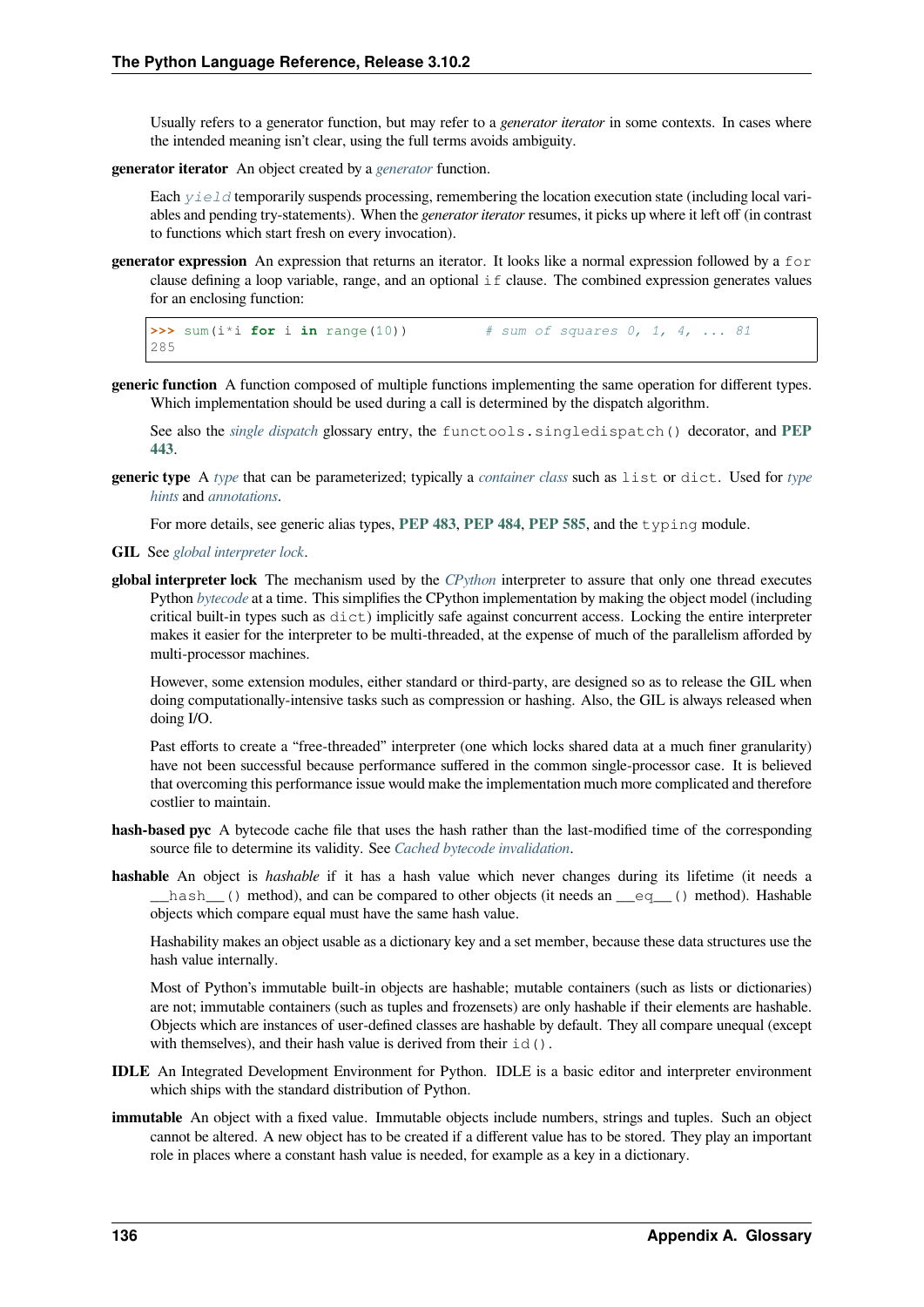- **import path** A list of locations (or *path entries*) that are searched by the *path based finder* for modules to import. During import, this list of locations usually comes from sys.path, but for subpackages it may also come from the parent package's \_\_path\_\_ attribute.
- **importing** The process by which P[ython code i](#page-145-1)n one module is made ava[ilable to Python co](#page-145-2)de in another module.
- **importer** An object that both finds and loads a module; both a *finder* and *loader* object.
- <span id="page-142-2"></span>**interactive** Python has an interactive interpreter which means you can enter statements and expressions at the interpreter prompt, immediately execute them and see their results. Just launch python with no arguments (possibly by selecting it from your computer's main men[u\). It i](#page-140-4)s av[ery pow](#page-143-2)erful way to test out new ideas or inspect modules and packages (remember  $\text{help}(x)$ ).
- <span id="page-142-0"></span>**interpreted** Python is an interpreted language, as opposed to a compiled one, though the distinction can be blurry because of the presence of the bytecode compiler. This means that source files can be run directly without explicitly creating an executable which is then run. Interpreted languages typically have a shorter development/debug cycle than compiled ones, though their programs generally also run more slowly. See also *interactive*.
- **interpreter shutdown** When asked to shut down, the Python interpreter enters a special phase where it gradually releases all allocated resources, such as modules and various critical internal structures. It also makes several calls to the *garbage collector*. This can trigger the execution of code in user-defined destructors or weakref callbacks. Code executed during the shutdown phase can encounter various exceptions [as the res](#page-142-0)ources it relies on may not function anymore (common examples are library modules or the warnings machinery).

Themain r[eason for interpret](#page-140-5)er shutdown is that the \_\_main\_\_ module or the script being run has finished executing.

**iterable** An object capable of returning its members one at a time. Examples of iterables include all sequence types (such as list, str, and tuple) and some non-sequence types like dict, *file objects*, and objects of any classes you define with an \_\_iter\_() method or with a \_getitem\_() method that implements *Sequence* semantics.

Iterables can be used in a *for* loop and in many other places where a sequence is needed (zip(), map(), ...). When an iterable object is passed as an argument to the built-in function  $i \text{teer}(t)$ [, it ret](#page-139-1)urns an iterator for the object. This iterator is good for one pass over the set of values. When using iterables, it is usually not [necessary](#page-146-0) to call iter() or deal with iterator objects yourself. The for statement does that automatically for you, creating a temporary [unna](#page-103-0)med variable to hold the iterator for the duration of the loop. See also *iterator*, *sequence*, and *generator*.

<span id="page-142-1"></span>**iterator** An object representing a stream of data. Repeated calls to the iterator's \_next\_() method (or passing it to the built-in function  $next()$  return successive items in the stream. When no more data are available a StopIteration exception is raised instead. At this point, the iterator object is exhausted and [any fur](#page-142-1)[ther calls](#page-146-0) to its [\\_\\_next](#page-140-3)\_\_() method just raise StopIteration again. Iterators are required to have an \_\_iter\_\_() method that returns the iterator object itself so every iterator is also iterable and may be used in most places where other iterables are accepted. One notable exception is code which attempts multiple iteration passes. A container object (such as a list) produces a fresh new iterator each time you pass it to the iter() function or use it in a  $for$  loop. Attempting this with an iterator will just return the same exhausted iterator object used in the previous iteration pass, making it appear like an empty container.

More information can be found in typeiter.

**CPython implementation det[ail:](#page-103-0)** CPython does not consistently apply the requirement that an iterator define  $\_iter$   $()$ .

**key function** A key function or collation function is a callable that returns a value used for sorting or ordering. For example,  $locale.strxfrm()$  is used to produce a sort key that is aware of locale specific sort conventions.

A number of tools in Python accept key functions to control how elements are ordered or grouped. They include min(), max(), sorted(), list.sort(), heapq.merge(), heapq.nsmallest(), heapq. nlargest(), and itertools.groupby().

There are several ways to create a key function. For example. the str.lower() method can serve as a key function for case insensitive sorts. Alternatively, a key function can be built from a *lambda* expression such as lambda r:  $(r[0], r[2])$ . Also, the operator module provides three key function constructors: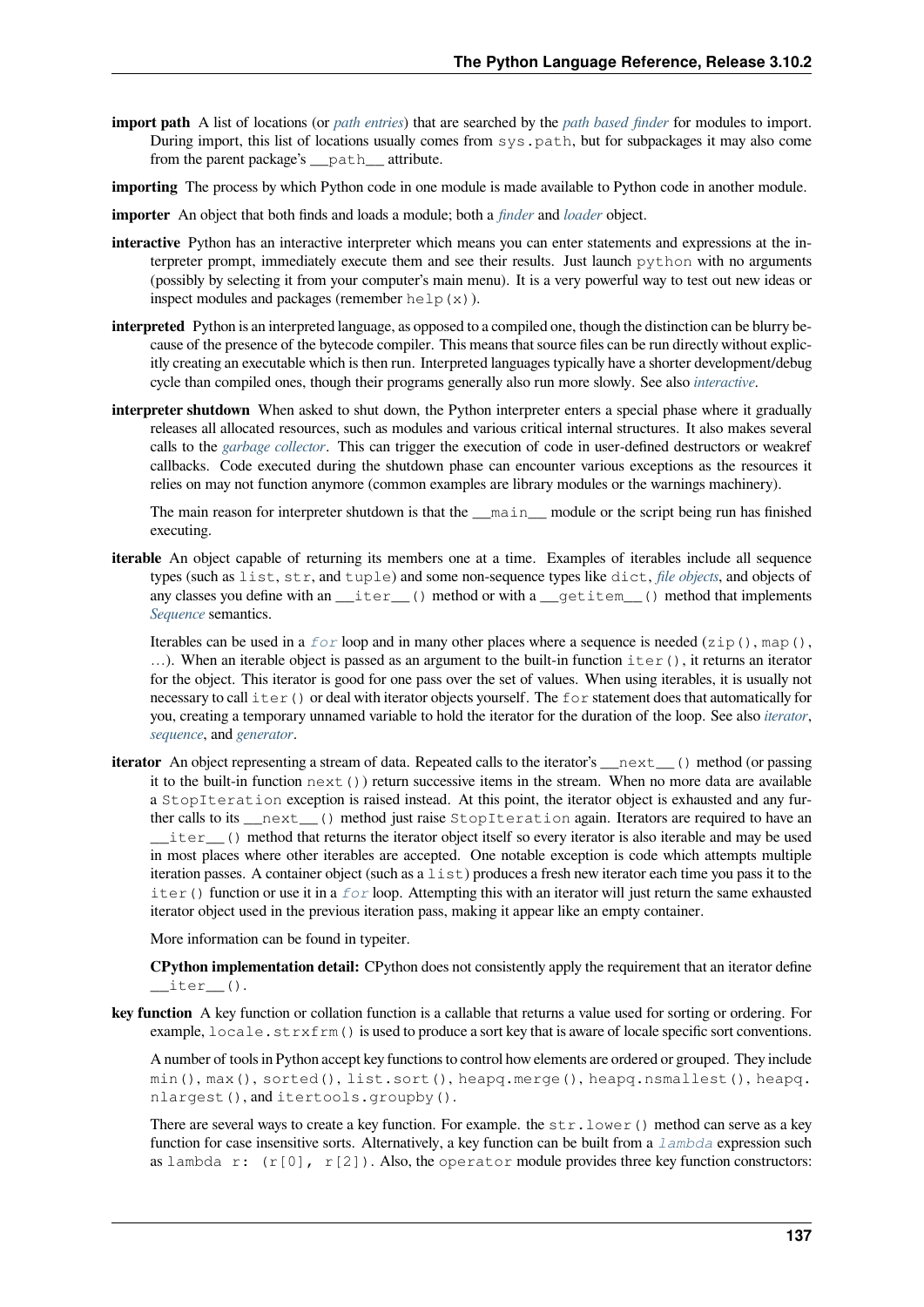attrgetter(), itemgetter(), and methodcaller(). See the Sorting HOW TO for examples of how to create and use key functions.

#### **keyword argument** See *argument*.

- **lambda** An anonymous inline function consisting of a single *expression* which is evaluated when the function is called. The syntax to create a lambda function is lambda [parameters]: expression
- **LBYL** Look before you [leap. Thi](#page-136-0)s coding style explicitly tests for pre-conditions before making calls or lookups. This style contrasts with the *EAFP* approach and is chara[cterized by](#page-139-3) the presence of many *if* statements.

<span id="page-143-0"></span>In a multi-threaded environment, the LBYL approach can risk introducing a race condition between "the looking" and "the leaping". For example, the code, if key in mapping: return mapping[key] can fail if another thread removes *key* from *mapping* after the test, but before the lookup[. Th](#page-103-1)is issue can be solved with locks or by usin[g the E](#page-139-2)AFP approach.

**locale encoding** On Unix, it is the encoding of the LC\_CTYPE locale. It can be set with locale. setlocale(locale.LC\_CTYPE, new\_locale).

On Windows, it is the ANSI code page (ex: cp1252).

<span id="page-143-1"></span>locale.getpreferredencoding(False) can be used to get the locale encoding.

Python uses the *filesystem encoding and error handler* to convert between Unicode filenames and bytes filenames.

- **list** A built-in Python *sequence*. Despite its name it is more akin to an array in other languages than to a linked list sinceaccess to elements is  $O(1)$ .
- **list comprehension** A compact way to process all or part of the elements in a sequence and return a list with the results. result =  $['{\text{:}}#04x]'$ . format(x) for x in range(256) if x  $8$  2 == 0] generates a list of st[rings cont](#page-146-0)aining even hex numbers (0x..) in the range from 0 to 255. The *if* clause is optional. If omitted, all elements in range(256) are processed.
- **loader** An object that loads a module. It must define a method named load module(). A loader is typically returned by a *finder*. See **PEP 302** for details and importlib.abc.Loader for an *[abs](#page-103-1)tract base class*.
- **magic method** An informal synonym for *special method*.
- <span id="page-143-2"></span>**mapping** A container object that supports arbitrary key lookups and implements the methods specified in the Mapping or [Mut](#page-140-4)abl[eMappin](https://www.python.org/dev/peps/pep-0302)g abstract base classes. Examples include dict, [collections](#page-136-1). defaultdict, collections[.OrderedDic](#page-147-6)t and collections.Counter.
- **meta path finder** A *finder* returned by a search of sys.meta\_path. Meta path finders are related to, but different from *path entry finders*.

<span id="page-143-3"></span>See importlib.abc.MetaPathFinder for the methods that meta path finders implement.

**metaclass** The class [of a c](#page-140-4)lass. Class definitions create a class name, a class dictionary, and a list of base classes. The [metaclass is respo](#page-145-0)nsible for taking those three arguments and creating the class. Most object oriented programming languages provide a default implementation. What makes Python special is that it is possible to create custom metaclasses. Most users never need this tool, but when the need arises, metaclasses can provide powerful, elegant solutions. They have been used for logging attribute access, adding thread-safety, tracking object creation, implementing singletons, and many other tasks.

More information can be found in *Metaclasses*.

- **method** A function which is defined inside a class body. If called as an attribute of an instance of that class, the method will get the instance object as its first *argument* (which is usually called self). See *function* and *nested scope*.
- <span id="page-143-4"></span>**method resolution order** Method Res[olution Order](#page-40-0) is the order in which base classes are searched for a member during lookup. See The Python 2.3 Method [Resolutio](#page-136-0)n Order for details of the algorithm [used by t](#page-140-1)he [Python](#page-144-1) [interp](#page-144-1)reter since the 2.3 release.
- **module** An object that serves as an organizational unit of Python code. Modules have a namespace containing arbitrary Python ob[jects. Modules are loaded into Python by t](https://www.python.org/download/releases/2.3/mro/)he process of *importing*.

See also *package*.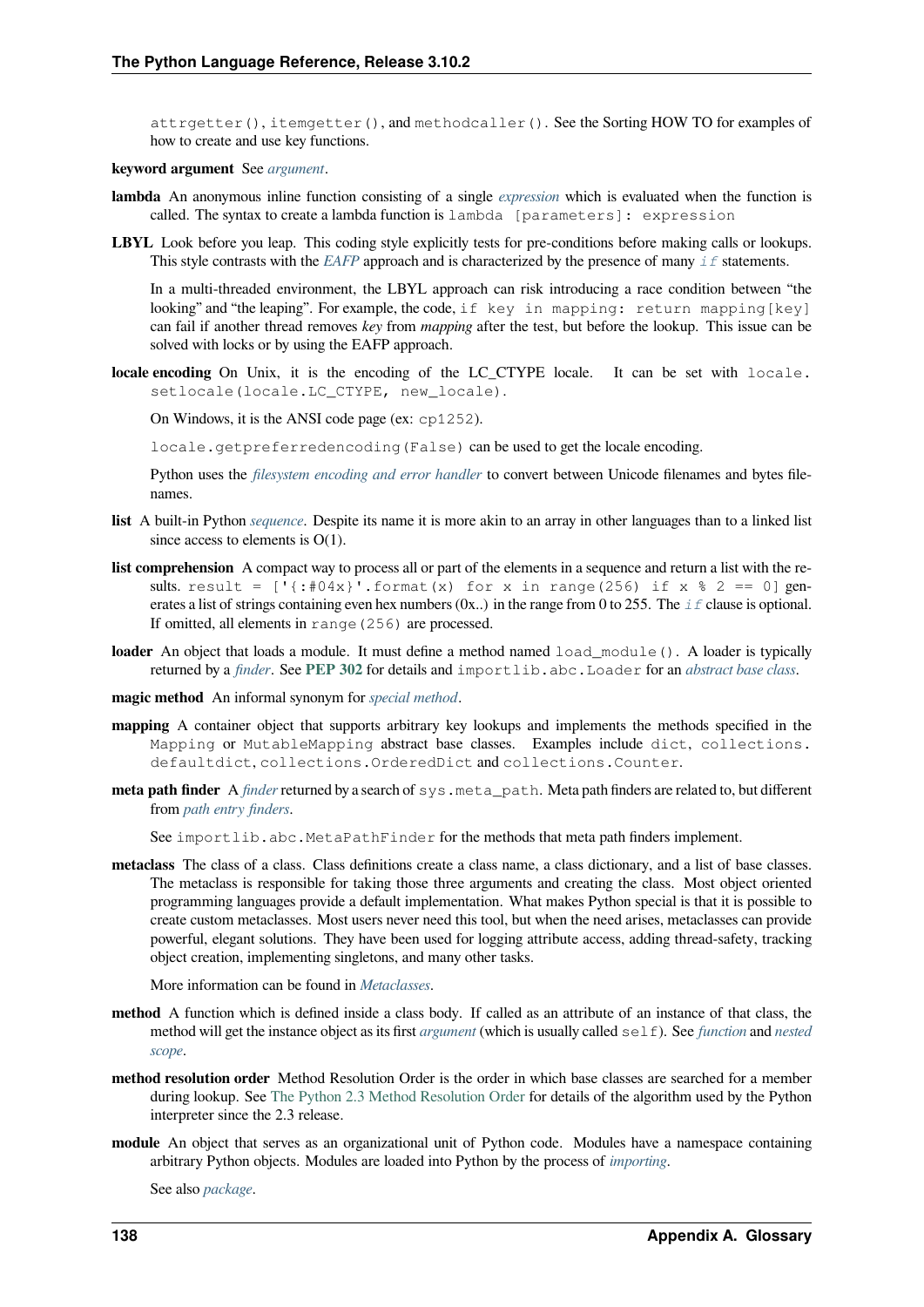**module spec** A namespace containing the import-related information used to load a module. An instance of importlib.machinery.ModuleSpec.

#### **MRO** See *method resolution order*.

**mutable** Mutable objects can change their value but keep their id(). See also *immutable*.

**named tuple** The term "named tuple" applies to any type or class that inherits from tuple and whose indexable elem[ents are also accessible u](#page-143-0)sing named attributes. The type or class may have other features as well.

Several built-in types are named tuples, including the values returned by  $time$ . localtime() and  $\circ s$ . stat(). Another example is sys.float\_info:

| $\rightarrow \rightarrow$ sys.float_info[1]<br> 1024 | # indexed access     |
|------------------------------------------------------|----------------------|
| >>> sys.float_info.max_exp                           | # named field access |
| 11024                                                |                      |
| True                                                 |                      |

Some named tuples are built-in types (such as the above examples). Alternatively, a named tuple can be created from a regular class definition that inherits from tuple and that defines named fields. Such a class can be written by hand or it can be created with the factory function collections.namedtuple(). The latter technique also adds some extra methods that may not be found in hand-written or built-in named tuples.

- **namespace** The place where a variable is stored. Namespaces are implemented as dictionaries. There are the local, global and built-in namespaces as well as nested namespaces in objects (in methods). Namespaces support modularity by preventing naming conflicts. For instance, the functions builtins.open and  $\circ s$ .open() are distinguished by their namespaces. Namespaces also aid readability and maintainability by making it clear which module implements a function. For instance, writing random. seed() or itertools.islice() makes it clear that those functions are implemented by the random and itertools modules, respectively.
- **namespace package** A **PEP 420** *package* which serves only as a container for subpackages. Namespace packages may have no physical representation, and specifically are not like a *regular package* because they have no \_\_init\_\_.py file.

<span id="page-144-2"></span>See also *module*.

- **nested scope** The abilit[y to refer](https://www.python.org/dev/peps/pep-0420) [to a var](#page-144-0)iable in an enclosing definition. [For instance, a f](#page-146-0)unction defined inside another function can refer to variables in the outer function. Note that nested scopes by default work only for reference and not for assignment. Local variables both read and write in the innermost scope. Likewise, global variable[s read an](#page-143-1)d write to the global namespace. The *nonlocal* allows writing to outer scopes.
- **new-style class** Old name for the flavor of classes now used for all class objects. In earlier Python versions, only new-style classes could use Python's newer, versatile features like *\_\_slots\_\_*, descriptors, properties, \_\_getattribute\_\_(), class methods, and static [methods.](#page-100-0)
- <span id="page-144-1"></span>**object** Any data with state (attributes or value) and defined behavior (methods). Also the ultimate base class of any *new-style class*.
- **package** A Python *module* which can contain submodules or recursively, su[bpackages. Te](#page-38-0)chnically, a package is a Python module with an \_\_path\_\_ attribute.

<span id="page-144-0"></span>[See also](#page-144-1) *regular package* and *namespace package*.

- **parameter** A nam[ed entity](#page-143-1) in a *function* (or method) definition that specifies an *argument* (or in some cases, arguments) that the function can accept. There are five kinds of parameter:
	- *po[sitional-or-keywo](#page-146-0)rd*: [specifies an argumen](#page-144-2)t that can be passed either *positionally* or as a *keyword argument*. This is the def[ault kind](#page-140-0) of parameter, for example *foo* and *bar* [in the follo](#page-136-0)wing:

```
def func(foo, bar=None): ...
```
• *[positi](#page-136-0)onal-only*: specifies an argument that can be supplied only by po[sition. Posit](#page-136-0)ional-o[nly parameters](#page-136-0) can be defined by including a / character in the parameter list of the function definition after them, for example *posonly1* and *posonly2* in the following: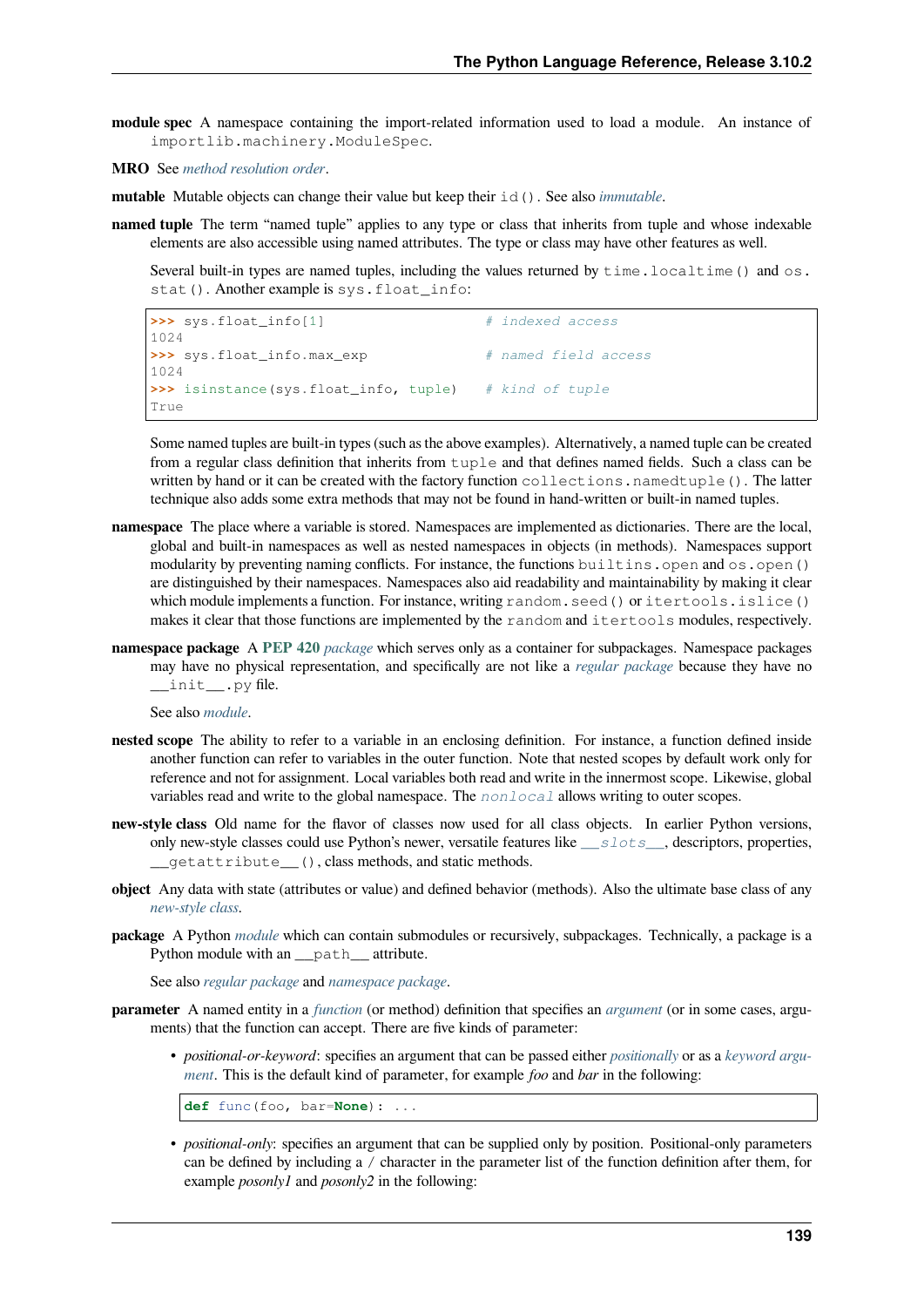```
def func(posonly1, posonly2, /, positional_or_keyword): ...
```
• *keyword-only*: specifies an argument that can be supplied only by keyword. Keyword-only parameters can be defined by including a single var-positional parameter or bare  $*$  in the parameter list of the function definition before them, for example *kw\_only1* and *kw\_only2* in the following:

```
def func(arg, *, kw_only1, kw_only2): ...
```
• *var-positional*: specifies that an arbitrary sequence of positional arguments can be provided (in addition to any positional arguments already accepted by other parameters). Such a parameter can be defined by prepending the parameter name with \*, for example *args* in the following:

```
def func(*args, **kwargs): ...
```
• *var-keyword*: specifies that arbitrarily many keyword arguments can be provided (in addition to any keyword arguments already accepted by other parameters). Such a parameter can be defined by prepending the parameter name with \*\*, for example *kwargs* in the example above.

Parameters can specify both optional and required arguments, as well as default values for some optional arguments.

See also the *argument* glossary entry, the FAQ question on the difference between arguments and parameters, the inspect.Parameter class, the *Function definitions* section, and **PEP 362**.

**path entry** A single location on the *import path* which the *path based finder* consults to find modules for importing.

**path entry finder** A *[finder](#page-136-0)* returned by a callable on sys.path\_hooks (i.e. a *path entry hook*) which knows how to locate modules given a *path entry*.

<span id="page-145-3"></span><span id="page-145-2"></span>See importlib.abc.Pa[thEntryFi](#page-142-0)nder for [the methods that](#page-145-0) path entry finders implement.

- **path entry hook** A [callable](#page-140-1) on the sys.path\_hook list which returns a *path [entry finder](#page-145-1)* if it knows how to find modules on a specific *pat[h entry](#page-145-2)*.
- **path based finder** One of the default *meta path finders* which searches an *import path* for modules.
- <span id="page-145-1"></span><span id="page-145-0"></span>**path-like object** An object representing a file system path. A path-likeo[bject is either a](#page-145-3) str or bytes object representing a path, o[r an object](#page-145-2) implementing the  $\circ s$ . PathLike protocol. An object that supports the  $\circ s$ . PathLike protocol can be converted to a str or bytes file system path by calling the os.fspath() function; os.fsdecode() and [os.fsencode](#page-143-2)() can be used to [guarantee a](#page-142-0) str or bytes result instead, respectively. Introduced by **PEP 519**.
- **PEP** Python Enhancement Proposal. A PEP is a design document providing information to the Python community, or describing a new feature for Python or its processes or environment. PEPs should provide a concise technical specification and a rational[e for propo](https://www.python.org/dev/peps/pep-0519)sed features.

PEPs are intended to be the primary mechanisms for proposing major new features, for collecting community input on an issue, and for documenting the design decisions that have gone into Python. The PEP author is responsible for building consensus within the community and documenting dissenting opinions.

See **PEP 1**.

**portion** A set of files in a single directory (possibly stored in a zip file) that contribute to a namespace package, as defined in **PEP 420**.

#### **positional [argum](https://www.python.org/dev/peps/pep-0001)ent** See *argument*.

**provisional API** A provisional API is one which has been deliberately excluded from the standard library's backwards co[mpatibility](https://www.python.org/dev/peps/pep-0420) guarantees. While major changes to such interfaces are not expected, as long as they are marked provisional, backwards incompatible changes (up to and including removal of the interface) may occur if deemed necessary [by core d](#page-136-0)evelopers. Such changes will not be made gratuitously – they will occur only if serious fundamental flaws are uncovered that were missed prior to the inclusion of the API.

<span id="page-145-4"></span>Even for provisional APIs, backwards incompatible changes are seen as a "solution of last resort" - every attempt will still be made to find a backwards compatible resolution to any identified problems.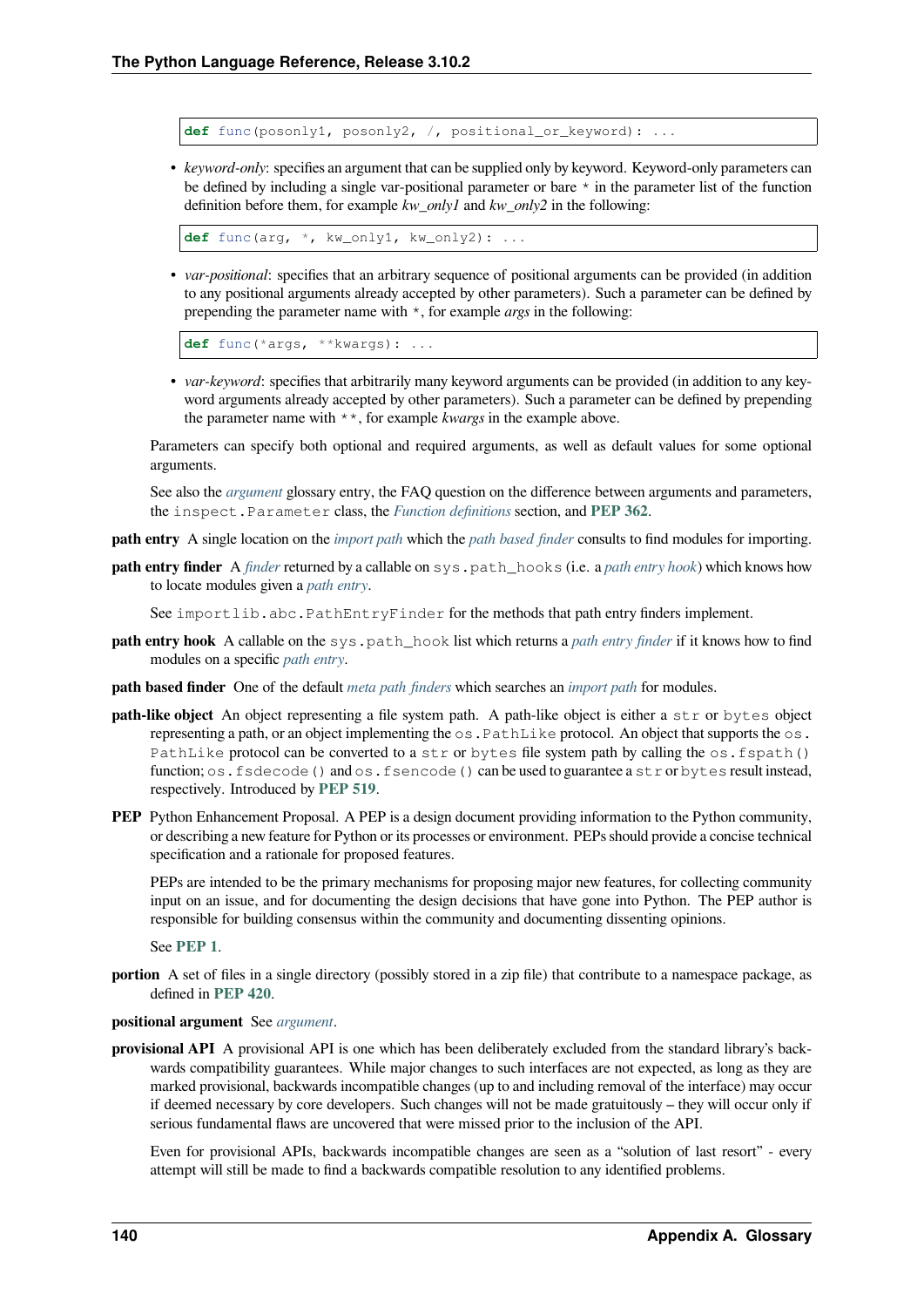This process allows the standard library to continue to evolve over time, without locking in problematic design errors for extended periods of time. See **PEP 411** for more details.

#### <span id="page-146-2"></span>**provisional package** See *provisional API*.

- **Python 3000** Nickname for the Python 3.x release line (coined long ago when the release of version 3 was something in the distant future.) This is also abbrev[iated "Py3](https://www.python.org/dev/peps/pep-0411)k".
- **Pythonic** An idea or piec[e of code which](#page-145-4) closely follows the most common idioms of the Python language, rather than implementing code using concepts common to other languages. For example, a common idiom in Python is to loop over all elements of an iterable using a *for* statement. Many other languages don't have this type of construct, so people unfamiliar with Python sometimes use a numerical counter instead:

```
for i in range(len(food)):
    print(food[i])
```
As opposed to the cleaner, Pythonic method:

```
for piece in food:
   print(piece)
```
**qualified name** A dotted name showing the "path" from a module's global scope to a class, function or method defined in that module, as defined in **PEP 3155**. For top-level functions and classes, the qualified name is the same as the object's name:

```
>>> class C:
... class D:
... def meth(self):
... pass
...
>>> C.__qualname__
"C">>> C.D.__qualname__
'C.D'
>>> C.D.meth.__qualname__
'C.D.meth'
```
When used to refer to modules, the *fully qualified name* means the entire dotted path to the module, including any parent packages, e.g. email.mime.text:

```
>>> import email.mime.text
>>> email.mime.text.__name__
'email.mime.text'
```
**reference count** The number of references to an object. When the reference count of an object drops to zero, it is deallocated. Reference counting is generally not visible to Python code, but it is a key element of the *CPython* implementation. The sys module defines a  $q$ etrefcount() function that programmers can call to return the reference count for a particular object.

**regular package** A traditional *package*, such as a directory containing an *\_\_init\_\_.py* file.

<span id="page-146-0"></span>See also *namespace package*.

- **\_\_slots\_\_** A declaration inside a class that saves memory by pre-declaring space for instance attributes and eliminating instance dictionaries. [Though](#page-144-0) popular, the technique is somewhat tricky to get right and is best reserved for rare [cases where there ar](#page-144-2)e large numbers of instances in a memory-critical application.
- **sequence** An *iterable* which supports efficient element access using integer indices via the \_\_getitem\_() special method and defines  $a \perp e$  () method that returns the length of the sequence. Some built-in sequence types are list, str, tuple, and bytes. Note that dict also supports \_\_getitem\_\_() and \_\_len\_\_(), but is considered a mapping rather than a sequence because the lookups use arbitrary *immutable* keys rat[her than](#page-142-1) integers.

<span id="page-146-1"></span>The collections.abc.Sequence abstract base class defines a much richer interface that goes beyond just \_\_getitem\_() and \_\_len\_(), adding count(), index(), \_\_contains\_(), and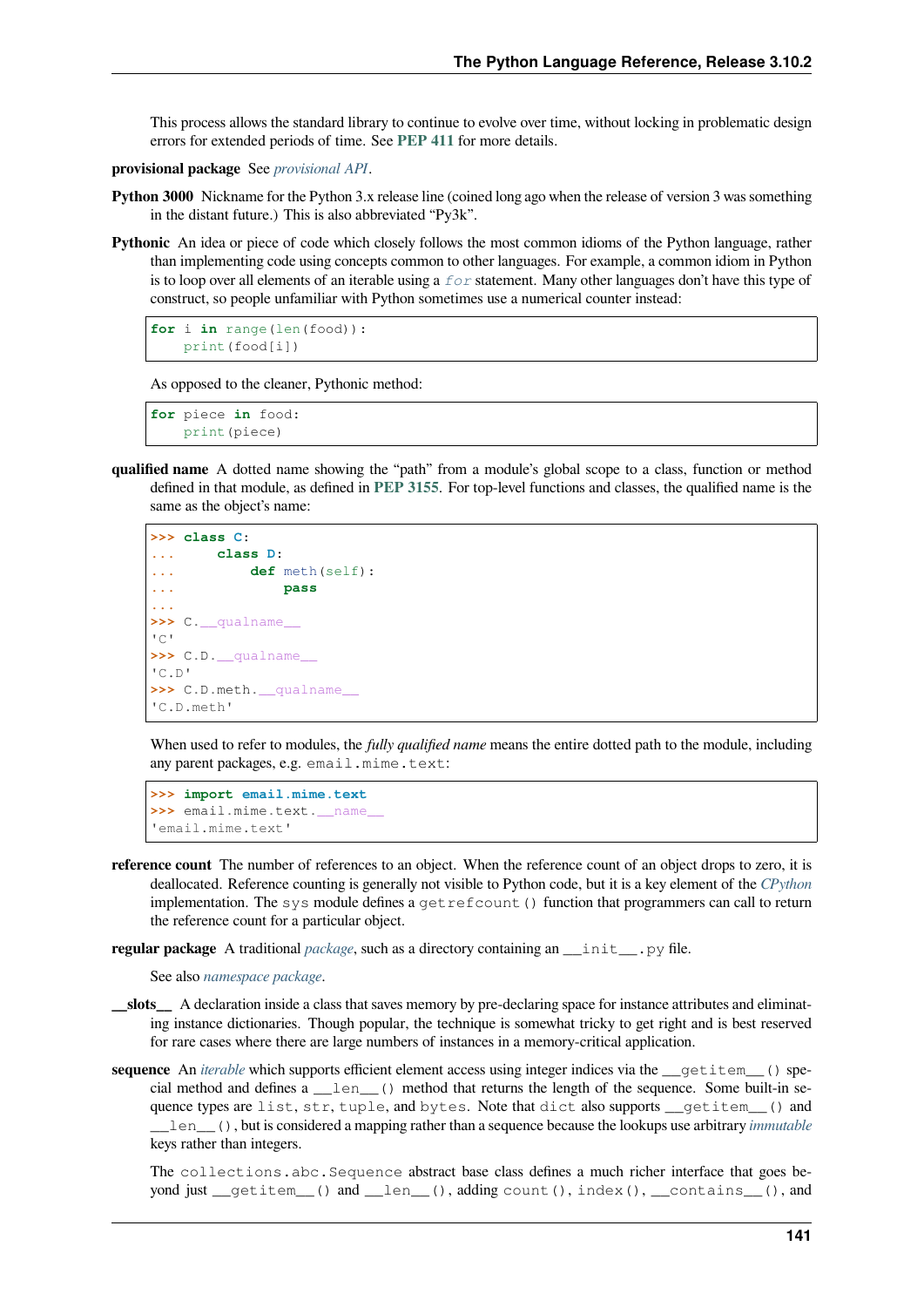reversed (). Types that implement this expanded interface can be registered explicitly using register().

- **set comprehension** A compact way to process all or part of the elements in an iterable and return a set with the results. results = {c for c in 'abracadabra' if c not in 'abc'} generates the set of strings {'r', 'd'}. See *Displays for lists, sets and dictionaries*.
- **single dispatch** A form of *generic function* dispatch where the implementation is chosen based on the type of a single argument.
- **slice** An object usually containing a portion of a *sequence*[. A slice is creat](#page-72-0)ed using the subscript notation, [] with colons between numbers when several are given, such as in  $variable_name[1:3:5]$ . The bracket (subscript) notation uses slice [objects in](#page-141-1)ternally.
- **special method** A method that is called implicitly by Python to execute a certain operation on a type, such as addition. Such methods have names starting and end[ing with](#page-146-1) double underscores. Special methods are documented in *Special method names*.
- **statement** A statement is part of a suite (a "block" of code). A statement is either an *expression* or one of several constructs with a keyword, such as *if*, *while* or *for*.
- **stron[g reference](#page-31-0)** In Python's C API, a strong reference is a reference to an object which increments the object's reference count when it is created and decrements the object's reference count w[hen it is del](#page-139-0)eted.

The Py\_NewRef() function c[an b](#page-103-0)[e used](#page-103-1) to [crea](#page-103-2)te a strong reference to an object. Usually, the Py\_DECREF() function must be called on the strong reference before exiting the scope of the strong reference, to avoid leaking one reference.

See also *borrowed reference*.

**text encoding** A codec which encodes Unicode strings to bytes.

**text file** A *file object* able to read and write str objects. Often, a text file actually accesses a byte-oriented datastream and handles the *[text encoding](#page-137-0)* automatically. Examples of text files are files opened in text mode ('r' or 'w'), sys.stdin, sys.stdout, and instances of io.StringIO.

<span id="page-147-0"></span>See also *[binary](#page-139-1) file* for a file object able to read and write *bytes-like objects*.

- **triple-quoted string** [A string whi](#page-147-0)ch is bound by three instances of either a quotation mark (") or an apostrophe ('). While they don't provide any functionality not available with single-quoted strings, they are useful for a number of reasons. They allow you to include unescaped single and double quotes within a string and they can span mu[ltiple lines](#page-137-1) without the use of the continuation ch[aracter, making t](#page-137-2)hem especially useful when writing docstrings.
- **type** The type of a Python object determines what kind of object it is; every object has a type. An object's type is accessible as its  $\_\_class\_\_$  attribute or can be retrieved with type (obj).

**type alias** A synonym for a type, created by assigning the type to an identifier.

Type aliases are useful for simplifying *type hints*. For example:

```
def remove_gray_shades(
       colors: list[tuple[int, int, int]]) -> list[tuple[int, int, int]]:
   pass
```
could be made more readable like this:

```
Color = tuple(int, int, int]def remove_gray_shades(colors: list[Color]) -> list[Color]:
   pass
```
See typing and **PEP 484**, which describe this functionality.

<span id="page-147-1"></span>**type hint** An *annotation* that specifies the expected type for a variable, a class attribute, or a function parameter or return value.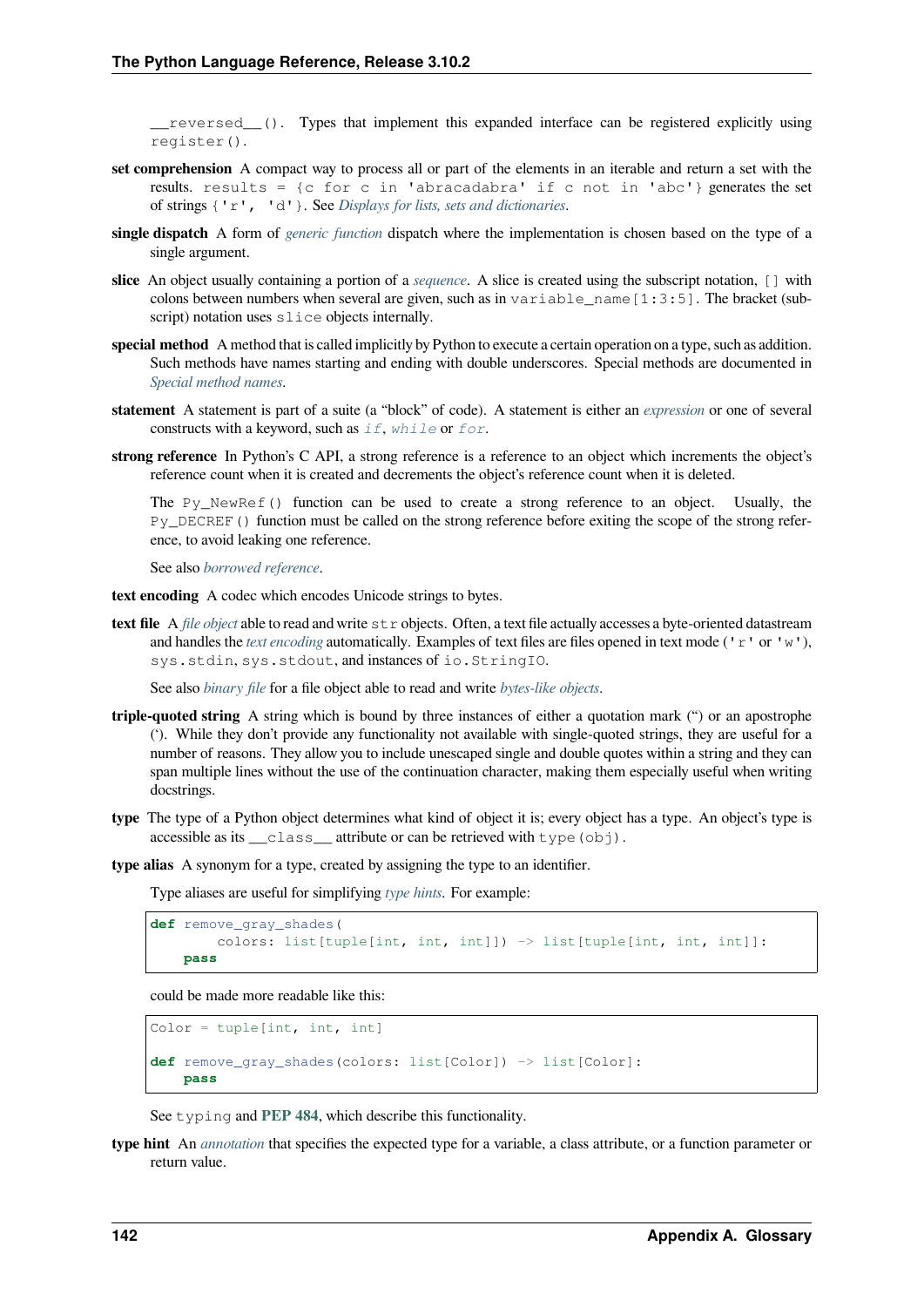Type hints are optional and are not enforced by Python but they are useful to static type analysis tools, and aid IDEs with code completion and refactoring.

Type hints of global variables, class attributes, and functions, but not local variables, can be accessed using typing.get\_type\_hints().

See typing and **PEP 484**, which describe this functionality.

**universal newlines** A manner of interpreting text streams in which all of the following are recognized as ending a line: the Unix end-of-line convention '\n', the Windows convention '\r\n', and the old Macintosh convention '\r'[. See](https://www.python.org/dev/peps/pep-0484) **PEP 278** and **PEP 3116**, as well as bytes.splitlines() for an additional use.

**variable annotation** An *annotation* of a variable or a class attribute.

When annotating a variable or a class attribute, assignment is optional:

**class C**: field: 'an[notation](#page-136-1)'

Variable annotations are usually used for *type hints*: for example this variable is expected to take int values:

count:  $\text{int} = 0$ 

Variable annotation syntax is explained i[n section](#page-147-1) *Annotated assignment statements*.

See *function annotation*, **PEP 484** and **PEP 526**, which describe this functionality. Also see annotations-howto for best practices on working with annotations.

**virtual environment** A cooperatively isolated runtime [environment that allows Python](#page-93-0) users and applications to install and upgrade Python distributio[n packages](https://www.python.org/dev/peps/pep-0526) without interfering with the behaviour of other Python applicati[ons running on the s](#page-140-2)[ame system](https://www.python.org/dev/peps/pep-0484).

See also venv.

- **virtual machine** A computer defined entirely in software. Python's virtual machine executes the *bytecode* emitted by the bytecode compiler.
- **Zen of Python** Listing of Python design principles and philosophies that are helpful in understanding and using the language. The listing can be found by typing "import this" at the interactive prompt.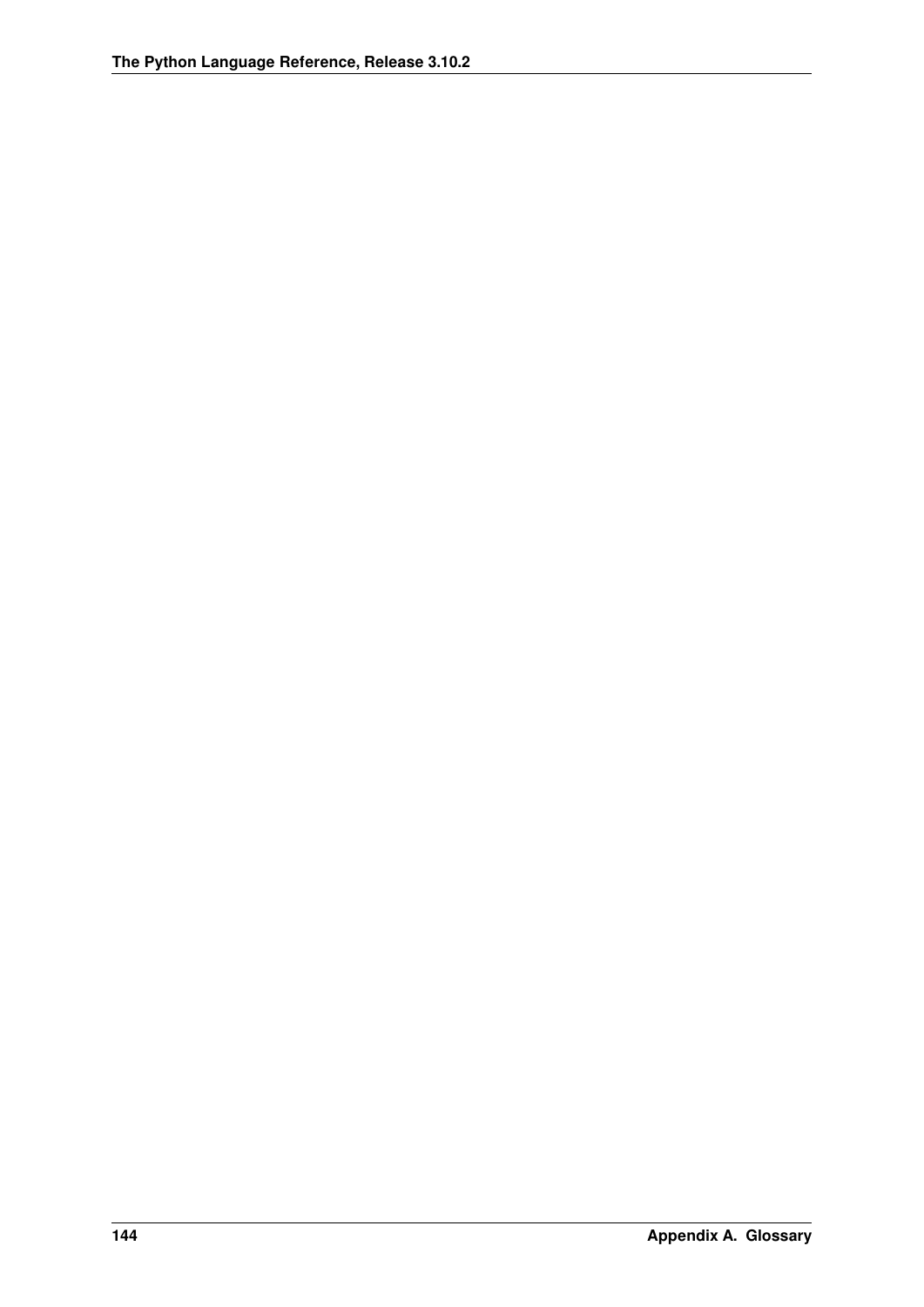**B**

## **ABOUT THESE DOCUMENTS**

These documents are generated from reStructuredText sources by Sphinx, a document processor specifically written for the Python documentation.

Development of the documentation and its toolchain is an entirely volunteer effort, just like Python itself. If you want to contribute, please take a loo[k at the reporting-](http://docutils.sourceforge.net/rst.html)bugs page [for info](http://sphinx-doc.org/)rmation on how to do so. New volunteers are always welcome!

Many thanks go to:

- Fred L. Drake, Jr., the creator of the original Python documentation toolset and writer of much of the content;
- the Docutils project for creating reStructuredText and the Docutils suite;
- Fredrik Lundh for his Alternative Python Reference project from which Sphinx got many good ideas.

## **B.1 C[ontrib](http://docutils.sourceforge.net/)utor[s to the Python Do](http://effbot.org/zone/pyref.htm)cumentation**

Many people have contributed to the Python language, the Python standard library, and the Python documentation. See Misc/ACKS in the Python source distribution for a partial list of contributors.

It is only with the input and contributions of the Python community that Python has such wonderful documentation – Thank You!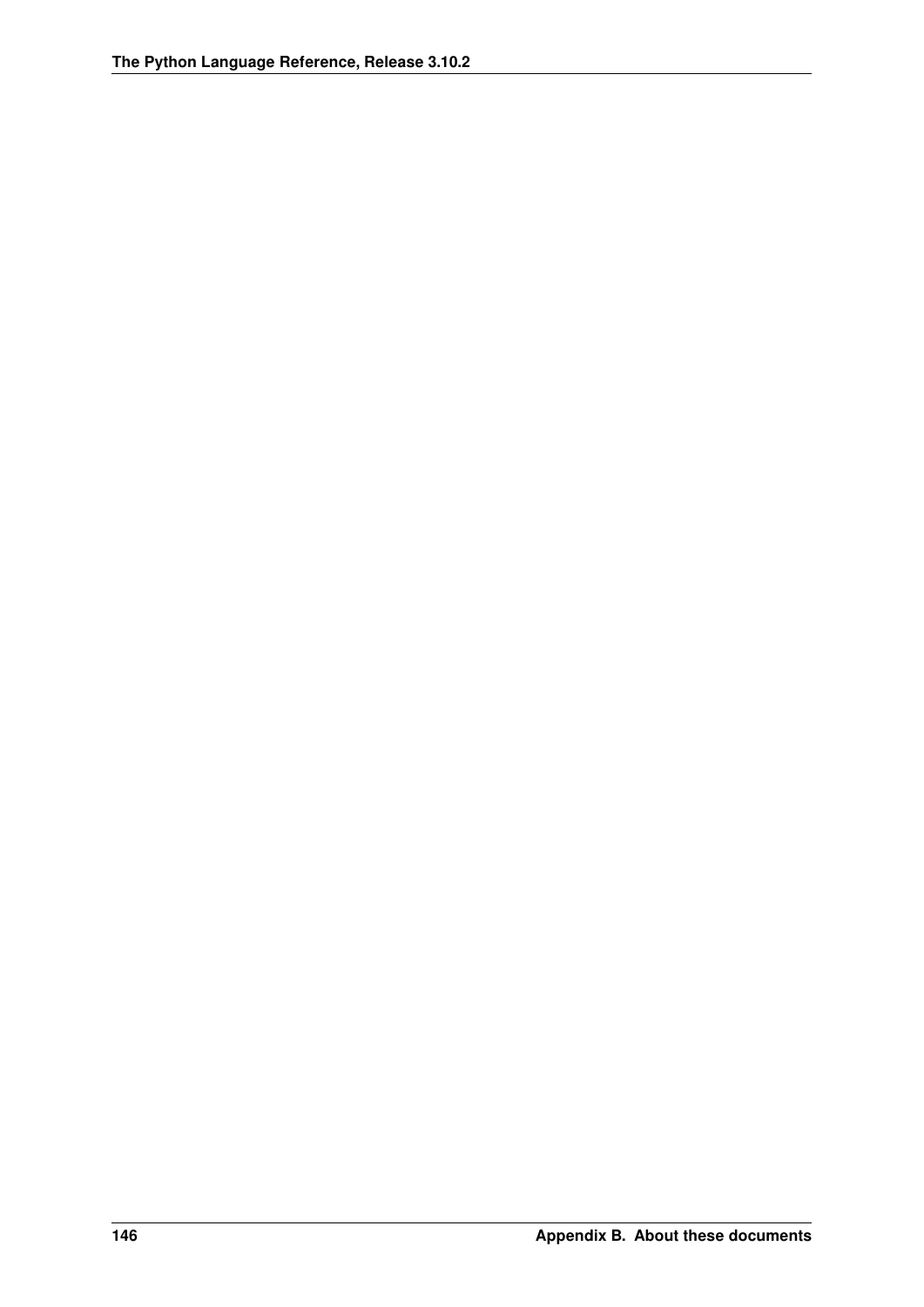**C**

## **HISTORY AND LICENSE**

## **C.1 History of the software**

Python was created in the early 1990s by Guido van Rossum at Stichting Mathematisch Centrum (CWI, see https: //www.cwi.nl/) in the Netherlands as a successor of a language called ABC. Guido remains Python's principal author, although it includes many contributions from others.

In 1995, Guido continued his work on Python at the Corporation for National Research Initiatives (CNRI, see [https:](https://www.cwi.nl/) [//www.cnri.res](https://www.cwi.nl/)ton.va.us/) in Reston, Virginia where he released several versions of the software.

In May 2000, Guido and the Python core development team moved to BeOpen.com to form the BeOpen Python-Labs team. In October of the same year, the PythonLabs team moved to Digital Creations (now Zope Corporation; see https://www.zope.org/). In 2001, the Python Software Foundation (PSF, see https://www.python.org/psf[/\) was](https://www.cnri.reston.va.us/) [formed, a non-profit orga](https://www.cnri.reston.va.us/)nization created specifically to own Python-related Intellectual Property. Zope Corporation is a sponsoring member of the PSF.

All Python releases are Open Source (see https://opensource.org/ for the Open Source Definition). Historically, most, but [not all, Python releases](https://www.zope.org/) have also been GPL-compatible; the table below sum[marizes the various releases.](https://www.python.org/psf/)

| Release            | Derived from  | Year         | Owner       | GPL compatible? |
|--------------------|---------------|--------------|-------------|-----------------|
| $0.9.0$ thru $1.2$ | n/a           | 1991-1995    | <b>CWI</b>  | yes             |
| 1.3 thru 1.5.2     | 1.2           | 1995-1999    | <b>CNRI</b> | yes             |
| 1.6                | 1.5.2         | 2000         | <b>CNRI</b> | no              |
| 2.0                | 1.6           | 2000         | BeOpen.com  | no              |
| 1.6.1              | 1.6           | 2001         | <b>CNRI</b> | no              |
| 2.1                | $2.0 + 1.6.1$ | 2001         | <b>PSF</b>  | no              |
| 2.0.1              | $2.0 + 1.6.1$ | 2001         | <b>PSF</b>  | yes             |
| 2.1.1              | $2.1 + 2.0.1$ | 2001         | <b>PSF</b>  | yes             |
| 2.1.2              | 2.1.1         | 2002         | <b>PSF</b>  | yes             |
| 2.1.3              | 2.1.2         | 2002         | <b>PSF</b>  | yes             |
| 2.2 and above      | 2.1.1         | $2001 - now$ | <b>PSF</b>  | yes             |

**Note:** GPL-compatible doesn't mean that we're distributing Python under the GPL. All Python licenses, unlike the GPL, let you distribute a modified version without making your changes open source. The GPL-compatible licenses make it possible to combine Python with other software that is released under the GPL; the others don't.

Thanks to the many outside volunteers who have worked under Guido's direction to make these releases possible.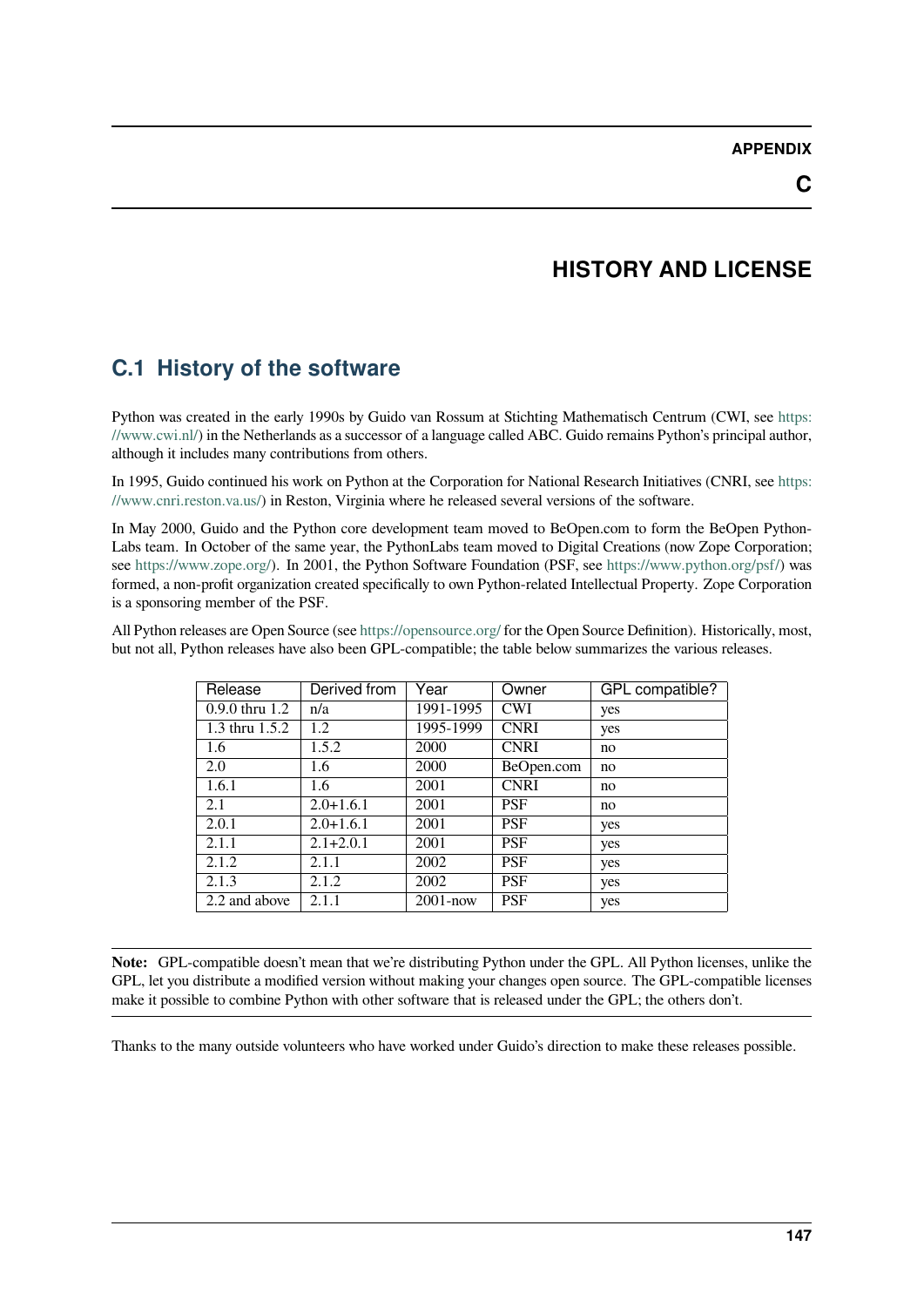# **C.2 Terms and conditions for accessing or otherwise using Python**

Python software and documentation are licensed under the *PSF License Agreement*.

Starting with Python 3.8.6, examples, recipes, and other code in the documentation are dual licensed under the PSF License Agreement and the *Zero-Clause BSD license*.

Some software incorporated into Python is under different [licenses. The licenses](#page-153-0) are listed with code falling under that license. See *Licenses and Acknowledgements for Incorporated Software* for an incomplete list of these licenses.

### **C.2.1 PSF LICENSE AGREEMENT FOR PYTHON 3.10.2**

<span id="page-153-0"></span>1. This LIC[ENSE AGREEMENT is between the Python So](#page-157-0)ftware Foundation␣ *,→*("PSF"), and the Individual or Organization ("Licensee") accessing and otherwise␣ *,→*using Python 3.10.2 software in source or binary form and its associated␣ *,→*documentation. 2. Subject to the terms and conditions of this License Agreement, PSF␣ *,→*hereby grants Licensee a nonexclusive, royalty-free, world-wide license to␣ *,→*reproduce, analyze, test, perform and/or display publicly, prepare derivative. *,→*works, distribute, and otherwise use Python 3.10.2 alone or in any derivative version, provided, however, that PSF's License Agreement and PSF's\_ *,→*notice of copyright, i.e., "Copyright © 2001-2022 Python Software Foundation; All\_ *,→*Rights Reserved" are retained in Python 3.10.2 alone or in any derivative␣ *,→*version prepared by Licensee. 3. In the event Licensee prepares a derivative work that is based on or incorporates Python 3.10.2 or any part thereof, and wants to make the derivative work available to others as provided herein, then Licensee␣ *,→*hereby agrees to include in any such work a brief summary of the changes made␣ *,→*to Python 3.10.2. 4. PSF is making Python 3.10.2 available to Licensee on an "AS IS" basis. PSF MAKES NO REPRESENTATIONS OR WARRANTIES, EXPRESS OR IMPLIED. BY WAY. *,→*OF EXAMPLE, BUT NOT LIMITATION, PSF MAKES NO AND DISCLAIMS ANY␣ *,→*REPRESENTATION OR WARRANTY OF MERCHANTABILITY OR FITNESS FOR ANY PARTICULAR PURPOSE OR␣ *,→*THAT THE USE OF PYTHON 3.10.2 WILL NOT INFRINGE ANY THIRD PARTY RIGHTS. 5. PSF SHALL NOT BE LIABLE TO LICENSEE OR ANY OTHER USERS OF PYTHON 3.10.2 FOR ANY INCIDENTAL, SPECIAL, OR CONSEQUENTIAL DAMAGES OR LOSS AS A␣ *,→*RESULT OF MODIFYING, DISTRIBUTING, OR OTHERWISE USING PYTHON 3.10.2, OR ANY␣

*,→*DERIVATIVE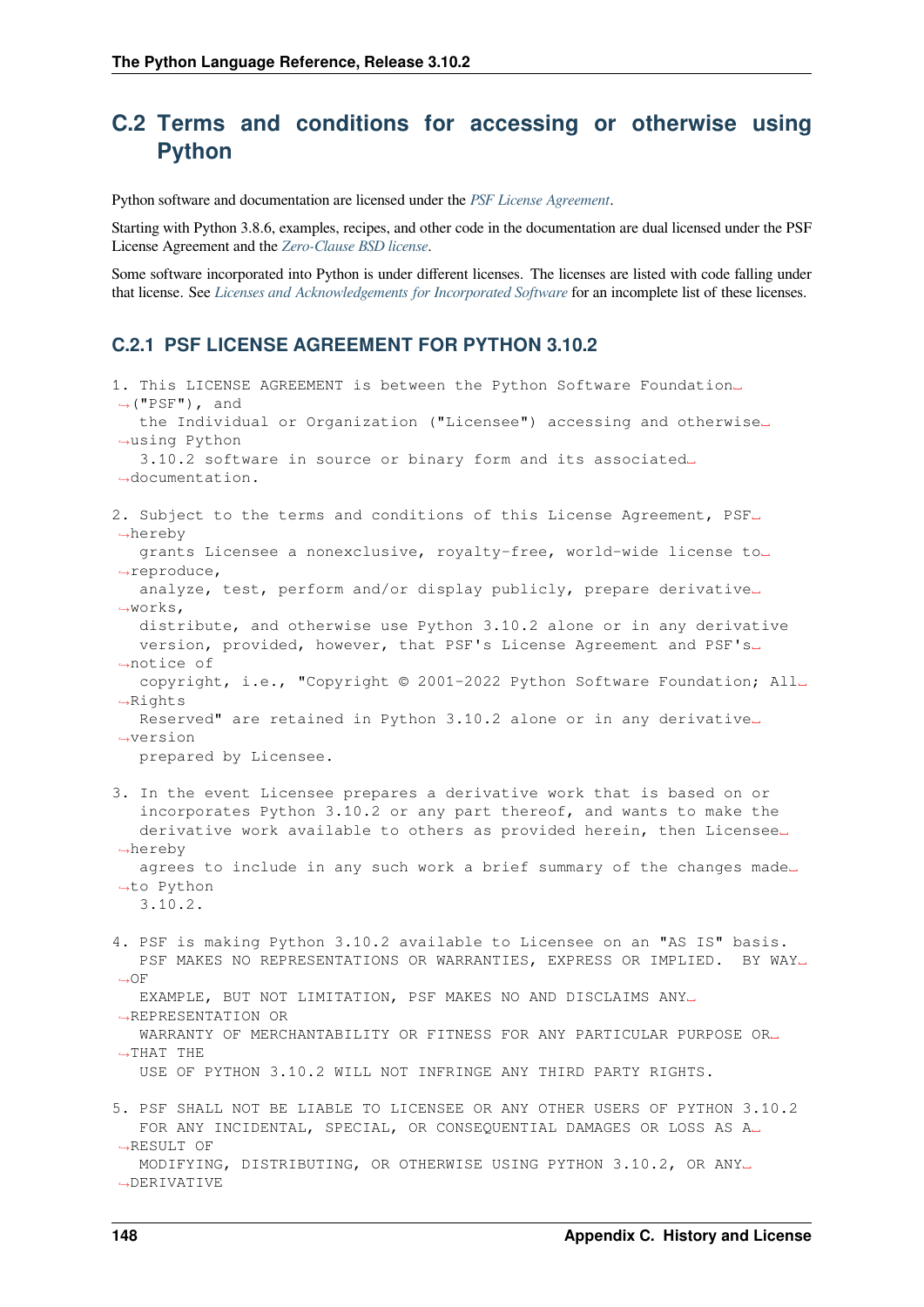THEREOF, EVEN IF ADVISED OF THE POSSIBILITY THEREOF.

6. This License Agreement will automatically terminate upon a material␣ *,→*breach of its terms and conditions. 7. Nothing in this License Agreement shall be deemed to create any␣ *,→*relationship of agency, partnership, or joint venture between PSF and Licensee. ␣ *,→*This License Agreement does not grant permission to use PSF trademarks or trade name␣ *,→*in a trademark sense to endorse or promote products or services of Licensee, \_ *,→*or any third party.

8. By copying, installing or otherwise using Python 3.10.2, Licensee agrees to be bound by the terms and conditions of this License Agreement.

#### **C.2.2 BEOPEN.COM LICENSE AGREEMENT FOR PYTHON 2.0**

#### BEOPEN PYTHON OPEN SOURCE LICENSE AGREEMENT VERSION 1

- 1. This LICENSE AGREEMENT is between BeOpen.com ("BeOpen"), having an office at 160 Saratoga Avenue, Santa Clara, CA 95051, and the Individual or Organization ("Licensee") accessing and otherwise using this software in source or binary form and its associated documentation ("the Software").
- 2. Subject to the terms and conditions of this BeOpen Python License Agreement, BeOpen hereby grants Licensee a non-exclusive, royalty-free, world-wide license to reproduce, analyze, test, perform and/or display publicly, prepare derivative works, distribute, and otherwise use the Software alone or in any derivative version, provided, however, that the BeOpen Python License is retained in the Software, alone or in any derivative version prepared by Licensee.
- 3. BeOpen is making the Software available to Licensee on an "AS IS" basis. BEOPEN MAKES NO REPRESENTATIONS OR WARRANTIES, EXPRESS OR IMPLIED. BY WAY OF EXAMPLE, BUT NOT LIMITATION, BEOPEN MAKES NO AND DISCLAIMS ANY REPRESENTATION OR WARRANTY OF MERCHANTABILITY OR FITNESS FOR ANY PARTICULAR PURPOSE OR THAT THE USE OF THE SOFTWARE WILL NOT INFRINGE ANY THIRD PARTY RIGHTS.
- 4. BEOPEN SHALL NOT BE LIABLE TO LICENSEE OR ANY OTHER USERS OF THE SOFTWARE FOR ANY INCIDENTAL, SPECIAL, OR CONSEQUENTIAL DAMAGES OR LOSS AS A RESULT OF USING, MODIFYING OR DISTRIBUTING THE SOFTWARE, OR ANY DERIVATIVE THEREOF, EVEN IF ADVISED OF THE POSSIBILITY THEREOF.
- 5. This License Agreement will automatically terminate upon a material breach of its terms and conditions.
- 6. This License Agreement shall be governed by and interpreted in all respects by the law of the State of California, excluding conflict of law provisions. Nothing in this License Agreement shall be deemed to create any relationship of agency, partnership, or joint venture between BeOpen and Licensee. This License Agreement does not grant permission to use BeOpen trademarks or trade names in a trademark sense to endorse or promote products or services of Licensee, or any third party. As an exception, the "BeOpen Python" logos available at http://www.pythonlabs.com/logos.html may be used according to the permissions granted on that web page.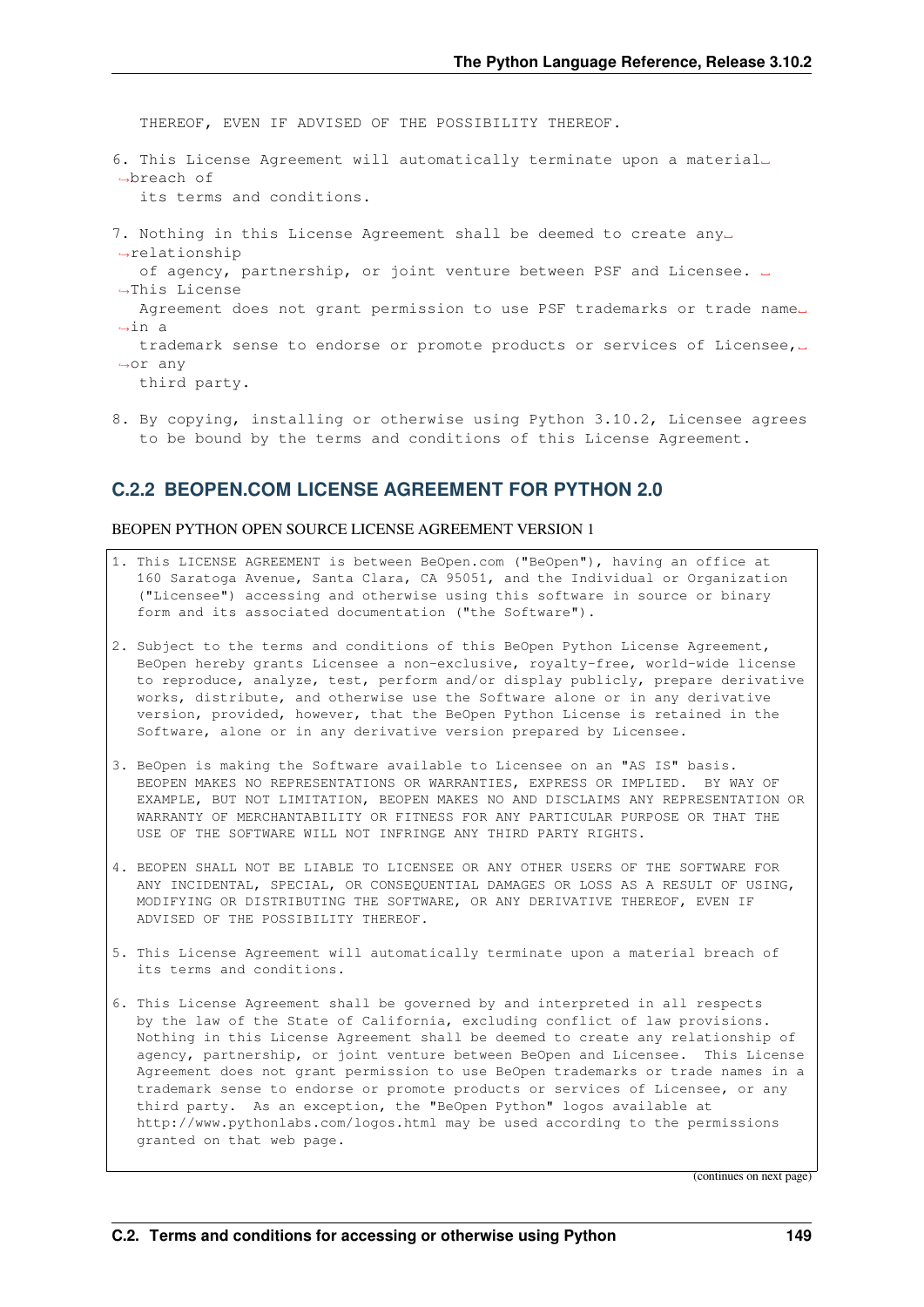7. By copying, installing or otherwise using the software, Licensee agrees to be bound by the terms and conditions of this License Agreement.

## **C.2.3 CNRI LICENSE AGREEMENT FOR PYTHON 1.6.1**

- 1. This LICENSE AGREEMENT is between the Corporation for National Research Initiatives, having an office at 1895 Preston White Drive, Reston, VA 20191 ("CNRI"), and the Individual or Organization ("Licensee") accessing and otherwise using Python 1.6.1 software in source or binary form and its associated documentation.
- 2. Subject to the terms and conditions of this License Agreement, CNRI hereby grants Licensee a nonexclusive, royalty-free, world-wide license to reproduce, analyze, test, perform and/or display publicly, prepare derivative works, distribute, and otherwise use Python 1.6.1 alone or in any derivative version, provided, however, that CNRI's License Agreement and CNRI's notice of copyright, i.e., "Copyright © 1995-2001 Corporation for National Research Initiatives; All Rights Reserved" are retained in Python 1.6.1 alone or in any derivative version prepared by Licensee. Alternately, in lieu of CNRI's License Agreement, Licensee may substitute the following text (omitting the quotes): "Python 1.6.1 is made available subject to the terms and conditions in CNRI's License Agreement. This Agreement together with Python 1.6.1 may be located on the internet using the following unique, persistent identifier (known as a handle): 1895.22/1013. This Agreement may also be obtained from a proxy server on the internet using the following URL: http://hdl.handle.net/1895.22/1013."
- 3. In the event Licensee prepares a derivative work that is based on or incorporates Python 1.6.1 or any part thereof, and wants to make the derivative work available to others as provided herein, then Licensee hereby agrees to include in any such work a brief summary of the changes made to Python 1.6.1.
- 4. CNRI is making Python 1.6.1 available to Licensee on an "AS IS" basis. CNRI MAKES NO REPRESENTATIONS OR WARRANTIES, EXPRESS OR IMPLIED. BY WAY OF EXAMPLE, BUT NOT LIMITATION, CNRI MAKES NO AND DISCLAIMS ANY REPRESENTATION OR WARRANTY OF MERCHANTABILITY OR FITNESS FOR ANY PARTICULAR PURPOSE OR THAT THE USE OF PYTHON 1.6.1 WILL NOT INFRINGE ANY THIRD PARTY RIGHTS.
- 5. CNRI SHALL NOT BE LIABLE TO LICENSEE OR ANY OTHER USERS OF PYTHON 1.6.1 FOR ANY INCIDENTAL, SPECIAL, OR CONSEQUENTIAL DAMAGES OR LOSS AS A RESULT OF MODIFYING, DISTRIBUTING, OR OTHERWISE USING PYTHON 1.6.1, OR ANY DERIVATIVE THEREOF, EVEN IF ADVISED OF THE POSSIBILITY THEREOF.
- 6. This License Agreement will automatically terminate upon a material breach of its terms and conditions.
- 7. This License Agreement shall be governed by the federal intellectual property law of the United States, including without limitation the federal copyright law, and, to the extent such U.S. federal law does not apply, by the law of the Commonwealth of Virginia, excluding Virginia's conflict of law provisions. Notwithstanding the foregoing, with regard to derivative works based on Python 1.6.1 that incorporate non-separable material that was previously distributed under the GNU General Public License (GPL), the law of the Commonwealth of Virginia shall govern this License Agreement only as to issues arising under or with respect to Paragraphs 4, 5, and 7 of this License Agreement. Nothing in this License Agreement shall be deemed to create any relationship of agency, partnership, or joint venture between CNRI and Licensee. This License Agreement does not grant permission to use CNRI trademarks or trade name in a trademark sense to endorse or promote products or services of Licensee, or any third party.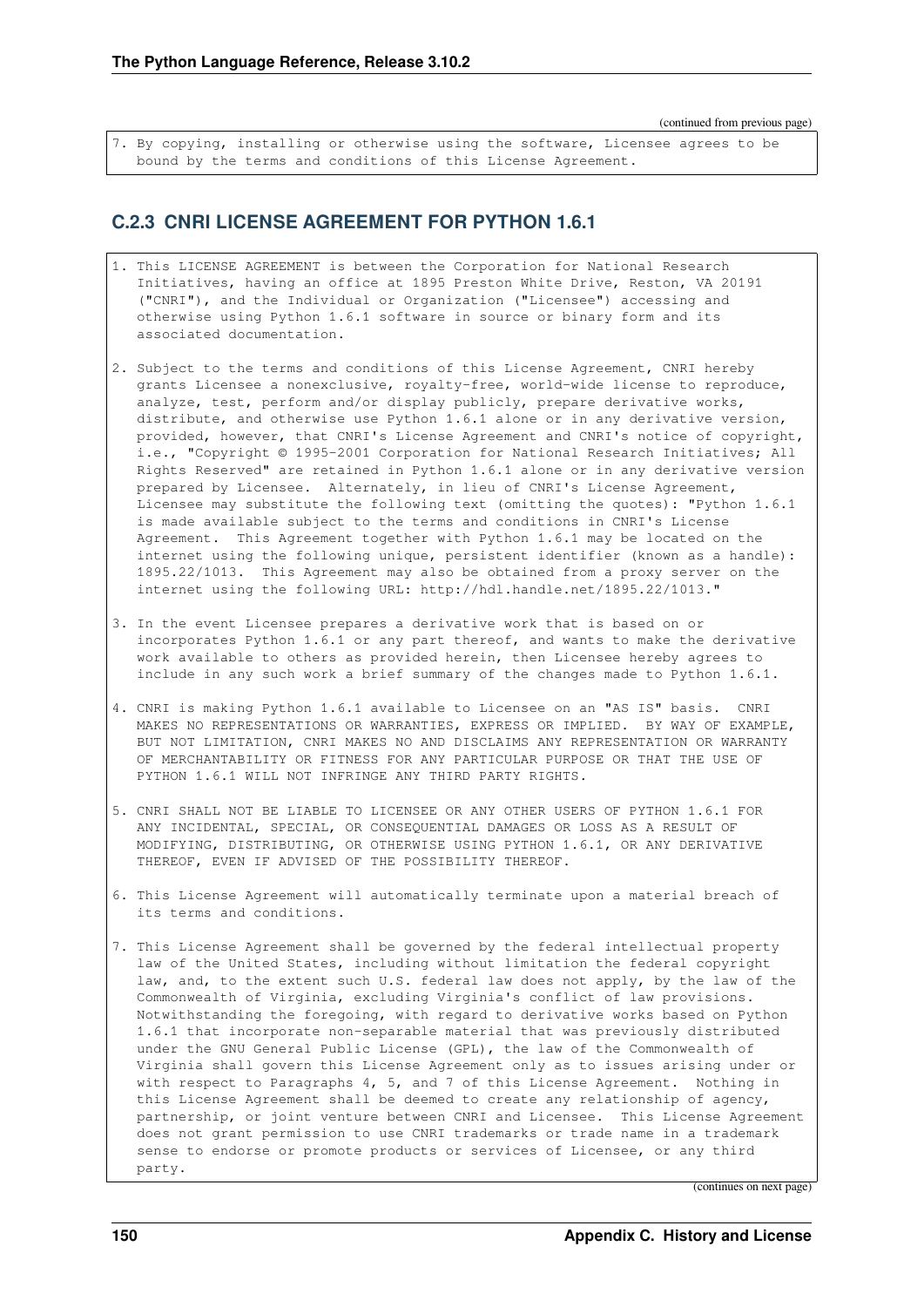8. By clicking on the "ACCEPT" button where indicated, or by copying, installing or otherwise using Python 1.6.1, Licensee agrees to be bound by the terms and conditions of this License Agreement.

## **C.2.4 CWI LICENSE AGREEMENT FOR PYTHON 0.9.0 THROUGH 1.2**

Copyright © 1991 - 1995, Stichting Mathematisch Centrum Amsterdam, The Netherlands. All rights reserved.

Permission to use, copy, modify, and distribute this software and its documentation for any purpose and without fee is hereby granted, provided that the above copyright notice appear in all copies and that both that copyright notice and this permission notice appear in supporting documentation, and that the name of Stichting Mathematisch Centrum or CWI not be used in advertising or publicity pertaining to distribution of the software without specific, written prior permission.

STICHTING MATHEMATISCH CENTRUM DISCLAIMS ALL WARRANTIES WITH REGARD TO THIS SOFTWARE, INCLUDING ALL IMPLIED WARRANTIES OF MERCHANTABILITY AND FITNESS, IN NO EVENT SHALL STICHTING MATHEMATISCH CENTRUM BE LIABLE FOR ANY SPECIAL, INDIRECT OR CONSEQUENTIAL DAMAGES OR ANY DAMAGES WHATSOEVER RESULTING FROM LOSS OF USE, DATA OR PROFITS, WHETHER IN AN ACTION OF CONTRACT, NEGLIGENCE OR OTHER TORTIOUS ACTION, ARISING OUT OF OR IN CONNECTION WITH THE USE OR PERFORMANCE OF THIS SOFTWARE.

## **C.2.5 ZERO-CLAUSE BSD LICENSE FOR CODE IN THE PYTHON 3.10.2 DOCU-MENTATION**

Permission to use, copy, modify, and/or distribute this software for any purpose with or without fee is hereby granted.

THE SOFTWARE IS PROVIDED "AS IS" AND THE AUTHOR DISCLAIMS ALL WARRANTIES WITH REGARD TO THIS SOFTWARE INCLUDING ALL IMPLIED WARRANTIES OF MERCHANTABILITY AND FITNESS. IN NO EVENT SHALL THE AUTHOR BE LIABLE FOR ANY SPECIAL, DIRECT, INDIRECT, OR CONSEQUENTIAL DAMAGES OR ANY DAMAGES WHATSOEVER RESULTING FROM LOSS OF USE, DATA OR PROFITS, WHETHER IN AN ACTION OF CONTRACT, NEGLIGENCE OR OTHER TORTIOUS ACTION, ARISING OUT OF OR IN CONNECTION WITH THE USE OR PERFORMANCE OF THIS SOFTWARE.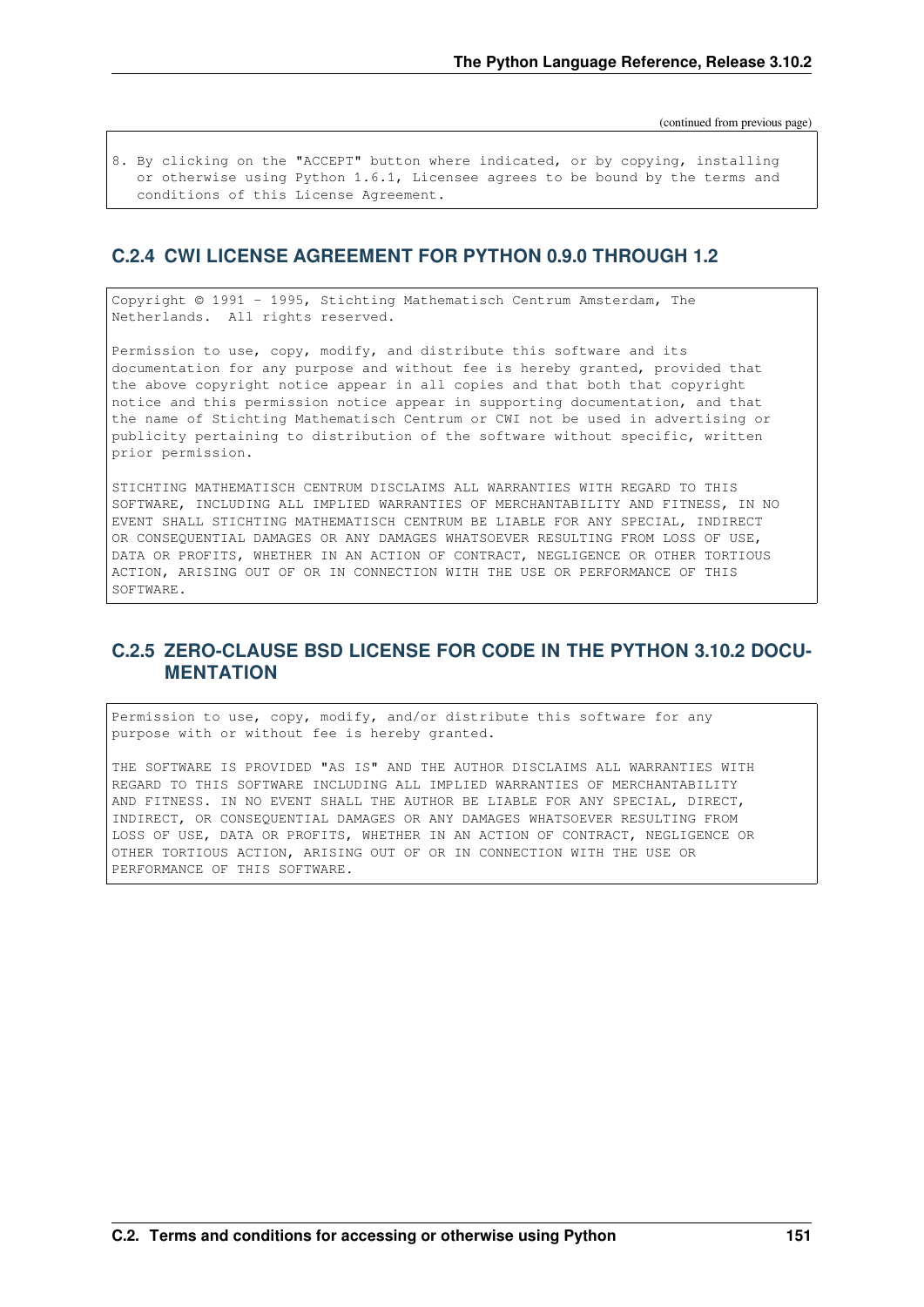# **C.3 Licenses and Acknowledgements for Incorporated Software**

<span id="page-157-0"></span>This section is an incomplete, but growing list of licenses and acknowledgements for third-party software incorporated in the Python distribution.

## **C.3.1 Mersenne Twister**

The random module includes code based on a download from http://www.math.sci.hiroshima-u.ac.jp/~m-mat/ MT/MT2002/emt19937ar.html. The following are the verbatim comments from the original code:

```
A C-program for MT19937, with initialization improved 2002/1/26.
Coded by Takuji Nishimura and Makoto Matsumoto.
Before using, initialize the state by using init_genrand(seed)
or init_by_array(init_key, key_length).
Copyright (C) 1997 - 2002, Makoto Matsumoto and Takuji Nishimura,
All rights reserved.
Redistribution and use in source and binary forms, with or without
modification, are permitted provided that the following conditions
are met:
1. Redistributions of source code must retain the above copyright
   notice, this list of conditions and the following disclaimer.
 2. Redistributions in binary form must reproduce the above copyright
   notice, this list of conditions and the following disclaimer in the
   documentation and/or other materials provided with the distribution.
3. The names of its contributors may not be used to endorse or promote
    products derived from this software without specific prior written
   permission.
THIS SOFTWARE IS PROVIDED BY THE COPYRIGHT HOLDERS AND CONTRIBUTORS
"AS IS" AND ANY EXPRESS OR IMPLIED WARRANTIES, INCLUDING, BUT NOT
LIMITED TO, THE IMPLIED WARRANTIES OF MERCHANTABILITY AND FITNESS FOR
A PARTICULAR PURPOSE ARE DISCLAIMED. IN NO EVENT SHALL THE COPYRIGHT OWNER OR
CONTRIBUTORS BE LIABLE FOR ANY DIRECT, INDIRECT, INCIDENTAL, SPECIAL,
EXEMPLARY, OR CONSEQUENTIAL DAMAGES (INCLUDING, BUT NOT LIMITED TO,
PROCUREMENT OF SUBSTITUTE GOODS OR SERVICES; LOSS OF USE, DATA, OR
PROFITS; OR BUSINESS INTERRUPTION) HOWEVER CAUSED AND ON ANY THEORY OF
LIABILITY, WHETHER IN CONTRACT, STRICT LIABILITY, OR TORT (INCLUDING
NEGLIGENCE OR OTHERWISE) ARISING IN ANY WAY OUT OF THE USE OF THIS
SOFTWARE, EVEN IF ADVISED OF THE POSSIBILITY OF SUCH DAMAGE.
Any feedback is very welcome.
```
http://www.math.sci.hiroshima-u.ac.jp/~m-mat/MT/emt.html email: m-mat @ math.sci.hiroshima-u.ac.jp (remove space)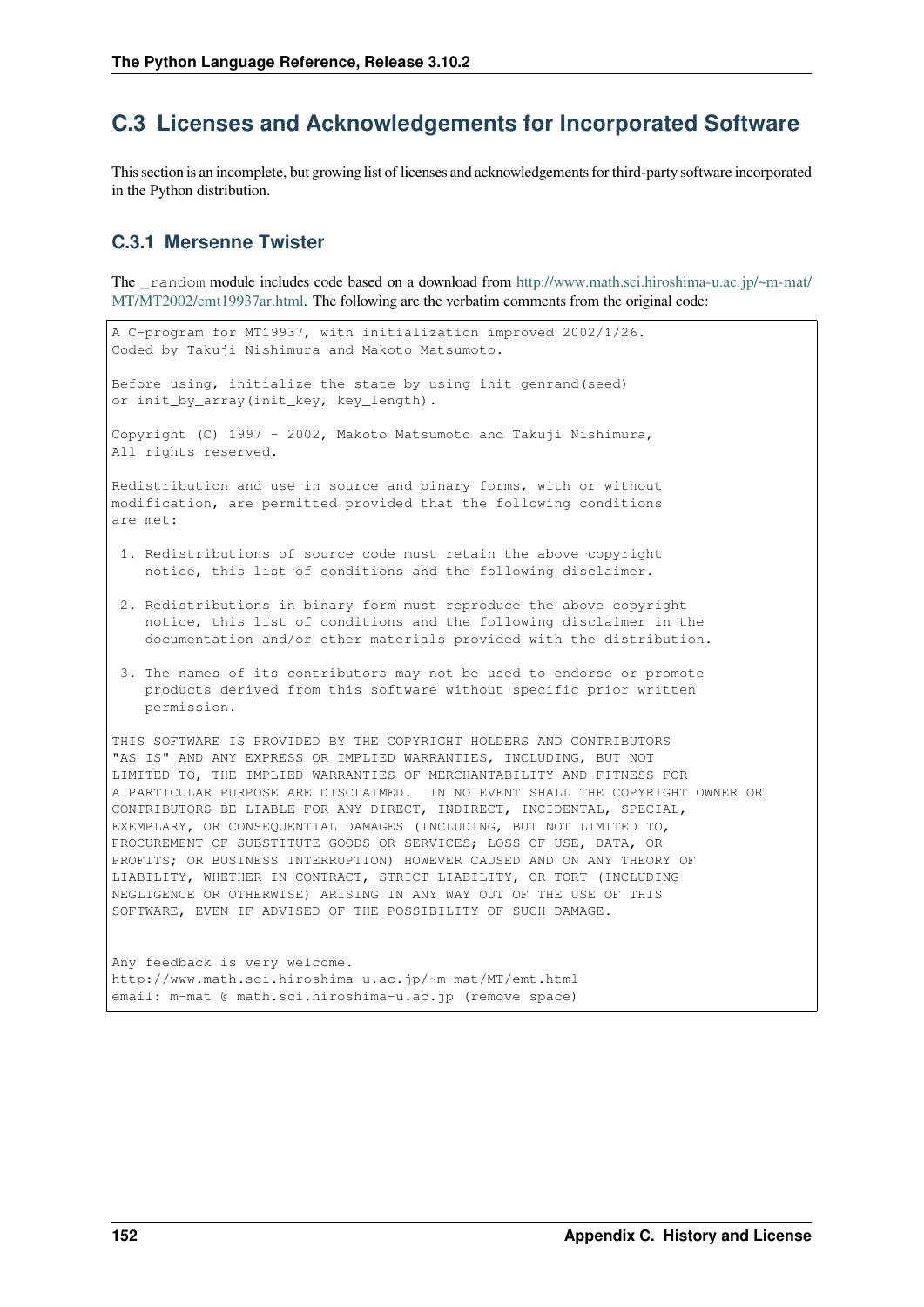## **C.3.2 Sockets**

The socket module uses the functions, getaddrinfo(), and getnameinfo(), which are coded in separate source files from the WIDE Project, http://www.wide.ad.jp/.

```
Copyright (C) 1995, 1996, 1997, and 1998 WIDE Project.
All rights reserved.
Redistribution and use in source and binary forms, with or without
modification, are permitted provided that the following conditions
are met:
1. Redistributions of source code must retain the above copyright
   notice, this list of conditions and the following disclaimer.
2. Redistributions in binary form must reproduce the above copyright
  notice, this list of conditions and the following disclaimer in the
  documentation and/or other materials provided with the distribution.
3. Neither the name of the project nor the names of its contributors
  may be used to endorse or promote products derived from this software
  without specific prior written permission.
THIS SOFTWARE IS PROVIDED BY THE PROJECT AND CONTRIBUTORS ``AS IS'' AND
ANY EXPRESS OR IMPLIED WARRANTIES, INCLUDING, BUT NOT LIMITED TO, THE
IMPLIED WARRANTIES OF MERCHANTABILITY AND FITNESS FOR A PARTICULAR PURPOSE
ARE DISCLAIMED. IN NO EVENT SHALL THE PROJECT OR CONTRIBUTORS BE LIABLE
FOR ANY DIRECT, INDIRECT, INCIDENTAL, SPECIAL, EXEMPLARY, OR CONSEQUENTIAL
DAMAGES (INCLUDING, BUT NOT LIMITED TO, PROCUREMENT OF SUBSTITUTE GOODS
OR SERVICES; LOSS OF USE, DATA, OR PROFITS; OR BUSINESS INTERRUPTION)
HOWEVER CAUSED AND ON ANY THEORY OF LIABILITY, WHETHER IN CONTRACT, STRICT
LIABILITY, OR TORT (INCLUDING NEGLIGENCE OR OTHERWISE) ARISING IN ANY WAY
OUT OF THE USE OF THIS SOFTWARE, EVEN IF ADVISED OF THE POSSIBILITY OF
SUCH DAMAGE.
```
## **C.3.3 Asynchronous socket services**

The asynchat and asyncore modules contain the following notice:

Copyright 1996 by Sam Rushing

All Rights Reserved

Permission to use, copy, modify, and distribute this software and its documentation for any purpose and without fee is hereby granted, provided that the above copyright notice appear in all copies and that both that copyright notice and this permission notice appear in supporting documentation, and that the name of Sam Rushing not be used in advertising or publicity pertaining to distribution of the software without specific, written prior permission.

SAM RUSHING DISCLAIMS ALL WARRANTIES WITH REGARD TO THIS SOFTWARE, INCLUDING ALL IMPLIED WARRANTIES OF MERCHANTABILITY AND FITNESS, IN NO EVENT SHALL SAM RUSHING BE LIABLE FOR ANY SPECIAL, INDIRECT OR CONSEQUENTIAL DAMAGES OR ANY DAMAGES WHATSOEVER RESULTING FROM LOSS OF USE, DATA OR PROFITS, WHETHER IN AN ACTION OF CONTRACT, NEGLIGENCE OR OTHER TORTIOUS ACTION, ARISING OUT OF OR IN CONNECTION WITH THE USE OR PERFORMANCE OF THIS SOFTWARE.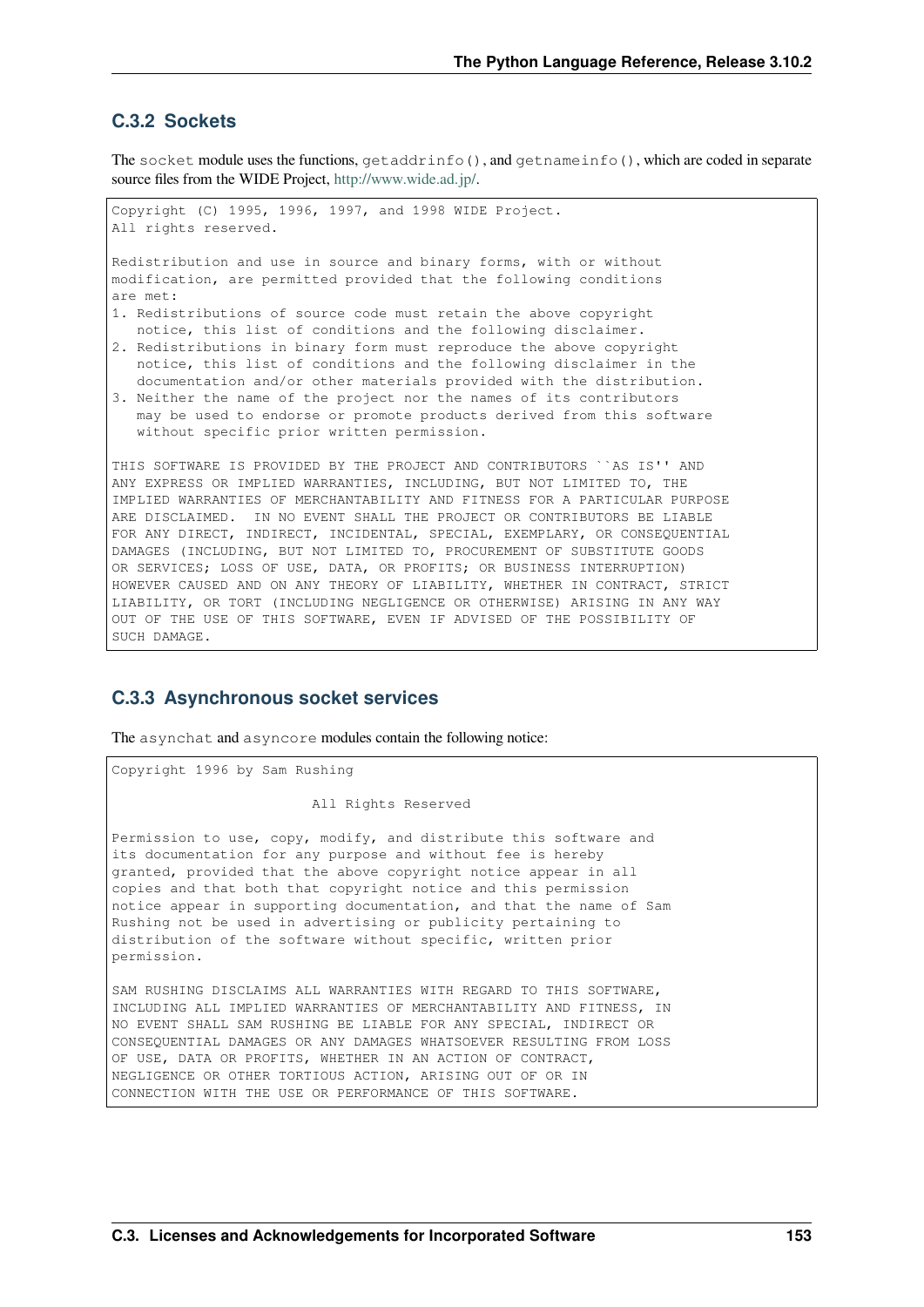#### **C.3.4 Cookie management**

The http.cookies module contains the following notice:

```
Copyright 2000 by Timothy O'Malley <timo@alum.mit.edu>
               All Rights Reserved
Permission to use, copy, modify, and distribute this software
and its documentation for any purpose and without fee is hereby
granted, provided that the above copyright notice appear in all
copies and that both that copyright notice and this permission
notice appear in supporting documentation, and that the name of
Timothy O'Malley not be used in advertising or publicity
pertaining to distribution of the software without specific, written
prior permission.
Timothy O'Malley DISCLAIMS ALL WARRANTIES WITH REGARD TO THIS
SOFTWARE, INCLUDING ALL IMPLIED WARRANTIES OF MERCHANTABILITY
AND FITNESS, IN NO EVENT SHALL Timothy O'Malley BE LIABLE FOR
ANY SPECIAL, INDIRECT OR CONSEQUENTIAL DAMAGES OR ANY DAMAGES
WHATSOEVER RESULTING FROM LOSS OF USE, DATA OR PROFITS,
WHETHER IN AN ACTION OF CONTRACT, NEGLIGENCE OR OTHER TORTIOUS
ACTION, ARISING OUT OF OR IN CONNECTION WITH THE USE OR
PERFORMANCE OF THIS SOFTWARE.
```
### **C.3.5 Execution tracing**

The trace module contains the following notice:

```
portions copyright 2001, Autonomous Zones Industries, Inc., all rights...
err... reserved and offered to the public under the terms of the
Python 2.2 license.
Author: Zooko O'Whielacronx
http://zooko.com/
mailto:zooko@zooko.com
Copyright 2000, Mojam Media, Inc., all rights reserved.
Author: Skip Montanaro
Copyright 1999, Bioreason, Inc., all rights reserved.
Author: Andrew Dalke
Copyright 1995-1997, Automatrix, Inc., all rights reserved.
Author: Skip Montanaro
Copyright 1991-1995, Stichting Mathematisch Centrum, all rights reserved.
Permission to use, copy, modify, and distribute this Python software and
its associated documentation for any purpose without fee is hereby
granted, provided that the above copyright notice appears in all copies,
and that both that copyright notice and this permission notice appear in
supporting documentation, and that the name of neither Automatrix,
Bioreason or Mojam Media be used in advertising or publicity pertaining to
distribution of the software without specific, written prior permission.
```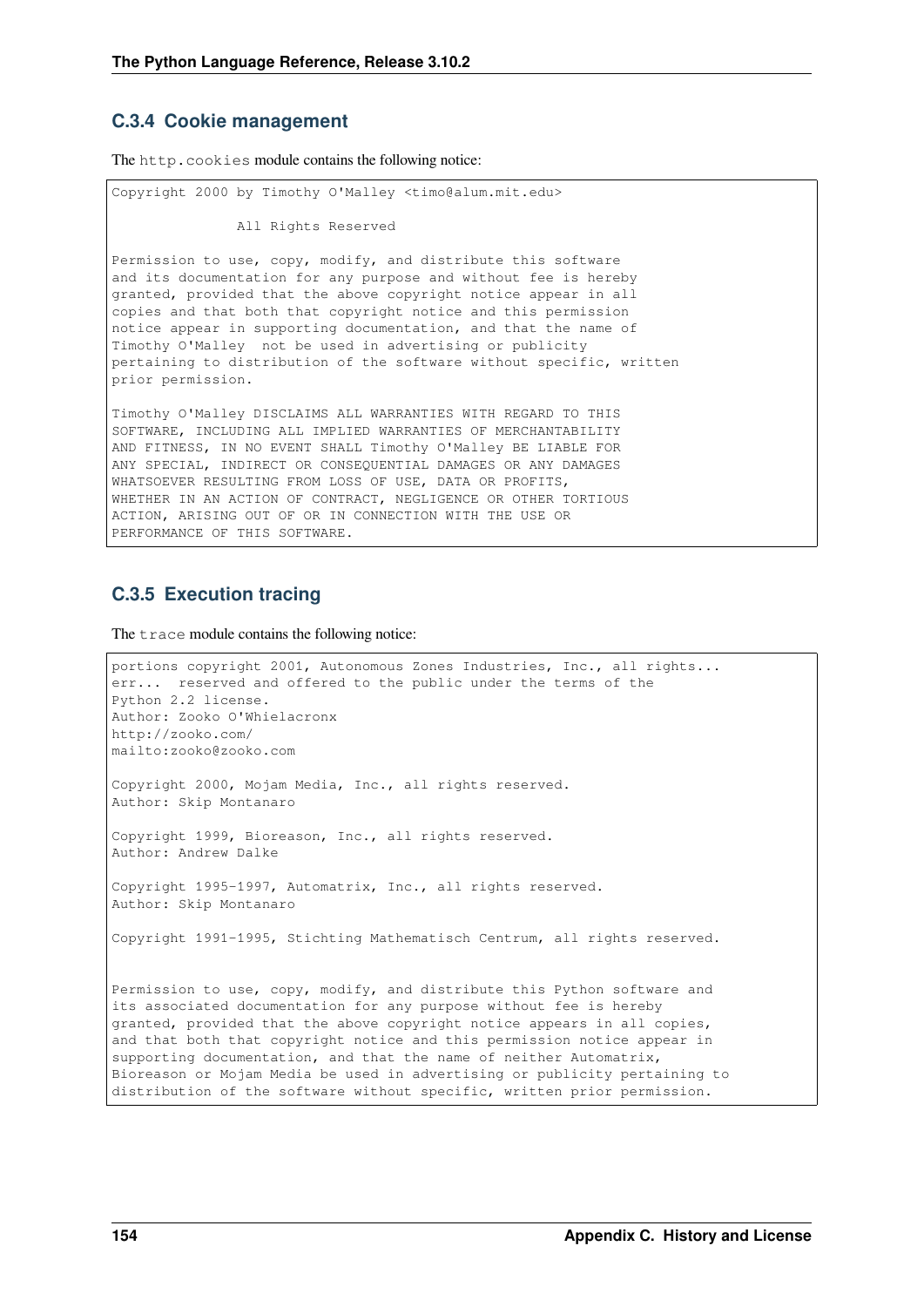### **C.3.6 UUencode and UUdecode functions**

The uu module contains the following notice:

```
Copyright 1994 by Lance Ellinghouse
Cathedral City, California Republic, United States of America.
                       All Rights Reserved
Permission to use, copy, modify, and distribute this software and its
documentation for any purpose and without fee is hereby granted,
provided that the above copyright notice appear in all copies and that
both that copyright notice and this permission notice appear in
supporting documentation, and that the name of Lance Ellinghouse
not be used in advertising or publicity pertaining to distribution
of the software without specific, written prior permission.
LANCE ELLINGHOUSE DISCLAIMS ALL WARRANTIES WITH REGARD TO
THIS SOFTWARE, INCLUDING ALL IMPLIED WARRANTIES OF MERCHANTABILITY AND
FITNESS, IN NO EVENT SHALL LANCE ELLINGHOUSE CENTRUM BE LIABLE
FOR ANY SPECIAL, INDIRECT OR CONSEQUENTIAL DAMAGES OR ANY DAMAGES
WHATSOEVER RESULTING FROM LOSS OF USE, DATA OR PROFITS, WHETHER IN AN
ACTION OF CONTRACT, NEGLIGENCE OR OTHER TORTIOUS ACTION, ARISING OUT
OF OR IN CONNECTION WITH THE USE OR PERFORMANCE OF THIS SOFTWARE.
Modified by Jack Jansen, CWI, July 1995:
- Use binascii module to do the actual line-by-line conversion
 between ascii and binary. This results in a 1000-fold speedup. The C
 version is still 5 times faster, though.
- Arguments more compliant with Python standard
```
### **C.3.7 XML Remote Procedure Calls**

The xmlrpc.client module contains the following notice:

The XML-RPC client interface is

Copyright (c) 1999-2002 by Secret Labs AB Copyright (c) 1999-2002 by Fredrik Lundh

By obtaining, using, and/or copying this software and/or its associated documentation, you agree that you have read, understood, and will comply with the following terms and conditions:

Permission to use, copy, modify, and distribute this software and its associated documentation for any purpose and without fee is hereby granted, provided that the above copyright notice appears in all copies, and that both that copyright notice and this permission notice appear in supporting documentation, and that the name of Secret Labs AB or the author not be used in advertising or publicity pertaining to distribution of the software without specific, written prior permission.

SECRET LABS AB AND THE AUTHOR DISCLAIMS ALL WARRANTIES WITH REGARD TO THIS SOFTWARE, INCLUDING ALL IMPLIED WARRANTIES OF MERCHANT-ABILITY AND FITNESS. IN NO EVENT SHALL SECRET LABS AB OR THE AUTHOR BE LIABLE FOR ANY SPECIAL, INDIRECT OR CONSEQUENTIAL DAMAGES OR ANY DAMAGES WHATSOEVER RESULTING FROM LOSS OF USE, DATA OR PROFITS, WHETHER IN AN ACTION OF CONTRACT, NEGLIGENCE OR OTHER TORTIOUS ACTION, ARISING OUT OF OR IN CONNECTION WITH THE USE OR PERFORMANCE OF THIS SOFTWARE.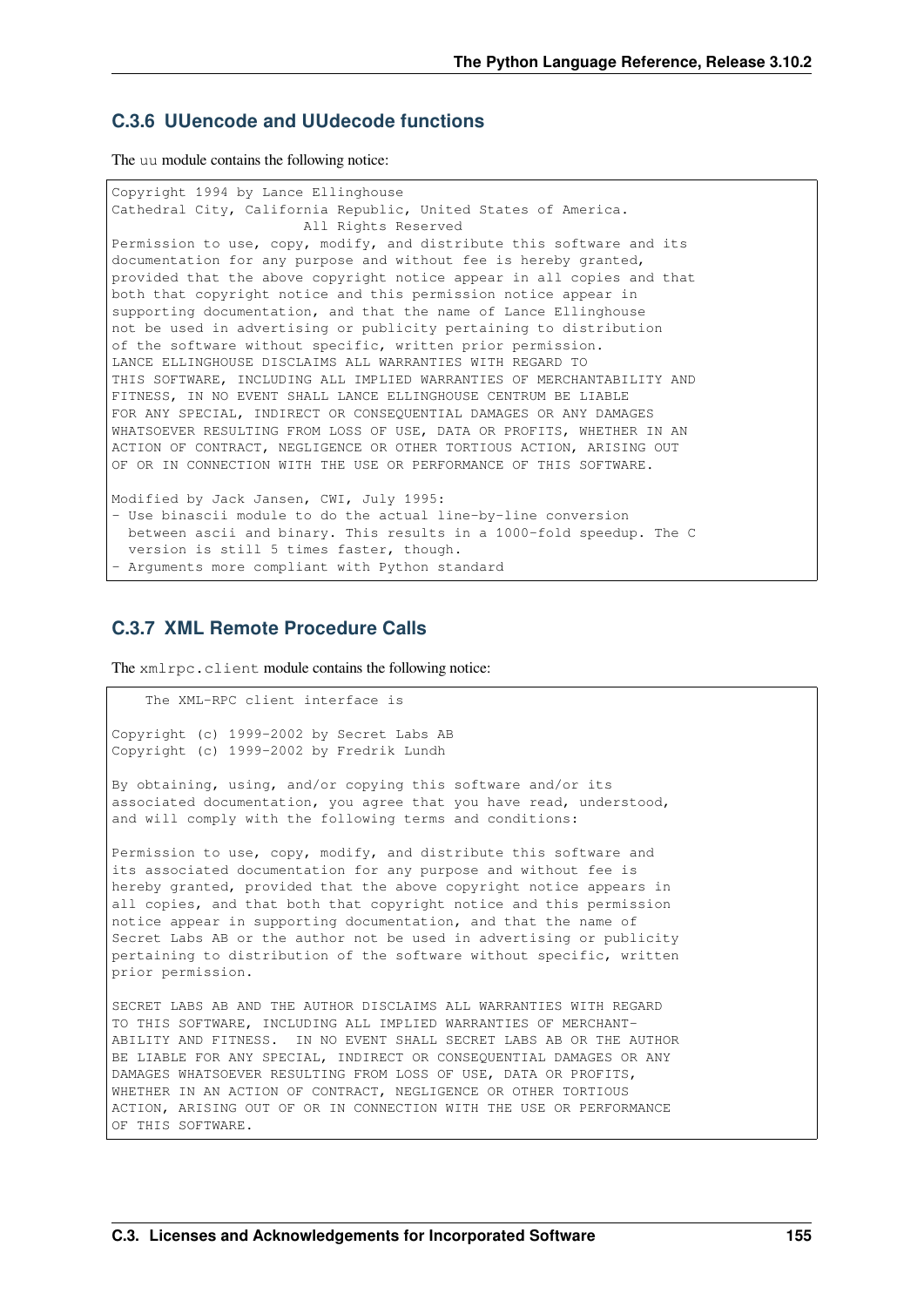#### **C.3.8 test\_epoll**

The test\_epoll module contains the following notice:

Copyright (c) 2001-2006 Twisted Matrix Laboratories.

Permission is hereby granted, free of charge, to any person obtaining a copy of this software and associated documentation files (the "Software"), to deal in the Software without restriction, including without limitation the rights to use, copy, modify, merge, publish, distribute, sublicense, and/or sell copies of the Software, and to permit persons to whom the Software is furnished to do so, subject to the following conditions:

The above copyright notice and this permission notice shall be included in all copies or substantial portions of the Software.

THE SOFTWARE IS PROVIDED "AS IS", WITHOUT WARRANTY OF ANY KIND, EXPRESS OR IMPLIED, INCLUDING BUT NOT LIMITED TO THE WARRANTIES OF MERCHANTABILITY, FITNESS FOR A PARTICULAR PURPOSE AND NONINFRINGEMENT. IN NO EVENT SHALL THE AUTHORS OR COPYRIGHT HOLDERS BE LIABLE FOR ANY CLAIM, DAMAGES OR OTHER LIABILITY, WHETHER IN AN ACTION OF CONTRACT, TORT OR OTHERWISE, ARISING FROM, OUT OF OR IN CONNECTION WITH THE SOFTWARE OR THE USE OR OTHER DEALINGS IN THE SOFTWARE.

#### **C.3.9 Select kqueue**

The select module contains the following notice for the kqueue interface:

Copyright (c) 2000 Doug White, 2006 James Knight, 2007 Christian Heimes All rights reserved.

Redistribution and use in source and binary forms, with or without modification, are permitted provided that the following conditions are met:

- 1. Redistributions of source code must retain the above copyright notice, this list of conditions and the following disclaimer.
- 2. Redistributions in binary form must reproduce the above copyright notice, this list of conditions and the following disclaimer in the documentation and/or other materials provided with the distribution.

THIS SOFTWARE IS PROVIDED BY THE AUTHOR AND CONTRIBUTORS ``AS IS'' AND ANY EXPRESS OR IMPLIED WARRANTIES, INCLUDING, BUT NOT LIMITED TO, THE IMPLIED WARRANTIES OF MERCHANTABILITY AND FITNESS FOR A PARTICULAR PURPOSE ARE DISCLAIMED. IN NO EVENT SHALL THE AUTHOR OR CONTRIBUTORS BE LIABLE FOR ANY DIRECT, INDIRECT, INCIDENTAL, SPECIAL, EXEMPLARY, OR CONSEQUENTIAL DAMAGES (INCLUDING, BUT NOT LIMITED TO, PROCUREMENT OF SUBSTITUTE GOODS OR SERVICES; LOSS OF USE, DATA, OR PROFITS; OR BUSINESS INTERRUPTION) HOWEVER CAUSED AND ON ANY THEORY OF LIABILITY, WHETHER IN CONTRACT, STRICT LIABILITY, OR TORT (INCLUDING NEGLIGENCE OR OTHERWISE) ARISING IN ANY WAY OUT OF THE USE OF THIS SOFTWARE, EVEN IF ADVISED OF THE POSSIBILITY OF SUCH DAMAGE.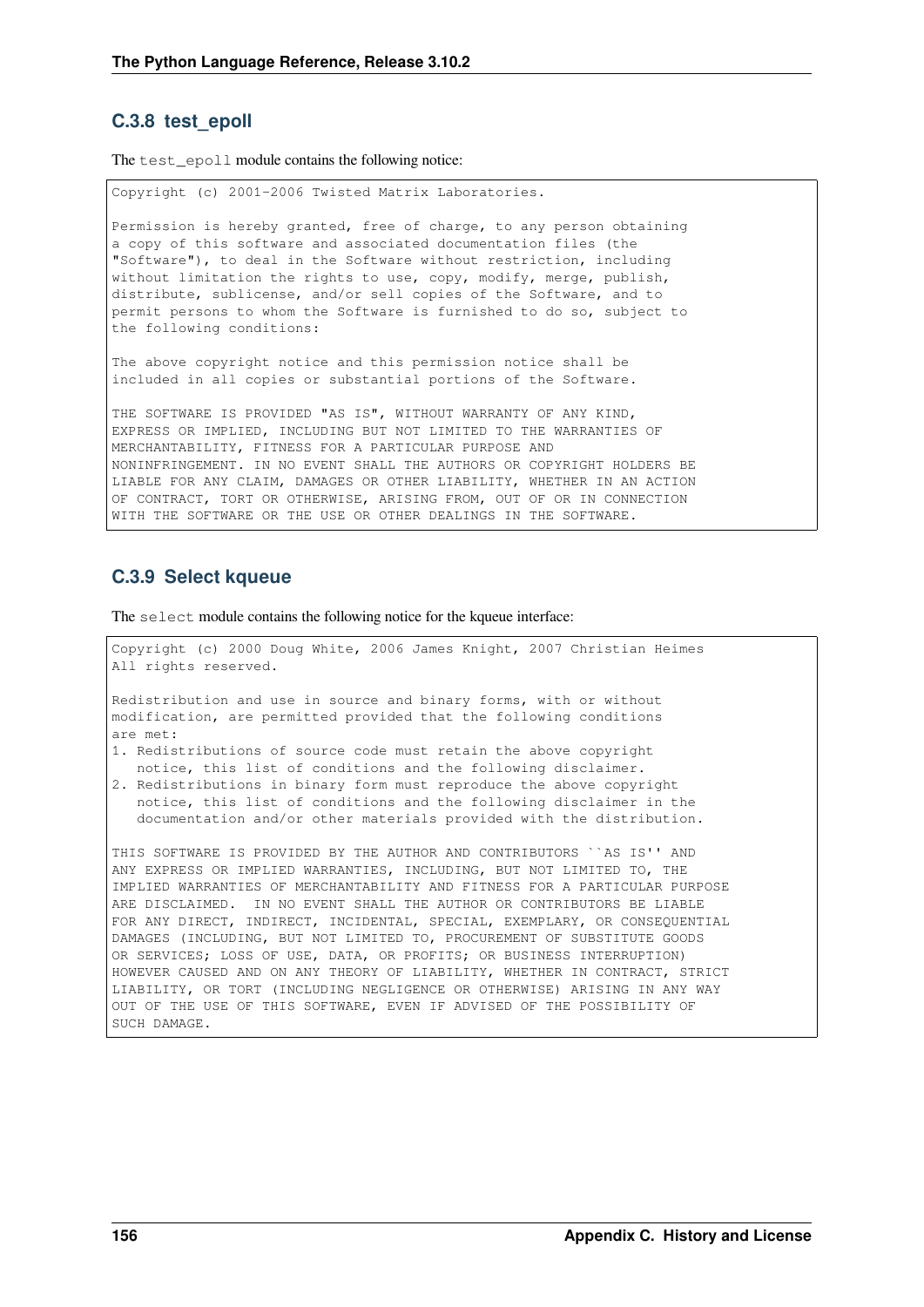## **C.3.10 SipHash24**

The file Python/pyhash.c contains Marek Majkowski' implementation of Dan Bernstein's SipHash24 algorithm. It contains the following note:

```
<MIT License>
Copyright (c) 2013 Marek Majkowski <marek@popcount.org>
Permission is hereby granted, free of charge, to any person obtaining a copy
of this software and associated documentation files (the "Software"), to deal
in the Software without restriction, including without limitation the rights
to use, copy, modify, merge, publish, distribute, sublicense, and/or sell
copies of the Software, and to permit persons to whom the Software is
furnished to do so, subject to the following conditions:
The above copyright notice and this permission notice shall be included in
all copies or substantial portions of the Software.
</MIT License>
Original location:
  https://github.com/majek/csiphash/
Solution inspired by code from:
  Samuel Neves (supercop/crypto_auth/siphash24/little)
  djb (supercop/crypto_auth/siphash24/little2)
  Jean-Philippe Aumasson (https://131002.net/siphash/siphash24.c)
```
### **C.3.11 strtod and dtoa**

The file Python/dtoa.c, which supplies C functions dtoa and strtod for conversion of C doubles to and from strings, is derived from the file of the same name by David M. Gay, currently available from http://www.netlib.org/fp/. The original file, as retrieved on March 16, 2009, contains the following copyright and licensing notice:

```
/****************************************************************
 *
* The author of this software is David M. Gay.
 *
* Copyright (c) 1991, 2000, 2001 by Lucent Technologies.
 *
* Permission to use, copy, modify, and distribute this software for any
* purpose without fee is hereby granted, provided that this entire notice
* is included in all copies of any software which is or includes a copy
* or modification of this software and in all copies of the supporting
* documentation for such software.
 *
* THIS SOFTWARE IS BEING PROVIDED "AS IS", WITHOUT ANY EXPRESS OR IMPLIED
* WARRANTY. IN PARTICULAR, NEITHER THE AUTHOR NOR LUCENT MAKES ANY
* REPRESENTATION OR WARRANTY OF ANY KIND CONCERNING THE MERCHANTABILITY
* OF THIS SOFTWARE OR ITS FITNESS FOR ANY PARTICULAR PURPOSE.
 *
 ***************************************************************/
```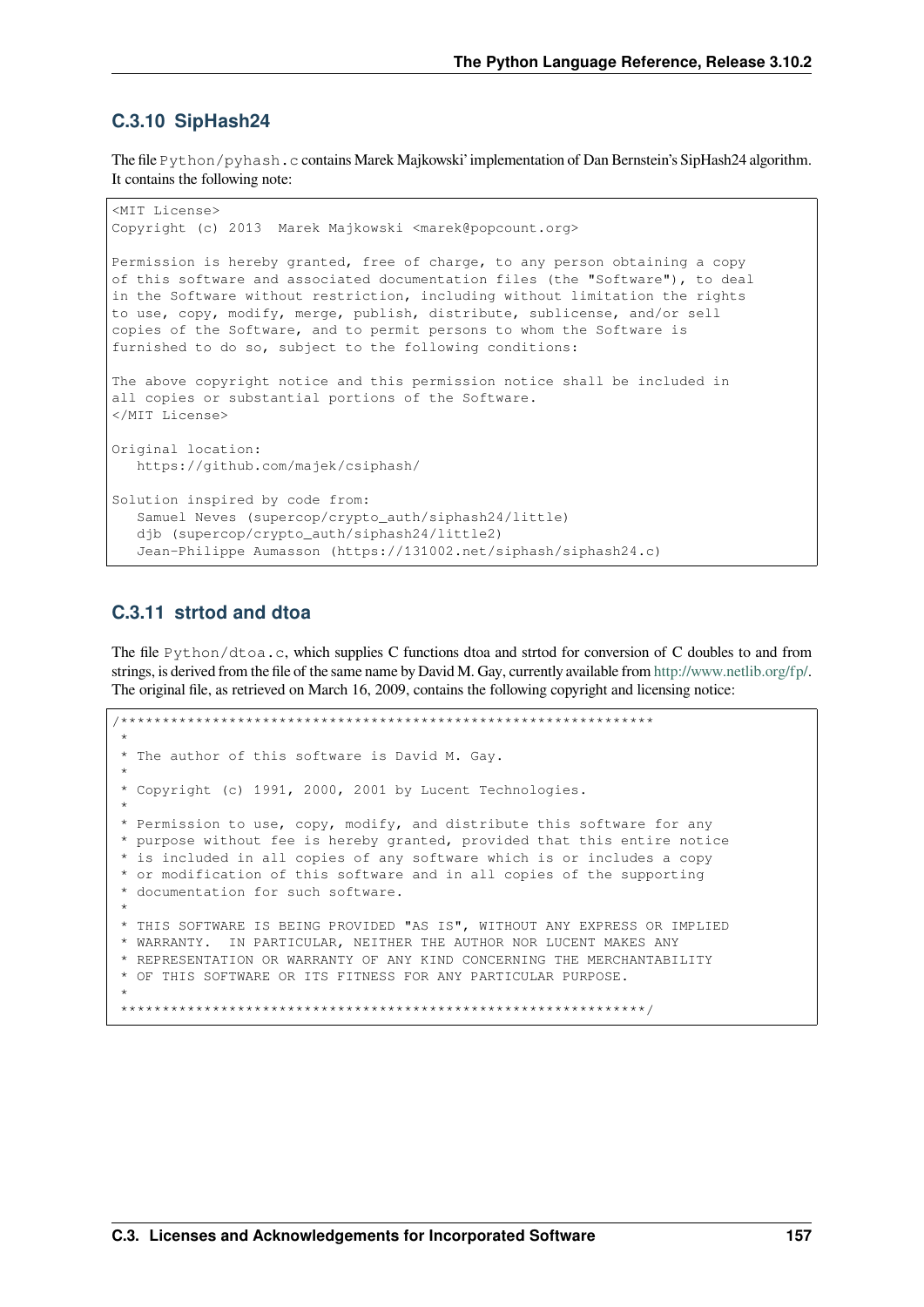#### **C.3.12 OpenSSL**

The modules hashlib, posix, ssl, crypt use the OpenSSL library for added performance if made available by the operating system. Additionally, the Windows and macOS installers for Python may include a copy of the OpenSSL libraries, so we include a copy of the OpenSSL license here:

```
LICENSE ISSUES
==============
The OpenSSL toolkit stays under a dual license, i.e. both the conditions of
the OpenSSL License and the original SSLeay license apply to the toolkit.
See below for the actual license texts. Actually both licenses are BSD-style
Open Source licenses. In case of any license issues related to OpenSSL
please contact openssl-core@openssl.org.
OpenSSL License
---------------
  /* ====================================================================
   * Copyright (c) 1998-2008 The OpenSSL Project. All rights reserved.
   *
   * Redistribution and use in source and binary forms, with or without
   * modification, are permitted provided that the following conditions
   * are met:
   *
   * 1. Redistributions of source code must retain the above copyright
       notice, this list of conditions and the following disclaimer.
   *
   * 2. Redistributions in binary form must reproduce the above copyright
        notice, this list of conditions and the following disclaimer in
        the documentation and/or other materials provided with the
        distribution.
   *
    3. All advertising materials mentioning features or use of this
        software must display the following acknowledgment:
        "This product includes software developed by the OpenSSL Project
        for use in the OpenSSL Toolkit. (http://www.openssl.org/)"
   *
   * 4. The names "OpenSSL Toolkit" and "OpenSSL Project" must not be used to
        endorse or promote products derived from this software without
        prior written permission. For written permission, please contact
        openssl-core@openssl.org.
   *
   * 5. Products derived from this software may not be called "OpenSSL"
        nor may "OpenSSL" appear in their names without prior written
        permission of the OpenSSL Project.
   *
   * 6. Redistributions of any form whatsoever must retain the following
       acknowledgment:
        * "This product includes software developed by the OpenSSL Project
        for use in the OpenSSL Toolkit (http://www.openssl.org/)"
   *
   * THIS SOFTWARE IS PROVIDED BY THE OpenSSL PROJECT ``AS IS'' AND ANY
   * EXPRESSED OR IMPLIED WARRANTIES, INCLUDING, BUT NOT LIMITED TO, THE
   * IMPLIED WARRANTIES OF MERCHANTABILITY AND FITNESS FOR A PARTICULAR
   * PURPOSE ARE DISCLAIMED. IN NO EVENT SHALL THE OpenSSL PROJECT OR
   * ITS CONTRIBUTORS BE LIABLE FOR ANY DIRECT, INDIRECT, INCIDENTAL,
   * SPECIAL, EXEMPLARY, OR CONSEQUENTIAL DAMAGES (INCLUDING, BUT
   * NOT LIMITED TO, PROCUREMENT OF SUBSTITUTE GOODS OR SERVICES;
   * LOSS OF USE, DATA, OR PROFITS; OR BUSINESS INTERRUPTION)
   * HOWEVER CAUSED AND ON ANY THEORY OF LIABILITY, WHETHER IN CONTRACT,
   * STRICT LIABILITY, OR TORT (INCLUDING NEGLIGENCE OR OTHERWISE)
```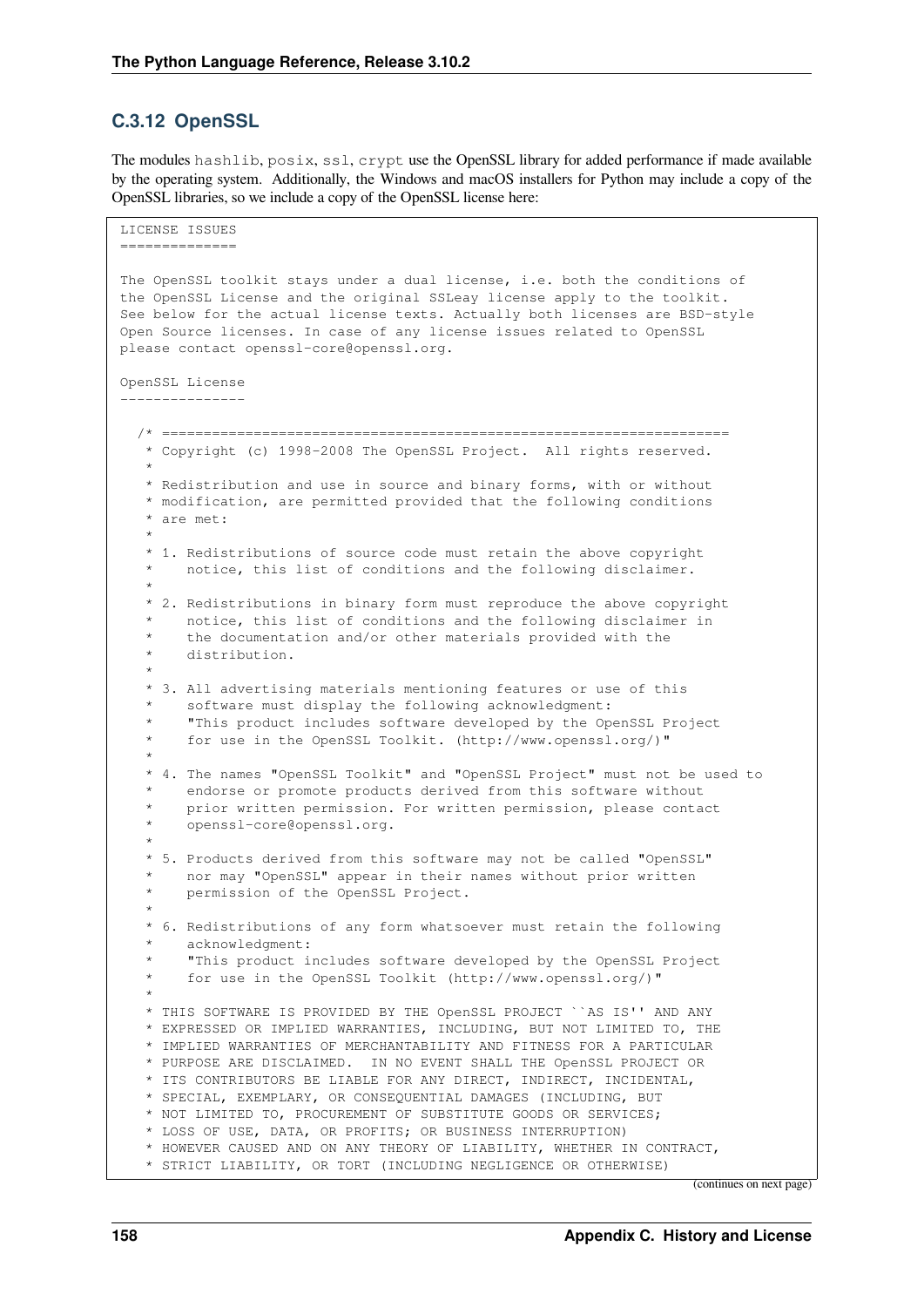```
* ARISING IN ANY WAY OUT OF THE USE OF THIS SOFTWARE, EVEN IF ADVISED
    * OF THE POSSIBILITY OF SUCH DAMAGE.
    * ====================================================================
    *
    * This product includes cryptographic software written by Eric Young
    * (eay@cryptsoft.com). This product includes software written by Tim
    * Hudson (tjh@cryptsoft.com).
    *
    */
Original SSLeay License
        -----------------------
  /* Copyright (C) 1995-1998 Eric Young (eay@cryptsoft.com)
   * All rights reserved.
    *
    * This package is an SSL implementation written
    * by Eric Young (eay@cryptsoft.com).
    * The implementation was written so as to conform with Netscapes SSL.
    *
    * This library is free for commercial and non-commercial use as long as
    * the following conditions are aheared to. The following conditions
    * apply to all code found in this distribution, be it the RC4, RSA,
    * lhash, DES, etc., code; not just the SSL code. The SSL documentation
    * included with this distribution is covered by the same copyright terms
    * except that the holder is Tim Hudson (tjh@cryptsoft.com).
    *
    * Copyright remains Eric Young's, and as such any Copyright notices in
    * the code are not to be removed.
    * If this package is used in a product, Eric Young should be given attribution
    * as the author of the parts of the library used.
    * This can be in the form of a textual message at program startup or
    * in documentation (online or textual) provided with the package.
    *
    * Redistribution and use in source and binary forms, with or without
    * modification, are permitted provided that the following conditions
    * are met:
    * 1. Redistributions of source code must retain the copyright
        notice, this list of conditions and the following disclaimer.
    * 2. Redistributions in binary form must reproduce the above copyright
        notice, this list of conditions and the following disclaimer in the
        documentation and/or other materials provided with the distribution.
    * 3. All advertising materials mentioning features or use of this software
        must display the following acknowledgement:
        "This product includes cryptographic software written by
         Eric Young (eay@cryptsoft.com)"
        The word 'cryptographic' can be left out if the rouines from the library
        being used are not cryptographic related :-).
    * 4. If you include any Windows specific code (or a derivative thereof) from
        the apps directory (application code) you must include an acknowledgement:
         * "This product includes software written by Tim Hudson (tjh@cryptsoft.com)"
    *
    * THIS SOFTWARE IS PROVIDED BY ERIC YOUNG ``AS IS'' AND
    * ANY EXPRESS OR IMPLIED WARRANTIES, INCLUDING, BUT NOT LIMITED TO, THE
    * IMPLIED WARRANTIES OF MERCHANTABILITY AND FITNESS FOR A PARTICULAR PURPOSE
    * ARE DISCLAIMED. IN NO EVENT SHALL THE AUTHOR OR CONTRIBUTORS BE LIABLE
    * FOR ANY DIRECT, INDIRECT, INCIDENTAL, SPECIAL, EXEMPLARY, OR CONSEQUENTIAL
    * DAMAGES (INCLUDING, BUT NOT LIMITED TO, PROCUREMENT OF SUBSTITUTE GOODS
    * OR SERVICES; LOSS OF USE, DATA, OR PROFITS; OR BUSINESS INTERRUPTION)
    * HOWEVER CAUSED AND ON ANY THEORY OF LIABILITY, WHETHER IN CONTRACT, STRICT
    * LIABILITY, OR TORT (INCLUDING NEGLIGENCE OR OTHERWISE) ARISING IN ANY WAY
```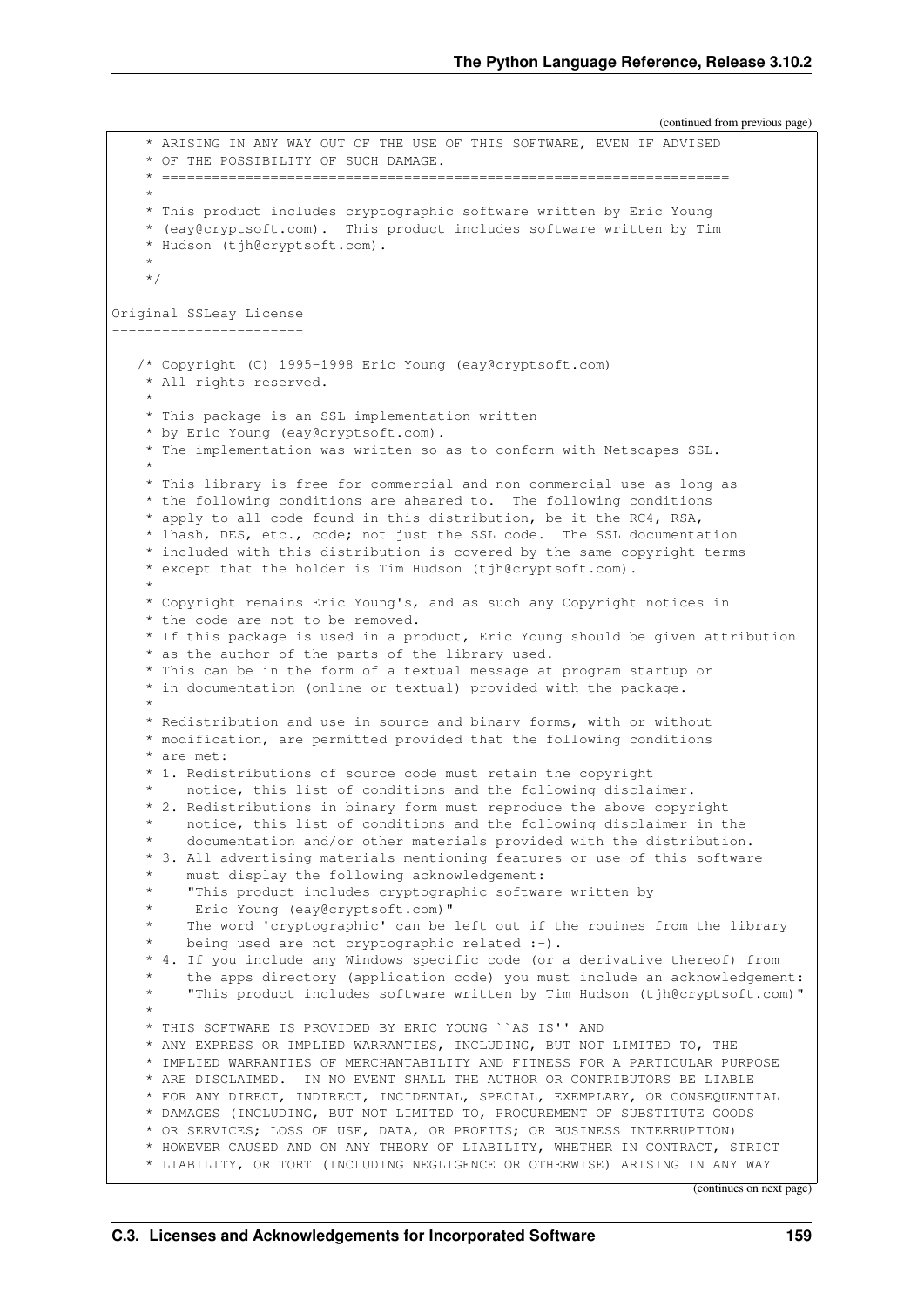```
* OUT OF THE USE OF THIS SOFTWARE, EVEN IF ADVISED OF THE POSSIBILITY OF
* SUCH DAMAGE.
*
* The licence and distribution terms for any publically available version or
* derivative of this code cannot be changed. i.e. this code cannot simply be
* copied and put under another distribution licence
* [including the GNU Public Licence.]
*/
```
### **C.3.13 expat**

The pyexpat extension is built using an included copy of the expat sources unless the build is configured --with-system-expat:

Copyright (c) 1998, 1999, 2000 Thai Open Source Software Center Ltd and Clark Cooper Permission is hereby granted, free of charge, to any person obtaining a copy of this software and associated documentation files (the "Software"), to deal in the Software without restriction, including without limitation the rights to use, copy, modify, merge, publish, distribute, sublicense, and/or sell copies of the Software, and to permit persons to whom the Software is furnished to do so, subject to the following conditions: The above copyright notice and this permission notice shall be included in all copies or substantial portions of the Software. THE SOFTWARE IS PROVIDED "AS IS", WITHOUT WARRANTY OF ANY KIND,

EXPRESS OR IMPLIED, INCLUDING BUT NOT LIMITED TO THE WARRANTIES OF MERCHANTABILITY, FITNESS FOR A PARTICULAR PURPOSE AND NONINFRINGEMENT. IN NO EVENT SHALL THE AUTHORS OR COPYRIGHT HOLDERS BE LIABLE FOR ANY CLAIM, DAMAGES OR OTHER LIABILITY, WHETHER IN AN ACTION OF CONTRACT, TORT OR OTHERWISE, ARISING FROM, OUT OF OR IN CONNECTION WITH THE SOFTWARE OR THE USE OR OTHER DEALINGS IN THE SOFTWARE.

### **C.3.14 libffi**

The \_ctypes extension is built using an included copy of the libffi sources unless the build is configured --with-system-libffi:

Copyright (c) 1996-2008 Red Hat, Inc and others.

Permission is hereby granted, free of charge, to any person obtaining a copy of this software and associated documentation files (the ``Software''), to deal in the Software without restriction, including without limitation the rights to use, copy, modify, merge, publish, distribute, sublicense, and/or sell copies of the Software, and to permit persons to whom the Software is furnished to do so, subject to the following conditions:

The above copyright notice and this permission notice shall be included in all copies or substantial portions of the Software.

THE SOFTWARE IS PROVIDED ``AS IS'', WITHOUT WARRANTY OF ANY KIND, EXPRESS OR IMPLIED, INCLUDING BUT NOT LIMITED TO THE WARRANTIES OF MERCHANTABILITY, FITNESS FOR A PARTICULAR PURPOSE AND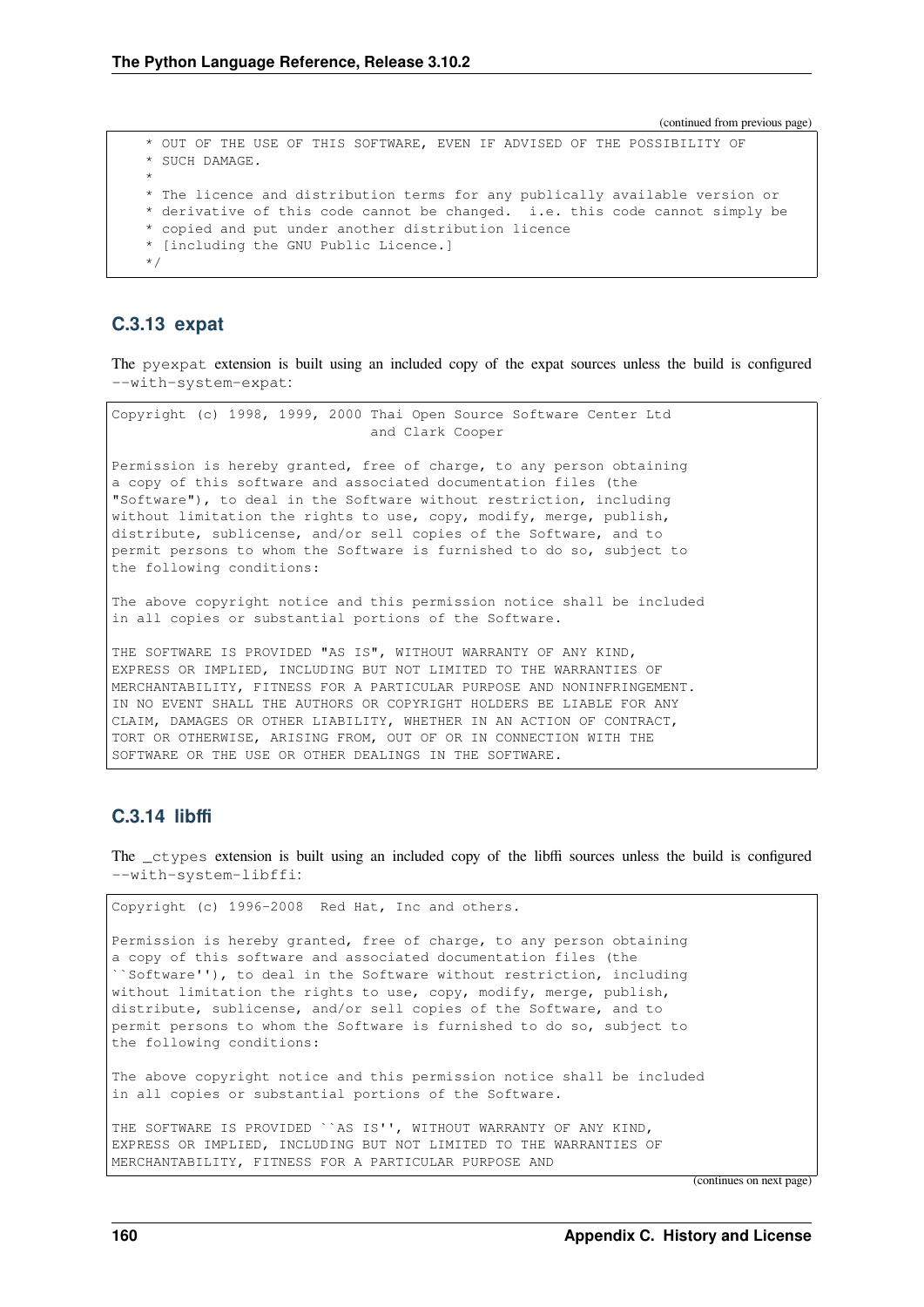```
NONINFRINGEMENT. IN NO EVENT SHALL THE AUTHORS OR COPYRIGHT
HOLDERS BE LIABLE FOR ANY CLAIM, DAMAGES OR OTHER LIABILITY,
WHETHER IN AN ACTION OF CONTRACT, TORT OR OTHERWISE, ARISING FROM,
OUT OF OR IN CONNECTION WITH THE SOFTWARE OR THE USE OR OTHER
DEALINGS IN THE SOFTWARE.
```
### **C.3.15 zlib**

The zlib extension is built using an included copy of the zlib sources if the zlib version found on the system is too old to be used for the build:

```
Copyright (C) 1995-2011 Jean-loup Gailly and Mark Adler
This software is provided 'as-is', without any express or implied
warranty. In no event will the authors be held liable for any damages
arising from the use of this software.
Permission is granted to anyone to use this software for any purpose,
including commercial applications, and to alter it and redistribute it
freely, subject to the following restrictions:
1. The origin of this software must not be misrepresented; you must not
  claim that you wrote the original software. If you use this software
  in a product, an acknowledgment in the product documentation would be
  appreciated but is not required.
2. Altered source versions must be plainly marked as such, and must not be
  misrepresented as being the original software.
3. This notice may not be removed or altered from any source distribution.
Jean-loup Gailly Mark Adler
jloup@gzip.org madler@alumni.caltech.edu
```
### **C.3.16 cfuhash**

The implementation of the hash table used by the tracemalloc is based on the cfuhash project:

```
Copyright (c) 2005 Don Owens
All rights reserved.
This code is released under the BSD license:
Redistribution and use in source and binary forms, with or without
modification, are permitted provided that the following conditions
are met:
  * Redistributions of source code must retain the above copyright
   notice, this list of conditions and the following disclaimer.
  * Redistributions in binary form must reproduce the above
   copyright notice, this list of conditions and the following
    disclaimer in the documentation and/or other materials provided
   with the distribution.
  * Neither the name of the author nor the names of its
    contributors may be used to endorse or promote products derived
```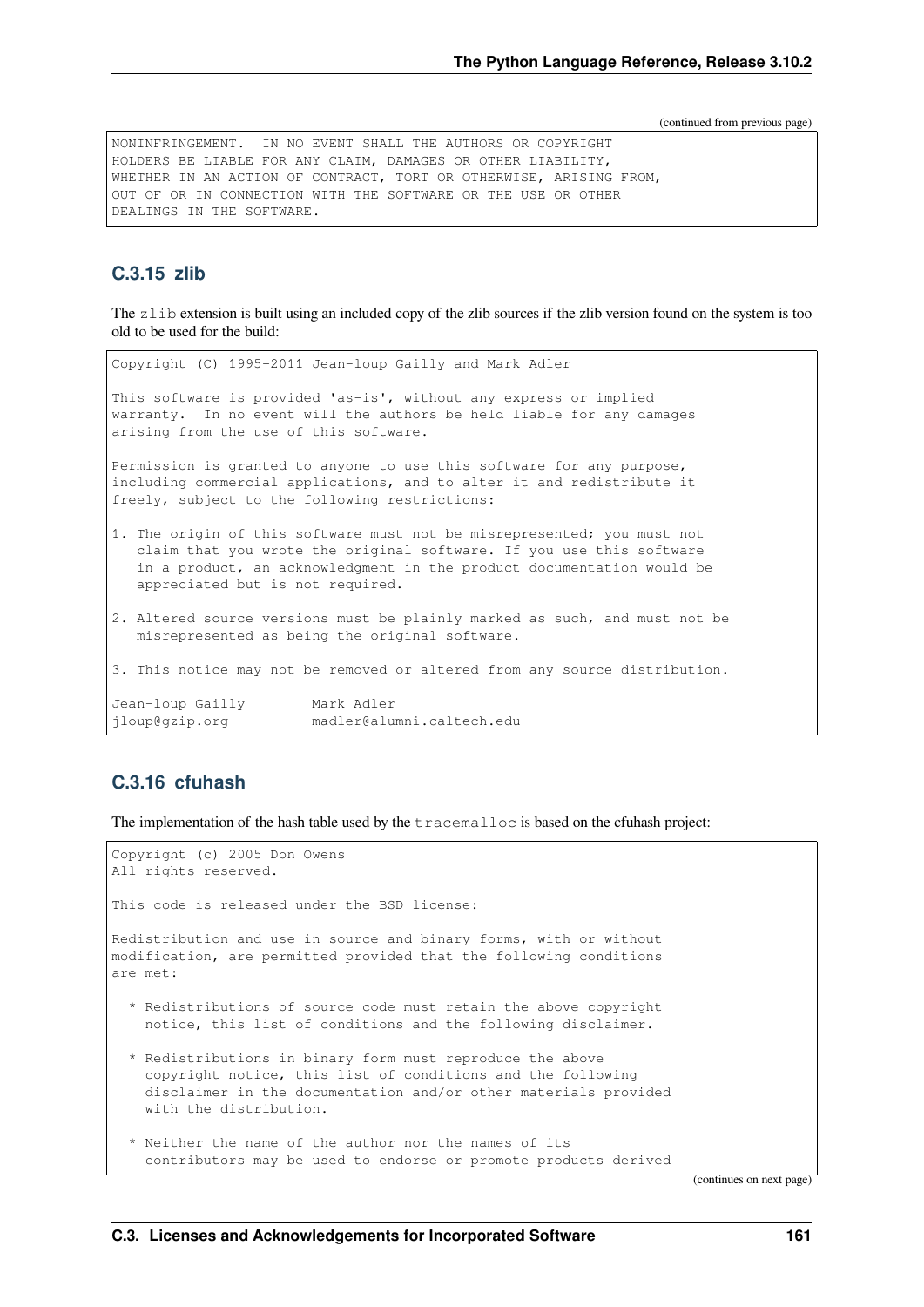from this software without specific prior written permission. THIS SOFTWARE IS PROVIDED BY THE COPYRIGHT HOLDERS AND CONTRIBUTORS "AS IS" AND ANY EXPRESS OR IMPLIED WARRANTIES, INCLUDING, BUT NOT LIMITED TO, THE IMPLIED WARRANTIES OF MERCHANTABILITY AND FITNESS FOR A PARTICULAR PURPOSE ARE DISCLAIMED. IN NO EVENT SHALL THE COPYRIGHT OWNER OR CONTRIBUTORS BE LIABLE FOR ANY DIRECT, INDIRECT, INCIDENTAL, SPECIAL, EXEMPLARY, OR CONSEQUENTIAL DAMAGES (INCLUDING, BUT NOT LIMITED TO, PROCUREMENT OF SUBSTITUTE GOODS OR SERVICES; LOSS OF USE, DATA, OR PROFITS; OR BUSINESS INTERRUPTION) HOWEVER CAUSED AND ON ANY THEORY OF LIABILITY, WHETHER IN CONTRACT, STRICT LIABILITY, OR TORT (INCLUDING NEGLIGENCE OR OTHERWISE) ARISING IN ANY WAY OUT OF THE USE OF THIS SOFTWARE, EVEN IF ADVISED OF THE POSSIBILITY OF SUCH DAMAGE.

## **C.3.17 libmpdec**

The decimal module is built using an included copy of the libmpdec library unless the build is configured --with-system-libmpdec:

Copyright (c) 2008-2020 Stefan Krah. All rights reserved.

Redistribution and use in source and binary forms, with or without modification, are permitted provided that the following conditions are met:

- 1. Redistributions of source code must retain the above copyright notice, this list of conditions and the following disclaimer.
- 2. Redistributions in binary form must reproduce the above copyright notice, this list of conditions and the following disclaimer in the documentation and/or other materials provided with the distribution.

THIS SOFTWARE IS PROVIDED BY THE AUTHOR AND CONTRIBUTORS "AS IS" AND ANY EXPRESS OR IMPLIED WARRANTIES, INCLUDING, BUT NOT LIMITED TO, THE IMPLIED WARRANTIES OF MERCHANTABILITY AND FITNESS FOR A PARTICULAR PURPOSE ARE DISCLAIMED. IN NO EVENT SHALL THE AUTHOR OR CONTRIBUTORS BE LIABLE FOR ANY DIRECT, INDIRECT, INCIDENTAL, SPECIAL, EXEMPLARY, OR CONSEQUENTIAL DAMAGES (INCLUDING, BUT NOT LIMITED TO, PROCUREMENT OF SUBSTITUTE GOODS OR SERVICES; LOSS OF USE, DATA, OR PROFITS; OR BUSINESS INTERRUPTION) HOWEVER CAUSED AND ON ANY THEORY OF LIABILITY, WHETHER IN CONTRACT, STRICT LIABILITY, OR TORT (INCLUDING NEGLIGENCE OR OTHERWISE) ARISING IN ANY WAY OUT OF THE USE OF THIS SOFTWARE, EVEN IF ADVISED OF THE POSSIBILITY OF SUCH DAMAGE.

### **C.3.18 W3C C14N test suite**

The C14N 2.0 test suite in the test package  $(\text{Lib}/\text{test}/\text{xmltestdata}/c14n-20/)$  was retrieved from the W3C website at https://www.w3.org/TR/xml-c14n2-testcases/ and is distributed under the 3-clause BSD license:

```
Copyright (c) 2013 W3C(R) (MIT, ERCIM, Keio, Beihang),
All Rights Reserved.
Redistribution and use in source and binary forms, with or without
modification, are permitted provided that the following conditions
are met:
```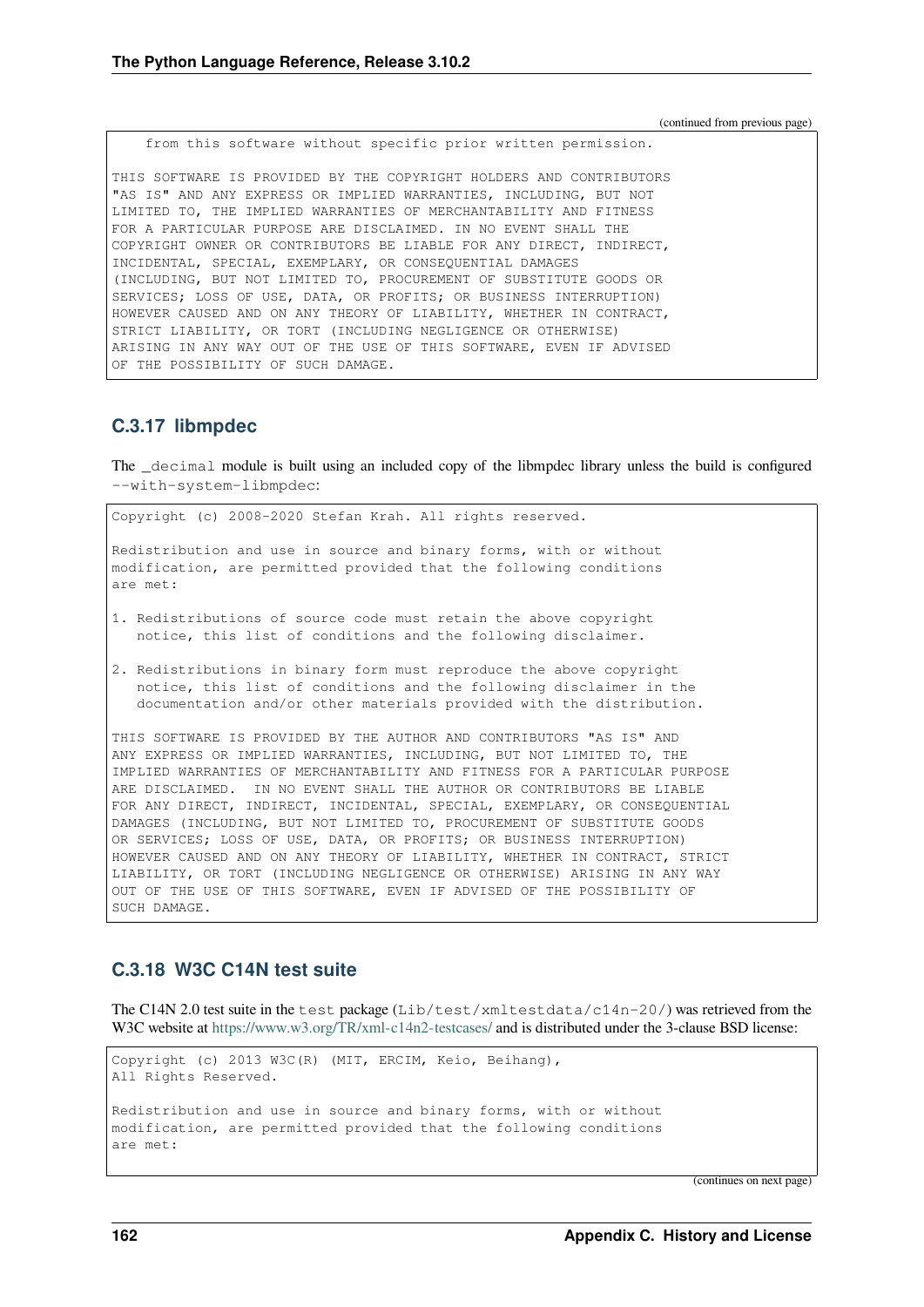\* Redistributions of works must retain the original copyright notice, this list of conditions and the following disclaimer. \* Redistributions in binary form must reproduce the original copyright notice, this list of conditions and the following disclaimer in the documentation and/or other materials provided with the distribution. \* Neither the name of the W3C nor the names of its contributors may be used to endorse or promote products derived from this work without specific prior written permission. THIS SOFTWARE IS PROVIDED BY THE COPYRIGHT HOLDERS AND CONTRIBUTORS "AS IS" AND ANY EXPRESS OR IMPLIED WARRANTIES, INCLUDING, BUT NOT LIMITED TO, THE IMPLIED WARRANTIES OF MERCHANTABILITY AND FITNESS FOR A PARTICULAR PURPOSE ARE DISCLAIMED. IN NO EVENT SHALL THE COPYRIGHT OWNER OR CONTRIBUTORS BE LIABLE FOR ANY DIRECT, INDIRECT, INCIDENTAL, SPECIAL, EXEMPLARY, OR CONSEQUENTIAL DAMAGES (INCLUDING, BUT NOT LIMITED TO, PROCUREMENT OF SUBSTITUTE GOODS OR SERVICES; LOSS OF USE, DATA, OR PROFITS; OR BUSINESS INTERRUPTION) HOWEVER CAUSED AND ON ANY THEORY OF LIABILITY, WHETHER IN CONTRACT, STRICT LIABILITY, OR TORT (INCLUDING NEGLIGENCE OR OTHERWISE) ARISING IN ANY WAY OUT OF THE USE OF THIS SOFTWARE, EVEN IF ADVISED OF THE POSSIBILITY OF SUCH DAMAGE.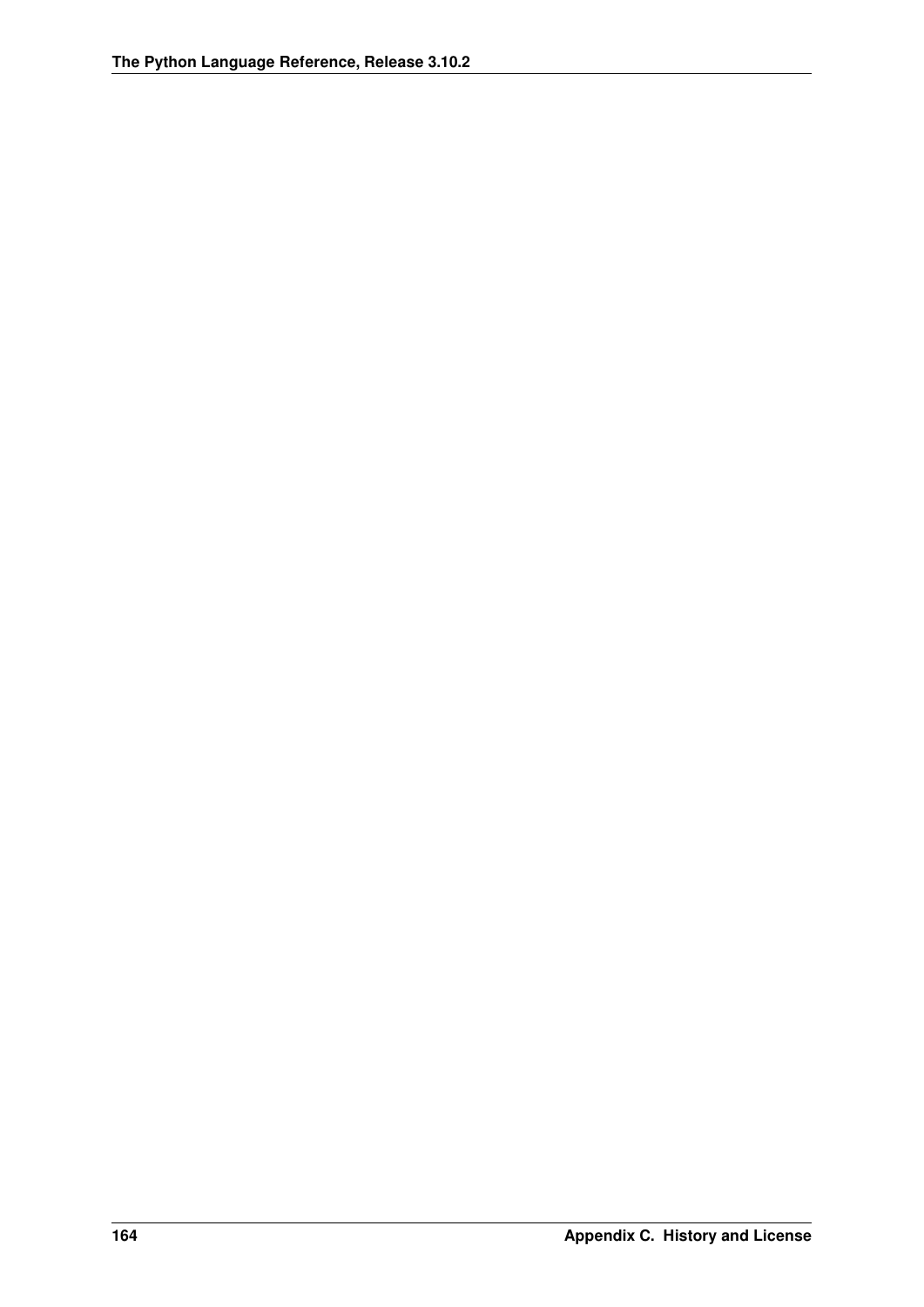# **COPYRIGHT**

Python and this documentation is:

Copyright © 2001-2022 Python Software Foundation. All rights reserved.

Copyright © 2000 BeOpen.com. All rights reserved.

Copyright © 1995-2000 Corporation for National Research Initiatives. All rights reserved.

Copyright © 1991-1995 Stichting Mathematisch Centrum. All rights reserved.

See *History and License* for complete license and permissions information.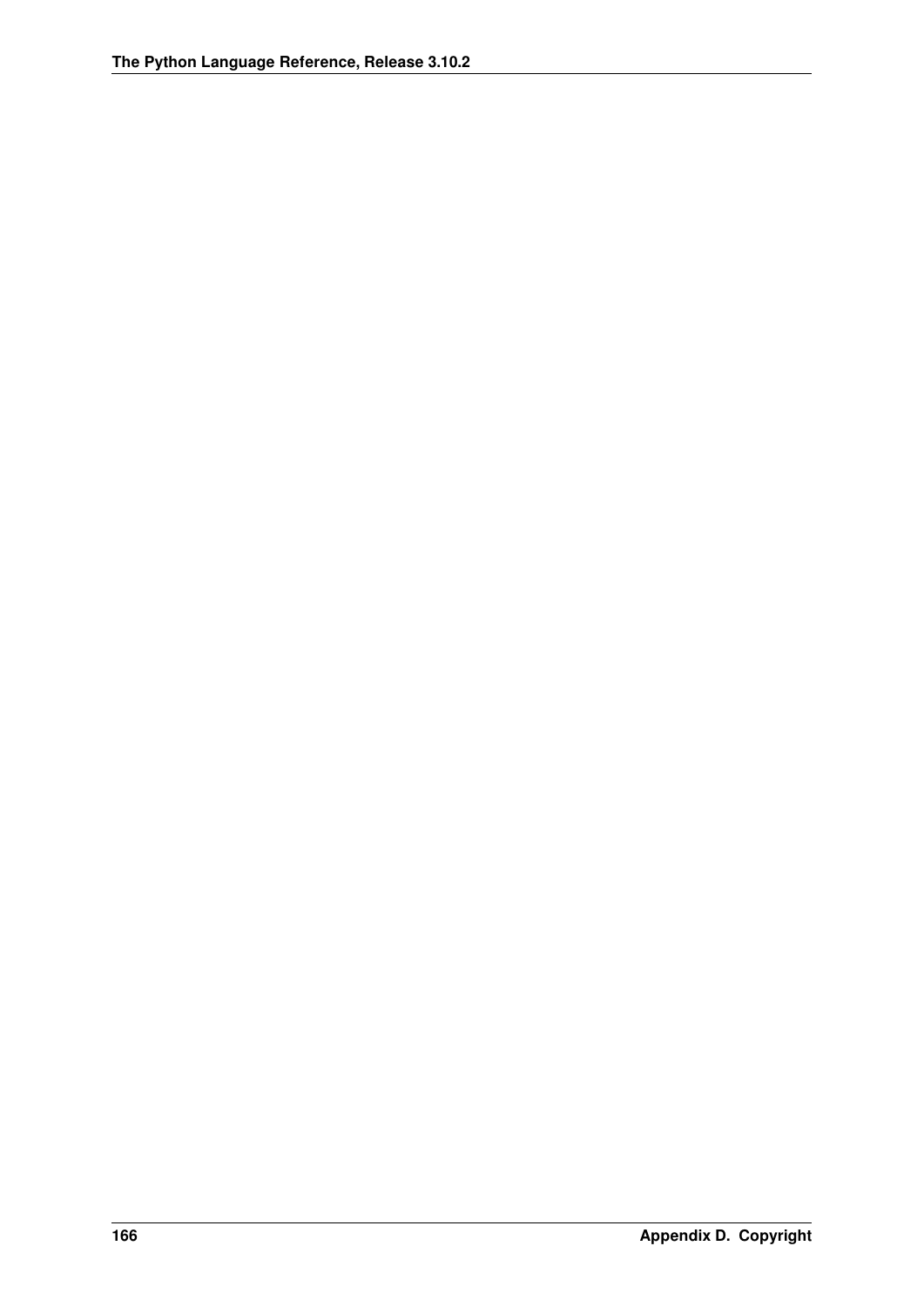## **INDEX**

## Non-alphabetical

```
..., 131
   ellipsis literal, 18
'''string literal, 10
{} (curly brackets)
   dictionary expression, 68
    in formatted string literal, 12
    set expression, 68
. (dot)
    attribute reference, 73
    in numeric literal, 14
! (exclamation)
    in formatted string literal, 12
- (minus)
   binary operator, 77
   unary operator, 76
' (single quote)
    string literal, 10
! patterns, 104
" (double quote)
    string literal, 10
"" "
    string literal, 10
# (hash)
    comment, 5
    source encoding declaration, 6
% (percent)
    operator, 77
z =augmented assignment, 88
& (ampersand)
   operator, 78
\delta =augmented assignment, 88
() (parentheses)
   call, 74
    class definition, 112
    function definition, 111
    generator expression, 68
    in assignment target list, 86
   tuple display, 66
* (asterisk)
    function definition, 112
    import statement, 93
    in assignment target list, 86
```

```
in expression lists, 83
   in function calls, 75
   operator, 77
**
    function definition, 112
   in dictionary displays, 68
   in function calls, 75
   operator, 76
**=
    augmented assignment, 88
x =augmented assignment, 88
+ (plus)
   binary operator, 77
   unary operator, 76
+augmented assignment, 88
, (comma), 66
    argument list, 74
    expression list, 67, 68, 83, 89, 112
   identifier list, 95
   import statement, 92
   in dictionary displays, 68
   in target list, 86
   parameter list, 111
   slicing, 74
   with statement, 101
/ (slash)
    function definition, 112
    operator, 77
//
   operator, 77
//=augmented assignment, 88
/augmented assignment, 88
0b
    integer literal, 14
0o
   integer literal, 14
0xinteger literal, 14
2to3, 131
: (colon)
   annotated variable, 88
   compound statement, 98, 99, 101, 102, 111,
```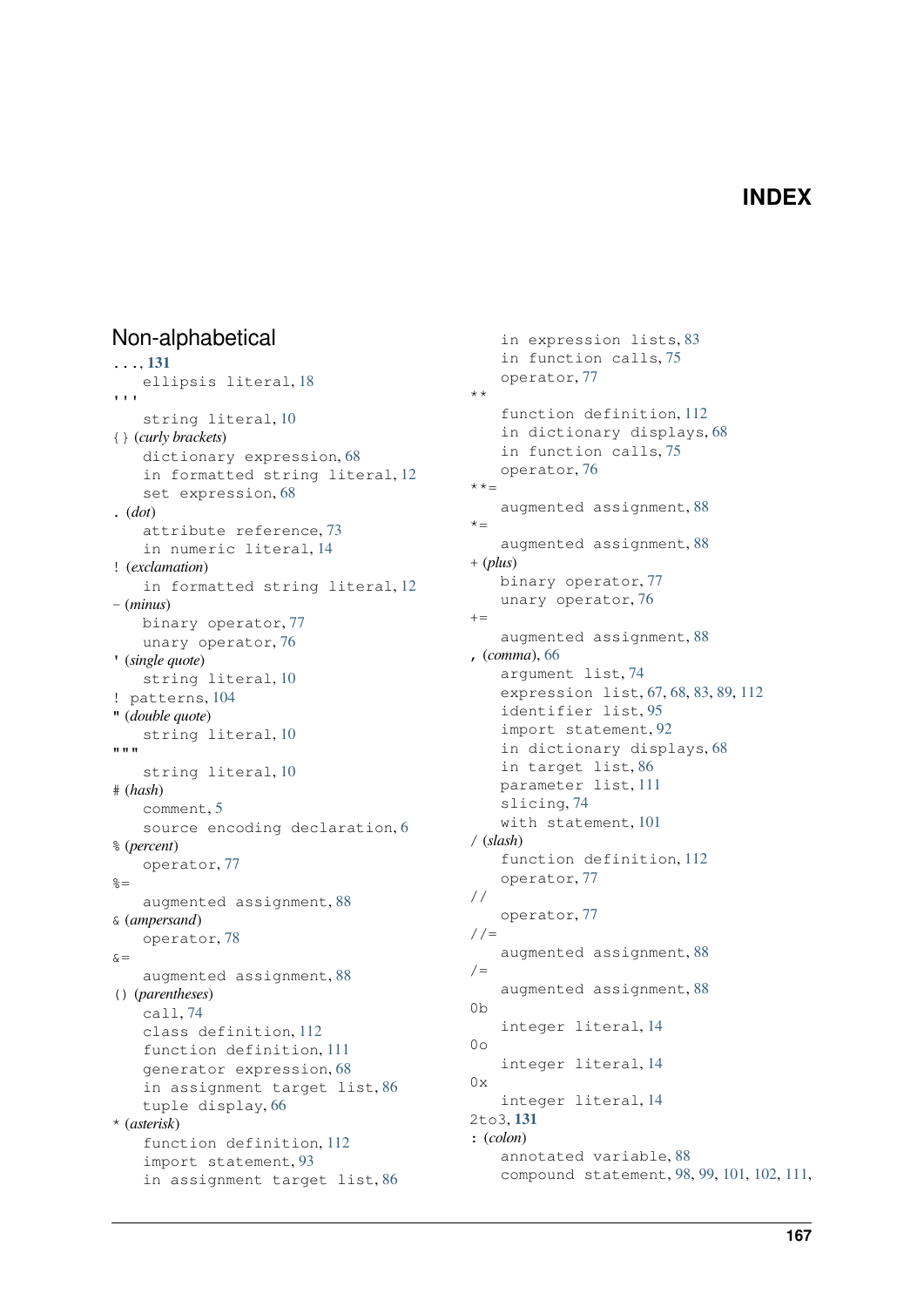```
112
    function annotations, 112
    in dictionary expressions, 68
    in formatted string literal, 12
    lambda expression, 82
    slicing, 74
; (semicolon), 97
< (less)
    operator, 78
\lt\ltoperator, 78
<<=augmented assignment, 88
\leqoperator, 78
!=operator, 78
-augmented assignment, 88
= (equals)
    assignment statement, 86
   class definition, 35
    for help in debugging using
        string literals, 12
    function definition, 111
    in function calls, 74
==
    operator, 78
\rightarrowfunction annotations, 112
> (greater)
    operator, 78
\geqoperator, 78
>>
    operator, 78
>>=augmented assignment, 88
>>>, 131
@ (at)
    class definition, 113
    function definition, 111
    operator, 77
[] (square brackets)
    in assignment target list, 86
    list expression, 67
    subscription, 73
\ (backslash)
    escape sequence, 11
\setminusescape sequence, 11
\a
    escape sequence, 11
\b
    escape sequence, 11
\setminus fescape sequence, 11
\setminus N
```

```
escape sequence, 11
\n
    escape sequence, 11
\r
    escape sequence, 11
\t
    escape sequence, 11
\U
    escape sequence, 11
\u
    escape sequence, 11
\veeescape sequence, 11
\chiescape sequence, 11
^ (caret)
    operator, 78
\sim =augmented assignment, 88
_ (underscore)
    in numeric literal, 14
_, identifiers, 9
__, identifiers, 9
__abs__() (object method), 42
__add__() (object method), 41
__aenter__() (object method), 46
__aexit__() (object method), 46
__aiter__() (object method), 46
__all__ (optional module attribute), 93
__and__() (object method), 41
__anext__() (agen method), 72
__anext__() (object method), 46
__annotations__ (class attribute), 23
__annotations__ (function attribute), 20
__annotations__ (module attribute), 22
__await__() (object method), 45
__bases__ (class attribute), 23
__bool__() (object method), 29, 39
__bytes__() (object method), 28
\_\_c^{\_\_c}cached\_\_, 58
__call__() (object method), 39, 76
__cause__ (exception attribute), 91
__ceil__() (object method), 43
__class__ (instance attribute), 24
__class__ (method cell), 36
__class__ (module attribute), 31
__class_getitem__() (object class method), 37
__classcell__ (class namespace entry), 36
__closure__ (function attribute), 20
__code__ (function attribute), 20
__complex__() (object method), 42
__contains__() (object method), 41
__context__ (exception attribute), 91
__debug__, 89
__defaults__ (function attribute), 20
__del__() (object method), 27
__delattr__() (object method), 30
```
\_\_delete\_[\\_\(\)](#page-94-0) (*object method*), 32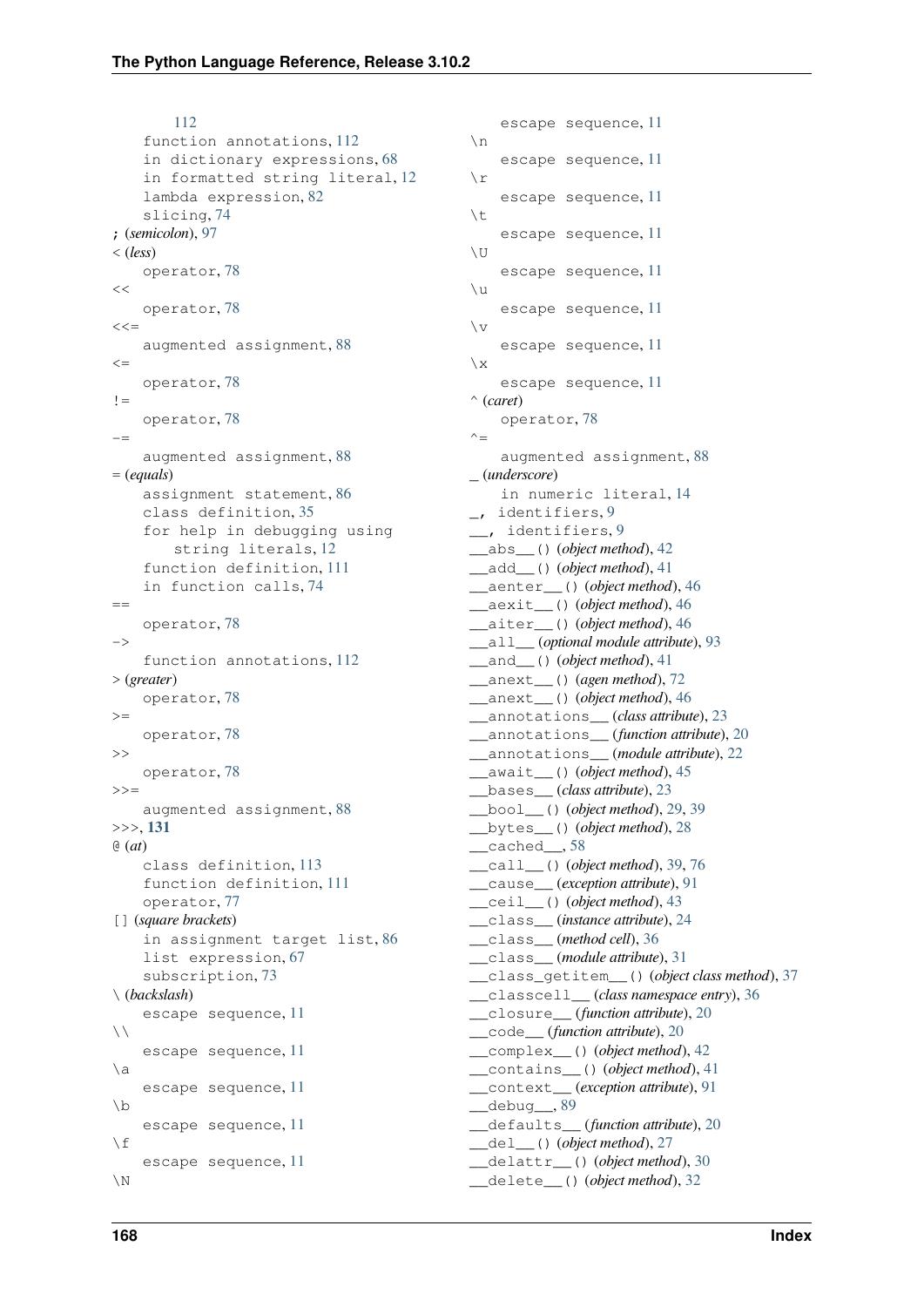\_\_delitem\_\_() (*object method*), 40 \_\_dict\_\_ (*class attribute*), 23 \_\_dict\_\_ (*function attribute*), 20 \_\_dict\_\_ (*instance attribute*), 24 \_\_dict\_\_ (*module attribute*), 23 \_\_dir\_\_ (*module attribute*), [31](#page-28-0) \_\_dir\_\_() (*object method*), 3[0](#page-25-0) \_\_divmod\_\_() (*object method*[\),](#page-29-0) 41 \_\_doc\_\_ (*class attribute*), 23 \_\_doc\_\_ (*function attribute*), [20](#page-36-0) \_\_doc\_\_ (*method attribute*), [21](#page-35-0) \_\_doc\_\_ (*module attribute*), 22 \_\_enter\_\_() (*object me[tho](#page-28-0)d*), 4[3](#page-46-0) \_\_eq\_\_() (*object method*), 2[8](#page-25-0) \_\_exit\_\_() (*object method*[\),](#page-26-0) 43 \_\_file\_\_, 58 \_\_file\_\_ (*module attribute*[\),](#page-27-0) 2[2](#page-48-0) \_\_float\_\_() (*object meth[od](#page-33-0)*), 42 \_\_floor\_\_() (*object method*), [4](#page-48-0)3 \_\_floord[iv\\_](#page-63-0)\_() (*object method*), 41 \_\_format\_\_() (*object meth[od](#page-27-0)*), 28 \_\_func\_\_ (*method attribute*), 2[1](#page-47-0) \_\_future\_\_, **135** future statement, 94 \_\_ge\_\_() (*object method*), 28 \_\_get\_\_() (*object method*), [31](#page-26-0) \_\_getattr\_\_ (*[mo](#page-140-3)dule attribute*), 31 \_\_getattr\_\_() (*object me[tho](#page-99-0)d*), 30 \_\_getattribute\_\_() (*[obj](#page-33-0)ect method*), 30 \_\_getitem\_\_() (*mapping [obje](#page-36-0)ct method*), 26 \_\_getitem\_\_() (*object method*), [40](#page-36-0) \_\_globals\_\_ (*function attribute*), [20](#page-35-0) \_\_gt\_\_() (*object method*), 28 \_\_hash\_\_() (*object method*), 28 \_\_iadd\_\_() (*object method*), 42 \_\_iand\_\_() (*object method*), 42 \_\_ifloordiv\_\_() (*obje[ct m](#page-33-0)ethod*[\),](#page-25-0) 42 \_\_ilshift\_\_() (*object meth[od](#page-33-0)*), 42 \_\_imatmul\_\_() (*object meth[od](#page-47-0)*), 42 \_\_imod\_\_() (*object method*), [42](#page-47-0) \_\_imul\_\_() (*object method*), 42 \_\_index\_\_() (*object method*), 42 \_\_init\_\_() (*object method*), 26 \_\_init\_subclass\_\_() (*o[bjec](#page-47-0)t class method*), 34 \_\_instancecheck\_\_() (*cl[ass](#page-47-0) method*), 37 \_\_int\_\_() (*object method*), 42 \_\_invert\_\_() (*object method*[\),](#page-31-1) 42 \_\_ior\_\_() (*object method*), 42 \_\_ipow\_\_() (*object method*), 42 \_\_irshift\_\_() (*object me[tho](#page-47-0)d*), 42 \_\_isub\_\_() (*object method*), 42 \_\_iter\_\_() (*object method*), [4](#page-47-0)0 \_\_itruediv\_\_() (*object me[tho](#page-47-0)d*), 42 \_\_ixor\_\_() (*object method*), 42 \_\_kwdefaults\_\_ (*function [attr](#page-47-0)ib[ute](#page-47-0)*), 20 \_\_le\_\_() (*object method*), 28 \_\_len\_\_() (*mapping object [meth](#page-45-0)od*), [2](#page-47-0)9 \_\_len\_\_() (*object method*), 3[9](#page-47-0)

\_\_length\_hint\_\_() (*object method*), 40  $\_$ loader $\_$ , 57 \_\_lshift\_\_() (*object method*), 41 \_\_lt\_\_() (*object method*), 28 \_\_main\_\_ module, [48,](#page-62-0) 117 \_\_matmul\_\_() (*object method*), [41](#page-46-0) \_\_missing\_\_() (*object m[eth](#page-33-0)od*), 40 \_\_mod\_\_() (*object method*), 41 \_\_module\_\_ (*[cl](#page-53-0)[ass a](#page-122-0)ttribute*), 23 \_\_module\_\_ (*function attribute*), [20](#page-46-0) \_\_module\_\_ (*method attribute*), 2[1](#page-45-0) \_\_mul\_\_() (*object method*), [41](#page-46-0) \_\_name\_\_, 57 \_\_name\_\_ (*class attribute*), 23 \_\_name\_\_ (*function attribute*), 2[0](#page-26-0) \_\_name\_\_ (*method attribute*), [21](#page-46-0) \_\_name\_\_ (*[mo](#page-62-0)dule attribute*), 22 \_\_ne\_\_() (*object method*), [28](#page-28-0) \_\_neg\_\_() (*object method*), 4[2](#page-25-0) \_\_new\_\_() (*object method*), [26](#page-26-0) \_\_next\_\_() (*generator meth[od](#page-27-0)*), 70 \_\_or\_\_() (*object method*), [41](#page-33-0)  $<sub>max</sub>$ </sub> \_\_path\_\_, 58 \_\_pos\_\_() (*object method*), [42](#page-31-1) \_\_pow\_\_() (*object method*), [4](#page-46-0)1 \_\_prepare\_\_ (*[me](#page-62-0)taclass method*), 36 \_\_radd\_\_[\(\)](#page-63-0) (*object method*), 41 \_\_rand\_\_() (*object method*), [4](#page-47-0)1 \_\_rdivmod\_\_() (*object me[tho](#page-46-0)d*), 41 \_\_repr\_\_() (*object method*), 27 \_\_reversed\_\_() (*object me[tho](#page-46-0)d*), [40](#page-41-0) \_\_rfloordiv\_\_() (*object m[eth](#page-46-0)od*), 41 \_\_rlshift\_\_() (*object method*), [41](#page-46-0) \_\_rmatmul\_\_() (*object meth[od](#page-32-0)*), 41 \_\_rmod\_\_() (*object method*), 41 \_\_rmul\_\_() (*object method*), 41 \_\_ror\_\_() (*object method*), 41 \_\_round\_\_() (*object method*), 43 \_\_rpow\_\_() (*object method*), [41](#page-46-0) \_\_rrshift\_\_() (*object meth[od](#page-46-0)*), 41 \_\_rshift\_\_() (*object meth[od](#page-46-0)*), 41 \_\_rsub\_\_() (*object method*), 4[1](#page-48-0) \_\_rtruediv\_\_() (*object me[tho](#page-46-0)d*), 41 \_\_rxor\_\_() (*object method*), 41 \_\_self\_\_ (*method attribute*), 21 \_\_set\_\_() (*object method*), 3[1](#page-46-0) \_\_set\_name\_\_() (*object method*), [34](#page-46-0) \_\_setattr\_\_() (*object meth[od](#page-46-0)*), 30 \_\_setitem\_\_() (*object met[hod](#page-26-0)*), 40 \_\_slots\_\_, **141**  $\_\$  spec $\_\$ , 57 \_\_str\_\_() (*object method*), 27 \_\_sub\_\_() (*object method*), 41 \_\_subclas[sche](#page-146-2)ck\_\_() (*class [meth](#page-45-0)od*), 37 \_\_traceb[ack](#page-62-0)\_\_ (*exception attribute*), 91 \_\_truediv\_\_() (*object me[tho](#page-32-0)d*), 41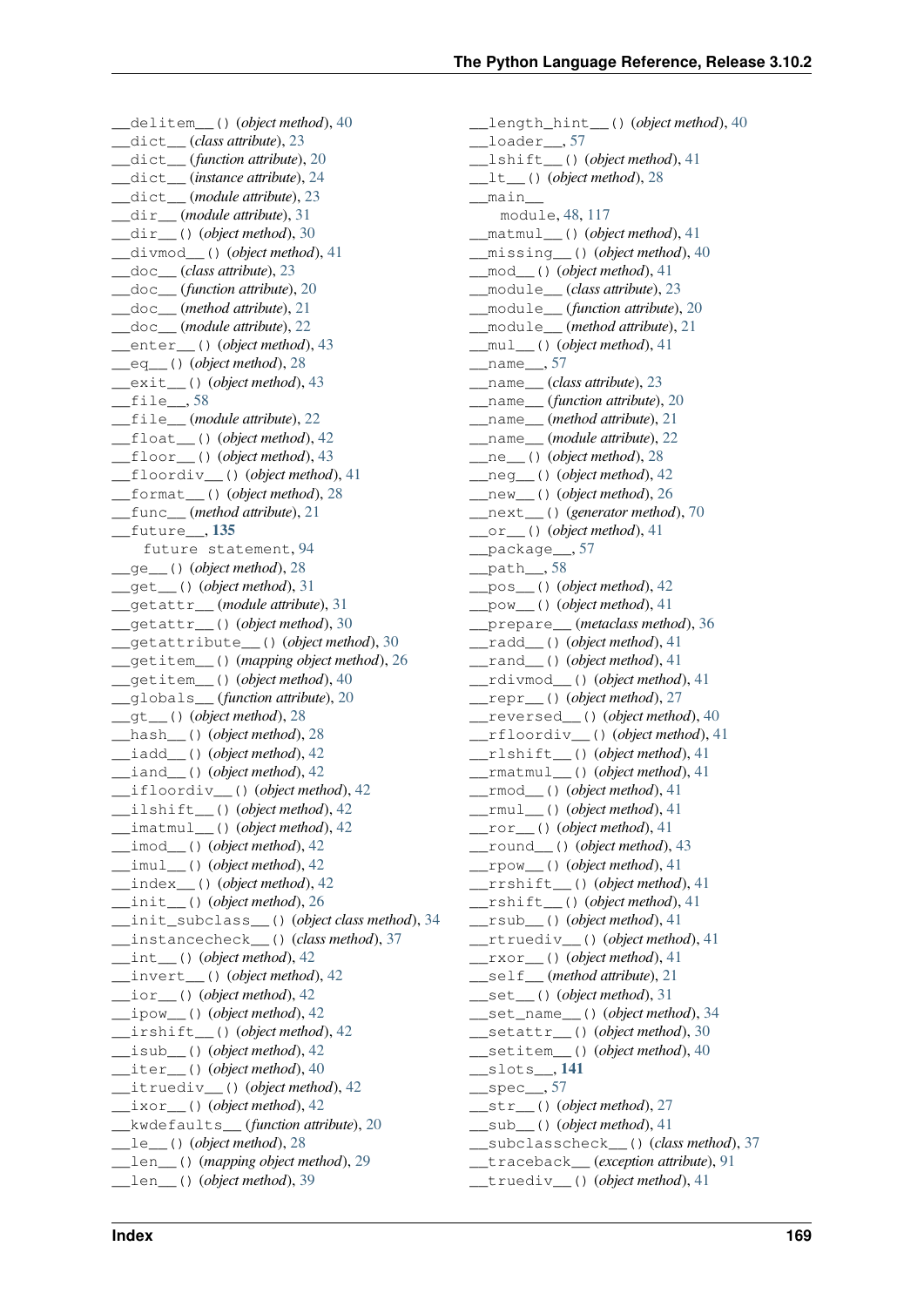```
__trunc__() (object method), 43
 __xor__() (object method), 41
| (vertical bar)
    operator, 78
|=augmented assignment, 88
~ (tilde)
    operator, 76
```
# A

abs built-in [fu](#page-81-0)nction, 42 abstract base class, **131** aclose() (*agen method*), 72 addition, 77 and bitwise, 78 operator, 81 annotate[d](#page-82-0) assignment, 88 annotation, **[131](#page-83-0)** annotations function, 112 anonymous function, [82](#page-136-2) argument, **131** call sem[anti](#page-117-0)cs, 74 function, 20 function [de](#page-87-0)finition, 111 arithmet[ic](#page-136-2) conversion, 65 operation, [b](#page-25-0)inar[y](#page-79-0), 77 operation, unary, 76 array module, 20 as except clause, 99 import statement, [9](#page-81-0)3 keyword, [9](#page-25-0)2, 99, 101, 102 with statement, 101 AS pattern, OR pa[tt](#page-104-0)ern, capture pattern, wild[car](#page-98-0)d pattern, 104 ASCII, 4, 10 asend() (*agen method*), [72](#page-106-0) assert sta[tem](#page-109-0)ent, **89** Asser[ti](#page-9-0)[onE](#page-15-0)rror exception, 89 assertions debugging, [89](#page-94-0) assignment annotated, [88](#page-94-0) attribute, 86 augmented, [88](#page-94-0) class attribute, 23 class ins[tan](#page-93-1)ce attribute, 23

statement, 19, 86 subscription, 87 target list, 86 async keyword, 11[4](#page-24-0) async def statement, 1[14](#page-91-0) async for in comp[rehe](#page-119-0)nsions, 67 statement, 114 async with statement, [115](#page-119-0) asynchronous context [ma](#page-72-1)nager, **132** asynchronous [gen](#page-119-0)erator, **132** asynchronous iterator, 22 function, 2[2](#page-120-0) asynchronous generator itera[tor](#page-137-3), **132** asynchronous iterable, **1[32](#page-137-3)** asynchronous iterator, **132** asynchronous[-g](#page-27-0)enerator object, 72 athrow() (*agen method*), 72 atom, 65 attribute, 18, **132** assign[men](#page-77-0)t, 86 assignment, clas[s](#page-77-0), 23 a[ssi](#page-70-0)gnment, class instance, 23 class, [23](#page-23-0) class in[st](#page-137-3)[anc](#page-91-0)e, 23 deletion, 89 generic special, 1[8](#page-28-0) refer[enc](#page-28-0)e, 73 special, 18 AttributeErr[or](#page-94-0) exception, 73 augmented assignm[ent](#page-23-0), [8](#page-78-0)8 await in compre[hen](#page-78-0)sions, 67 keyword, 76, 114 awaitable, **132**

## B

```
h'bytes literal, 10
b"
   bytes literal, 10
backslash character, 6
BDFL, 132
binary
    arithmetic operation, 77
   bitwise operation, 78
binary file, 132
binary literal, 14
binding
    global name, 95
    name, 47, 86, 92, 93, 111, 112
bitwise
```
slicing, 87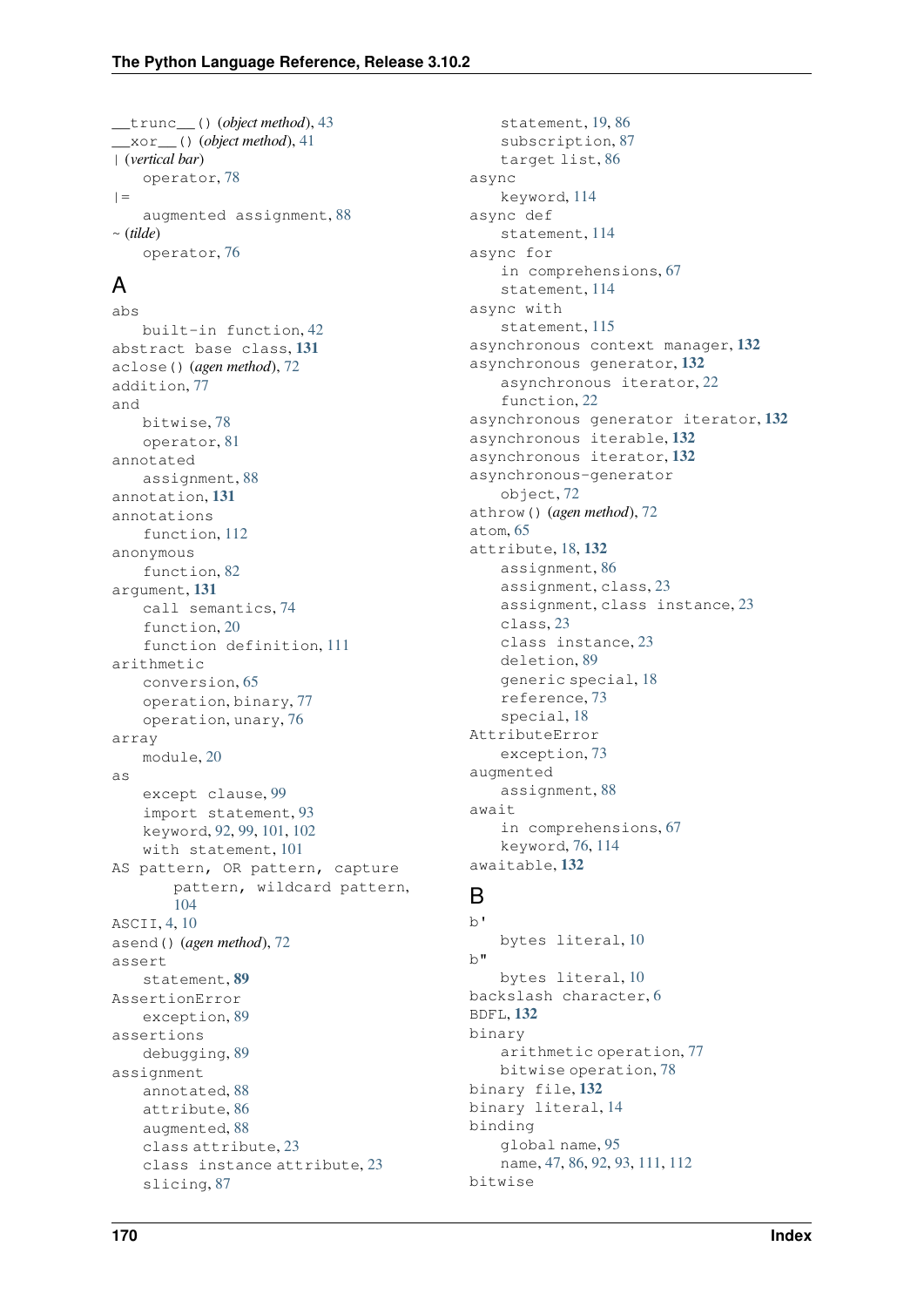and, 78 operation, binary, 78 operation, unary, 76 or, 78 xor, [78](#page-83-0) blank line, 7 block, 47 co[de](#page-83-0), 47 BNF, 4, 65 Boolean ob[jec](#page-52-0)t, [19](#page-12-0) oper[ati](#page-52-0)on, 81 bor[ro](#page-9-0)[wed](#page-70-0) reference, **132** break statem[ent](#page-24-0), **92**, 98, 100 built-in method, 22 built-in function abs, 42 bytes, 28 call, 75 chr, 19 com[pil](#page-47-0)e, 95 compl[ex](#page-33-0), 42 divm[od](#page-80-0), 41, 42 eval, [9](#page-24-0)5, 118 exec, 95 float, 42 hash, 28 id, 17 int, 4[2](#page-100-1) len, 19, [20](#page-47-0), 39 obje[ct](#page-33-0), 22, 75 op[en](#page-22-0), 24 ord, [19](#page-47-0) pow, [41,](#page-24-0) [42](#page-25-0) print, 2[8](#page-27-0) range, [9](#page-29-0)9 repr, [8](#page-24-0)5 rou[nd](#page-46-0), [43](#page-47-0) slice, [25](#page-33-0) type, 1[7,](#page-104-0) 35 built-in [m](#page-90-0)ethod call, 7[5](#page-48-0) object, [2](#page-30-0)2, 75 builtins module, 117 byte, 19 bytearra[y](#page-80-0), [20](#page-27-0) bytecode, 24, **1[33](#page-80-0)** bytes, 19 b[uil](#page-24-0)t-[in f](#page-122-0)unction, 28 bytes lit[era](#page-25-0)l, 10 bytes-li[ke](#page-29-0) [obj](#page-138-0)ect, **132** C

#### call, 74 built-in function, 75 built-in method, 75 class instance, 76 c[las](#page-79-0)s object, 23, 76 function, 20, 75 instance, 39, 76 method, 75 procedure, 85 user-def[ine](#page-25-0)[d f](#page-80-0)[u](#page-28-0)[nct](#page-81-0)ion, 75 callable object, [20](#page-80-0), [74](#page-44-0) callback, **133** case keyword, **102** match, 1[02](#page-25-0) case blo[ck](#page-138-0), 10[4](#page-79-0) C-contiguous, 133 chaining compa[riso](#page-107-0)ns, 78 excepti[on](#page-109-0), 91 character, 19, [73](#page-138-0) chr built-in fu[nct](#page-83-0)ion, 19 class, **133** attrib[ute](#page-24-0), [2](#page-78-0)[3](#page-96-0) attribute assignment, 23 body, 36 co[nst](#page-138-0)ructor, 27 definition, [9](#page-28-0)0, 112 instance, 23 name, [11](#page-41-0)2 object, 23, 76, [11](#page-32-0)2 statement, 1[12](#page-95-0) class instan[ce](#page-28-0) attr[ibut](#page-117-0)e, 23 attrib[ute](#page-28-0) [as](#page-81-0)[sig](#page-117-0)nment, 23 call, 76 object, 23, [76](#page-117-0) class object call, 23, 76 class va[ri](#page-81-0)able, **133** clause, 97 clear() (*frame method*), 25 close() (*[cor](#page-28-0)[outi](#page-81-0)ne method*), 45 close() (*generator [meth](#page-138-0)od*), 70 co\_arg[cou](#page-102-0)nt (*code object attribute*), 24 co\_cellvars (*code obje[ct a](#page-30-0)ttribute*), 24 co\_code (*code object attribute*[\),](#page-50-0) 24 co\_consts (*code object attri[bute](#page-75-0)*), 24 co\_filename (*code object attribute*), [24](#page-29-0) co\_firstlineno (*code object attrib[ute](#page-29-0)*), 24 co\_flags (*code object attribute*), [2](#page-29-0)4 co\_freevars (*code object attribute*[\),](#page-29-0) 24 co\_kwonlyargcount (*code object [attri](#page-29-0)bute*), 24 co\_lnotab (*code object attribute*), 24

co\_name (*code object attribute*), 2[4](#page-29-0) co\_names (*code object attribute*), 24

C, 11 language, 18, 19, [22,](#page-137-3) 78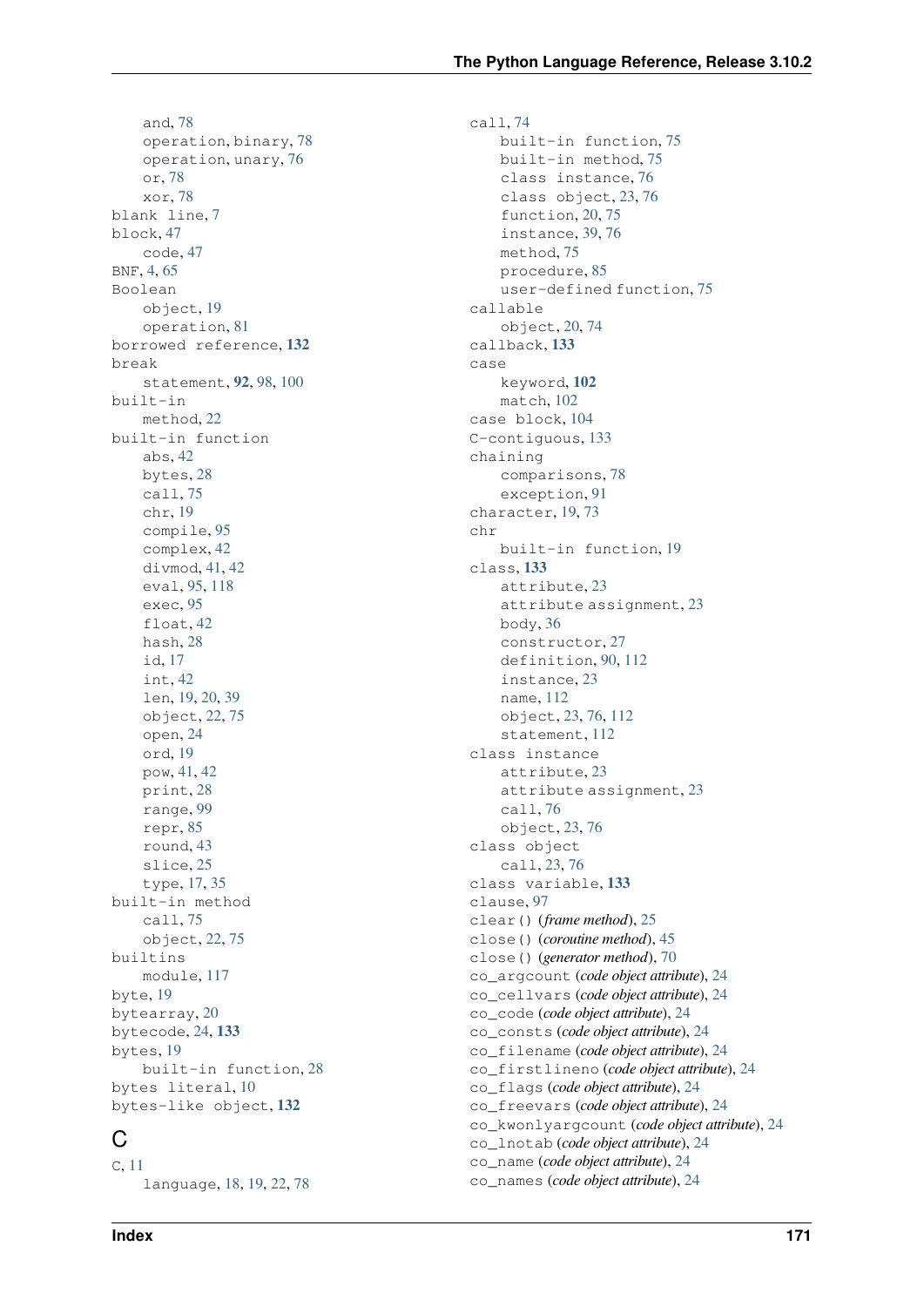co\_nlocals (*code object attribute*), 24 co\_posonlyargcount (*code object attribute*), 24 co\_stacksize (*code object attribute*), 24 co\_varnames (*code object attribute*), 24 code block, 47 code object, 24 coercion, **133** comma, 66 trail[ing](#page-52-0), 83 command line, [1](#page-29-0)17 comment, 5 compa[ris](#page-71-0)[on](#page-138-0), 78 comparisons, [28](#page-88-0) chaining, [78](#page-122-0) compile buil[t-](#page-10-0)i[n f](#page-83-0)unction, 95 complex built-in [fu](#page-83-0)nction, 42 number, 19 object, 19 complex literal, 14 complex number, **133** compound statem[ent](#page-24-0), 97 comprehensions, 6[7](#page-19-0) dictionary, [68](#page-138-0) list, 67 set, 68 Conditional expression, [81](#page-73-0) conditio[na](#page-72-1)l exp[res](#page-73-0)sion, 82 constant, 10 constructor class, 27 container, 17, 23 context [man](#page-15-0)age[r](#page-87-0), 43, **133** context variable, **133** contiguou[s](#page-32-0), **133** continue statement, **92**, [98,](#page-48-0) [100](#page-138-0) conversion arithme[tic](#page-138-0), 65 string, 28, 85 coroutine, 45, 6[9,](#page-97-0) **1[33](#page-103-3)** function, 22 coroutine func[ti](#page-70-0)on, **133** CPython, **13[3](#page-33-0)**

# D

dangling else, [97](#page-138-0) data, 17 type, 18 type, immutable, 66 datum, 68 dbm.[gnu](#page-22-0)

module, 20 dbm.ndbm module, 20 debugging assert[ion](#page-25-0)s, 89 decimal literal, 14 decorator, **[133](#page-25-0)** DEDENT token, 7, 97 def statement, 1[11](#page-94-0) default parame[ter](#page-138-0) [v](#page-12-0)[alu](#page-102-0)e, 111 definition class, 90, 1[12](#page-116-0) function, 90, 111 del statement, 27, **89** deletion attribute, [8](#page-95-0)[9](#page-116-0) target, 89 target lis[t](#page-32-0), 8[9](#page-94-0) delimiters, 15 descriptor, **13[4](#page-94-0)** destructor, [27](#page-94-0), 86 dictionary, **134** compreh[ens](#page-20-0)i[on](#page-94-0)s, 68 display, [68](#page-139-2) object, [20,](#page-32-0) [23,](#page-91-0) 28, 68, 73, 87 dictionary [com](#page-139-2)prehension, **134** dictionary view, **13[4](#page-73-0)** display dictio[nar](#page-25-0)[y](#page-28-0), 6[8](#page-33-0) list, 67 set, 68 division, 77 divmod buil[t-i](#page-72-1)n f[unc](#page-73-0)tion, 41, 42 docstri[ng](#page-73-0), 112, **134** document[ati](#page-82-0)on string, 24 duck-typing, **134**

# E

```
e
    in numeric literal, 14
EAFP, 134
elif
   keyword, 98
Ellipsis
    object, 18
else
    conditional expression, 82
    dangling, 97
    keyword, 92, 98100
empty
    list, 67
    tuple, 19, 66
encoding declarations (source file), 6
environment, 48
```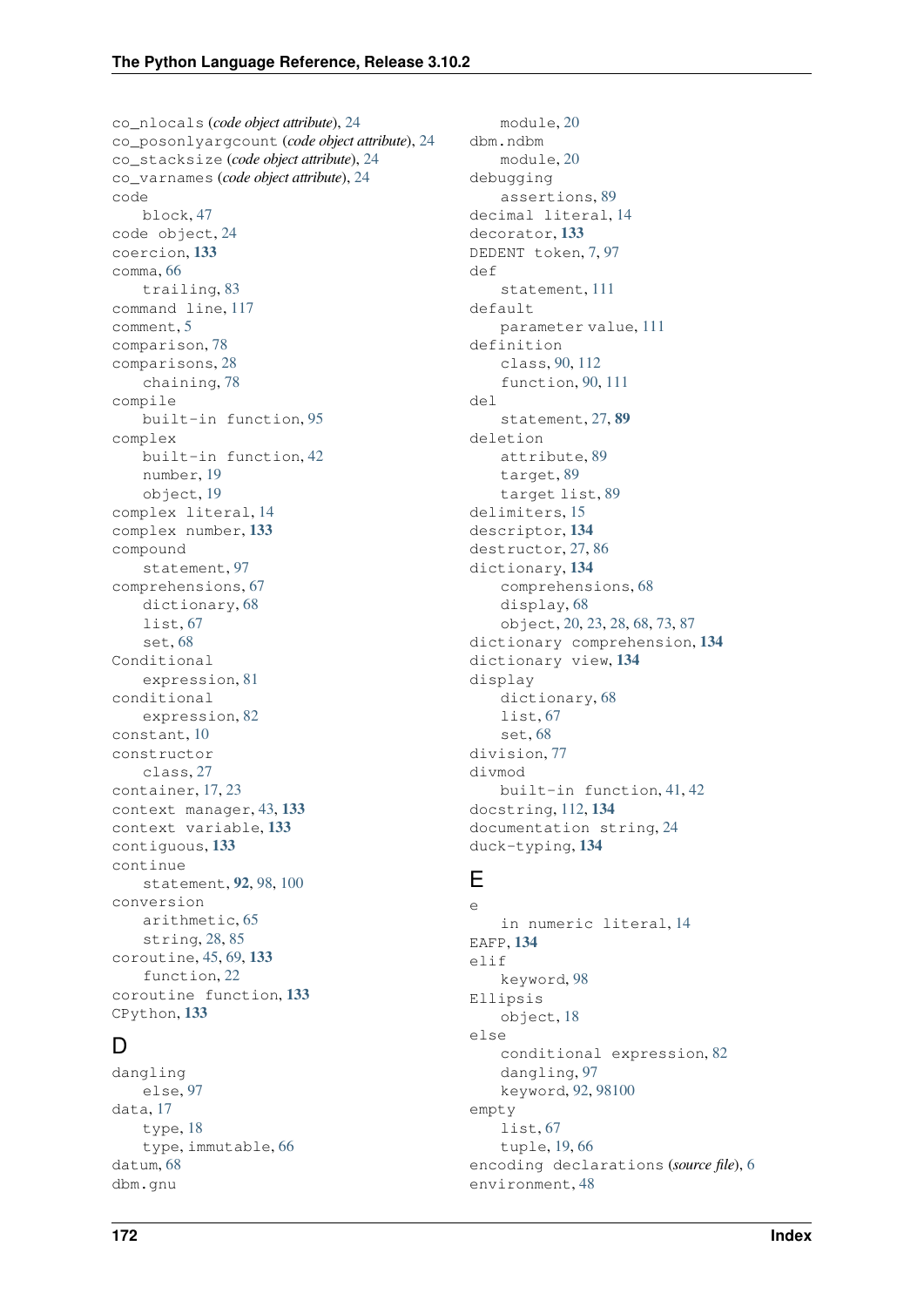environment variable PYTHONHASHSEED, 29 error handling, 49 errors, 49 escape sequence, 11 eval built-in fu[nct](#page-54-0)[ion](#page-34-0), 95, 118 evalua[tio](#page-54-0)n order, 83 exc\_info (*in module [sys](#page-16-0)*), 25 except keyword, 99 exception, [49](#page-88-0), 91 AssertionError, 8[9](#page-30-0) AttributeError, 73 chaining, [9](#page-104-0)1 Genera[tor](#page-54-0)[Ex](#page-96-0)it, 70, 72 handler, 25 ImportError, 92 NameError, [6](#page-96-0)6 raising, 91 StopAsy[ncI](#page-30-0)teration, 72 StopIterati[on](#page-97-0), 70, 90 TypeError, [76](#page-71-0) ValueEr[ror](#page-96-0), 78 ZeroDivisionError, 7[7](#page-77-0) exception handler, [49](#page-75-0) exclusive or, 78 exec built-in funct[ion](#page-54-0), [95](#page-82-0) execution fr[ame](#page-83-0), 47, 112 restricted, 49 stack, 25 execution model, 47 expressio[n](#page-52-0), 6[5,](#page-117-0) **134** Conditional, [8](#page-54-0)1 condi[tio](#page-30-0)nal, 82 generator, 68 lambda, [82,](#page-70-0) [112](#page-139-2) list, 83, 85 statement, 85 yield, 69 extension modu[le](#page-88-0), [18](#page-90-0) extension mod[ul](#page-90-0)e, **134**

# F

 $f'$ formatted str[ing](#page-139-2) literal, 10  $f''$ formatted string literal, 10 f-string, **134** f\_back (*frame attribute*), 24 f\_builtins (*frame attribute*), 24 f\_code (*frame attribute*), 24 f\_globals (*[fra](#page-139-2)me attribute*), 24

f\_lasti (*frame attribute*), 24 f\_lineno (*frame attribute*), 25 f\_locals (*frame attribute*), 24 f\_trace (*frame attribute*), 25 f\_trace\_lines (*frame [attri](#page-29-0)bute*), 25 f\_trace\_opcodes (*frame [att](#page-30-0)ribute*), 25 False, 19 file object, **134** file-like object, **13[5](#page-30-0)** filesystem encoding and [error](#page-30-0) [h](#page-24-0)andler, **135** finalizer, 27 finally keyword, 90, 92, [99,](#page-140-3) 100 find\_spec finder, [54](#page-32-0) finder, 53, **135** find\_sp[ec](#page-95-0), [54](#page-97-0) float built-[in](#page-59-0) function, 42 floati[ng](#page-58-0) [poi](#page-140-3)nt number, 19 object, 19 floating point litera[l](#page-47-0), 14 floor division, **135** for in com[pre](#page-24-0)hensions, 67 statement, 92, **98** form lambda, 82 format() (*built-in function*) \_\_str\_\_() (*[ob](#page-97-0)j[ect](#page-103-3) meth[od](#page-72-1)*), 27 formatted string literal, 12 Fortran co[nt](#page-87-0)iguous, 133 frame execution, 47, 112 object, 24 free variable, 47 from import [st](#page-29-0)atement, 47, 93 keyword, 69, 92 yield fr[om](#page-52-0) expression, 70 frozenset object, 20 fstring, 12 f-string, 12 function, **135** annota[tio](#page-25-0)ns, 112 anon[ymo](#page-17-0)us, 82 argum[ent](#page-17-0), 20 call, [20,](#page-140-3) 75 call, user-d[efin](#page-117-0)ed, 75 definition, [9](#page-87-0)0, 111 generator, [6](#page-25-0)9, 90 name, [11](#page-25-0)1 object, [20,](#page-80-0) 22, 75, 111 user-defin[ed](#page-95-0), [20](#page-116-0)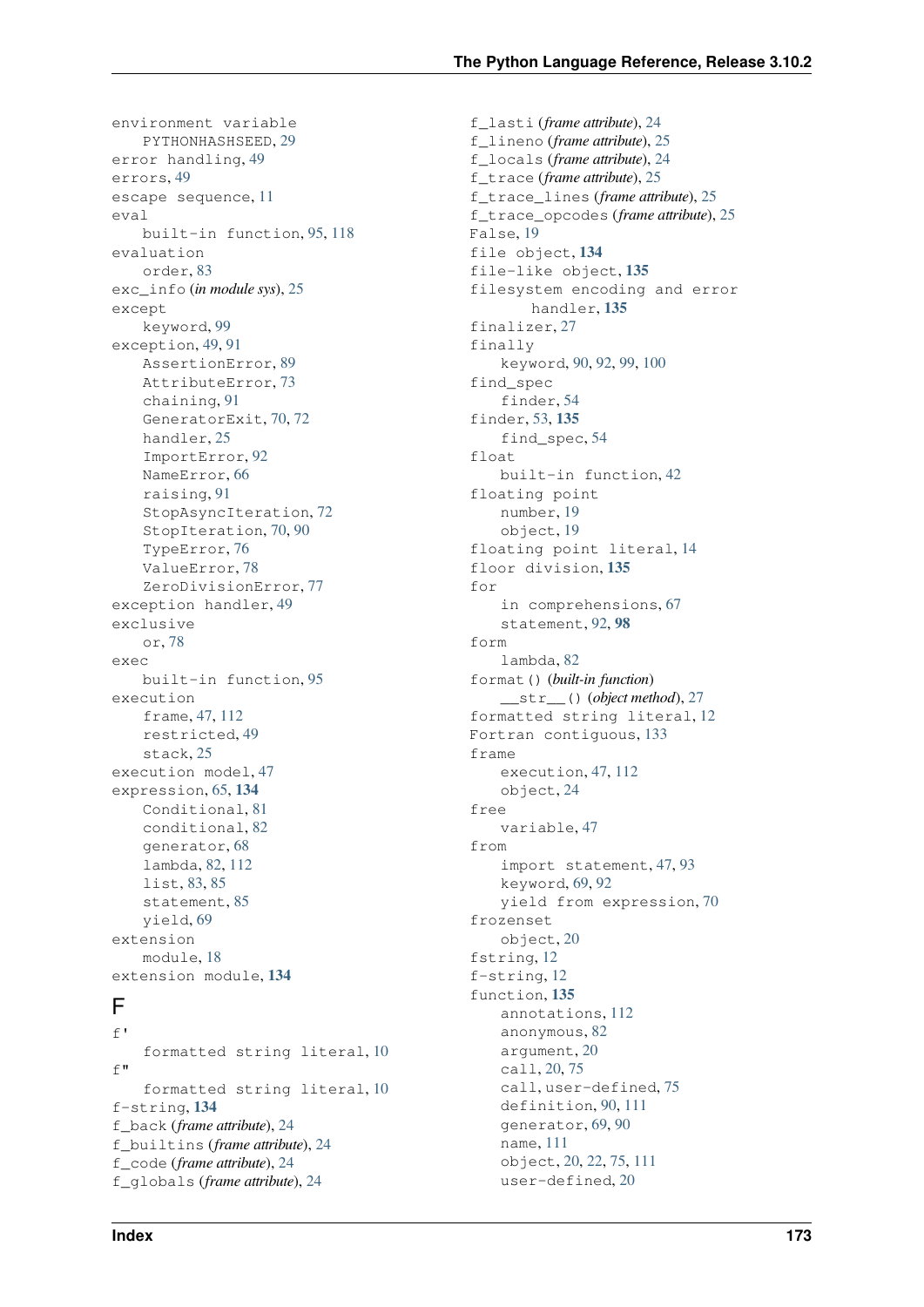function annotation, **135** future statement, 94

# G

garbage collection, 17, **135** generator, **135** expression, 68 function, 22, 69, 90 iterator, 22, 90 object, [24,](#page-140-3) 68, 70 generator expr[es](#page-73-0)sion, **136** generator it[er](#page-27-0)[ato](#page-74-0)[r](#page-95-0), **136** GeneratorExi[t](#page-27-0) except[ion](#page-29-0), [70](#page-73-0), [72](#page-75-0) generic special attribut[e](#page-141-2), 18 generic function, **136** generic type, **[136](#page-75-0)** GIL, **136** global name binding, 9[5](#page-141-2) namespace, [20](#page-141-2) [stat](#page-141-2)ement, 89, **95** global interpreter lock, **136** grammar, 4 grouping, 7 guard, **103**

# H

handle a[n](#page-12-0) exception, 49 handl[er](#page-108-0) exception, 25 hash built-in functio[n](#page-54-0), 28 hash character, 5 hash-based py[c](#page-30-0), **136** hashable, 68, **136** hexadecimal literal, 1[4](#page-33-0) hierarchy type, 18 hooks impor[t](#page-73-0), 5[4](#page-141-2) meta, 54 path, [54](#page-23-0)

## I

id buil[t-i](#page-59-0)n function, 17 identifier, 8, 66 identity test, 81 identity of an object, [17](#page-22-0) IDLE, **136** if cond[iti](#page-86-0)onal expression, 82 in comprehensions, [67](#page-22-0) k[eywo](#page-141-2)rd, 102

statement, **98** imaginary literal, 14 immutable, **136** data type, 66 object, 19, [66,](#page-103-3) 68 immutable object, 1[7](#page-19-0) immutable [seq](#page-141-2)uence object, 19 immutable [ty](#page-24-0)[pes](#page-71-0) subclassing, [2](#page-73-0)[6](#page-22-0) import hooks, 5[4](#page-24-0) statement, 22, **92** import hooks, 54 import machiner[y](#page-31-1), 51 import pa[th](#page-59-0), **137** importer, **137** ImportError exception, 92 importing, **13[7](#page-142-2)** in keyword, 98 operator, 8[1](#page-97-0) inclusive or, 78 INDENT toke[n](#page-103-3), 7 indentation, [7](#page-86-0) index operation, 19 indice[s\(](#page-83-0)) (*slice method*), 25 inheritance, 1[12](#page-12-0) input, 118 instance call, 39, 76 class, 23 ob[jec](#page-123-0)t, 23, [76](#page-117-0) int buil[t-i](#page-44-0)[n](#page-81-0) function, 42 integer, 1[9](#page-28-0) object, [18](#page-28-0) represent[at](#page-81-0)ion, 19 integer literal, 14 interac[tiv](#page-24-0)e, **137** interactiv[e](#page-23-0) mode, 117 internal type, 24 interpolated st[rin](#page-19-0)g literal, 12 interpreted, **[137](#page-142-2)** interpreter, 117 interpreter s[hut](#page-29-0)[down](#page-122-0), **137** inversion, 76 invocation, 2[0](#page-142-2) io module, 2[4](#page-122-0) irrefutab[le](#page-81-0) case blo[ck](#page-142-2), 104 is operato[r](#page-25-0), 81 is not operat[or](#page-29-0), 81 item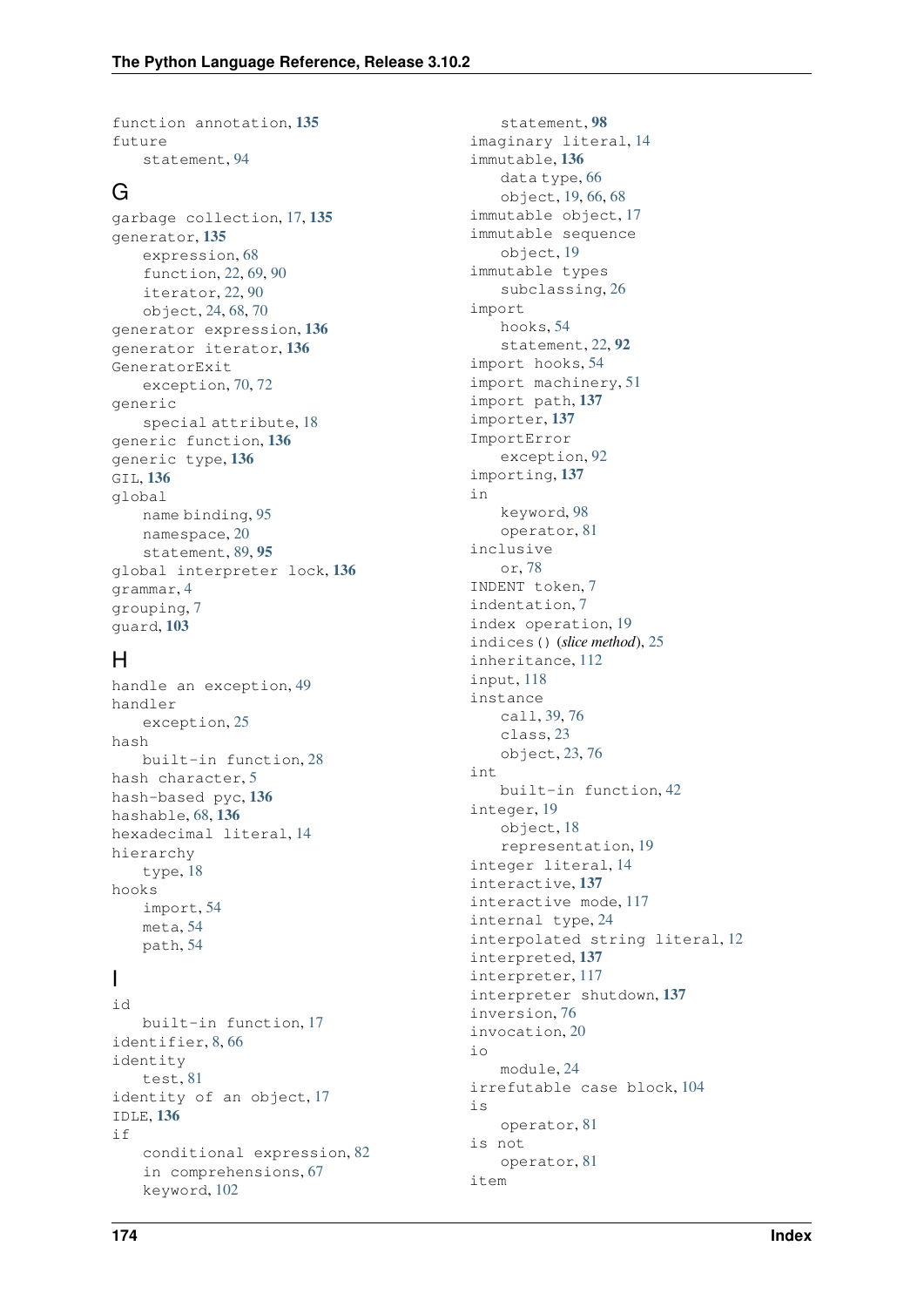```
sequence, 73
    string, 73
item selection, 19
iterable, 137
   unpacking, 83
iterator, 137
```
#### J

İ in numeric literal, 15 Java language, 19

### K

key, 68 key function, 137 key/datum pair, 68 keyword, 9 as, 92, 99, 101, 102 async, 114 await, 76, 114  $case, 102$ elif, 98 else, 92, 98100 except, 99 finally, 90, 92, 99, 100 from, 69, 92 if, 102 in, 98 yield, 69 keyword argument, 138

# L

lambda, 138 expression, 82, 112 form,  $82$ language C, 18, 19, 22, 78 Java, 19 last\_traceback (in module sys), 25 LBYL, 138 leading whitespace, 7 len built-in function, 19, 20, 39 lexical analysis, 5 lexical definitions, 4 line continuation, 6 line joining, 5, 6 line structure, 5 list, 138 assignment, target, 86 comprehensions, 67 deletion target, 89 display, 67 empty, 67 expression, 83, 85 object, 20, 67, 73, 74, 87 target, 86, 98

list comprehension, 138  $literal, 10, 66$ loader, 53, 138 locale encoding, 138 logical line, 5 loop statement, 92, 98 loop control target, 92

#### M

magic method, 138 magic method, 138 makefile() (socket method), 24 mangling name, 66 mapping, 138 object, 20, 24, 73, 87 match case, 102 statement, 102 matrix multiplication, 77 membership test, 81 meta hooks, 54 meta hooks, 54 meta path finder, 138 metaclass, 35, 138 metaclass hint, 35 method, 138 built-in, 22  $cal1, 75$  $mag$ ic, 138 object, 21, 22, 75 special, 142 user-defined, 21 method resolution order, 138 minus.76 module, 138 \_main\_, 48, 117 array, 20 builtins, 117 dbm.qnu, 20 dbm.ndbm, 20 extension, 18 importing, 92  $io, 24$ namespace, 22  $object, 22, 73$ sys, 99, 117 module spec, 53, 139 modulo, 77 MRO, 139 multiplication, 77 mutable, 139 object, 19, 86, 87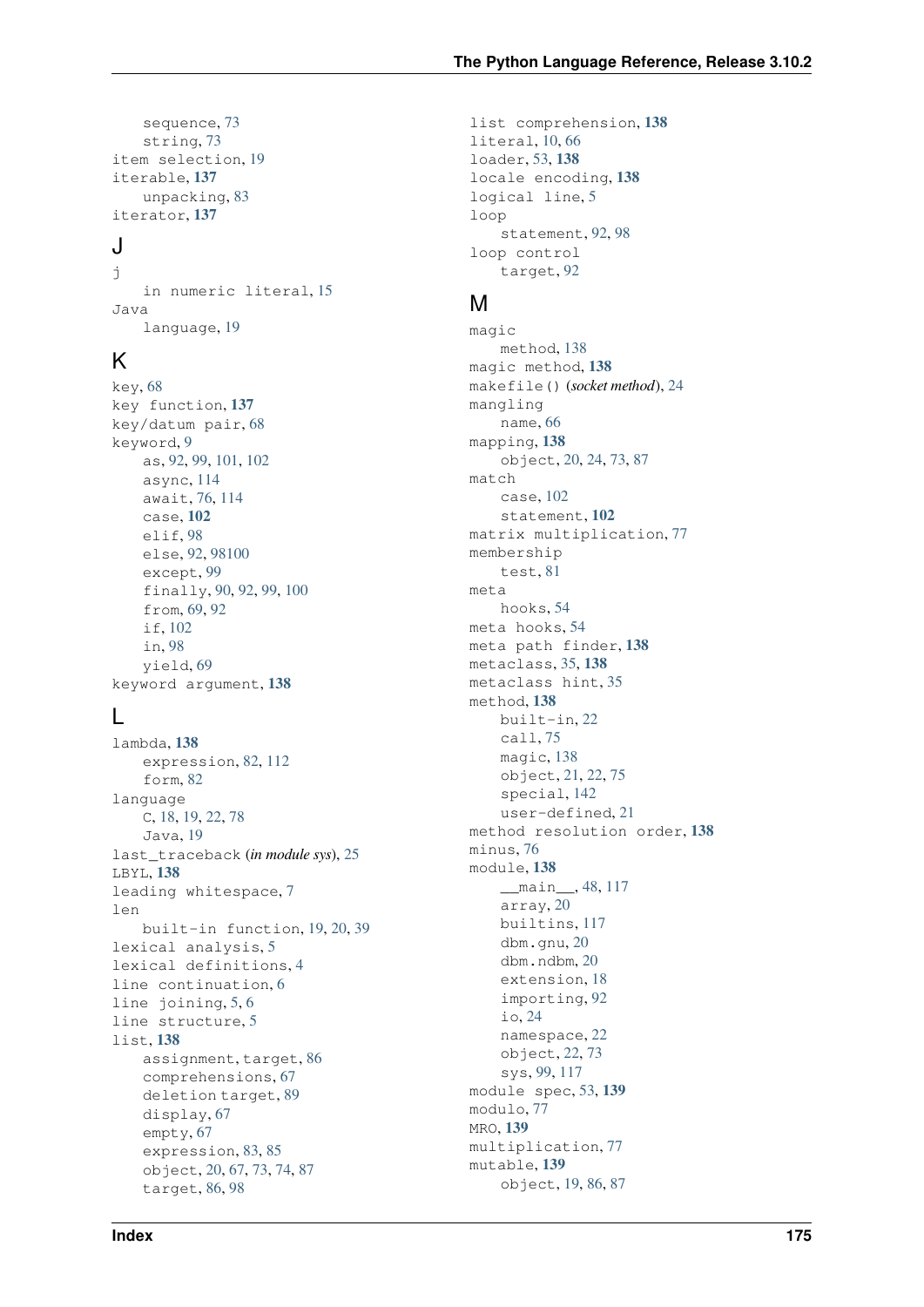mutable object, 17 mutable sequence object, 19

#### N

name, 8, 47, 66 binding, 47, 86, 92, 93, 111, 112 binding, global, 95 class, 112 function, 111 mangling, 66 rebinding, 86 unbinding, 89 named tuple, 139 NameError exception, 66 NameError (built-in exception), 48 names private, 66 namespace, 47, 139 global, 20 module, 22 package, 52 namespace package, 139 negation, 76 nested scope, 139 new-style class, 139 NEWLINE token, 5, 97 None  $object, 18, 85$ nonlocal statement, 95 not operator, 81 not in operator, 81 notation, 4 NotImplemented object. 18  $null$ operation, 89 number, 14 complex, 19 floating point, 19 numeric  $object, 18, 24$ numeric literal, 14

# O

```
object, 17, 139
    asynchronous-generator, 72
    Boolean, 19
   built-in function, 22, 75
   built-in method, 22, 75
   callable. 20.74
   class, 23, 76, 112
    class instance, 23,76
    code, 24
```
complex, 19 dictionary, 20, 23, 28, 68, 73, 87 Ellipsis, 18 floating point, 19 frame, 24 frozenset, 20 function, 20, 22, 75, 111 generator, 24, 68, 70 immutable, 19, 66, 68 immutable sequence, 19 instance, 23, 76 integer, 18 list, 20, 67, 73, 74, 87 mapping, 20, 24, 73, 87 method, 21, 22, 75 module, 22, 73 mutable, 19, 86, 87 mutable sequence, 19 None, 18, 85 NotImplemented, 18 numeric, 18, 24 sequence, 19, 24, 73, 74, 81, 87, 98 set, 20, 68 set type, 20 slice.40 string, 73, 74 traceback, 25, 91, 99 tuple, 19, 73, 74, 83 user-defined function, 20, 75, 111 user-defined method, 21 object. match args (built-in variable), 43 object. \_\_ slots \_\_ (built-in variable), 33 octal literal, 14 open built-in function, 24 operation binary arithmetic, 77 binary bitwise, 78 Boolean, 81 null, 89 power, 76 shifting, 78 unary arithmetic, 76 unary bitwise, 76 operator  $-$  (*minus*), 76, 77  $% (percent), 77$ & (ampersand), 78  $\star$  (asterisk), 77  $***,76$  $+$  (plus), 76, 77  $\sqrt{(slash)}$ , 77  $1/77$  $\langle$  (less), 78  $<<, 78$  $\leq$ , 78  $!=, 78$  $==, 78$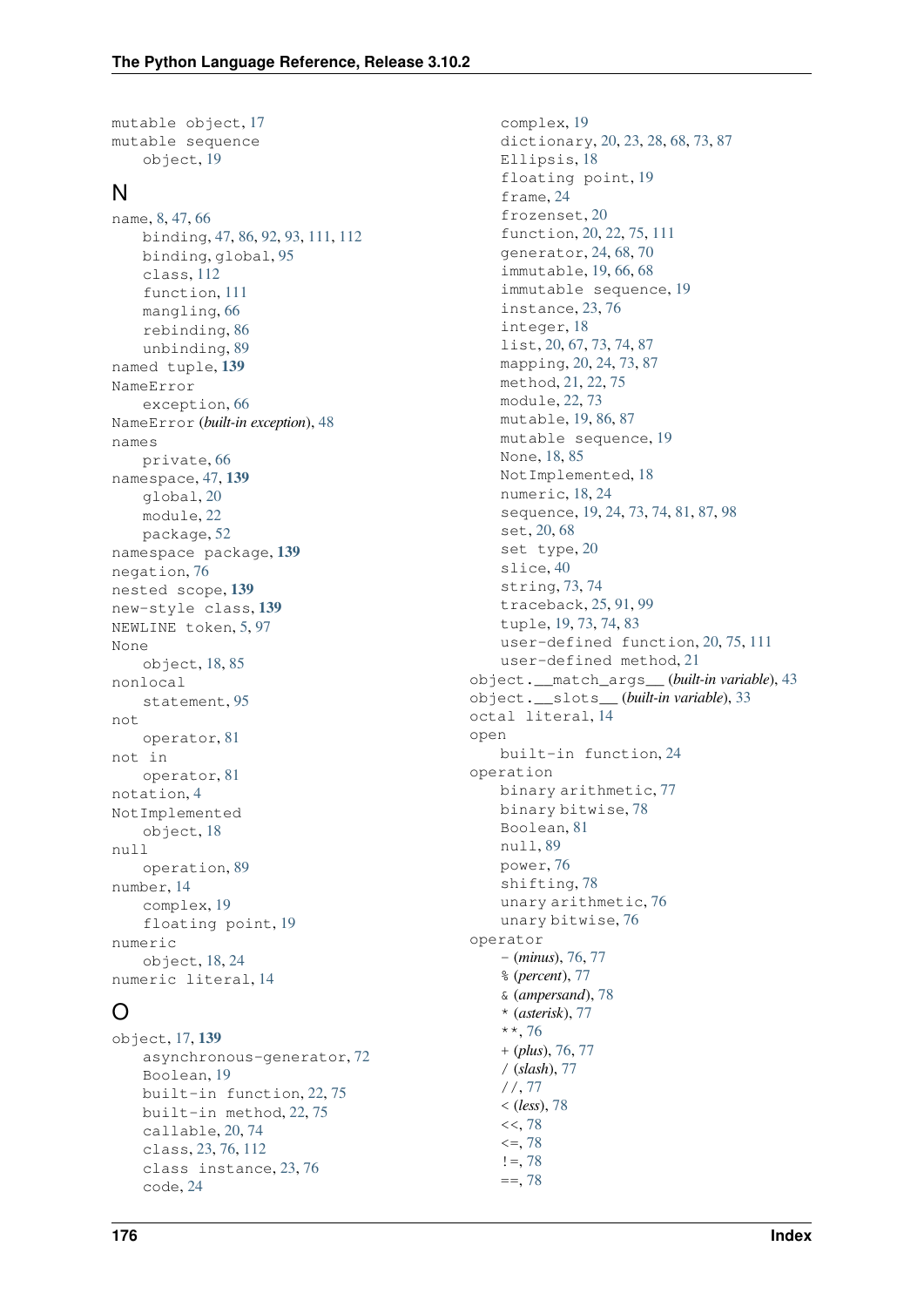```
>(greater), 78>=, 78>>.78@ (at), 77\hat{c} (caret), 78
    | (vertical bar), 78
    \sim (tilde), 76
    and, 81
    in.81
    is, 81is not, 81
    not, 81
    not in, 81
    or, 81
    overloading, 26
    precedence, 83
    ternary, 82
operators, 15
or
   bitwise, 78
    exclusive, 78
    inclusive, 78
    operator, 81
ord
   built-in function, 19
order
   evaluation, 83
output, 85
    standard, 85
overloading
    operator, 26
```
#### P

package, 52, 139 namespace, 52 portion, 52 regular, 52 parameter, 139 call semantics, 74 function definition, 110 value, default, 111 parenthesized form, 66 parser, 5 pass statement, 89 path hooks, 54 path based finder, 59, 140 path entry, 140 path entry finder, 140 path entry hook, 140 path hooks, 54 path-like object, 140 pattern matching, 102 **PEP, 140** physical line, 5, 6, 11 plus, 76 popen () (in module os), 24

portion, 140 package, 52 positional argument, 140 pow built-in function, 41, 42 power operation, 76 precedence operator, 83 primary, 73 print built-in function, 28 print () (built-in function) \_\_str\_()(object method), 27 private names, 66 procedure  $cal1, 85$ program, 117 provisional API, 140 provisional package, 141 Python 3000, 141 Python Enhancement Proposals PEP 1, 140 PEP 8.79 PEP 236.95 PEP 238, 135 PEP 252.31 PEP 255,70 PEP 278, 143 PEP 302, 51, 63, 135, 138 PEP 308,82 PEP 318, 113 PEP 328,63 PEP 338,63 PEP 342,70 PEP 343, 43, 102, 133 PEP 362, 132, 140 PEP 366, 57, 63 PEP 380,70 PEP 395,63 PEP 411, 141 PEP 414.10 PEP 420, 51, 52, 58, 63, 135, 139, 140 PEP 443.136 PEP 448, 68, 75, 83 PEP 451, 63, 135 PEP 483, 136 PEP 484, 37, 88, 112, 131, 135, 136, 142, 143 PEP 492, 45, 70, 115, 132, 133 PEP 498, 14, 134 PEP 519, 140 PEP 525, 70, 132 PEP 526, 88, 112, 131, 143 PEP 530,67 PEP 560, 35, 39 PEP 562,31 PEP 563, 94, 112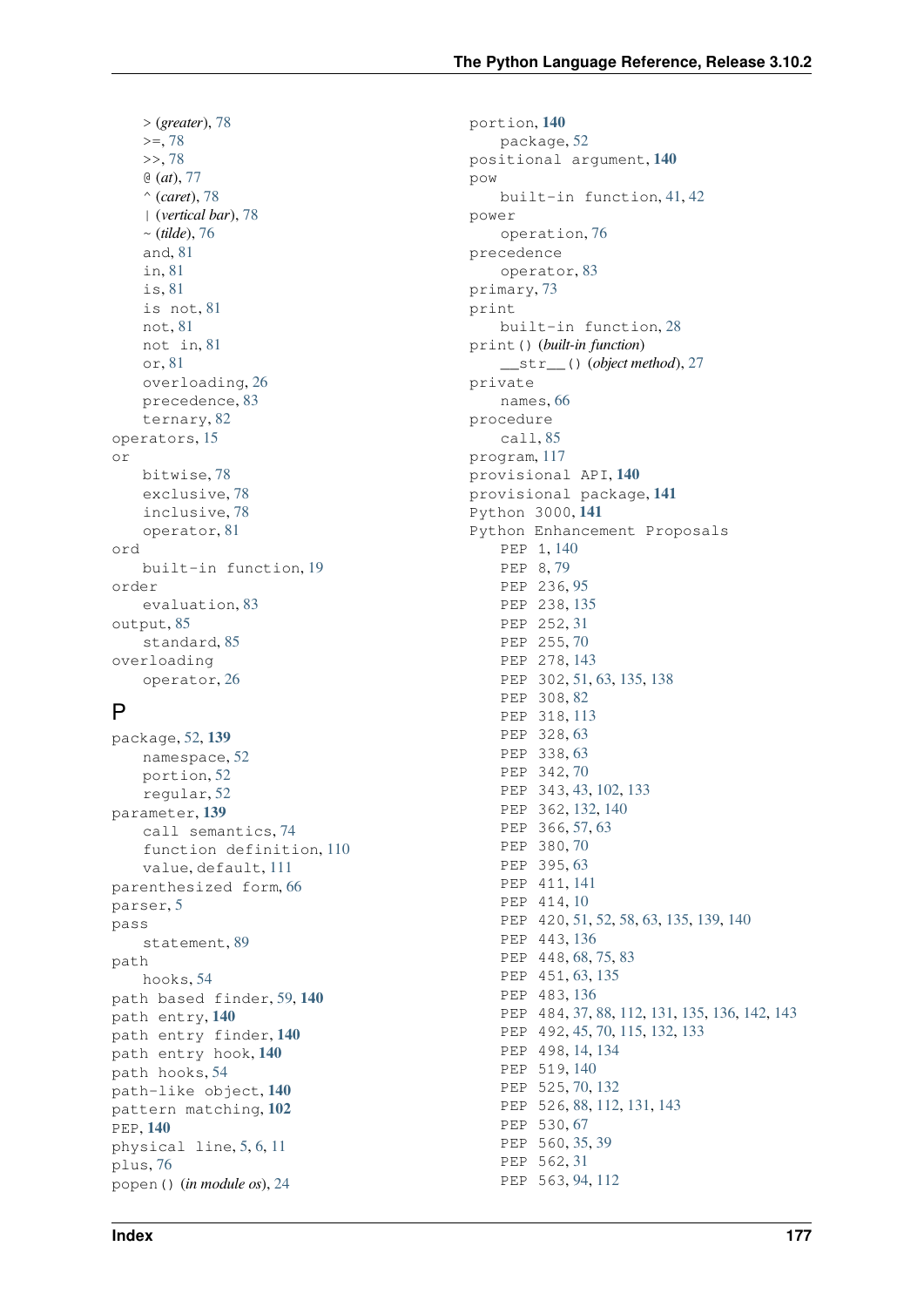PEP 570 , 112 PEP 572, 68, 82, 106 PEP 585 , 136 PEP 614, 111, 113 PEP 617 , [119](#page-117-0) PEP 634, [44](#page-73-0), [102](#page-87-0), [110](#page-111-0) PEP 636, [102](#page-141-0), 110 PEP 3104 , [95](#page-116-0) PEP 3107 , [11](#page-124-0)[2](#page-118-0) PEP [3](#page-115-0)[11](#page-107-0)5, 36, 113 PEP 3116 , [14](#page-107-0)[3](#page-115-0) PEP 3119,[37](#page-100-0) PEP 3120,[5](#page-117-0) PEP 3129 , [113](#page-41-0) PEP 3131 , [8](#page-148-0) PEP 3132 , [87](#page-42-0) PEP 3135 , [36](#page-10-0) PEP 3147,[58](#page-118-0) PEP 3155 , [14](#page-13-0)1 PYTHONHASHSE[ED](#page-92-0) , 29 Pythonic , **141** PYTHONPATH, 6[0](#page-63-0)

# Q

qualifie[d na](#page-146-0)me , **141**

# R

r' raw string [lite](#page-146-0)ral , 10  $r$ " raw string literal , 10 raise statement , **91** raise an exception , 49 raising exception , 91 range built-in [fun](#page-96-0)cti[on](#page-54-0) , 99 raw string , 10 rebinding name , 86 reference attribu[te](#page-15-0) , 73 reference count , **141** referenc[e](#page-91-0) counting , 17 regular package , 52 regular package , **[141](#page-146-0)** relative import , 93 repr built-i[n f](#page-57-0)un[ctio](#page-146-0)n , 85 repr() (*built-in function* ) \_\_repr[\\_\\_\(](#page-98-0)) (*object method*), 27 representation integer , 19 reserved word , 9 restricted

execution , 49 return statement , **90** , 100 round built-in [fun](#page-54-0)ction , 43

### S

scope, 47, 48 send() (*coroutine method*), 4[5](#page-48-0) send() (*generator method*), 70 sequence , **141** it[em](#page-52-0) , [73](#page-53-0) object, 19, 24, 73, 74, [81](#page-50-0), 87, 98 set compr[ehe](#page-146-0)nsions , 6[8](#page-75-0) disp[lay](#page-78-0) , 68 object , [20](#page-24-0) , [68](#page-29-0) set comprehension , **142** set type object , 2[0](#page-73-0) shifting operation , 78 simple statem[ent](#page-25-0) , 85 single dispatch , **142** singleton tuple , 19 slice , 74 , **142** built-in [fun](#page-90-0)[cti](#page-147-0)on , 25 object , 40 slicing, 19,[7](#page-24-0)4 as[sig](#page-79-0)[nme](#page-147-0)nt , 87 soft keyword , 9 source cha[ra](#page-45-0)cter set , [6](#page-30-0) space , 7 special attribute , [1](#page-14-0)[8](#page-92-0) attribute , generic , [1](#page-11-0)8 me[th](#page-12-0)od , 142 special method , **142** stack execution , 25 trace , 2[5](#page-147-0) standard output , 85 Standard C, 11 standard [in](#page-30-0)pu[t](#page-30-0) , 117 start (*slice object attribute*), 25 , 74 statement , **[142](#page-90-0)** assert , **[89](#page-16-0)** assignment , [19](#page-122-0) , 86 assignment, anno[tat](#page-30-0)[ed](#page-79-0), 88 assign[men](#page-147-0)t, augmented, 88 async [def](#page-94-0) , 114 async for , 1[14](#page-24-0) async with , 11[5](#page-91-0) break , **92** , 98 , 100 class , 112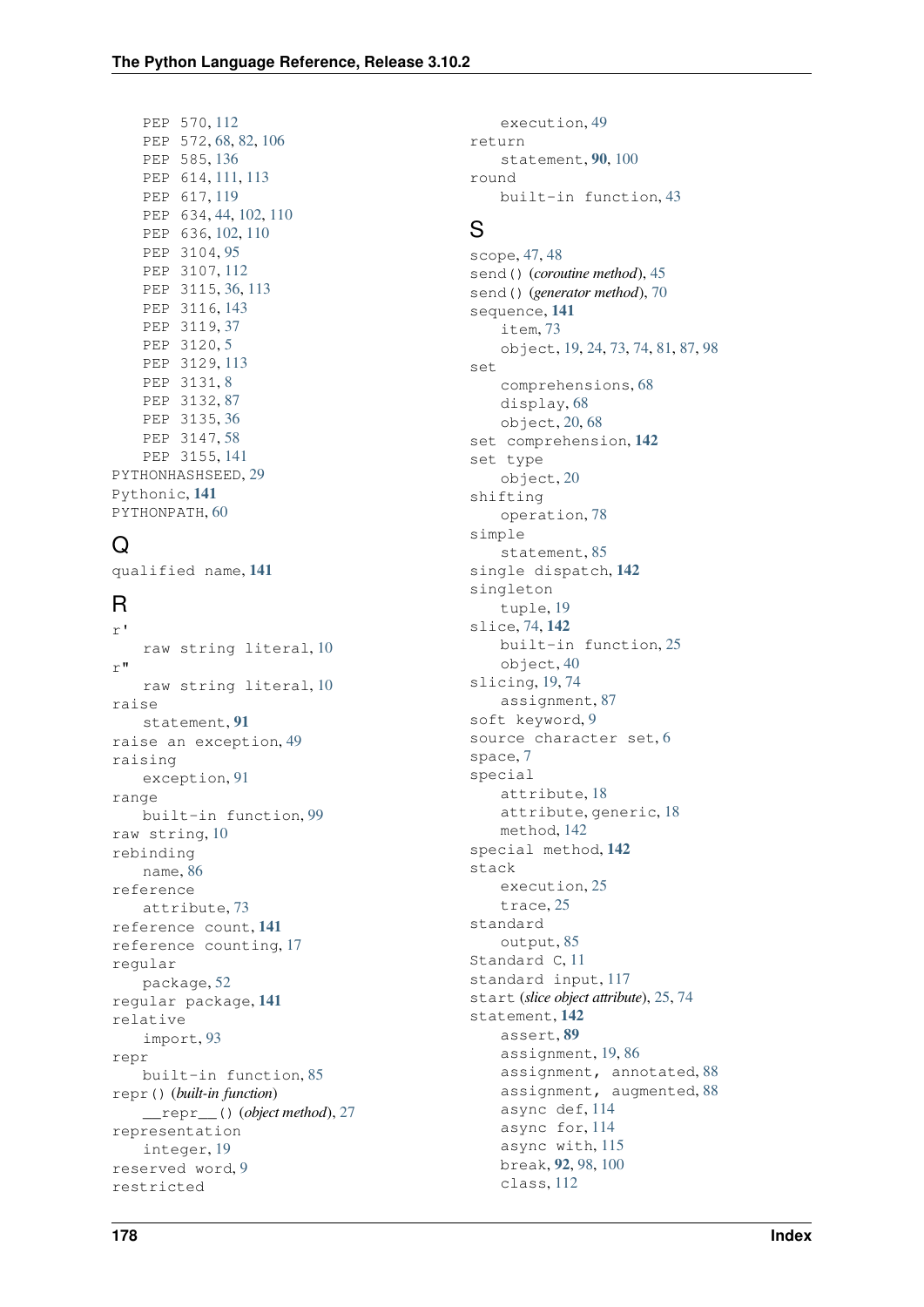compound, 97 continue, 92, 98, 100 def, 111  $del, 27, 89$ expression, 85 for, 92, 98 future, 94 global, 89, 95 if.98 import, 22, 92 loop, 92, 98 match, 102 nonlocal, 95 pass, 89 raise, 91 return, 90, 100 simple, 85 try, 25, 99 while,  $92,98$ with, 43, 101 yield, 90 statement grouping, 7 stderr (in module sys), 24 stdin (in module sys), 24 stdio, 24 stdout (in module sys), 24 step (slice object attribute), 25, 74 stop (slice object attribute), 25, 74 StopAsyncIteration exception, 72 StopIteration exception, 70, 90 string \_\_format\_()(object method), 28 \_\_st r\_\_() (object method), 27 conversion, 28, 85 formatted literal, 12 immutable sequences, 19 interpolated literal, 12 item, 73 object, 73, 74 string literal, 10 strong reference, 142 subclassing immutable types, 26 subscription, 19, 20, 73 assignment, 87 subtraction, 77 suite, 97 syntax, 4 sys module, 99, 117 sys.exc\_info, 25 sys.last\_traceback, 25 sys.meta\_path, 54 sys.modules, 53 sys.path, 60 sys.path\_hooks, 60

sys.path\_importer\_cache, 60 sys.stderr, 24 sys.stdin, 24 sys.stdout, 24 SystemExit (built-in exception), 49

### т

 $tab, 7$ target, 86 deletion, 89 list. 86, 98 list assignment, 86 list, deletion, 89 loop control, 92 tb\_frame (traceback attribute), 25 tb lasti (traceback attribute), 25 tb\_lineno (traceback attribute), 25 tb next (traceback attribute), 25 termination model, 49 ternary operator, 82 test identity, 81 membership, 81 text encoding, 142 text file, 142 throw () (coroutine method), 45 throw () (generator method), 70 token, 5 trace stack, 25 traceback object, 25, 91, 99 trailing comma, 83 triple-quoted string, 142 triple-quoted string, 10 True, 19 try statement, 25, 99 tuple empty, 19, 66 object, 19, 73, 74, 83 singleton, 19 type, 18, 142 built-in function, 17, 35 data, 18 hierarchy, 18 immutable data, 66 type alias, 142 type hint, 142 type of an object, 17 TypeError exception, 76 types, internal, 24

#### U

 $u$ '